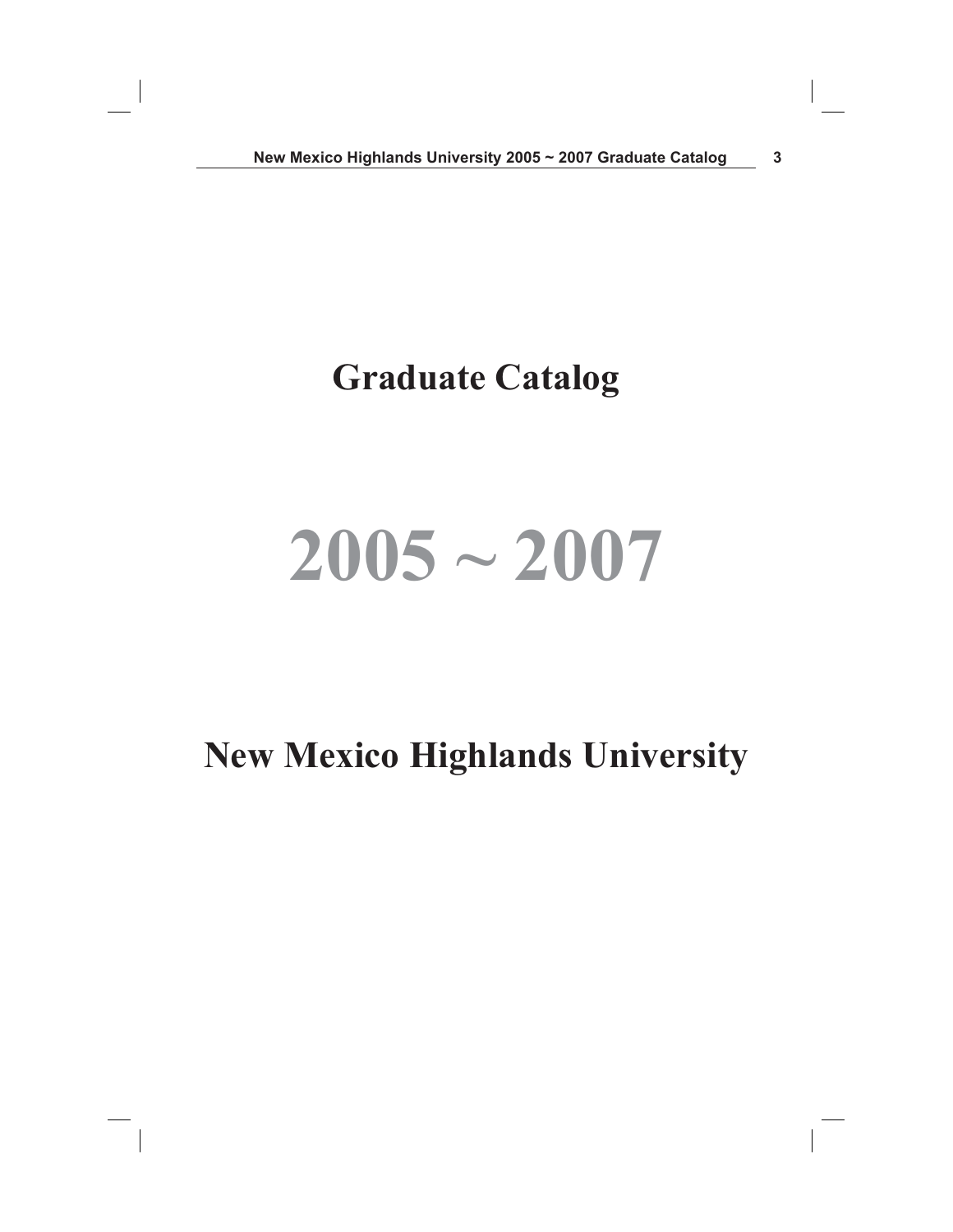| <b>Academic Affairs</b>               | 454-3311 |
|---------------------------------------|----------|
| Academic Support                      | 454-3327 |
| Admission of Students - Undergraduate | 454-3439 |
| Admission of Students - Graduate      | 454-3266 |
| Advisement/Testing                    | 454-3327 |
| Athletics/Intramurals                 | 454-3351 |
| <b>Business Affairs/Accounts</b>      | 454-3222 |
| Campus Life                           | 454-3495 |
| Campus Police                         | 454-3278 |
| <b>Career Planning and Placement</b>  | 454-3327 |
| Catalog/Course Schedule               | 454-3437 |
| Child Care                            | 454-3510 |
| <b>Distance Education</b>             | 454-3271 |
| <b>Financial Assistance</b>           | 454-3318 |
| General Inquires                      | 425-7511 |
| Library                               | 454-3401 |
| Post Office                           | 454-3358 |
| Registration                          | 454-3438 |
| <b>Student Affairs</b>                | 454-3020 |
| <b>Student Government</b>             | 454-3594 |
| Scholarship/Student Employment        | 454-3318 |
| <b>Support Services</b>               | 454-3483 |
| Transcripts                           | 454-3455 |
| <b>TTY Switchboard</b>                | 454-3003 |
| <b>Web Registration Problems</b>      | 454-3226 |

# **President**

Manny M. Aragon

# **Board of Regents**

The Honorable Bill Richardson, Governor of New Mexico, Santa Fe Javier M. Gonzales, Chairman, Santa Fe Dr. Mari-Lucy Jaramillo, Vice-Chairperson, Albuquerque Walter Adams, Secretary/Treasurer, Las Vegas John Loehr, Member, Montezuma Ricky Serna, Member, Española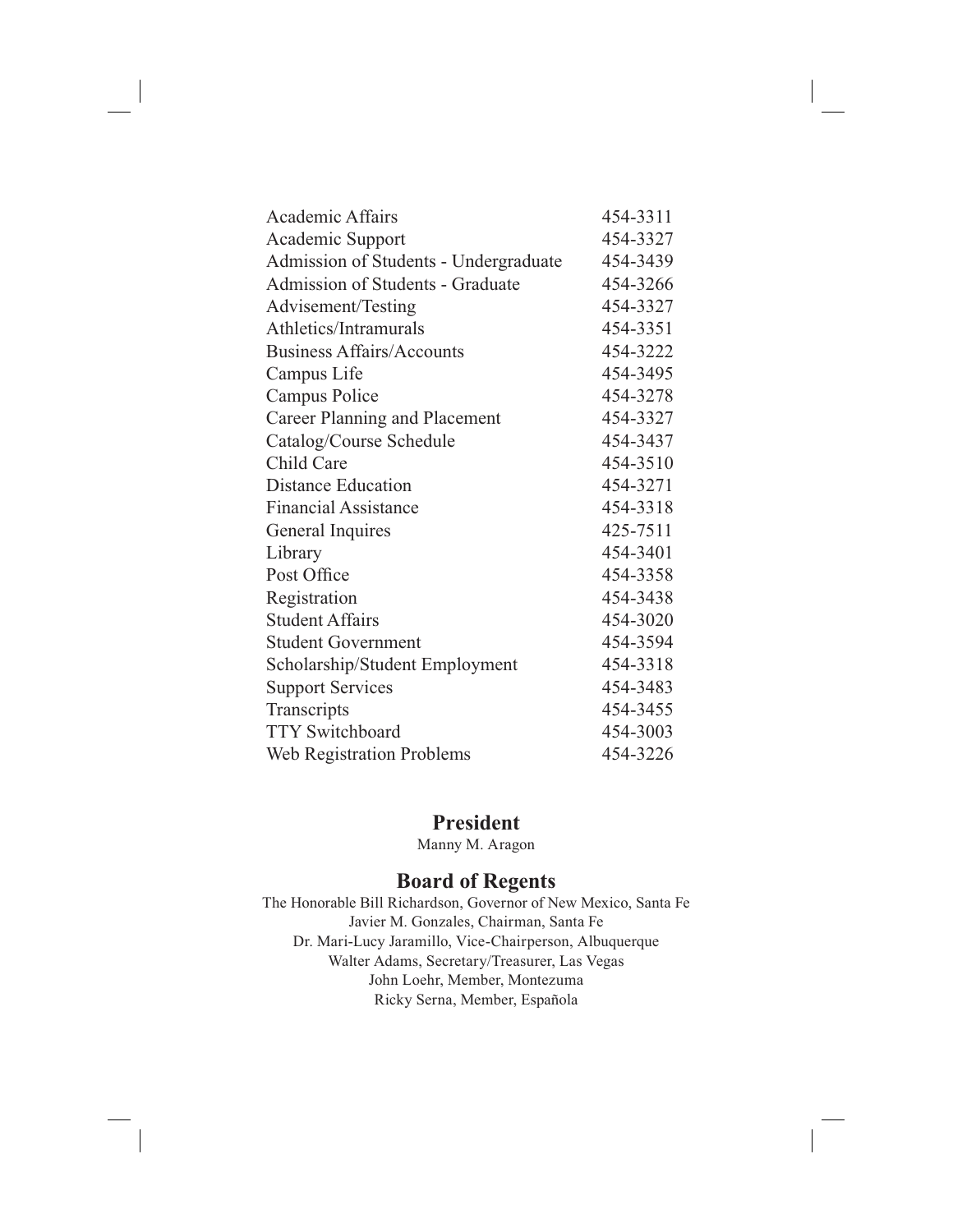**New Mexico Highlands University Box 9000 Las Vegas, New Mexico 87701 (505) 425-7511** *www.nmhu.edu*

New Mexico Highlands University is accredited by the Higher Learning Commission of the North Central Association of Colleges and Schools, 30 North LaSalle St., Suite 2400, Chicago, IL 60602- 2504, 312-263-0456; 800-621-7440, fax 312-263-7462; *www.ncacihe.org*. To review or receive a copy of the University NCA Affiliation Status Report, please contact the Office of the Registrar.

New Mexico Highlands University reserves the right to change its instructional programs at any time. The provisions of this catalog are not to be regarded as an irrevocable contract between the student and New Mexico Highlands University.

New Mexico Highlands University does not discriminate on the basis of disability, race, color, religion, national origin, age, sex, or sexual orientation in employment, admission, programs or services.

Any student who feels that he/she has been discriminated against is encouraged to file an incident report form with the Office of the Dean of Students. For more information please refer to the NMHU Student Handbook or the NMHU website at *www.nmhu.edu*.

All NMHU educational programs and activities will be made accessible to students with disabilities upon request.

Individuals with a disability who are in need of accommodations in order to participate in our programs may contact the university at 505 454-3188, TTY at 505 454-3003 or in writing to the Office of Disability Services, New Mexico Highlands University, Las Vegas, New Mexico 87701.

For the full-time degree seeking freshman who entered the university during the 1998-1999 academic year the persistence and graduation rate may be obtained from the Office of the Registrar.

Bulletin Vol. 54, Issue 427 Fall 2005

This catalog is published in two versions, an undergraduate and a separate graduate publication. Published biannually by New Mexico Highlands University, Box 9000, Las Vegas, New Mexico 87701.

Send change of address to NMHU Office of the Registrar Publication No. CAT-2005-7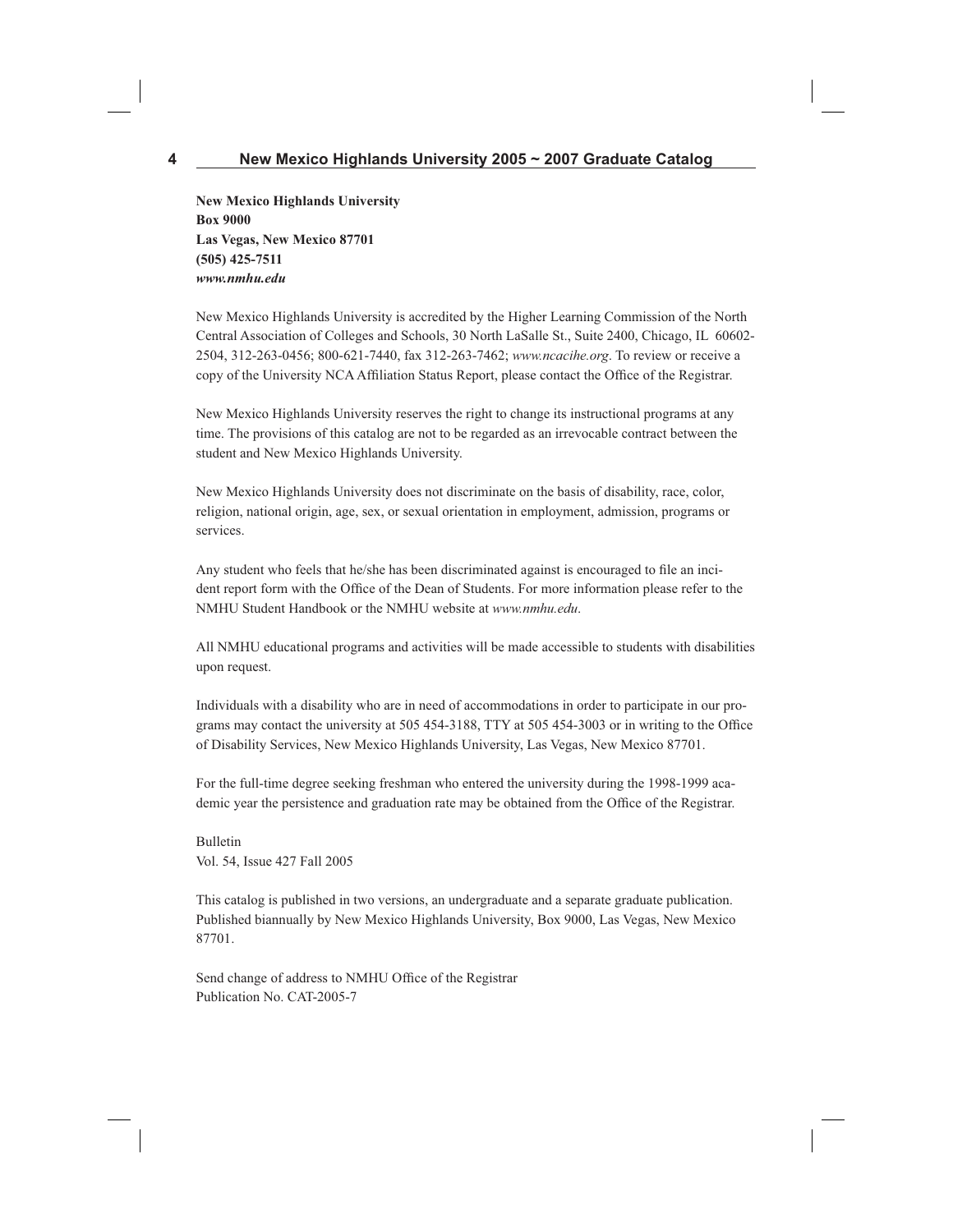# **TABLE OF CONTENTS**

| 6      | Map                                              |
|--------|--------------------------------------------------|
| 7      | <b>NMHU Mission Statement</b>                    |
| 8      | Overview of Undergraduate Programs of Study      |
| 9      | Highlands at a Glance                            |
| $9-10$ | <b>Student Services and Policies</b>             |
| 11     | Admission to the University                      |
| 14     | Tuition and Fees                                 |
| 17     | Financial Aid and Scholarships                   |
| 21     | General Academic Policies and Procedures         |
| 27     | General Degree Policies                          |
| 32     | Registration                                     |
| 34     | Academic Programs and Courses                    |
| 35     | College of Arts & Sciences                       |
| 36     | Department of Behavioral Sciences                |
| 47     | Department of Communication and Fine Arts        |
| 55     | Department of Computer and Mathematical Sciences |
| 64     | Department of Humanities                         |
| 80     | Department of Natural Sciences                   |
| 89     | School of Business Administration                |
| 97     | School of Education                              |
| 112    | Department of Exercise Sport and Sciences        |
| 117    | School of Social Work                            |
| 131    | The University Administration and Faculty        |
| 138    | Index                                            |
|        | Academic Calendar is on inside back cover        |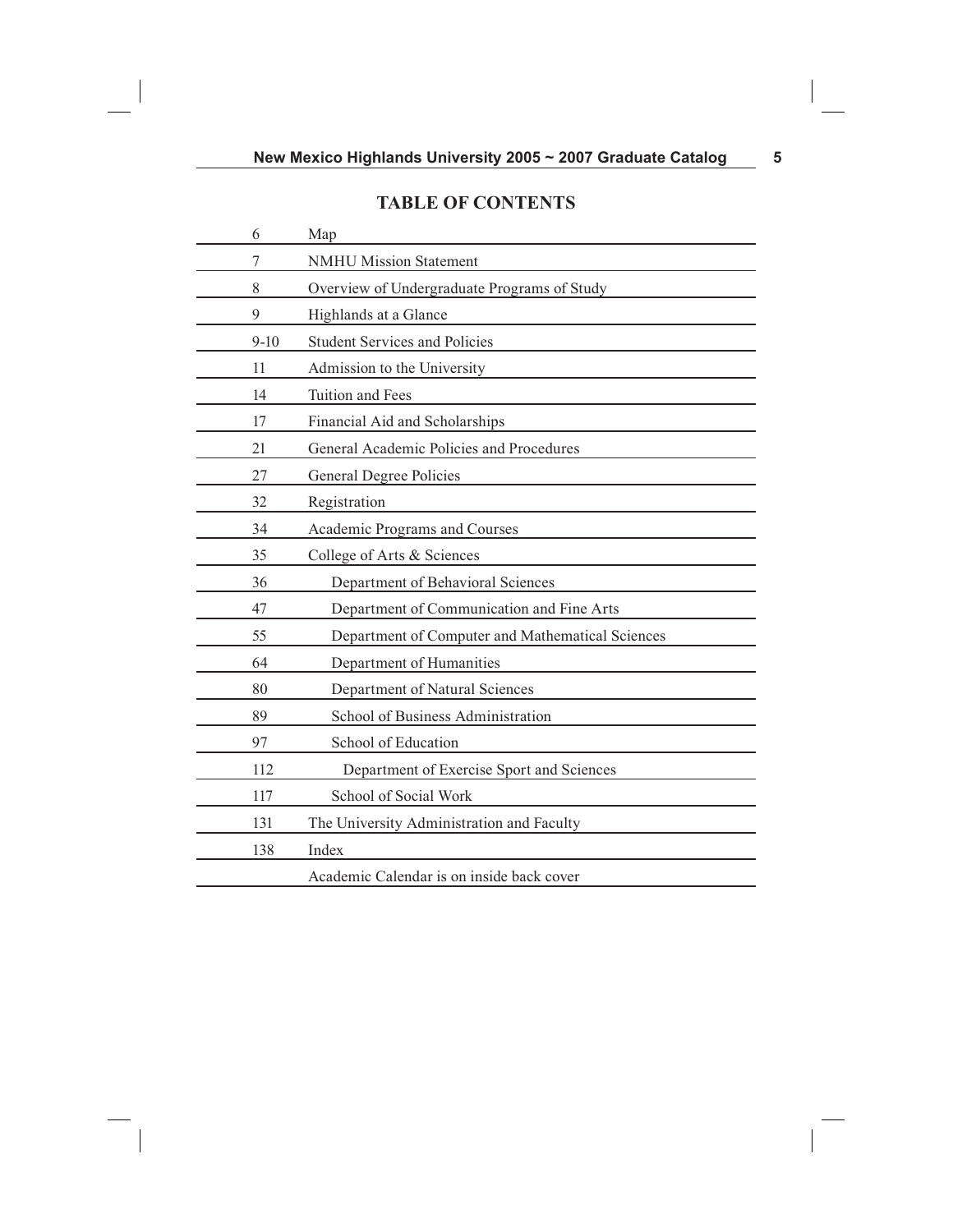

The Graduate Catalog 2005-2007 is a description of New Mexico Highlands University's academic programs and courses of instruction. Although much effort has been made to ensure accuracy, errors or omissions may be present. All official corrections to this catalog are on file with the Office of the Registrar.

The administration and faculty of New Mexico Highlands University believe that the educational programs of the university are effective and valuable. However, the ultimate results of the programs offered, in terms of such matters as achievement, employment, and professional licensing, are also dependent on factors beyond the control of the university, such as individual student initiative, governmental or institutional regulations, and market conditions.

Therefore, New Mexico Highlands University makes no representation or guarantee that following a particular course or curriculum will result in specific achievement, employment, admission to other programs, or professional licensing.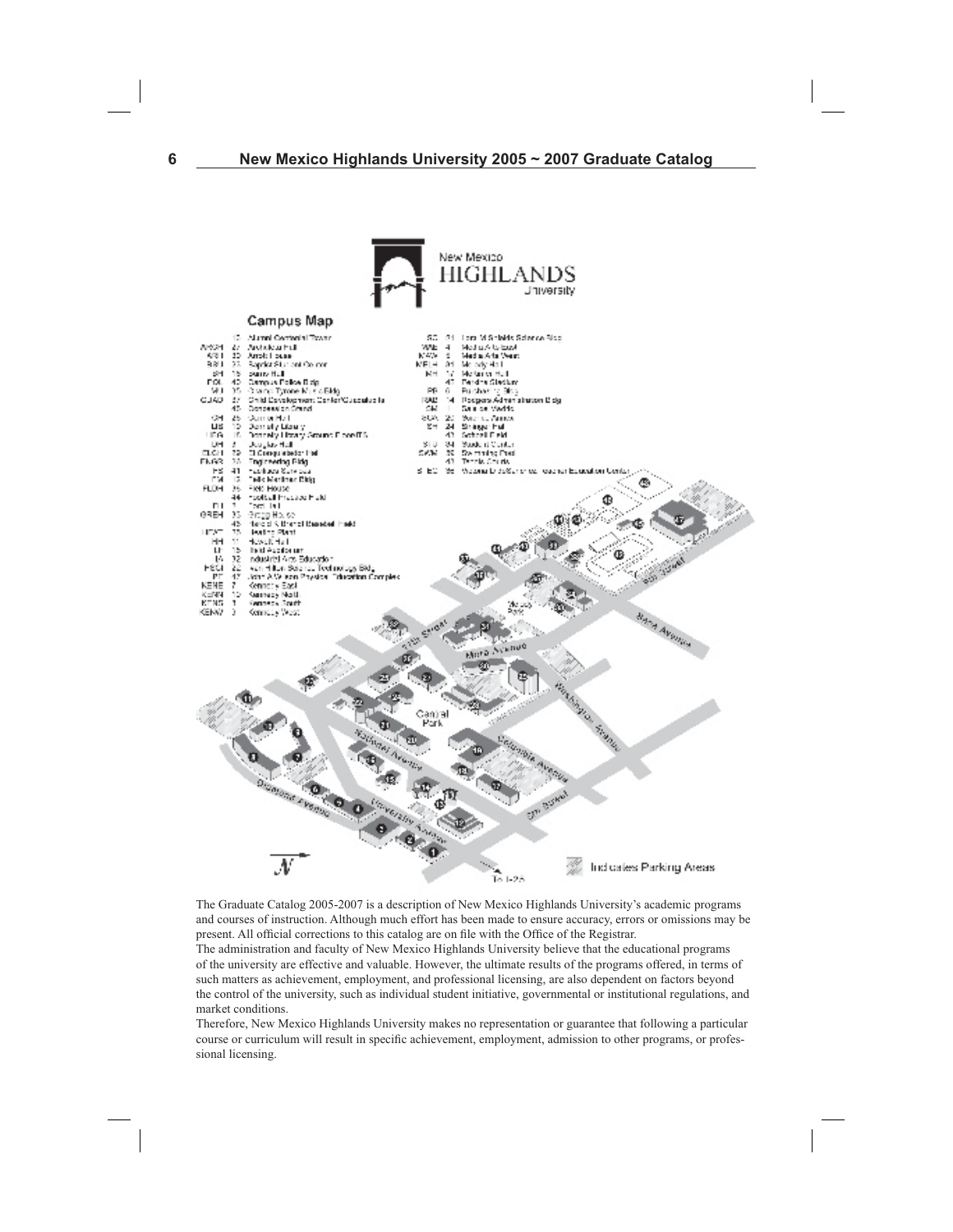#### **MISSION STATEMENT**

New Mexico Highlands University is a diverse comprehensive quality university serving the global community by integrating education, research, public service, and economic development, while celebrating our distinctive Northern New Mexico cultures and traditions. We achieve this through a university-wide commitment to quality student-centered education, recognition of the growing importance of the Spanish language to our nation's interests, and acknowledgement to our many responsibilities to residents of Northern New Mexico as the principal educational institution in the region.

As a student-centered, publicly supported, regionally based, comprehensive university offering programs in liberal arts, sciences and professional disciplines the University brings together students from distinctive cultural, socioeconomic, linguistic, geographic, religious, and educational backgrounds.

New Mexico Highland University is committed to programs that focus on its multiethnic student body with special emphasis on the rich heritage of Hispanic and Native American cultures that are distinctive to the State of New Mexico and particularly to Northern New Mexico. The University clearly perceives that its success depends upon an appreciation of the region's cultural and linguistic identities. By reinforcing cultural identity and encouraging the use of these assets, the University seeks to empower students and the region's ethnic populations to achieve full involvement in the activities of society.

The University emphasizes graduate and professional programs, and a balanced curriculum promotes undergraduate study that is firmly grounded in the liberal arts and sciences, emphasizes excellence in teaching and individual attention to students, and prepares students for lifelong learning, for graduate and professional schools, and for present and future occupations. The University remains true to its legacy of emphasis on teacher preparation, interdisciplinary programs involving the Hispanic world, and programs that contribute to meeting social needs. In essence, there is an emphasis on developing broadly literate citizens and leaders, educated in analytical and critical thought and in the appreciation of the arts and sciences. In addition, through collaborative arrangements with other campuses, research agencies, government agencies, and the corporate world, the University aspires to develop and deliver new models for baccalaureate and graduate programs in additional programs such as engineering, forestry management, watershed management, bilingual programs in the professional schools, and programs that clearly acknowledge that a university that fully takes advantage of, and prepares its students for, creative application of technology to improve the quality of life, is a university that will prosper, grow, and be relevant. In support of its mission the university has adopted the following strategic goals:

**STRATEGIC GOAL A**: Develop a learner-centered environment that promotes the improvement of learning and personal development of students from first-year courses through degree completion.

**STRATEGIC GOAL B**: Enhance the long term strategy for university engagements in community and regional partnerships.

**STRATEGIC GOAL C**: Become the premier Hispanic Serving Institution (HSI) in the country.

**STRATEGIC GOAL D**: Align New Mexico Highlands University technology with institutional priorities, be on the leading edge of technology developments in higher education, provide faculty, students, staff and administration, and the communities the University serves convenient access to information needed for learning, research, teaching, administration, and communication.

**STRATEGIC GOAL E**: Achieve a competitive position with peer institutions in research and scholarship in targeted areas that promote the achievement of the university mission.

**STRATEGIC GOAL F**: Maintain the adequacy and quality of the physical campus environment.

**STRATEGIC GOAL G**: Develop effective and efficient academic and administrative processes, systems and structures that support continuous improvement

**STRATEGIC GOAL H**: Communicate the image and reputation of the University to the general public and to students with a focus on its high quality.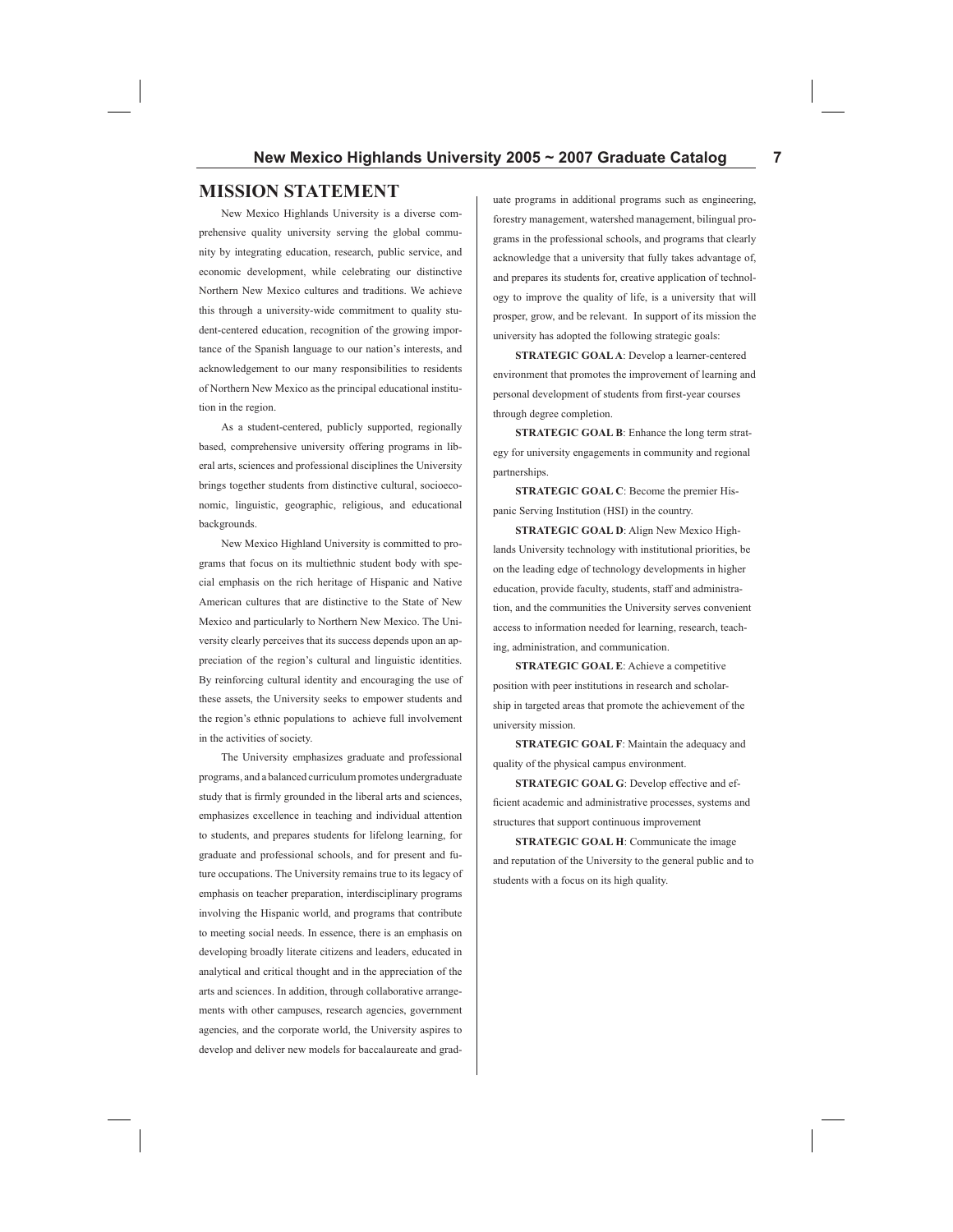# **Overview of Graduate Programs of Study\***

#### **COLLEGE OF ARTS AND SCIENCES Department of Behavioral Sciences**

Psychology (MS)

*With concentrations in:*

General Psychology

Clinical Psychology

Public Affairs (MA)\*

*With concentrations in:* 

Applied Sociology

Southwest Studies (MA)\*

*With concentration in:* 

Anthropology

#### **DEPARTMENT OF COMMUNICATION AND FINE**

#### **ARTS**

Media Arts and Computer Science (MA)\*\*

*With concentration in:* 

Media Arts

#### **DEPARTMENT OF COMPUTER AND MATHEMATICAL SCIENCES**

Media Arts and Computer Science (MA or MS)\*\*

*With concentration in:* 

Computer Science

#### **DEPARTMENT OF NATURAL SCIENCES**

Applied Chemistry (MS)

Life Science (MS)

*With concentrations in:*

Biology

Natural Resource Management

#### **DEPARTMENT OF HUMANITIES**

English (MA)

*With concentrations in:*

Literature

Language, Rhetoric, and Composition

Creative Writing

Public Affairs (MA)\*

*With concentration in:* 

Political and Governmental Processes

Historical and Cross-Cultural Perspectives

Southwest Studies (MA)\*

*With concentrations in:* 

History/Political Science

Hispanic Language and Literature

#### **School of Business** ACBSP accredited

Business Administration (MBA) *With concentrations in:* Human Resource Mgmt International Business

Non-Profit Financial Mgmt

#### **School of Education** NCATE accredited

Education (MA) *With concentrations in:*

Counseling and Guidance

 *With emphasis in:* School Counseling Professional Counseling Rehabilitation Counseling Educational Leadership Special Education Curriculum and Instruction  *With emphasis in a variety of areas such as:*  English, Math, History, Bilingual Education, etc.

#### **DEPARTMENT OF EXERICSE SPORT AND SCIENCE (MA)**

Human Performance and Sport (MA) *With concentrations in* Sports Administration Teacher Education

#### **School of Social Work** CSWE accredited

Social Work (MSW) *With concentrations in:* Bilingual/Bicultural Social Work Practice Clinical Practice Community Organization

 \*Public Affairs and Southwest Studies are interdisciplinary programs. (The degree is granted through the College of Arts and Sciences, Departments of Behavioral Sciences and Humanities.) \*\* Media Arts and Computer Science is an interdisciplinary program. (The degree is granted through the College of Arts and Sciences, Departments of Communication and Fine Arts and Computer and Mathematical Sciences.)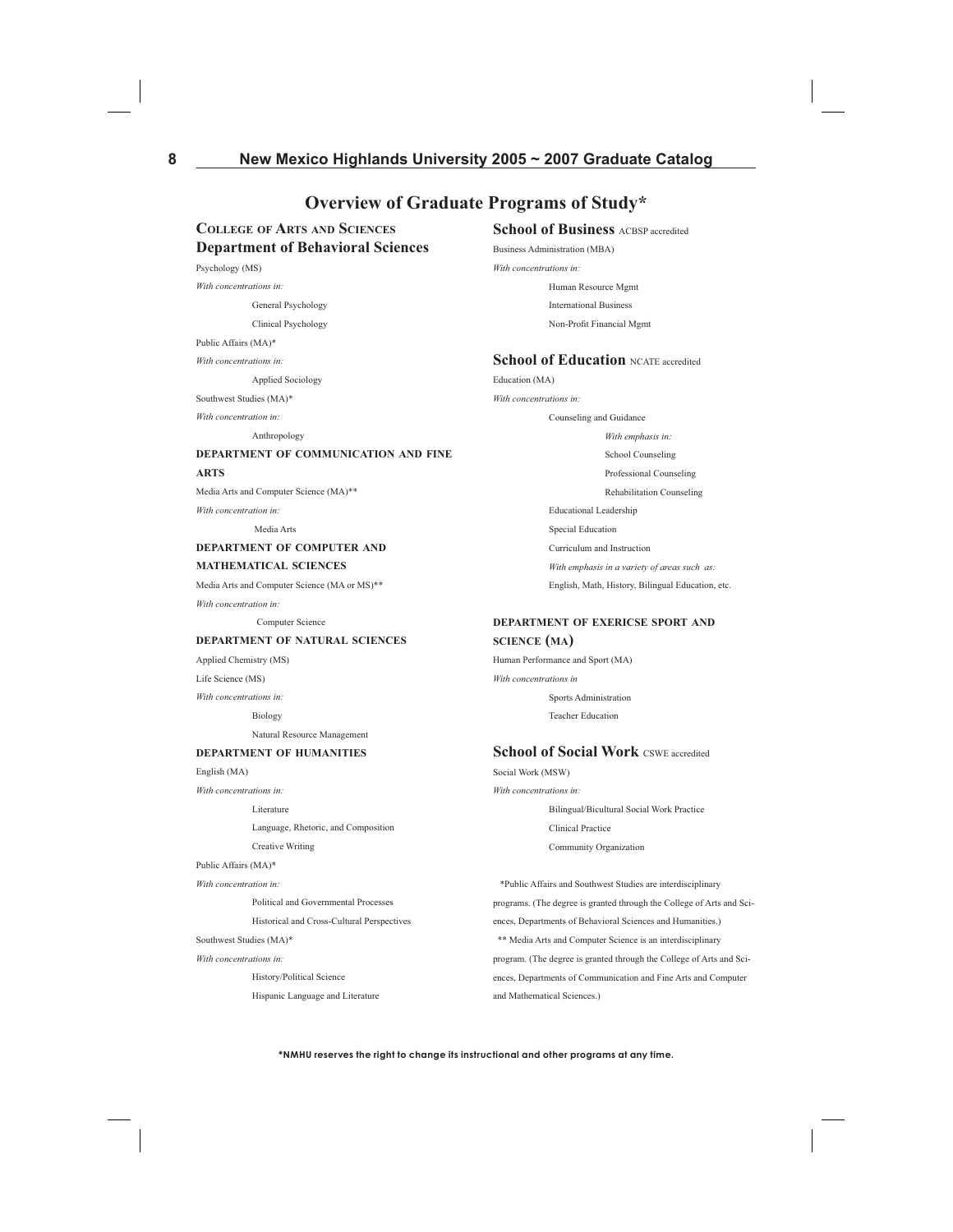# **HIGHLANDS AT A GLANCE**

First established as New Mexico Normal School, the institution became New Mexico Highlands University in 1941, as it expanded its role beyond teacher education.

Today, NMHU in Las Vegas offers graduate and undergraduate programs in arts and sciences, business, education, and social work. Located in the heart of Las Vegas, a small, friendly town with a population of about 18,000, Highlands' main campus is close to recreational and wilderness areas, and within a few hours of major metropolitan centers.

Through distance education, Internet courses, and on-site faculty, NMHU also offers some degree-completion and graduate programs in Farmington, Rio Rancho, Española, Santa Fe, and Roswell.

Although students from all over the world attend NMHU, the majority of its approximately 3,500 students are from New Mexico and are Hispanic. Highlands' programs focus on its multi-ethnic student body, especially the Hispanic and Native American cultures distinctive of New Mexico.

The university continues the traditional role of an institution of higher learning in the liberal arts and sciences; it also offers comprehensive programs in business, teacher education, engineering, and social work. The university is committed to excellence in the transmission, discovery, preservation, and application of knowledge itself to maintain a progressive, forward-looking posture responsive to the changing social environment, as to shape the direction the institution will take with respect to anticipated demands and approaching opportunities.

As part of its mission to serve the individual student through personal attention, Highlands maintains an open enrollment, small classes, and low tuition. It is known nationwide for its research activities, student and faculty achievement, and opportunities for students to combine study with real-world experience. In addition, the required freshman seminar addresses retention by orienting new students to college life and university resources to ensure their success through graduation.

NMHU students and faculty alike consistently receive national and international recognition for many of their achievements, and have opportunities to network with other researchers and professionals in their areas of interest.

Accredited by the Higher Learning Commission of the North Central Association of Colleges and Schools. NMHU also has specialty accreditations. The School of Education is accredited by the National Council for Accreditation of Teacher Education (NCATE). The School of Business Administration is accredited by the Association of Collegiate Business Schools and Programs (ACBSP). The School of Social Work is accredited by the Council on Social Work Education (CSWE).

NMHU is a member of the Rocky Mountain Athletic Conference, NCAA Division II and fields eleven teams – five men's and six women's. They include baseball, basketball, cross country, football, soccer, softball, women's track, volleyball and wrestling.

**Student Services and Code of Conduct**  The NMHU Student Handbook, which is published each year, describes student services, the Code of Student Conduct and related policies and procedures. Administered by the Dean of Students, the code sets the standards for expected behavior of students. Procedures for hearings, appeals, grievances and complaints of discrimination/harassment are outlined in the handbook. The handbook is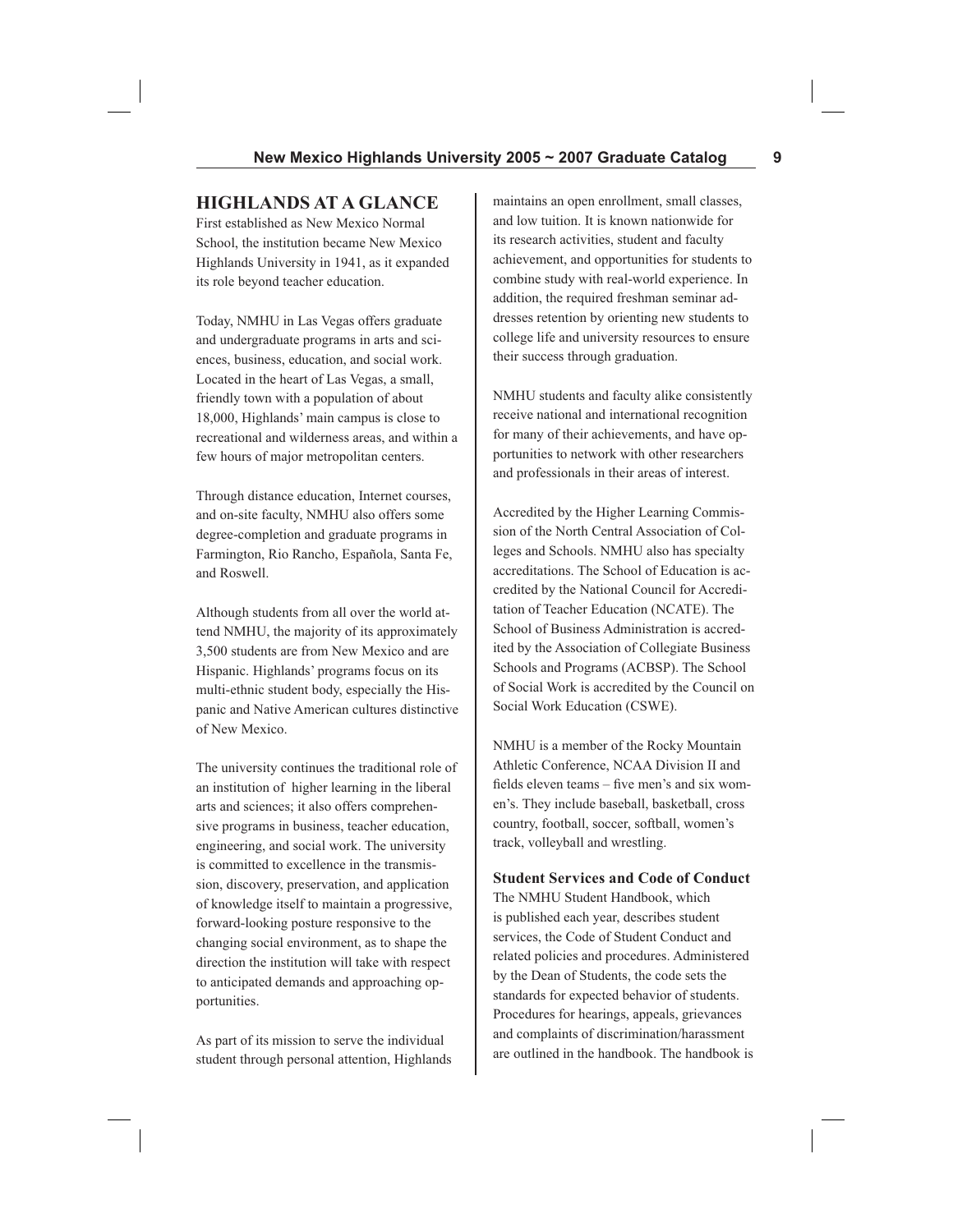provided to new students; it may be downloaded at *www.nmhu.edu*; or a copy may be obtained from the NMHU Office of Student Affairs, Box 9000, Las Vegas, N.M. 87701.

#### **Students with Disabilities**

New Mexico Highlands University does not discriminate on the basis of disability in admission or access to its programs and activities. Section 504 of the Rehabilitation Act of 1973, as amended and the Americans with Disabilities Act of 1990 prohibit such discrimination. Provost Janice Chavez is the designated Section 504/ADA Coordinator.

Disability Services has been designated to coordinate the efforts of Highlands to comply with these laws and their implementing regulations. All initial inquiries or concerns regarding compliance, accommodation, access, or services should be first addressed to Disability Services at (505) 454-3252 or via e-mail at *disabilities@nmhu.edu*. Official accommodations can not be provided to students with disabilities without prior approval from Disability Services.

Disability related records, including medical records, are confidential material and will be protected in accordance with FERPA regulations and in light of their purpose to assist in providing appropriate academic accommodations to the student.

Service animals are welcome on campus provided they meet all legal requirements. Service animals that present a health or safety threat to the campus community (including cleanliness issues) will be banned from campus unless significant preventive actions are taken by the owner to ensure future compliance. Students with service animals must be registered with Disability Services.

Further information about the policy and procedures relating to services to students with disabilities is found in the Disability Services Handbook, incorporated herein by reference. This handbook may be requested from Disability Services or may be downloaded from the NMHU, *www.nmhu.edu.*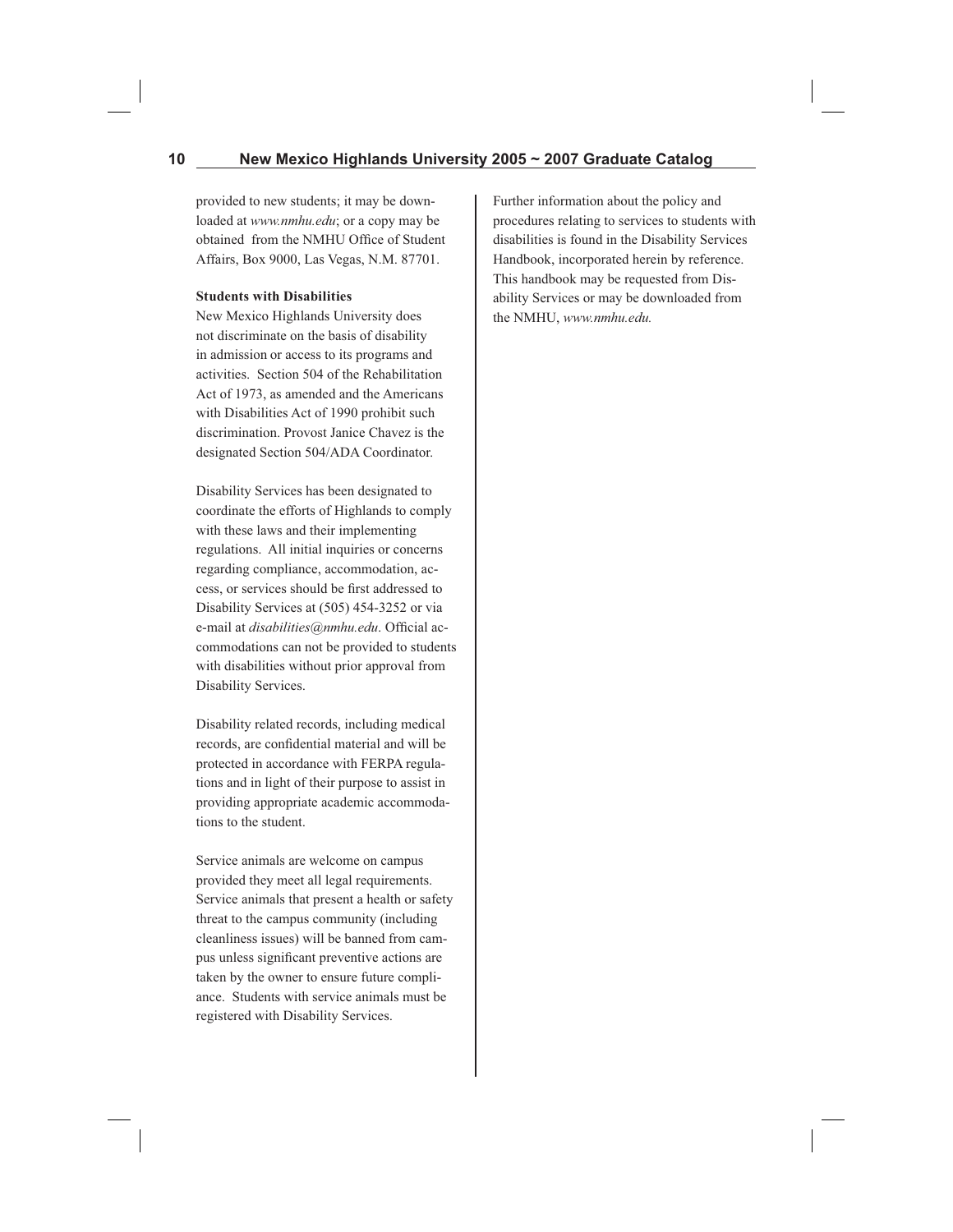# **Admission to the University**

Office of Graduate Studies Rodgers Hall Administration Building, Room 108 505 454-3266 *E-MAIL: graduate@nmhu.edu*

The application for admission is available on our web site: *www.nmhu.edu*

#### **Admission to Graduate Studies (Degree-Seeking Students)**

This section of the Graduate Catalog states the university's general admission policies. Additional information may be required or recommended, and separate procedures or deadlines may be established for specific graduate programs. Applicants must consult the section of the catalog that describes the particular graduate program of interest to them. General admission requirements include:

- The completed Graduate Application for Admission, the \$15 one-time, non-refundable application fee, two letters of recommendation, and the required essay must be submitted to the Office of Graduate Studies. At the same time, applicants also must have official transcripts of all previous college work sent to the same office. Admission cannot be complete until all of these materials have been received in an acceptable form. Application packets are available from the Office of Graduate Studies. A new application is required for re-enrollment after a one-year absence. If a second master's degree or a change in major or concentration outside the college/school is sought, a new application is required, and entrance requirements for that program must be met. No work used toward the first master's degree may count toward the second degree.
- It is strongly recommended that applicants for a master's program in psychology take the Graduate Record Exam (GRE). Although test scores are not required for

other programs, they may be submitted.

- The Test of English as a Foreign Language (TOEFL) is required of foreign student applicants.
- Graduate students must have an earned bachelor's degree from an accredited institution of higher learning and present an acceptable undergraduate program (or evidence of comparable achievement) in the field(s) in which they intend to do graduate work.
- Applicants are admitted on the basis of individual evaluation of transcripts and other supporting documentation. With the exception of minimum grade point average, requirements vary among the various graduate programs. Examples are as follows:
- Applicants to the graduate program in English must submit a 10- to 15-page writing sample, preferably a scholarly paper written for an upper division English class.
- Applicants to the Media Arts and Computer Science graduate program must provide a portfolio with examples of academic, industrial or creative work.

Undergraduate credit requirements in the field of study are flexible; an undergraduate minor is usually adequate. Quality and breadth of coverage are the critical factors in determining the adequacy of undergraduate preparation. At least a 3.0 undergraduate grade point average must have been earned in the field(s) of the proposed graduate program.

Applicants may submit additional information in support of their applications (and may be required to do so for certain programs). In disputed cases, the Academic Affairs Committee, upon the recommendation of the dean concerned, will make the final decision on whether the undergraduate preparation is adequate.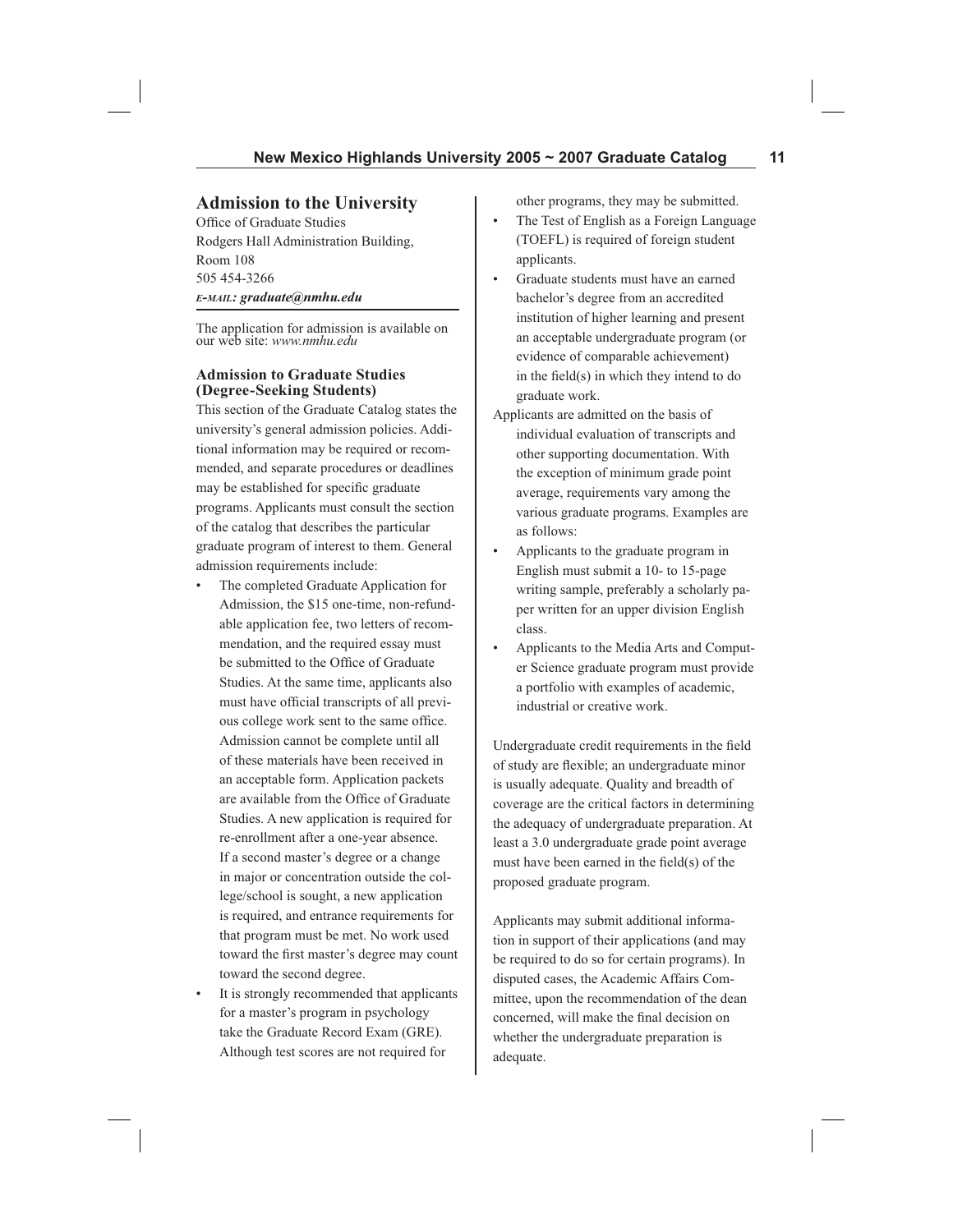- The discipline, the appropriate dean, the Academic Affairs Committee, or the chief academic officer, Office of Graduate Studies, may require additional verification of eligibility for graduate work such as letters of recommendation and/or special examinations.
- All applicants approved for a graduate degree program are admitted as regular or provisional graduate students. Provisional students may gain regular student status by meeting the criteria that were stated at the time of admissions.
- Students who are within 12 semester credits of completing the requirements for a bachelor's degree, but who otherwise meet the requirements for admission as graduate students may, upon the recommendation of the dean concerned, be granted advanced standing, permitting enrollment in certain graduate courses while the bachelor's work is being completed. A maximum of nine credits may be earned in this status.
- Students who are completing the last semester of their undergraduate work, but do not qualify for advanced standing status, may be granted provisional admission. Consideration will be given to applicants who otherwise meet the requirements for admission to graduate study. Students in this status may not register for graduate courses. This status is intended for the sole purpose of allowing students to compete for scholarships or other opportunities requiring admission to a graduate program.
- Provisional graduate status may be granted to students with a bachelor's degree who, for reasons beyond their control, are not able to meet the timetable for admission to a graduate program. In the application, students certify that they possess a bachelor's degree and are in good standing at the last university attended. Admission files must be completed by the middle of

the first semester in attendance or students will be subject to disenrollment for that semester.

- Students who have an undergraduate grade point average below 3.0, or who are deemed to have course deficiencies in the major field may be admitted provisionally on the condition that they earn and maintain at least a 3.0 grade point average for the first 12 semester credits of graduate work. This admission is granted upon the recommendation of the discipline and appropriate dean and with the approval of the Academic Affairs Committee.
- Students with a bachelor's degree who wish to earn a master's degree in a field unrelated to their undergraduate work may arrange a special program of undergraduate and graduate courses to qualify for the advanced degree. Such a program could involve work comparable to a minor undergraduate program, and must be arranged in consultation with the discipline and dean concerned and the chief academic officer, Office of Graduate Studies.
- Applicants must possess the equivalent of a bachelor's degree from an approved university or college. Transcripts and other valid records of previous colleges or universities attended should come from national examination councils (where applicable), approved colleges or universities, or other official state or federal agencies for education. These records will be evaluated for compliance with the admissions criteria of the university.

#### **International Students**

- Applicants will be expected to give evidence of an adequate command of the English language by earning a satisfactory score on the Test of English as a Foreign Language (TOEFL) or the International English Language Testing System (IELTS) before they can be admitted.
- A minimum composite score of 540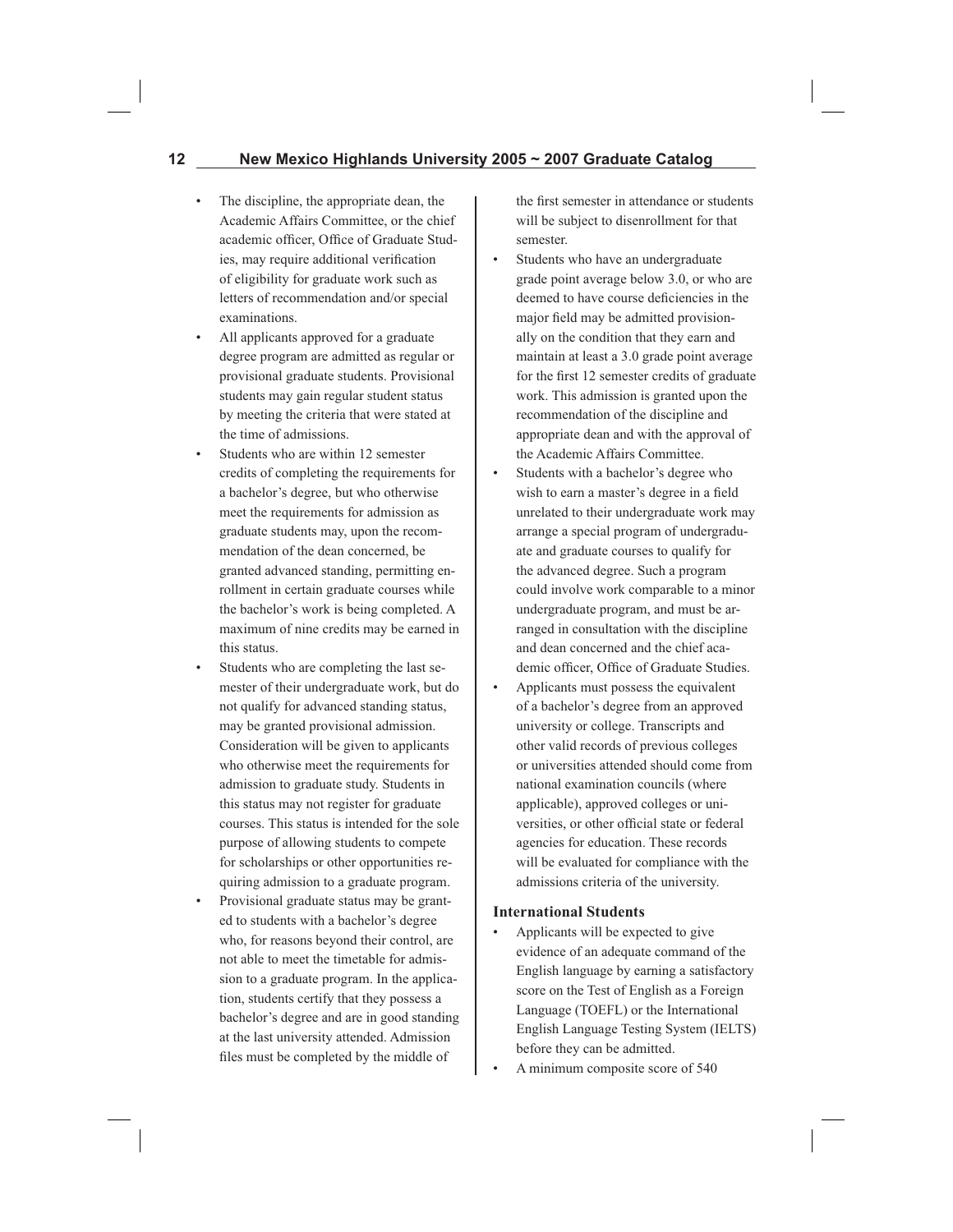(TOEFL paper based), 190 (TOEFL computer based), with at least a score of 50 on the written test is required or Band 6.5 (IELTS).

- Prospective students in business must score at least a 540 (TOEFL paper based), 190 (TOEFL computer based) with a score of 50/18 on the written test, and a score of 54/20 listening comprehension, or a score Band 6.5 (IELTS).
- Applicants with scores between 540/570 (TOEFL paper based), 190/207 (TOEFL computer based) and Bands 6.5 (IELTS) are required to take an ESL course for one semester.
- Applicants with scores of 600 (TOEFL paper based), 250 (TOEFL computer based) and a Band score of 7 (IELTS) are exempt from the ESL requirement.
- Applicants from other countries in which English is an official language, but not the language of the majority or of instruction will be subject to these requirements.

Exceptions for providing evidence of adequate command of the English language are:

- Persons holding citizenship in Englishspeaking countries.
- Applicants holding citizenship in a country where the English language is official language, and the means of instruction.
- Test results must be sent to New Mexico Highlands University International Education Center before an application is processed. Information regarding testing may be obtained from TOEFL, Educational Testing Service, CN 6155, Princeton, NJ 08541-6155, USA or *http://www.toefl . org*. IELTS, information may be obtained at Cambridge Examinations and IELTS International, 1024 West Orange Grove Avenue, Arcadia, CA 91006-1923 USA or *http://ielts.org*.
- International students must be admitted formally to the university before the verifications required for the F-1 student visa

can be issued. All international students who seek graduate admission to NMHU must meet additional conditions. Along with the submission of the completed Graduate Application for Admission, the required essay, two letters of recommendation, and the non-refundable \$15 application, the student:

• Applicants must submit the completed Financial Certificate for international admission.

#### **Admission as a Non-Degree Graduate Student**

Non-degree status is principally for those who do not expect to work toward an advanced degree at the university. Any person who has an earned bachelor's degree from an accredited institution and is in good standing at the last university attended may be admitted as a non-degree graduate student. Application may be made at the time of registration. In the application, non-degree applicants certify that they possess a bachelor's degree and are in good standing at the last university attended. They are required to have an official copy of the transcript showing the award of the bachelor's degree sent to the Office of the Registrar before the end of the first semester of registration.

Credits earned as a non-degree graduate student will require the same quality and amount of work as similar credits earned in advanced standing status, provisional, and regular graduate status. Up to 12 semester credits earned as a non-degree graduate may be applied toward a master's degree, on the conditions that the student was eligible for regular status at the time the courses were taken, the courses are acceptable to the discipline, and the approval of the chief academic officer, Office of Graduate Studies, is obtained. A petition to apply non-degree credits toward a degree will be accepted only after the student has been admitted into a graduate program. Non-degree students may not take a gradu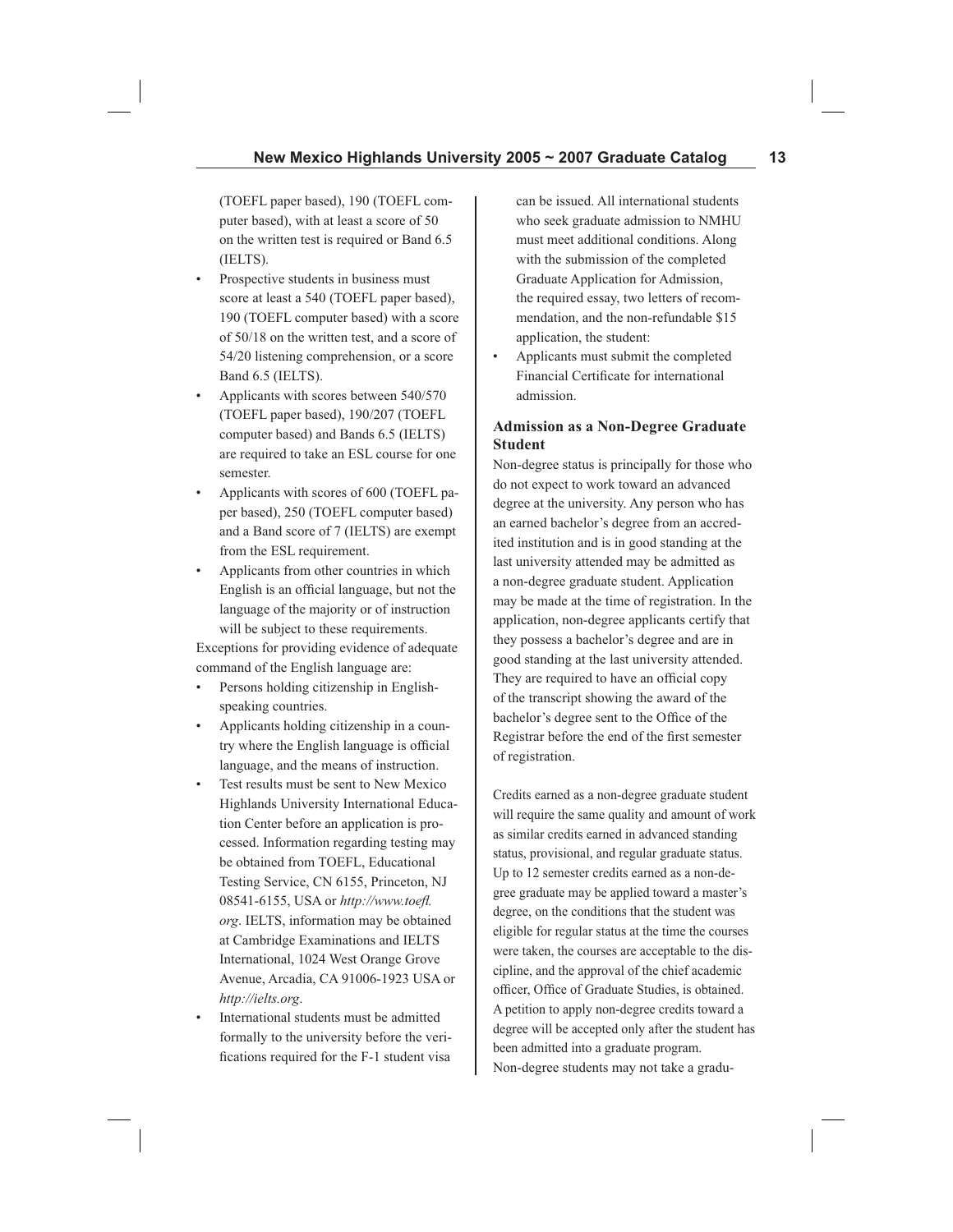ate course unless they would be eligible for that course as regular or provisional graduate students. Non-degree students are not eligible for financial assistance. Students in a licensure track may be eligible for loans.

#### **Tuition and Fees**

Tuition is a charge that helps to defray the costs of the education offered at the university. Fees are added to the basic tuition rate to enable the university to offer student-related services, such as health services, the Student Center, student government, and certain other student activities.

Special fees are charged for certain one-time events in a student's career at the university, as required to help meet the special costs associated with those events. Graduate and undergraduate tuition rates are determined by academic classification. NMHU accepts MasterCard, Discover and VISA.

#### **Residency**

#### **Summary of Regulations for New Mexico Residency for Tuition Purposes**

A student who enters and remains in this state principally to obtain an education is presumed to continue to reside outside this state and such presumption continues in effect until rebutted by clear and convincing evidence of bona fide residence. A student determined to be financially dependent on a parent or guardian also assumes the residency of that parent or guardian. The burden of proof is on the student. The student must secure and file the petition with the appropriate documents of evidence in the manner described herein. All documents submitted for this purpose will be kept confidential.

To become a legal resident of New Mexico, four requirements must be met. Each person must meet the requirements individually:

The 12-month consecutive presence requirement.

- The financial independence requirement.
- The written declaration of intent requirement.
- The overt acts requirement.

The spouse and dependent children of a person who has moved to New Mexico and has obtained permanent full-time employment (sufficient documentation is required) shall not be required to complete the 12-month durational requirement.

A person, their spouse, and dependents who move to New Mexico for retirement purposes and who provide appropriate evidence of formal retirement shall not be required to complete the 12-month durational requirement.

Other relevant factors may be considered along with those listed above.

A reciprocity agreement between the states of Colorado and New Mexico allows New Mexico Highlands University to grant a waiver of the non-resident portion of tuition charges to a limited number of students from Colorado. Each student requesting such a waiver must complete the proper application and return it to the Office of the Registrar as early as possible. The application must be submitted no later than the first day of classes for the fall or spring semester.

All enrolled members of the Navajo Tribe who reside on the Navajo Reservation, as certified by the Navajo Department of Higher Education, will be assessed in-state tuition rates. Each student requesting such a waiver must complete the proper application and return it to the registrar's office.

According to NMHU's tuition policy:

 • Students enrolling for six hours or less during a regular semester will be charged resident tuition rates regardless of residency classification.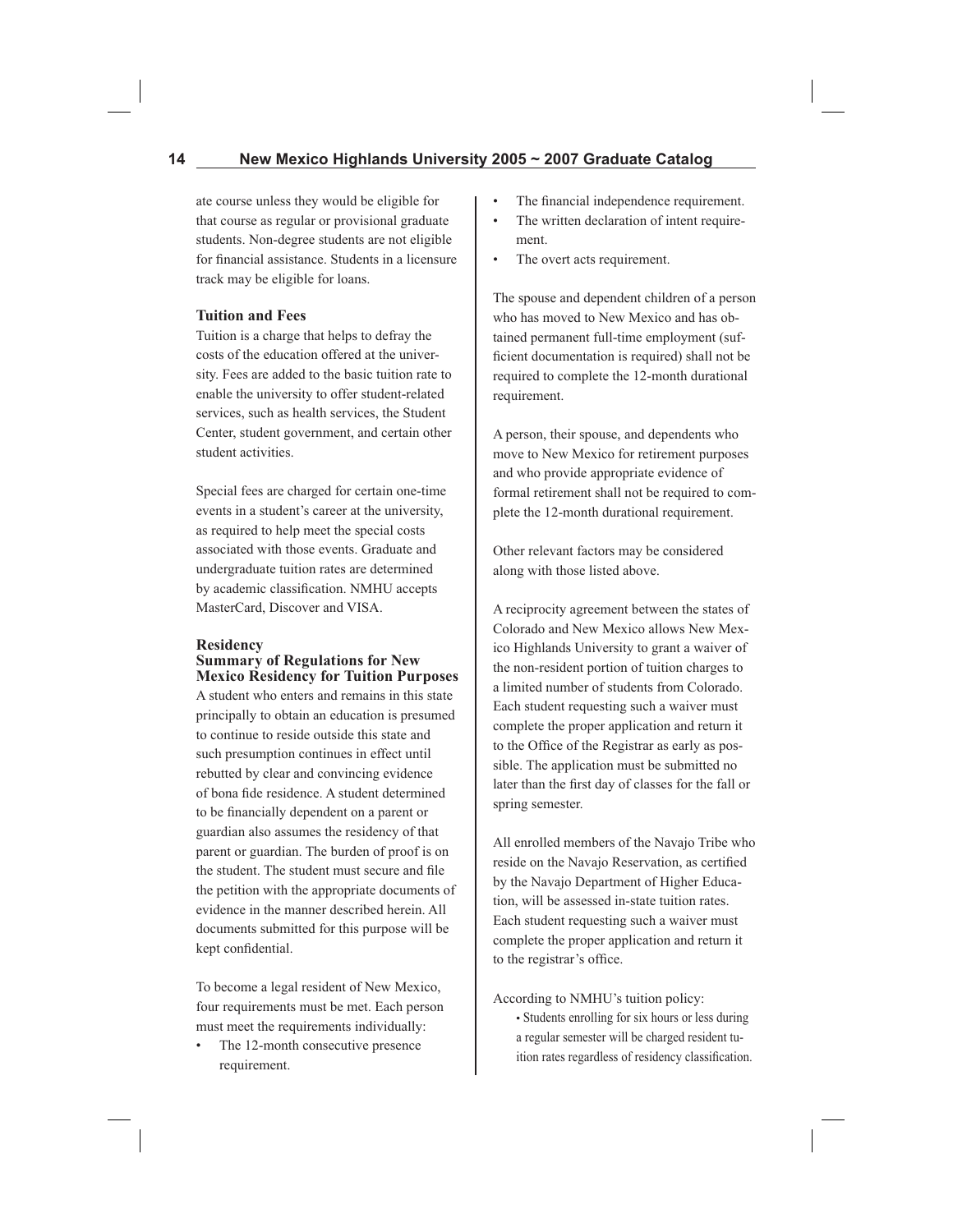• Students enrolling for the summer session will be charged resident tuition only, regardless of residency classification. A brochure explaining all requirements for establishing New Mexico residency and residency petitions is available from the Office of the Registrar. Residency petitions will be accepted until the first day of each semester in the Office of the Registrar. For more information, call 505 454-3233.

#### **Semester and Summer Sessions**

Tuition and fees are subject to change, the specific amounts charged for tuition and fees are listed each semester or summer session in the published schedule of classes. Students are advised to check the most current schedule.

The schedule of classes is also available at www.nmhu.edu. The following rates are the 2004-2005 tuition rates. Rates may increase upon approval. These figures are provided to help students plan.

**All summer session students are charged at the resident tuition rate.** Main campus students pay a tuition-plus-fees amount for between one and five credits, a lump sum amount for between six and nine credits (based on the six-credit total), and an additional tuition amount for above nine credits. Summer tuition rates may reflect approved tuition and fee increases from those of the school year before.

Off-center students follow the schedule for off-campus resident.

#### **Tuition Rates – all rates are subject to change**

Note: Per-credit-hour tuition rates are higher for distance education classes and classes held at NMHU's off-campus centers. This is true regardless of the number of hours for which a student is enrolled, or the fact that a student may also be enrolled at the Las Vegas campus.

# **Las Vegas Campus (Rates are subject to change) Resident: Graduate**   $1-11$  \$ 101.00 per credit hour 12–18 \$ 1212.00 total  $18 +$  \$ 74.00 each additional hour **Nonresident: Graduate**  1–6 \$ 101.00 per credit hour\* 7-11 \$ 427.00 per credit hour 12–18 \$5,124.00 total\*\* 18+ \$400.00 each

#### **Distance Education and Internet**

additional hour

\$110.00 per credit hour plus a \$10.00 per credit hour fee

#### **Off-Campus Centers**

**(Rates are subject to change)**

| <b>Resident:</b> |                                         |
|------------------|-----------------------------------------|
| $1 - 11$         | \$120.00 per credit hour                |
| $12+$            | \$1,320.00                              |
| Nonresident:     |                                         |
| $1 - 6$          | \$120.00 per credit hour                |
| $7 - 11$         | \$427.00 per credit hour                |
| $12+$            | \$5,124.00                              |
| $18+$            | \$400.00 per credit hour                |
|                  | Audit rates are the same as credit hour |

#### **rates.\***

Part-time non-resident students taking 6 or fewer credits in a semester will be charged resident rates.

Senior citizen rate is \$5 per credit hour. To qualify as a senior citizen, the student must reach the age of sixty five years by the third Friday of classes.

#### **Non-Refundable Special Fees**

Application fee (one-time) \$15.00 Matriculation fee (one-time) %5.00 Course change fee (after close of late registration) \$2.00 (No charge for course change if done through web or telephone.)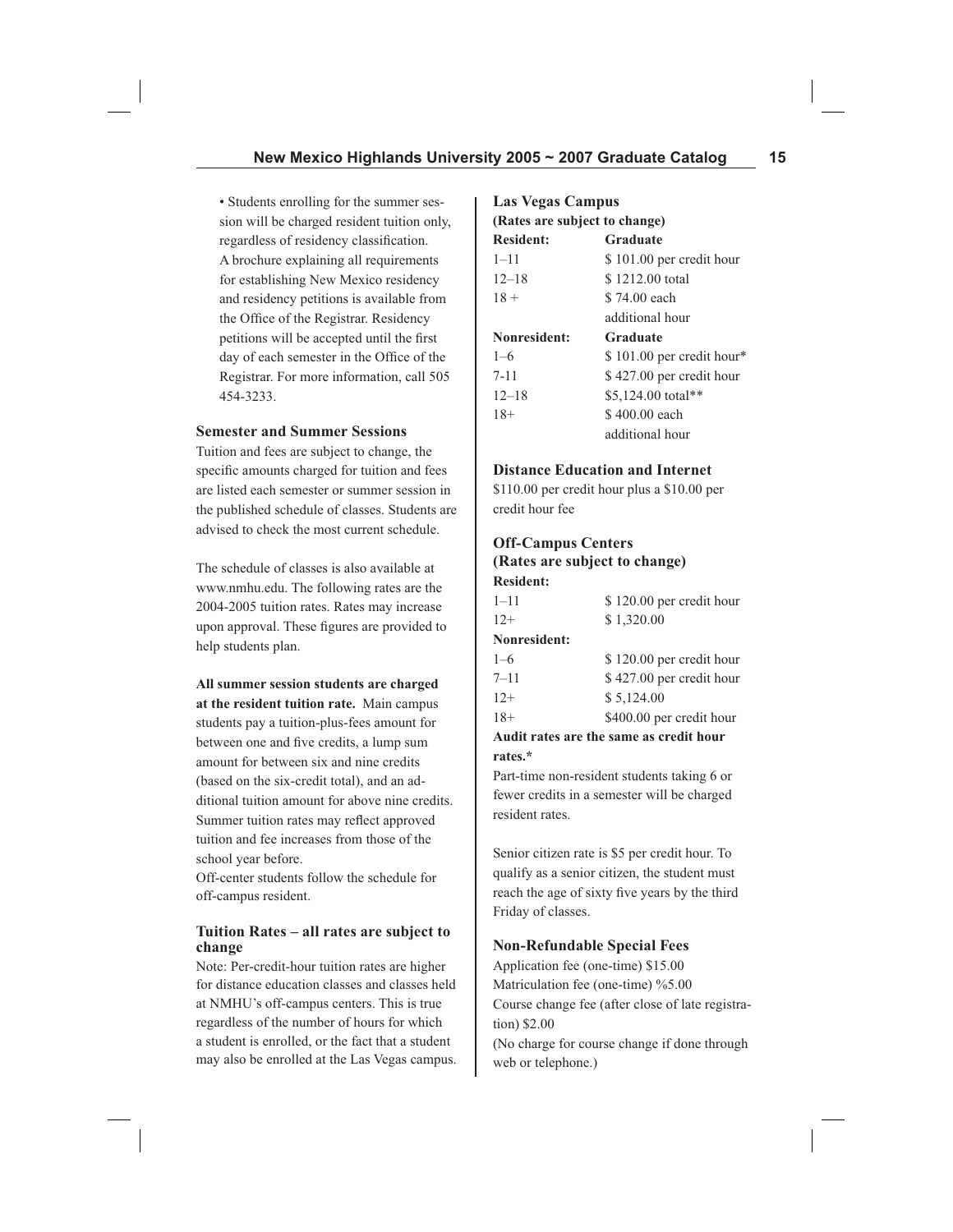# **16 New Mexico Highlands University 2005 ~ 2007 Graduate Catalog**

Graduation application fee (each degree) \$30.00 Dishonored check fee \$25.00 Laboratory fees Variable Housing application fee (total fee is \$100) 25.00 Special exam (test-out) fee, per credit \$40.00 Career placement fee, per year (renewal only; first year free) \$15.00 Teacher preparation fees - Student teaching 50.00 Golf 25.00 Downhill skiing 171.00 Techniques of golf 25.00 Transcript fee 2.00 Transcript – Fax charge 10.00

# **Special Policies Regarding Tuition and Fees**

#### **Payments and Balances**

Account balances must be paid according to the plans listed in the schedule of classes. Students with financial assistance should verify their award prior to the payment deadline.

Account balances that are not paid within the semester will be sent to a collection agency. Holds will be placed on the student's account, restricting transcripts and registration for upcoming semesters.

The Business Office accepts cash, checks, money orders, credit cards (MasterCard, Visa and Discover), wire transfers, financial aid awards, and written authorizations to bill external agencies to cover balances.

#### **Disenrollment Policy**

NMHU students who fail to pay their fullrequired tuition and fee charges or make adequate financial arrangements with the Business Office on or before their first day of classes will have their registration cancelled and be disenrolled from all classes. Students with a cancelled registration who wish to be enrolled

at NMHU must re-register. The student will be required to make full payment, or must complete financial arrangements for all university charges incurred, and pay a non-refundable re-registration/late registration fee of \$25.

#### **Payment Plan/Procedure**

New Mexico Highlands University Business Office offers students the following payment options:

1. Students must pay their account in full or make adequate financial arrangements.

2. Adequate financial arrangement option:

#### **Full Term semester courses:**

- $\cdot$  1/3 payment prior to or on the first day of class attendance
- 1/3 payment 30 days thereafter
- 1/3 payment 30 days following 2nd payment

#### **Summer or 8-week courses:**

- $\cdot$  1/2 payment prior to or on the first day of class attendance
- 1/2 payment 30 days thereafter

A \$25 billing fee will be assessed to the student's account if the account is not paid in full by the Friday before the first day of classes.

For more information on payment options, contact the Business Office at (505) 454-3008, (505) 454-3444, or (505) 454-3222. You can also e-mail *almartinez@nmhu.edu* or write to: **Business Office** 

**New Mexico Highlands University Rodgers Hall Administration Building Box 9000 Las Vegas, NM 87701**

#### **Withdrawal Policies**

Students who officially withdraw from the university may be entitled to a tuition refund according to specific dates announced in the schedule of classes for the term. Upon completion of the formal withdrawal process,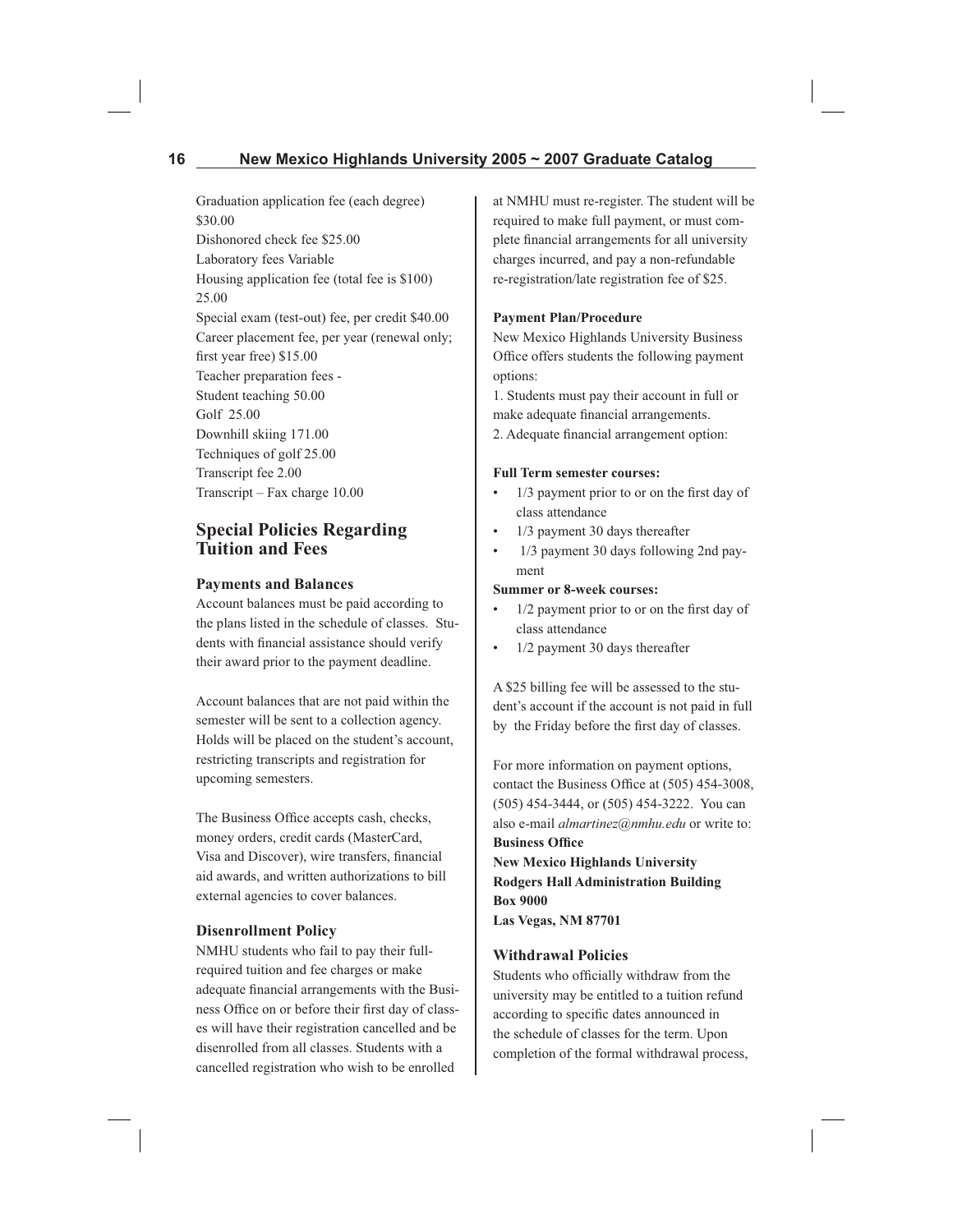a check will be mailed to the student within one month following the complete withdrawal from school, if a refund is appropriate.

Students who wish to request an exception to the refund policy must do so in writing at the Office of Academic Affairs.

#### **Tuition Refund Schedule**

| First day of class                           | 100% refund |  |
|----------------------------------------------|-------------|--|
| $10\%$ point in semester                     | 90% refund  |  |
| 25% point in semester                        | 50% refund  |  |
| 50% point in semester                        | 25% refund  |  |
| Thereafter                                   | No refund   |  |
| For more information on withdrawal policies, |             |  |

*payment options or tuition rates, contact the*  **Business Office.** 

# **Financial Aid and Scholarships**

#### **Office of Financial Aid**

Office of Financial Aid and Scholarships Felix Martinez Building, Room 201, 505 454-331*8 E-mail: fi nancialaid@nmhu.edu*

As part of its mission, New Mexico Highlands University is committed to ensuring that no student will be denied the opportunity for a post-secondary education because of limited resources. To meet this goal, the New Mexico Highlands University Office of Financial Aid and Scholarships offers a broad spectrum of academic merit scholarships, grants, jobs, and loans to supplement the resources of the students who attend NMHU.

Financial aid at NMHU is divided into three categories:

- Grant aid (applicable toward 1st bachelor's degree only)
- Self-help aid (employment & loans)
- Scholarships (merit & need based)

#### **The Financial Aid Package**

The Office of Financial Aid and Scholarships awards financial aid according to individual

need. If an applicant is a dependent, parents are expected to contribute toward educational costs according to financial ability. In addition, applicants are expected to contribute from their own assets and earnings, including borrowing against future income. Financial need is the difference between the cost of attendance at NMHU (including living expenses) and the applicant's expected family contribution (EFC). The aid package cannot exceed financial need.

#### To apply for need-based financial aid:

1. Complete all sections of the Free Application for Federal Student Aid (FAFSA).

2. File the application electronically through the Internet using the web address listed on the FAFSA.

For maximum financial aid consideration, students should apply before March 1. The NMHU school code is 002653.

3. An applicant transferring into NMHU will need to supply a copy of the applicant's Student Aid Report (SAR) from the U.S. Department of Education, if the student has already applied for Federal Financial Aid.

**It is the applicant's responsibility to ensure**  that the financial aid file is complete. The **Office of Financial Aid and Scholarships** cannot make a financial aid award if a file is **incomplete.**

After the office has received the processed SAR, the amount of financial aid to be awarded will be determined. This is based on the cost of attending NMHU, which includes tuition and fees, room and board, books and supplies, transportation, and personal expenses. Child care expenses may be considered if the applicant provides the appropriate documentation (depending on the availability of funds).

#### To qualify for need-based financial aid **at NMHU, an applicant must:**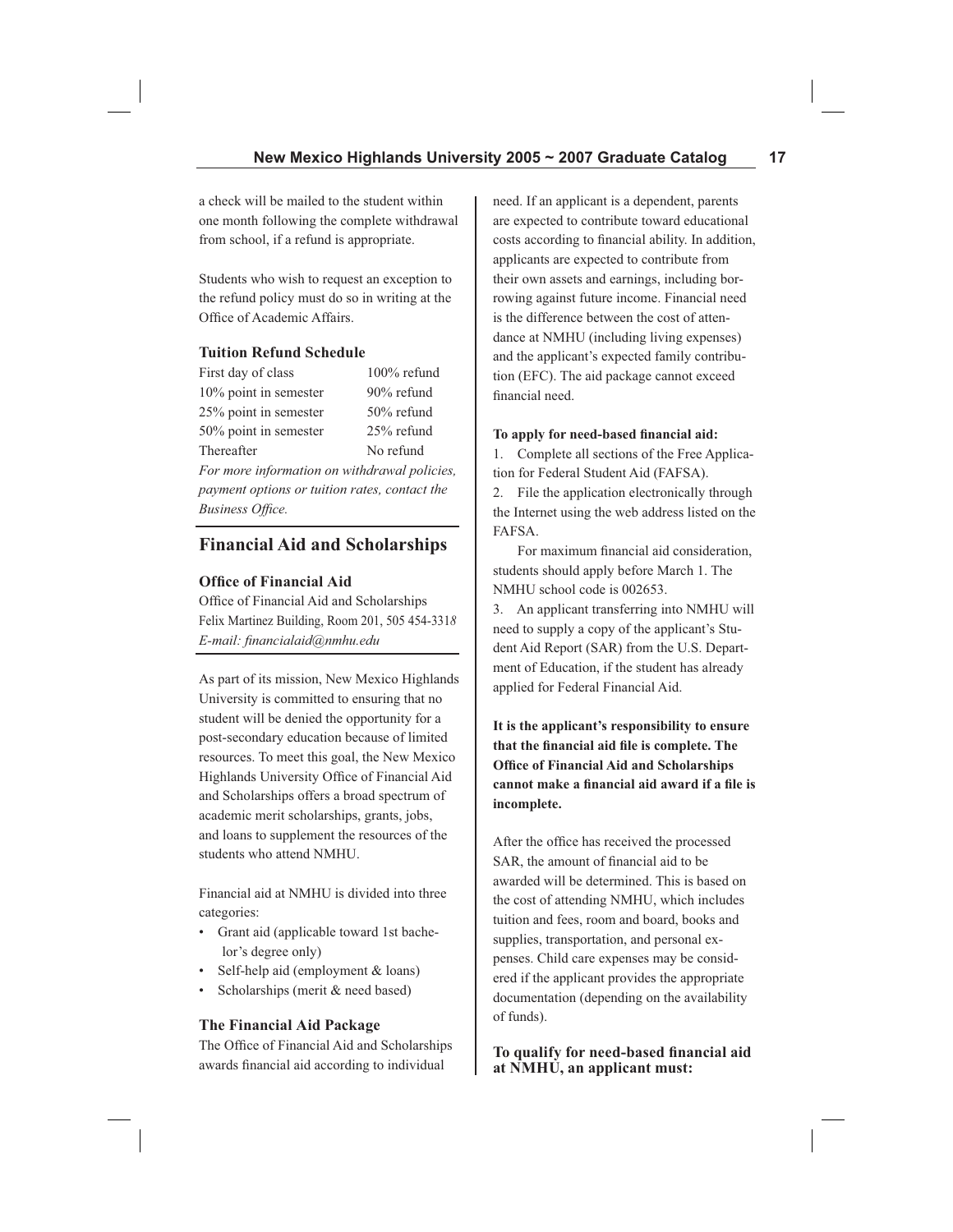- 1. Demonstrate financial need as determined through a processed FAFSA.
- 2. Be a U.S. citizen or an eligible non citizen.
- 3. Maintain satisfactory academic progress (see below).
- 4. Be enrolled in a regular degree program at NMHU.
- 5. Be enrolled at least half-time for all aid programs except federal Pell Grant.
- 6. Not be in default on a federal student loan or owe a repayment on a federal grant.
- 7. Have a complete Financial Aid File.

Students may use their financial aid awards to defer tuition at NMHU Business Office/ Student Accounts, after classes are charged to their accounts and before the awards are received. A student's award is subject to change if the student becomes ineligible as a result of over-award or failure to maintain academic progress.

#### **Satisfactory Academic Progress**

Federal Title IV program regulations require participating institutions to develop procedures to monitor a student's progress toward completion of their program of study. The following is a summary of the criteria used by the Office of Financial Aid and Scholarships to monitor progress:

#### **GPA Requirement for Graduate Students**

If a minimum of 3.0 Cumulative GPA is not met, the result is financial aid ineligibility (suspension).

#### **Graduate Student Completion Rate**

Hours completed divided by hours attempted equals completion rate. Less than the percentage indicated results in financial aid ineligibility (suspension). Graduate students must complete at least 80 percent of attempted hours.

#### **Maximum Time Frame for Graduate Students**

Once the maximum hours have been reached, the result is financial aid ineligibility (suspension). Students who have reached 125 percent of their degree requirement will be placed on a "warning" status. Students must appeal this status and provide the Office of Financial Aid and Scholarships with a current degree check. Examples of MTF calculation: Clinical Psychology  $= 63$  $M.S.W. = 65$  hours x  $150\% = 98$  hours Counseling = 48 hours  $x 150% = 72$  hours

Education Admin = 39 hours x  $150\% = 59$ All others = 36 hours  $x 150% = 54$  hours

# **Satisfactory Academic Progress Appeals**

The student whose GPA and/or credit hours fall below the minimum standard indicated above will be notified at the end of the semester. When notified of financial aid suspension, the student may file a written appeal with the Office of Financial Aid and Scholarships. Appeal forms are available upon request. If mitigating circumstances exist, a financial aid administrator or appeal committee may allow a probationary semester with financial aid to make up deficiencies in GPA and/or credit hours and meet the minimum standards. If at the end of the probationary semester the student still does not meet the minimum requirements, the student may lose his or her financial aid and may be required to make up the deficiencies to regain financial aid eligibility.

#### **Verification Policy**

NMHU verifies between thirty (30) and fifty  $(50)$  percent of all financial aid applicants. If you are selected for verification by the U.S. Department of Education's federal processor, NMHU will notify you regarding what documents are required. NMHU will not award any funds until the verification process is complete.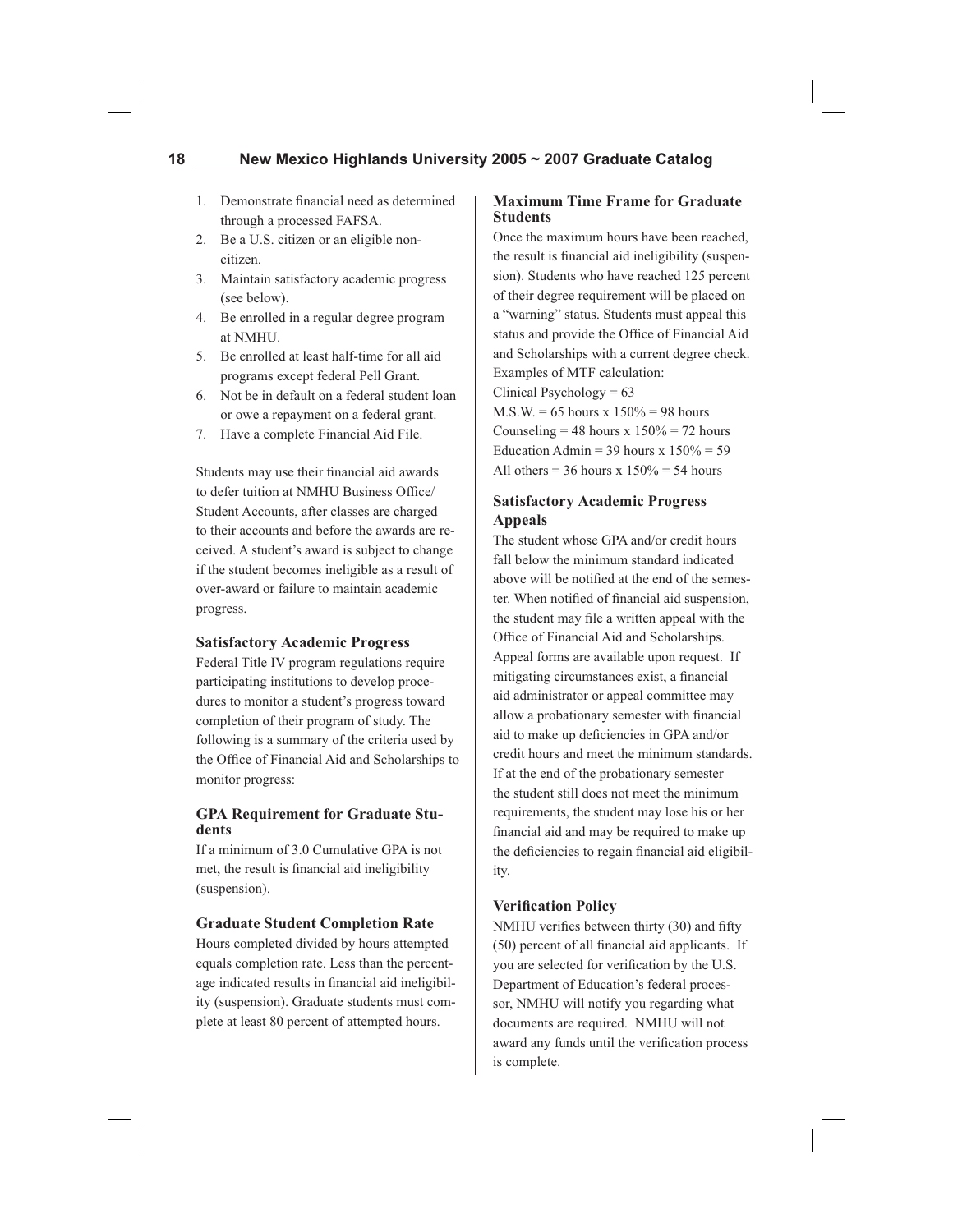#### **Financial Aid Appeals**

When notified of academic probation, the student may file a written appeal to the Office of Financial Aid and Scholarships. Financial Aid Appeal Forms are available in the Office of Financial Aid and Scholarships.

# **Enrollment Requirements for Financial Aid**

Graduate students must be enrolled for a minimum of nine graduate credits each semester to be eligible for full financial aid. To avoid loss of financial aid, call the Office of Financial Aid and Scholarships, 505 454-3318, before dropping classes.

#### **Loan Deferments**

Students who wish to defer payments on outstanding student loans must file student loan deferments for each semester enrolled at NMHU. Contact the Office of Financial Aid and Scholarships for loan deferment procedures at 505 454-3318.

#### **Return of Title IV Funds**

Students who withdraw from the university or drop classes during the first eight weeks of the term during the fall or spring semester, or during the first 60 percent of a summer term, may be required to repay some or all of their financial aid monies. Amounts are calculated based upon federal formulas to determine the amounts that must be returned to each assistance program. Information on refund policies can be found in the Other Fees and Refunds section of the Schedule of Classes published for each term, or call the Office of Financial Aid and Scholarships for more information.

#### **Summer Sessions**

Scholarship awards are for the academic year only and may not be used for the summer session.

#### **Scholarship Cancellation and Reinstatemen**t

The time period a scholarship is in effect is fixed. If the scholarship is cancelled due to academic ineligibility, the originally specified time period is not extended. Students who are placed on suspension may appeal for consideration for renewal of the scholarship. A written request must be submitted to the Office of Financial Aid and Scholarships and Scholarship Office within 15 days after receiving the suspension letter.

*If you are currently attending NMHU or will attend NMHU on a graduate assistantship for the academic year, you are ineligible to receive an NMHU Graduate Presidential Scholarship.*

# **Other Programs and Benefits**

#### **Bureau of Indian Affairs (BIA)**

Each year, the BIA provides grants to assist eligible Native American students in meeting their education costs. The amounts of the grants vary according to the student's financial need. The funds are available through the student's BIA area office or tribal scholarship office. Check with the tribal agency to ascertain program requirements and deadlines.

#### **Enrollment Certifications**

Students are usually required to process an enrollment certification to defer payments on an outstanding student loan. The Office of the Registrar certifies enrollment verification forms after classes begin. For more information, call the Office of the Registrar, 505 454-3233.

#### **Graduate Assistantships**

Graduate assistantships are usually available in those disciplines in which graduate degrees are granted and are normally offered only to those applicants possessing superior academic abilities. These assistants generally help with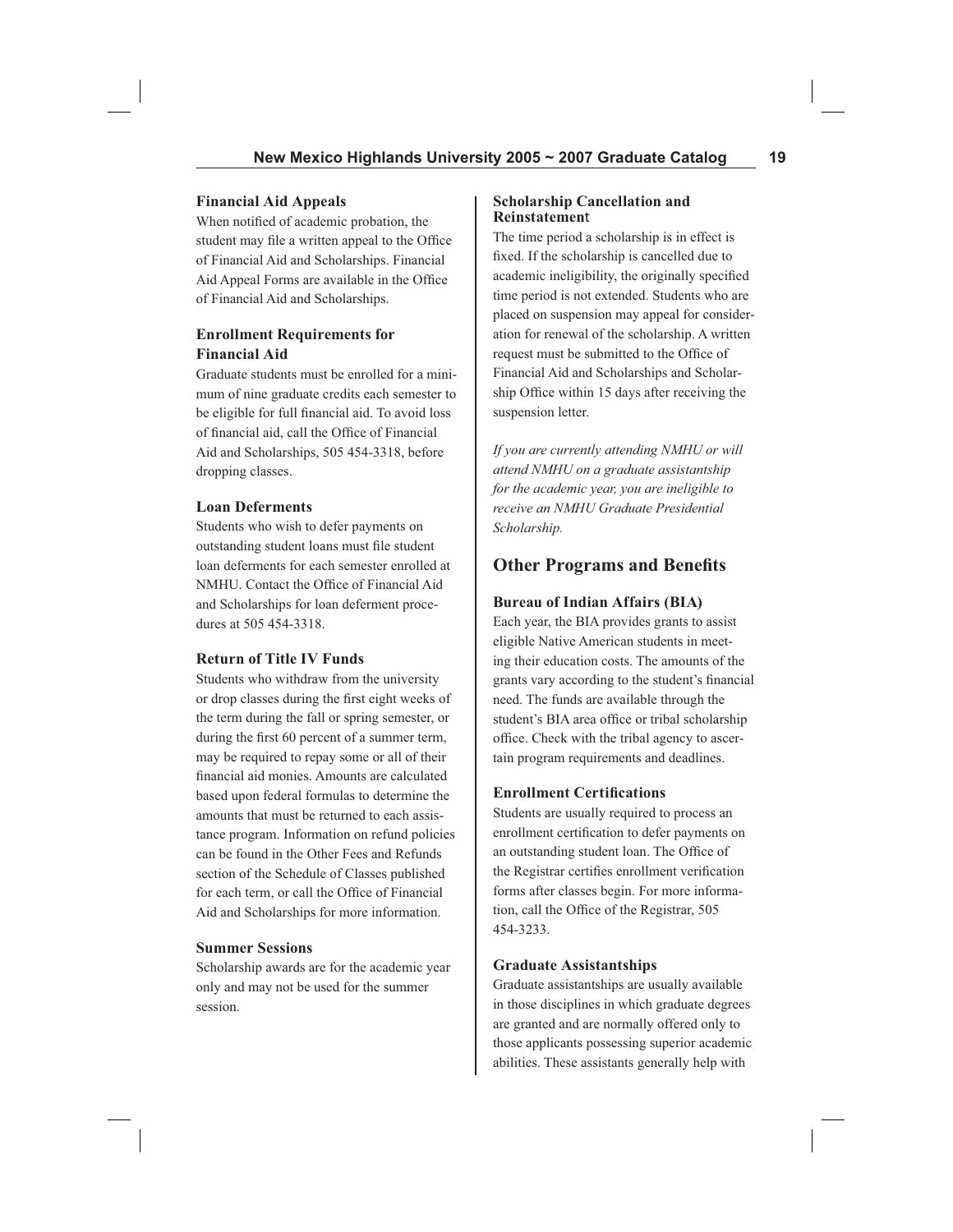classes, laboratory reports, objective examinations, and other tasks within the academic units. Disciplines may also award teaching and research assistantships.

Application for an assistantship should be made by March preceding the beginning of the academic year in which the assistantship is to be held. No assistantship may be awarded until the applicant has been accepted into a graduate degree program.

Graduate students who hold assistantships and whose cumulative grade point average falls below 3.0 at the end of any semester may, with the advice of the discipline and appropriate dean, have the assistantships revoked by action of the chief academic officer.

The following are the procedures and policies governing the selection and employment of graduate assistants at New Mexico Highlands University:

- In addition to information requested on the graduate application, at least two letters of reference are to be submitted on behalf of each applicant.
- Assistantships are awarded after the applicants have been admitted into a graduate degree program and have been recommended by the discipline, the appropriate dean, and the chief academic officer. Teaching assistants must be specifically approved by the chief academic officer.
- Full-time assistants are expected to devote approximately 20 hours per week to their duties. Part-time assistants should devote time proportional to the amount of their award.
- Full-time assistants may not carry more than 12 semester credits of course work per semester. Overloads are permitted

only in exceptional cases and with the approval of the discipline, appropriate dean, and the chief academic officer. Part-time assistants may carry a load proportional to their assistantship responsibilities.

- Full-time graduate assistants, except in their last semester of work toward the master's degree, must take at east six credits of graduate work in their degree programs each semester.
- Other activities by graduate assistants that would interfere with the satisfactory performance of assistantship duties may not be undertaken. While students may have more than one part-time contract, such as a part-time departmental graduate contract, the sum of the contracts and the work required shall not exceed the equivalent of one full-time graduate assistantship (20 hours of work per week).
- A student who has been admitted to a graduate program, but has not earned a bachelor's degree prior to his or her first semester of graduate study, may not hold a graduate assistant position.

#### **International Students**

The competitive out-of-state scholarship is available to international graduate students that meet the requirements. For specific information, contact the International Education Center at 505-454-3058.

#### **Navajo Residency**

Registered members of the Navajo Tribe who reside on a Navajo reservation are considered New Mexico residents and eligible for lower in-state tuition.

#### **Nonresident Tuition Waiver for Colorado Students**

A reciprocity agreement between the states of Colorado and New Mexico allows NMHU to grant a waiver of the non-resident portion of tuition charges to a limited number of students from Colorado. Each student requesting such a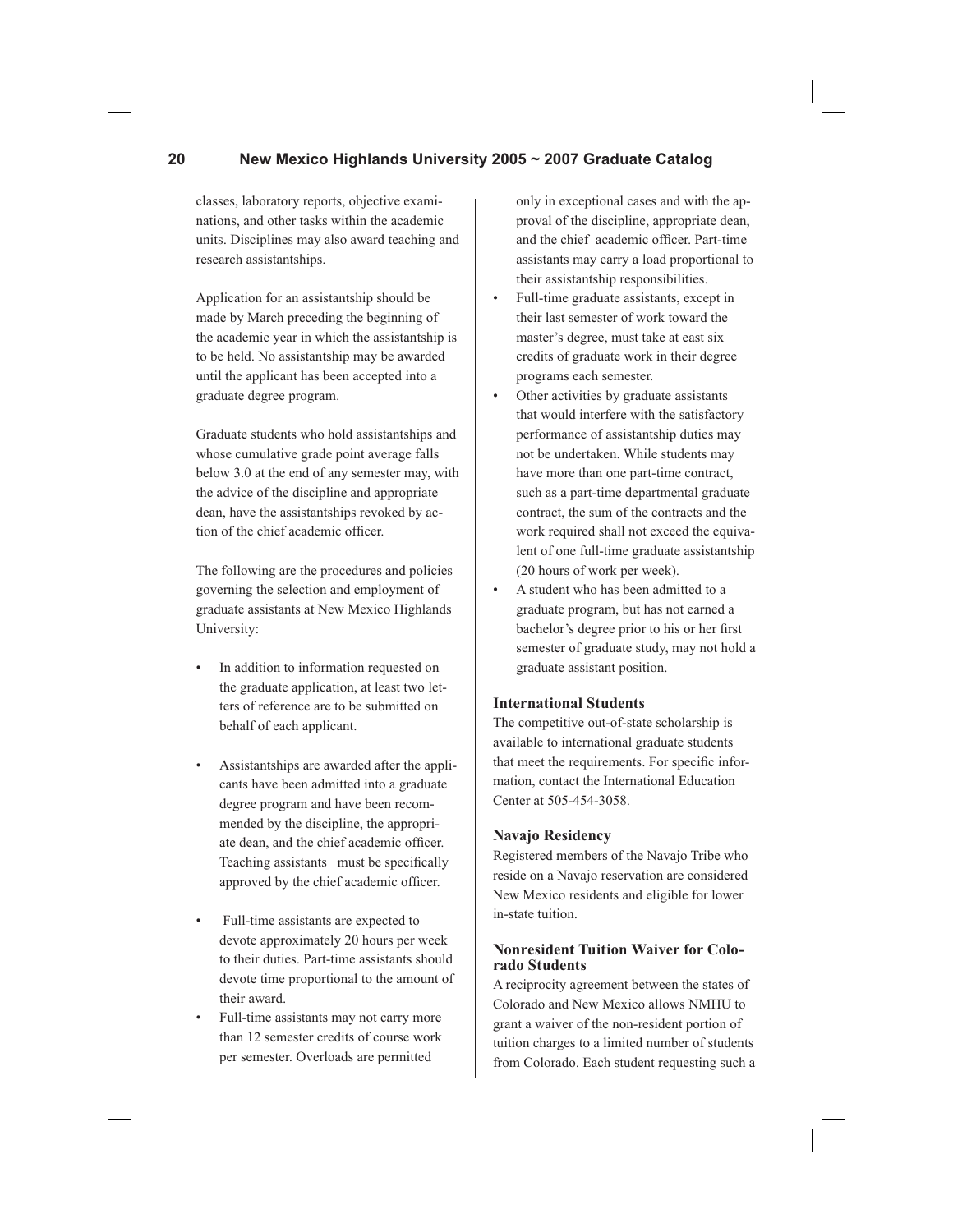waiver must complete an application each semester. The application must be submitted no later than the first day of the semester and can be obtained from the Office of the Registrar.

#### **Non-Resident Tuition Waiver for Student Athletes**

New Mexico Senate Bill 81 authorizes resident tuition status for athletic scholarship recipients. To be eligible the student must be a recruited athlete and must receive an athletic scholarship through the Department of Athletics. For more information, call the NMHU Department of Athletics, 505 454-3368.

#### **Veterans Administration Educational Benefits**

Several programs are available for veterans pursuing a post-secondary education. Call the Office of the Registrar for details, 505 454-3424.

# **Vocational Rehabilitation**

Through the New Mexico Division of Vocational Rehabilitation, the state and federal governments offer tuition assistance to students with disabilities. Other assistance may be given to those students who are financially unable to provide services themselves. Students wishing to apply for this assistance should contact the New Mexico Vocational Rehabilitation Office.

#### **Workforce Investment Act (formerly JTPA)**

Through the New Mexico Department of Labor, the state and federal governments offer assistance with tuition, books and supplies, transportation, and child care for those who qualify. For more information and the application process, contact the New Mexico Department of Labor.

# **GENERAL ACADEMIC POLICIES**

#### **Grades and Grading Policies**

This section states policies regarding grades

given at the university, computation of grade averages, academic warnings, and honors for academic excellence.

Students may appeal a final grade by completing and processing a Grade Appeal Form available from the chief academic officer. The following grades are given at the university. As appropriate, they appear on mid-term reports, semester or summer term grade reports, and transcripts.

- A Excellent
- B Above Average
- C Average
- D Passing
- F Failure
- AU Audit. (No credit is given for the course, but attendance is required in at least 70 percent of the scheduled class sessions.)
- S Satisfactory. (Used for proficiency courses and some developmental courses, some practicum courses, institutes, workshops, and the completed thesis or field project. Indicates satisfactory completion of course requirements.)
- R Repeat. (Used exclusively for developmental and proficiency courses. Indicates that course requirements have not been satisfied and that the course must be repeated to satisfy the proficiency requirement.)
- PR Progress. (Used only for thesis, field project, senior readings, some practicum courses, and as a mid-term grade for graduate seminar courses.) Indicates that acceptable progress has been made. To receive a permanent grade of "S," the student re-registers for the course until the course requirements are completed.
- NP *No Progress*. Used for thesis, field project, senior readings, some practicum courses, and as a mid-term grade for graduate seminar courses to indicate that acceptable progress has not been made.
- I *Incomplete.* Given at the discretion of the course instructor only when circumstances beyond the student's control prevent com-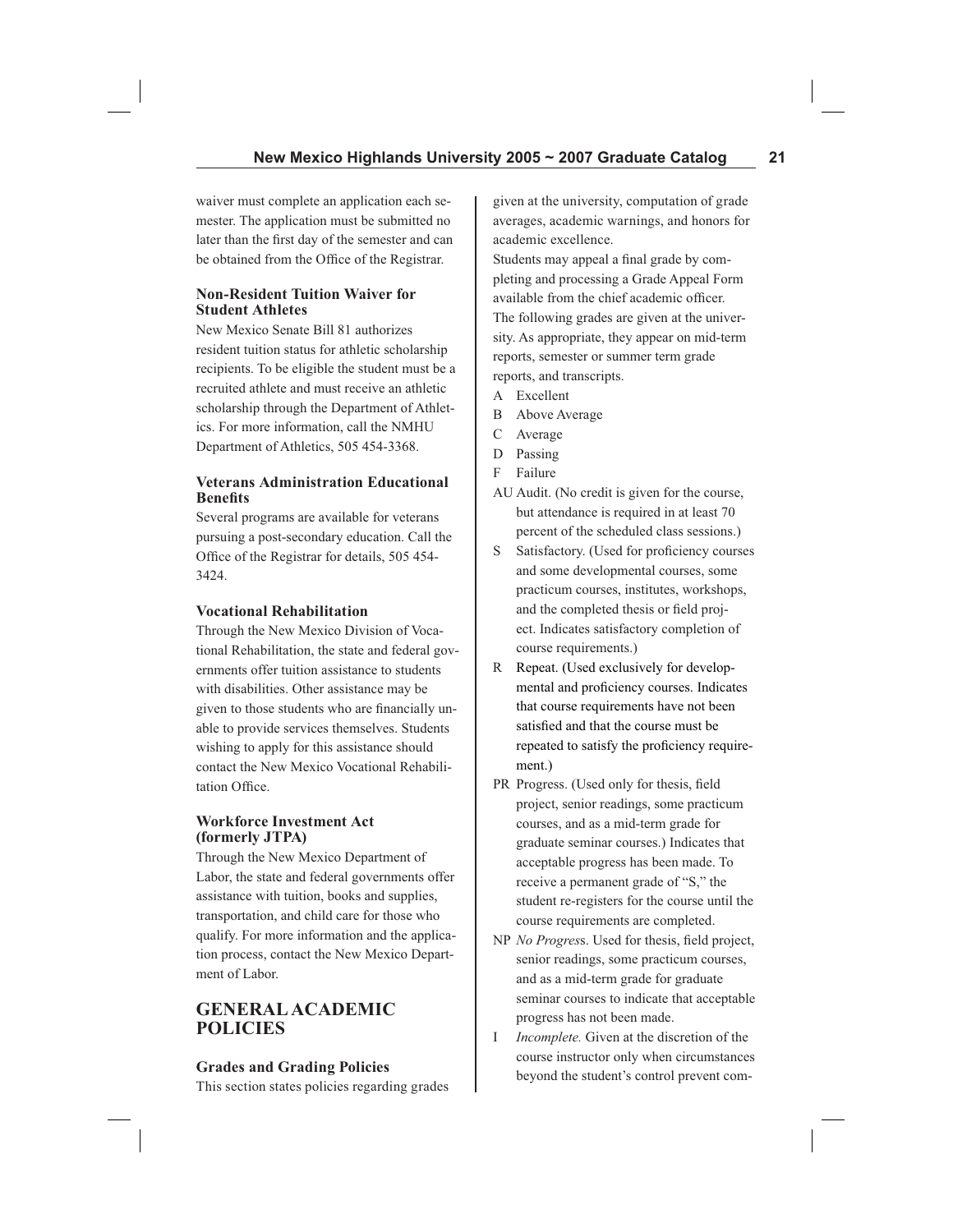pletion of course requirements within the established time. The student requests an "I" in lieu of a final course grade from the instructor, whose approval is required. The instructor reports the "I" and files a form with the registrar's office documenting the work requiring completion and other conditions. An Incomplete not completed within one calendar year automatically becomes an "F" for both undergraduate and graduate students. (The instructor has the option of setting a terminal date of less than one year.) Students should not reregister for a course in which they have an "I"; if they do so, the "I" will become an "F" at the time when a grade is awarded in the re-registered course.

CR Credit. Used in acceptance of transfer courses.

#### **Grade Point Average**

Following are the allowable grades and associated grade points:

- $A = 4.00$
- $B = 3.00$
- $C = 2.00$
- $D = 1.00$
- $F = 0.00$

The sum of the earned honor points is divided by the number of credits to calculate the grade point average (GPA). The following is a sample calculation:

A student earns the following grades in five classes during a certain semester:

4 hrs.  $A = 16.0$  pts.

6 hrs.  $B = 18.0$  pts.

- $3$  hrs.  $C = 6.0$  pts.
- 2 hrs.  $D = 2.0$  pts.

15 hrs.= 42.0 pts. total

42.0 pts.  $\div$ 15 hrs. = 2.80 grade point average. GPA requirements are stated in subsequent sections.

#### **Repetition of a Course**

A student may repeat any course, but will receive credit only once, unless otherwise noted in this catalog. The most recent grade received will be used in the calculation of the cumulative grade point average.

Course Repeat Forms are available in the Office of the Registrar and must be completed by students who are repeating a course. The student's transcript will be coded to reflect that the course was repeated, and cumulative grade point average will be adjusted.

#### **Mid-Term Grades**

The faculty submits mid-term grades for each student in each class to the registrar's office in the fall and spring semesters, according to the schedule announced in the schedule of classes. (No mid-term grades are submitted for short term courses.) These grades are displayed for viewing by the student on the NMHU secured web site, *www.nmhu.edu*. These reports serve to inform students and advisors of a student's progress, so that any problems in class performance may be addressed. If discrepancies occur at this time in the student's schedule of classes, the student should proceed immediately to the registrar's office to correct the schedule. Mid-term grades do not appear on transcripts and are not kept as a permanent record.

#### **Honors List**

Graduate students who, in a semester, earn a grade point average of at least 3.85, with no incomplete grades included, and nine (9) graded hours are recognized by the chief academic officer, on a published list, and receive a certificate of recognition.

Honors are awarded in summer terms for the same levels of performance, except students must complete at least six credits.

#### **Satisfactory Academic Progress**

Students who maintain the minimum academic standards shown in the scale below will be considered in good academic standing and will be considered to have demonstrated satisfactory academic progress. Students must show evidence of satisfactory progress toward a college degree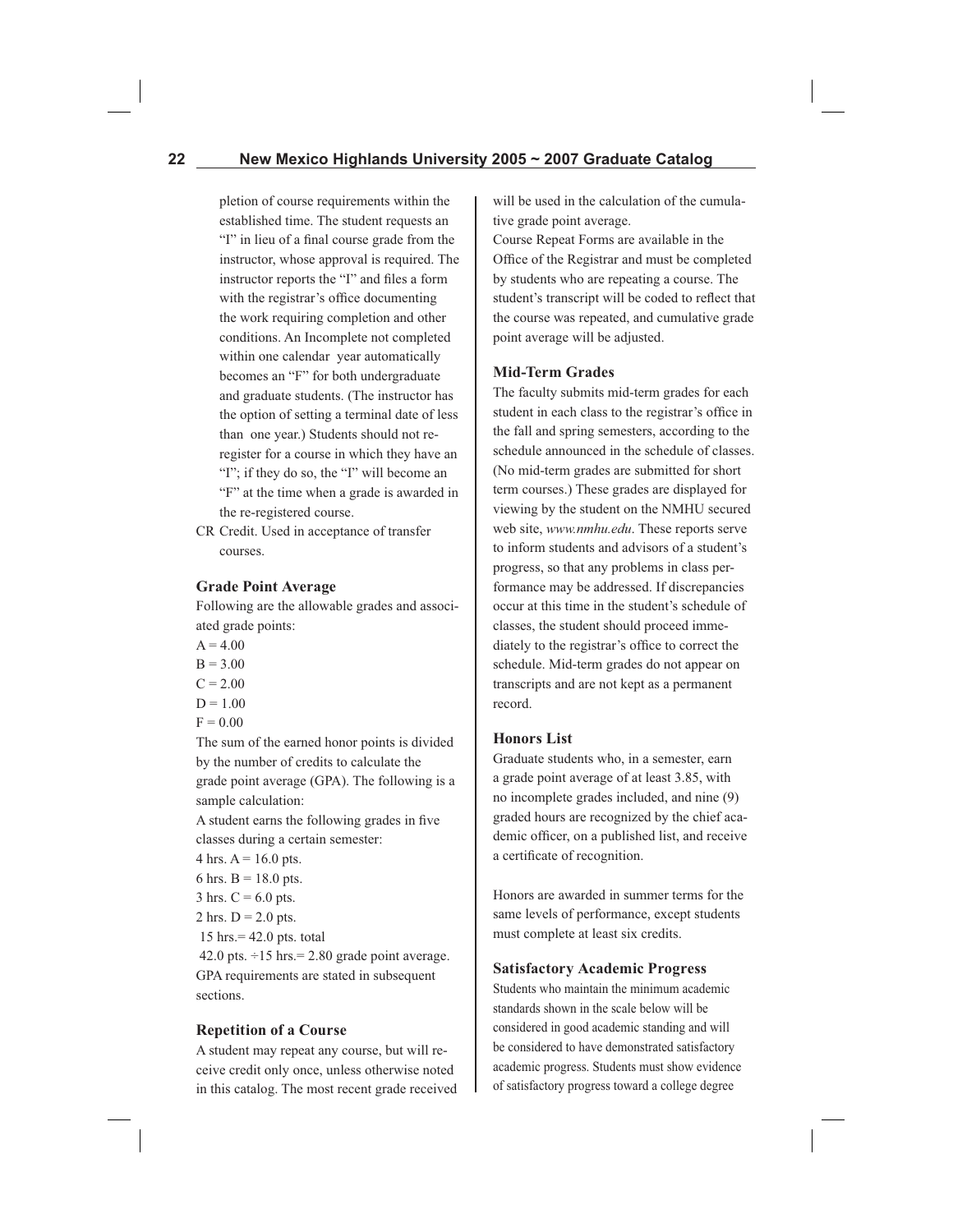to avoid academic probation and dismissal, and to continue to be eligible for financial aid through most financial aid programs.

#### **Cumulative Credit Hours Graded**

Required Grade Point Average (GPA) 1 – 9 graduate credits graded 2.75 cumulative GPA 9 or more graduate credits graded 3.0 cumulative GPA

#### **Academic Dismissal**

Academic dismissal is issued to students who do not meet the required GPA after being on academic probation for two consecutive semesters. Dismissals will be for one calendar year from the posting of semester grades. The Office of Graduate Studies will notify students of their academic dismissal immediately after semester grades are posted. To appeal one or more grades, the student must complete a Grade Appeal Form available in the Office of Academic Affairs and the Office of Graduate Studies.

Students may also appeal the dismissal itself to the Academic Affairs Graduate Subcommittee within 30 days of the beginning of the semester when the dismissal begins. If the appeal is approved, the dismissal may be waived or shortened to one semester.

During the period of dismissal, students may not register for classes, live in student housing or participate in student activities at NMHU. No credit will be granted for courses taken at other institutions while under dismissal at NMHU. After a dismissal, a student must petition for readmission in the Office of Graduate Studies.

Students suspended or dismissed from another institution are not eligible to enroll at NMHU until they have served the suspension or dismissal period of that institution.

#### **Academic Dishonesty**

A student guilty of academic dishonesty is subject to one or more of the following consequences: an automatic failing grade in the course where such dishonesty occurred; indefinite suspension; or permanent suspension (expulsion). An elaboration of what constitutes academic dishonesty is found in the Policy on Academic Integrity, available in the Office of Academic Affairs.

**New Mexico Highlands University reserves the right to change its instructional programs at any time. The provisions of this catalog are not to be regarded as an irrevocable contract between the student and New Mexico Highlands University.**

#### **Class Attendance**

**Instructors may not permit students to attend classes without being registered for them. Students whose names do not appear on class rosters are to be referred to the Offi ce of the Registrar to resolve the matter.**

Students are expected to attend all class meetings. Those who are absent because of circumstances beyond their control may be required to make up work that was missed during the period of absence. Excessive absences may be expected to affect a student's grade adversely or may result in an "F". Instructors should make the policies on attendance in each class available in writing to students.

If a student's conduct in class interferes with others, is disruptive to teaching, or is contrary to the established class practices, the instructor may ask the student to leave the class.

#### **Scheduled Class Meetings**

No change in the scheduled class days and hours may be made without the approval of the chief academic officer, and the registrar, even though all students in the class concur with the change. Any temporary departure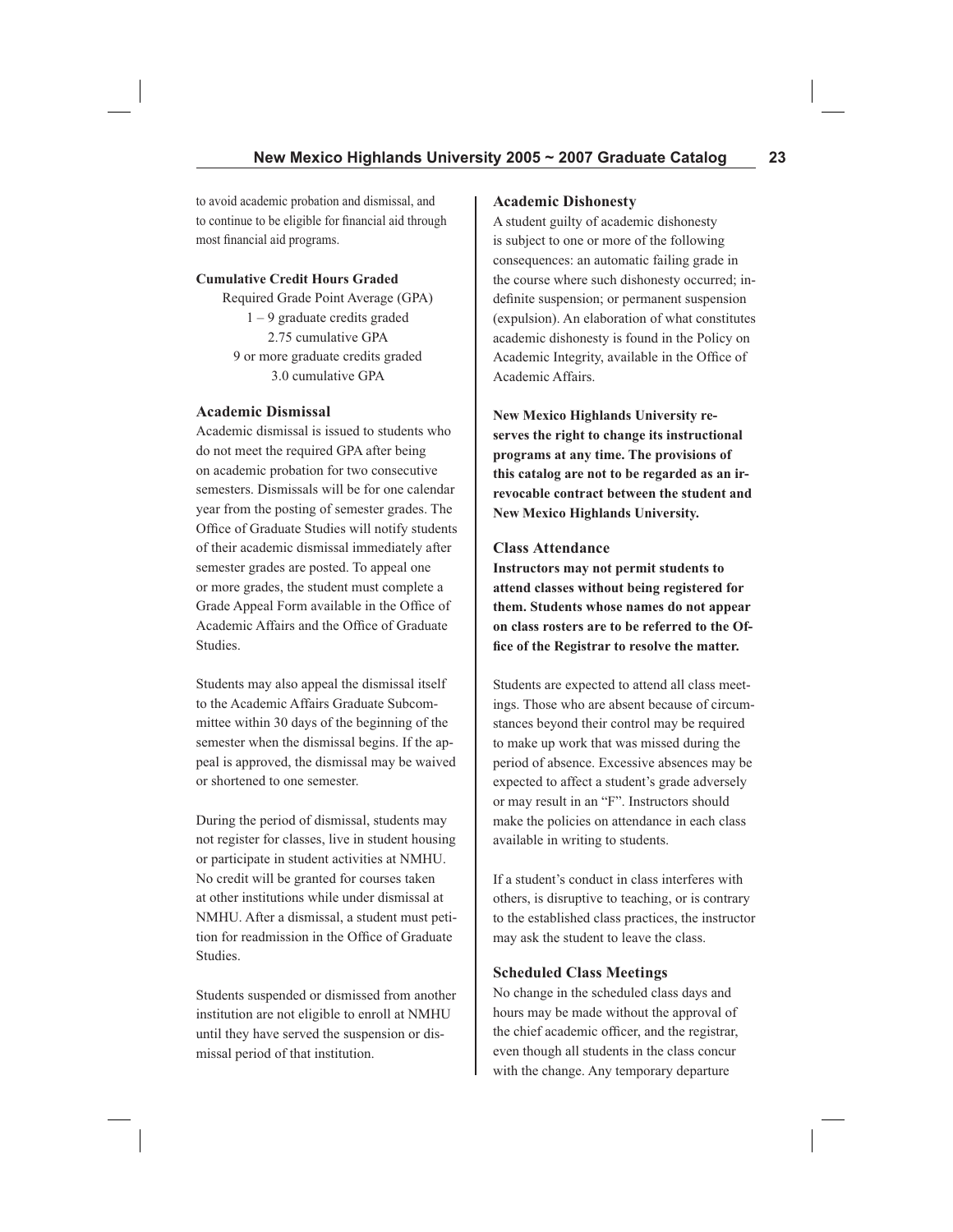from the schedule is to be prearranged through the chief academic officer.

Room changes may be made by instructors only through the registrar and the college/ school dean. Instructors are not to change rooms without this approval. Classes are not to be transferred to private facilities.

Students are not to register for classes that are scheduled to meet in overlapping times or days.

#### **Final Examinations**

The schedule of final examinations is given in the schedule of classes for each term. The exam schedule is also noted at our web site: www.nmhu.edu. The final examination period for each class is a part of the semester's instructional time and is to be used by the instructor of the course.

Any departures from the scheduled time or day for a final examination must be approved in advance by the chief academic officer. Faculty members are not to adjust the schedule on their own initiative, even though all of the students in the class concur with the change. If a student would experience a great personal hardship through attendance at a regularly scheduled final examination, the instructor of the course may agree to give an incomplete or to give an individual early examination.

If a student fails to take a final examination, the instructor will decide whether the grade for the course will be an "F" or an "Incomplete". Each case should be decided on its merit. Circumstances beyond the student's control should result in the incomplete grade.

#### **Independent Study, Independent Research, or Directed Study Classes**

Independent study, independent research, and directed study courses are for individual work by a student under supervision of a faculty

member on a topic agreed upon between them. The faculty member's permission is required at the time of registration for the course. A form describing each independent study course is approved by the dean of the college/school in which the course is offered and filed with the registrar. The university offers graduate independent study and research courses under the numbers 590, 592, 690, and 692. These are "variable-credit" courses that offer students and faculty supervisors a choice in the extent of the project and the corresponding amount of time to be spent and academic credit to be earned.

Policies on graduate independent study/research are stated in the Graduate Policies and Degree Requirements section of this catalog.

#### **Practicum, Internship, Thesis, and Field Project Courses**

These titles are used for courses that students undertake under the joint supervision of a work-supervisor and a university faculty member, either at an on or off campus site. Often they are offered with a "variable-credit" option that allows students a choice in the extent of the work and thus in the amount of academic credit to be earned.

Registration in these courses requires permission of the faculty member who will serve as faculty course supervisor.

#### **Testing Out of Classes by Special Examination**

The following regulations apply to the testingout procedure at the university. Permission to undertake the special examination is requested on a form that is available in the Office of the Registrar. The request must be approved before the special examination can be given. Applicants for special examination must meet the conditions stated in "A" and "B" below: **A**. A student is eligible to apply for special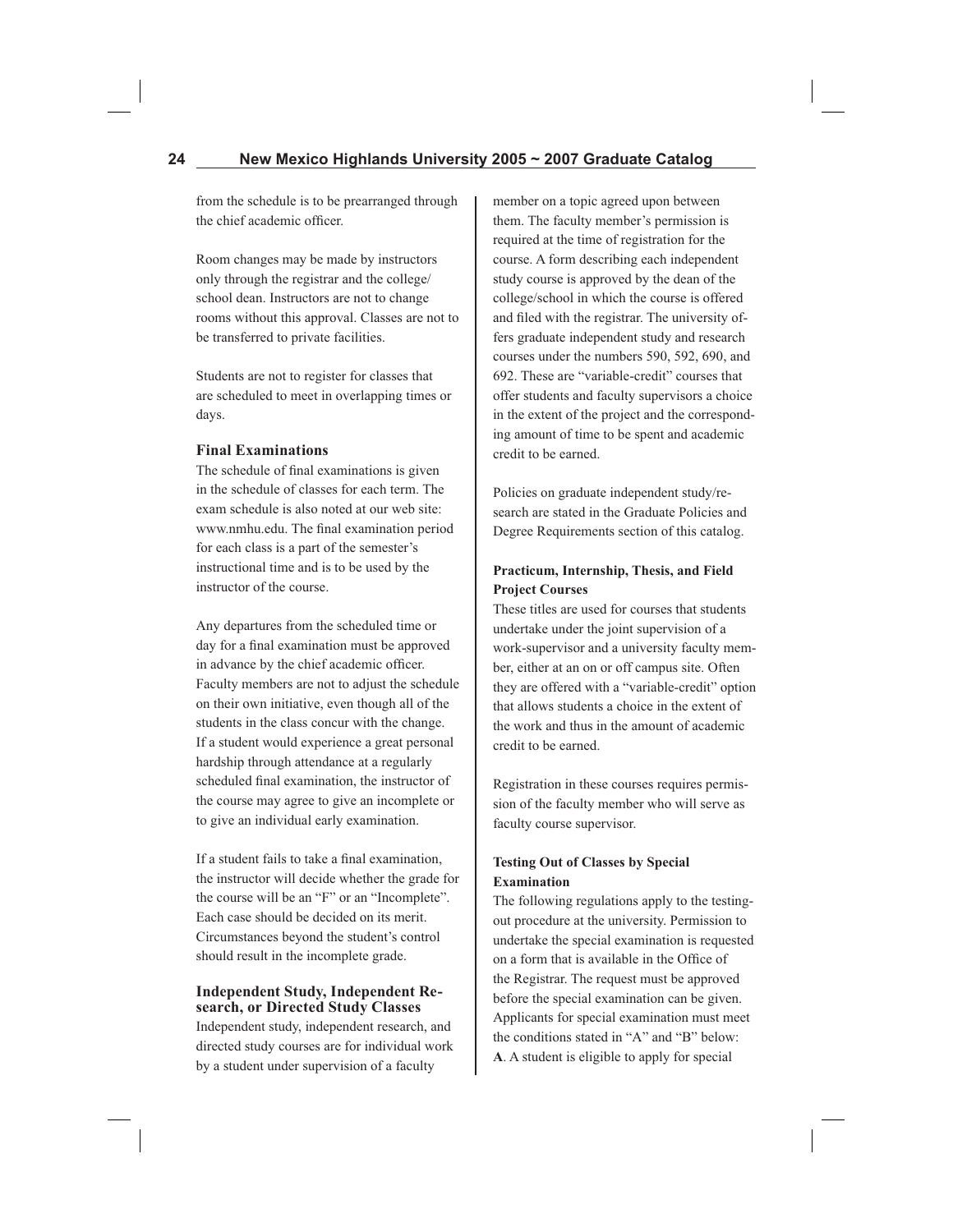examination to test out of a class offered at the university if the student meets one of the following conditions:

 1. A course has been taken with similar content, but credit has not been received for reasons other than failure.

 2. There has been private tutoring, as in private instruction in music.

 3. The student has had successful work experience involving extensive preparation in the field.

 4. The student has produced a work of recognized merit or presents other evidence of mastery in the field.

**B**. A student eligible under "A" above must also:

 1. Have been a resident student at this university for at least one semester.

 2. Have at least a 3.0 grade point average in the field and at least a 2.0 grade point average in all previous university work.

 3. Limit the total number of requests for special examination to six credits. (Exceptions to this limit must be approved by the chief academic officer.)

 4. Obtain approval of the course instructor, the dean of the college/school in which the course is offered, and the chief academic officer.

 5. Pay a fee of \$40 per credit hour for each special examination.

Examination questions and the completed examination paper are to be filed in the Office of the Registrar.

#### **Credit for Military Education**

The university grants credit for military education or service schools on recommendation of the American Council on Education's publication Guide to Evaluation of Educational Experience in the Armed Services. Air Force veterans should provide an academic transcript from the Community College of the Air Force.

# **STUDENT RECORDS (Access to and Confidentiality)**

Under the Family Rights and Privacy Act of 1974 (FERPA) New Mexico Highlands University Students have the following rights in regards to your educational records: 1. The right to inspect and review their education records within a reasonable time, not to exceed 45 days, upon making an official request and obtaining an appointment to do so. 2. The student may challenge inaccuracies or misleading statements contained in their educational records. Challenges must be made in writing and forwarded to the registrar. 3. The right to consent to disclosure of personally identifiable information contained in the student's education records, except to the extend that FERPA authorizes exceptions without consent. Exceptions are school official with a legitimate educational interest, compliance with judicial order or lawfully issued subpoena, officials for audit or evaluation purposes, in an emergency involving the health or safety of a student or other person and directory information.

4. The right to file a compliant with the U.S. Department of Education concerning alleged failures by the University to comply with the requirements of FERPA. Complaints may be forwarded to:

**Family Policy Compliance Office U.S. Department of Education 400 Maryland Ave, SW Washington, DC 20202-4605**

Directory information at New Mexico Highlands is student's name, address information, e-mail address, telephone listing, field of study, class standing, dates of attendance, honors and degrees awarded, full-time or part-time status, date and place of birth, home town, previous school attended, participation in officially recognized activities and sports, and height and weight of athletic team mem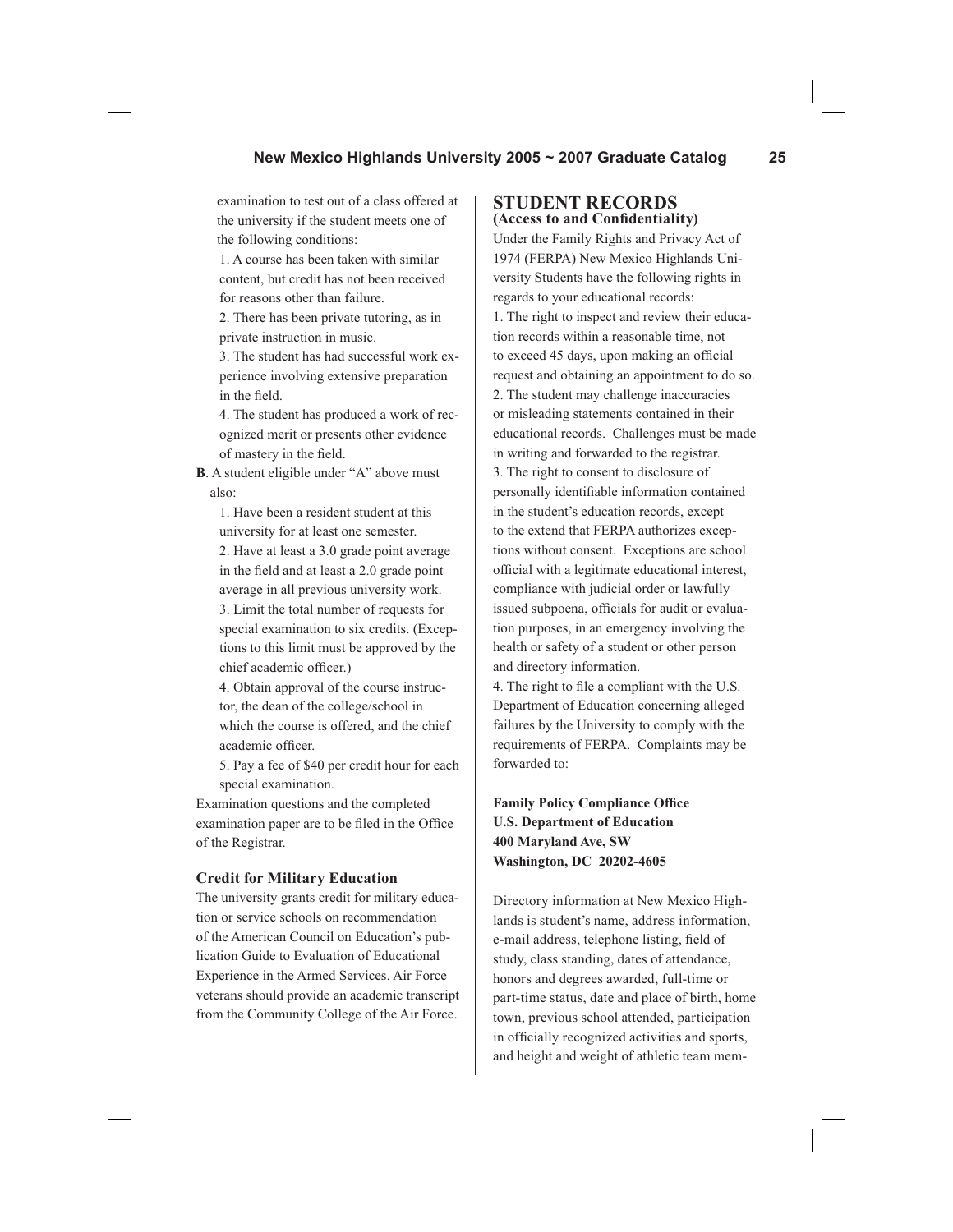bers. Directory information may be published or released unless the student has requested in writing that directory information be withheld. Written requests from student to have directory information withheld must be forwarded to the registrar's office by the last day of registration and will be maintained for the remainder of the academic year.

#### **Change of Name**

Students who need to process a change of name for their academic records must bring appropriate documentation (at least two types of identification showing the new name) to the Office of the Registrar. Examples of such documentation include marriage certificate, birth certificate or court order for legal name change. For more information, call the Office of the Registrar, 505 454-3233.

#### **Transcripts**

Student Records issues both official and unofficial copies of NMHU student academic records. A student may request a transcript of his or her academic record, which will be issued in accordance with the student's wishes subject to transcript policies. A fee is charged for all transcripts; however, an enrolled student is entitled to one free unofficial transcript per semester. The cost to fax a transcript is \$10, paid in advance.

To request a transcript, send a letter to Student Records, NMHU Office of the Registrar, Box 9000, Las Vegas, NM, 87701, or fax a signed request to 505 454-3552. Include name (include other names that may appear on records), Social Security number (student ID number), date of birth, approximate semester last attended, complete address where to send transcript, and current address. The student's signature is required to authorize the transcript's release. Students may also request an official transcript on-line through our secure website, *www.nmhu.edu*. (*Contact Student* 

*Records in the Office of the Registrar, 505 454-3455, for more information.)* **Transcripts from other institutions sent to NMHU for purposes of university admission are not copied or returned to the student.**

#### **Transcript Holds**

Transcripts will not be released to the student or to any other person or institution until all the student's outstanding obligations to the university have been paid or satisfactory arrangements have been made. These obligations include, but are not limited to loans, such as the New Mexico Student Loan Program, tuition and fees, and other charges. All financial arrangements are handled in the Business Office, not the Student Records Office.

#### **Right to Petition for Hardship**

Students are entitled to petition for relief of an unfair academic hardship brought about by any regulation of the university, when warranted by special circumstances.

#### **Academic Petitions Procedures**

1. Student must submit academic petition to the Office of Academic Affairs. All petitions must be typed.

2. The Office of Academic Affairs is responsible for obtaining all needed signatures, such as the Department Chair and Dean/Director signatures.

3. Petitions are sent via university mail by the Office of Academic Affairs to the members of the appropriate sub-committee of the Academic Affairs Committee:

 a. All undergraduate petitions are sent to the members of the Undergraduate Sub-Committee.

 b. All graduate petitions are sent to the members of the Graduate Sub-Committee. 4. Members of the sub-committee should respond in one week to the petition. The ballot and all materials must be sent back to the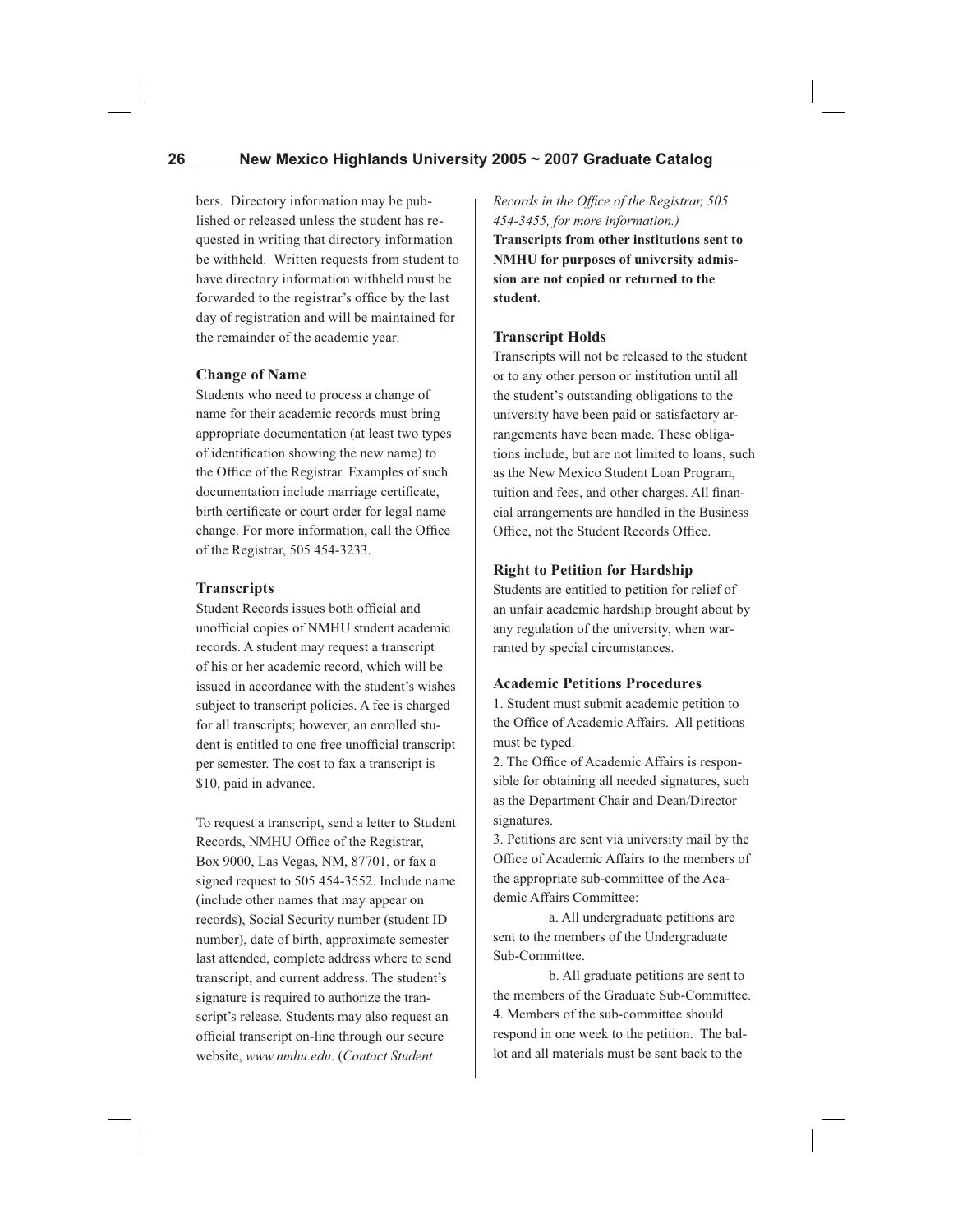Office of Academic Affairs. The Provost is responsible for tallying the votes and informing the student of the decision of the committee. 5. If a student's appeal is denied, the student should be informed that they may make a personal appeal to the sub-committee. The student may bring witnesses to the hearing. No witnesses may speak, unless a member of the sub-committee asks them questions. At the hearing, the student will be asked to present evidence to support the petition.

 a. It is the responsibility of the chair of the sub-committee to invite witnesses which may be needed to refute the academic petition. In the case of a grade appeal, the instructor, department chair, and dean may be invited to the hearing by the sub-committee.

 b. During the hearing, witnesses are heard by the sub-committee, one at a time. Al witnesses should remain outside of the hearing until called.

6. After the presentations, the members of the subcommittee vote on accepting or denying the petition. This information must be sent to the Office of Academic Affairs. The Provost is responsible for informing the student of the decision by the committee. This is the last step of the petition process, as long as proper procedures have been followed.

7. The Full Committee of the Academic Affairs Committee will not hear academic petitions, unless a violation of procedures has occurred. In the case of procedural violations, the petitions should be brought to the Full Committee for consideration.

#### **Catalog of Record**

The student is responsible for knowing the rules and regulations concerning graduation requirements and for acquiring the courses necessary to meet them. For specific requirements, see appropriate discipline program requirements.

#### **Graduation**

Students must apply for graduation by filling out a form available in the registrar's office. A one-time, non-refundable graduation fee is charged for each degree. Graduation is subject to completion of all requirements, and students are reminded of the importance of the final degree check.

#### **Commencement**

Commencement is held once a year at the end of the spring semester. To attend commencement, a student must complete all degree requirements by the end of the spring semester or summer session.

#### **Posting of the Degree**

The degree earned will be recorded on the student's transcript at the end of the semester during which all requirements are completed, after the grades have been received by the Registrar.

# **GRADUATE POLICIES AND DEGREE REQUIREMENTS**

Graduate programs are administered by the offices of the dean of the College of Arts and Sciences and by the dean of the College of Professional Studies through the Office of Graduate Studies.

Graduate students will find program requirements for each graduate degree under the appropriate college/school listings in this catalog. Considerations from those sections and from the university's general academic regulations, together with these regulations and requirements, should be followed carefully. Graduate courses are offered in some disciplines, which do not offer a degree, that may be used for certification requirements or simply to increase knowledge in a particular subject.

It is the responsibility of each student to know and to meet the various deadlines and requirements.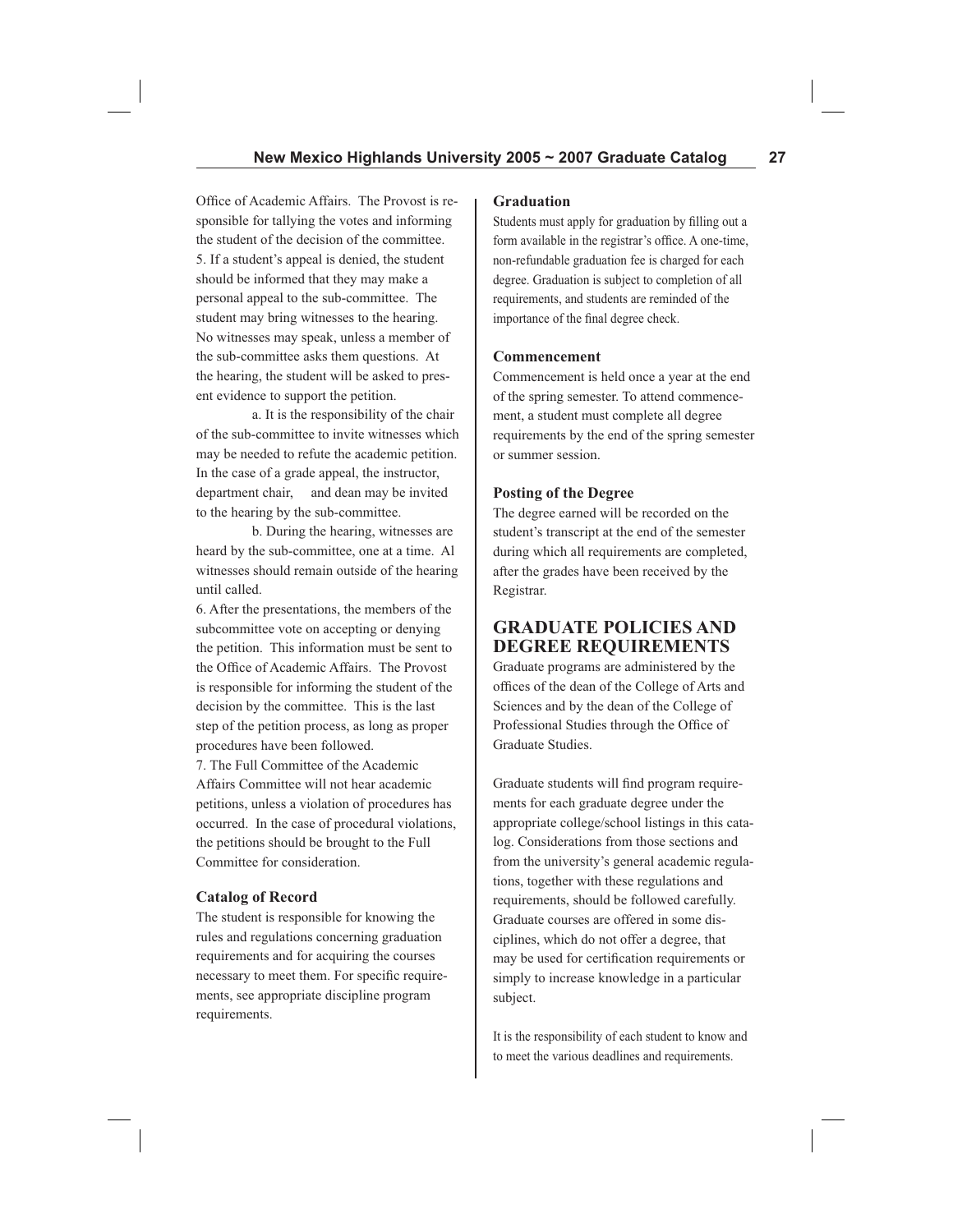#### **Graduate Degree Programs**

Graduate degrees offered at the university are the Master of Arts, Master of Science, Master of Social Work, and Master of Business Administration. Specific program descriptions and course listings are given in the section "Academic Programs and Courses."

#### **Performance of Graduate Students Probation/Suspension**

Graduate students must maintain high quality in their course work. Students must have a grade point average of at least 3.0 in the graduate courses listed on the program of study to receive a master's degree. Failure to maintain a satisfactory average will result in probation or suspension. No course in which a grade below "C" is earned will be given graduate credit, but it will be counted in determining the grade point average.

Any student whose grade point average in graduate work falls below 3.0 in any semester will be placed on probation. Other conditions for probation may be established. Any student whose cumulative grade point average falls below 2.4 may be suspended. A student on graduate academic probation for two consecutive semesters may be suspended. Other conditions for suspension may be established. After one year, suspended graduate students may apply to the Academic Affairs Committee for readmission.

#### **Approved Program of Study**

An approved program of study must be filed during the first semester in which a student is enrolled in regular status. (A sample approved Recommended Curriculum or Plan of Study may be available from the appropriate college/school and/or department.) A student will not be considered a candidate for a degree until the program of study has been submitted and formally approved. The program of study, signed by the student, the advisor, the appropriate graduate program coordinator/dean, and the chief academic officer must include the following:

- A total of at least 32 semester credits of 500- or 600-level courses of which at least 15 credits are at the 600 level. None of the course work may have been used for another degree, nor may a 500-level course be used for credit if the 400-level counterpart has been used for a bachelor's degree. A course already taken may not be retaken for credit merely because the course number, title, level, instructor, textbook, or offering has changed. A course already taken may not be repeated as independent study.
- No more than one quarter of the total credits in the student's approved graduate program may be in thesis or field project, independent research, independent study, directed study, or any combination thereof.
- Failure to file a proposed program of study during the first term may result in a delay of registration in the next term.

*The following policies apply to transfer, workshop, and institute credits:*

- A student may transfer up to six semester credits from another accredited institution, provided that the hours were earned at that institution with "B" or higher grades, they were not used for another degree, were completed within the specified time limitations, and were earned in courses acceptable for a graduate degree at the institution where they were earned.
- Acceptability of transfer credits will be determined by the appropriate discipline, the concerned dean, and the chief academic officer. The request for transfer of credit must be submitted on a special application provided for this purpose (in addition to listing the hours on the program of study). These transfer credits will not be used in computing grade point averages to deter-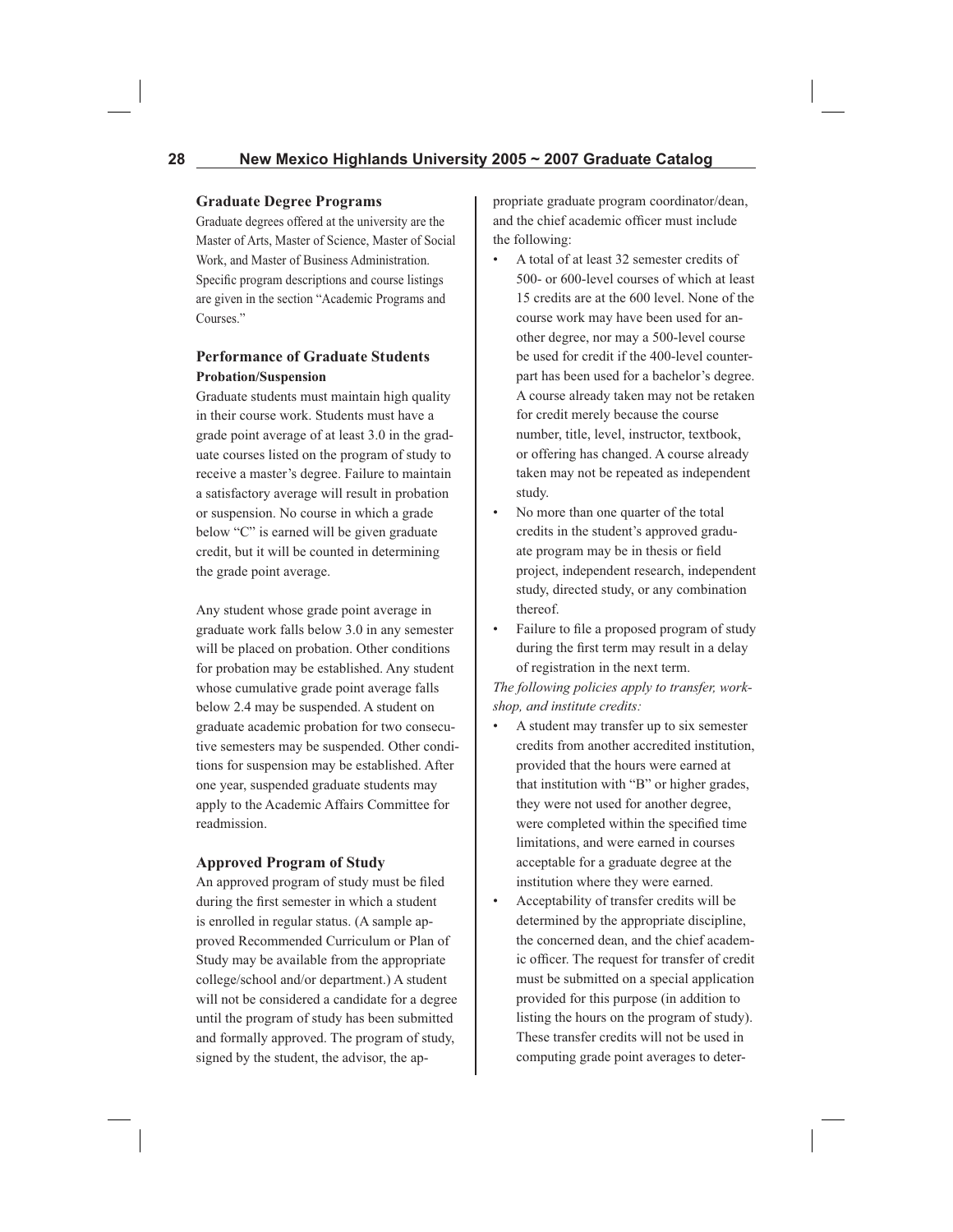mine probation or eligibility for assistantships and graduation.

- The final eight semester credits (not including independent study or research) will be in courses offered in residence by New Mexico Highlands University.
- No workshops or institute credits may be used toward a master's degree. (They may be used for teacher licensure or endorsements.)

Upon approval of the program of study, the graduate student will be admitted to candidacy. Notification of the approval will be sent to the student, along with a list of courses and requirements to be completed before the degree can be awarded. These requirements may be altered with the formal approval of the student, the advisor, the concerned dean, and the chief academic officer.

#### **Time Limitations**

All work applied to a graduate degree must be completed within five calendar years from the end of the semester in which the program was begun. Work accepted for transfer from other institutions must have been completed within this same time period.

Students who, for reasons beyond their control, are unable to complete the work within the prescribed time may petition the Academic Affairs Committee for an extension of one year, giving good and valid reasons for the delay. The discipline and the dean concerned should be requested to make a recommendation as to the currentness of the course content in question. If approved, the student will be required to update the work by assigned readings and possibly by the preparation of a paper for each outdated course.

Any additional extension of time will require a testing-out examination on all outdated work as stated in the Testing-Out of Classes by

Special Examination section of this catalog or retaking the outdated classes.

If a student, whose course work exceeds six years, remains continuously enrolled for one hour of Thesis, Field Project, or designated exit document class, will not be required to pay the test-out fee to establish currency.

The process of testing for currency will be the same as that for courses that are over five years, but less than six years old. If the student breaks the cycle of enrollment, then the fee requirement to test current will become effective immediately.

If all course work, except for Thesis, Field Project, etc., is over six years old, the program may develop a comprehensive examination instead of a per-course exam to test the student. The fee for this examination will not exceed \$1,200.

#### **Graduate Oral Examination**

The master's degree will be awarded at the first commencement following the satisfactory completion of an approved program of study and an oral comprehensive examination. Requests for the oral examination shall be made on the form available in the Office of Graduate Studies. Requests should not be submitted to the Office of Graduate Studies until the time, date, and examining committee members have been established. **Requests must be received two weeks prior to the scheduled date of examination.**

To be acceptable, a comprehensive examination must be conducted by a committee of at least three members, two of whom must represent the field of the student's program or concentration area and one from a different content discipline. The committee must be chaired by a member of the graduate faculty, and a fourth member may be a person with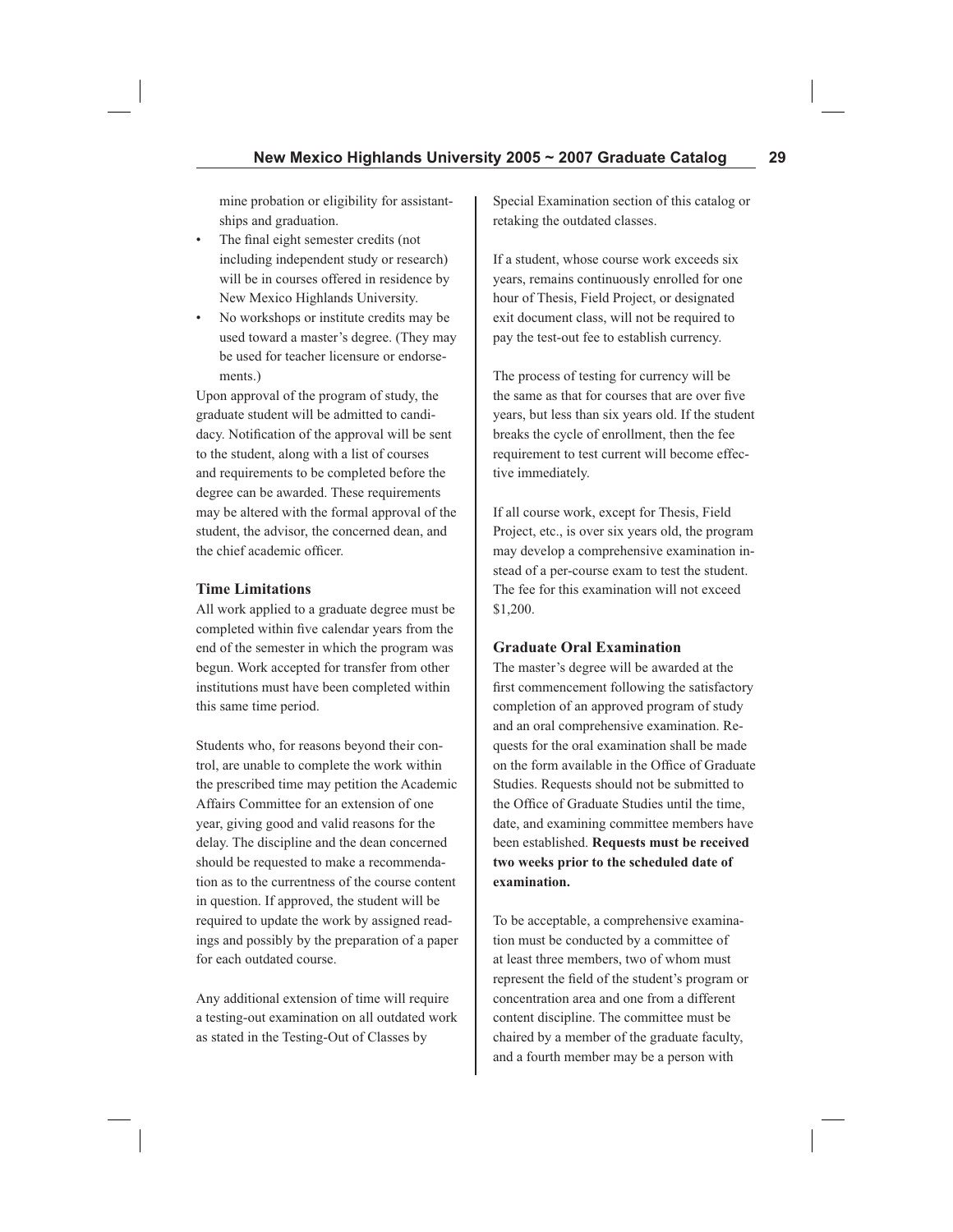expertise in the student's field but does not need to be a member of the faculty. The fourth (optional) member will be a voting member. If a student's chairperson retires before the student has defended his/her thesis, the retired faculty member may continue to serve as the chairperson for up to 12 months after the official date of retirement.

The comprehensive exam should: 1) test the candidate's ability to integrate and present knowledge from a broad field of study; 2) include a defense of the thesis, field project, or publishable papers; and 3) be of sufficient duration to permit coverage of the field in substantial depth.

The committee conducting the oral examination may pass the candidate, fail the candidate, or require that the candidate give further evidence of preparation by taking a written or oral examination on all or any part of the matter covered.

Oral examinations may be held in the last semester in which course work is taken. All "Incompletes" for courses in the candidate's program of study must be eliminated before an oral examination is scheduled.

At the conclusion of the examination, each member of the approved committee, including the chair, will cast one vote on the candidate's performance. The committee's ruling will be determined by a majority vote. In the event of a tie, the candidate will have neither passed nor failed, and a second examination will be scheduled.

Students should make an appointment with the registrar for a degree check prior to the start of the semester in which they expect to complete the requirements for the degree. Only under exceptional circumstances, and with approval of the Academic Affairs Committee, or the chief academic officer may an off-campus oral examination be administered.

#### **Thesis, Field Project, and Professional Paper**

The thesis, field project, or professional paper is to be presented in proper form to the appropriate office before the end of the semester in which the degree is to be awarded. A fee of \$13.00 is charged for the library binding. (See the Thesis Information Sheet available at the library or at the Office of Graduate Studies.)

A committee of at least three members, must read and approve the thesis, field project, or professional paper before it will be accepted. The committee is the same as the oral examination committee.

The thesis, field project, or professional paper is to be defended in the oral examination. A draft of the paper(s) must be in the hands of the committee members at least one week before the oral examination. The student must acquire the signature of the chief academic officer before submitting the thesis or publishable papers to the library. The field project must acquire the signature of the appropriate dean. The field project or professional paper must meet the same internal review expected of thesis.

The thesis, field project, or professional paper is to be a report of an independent and original investigation done under the supervision of a member of the graduate faculty with the advice and cooperation of the committee members and other graduate faculty. It is expected that editorial advice will be given to the student by the graduate faculty supervisor and committee members and that the student will rewrite the paper until it is worthy of being a part of the permanent library collection.

The usual letter grades are not given for Thesis (699) or Field Project (697). A completed thesis or field project will receive either an "S" (satisfactory) or an "F" (fail). Students who do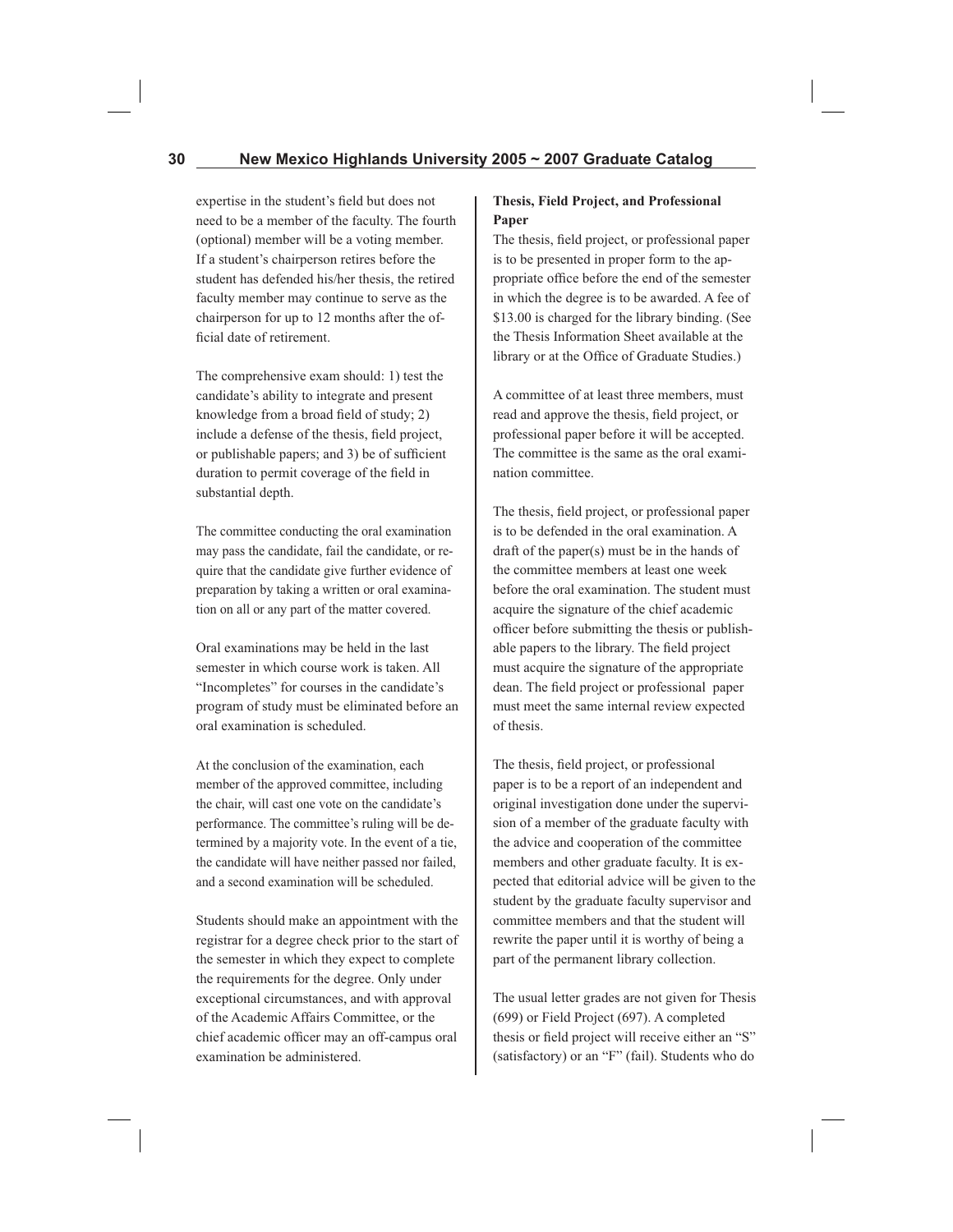not complete a thesis or field project during the semester for which they register will be given the grade of "PR" (progress) or "NP" (no progress). "PR" grades will be changed to "S" upon successful completion of the thesis or field project.

Until the program is completed, students are to enroll for at least one credit hour of thesis, field project, or designated course in each semester in which work on the program is performed.

A professional paper must conform to the manuscript style and format dictated by the appropriate discipline. Content of the paper will be evaluated by the chair and other members of the student's oral examination committee. The student will have met the professional paper option upon completion of the internal review process. Binding and acceptance of the papers may occur after approval by the dean and the chief academic officer.

At the end of the five-year limitation allowed by university policy for completion of a master's degree, the student's graduate program, including thesis or field project work, will be automatically terminated unless an extension has been approved by the Academic Affairs Committee.

#### **Independent Study, Independent Research, and Directed Study**

Special course designations are used to allow credit for independent study, independent research, and directed study.

The content of independent study or research may not be the same as the content of regularly offered courses. Included in such work must be an examination of primary sources to the greatest extent possible, the conducting of original experiments where appropriate, the creation of original artistic works when

appropriate, and the presentation of results and conclusions in a scholarly fashion. Secondary sources, textbooks, and reference works should not be the sole basis for the project. The results or conclusions may be presented orally in a seminar situation, by performance or exhibit, or in a written paper.

Students will not be permitted to register for independent study or research courses until they have had adequate preparation in the particular area to be studied. A student planning to register in either independent study or research should consult with the prospective faculty supervisor well in advance of registration in order to delineate the problem to be covered. The supervisor and student should work together, especially in the planning stages, so that the design of the problem is within the time and credit limitations. For each semester hour of credit, the student should expect to spend at least four hours of work per week. The supervisor and student should schedule regular appointments, preferably once a week, with each student.

The student must present to the supervisor an outline of the independent study or research problem, together with a description of methods and literature sources. This report must be sent to the concerned dean for approval and transmission to the registrar through the Office of Graduate Studies before the student may register for such a class. The project should be given a short title that can be entered on the transcript when the grade is given.

No more than one quarter of the total credits in the student's approved graduate program may be in thesis or field project, independent study, independent research, directed study, or any combination thereof.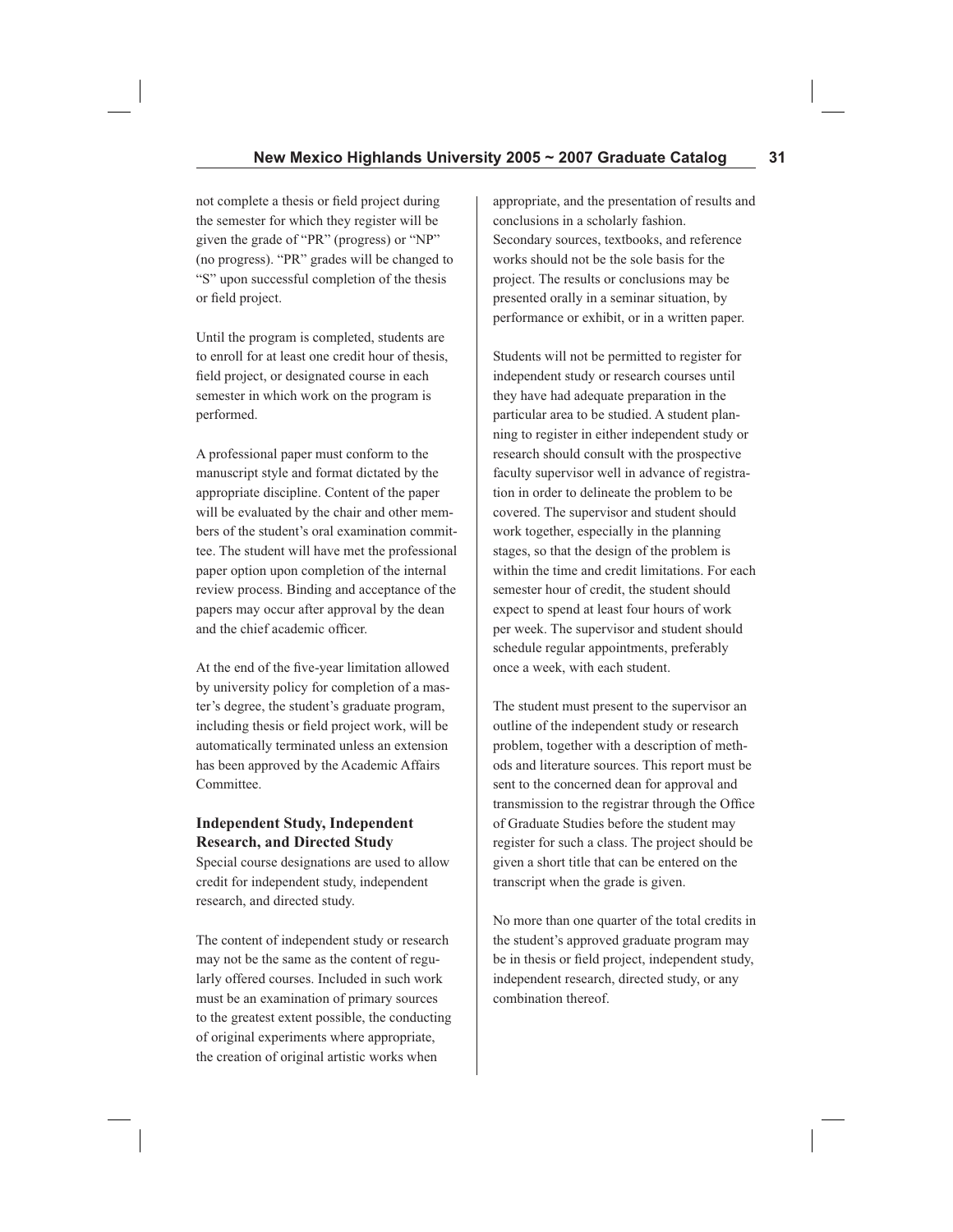**New Mexico Highlands University reserves the right to change its instructional programs at any time. The provisions of this catalog are not to be regarded as an irrevocable contract between the student and New Mexico Highlands University.**

# **REGISTRATION**

**Rodgers Administration Bldg, Room 201 Las Vegas, NM 87701 505 454-3233 FAX: 505 454-3552** *E-mail: registrar@nmhu.edu*

#### **Registration Periods**

Registration periods are announced for the fall and spring semesters and the summer session each year. The specific dates, locations, and procedures are stated in the schedule of classes for each semester or session. The schedule of classes may be obtained from the Office of the Registrar or the web site: www.nmhu.edu. Students should receive academic advising before signing up for classes.

Continuous registration process begins on the date noted in the schedule of classes and continues through the Friday before late registration.

*Internet registration is available through a secure area on the web at www.nmhu.edu. For additional information or assistance, call 505 454-3438.*

Late registration extends from the first day of classes through the Friday of the second week of classes in the fall or spring semester and the first week of classes in summer sessions. During late registration, the selection of classes may be limited, because many classes will already be closed. For specific semester dates, refer to the appropriate schedule of classes.

**Registration for Graduate Courses**

All students registering for graduate work must hold advanced-standing, provisional, regular, or non-degree graduate student status. A regular, provisional, or advanced-standing graduate student is classified as holding degree-seeking status. Each student's selection of courses is subject to approval by the assigned academic advisor and the dean in the student's major field. Requests for any exceptions to university academic regulations are then reviewed by the Office of Graduate Studies for compliance with general university requirements. Students' course selections are subject to review, and a student may be withdrawn from a class if enrollment in it violates an academic regulation of the university (such as those regulating course levels and maximum loads).

Nine graduate hours of credit constitute a full load for graduate students, the maximum load per semester for full-time graduate students is 16 semester hours. For students with full graduate assistantships, the maximum load is 12 hours. A maximum of six hours is recommended for persons in full-time employment. Overloads will be allowed only in exceptional cases of demonstrated superior performance and must be approved by the advisor or dean and by the chief academic officer. An absolute maximum course load is 20 hours of credit in a semester.

A full-time graduate student is advised against employment for more than 20 hours per week, including graduate assistantship service requirements.

Graduate students may register for no more than nine semester hours of credit during the summer session, the recommended maximum load is six semester credits. Summer session students with six or more credits are identified as full-time students.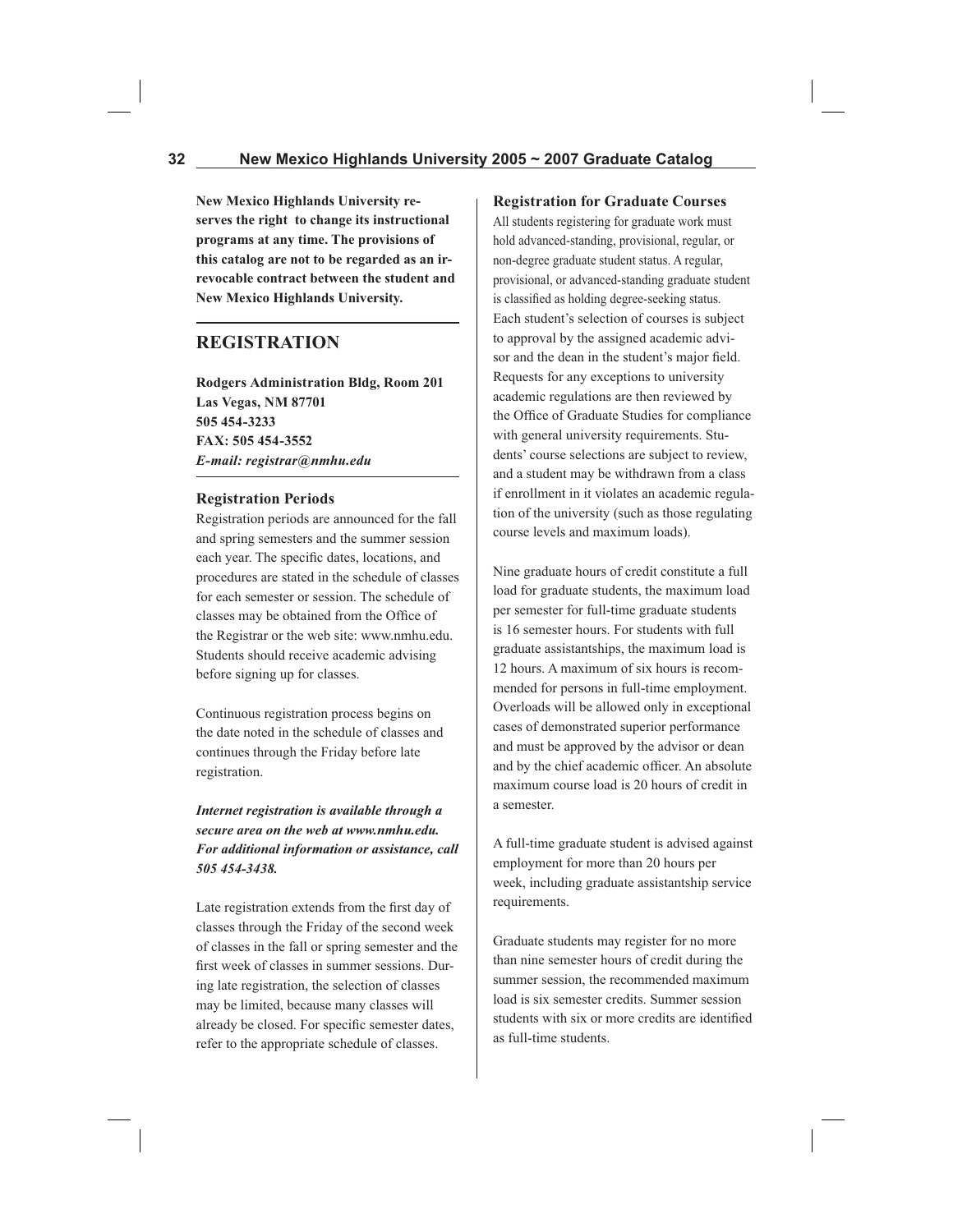Students may not enroll in graduate courses in deficiency areas until appropriate prerequisites are completed. If a recommended prerequisite is at the 400-500 levels, the student may be permitted to take the 500-level offering, but the course will be required in addition to the minimum 32 credit hours needed for the master's degree.

#### **Course Numbers and Levels Graduate Division**

Courses numbered from 500 through 599 are for graduate students, although undergraduate students may be enrolled in the same course under a 400 number. In this case, the graduate students in 500-level courses will be required to demonstrate graduate level proficiency in the work. Courses numbered 600 or above are only for graduate students.

#### **Auditing a Class or Classes**

Auditing students attend a class but do not receive credit for it. Audited classes do not count toward any graduation requirements of the university and are recorded with an "AU" on the student's transcript, subject to attendance at a minimum of 70 percent of the scheduled class sessions.

Students who wish to audit must request this status at the time of registering for the class or through an official change to the approved schedule of classes. Changes from audit to credit or credit to audit may only be made during the first eight weeks of a semester or the first four weeks of a summer session, with instructor approval. Any changes made after the deadline will require approval from the chief academic officer. The deadline for changing the credit/audit status of courses is stated in the schedule of classes for each term.

#### **Changes to the Approved Schedule of Classes**

Changes to a student's approved schedule of classes may be made through the web or in

the Office of the Registrar between 8 a.m. and 5 p.m. on weekdays. (Note: There is no \$2 charge for adding and withdrawing from classes through web procedures.) See the schedule of classes for additional information.

#### **Adding and Dropping Classes**

The first two weeks of the semester and the first week of a summer session constitute the late registration period. During this period, students may add classes to their schedule, either in substitution for a class or classes being dropped or as an increase in the number of classes. The total number of credits allowed is subject to limits stated elsewhere in this section.

During the same late registration period, students may drop classes. Tuition charges will be adjusted, and the course will not appear on the student's transcript.

After the late registration period, students may withdraw from classes but may no longer add new classes or substitute different classes. Withdrawal from classes is allowed through the tenth week of the semester. Refer to the schedule of classes for the last day to withdraw from summer term. The course(s) will remain on the student's transcript, recorded with a grade of "W". In addition, students will be required to pay tuition charges and fees on any classes in which they are enrolled after the end of the late registration period, even though they subsequently withdrew. (The late registration period is defined above.)

Any courses added to a student's original schedule of classes throughout the semester, may result in overload tuition charges.

Instructors do not drop or withdraw students from classes. It is the student's responsibility to do so. Students who wish to drop or withdraw from all their classes must complete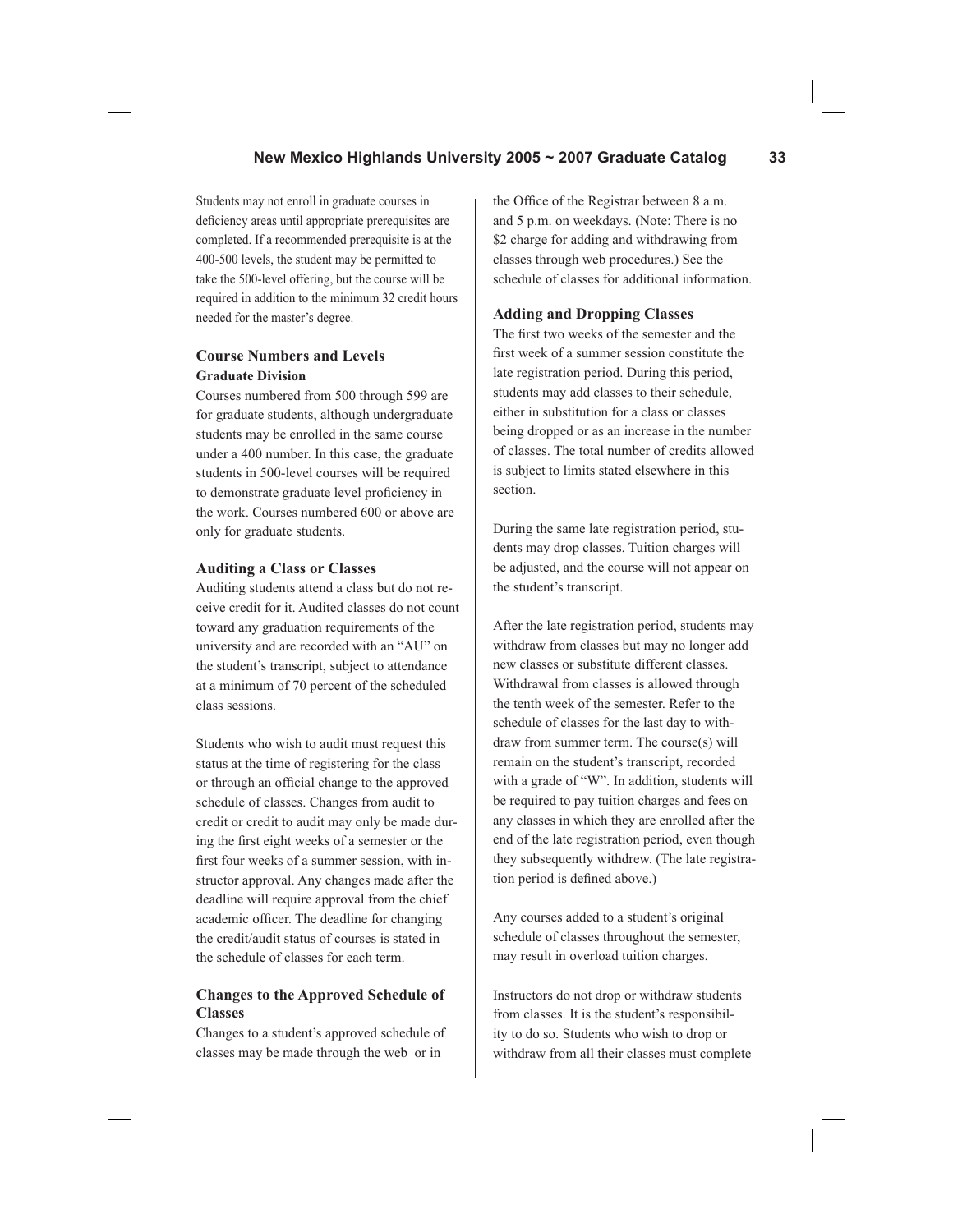the procedure for withdrawing from school. Students who remain enrolled in a class after the deadline to withdraw will receive a grade (other than a "W") in the class.

#### **Withdrawing from School**

If a student wishes to do a complete withdraw from school, the student must do so officially through the Office of the Registrar. (Students who find themselves unable to appear personally must contact the Registrar by phone or letter to request assistance in completing the process of withdrawing.) The last day to withdraw from classes is subject to change and is reflected in yearly academic calendars as well as published in the schedule of classes.

A schedule of deadlines for full or partial refund of tuition is published in each semester or summer term schedule of classes. The refund policy is stated under the section Special Policies Regarding Tuition and Fees in this catalog.

If withdrawal from school occurs within the late registration period, no courses will appear on the transcript for that term. If withdrawal occurs after the late registration period, grades of "W" are entered for the classes. Students who leave school without completing an official withdrawal from school will receive grades of "F" for that term. The last day to withdraw from school coincides with the last day to withdraw from class.

#### **Academic Programs & Courses**

The academic program at NMHU is administered through one college and three schools. Students and any others who need assistance or information about academic programs should contact the office of the dean of the appropriate academic unit. In this section of the catalog, the academic program is presented by discipline within each college/school. Program descriptions and instructional requirements

are given for each discipline unit, followed by course listings.

# **Symbols and Abbreviations in Course Listings**

Courses are listed by course number followed by course title. Courses offered concurrently at more than one level are listed with a split number (for example, 534-634).

The number in parentheses following the title indicates the number of credits for that course. When a range of credits is given, the specific number of credits within that range is determined either when the course is scheduled or, for variable-credit courses (identified as "VC"), when each student selects an individually approved number of credits. When no numbers follow this number, the course's contact hours per week match the number of course credit hours (with one hour comprising 50 minutes of meeting time).

When present, the figures following the number of credits indicate a number of contact hours per week different from the number of credit hours. The first number indicates lecture contact hours, and the second number indicates lab or studio contact hours; their sum equals the total contact time.

Any specific prerequisites or co-requisites are stated at the end of the course description. These are enforced by academic program advisors and by the faculty member teaching the course in question. In cases where specific course prerequisites are not stated, assumption of ability to perform at the appropriate level in that discipline is still made.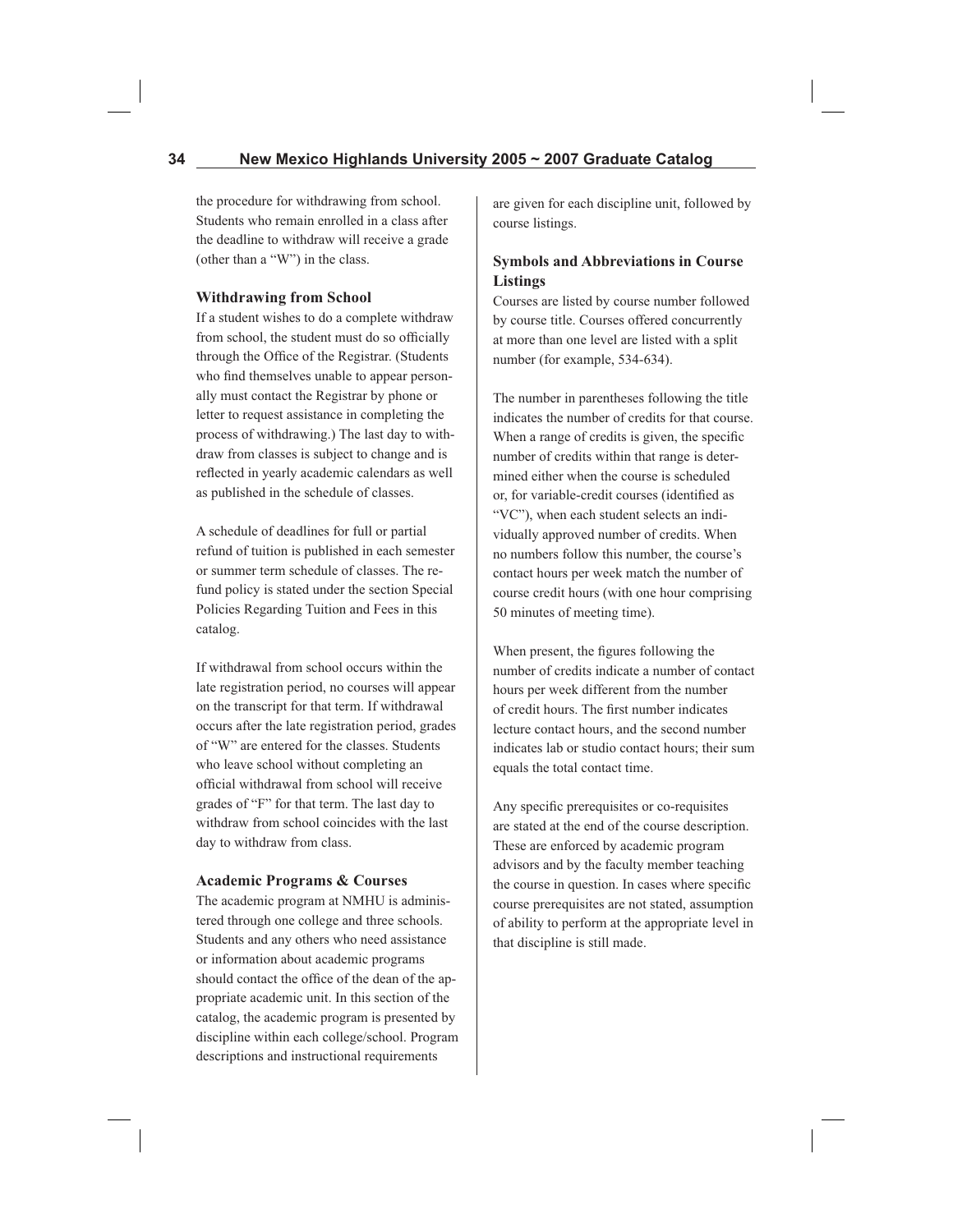# **COLLEGE OF ARTS AND SCIENCES**

**Dr. C.G. "Tino" Mendez, Dean Douglas Hall, Room 242 505 454-3273 FAX: 505 454-3389**

#### **Mission of the College of Arts and Sciences**

The mission of the College of Arts and Sciences at New Mexico Highlands University is to provide the highest quality undergraduate and graduate programs in the humanities and fine arts, life sciences, physical sciences, computer sciences and mathematics, engineering, and social sciences. In addition to serving the needs of its majors and minors in these disciplines, the college undertakes to instruct courses in the core curriculum as part of the university's mission to provide a well-rounded education for all of its students.

Recognizing the integral relationship between teaching, research, and public service, the mission of the college is to excel in all three areas. Embracing the vision of the strategic plan, New Mexico Highlands University will stand out as the flagship school for education, serving students from all walks of life.

The goals of teaching in the college encompass not only imparting to its students the knowledge, verbal and cognitive skills, and values and attitudes that comprise the basis of a liberal education, but also instilling in them the ability and desire to think and work independently and creatively; to appreciate learning for its own sake; and to recognize the lifelong benefits of a commitment to truth and excellence.

The purpose of research in the college is to amend and extend the bases of knowledge and create activity; to renew and enrich our teaching resources; exemplify in our own work superlative scholarly habits to give our students a model to which to aspire; and to share our knowledge and the fruits of our labors with the scholarly community, our students, and the general public.

The college's public service commitment signifies that in all of our scholastic endeavors, we will remember the purpose of our activities is to benefit the individual members of the region, state and world communities. Furthermore, recognizing that its involvement extends beyond the confines of the university, to confront perforce the urgent problems presented by geographical, political, racial, and gender boundaries, the college undertakes to work with an eye to resolution of problems in today's complex and changing world by serving disinterestedly the global community.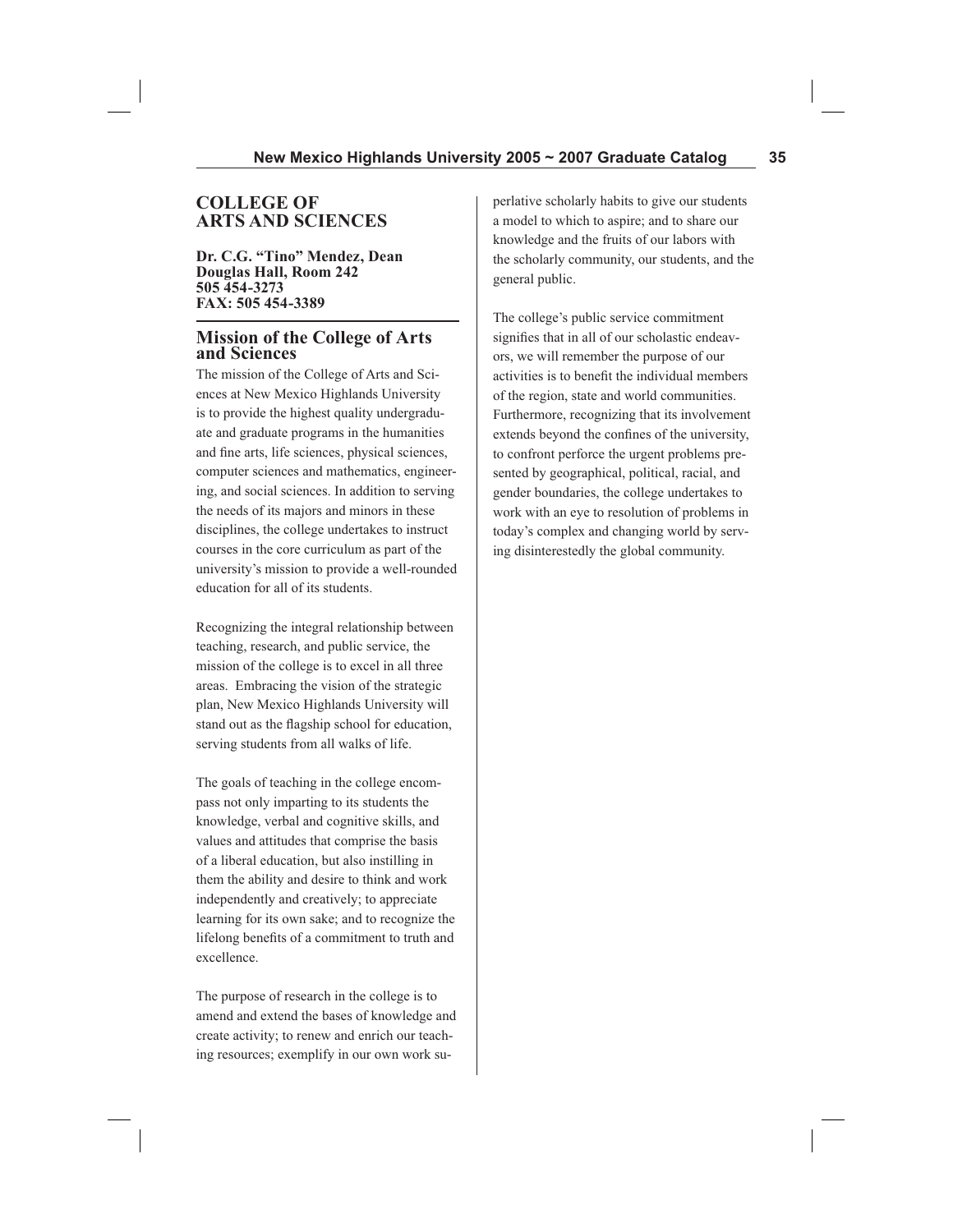# **DEPARTMENT OF BEHAVIORAL SCIENCES**

**Dr. Tom Ward, Department Chair Hewett Hall, Room 210 505 454-3196 FAX: 505 454-3331** *E-MAIL: tsward@nmhu.edu*

The department offers undergraduate and graduate programs in psychology, sociology, and anthropology, and criminal justice at Farmington Center only.

#### **Mission of the Department of Behavioral Sciences**

The mission of the Department of Behavioral Sciences is to contribute to meeting the educational and research needs in psychology, sociology, anthropology, and the related fields; contribute to meeting the career needs in psychological and social services and social sciences, as well as contribute to training for careers in education, engineering, physical and biological sciences, medicine, and other science fields; contribute to meeting the need for secondary school teacher certification in sociology and/or anthropology; and to provide psychological and sociocultural service and expertise for the region, as well as the greater global community.

#### **Faculty**

Erika Derkas (Sociology) Mario Gonzales (Anthropology) Jean Hill (Psychology) Linda LaGrange (Psychology) Robert Mishler (Anthropology) Orit Tamir (Anthropology) Thomas Ward (Sociology) Ian Williamson (Psychology)

#### **Resources and Facilities**

The human riches of northern New Mexico provide an outstanding context for psychological, social, and cultural studies at NMHU. Students engage in field archaeological digs,

ethnographic, social and psychobiological research, and clinical practicum. Each student has the opportunity to conduct research in three well-equipped discipline facilities: psychobiology lab, Gabino Rendon Sociocultural Research Center, and anthropology lab. Studies of human behavior emphasize field data and computer applications for analysis and interpretation.

The department provides computer laboratories for student use. Students have access to word processing, spreadsheets, and statistical packages as well as the Internet.

Student professional societies and organizations, such as Psi Chi, and the Sociology and Anthropology Club, provide opportunities for student participation and program enrichment beyond the classroom.

# **Anthropology**

The graduate program in anthropology is a part of an interdisciplinary master of arts degree program in southwest studies. This includes the disciplines of anthropology, history, political science, and languages and literature.

Students complete a common core of courses in southwestern prehistory and history; social, political, and cultural dynamics; and contemporary writers. Prior to admission to the program, students select one of three areas of concentration: anthropology, history/political science (see history or political science disciplines in the department of Humanities) or Hispanic language and literature (see languages and literature discipline in the department of Humanities). Students interested in anthropology will follow the anthropology curriculum described below.

The master of arts program prepares students for doctoral programs in anthropology and related fields, teaching, research, and applied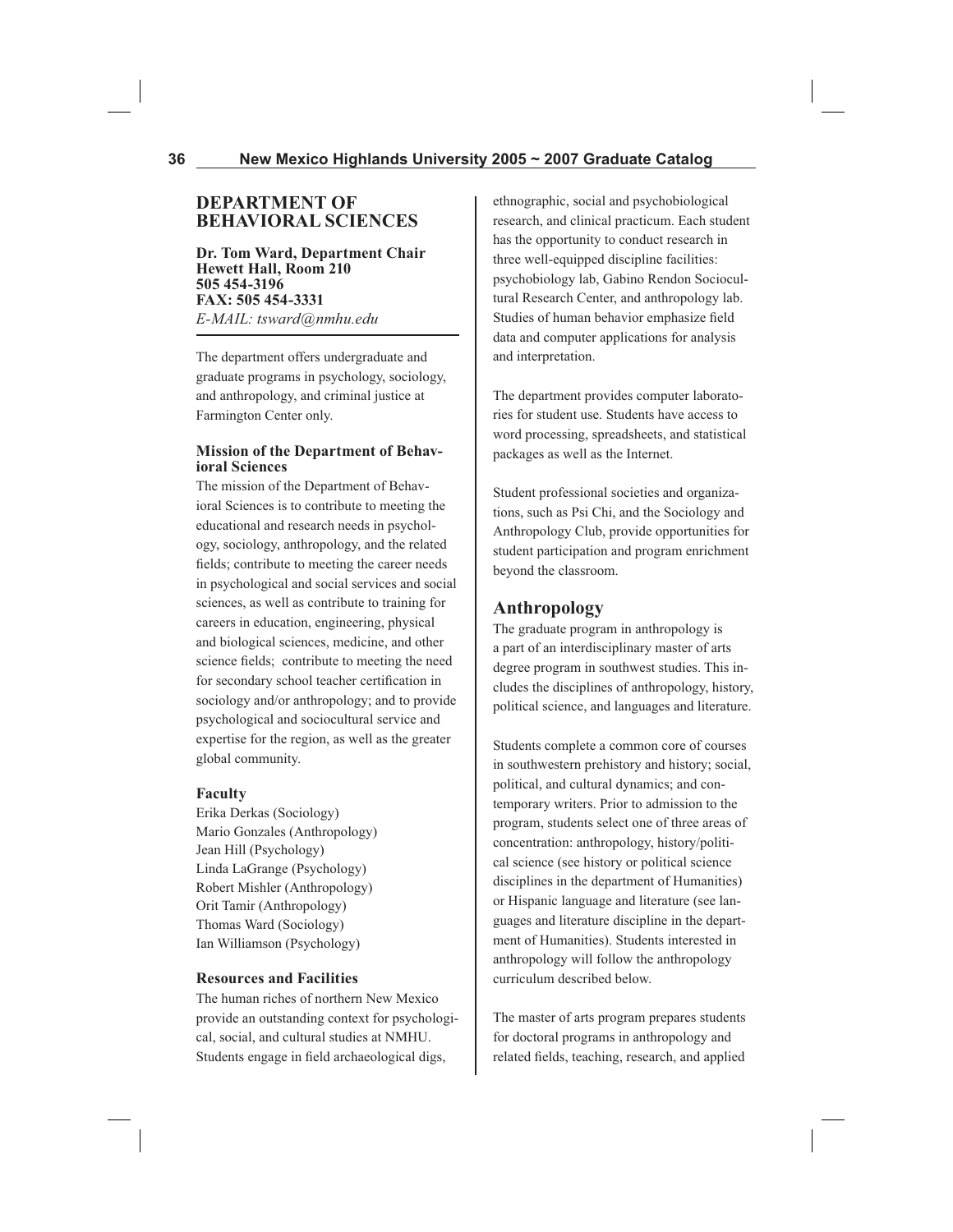positions in cultural resources management, federal, state, and local agencies as well as private business and non-profit sectors. The institution's geographic location in a multi-ethnic region of the Southwest provides a unique perspective for archaeological and ethnographic field experiences. The anthropology lab houses a significant collection of prehistoric and historic cultural resources for northeastern New Mexico.

# **Master of Arts in Southwest Studies (M.A.)**

**Required core: 12 – 15**

| Anth | 513 | Archeology of SW (3)          |
|------|-----|-------------------------------|
| Hist | 618 | Sem: The SW (3)               |
| PolS | 611 | Sem: SW Politics (3)          |
| Span | 652 | Sem: Cont Hisp                |
|      |     | Writers of the SW $(3)$       |
| Soc  | 524 | Soc & Cult Dyn of             |
|      |     | the Southwest (3)             |
| OR.  |     |                               |
| Anth | 524 | Soc & Cult Dyn of             |
|      |     | the Southwest $(3)$           |
| Soc  | 539 | Classical Sociol Theories (3) |
| 0R   |     |                               |
| Soc  | 639 | Cont Socio Theories (3)       |
|      |     |                               |

# **Concentration in Anthropology**

Electives: 12 – 15

Electives selected in consultation with graduate advisor.

Required courses: 10

| Anthro | 652 | Sem: Thesis               |
|--------|-----|---------------------------|
|        |     | Writing $(1)$             |
| Anthro | 696 | Ethnog Research           |
|        |     | Methods(3)                |
| Anthro | 699 | Thesis $(6)$ <sup>*</sup> |
|        |     |                           |

#### **Program Total: 37**

# **Psychology**

The master of science degree program in psychology offers close associations among faculty, students, and area specialists. All graduate students perform original research

for the master's thesis with mentorship by the psychology faculty. The faculty welcomes student participation in research and such activities as attending conferences, presenting papers, and working on professional teams. The discipline of Psychology at NMHU has a history of receiving federally funded research grants, which has provided well-equipped, spacious laboratories for research in psychobiology. The presence of the state psychiatric hospital and the large number of boarding homes for the chronically mentally ill in the community provide unique opportunities for clinical training with this population. In the recent past, approximately 40 percent of the program's graduates have applied to Ph.D. programs, all have been accepted, and virtually all who have entered Ph.D. programs have attained the doctorate. Also, many graduates choosing service careers are successfully employed in mental health and allied agencies.

# **Master of Science in Psychology (M.S.)**

#### **Required core: 31**

| Psy | 510                   | Physiological Psych (3)       |
|-----|-----------------------|-------------------------------|
| Psy | 511                   | Tech Physio Psych (1)         |
| Psy | 601                   | Data Analysis & Stats (3)     |
| Psy | 602                   | Behav Res Meth (3)            |
| Psy | 603                   | Adv Learning (3)              |
| OR. |                       |                               |
| Psy | 605                   | Memory $&\mathcal{C}$ Cog (3) |
| Psy | 612                   | Psychopharm (3)               |
| Psy | 621                   | Adv Social Psych (3)          |
| Psy | 640                   | Adv Dev Psych (3)             |
| Psy | 651                   | Profession Ethics &           |
|     |                       | Issues $(3)$                  |
| Psy | 671                   | Adv Psych (3)                 |
| Psy | 699                   | Thesis $(3)$                  |
|     | <b>Core Total: 31</b> |                               |

# **General Psychology Track Electives: 5**

In addition to the core required coursework, students in the general psychology track must also complete five credit hours of electives, including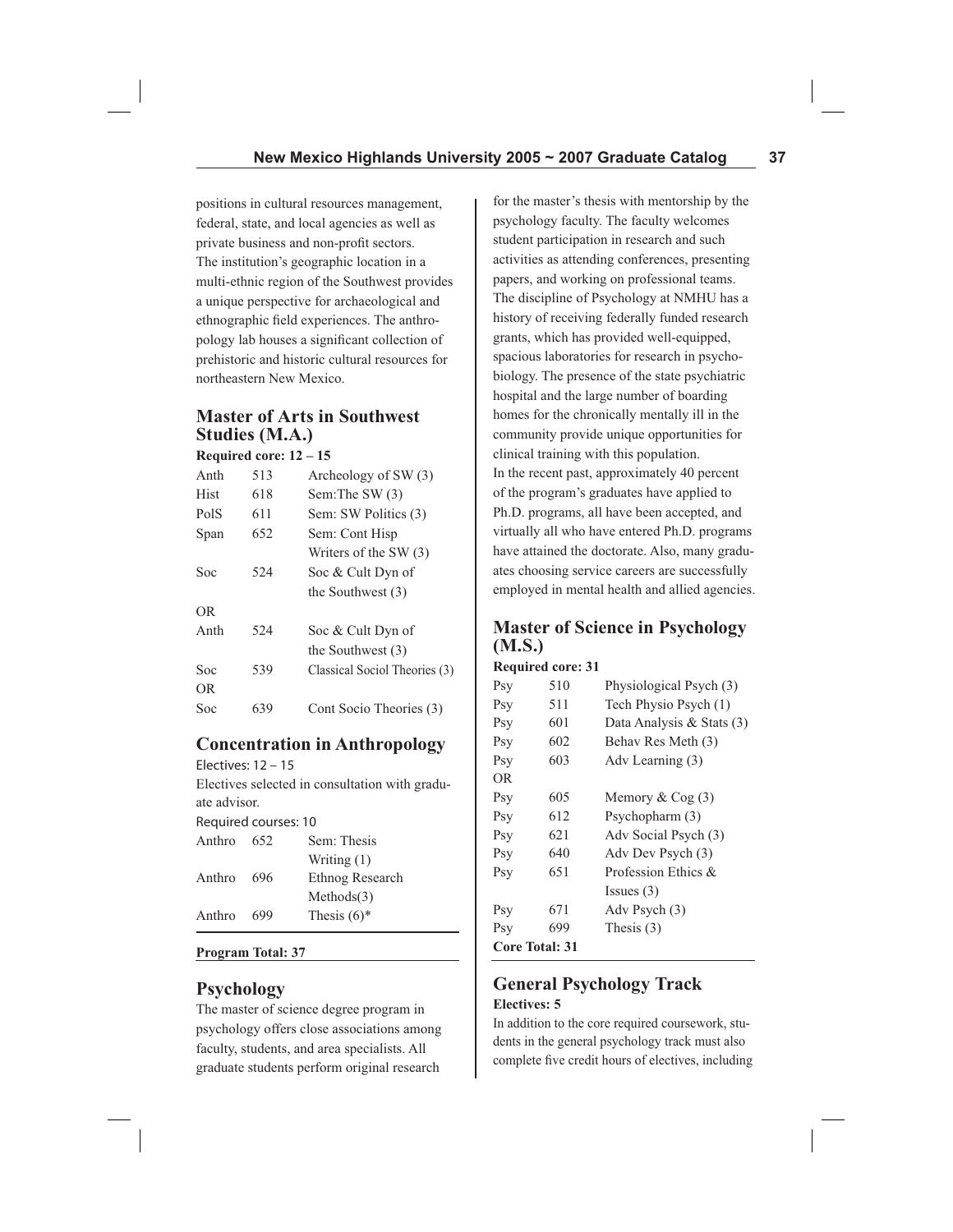at least one assessment course (two credit hours), which are selected in consultation with an advisor. Advisors work with the student in order to structure the elective courses in accordance with the student's career goals.

#### **Track Total: 36**

# **Clinical Psychology/Clinical Track**

In addition to the core required 31 credit hours of coursework, students in the clinical psychology/counseling track must also complete the following required coursework for a total of 63 credit hours.

#### **Required courses: 32**

| Psy        | 525 | Intro to Group          |
|------------|-----|-------------------------|
|            |     | Psychotherapy (3)       |
| <b>Psy</b> | 577 | Culture and Mental      |
|            |     | Illness $(3)$           |
| Psy        | 627 | Career Dev (3)          |
| Psy        | 672 | Intro to Counseling     |
|            |     | and Therapy $(3)$       |
| Psy        | 674 | Individual Intelligence |
|            |     | Testing $(2)$           |
| Psy        | 675 | Personality Assess (2)  |
| Psy        | 679 | <b>Behavior Therapy</b> |
|            |     | $&$ Assessment (2)      |
| Psy        | 681 | Neuropsychological      |
|            |     | Assessment (2)          |
| Psy        | 698 | Field Experience (12)   |
|            |     |                         |

### **Track Total: 63**

# **Sociology**

The graduate program in sociology is part of an interdisciplinary master of arts degree program in public affairs. The program provides a comprehensive understanding of the social and cultural environment in the public and private sphere through a common core of courses taken by all students in political theory, social theory and historical thought, human culture, and economic theory. Students, prior to admission to the program, select one of the following concentrations: political and governmental processes (See political science

in the department of Humanities), or applied sociology. Students interested in sociology will follow the curriculum described below.

This program will prepare students for doctoral studies and may provide enrichment for professionals in public careers such as law, politics, or government service. The program also provides advanced preparation for teachers. The interdisciplinary nature of the program is well suited to such purposes, by combining theoretical knowledge and practical methodology in historical and cross-cultural analysis; archival research; personal and participant observation, interview, and survey techniques; and statistical analysis, modelbuilding, and simulation–applied to analysis of social and cultural trends; political and economic policy at local, regional, national, and international levels; and organizational and institutional processes.

The program's geographic location in a multiethnic region of the Southwest brings unique perspectives. Field and practicum experiences are available to capitalize on the region's rich social, cultural, and institutional resources.

# **Master of Arts in Public Affairs (M.A.)**

#### **Required core: 12 – 15**

Choose twelve to fifteen credits from the following list:

| Anth                   | 651 | Concepts of Human     |
|------------------------|-----|-----------------------|
|                        |     | Culture (3)           |
| Hist                   | 615 | Cont Hist Thought(3)  |
| PolS                   | 563 | Political Economy (3) |
| PolS                   | 654 | Sem: The State (3)    |
| Soc                    | 539 | Classical Social      |
| OR.                    |     |                       |
| Soc                    | 639 | Theories/Cont Socio   |
|                        |     | Theories (3)          |
| $C_1$ . The set of $T$ |     |                       |

#### **Core Total: 12 – 15**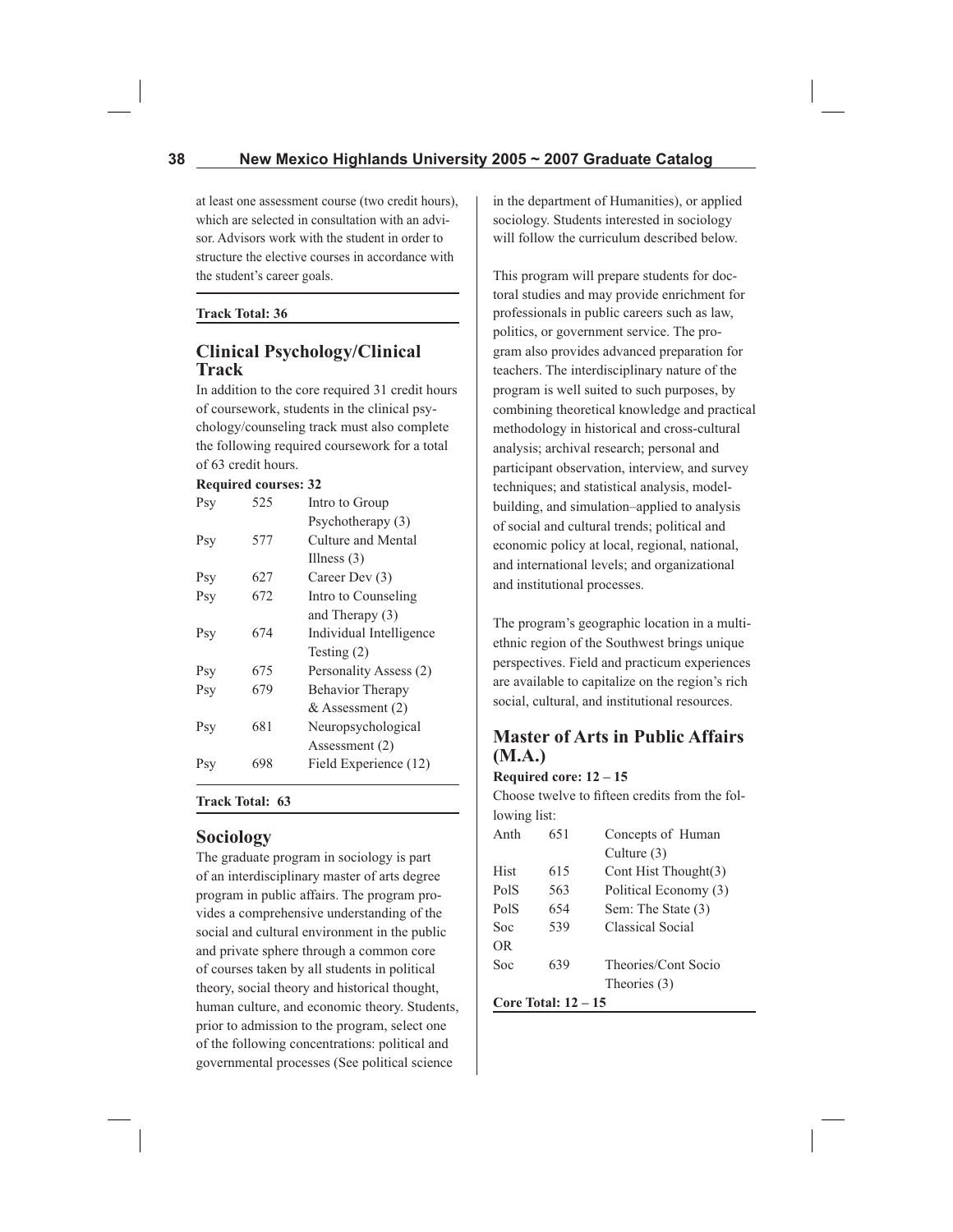# **Applied Sociology Concentration**

|     |                             | Required courses: 6-9 for thesis option      |
|-----|-----------------------------|----------------------------------------------|
|     | 12-15 for non-thesis option |                                              |
| Soc | 530                         | Data Analysis (3)                            |
| Soc | 539                         | Classical Social                             |
|     |                             | Theories (3)                                 |
| Soc | 630                         | Res Meth in Soc &                            |
|     |                             | Anthro $(3)$                                 |
| Soc | 639                         | Cont Soc Theories (3)                        |
|     |                             | Choose one of the following, in consultation |

with your advisor: Soc 699 Thesis (6)

OR

Completion of two professional papers and six additional hours of coursework.

Electives: 6 – 15

Select six to nine credits for thesis option, twelve to fifteen credits for non-thesis option.

| Soc  | 511 | The Community (3)                            |
|------|-----|----------------------------------------------|
| Soc  | 512 | Social Stratification (3)                    |
| Soc  | 527 | Criminology (3)                              |
| Soc  | 528 | Comp Legal Syst (3)                          |
| Soc  | 535 | Gender & Society (3)                         |
| Soc  | 593 | Race & Ethnic                                |
|      |     | Relations (3)                                |
| PolS | 558 | Pol Theory & Phil (3)                        |
| PolS | 614 | Sem: Public Policies (3)                     |
| Soc  | 5XX | Gender & Society/                            |
|      |     | Psychoogy $(3)$                              |
| Soc  | 511 | The Community (3)                            |
| Soc  | 512 | Social Stratification (3)                    |
| Soc  | 515 | Dev & Socio-Cultural                         |
|      |     | Change $(3)$                                 |
| PolS | 519 | Public Adm (3)                               |
| Soc  | 593 | Race & Ethnic                                |
|      |     | Relations (3)                                |
| PolS | 558 | Pol Theory & Phil (3)                        |
| PolS | 614 | Public Policies (3)                          |
|      |     | Electives selected in consultation with your |

graduate advisor.

#### **Program Total: 36**

### **Administration Concentration**

The Administration Concentration has temporarily been suspended. Student applications are not being accepted at this time.

# **Courses in Anthropology (Anth)**

### **510. Archaeology (3); 2,2; Fa**

The purpose, techniques, methods and theory of archaeology in the study of the human past and in the context of modern science. Prerequisite: Permission of the instructor.

### **513. Archaeology of the Southwest (3); 2,2; Sp**

Study of prehistoric cultures (before 1500) of the American Southwest. Prerequisite: One course in introductory Sociology or Anthropology.

### **514. Field Methods in Archaeology (2 – 6 VC); Su**

Instruction in Archeology field and laboratory techniques and methods. Prerequisite: Anth 510 or permission of instructor.

### **515. Development and Socio-Cultural Change (3); Sp**

This course concerns the nature and consequences of development and culture change. The focus is on contemporary issues and many ways in which anthropology is used outside its purely academic context: how anthropology is applied to contemporary human issues, how it benefits society, and how it advances theoretical knowledge. Prerequisite: One course in introductory Sociology or Anthropology. Cross-listed as: Soc 515.

### **521. Ethnology (3); Fa**

An advanced study of the development of the discipline and close examination of selected ethnological texts. Prerequisite: Permission of instructor.

### **522. Religion and Culture (3); Fa**

The origins, elements, forms, and symbolism of religion including a comparative survey of religious beliefs, myths, practices, and symbolism. Course focuses on religion in the context of culture with an emphasis on appreciating religious differences. Prerequisite: One course in introductory Sociology or Anthropology. Cross-listed as: Soc 522.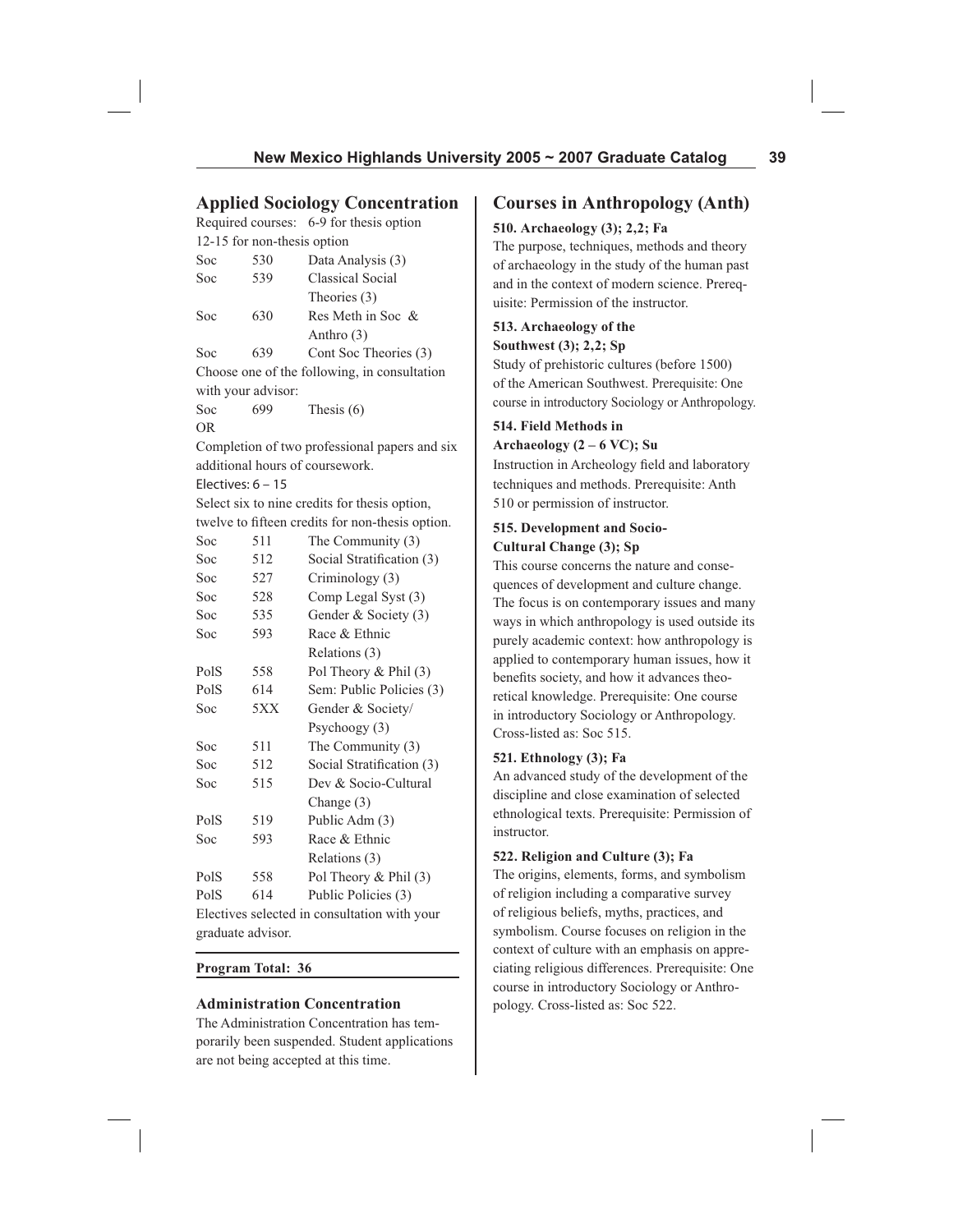### **524. Social/Cultural Dynamics in the Greater Southwest (3); Fa**

Investigation of the interrelationships among the major cultural groups living in the Greater Southwest today. Cross-listed as: Soc 524.

**528. Comparative Legal Systems (3); Fa** A sociological and anthropological analysis of social control and law in a variety of social and cultural contexts.

### **535. Selected Topics in Anthropology (1 – 4 VC); Fa, Sp**

Course in a topic or topics in anthropology: may be repeated with a change of content.

### 542. Forensic Anthropology (3); 2,2; Sp

Presentation and application of biological anthropology techniques in the identification of humans from skeletal remains.

### **550 – 650. Seminar in**

### **Anthropology (1 – 4 VC)**

Seminar course in a topic or topics in anthropology: may be repeated with change in content.

### **561. Communication and Culture (3); Fa**

Anthropological linguistics, focusing on investigations of the relationships between language and culture.

### **573. Women, Men, and Culture (3)**

Study of the basic features of social organization and behavior in selected societies around the world in the determination of sexual scripts in pre-literate as well as industrial societies.

### **574. Contemporary Indian Issues (3); Sp**

An examination of emerging social and cultural issues in American Indian society today.

### **576. Indians of the American Southwest (3); Fa**

A survey of the Native American cultures in the Southwest since 1500, including both Pueblo and non-Pueblo cultures. Prerequisite: One course in introductory Sociology or Anthropology.

### **577. The Hispanic Southwest (3); Fa**

The ethno-historical and socio-anthropological examination of Spanish-speaking people in the Southwest from their establishment to contemporary times.

### **580. Issues in Applied Anthropology (3); Sp**

Course will focus on what applied anthropology is, how it is done, how it benefits society, and how it advances Anthropology's theoretical knowledge of culture and society. It is also a course for students who are interested in learning about the various ways in which anthropology is used outside the classroom.

#### **581. Cultural Resource Management (3); Fa**

This course will provide the students with the foundations for conducting cultural resource management (CRM). It addresses laws, regulations, agencies, and techniques needed for conducting CRM work and practical experience. Prerequisite: One culture area course.

### **651. Concepts of Human Culture (3)**

Acquaint students with the world of human cultures and to arrive at means of understanding "culture" as well as theoretical constructs developed to examine the central concepts of anthropology. The place of anthropology in the western tradition; issues examined by anthropologists from an array of theoretical perspectives; examples from ethnographic studies; application to public issues and policies, are means through which theory will be brought to bear on praxis.

### **652. Seminar: Thesis Writing (1)**  Instruct and facilitate students in empirical, historical, and theoretical research and in design, preparation, and completion of thesis

in Anthropology. **690. Independent Study (1 – 4 VC)**  Individual, directed study arranged with an in-

structor. Prerequisite: Permission of instructor. **692. Independent Research (1 – 4 VC)** Independent research arranged with an instructor. Prerequisite: Permission of instructor.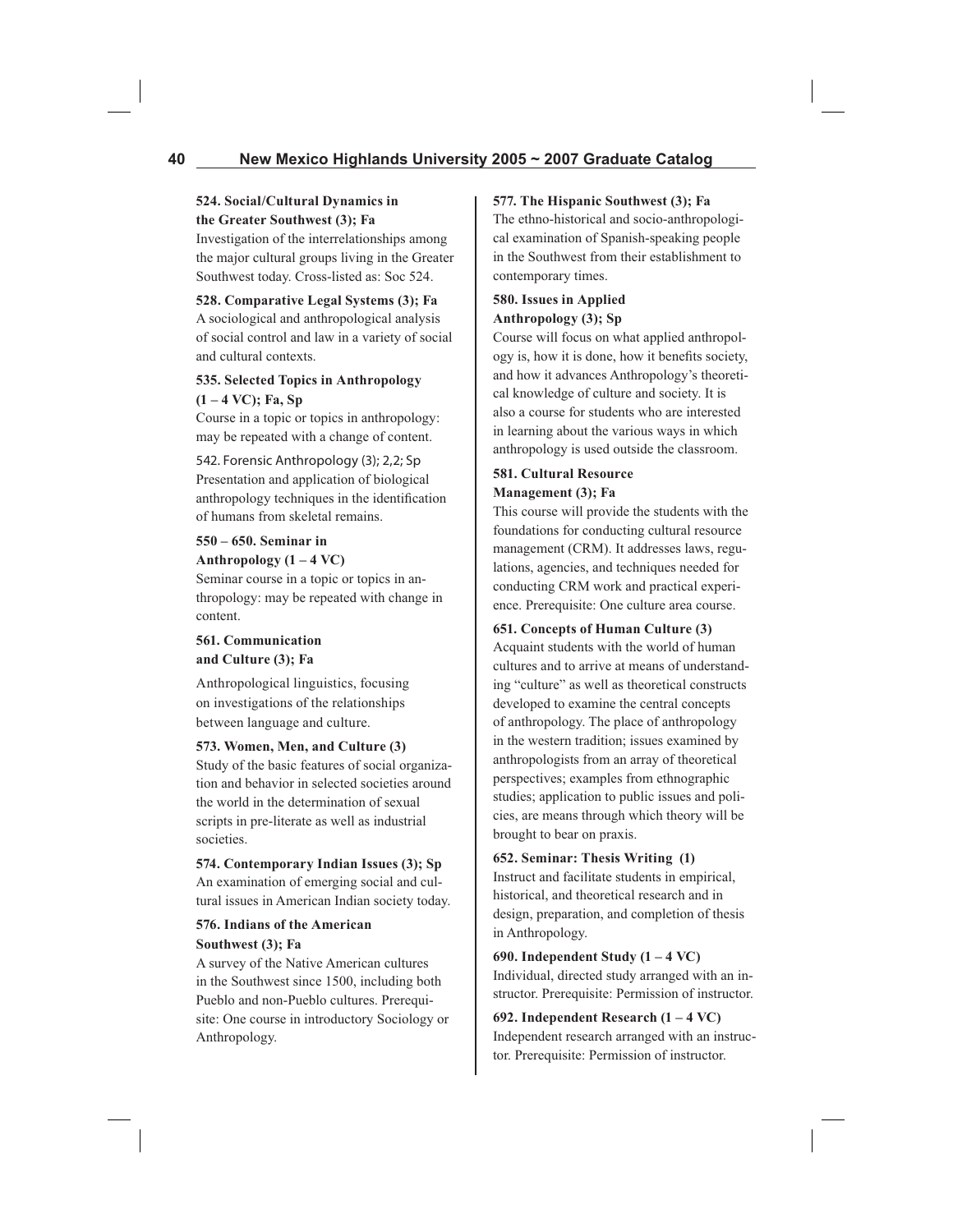#### **696. Ethnographic Research Methods (3); Fa**

The course addresses methods of data collection, coding, and analysis for Ethnographic field work in Anthropology. Techniques include naturalistics and participant observation, structured and unstructured interviewing, field note taking and management, and other related qualitative data gathering approaches, some of which may be used in the development of quantitative instruments and analysis. Of continuing concern is the interplay between theoretical and perspectives and the influence of selected data collection methodologies.

### **699. Thesis (1 – 6 VC); All**

Individual research and writing in preparation of a graduate thesis. Prerequisite: Permission of instructor.

# **Courses in Psychology (Psy)**

### **502. Psychology of Sports Performance (3)**

Psychological and social-psychological factors affecting sports performance. Specific attention will be given to the relationship between sports performance and motivation, personality, aggression, and attitudes. The social processes of social facilitation, observational learning, social reinforcement, and competition will also be viewed in relation to their effect upon the individual's sports performance.

# **503. Computer Use in Behavioral Sciences (3)**

An introduction to computer applications for statistical analysis of data in the behavioral sciences. Use of mainframe computer software in relation to research will be covered. Emphasis and focus of the course will be on the Statistical Package for the Social Sciences (SPSS).

### **508. Drugs and Behavior (3)**

Psychological and pharmacological study of alcoholism, drug abuse, and drug use, including tranquilizers and non-prescription drugs, throughout society.

### **509. Domestic and Sexual Violence (3)**

This course will focus on physical, sexual, and

emotional abuse that occurs within families. A particular emphasis will be a focus on the psychological consequences of exposure to physical and sexual trauma and neglect. Victim and offender characteristics will be discussed in the context of family dynamics. Typical and potential criminal justice system responses will be explored.

### **510. Physiological Psychology (3)**

An overview of the neuroanatomical and neurophysiological processes underlying behavior. Topics include neurological disorders, brain organization, sensory systems, and applied human neuropsychology. Co-requisite: Psy 511.

### **511. Techniques in Physiological Psychology (1)**

Laboratory work designed to develop skills needed to collect data in physiological psychology. Exercises include brain dissection techniques and the use of the following instruments: centrifuge, balance, spectrophotometer, and high performance liquid chromatography (HPLC). Co-requisite: Psy 510.

### **515. Psychology and Law (3)**

This course examines the way in which psychology interacts with the law. The primary context will be the way in which psychology interacts with the criminal justice system. The course explores a variety of topics including expert testimony, civil commitment and the rights of mental patients, competency, the insanity defense, forced medication and the transfer of mentally ill inmates to mental hospitals, and a review of the mental illnesses and personality disorders commonly encountered in criminal justice settings.

### **516. Motivation and Emotion (3)**

A review of the major phenomena and theories that relate to motivation and emotion. Prerequisite: Psy 203, Psy 204, or permission of instructor.

### **518. Comparative Cognition (3)**

An introduction to animal cognition, including attention, representation of stimuli, memory storage and retrieval processes, and forgetting.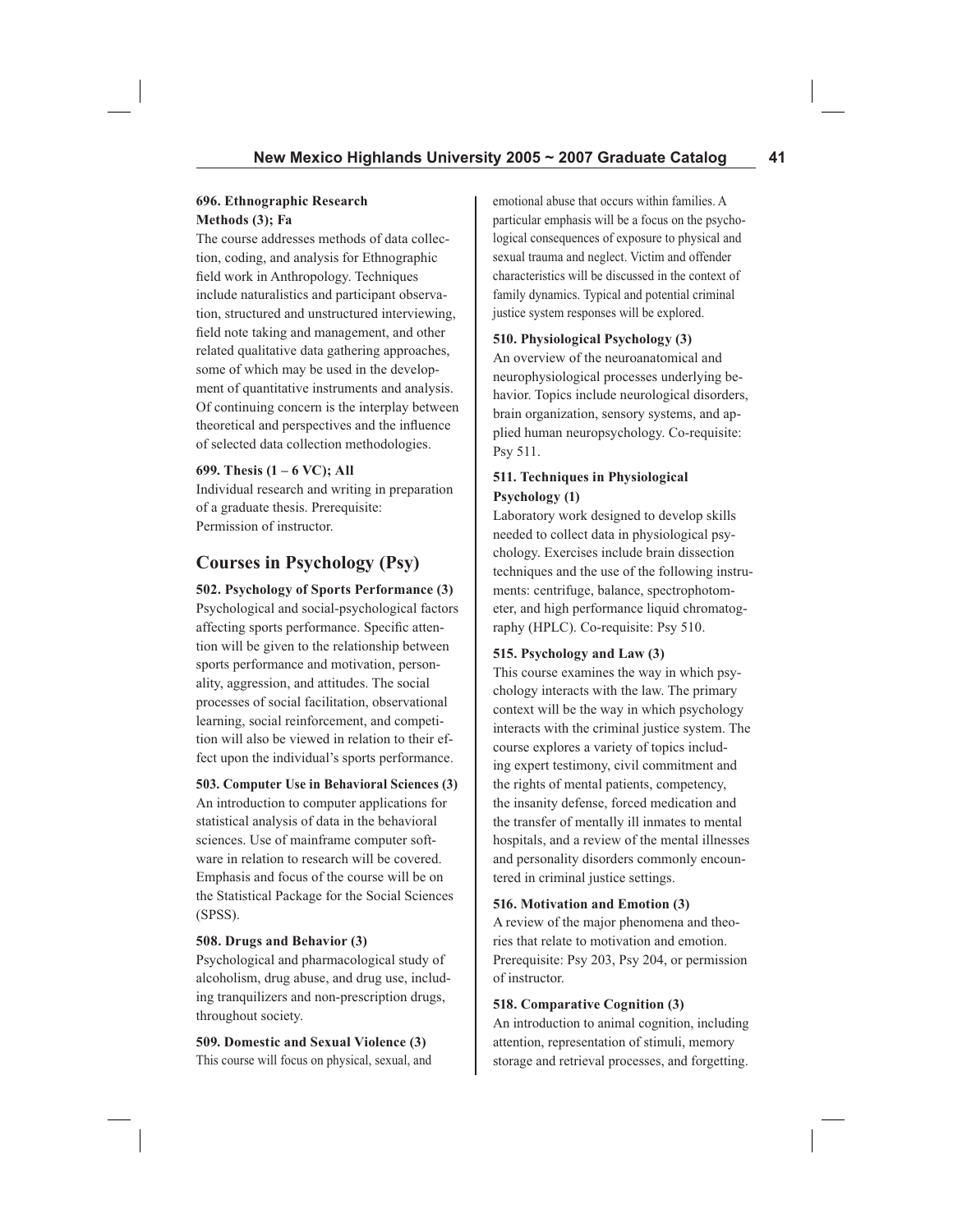#### **519. Introduction to Behavior Therapy (3)**

Introduction to and survey of behavior therapy procedures and their application to child and adult populations in a variety of settings including homes, schools, prisons, and hospitals.

#### **522. Human Sexuality (3)**

Review of contemporary, socio-psychological issues relating to human sexuality. Topics include sexual anatomy, sexually-transmitted diseases, sexual dysfunctions, sexual attitudes and mores.

### **525. Intro to Group Psychotherapy (3); Su**

An overview of group therapy, theory and techniques. Course includes an experiential component designed to provide experience with group process and group leadership. Prerequisite: Permission of instructor.

### **530. Gender Roles (3)**

An examination of gender roles and role theory in understanding the behavior of women and men. Topics include development, stereotyping, sex differences in personality, abilities, achievement, and status. Attention is given to implications of changing female and male roles in society.

### **533. History of Psychology (3)**

Review of the major figures associated with the development of psychology as a science from Plato's time to the present, with special emphasis on the nineteenth and twentieth centuries. Prerequisite: Psy 203, Psy 204, or permission of instructor.

**535 – 635. Selected Topic in Psy (1 – 4 VC)** Course in a topic or topics in psychology: may

be repeated with a change of content.

### **545. Behavior Disorders in Children (3)**

Etiology and treatment of behavioral problems in children in a variety of settings, including home and school environments. An eclectic coverage of the major theories, approaches, and research is provided. Prerequisite: Psy 240, Psy 340, or permission of instructor.

**550 – 650. Seminar in Psychology (1 – 4 VC)** Seminar course in a topic or topics in psychology. May be repeated with a change in content.

**562. Experimental Design and Analysis (3); 2,2** A comprehensive introduction to the design and analysis of experiments emphasizing analysis of variance models and analytical comparison techniques. Prerequisite: Psy 203, Psy 204, or equivalent.

#### **564. Organizational Behavior (3)**

Analysis of formal organizations and informal relationships among individuals and small groups. Study of business organizations as a system of authority and status, control and communication, decision-making centers, and leadership positions. Use is made of cases and research studies.

### **571. Psychological Testing (3); 2,2**

Presentation of the principles underlying psychological testing and measurement. Major areas of psychological testing are surveyed and special attention is given to social and ethical aspects of psychological testing. Prerequisite: Psy 203, Psy 204, or permission of instructor.

### **572. Cognitive Science (3)**

An interdisciplinary investigation of the foundations of human knowledge representation and understanding, the functioning of the human mind, and how these impact on recent computer technologies. Cross-listed as: Phil 572 and CS 572.

### **573. The Psychology of Suicide (2)**

The history of suicide, popular myths on the topic, epidemiology, theories, evaluation of self-destructive potential, and therapy. Prerequisite: Psy 203, Psy 204, or permission of instructor.

#### **575. Abnormal Psychology and Literature (3)**

Characters from many literary works analyzed in terms of psychopathology. Various theories of abnormality will be utilized. Prerequisite: Permission of instructor.

### **577. Culture and Mental Illness (3)** An examination of current descriptions and

explanations of mental disorders in a sample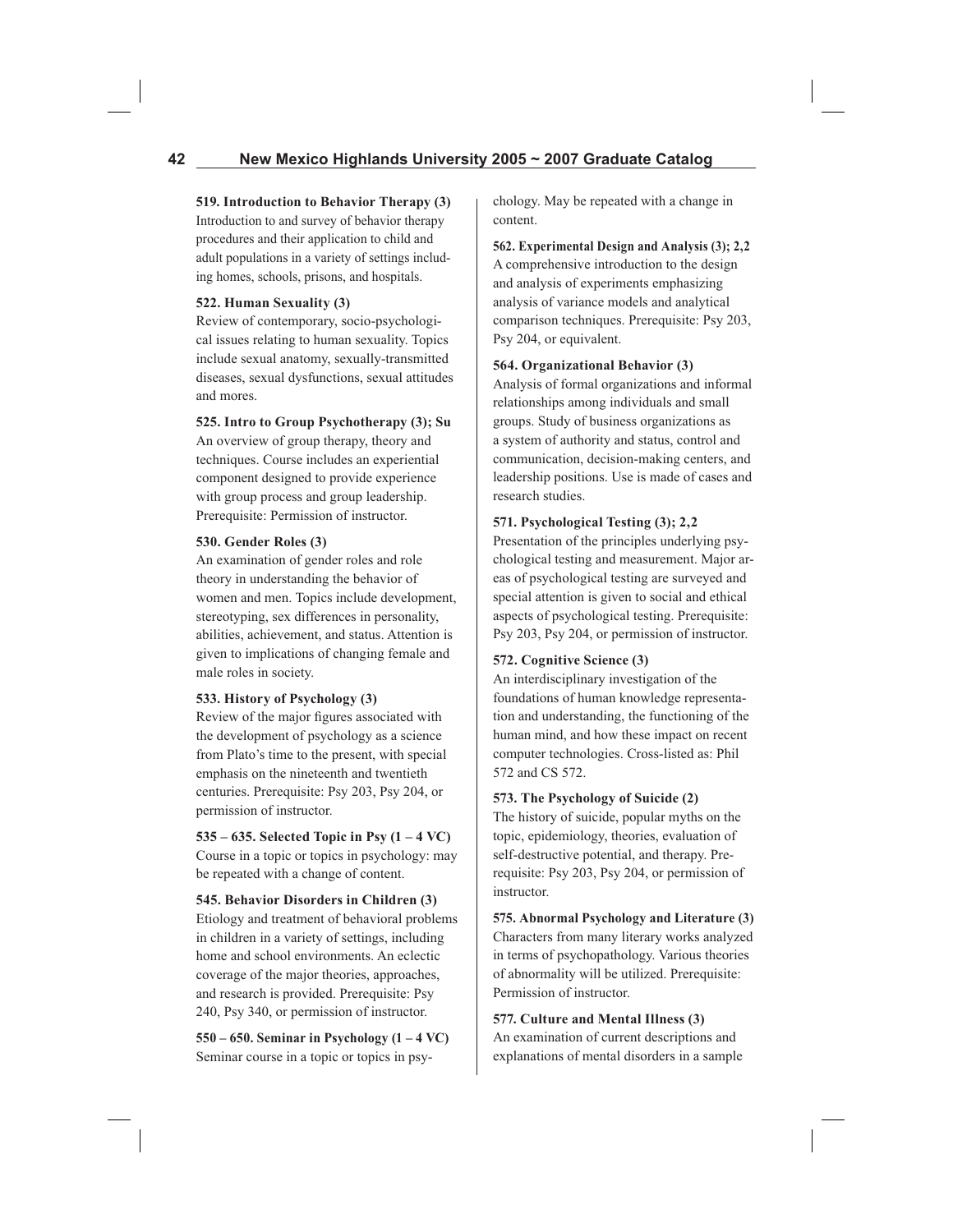of countries from all major regions of the world. Historical, technical, ethical, and pragmatic aspects of international research in the realm of psychology/psychiatry are also addressed. Prerequisite: Psy 101, Psy 324, or permission of instructor.

### **579. Psychology of Religion (3)**

An examination of the relationship between the discipline of psychology and religion. Perspectives addressed include the historical, cultural, philosophic, psychoanalytic, and scientific. Prerequisite: Psy 101.

#### **580. Community Psychology (3)**

An introduction to community psychology with emphasis on theories and research regarding prevention and consultation. Prerequisite: Psy 101 or permission of instructor.

#### **590 – 690. Independent Study (1 – 4 VC)**

Individual, directed readings and library research arranged with an instructor on a topic of mutual interest to the student and instructor. Prerequisite: Permission of instructor.

#### **601. Data Analysis and Statistics (3); 2,2; Fa**

A comprehensive introduction to the design, analysis, and application of psychological data and experiments. The focus of the course is on the foundation and application of statistical techniques to problems of design and analysis. An introduction to the use of SPSS to analyze data will be included. Prerequisite: Graduate standing in psychology or allied program or permission of instructor and Undergraduate statistics or equivalent.

### **602. Behavioral Research Methods (3); 2,2; Sp**

A comprehensive examination of the language and logic of psychological research. Research designs and strategies for the laboratory, existing social organizations, and field setting are covered. Prerequisite: Psych 601 or permission of instructor.

### **603. Advanced Learning (3)**

A comprehensive examination of the basic principles of learning derived from the study of nonarticulate organisms. Both the theory and data bearing on the classical, instrumental, and operant conditioning paradigms will be examined. Other topics include avoidance, rewards, punishment, extinction, generalization, discrimination learning, and animal memory.

#### **605. Memory and Cognition (3)**

An examination of human information processing. Topics include the study of encoding, storage, and retrieval processes in memory. In addition, seminars will be conducted on selected special topics relevant to current issues in cognition, such as false memories, the nature of consciousness, and the issue of "real" versus "artificial" intelligence.

#### **608. Introduction to Neuropsychology (3)**

This course will cover a broad range of issues in the field of neuropsychology. The structural and cellular organization of the central nervous system will be reviewed followed by a discussion of the theoretical framework for brain behavior relationships. Common neurological disorders including epilepsy, degenerative diseases, traumatic brain injury, and vascular insults will be examined in detail. The test batteries and techniques typically used in neuropsychological assessment will be reviewed.

### **612. Psychopharmacology (3); Sp**

The course consists of the study of drug action at physiological and behavioral levels. Psychological and medical applications and limitations of drugs used in the treatment of mental illness will be covered. Prerequisite: Permission of instructor.

### **618. Experimental Models of Psychopathology (3)**

Examination of laboratory-based models and theories of adaptive and mal-adaptive behavior, including the clinical applications of these models and theories.

**621. Advanced Social Psychology (3); Sp** Comprehensive review of major theories and related research in social psychology. Emphasis given to attributional and social exchange approaches.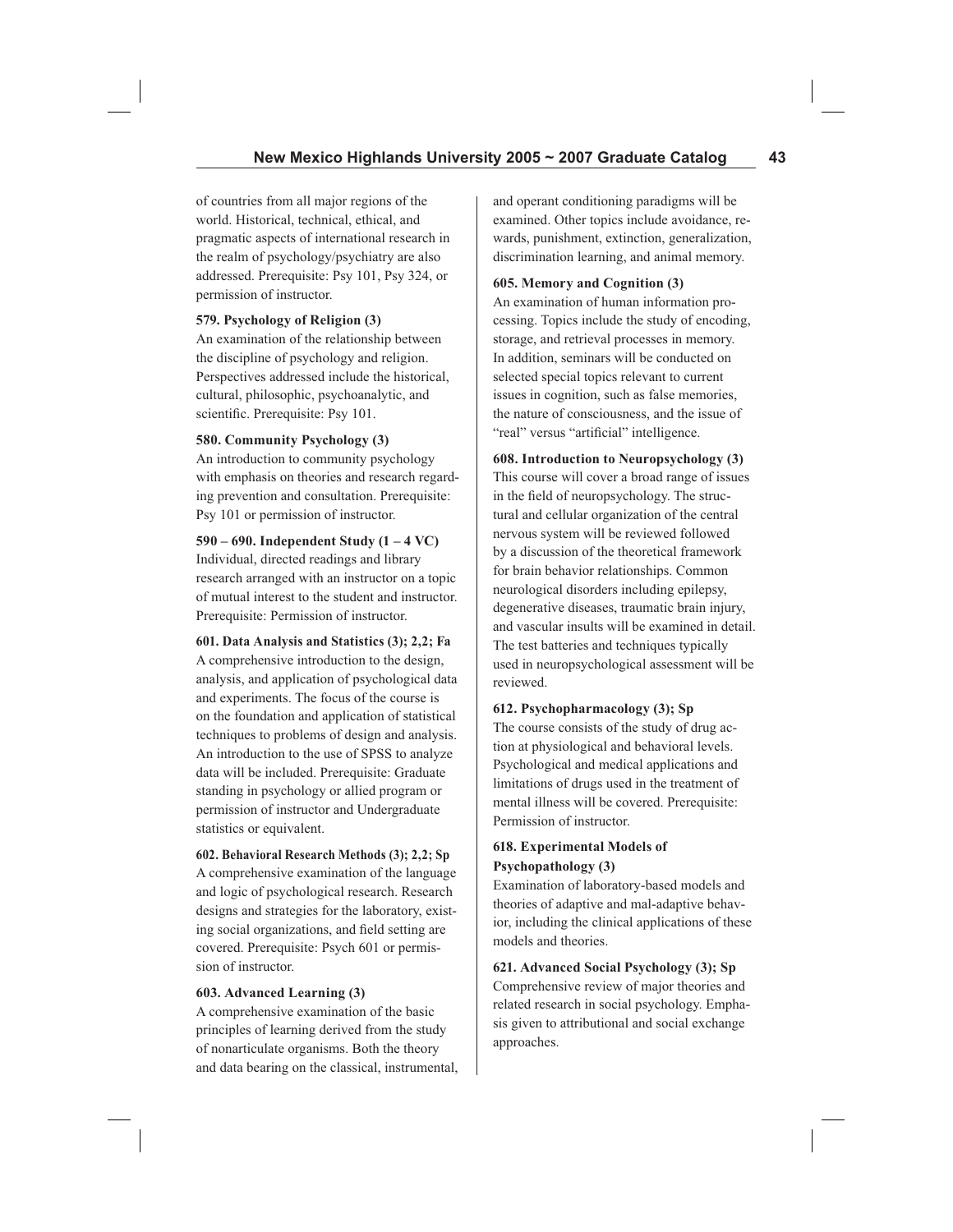#### **627. Career Development (3)**

An examination of theories and frameworks for career development including the major techniques and instruments used in career assessment. Attention will be given to the psychological and social factors affecting career choice, planning and development. Prerequisite: Graduate standing in psychology or allied major, permission of instructor.

#### **630. Advanced Agency research (3); 3,0**

The course provides an examination of advanced methods and strategies for research in applied settings. Topics include experimental, quasi-experimental, and small sample methodologies, survey research designs, and evaluation research approaches. Emphasis will be given to mental health practice. Ethical and professional standards for research and practice settings are covered. Prerequisite: SW 430, SW 530 and Math 345 or Psy 302 or equivalent courses approved by instructor.

### **634. Practicum (1 – 12 VC)**

A field placement in a local institution or agency providing extensive exposure to the use of professional techniques under staff supervision. This course may be repeated up to a limit of 12 hours of credit. Prerequisite: Permission of instructor.

#### **640. Advanced Developmental Psy (3); Sp**

An in-depth coverage of developmental theories and research across the life span.

### **651. Professional Ethics and Issues (1-2); Fa, Sp**

Examination of ethical theory as it relates to the practice of psychology. Review of the American Psychological Association Ethical Principles of Psychologists and Code of Conduct. Presentation of additional information relevant to the professional psychologists. Course may be repeated once for credit.

### **660. Multivariate Data Analysis (3)**

An introduction to the role of multivariate statistical methods in behavior research, and their interpretation and conceptual understanding. Techniques covered include canonical

correlation, discriminate analysis, multivariate analysis of variance, and analysis of repeated measures and principal components.

#### **669. Int'l Influences in Clinical Psy (3)**

A broad yet very deep survey of a variety of professional pursuits in the field of clinical psychology in the international setting. Topics addressed include international research, personality theory, clinical assessment, mental disorders, etc. Prerequisite: Permission of instructor.

### **671. Advanced Psychopathology (3); Fa**

An examination of adult psychopathology with emphasis on current research, theories, and interventions presented within the context of DSM application. A unique aspect is exposure to the shifting of paradigms from disease-centered psychiatry to the culture-based, client-centered paradigm of mental illness. Prerequisite: Graduate status in psychology or permission of instructor. Cross-listed as SW 671.

**672. Intro to Counseling and Therapy (3)** To provide the student with a relatively in-

depth introduction to a number of the major psychotherapeutic approaches currently in use by practitioners. Each of the approximately 10 psychotherapies will be addressed in terms of its history, theory, and process of psychotherapy and its applications. Readings of case examples will also accompany each approach to also provide the student with an experiential dimension, so as to enable fuller integration of course material. This will be accomplished in the context of in-class "exercises," during which students will employ the techniques associated with some of the major approaches in simulated consultation sessions.

**674. Individual Intelligence Testing (2); 1,2**  Theories of intelligence, administration, scoring, and interpretation of widely used individual intelligence tests. Emphasis is given to the WISC-III and WAIS-III. Prerequisite: Permission of instructor.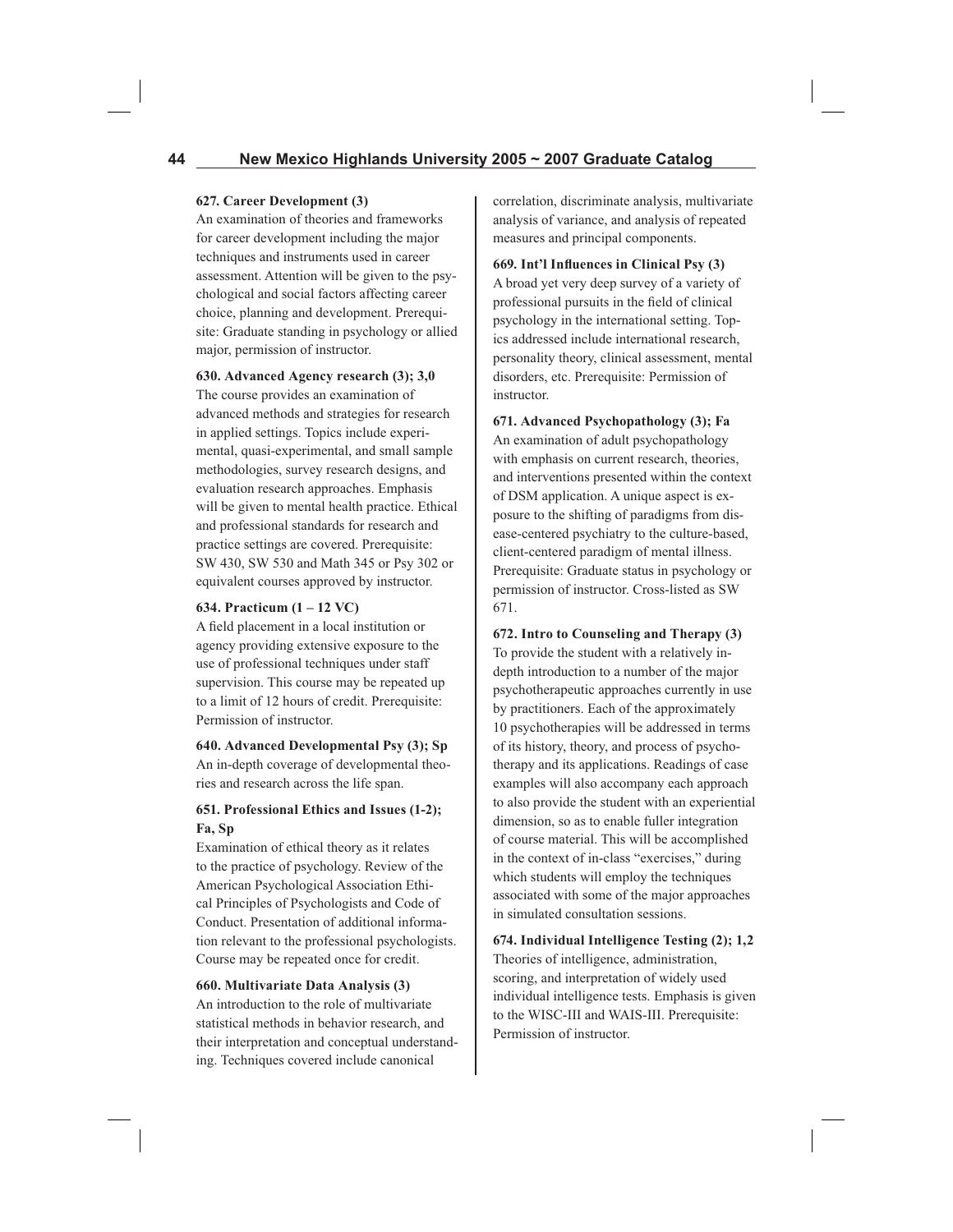#### **675. Personality Assessment (2); 1,2; Sp**

Administration, scoring and interpretation of the Minnesota Multiphasic Personality Inventory (MMPI-2), Thematic Appreciation Test (TAT), and additional techniques, and integration of these findings with case history data. Prerequisites: Psy 671 and Psy 571 or Psy 674 or permission of instructor.

#### **679. Behavior Therapy and Assessment (2); 1,2**

Experimental and theoretical basis of behavior therapy and assessment, and issues related to their application. The course seeks to familiarize the student with current procedures and their origins in experimental psychology, to indicate strengths and limitations of these techniques and to suggest specific problem areas requiring research exploration.

#### **681. Neuropsychological Assessment (2); 1,2**

Course provides the student with a systematic clinical diagnostic procedure used to determine the extent of any possible behavioral deficits following diagnosed or suspected brain injury. Such assessments would be helpful for patients having, or suspected of having, various brain disorders that result in problems with memory, intellectual and cognitive functioning, daily activities, or behavior and emotions. Such conditions include head injury, stroke, epilepsy, brain tumor, toxic or other encephalopathies, dementia, developmental and learning disabilities, and other neurological disorders. Neuropsychological assessment would be used to determine the differential contribution of neurologic and psychiatric factors in a patient's presenting problems, and in the specification of the patient's psychological and behavioral strengths and weaknesses related to neurological dysfunction. Prerequisites: Psych 510 and psych 674, or equivalent courses, or permission of instructor.

### **691. Colloquium: Teaching of Psychology (1)** Teaching approaches and issues applicable in specified courses in psychology; designed for graduate teaching assistants in psychology. Prerequisite: Permission of instructor.

#### **692. Independent Research (1 – 4 VC)**

Independent research, including data collection, analysis, and interpretation, arranged with an instructor. Prerequisite: Permission of instructor.

#### **699. Thesis (1 – 6 VC)**

Individual research and writing in preparation of a graduate thesis. After enrolling for thesis, student must continue to enroll for at least one credit hour of thesis each semester until completed. Prerequisite: Permission of instructor.

# **Courses in Sociology (Soc)**

#### **510. Large Scale Organizations (3)**

Advanced study of complex institutions and organizations.

#### **511. The Community (3)**

Analysis of human communities in terms of social structure, social class, participation in formal and informal associations, power structure, and inter-group conflict.

#### **512. Social Stratification (3); Sp**

Differentiation, status, social mobility, class, and caste in selected societies.

#### **515. Development and Socio-Cultural Change (3)**

This course concerns the nature and consequences of development and culture change. The focus is on contemporary issues and many ways in which anthropology is used outside its purely academic context: how anthropology is applied to contemporary human issues, how it benefits society, and how it advances theoretical knowledge. Cross-listed as: Anthro 515. Prerequisite: One course in introductory Sociology or Anthropology.

#### **522. Religion and Culture (3)**

The origins, elements, forms, and symbolism of religion including a comparative survey of religious beliefs, myths, practices and symbolism. Course focuses on religion in the context of culture with an emphasis on appreciating religious differences. Cross-listed as: Anth 522. Prerequisite: One course in introductory Sociology or Anthropology.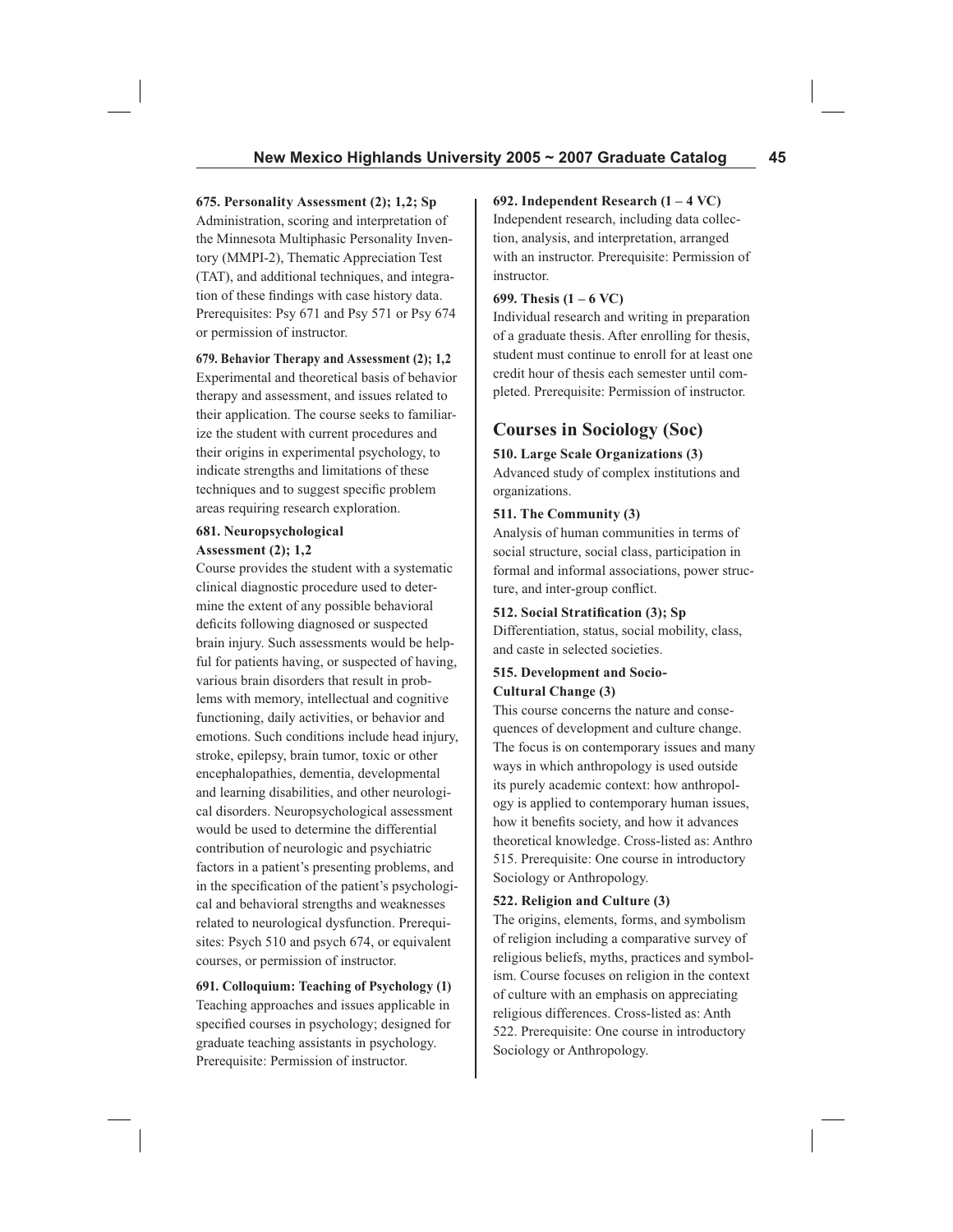#### **524. Social/Cultural Dynamics in the Greater Southwest (3)**

Investigation of the interrelationships among the major cultural groups living in the Greater Southwest today.

### **527. Criminology (3); Sp**

An overview of definitions and types of crime, and social theories of crime causation; special issues related to crime, crime control and crime prevention.

### **528. Comparative Legal Systems (3); Fa**

A sociological and anthropological analysis of social control and law in a variety of social and cultural contexts.

### **530. Applied Social Research and Data Analysis (3); Sp**

Instruction in application of techniques used in the analysis of quantitative and qualitative social science research data.

### **531. Political Sociology (3)**

Sociological theory and research as applied to the study of political behavior, including such topics as the social bases of power (class, occupation, religion, cultural values), decisionmaking, leadership and communications.

#### **535 – 635. Selected Topics in Sociology (1 – 4 VC)**

Course in topic or topics in sociology: may be repeated with a change of content.

### **538. Sociology of Knowledge (3)**

A study of the socio-cultural creation of reality and the social determination, conditioning, transmission, and distribution of knowledge in general and of ideology and science in particular.

## **539. Classical Sociological Theories (3); Sp**

An in-depth study of selected sociologists and their theories from the time of Comte, including such theorists as Durkheim and Weber.

**550 – 650. Seminar in Sociology (1 – 4 VC)** Seminar course in a topic or topics in sociology: may be repeated with change in content.

### **558. Mediation and Conflict: Interest Based Transformative and Narrative Paradigms (3)**

This is a practical, interactive course offering a

process of communication to manage conflict in interpersonal, organizational, and other macro-level context such as international, inter-regional, inter-local, intergovernmental and major environmental disputes both manifest and latent. Prerequisite: Soc 560 or permission of instructor.

#### **560. Approaches to Dispute Resolution (3)**

This course provides a theoretical and practical understanding of dispute resolution processes in use in the private and public sectors. The course examines how and why dispute resolution processes function in particular environments, and critiques the strengths and weaknesses of each process. Prerequisite: Introductory course in psychology or introductory course in sociology.

### **590–690. Independent Study (1 – 4 VC)** Independent, directed study arranged with an instructor. Prerequisite: Permission of instructor.

**593. Race and Ethnic Relations (3); Sp** The basic processes operating in the present day interrelations of ethnic groups.

### **630. Research Methods in Sociology and Anthropology (3); Fa**

Research techniques in the study of social and cultural aspects of human existence, critical study, and application of methods.

### **639. Contemporary Sociological Theories (3); Fa**

Detailed study of recent social theories with critical analysis and comparison.

### **692. Independent Research (1 – 4 VC)** Independent research arranged with an instructor. Prerequisite: Permission of instructor.

### **698. Field Experience (1 – 6 VC)**

A field placement in a local institution or agency providing opportunity for observation and limited exposure to the use of professional techniques under staff supervision. Prerequisite: Permission of instructor.

### **699. Thesis (1 – 6 VC)**

Individual research and writing in preparation of a graduate thesis. Prerequisite: Permission of instructor.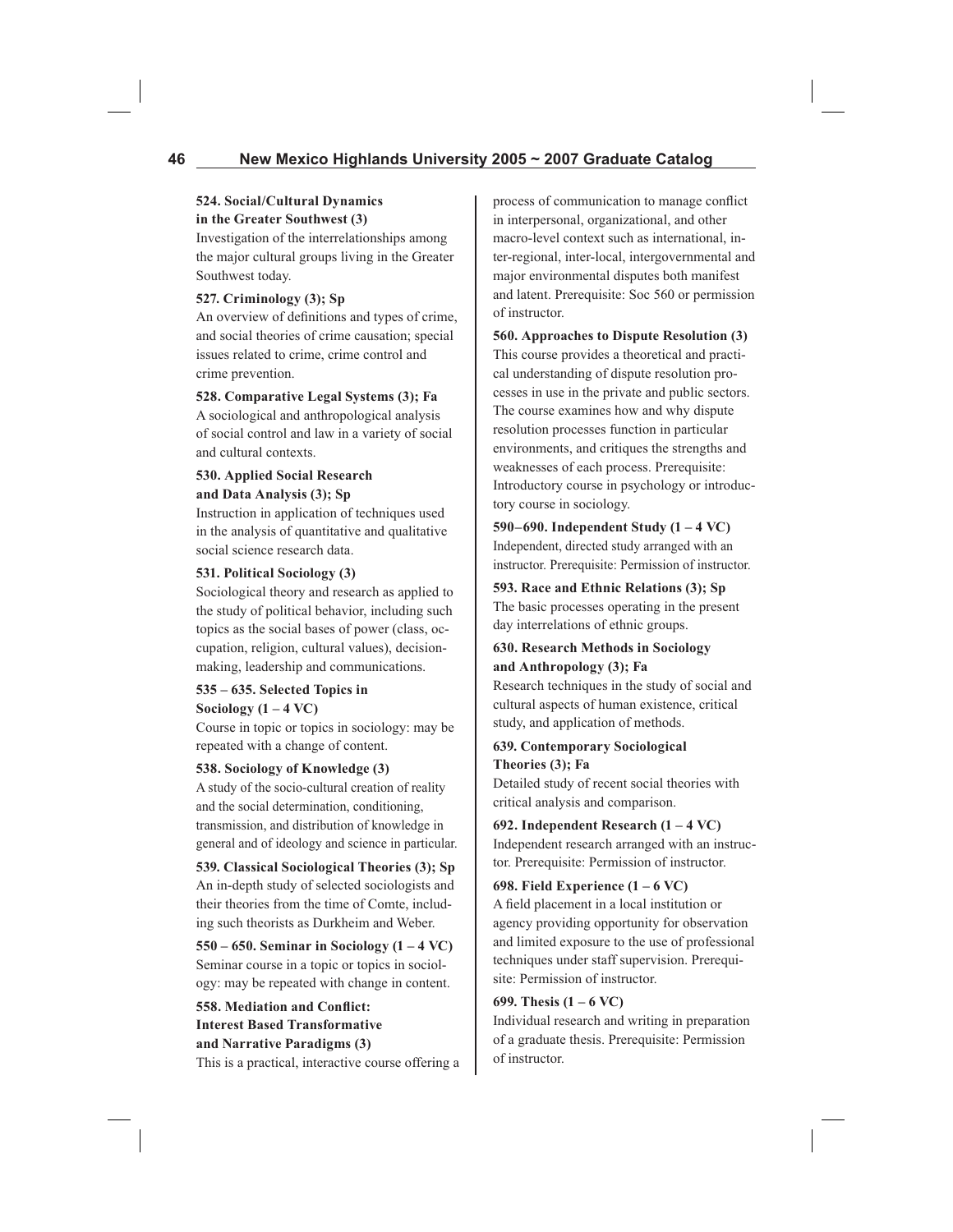### **DEPARTMENT OF COMMUNICATION AND FINE ARTS**

**Dr. Andre Garcia-Nuthmann, Department Chair Champ Tyrone Music Building, Room 06 505 454-3573 FAX: 505 454-3241** *E-MAIL: agarcianuthman@nmhu.edu*

The Department of Communication and Fine Arts includes instructional programs in art, design studies, music, theater, and media arts. In addition to the joint master's degree in media arts and computer science, the department provides instruction at the graduate level, which may be used for licensure or to satisfy emphasis area requirement in the master's degree in education, curriculum and instruction concentration.

### **Mission of the Department of Communication & Fine Arts**

The general mission of the Department of Communication and Fine Arts (CFA) is to educate students in the technical skills, the theoretical underpinnings and the socio-cultural context for the disciplines represented by the academic programs. CFA seeks to inspire students to make creative and expressive ideas the foundation of their lives and in their work, which is the essence of the "cultivation of the human mind and spirit".\* In its collaborative enterprises, CFA seeks to provide opportunities for students to work closely with faculty and staff in its academic courses, thus demonstrating that "faculty and staff readily interact with students".\* Community members join the department for many productions and activities. CFA aims to incorporate appropriate elements from northern New Mexico artistic, theatrical and musical culture in its courses and productions, which relate to the "rich heritage of Hispanic and Native American

cultures that are distinctive of the State of New Mexico".\* Ultimately, CFA aims to prepare its students for an active professional life in each discipline through the knowledge, creativity, teaching skills and dedication of its faculty and staff, showing "excellence in teaching, discovering, preserving and applying knowledge".\* \*Quotes taken from the University Mission

Statement, phrases 15, 3, 7, and 1, respectively.

#### **Faculty**

Drake Bingham (Media Arts) Andre Garcia-Nuthmann (Music) Pat Kikut (Art) Miriam Langer (Media Arts) James Leger (Music) David Lobdell (Art) Robert Fry (Media Arts) Deborah Wagner (Music)

#### **Resources and Facilities**

New Mexico Highlands University provides a newly renovated communication arts building with state-of-the-art computer systems; music studios for group rehearsal and individual practice; art studios for ceramics, painting, drawing, jewelry and metalsmithing, printmaking, sculpture, and a new fully-equipped art foundry; a 1,000-seat proscenium stage theater; a blue screen special effects studio; and a computer lab dicated to video graphics, effects and animation.

Students in communication arts and fine arts are joined by other students on campus and by community members in the Concert Choir, Madrigal Choir, HU Jazz Singers, Pep Band, Chamber Orchestra, Guitar Ensemble, Jazz Ensemble, and Mariachi, as well as in four main-stage productions. Two galleries in the Fine Arts Building (Burris Hall) and the Design Studies wing of the Communication Arts Building serve as the focal point for artistic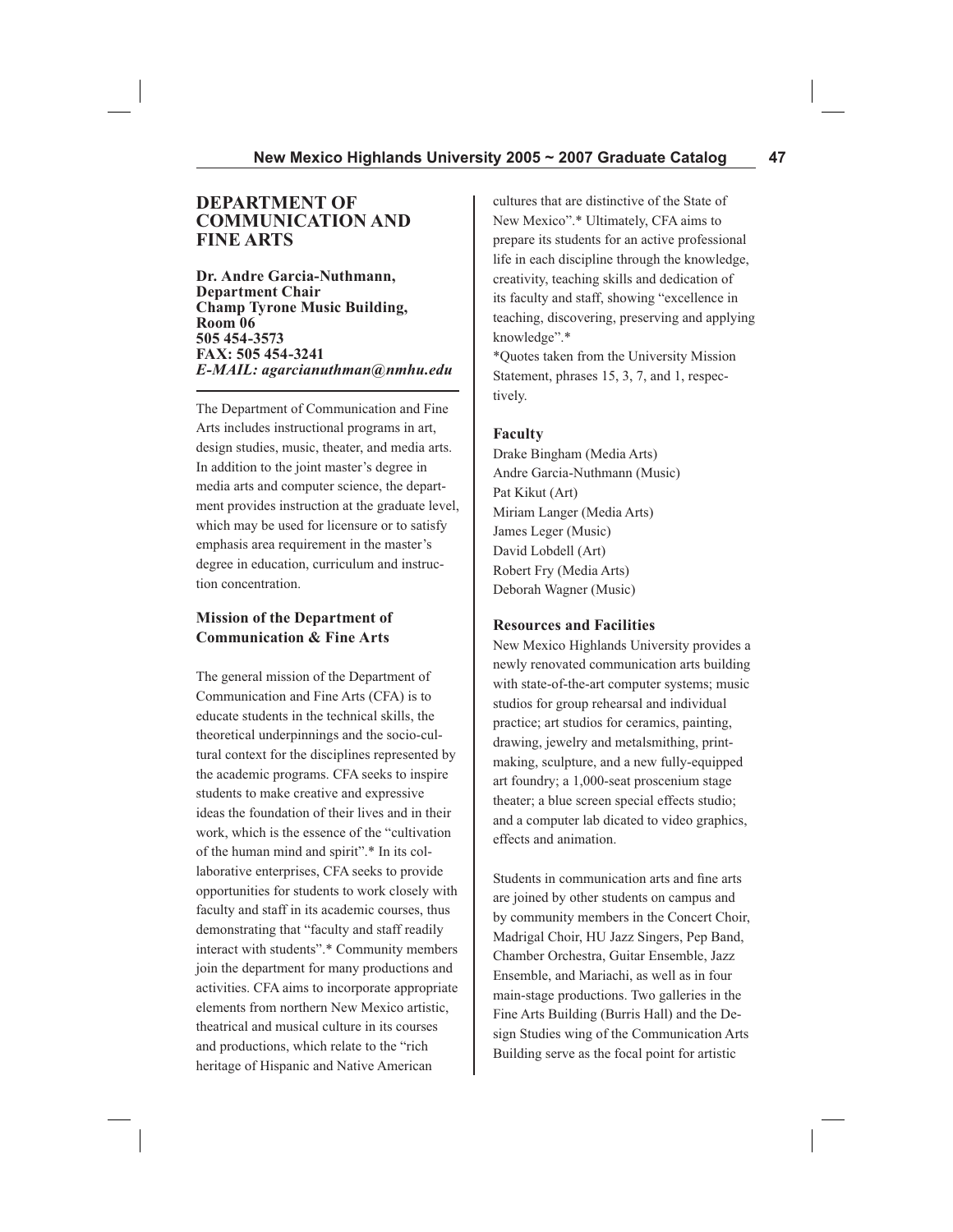work produced through various classes and studios. The Art Club, Communication Arts Club, Music Club, and Theater Club are an active part of campus life, as serving to promote their various programs.

### **Master of Arts or Science In Media Arts and Computer Science (M.A. or M.S.)**

The disciplines of Media Arts and computer science are seeing a significant convergence of interests. Computer science, with its interest in exploring and developing new programming paradigms, user interfaces, computer networking models, and multimedia-based technologies, is constantly offering new forms of human communication. The communication arts professions, including graphic design, animation, interaction design, as well as video and audio production, have always sought new and more effective ways to express ideas, concepts and visions. Thus, they have a natural interest in the possibilities offered by the technologies coming out of computer science and electronics engineering. The departments of Communication and Fine Arts and Mathematics and Computer Sciences jointly offer a program in media arts and computer science that, depending on one's area of concentration and background would lead to either a master of arts of a master of science degree. Students will receive a degree in media arts and computer science (MACS) with a concentration in one or the other. Students working towards a master of science degree must choose the thesis option. The thesis or project must reflect both an exploration of the student's interest area and an effort to integrate that exploration in to a broader, interdisciplinary context. Admissions:

Admission to the MACS (Media Arts and Computer Science) program is selective. Admission to the media arts side is contingent upon undergraduate transcripts, student portfolio, which must demonstrate a competency with some media applications. Students who do not meet these criteria may be admitted to the program on a provisional basis, and by taking certain courses may gain full admittance to the MACS program

#### **Required core: 15**

| MArt | 600 | Principles of Media Art & |
|------|-----|---------------------------|
|      |     | Computer Science (3)      |
| MArt | 610 | Synthesis of Media Arts & |
|      |     | Computer Science (3)      |
| MArt | 620 | <b>Advanced Project</b>   |
|      |     | Development (3)           |
| MArt | 697 | Field Project (6)         |
| or   |     |                           |
| MArt |     | Thesis $(6)$              |

### **Concentration in Media Arts**

By concentrating in Media Arts, students will develop proficiency with the computer-based production tools currently used in professional industry. They will learn how to apply their skills, talent and intellectual capacity to interpret concepts in the appropriate form of media for the target audience. From interactive design, to multimedia, to print communications, students will be challenged to push the current boundaries of media technologies.

The MACS program has a partnership with the Museum of New Mexico which allows students to concentrate on Interactive Exhibit Design. This requires students to take (as two electives) Exhibit Design I and Exhibit Design II. To complete this concentration requires Exhibit Internship during the course of a semester or summer. Internships are managed through the MACS program and the Museum of New Mexico.

#### **Electives:**

Choose 21 credit hours (7 courses) from the following courses, from any approved graduate level course in computer science,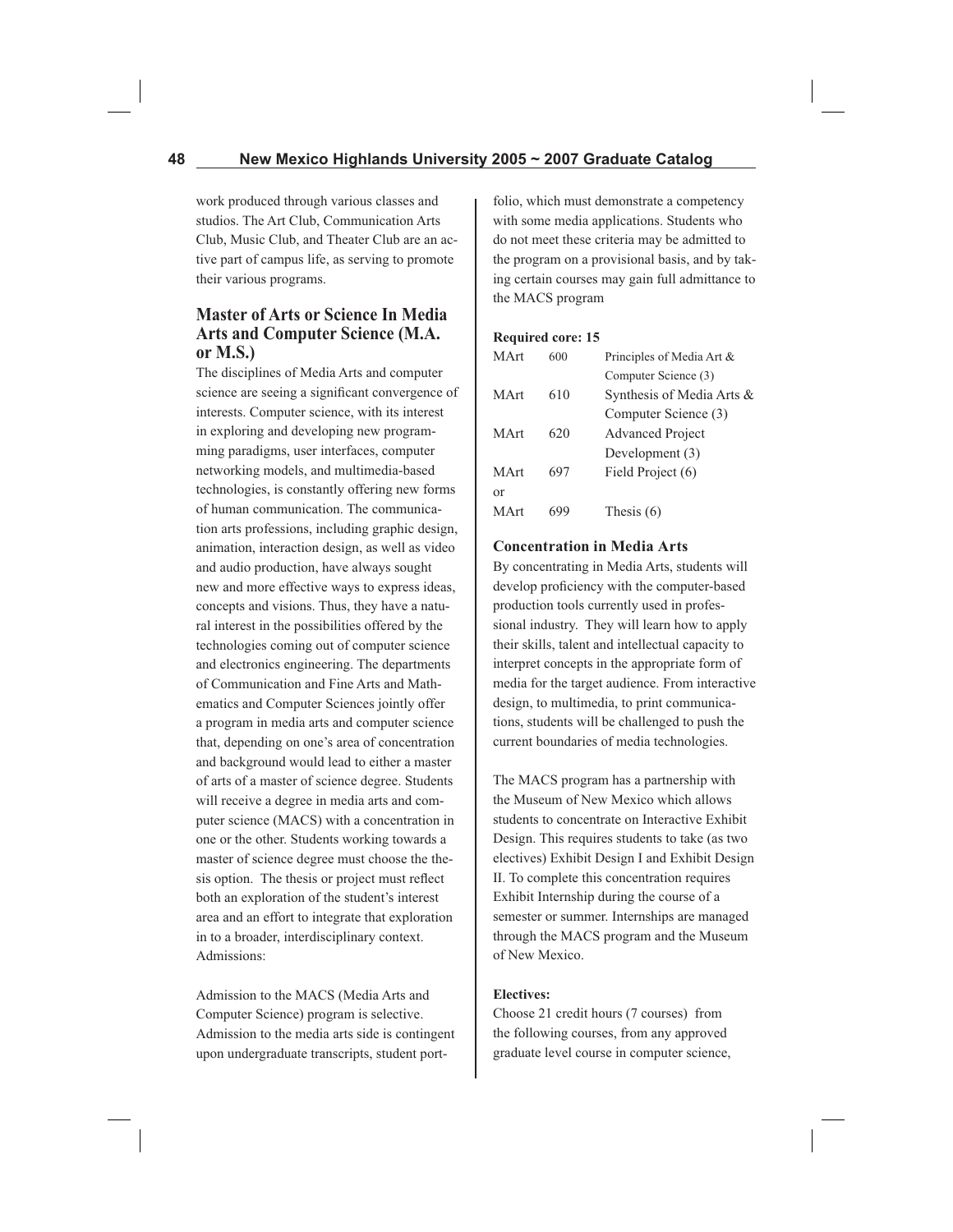mathematics, or media arts. At least one of the courses must be in a discipline other than the area of concentration. Students may be able to add courses from psychology, education, art, music or other disciplines, depending on interests. Students working towards a master of science degree must choose courses from computer science, mathematics, or from a discipline offering a masters of science degree.

MACS

| MArt | 510 | Media Law and Ethics (3)   |
|------|-----|----------------------------|
| MArt | 518 | Principles of Multimedia   |
|      |     | (3)                        |
| MArt | 526 | Multimedia Project         |
|      |     | Management (3)             |
| MArt | 527 | Web Production             |
|      |     | Workshop (3)               |
| MArt | 528 | Principles of Game         |
|      |     | Design $(3)$               |
| MArt | 529 | Adv Game Design (3)        |
| MArt | 567 | Character Animation (3)    |
| MArt | 566 | Designing Physical         |
|      |     | Interfaces (3)             |
| MArt | 545 | Screenwriting (3)          |
| MArt | 562 | Video Effects (3)          |
| MArt | 563 | Video Animation (3)        |
| MArt | 566 | Audio for Video, Radio,    |
|      |     | and Animation (3)          |
| MArt | 568 | Adv Lightwave Modeling     |
|      |     | (3)                        |
| MArt | 569 | Adv Video Animation (3)    |
| MArt | 533 | Digital Imaging (3)        |
| MArt | 545 | Electronic Photography     |
|      |     | (3)                        |
| MArt | 573 | Typography (3)             |
| MArt | 517 | Publication Design (3)     |
| MArt | 595 | Exhibition Design 1 (3)    |
| MArt | 596 | <b>Advanced Exhibition</b> |
|      |     | Design $(3)$               |
| MArt | 597 | Exhibition Internship (3)  |
| MArt | 513 | Non-linear Editing (3)     |
|      |     |                            |

**Program total: 36**

#### **Music and Art**

While there are no graduate degrees offered in music and art, they may be selected as emphasis areas within the curriculum and instruction master of arts program in education for students wishing to pursue graduate studies in music and art education. In addition, certain music and art courses are applicable as electives in the Department of Behavioral Sciences' master of arts program in southwest studies.

#### **Music**

The music program at NMHU offers a variety of options to meet the differing needs of students with personal or pre-professional interests in music. A wide range of choral and instrumental ensembles provide students from all areas of the campus with opportunities to participate in active music making. These include the Concert Choir, Madrigal Choir, HU Jass Singers, Pep Band, Chamber Orchestra, Guitar Ensemble, Jazz Ensemble, and Mariachi. Other choral and instrumental ensembles are offered as student interest dictates. Activity awards are available for ensemble participation.

Students in the music program will become proficient in the necessary skills of music performance according to their particular choice of instrument or voice, while acquiring a thorough knowledge in the philosophy, aesthetics, literature, and history of music from western culture and from the Southwest. They will be enabled to enter the teaching profession with the requisite training and knowledge to teach music at the elementary and secondary levels.

Music may be selected as an emphasis area within the curriculum and instruction master of arts program in education for students wishing to pursue graduate studies in music education. In addition, certain music courses are applicable as electives in the Department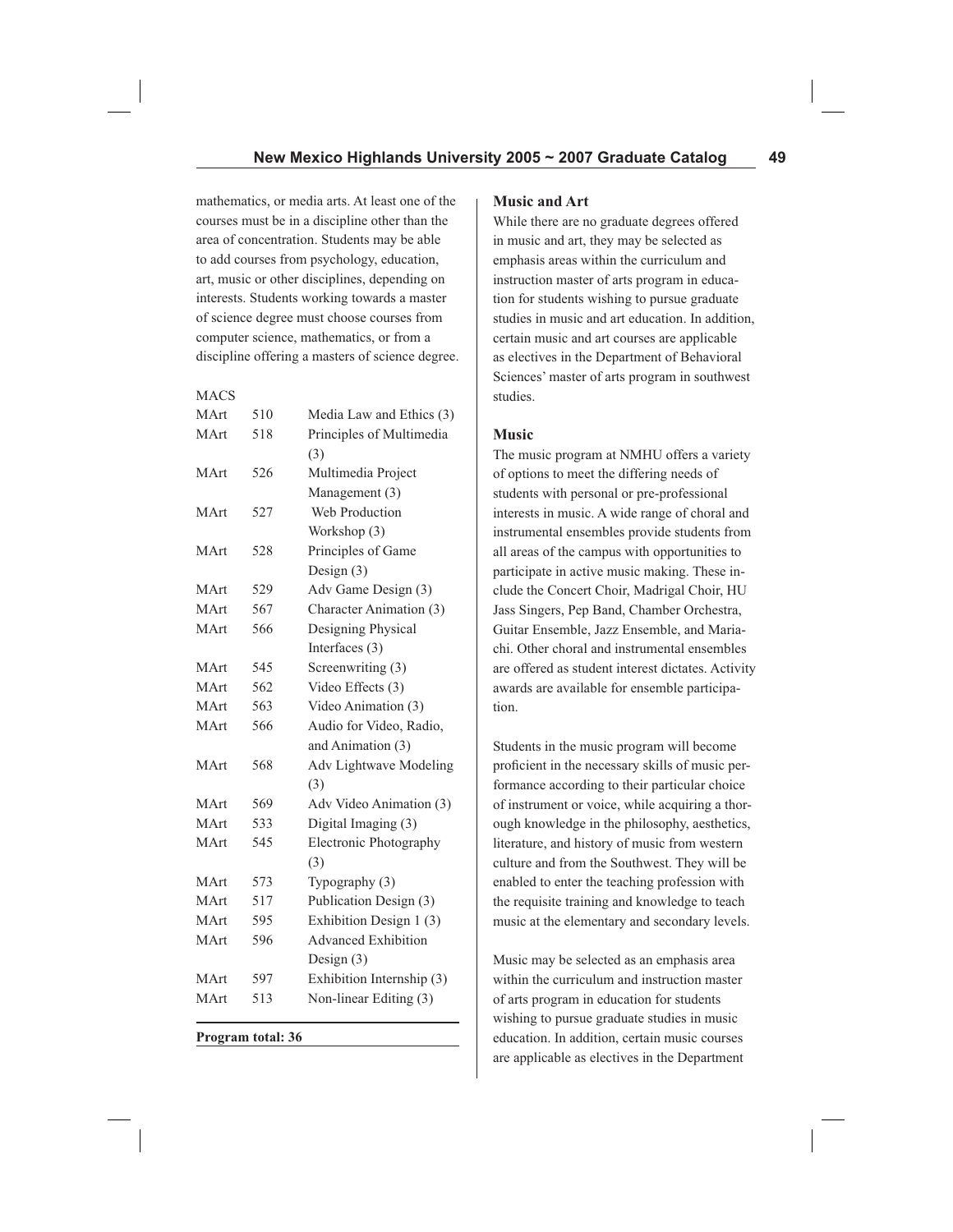of Behavioral Sciences' master of arts program in southwest studies.

### **Art**

The goal of the art faculty at New Mexico Highlands University is to provide students with a strong foundation in the visual arts. Instruction in historical fields as well as the experiential provides the student with knowledge of the skills, techniques, and critical thinking required of a committed artist. By nurturing ideas and creativity, as well as learning about the tradition of artmaking, a student is able to gain insight into his/her own personal expression.

The NMHU art discipline reserves the right to retain student work submitted for course credit for a limited time for education, exhibition, and promotion.

A materials list for each studio course will be available for students during registration. Expenses may vary from course to course and some supplies will be provided from student fees.

# **Courses in Art (Art)**

### **521. Painting III (3); 2,4**

This intermediate to advanced level course emphasizes personal imagery and the exploration of the language of paint. Prerequisite: Art 321 or permission of instructor.

### **522. Painting IV (3); 2,4**

Continuation of Art 521 with emphasis placed on an individual topic decided upon by both student and instructor resulting in a series of paintings and a research paper. May be repeated for additional credit. Prerequisite: Art 521 or permission of instructor.

### **531. Ceramics III (3); 2,4**

Form building including kiln firing and glaze calculation. Course may be repeated for credit. Prerequisite: Art 331 or permission of instructor.

### **534. Practicum (1-4 VC)**

Experience in an on-campus or work placement. Prerequisite: Permission of instructor.

### **535. Selected Topics in Art (1–4 VC)**

Course in a topic or topics of art studio. May be repeated with a change of content. Prerequisite: Permission of the instructor.

### **541. Sculpture III (3); 2,4**

A continuation of Art 341, and an introduction to bronze casting. Prerequisite: Art 341 or permission of the instructor.

### **542. Sculpture IV (3); 2,4**

Development of a personal aesthetic in sculpture. Course may be repeated for credit. Prerequisite: Art 441 or permission of instructor.

### **550. Seminar in Art (1–4 VC)**

Seminar course in a topic or topics of art. Course may be repeated for credit. Prerequisite: Permission of instructor.

### **561. Jewelry and Metalsmithing III (3); 2,4**

A continuation of Art 361. Prerequisite: Art 361 or permission of the instructor.

### **571. Printmaking III (3); 2,4**

A continuation of Art 371 with emphasis placed on innovative technologies in intaglio, the art of the monotype, and advanced practices in lithography including color. Attention will be placed highly on individual imagery and outside research. Prerequisite: Art 371 or permission of instructor.

### **572. Printmaking IV (3); 2,4**

Continuation of Art 571 with emphasis placed on an individual topic decided upon by both student and instructor resulting in a suite or series of images in print, and a research paper. May be repeated for additional credit. Prerequisite: Art 571 or permission of the instructor.

### **581. Weaving III (3); 2,4**

A continuation of Art 381 which will involve experimental problems. Prerequisite: Art 381 or permission of the instructor.

### **585. Art Foundry III (3); 2,4**

An emphasis on refining aesthetic knowledge and technical skills. Course may be repeated for credit. Prerequisite: Art 385 or permission of instructor.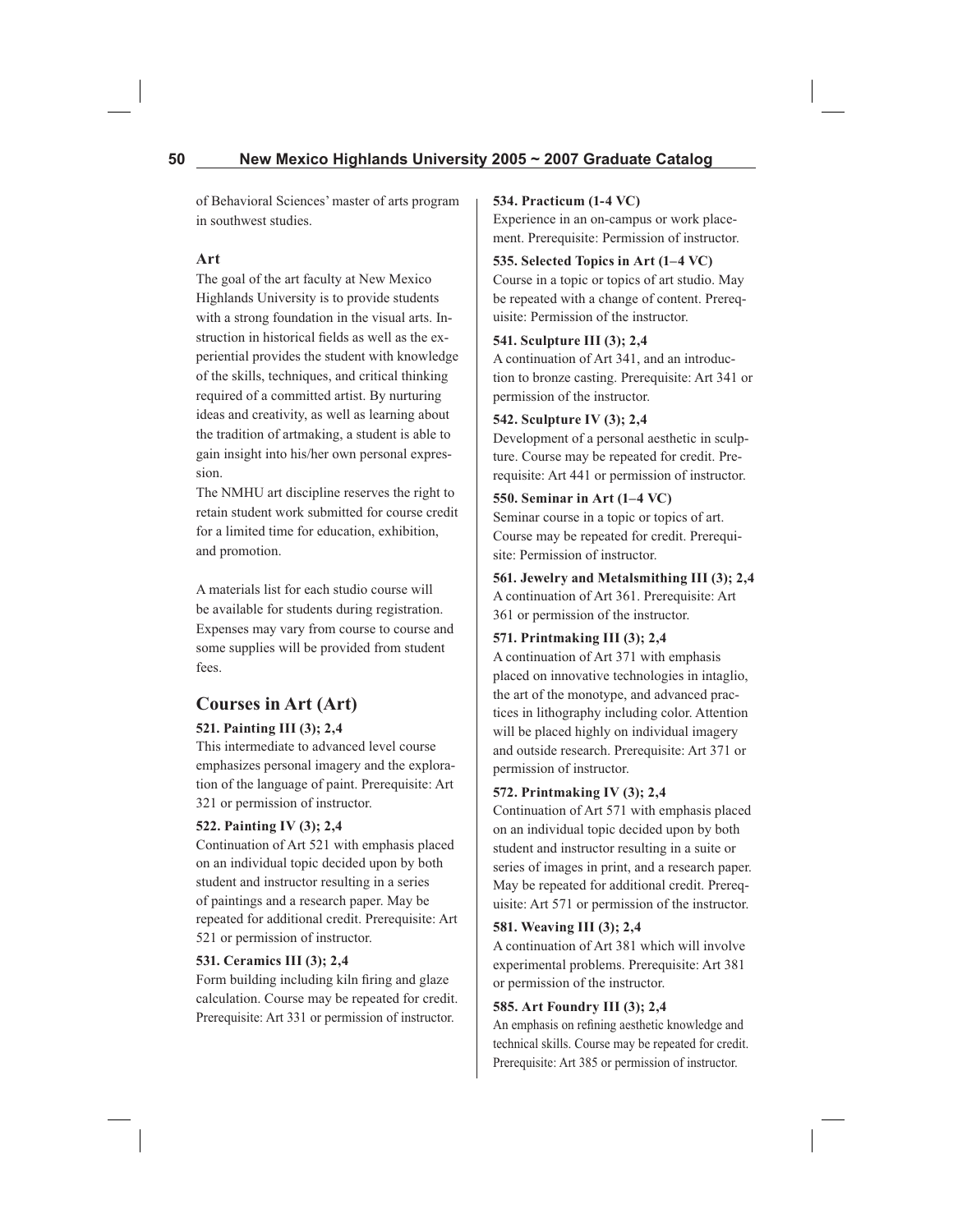#### **590. Independent Study (1–4 VC)**

Individual research in a selected area of art history or criticism arranged with an instructor. Prerequisite: The appropriate 300-level course and permission of the instructor.

**593. Directed Study in Art Studio (1–4 VC)**

Advanced independent work arranged with a faculty member to expand upon knowledge and techniques gained in lower division studio courses in the student's field of emphasis. Prerequisite: The appropriate 300- or 400-level course and permission of instructor.

# **Courses in Art History (AH)**

### **540. 19th and 20th Century Art (3)**

A survey of European and American art from the late 18th century until the present. Major artists and trends in painting, sculpture, photography and architecture will be discussed with particular emphasis on personality and innovation. Prerequisite: Art 411 or permission of instructor.

**550. Seminar in Art History (1–4 VC)** 

Seminar course in a topic or topics of art history. May be repeated with a change of content. Prerequisite: Permission of instructor.

### **580. Art History: The Americas (3)**

A survey of the arts of the Americas, covering the pre-Columbian indigenous cultures, Hispanic colonial presence, and contemporary Native American and Hispanic arts.

# **Courses in Media Arts (MART)**

### **509. Conceptual Imaging and Methods**

Emphasis on development and improvement for conceptualizing and creating imagery with digital skills.

### **510. Media Law Ethics (3)**

Encourage students to develop analytical skills through an examination of case law familiarize students with the most important legal concepts related to the media industry.

### **513. Non-Linear Digital Video Editing (3)**

The study of video editing techniques and system which have emerged from the intersection of television and computer techniques.

### **517. Publication Design (3)**

The study of computerized design, layout, typography, illustration, photo manipulation, and work processing applications in the preparation of printer materials. Prerequisite: Familiarity with the operation of a Macintoshbased computer, an adequate keyboarding skill of 40 wpm or equivalent.

### **518. Principles of Multimedia (3)**

Study of the principles and implementation of multimedia production, especially in the creation of interactive movies and websites.

### **526. Multimedia Project Management (3)**

The course is designed to teach students how to work in creative teams for the production of multimedia materials such as CD-ROMs, interactive websites, or DVDs. Prerequisite: Media 518.

### **527. Web Production Workshop (3);2,2**

A course dealing with internet history, information architecture, and interface design and usability. This class will address issues such as change in technologies, designing for the small interface (cell phones and palm pilots), and streaming audio and video. Prerequisite: Permission of instructor.

### **528. Principles of Game Design (3)**

This course provides the basic theories and implementation of game design. Students will study structure, strategy and work on developing their own games, digital or analog.

### **529. Advanced Game Design (3)**

The study of more complex concepts of game design including the use of programming and concept development. Students will complete an interactive game during the course.

### **530. Advanced Exhibition Design (3)**

This advanced course is for students who have already taken Exhibition Design. In this class students will expand their understanding of designing in a physical space, static and interactive elements, and combining design, construction and multimedia skills to produce a final exhibit for the public.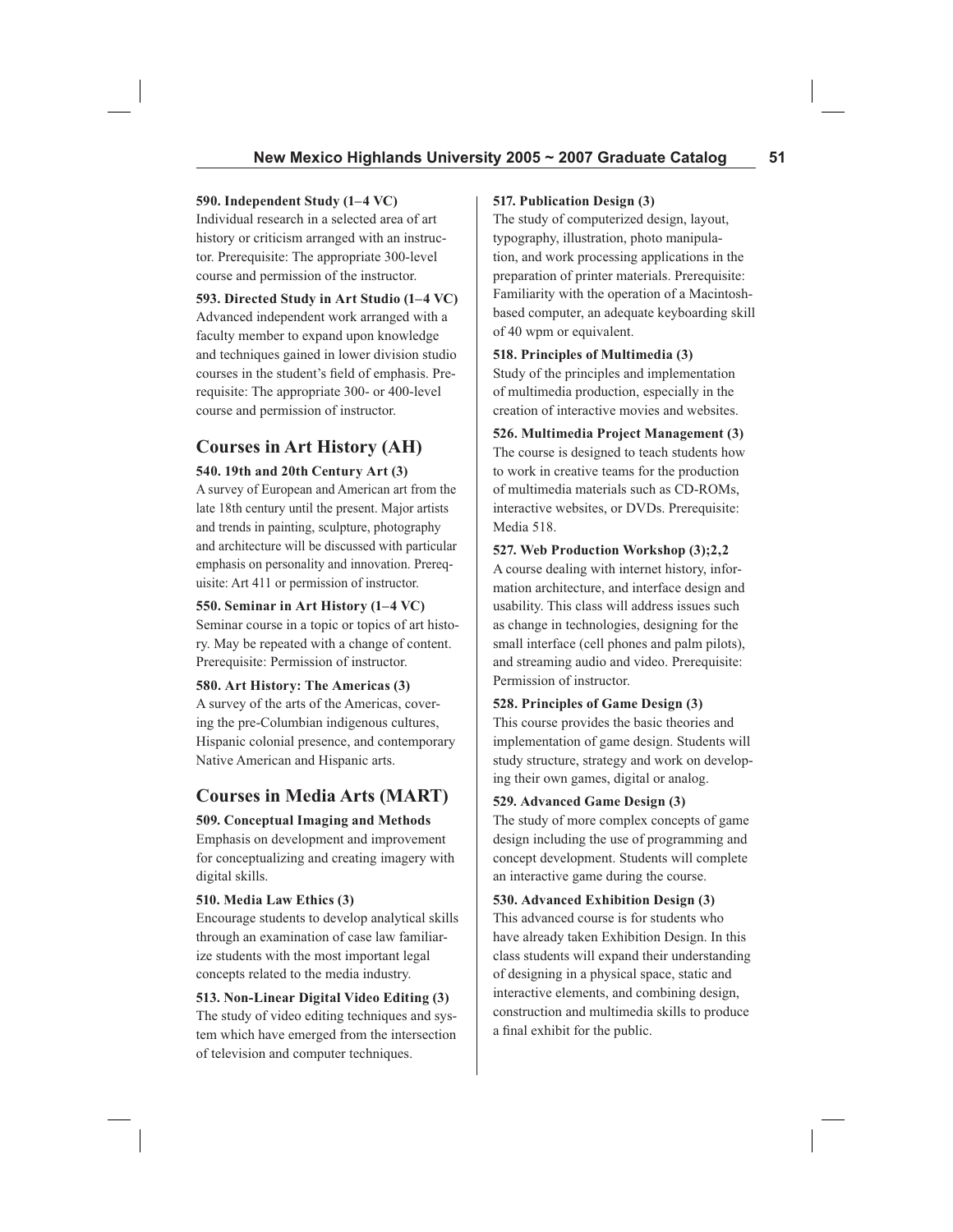### **533. Advanced Digital Imaging (3)**

This class is designed to further the skills of the digitally experienced student with various and emergent types and software. Emphasis at the advanced level is on complexity, efficiency, appropriateness, and output.

### **534. Media Arts Practicum (1-4VC)**

Campus work placement with specific responsibilities appropriate to the discipline at a graduate level. Prerequisite: Permission of instructor.

### **535. Selected Topics in Media Arts (1-4VC)**

Course in a topic or topics in Media Arts. May be repeated with a change of content.

### **536. Digital Filmmaking III (3);2,2**

A course devoted to the analysis, planning, and on-set skills required by the director in producing a digital film.

#### **545. Advanced Electronic Photography (3);2,2**

Electronic Photography explores the technology and application of digital image making. Student will utilize various hardware/software to capture and manipulate digital imagery. Prerequisite: Course in computerr graphics fundamentals.

### **546. Screenwriting (3)**

The study of the format, the writing styles, and the creative and technical techniques useful in the development of the dramatics screenplay for television and film.

### **556. Designing Physical Interfaces (3);2,2**

This course focuses on physically interactive technology, enabling student's work to sense and respond to its environment. This course is geared toward people interested in exploring new possibilities for scree-based and installation art, robotics, and "smart" architecture. The course begins with the basic theories of electronics and leads to fully functional interactive projects which react to physical interactions, as well as, build a series of working prototypes.

### **562. Video Effects**

The study of digital video post-production

techniques, such as chromakey production, image morphing, and video composting.

### **563. Video Animation (3);2,2**

The study of 3-D animation and modeling, using Lightwave.

#### **564. Digital Filmmaking IV (3);2,2**

A capstone course in digital filmmaking that requires the student to write, produce and direct a quality digital film.

### **565. Advanced Media Projects (3)**

This course is for advanced students who need to develop professional quality projects for their portfolios. Students will have their current work evaluated, then focus on one project to highlight their strongest skills. Students will look at existing professional work in Video Effects, 3D Animation, Web Development, Interactive Media, and Video/Audion Production. Students will have one-on-one d and group critique, resulting in presentation of a final high quality media project.

### **566. Audio for Video, Radio, and Animation (3)**

Training in the recording and mixing of narration, character voices, sound effects, foley and production music. The course does not include music recording.

### **567. Character Animation (3)**

This course focuses on character animation. Students will develop their skills in 2D and clay animation by learning the concepts of storyboarding, character movement, walk cycles, facial expression, audio syncing and camera angles.

**568. Advanced Lightwave Modeling (3);3,0** The study of three-dimensional computer modeling techniques for virtual objects. Prerequisite: Media 363 or Media 563.

### **569. Advanced Video Animation (3)** The study of advanced techniques of lightwave animation, including the use of metanurbs, inverse kinematics, multiple-target morphine, and quasi-cel animation. Prerequisite: Media 363 or Media 563.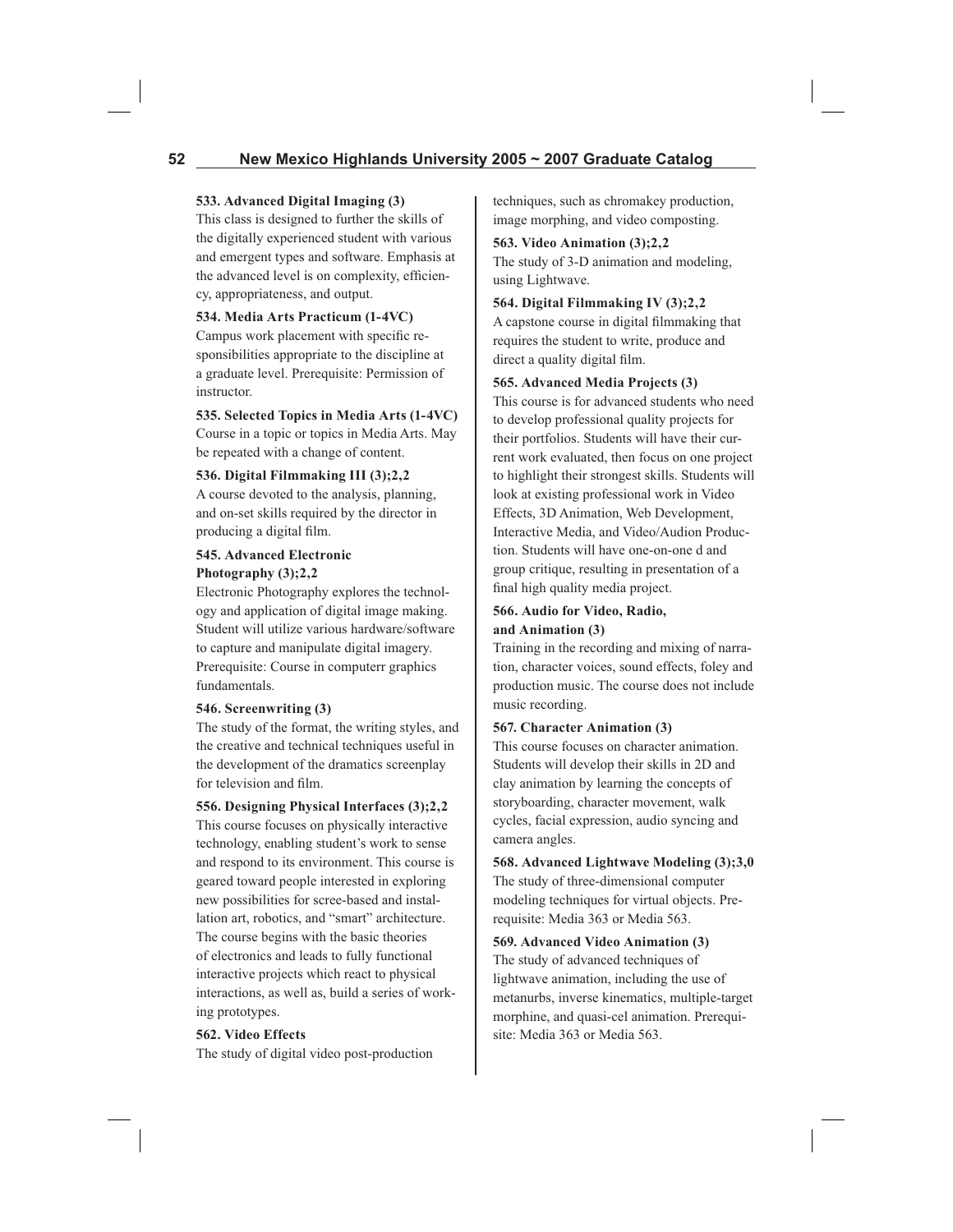#### **573. Typography (3)**

A study to typographic form and usage. The course covers the design and appropriateness of letter form systems in the communication process.

#### **575. Advanced Screenwriting Workshop (3)**

The goal of advanced screenwriting is to establish a workshop atmosphere, where students can develop seriously and intently into the discussion of each other's work. To serve this goal , the class will meet 7 times during the semester for a three-hour workshop. This alternative structure will appeal to students who already have a full schedule of classes and work, but can dedicate a chunk of time in order to develop their full-length script. Prerequisite: Media 546.

#### **590. Independent Study (1-4VC)**

Individual directed study arranged with an instructor. Prerequisite: Permission of instructor.

#### **591. Colloquium in Media Arts (1)**

Students participate in discussions and report on current issues of concern to the profession. May be repeated. Prerequisite: Permission of instructor.

#### **592. Independent Research (1-5VC)**

Independent research under the direction of a faculty member. Prerequisite: Permission of instructor.

#### **595. Exhibition Design (3)**

In this class students will be introduced to exhibition design principles. Projects include the participation in designing of a physical space, the static and interactive elements, and combining design, construction and multimedia skills to produce a final exhibit for the public.

#### **596. Advanced Exhibition Design (3)**

This advanced course is for students who have already taken Exhibition Design. In this class students will expand their understanding of designing in a physical space, static and interactive elements, and combining design, construction and multimedia skills to produce a final exhibit for the public. Prerequisite: Media 595.

#### **597. Exhibition Internship (3)**

Exhibition Internship is required for a concentration in Exhibition Design. Students will be matched with a State institution and assist with the exhibitions department. Students will attend training workshops with museum employees.

#### **598. Professional Design Internship (1-6VC)**

An external job placement in a position appropriate to the discipline. Both an instructor of record and an on-site supervisor are required. The position may be paid or unpaid. Prerequisite: Permission of instructor.

#### **600. Principles of Media Arts and Computer Science (3)**

An interdisciplinary investigation of the terminology, roots, assumptions and principles that underlie the merging disciplines of media arts and computer science. Cross-listed as: CS 600.

#### **610. Synthesis of Media Arts and Computer Science (3)**

An interdisciplinary synthesis of the principles that underlie the merging disciplines of computer science and media arts. Cross-listed as CS 610.

#### **620. Multimedia Project Development (3)**

A study of the processes, techniques, and tools used in the development of sophisticated multimedia-based projects. The courses focuses on both the theoretical and practical aspects of multimedia design and programming. A key component to the course is the completion of a project that combines the various tools and techniques discussed in the course. The course will also involve student presentations on the research related to their thesis or project. Cross-listed as CS 620.

#### **697. Field Project (1-6VC)**

Individual field research and writing in preparation of a graduate field project (equivalent to a thesis). Prerequisite: Permission of instructor.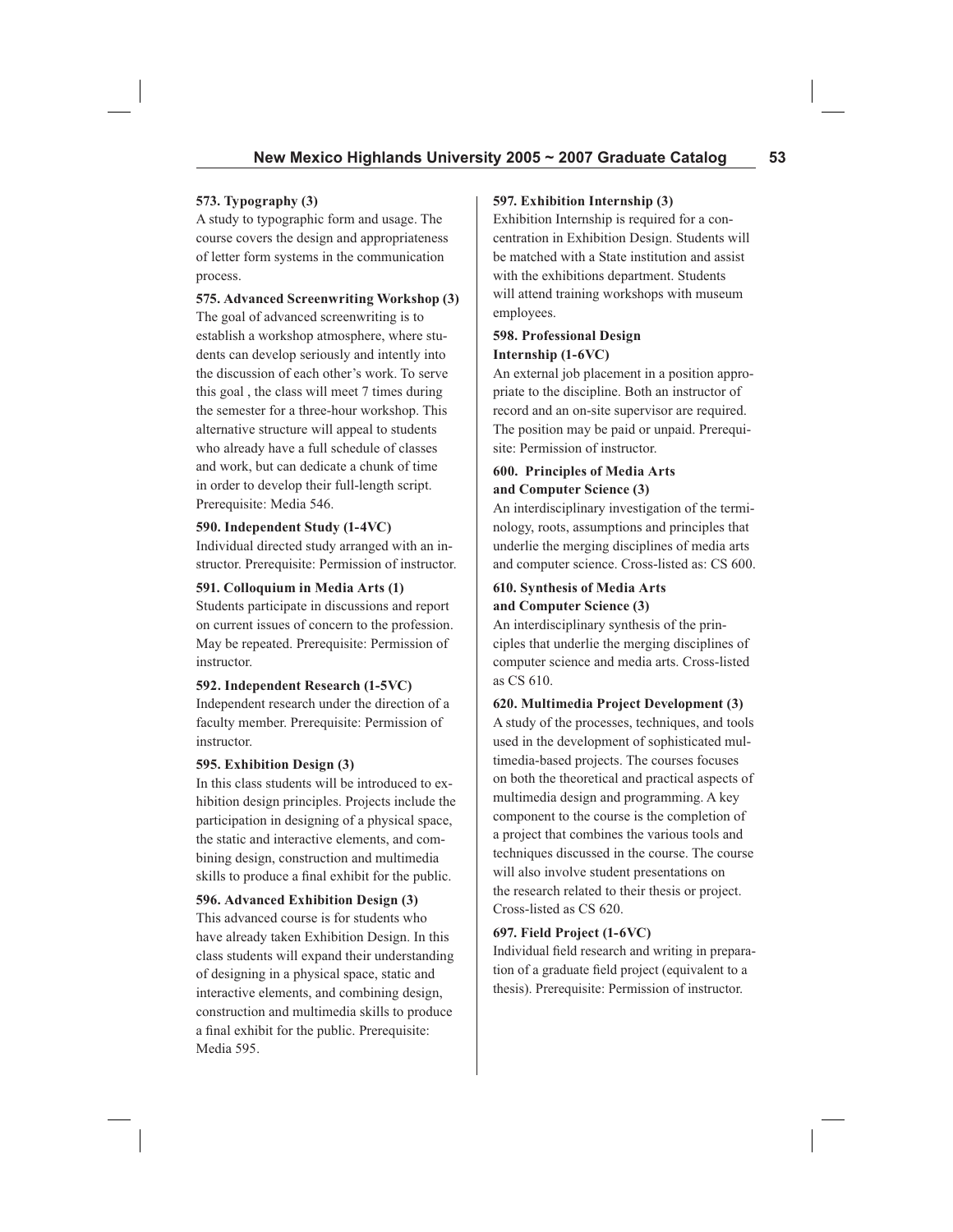#### **699. Thesis (1-6VC)**

Individual research and writing in preparation of a graduate thesis. Prerequisite: Permission of instructor.

# **Courses in Music (Mus)**

**525. Instrumental Techniques (4); Alt Sp**

Study of the performing and teaching techniques of instruments of the band and orchestra.

### **526. Arranging (3); 3,0; Alt Sp**

A study of the techniques of arranging instrumental and choral music for bands, choirs, and other ensembles. Prerequisite: Mus 332

**535. Selected Topic in Music (1–4 VC)** Course in a topic or topics in music. May be repeated with change of content.

**550. Seminar in Music (1–4 VC); All** Seminar course in a topic or topics in music.

**551. Applied Music (1-2 VC); 1-2,0; Fa, Sp** Advanced private study in voice, keyboard,

guitar, string, wind and percussion instruments. Students receive one 30-minute lesson per week for each credit hour and perform before a jury at the end of the semester. Course may be repeated for credit. Prerequisite: Permission of instructor.

### **570. Full Recital (2); 2,0; Fa, Sp**

The student will prepare a 60-minute public recital. Prerequisite: Permission of instructor.

### **571. History of Jazz (3); 3,0; Alt Sp**

Study of the origins and development of jazz from traditional New Orleans jazz through big band, swing, bebop and contemporary styles.

### **572. Chicano and Latino Music in the USA (3); 3,0; Alt Fa**

An examination of the varied musical expressive forms of Spanish speaking groups in the United States, both in the Southwest (New Mexico, Texas, and California) and the Eastern seaboard (Florida and New York).

**573. Blues, Rock and Soul Music (3); 3,0; Alt Fa**  An examination of the growth and development of blues and rock musical styles from their roots in late 19th century folk and popular traditions to

their emergence as an international phenomena in the 20th century. Emphasis is on understanding the cultural significance of these styles as well as their technical musical structure.

### **574. Country Music (3); 3,0; Alt Sp**

An examination of the growth and development of country music from its beginnings as a rural southern folk tradition through its emergence as a national commercial popular music industry. The emphasis is on the processes of change that have determined the character and style of country music.

### **583. Ensemble (1–2 VC); All**

Musical performance in large- and smallgroup contexts, both choral and instrumental. See the Schedule of Classes for list of ensembles offered during any given semester or summer session. Course may be repeated for credit. Prerequisite: Permission of instructor.

## **590. Independent Study (1–4 VC); All**

Individual directed study arranged with an instructor. Prerequisite: Permission of instructor.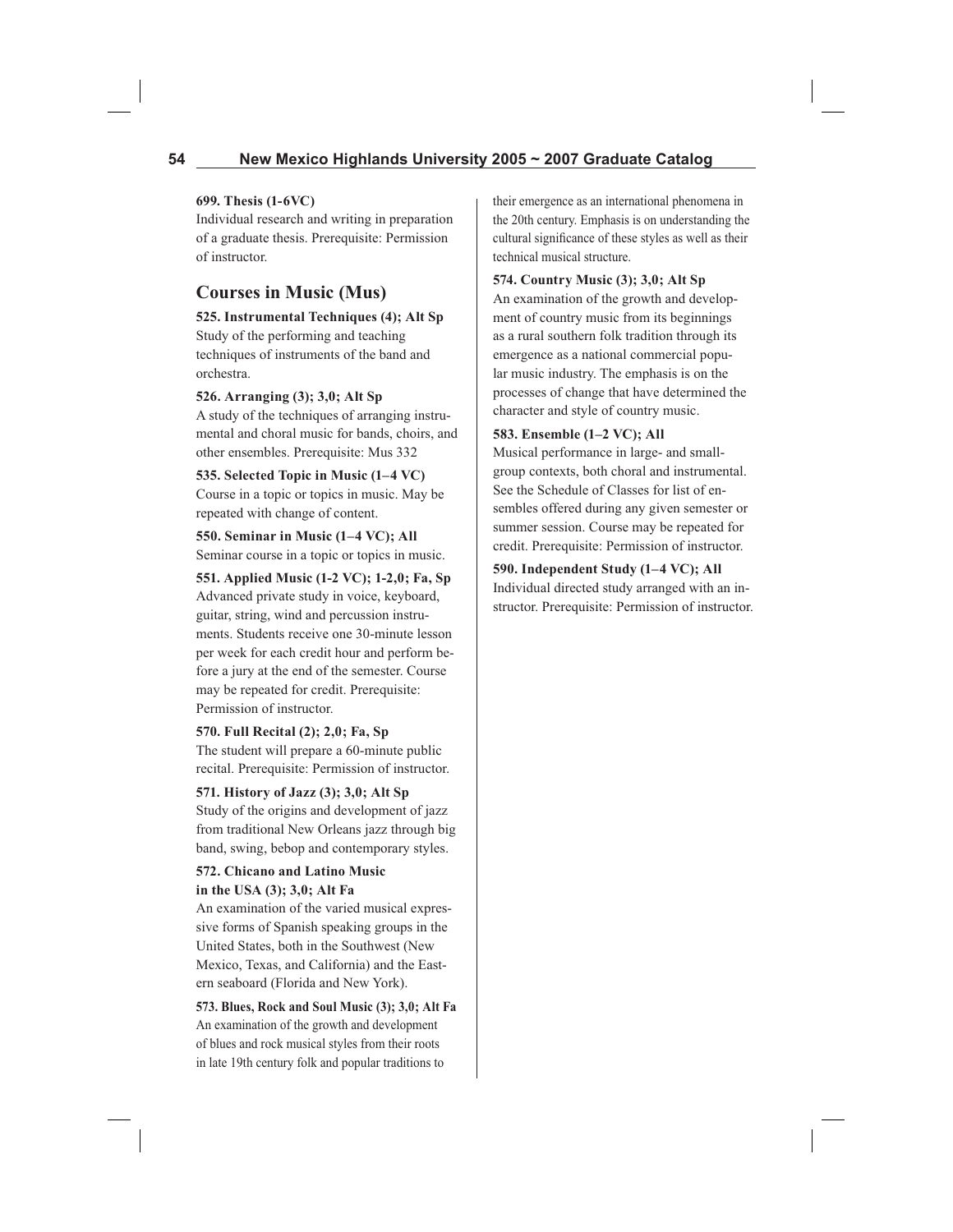### **DEPARTMENT OF COMPUTER AND MATH-EMATICAL SCIENCES**

**Dr. Tahani Hossein, Interim Department Chair Ivan Hilton Science Building, Room 505-426.2121 FAX: 505 454-3169** *E-MAIL: htahani@nmhu.edu*

The Department of Computer and Mathematical Sciences offers graduate courses in mathematics, computer science, and physics. In addition a joint media arts and computer science degree is offered by the Department of Math and Computer Science and the Department of Communication and Fine Arts.

#### **Mission of the Department of Computer and Mathematical Sciences**

"The Mission of the Department of Computer and Mathematical Sciences is to train students in the fields of Computer Science, Engineering, Mathematics, and Physics. By encouraging and developing problem-solving, numerical methods, mathematical prowess, critical/analytical thinking, and practical, laboratory-based skills, our students will be well-prepared for careers in any combination of these fields, either via solid preparation for further graduate education or immediate entrance into the workforce (industry, teaching, and national labs)."

#### **Faculty**

John S. Jeffries (Mathematics) C.J. "Tino" Mendez (Mathematics) Joseph Sabutis (Physics) Jon Schlosser (Mathematics) Curtis Sollohub (Computer Science) Hossein Tahani (Computer Science)

#### **Resources and Facilities**

With its move into a new Science Building in Fall 2004, Computer Science now has new computer laboratories and equipment for them. There are two large teaching labs, three small research labs, a student work lab, and an area set aside for network experimentation. The labs are equipped for the most part with machines running both XP and Linux. Software includes symbolic and numerical mathematics products, compilers for a good number of languages, integrated development environments, web and multimedia development tools, databases, and packages for special fields such as artificial intelligence. Some computers are set aside for student experimentation with the understanding that students may install any software as long as copyright laws are not violated.

Physics is housed in the Ivan Hilton Science Building as well as in the Engineering Building. Modern instrumentation and laboratories are provided for physics classes and research. Dedicated computing facilities are available for both introductory and advanced students, with access to Windows, Macintosh, and UNIX workstations. Beginning astronomy students have access to quality portable telescopes and advanced students frequently observe at world-class observatories. In particular, the department has recently joined the four-university Magdalena Ridge Observatory Research Consortium, which will build a facility consisting of three 2.4 meter telescopes. The nonlinear optics program utilizes a state-of-the-art ultrafast high-powered laser laboratory.

#### **Master of Arts or Science in Media Arts and Computer Science (M.A. or M.S.)**

The disciplines of computer science and communication arts are experiencing a significant convergence of interests. Computer science, with its interest in exploring and developing new programming paradigms, user interfaces, computer networking models, and multimediabased technologies, is constantly offering new forms of human communication. The media arts professions, including graphics design,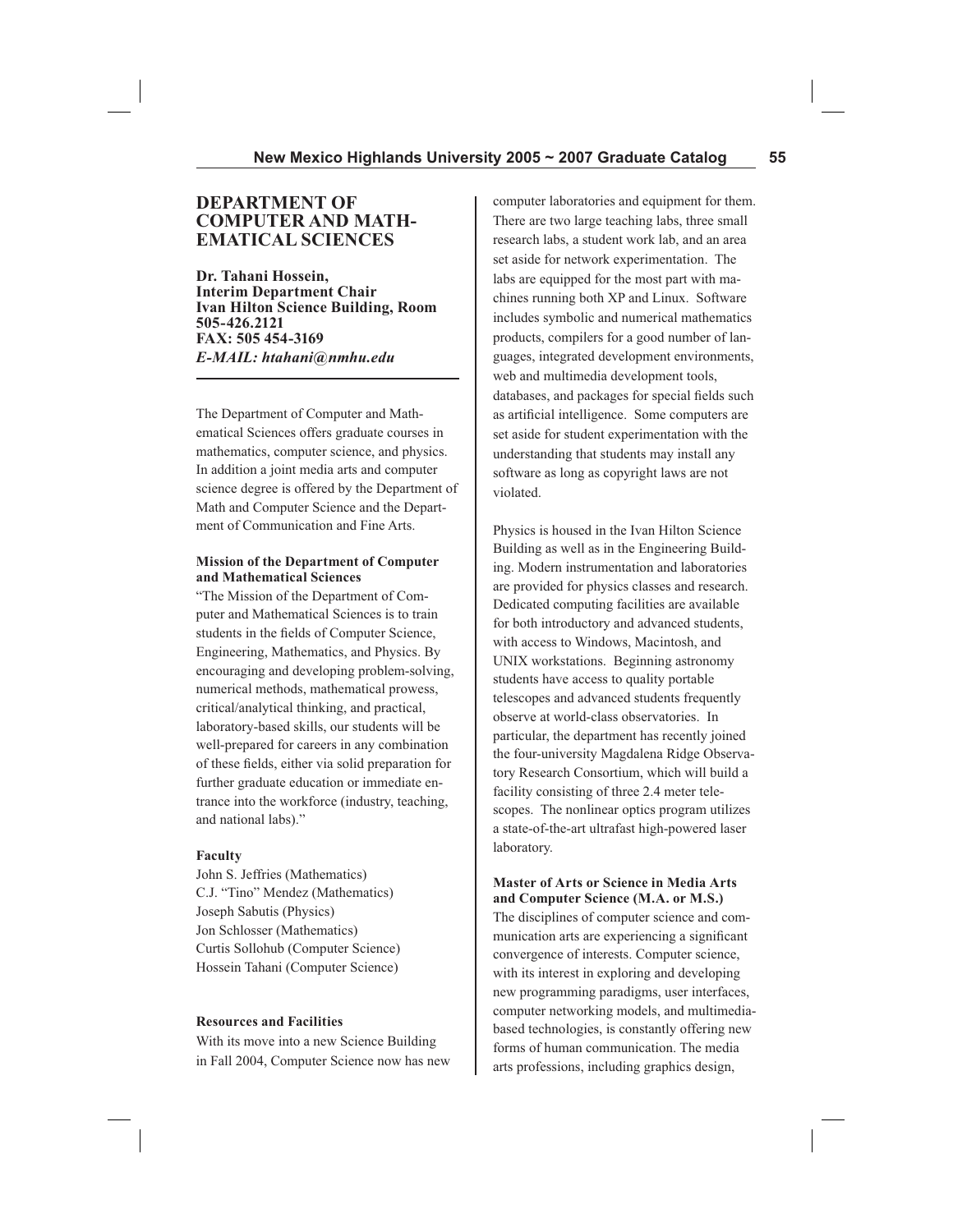broadcasting, as well as video and audio production, have always sought new and more effective ways to express ideas, concepts, and visions. Thus, they have a natural interest in the possibilities offered by the technologies coming out of computer science and electronics engineering. The Department of Communication and Fine Arts and the Department of Computer and Mathematical Sciences jointly offer a program in Media Arts and Computer Science (MACS) that, depending on one's program of study and background, could lead to either a Master of Arts or Master of Science degree.

Students can enter the program starting from either a Media Arts or Computer Science perspective and develop further skills in both areas. Key to the program is its interdisciplinary nature and students are expected to work with students from other disciplines in class and out of class. Many of the courses are team taught with instructors from both Media Arts and Computer Science.

While the program itself is broadly based students are expected to develop a focused program of study in conjunction with an advisor. Students are encourages to be innovative in the development of their focus. Possibilities could grow out of networking, multimedia systems, human-computer interface issues, animation and visualization.

The general entrance requirement for the program is that a student has a bachelor's degree in an area related to one of the disciplines involved in this program or a bachelor's degree in some unrelated area AND work experience in an area related to one of the discipline areas. To be accepted into the Master of Science track must have a Bachelor's of Science degree of have a strong mathematics background including Calculus and either Discrete Mathematics or Linear Algebra. Curriculum

To promote the integration of disciplines stressed above, all students will take a core set of team taught courses. This nine-unit core is the foundation of the interdisciplinary nature of this program. The first two courses create the interdisciplinary, collective atmosphere that sets the tone for the rest of the program. Working together, students and faculty from various backgrounds will strive to create a common language and educate each other in the core ideas of the different disciplines. In the third course students use industrial techniques and tolls in the development of a sophisticated multimedia-based project. In all three courses there is time set aside to support the process of developing a thesis project.

All students must take 6 units of thesis or project work so the complete code looks as follows:

| CS              | 600 | Principles of Media Arts |
|-----------------|-----|--------------------------|
|                 |     | and Computer Science (3) |
| CS <sup>-</sup> | 610 | Synthesis of Media Arts  |
|                 |     | and Computer Science (3) |
| CS <sup>-</sup> | 620 | Multimedia Project       |
|                 |     | Development (3)          |
| CS.             | 697 | Field Project            |
| 0R              |     |                          |
| <b>MACS 699</b> |     | Thesis $(1-6)$           |

#### **Required core: 15**

With completion of these course, students begin the process of integrating their own special interests with the commitment to maintain an interdisciplinary, collaborative attitude. Students are expected to develop a focused program of study in conjunction with an advisor. They are encouraged to be innovative in the development of their focus.

As part of their program of study students should choose at least 21 units in conjunction with an advisor. At least one of these courses should be from the discipline that is NOT their specialization - Computer Science students will take a course in Media Arts while Media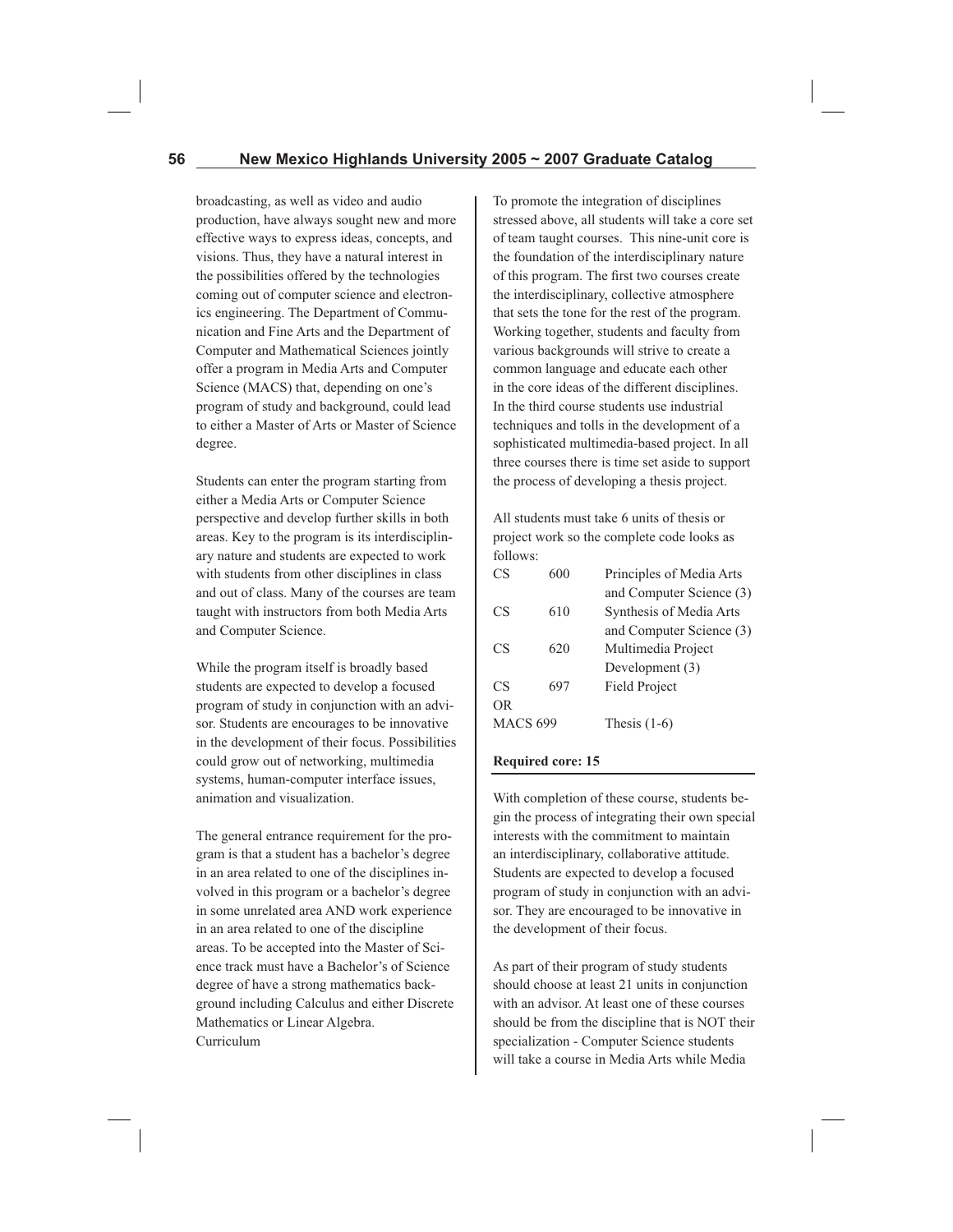Arts students will take a Computer Science course.

#### **Program Total: 36**

### **Mathematics**

A mathematics student can emphasize the applied areas of mathematics for a future in industry, the theoretical areas for advanced study, or a combination of the two for teachers. The mathematics discipline also provides supportive courses for academic programs throughout the university at the graduate level.

## **Physics**

Physics has long been regarded as the mother of the sciences because physics, in its most basic form, allows the direct application of the scientific method to the description and quantitative understanding of elementary phenomena that are accessible by direct observation.

The central role played by physics in the exposition of modern scientific reasoning makes physics fundamental to the understanding of all science and engineering. Consequently, the physics curriculum is designed not only to teach the student the fundamental concepts and laws of physics, but also to develop practical and analytical tools for problem-solving through use of the scientific method. Topics in physics range from the largest dimensions, as in astronomy and cosmology, to the smallest, as in sub-atomic and particle physics. Students of physics progress from an empirical description of the laws of physics to an understanding of the fundamental forces of nature at the frontiers of science. The ability to identify problems, formulate solutions and communicate these findings to others are all highly marketable skills. Today, people with a physics background are in demand in many different careers from stock market analysis to environmental monitoring.

### **Courses in Computer Science (CS)**

## **511. Computer Programming**

#### **for Educators (3)**

An in-depth study of the BASIC and LOGO programming languages, two of the most popular computer programming languages for use in the educational environment. This course will have a strong pedagogic component, and all students will develop lesson plans for teaching computer programming in the secondary school.

#### **512. Scripting Languages (3); 2,2**

An introduction to high-level scripting languages. This course uses script programming to teach the basic ideas of programming and to introduce the object-oriented paradigm. It does not, however, teach the complexities of a standard third generation language. It is meant as an introduction for students who wish to understand programming principles without learning the details.

### **514. The C++ Programming Language (3); 2,3; Fa, Sp**

An in-depth study of the C++ programming language. The significant features of the language will be discussed with special emphasis on those that relate to object oriented programming.

#### **515. JAVA Programming (3); 2,2; Fa**

Introduction to object-oriented programming language. Numerous programs will be written to exercise the material covered. Prerequisite: Permission of instructor.

# **516. Advanced Computer Programming with Data Structures (3); 2,3; Fa, Sp**

Topics include the principles of software engineering, debugging and testing, string processing, internal searching and sorting, simple data structures, recursion, and object-oriented programming. In addition, students explore how to best teach the material. Prerequisite: CS 514 with a "C" or better or permission of instructor.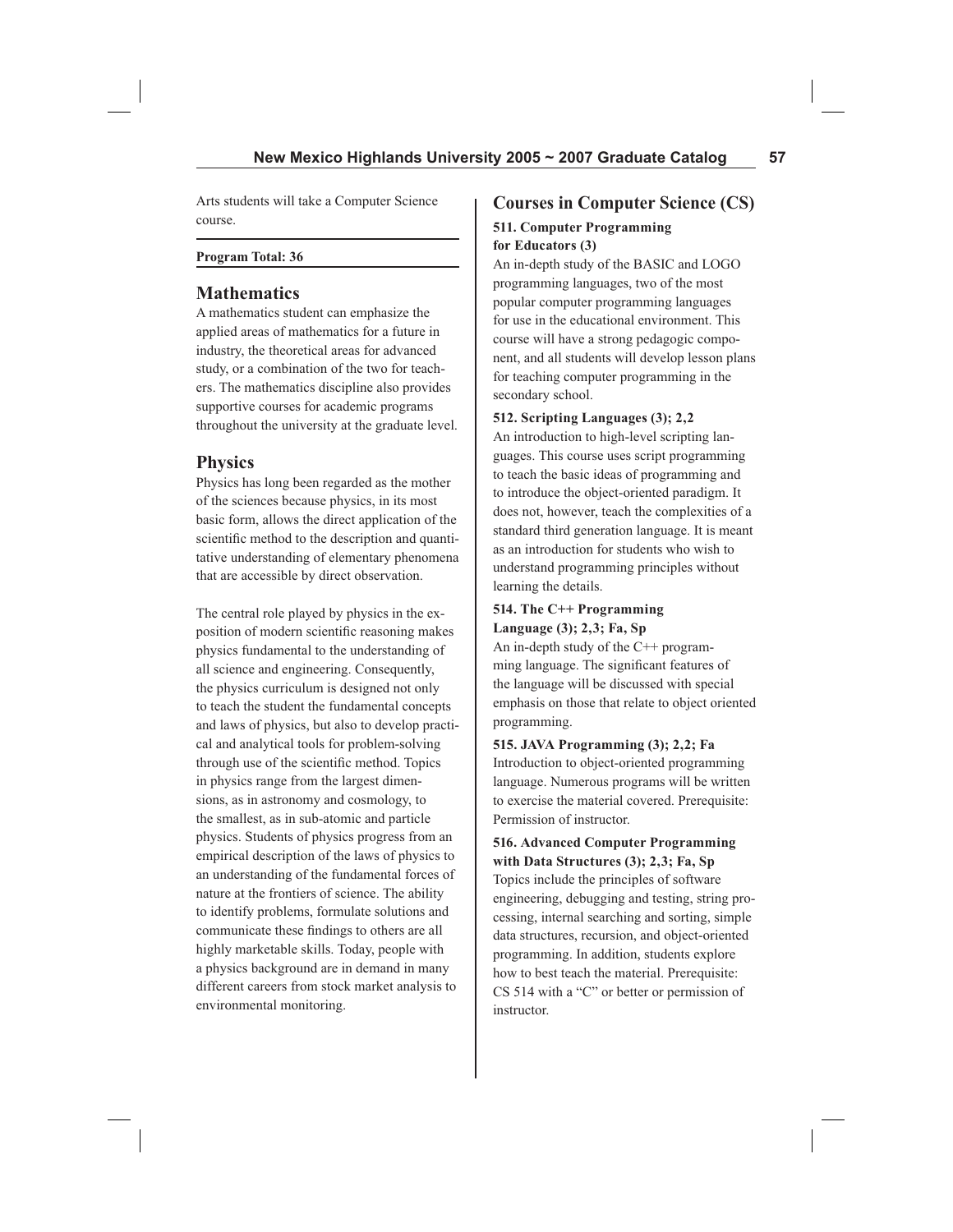**518. Multimedia Programming (3); 2,2; Sp** Introduction to programming multimedia applications. Numerous programs will be written to exercise the material covered. Prerequisite: Programming experience and permission of instructor.

#### **521. Advanced Data Structures and Algorithm Development (3); Alt Sp**

An investigation of computer data structures with an emphasis on the design and development of efficient algorithms for solving a wide variety of common computing problems. The course also covers the analysis and measurement of the performance of algorithms. Prerequisite: Grades of at least "C" in CS 345, CS 350, and Math 317.

#### **525. Computer Hardware Installation and Maintenance (1); 0,2; Fa, Sp**

A practical investigation of the processes involved in the installation and debugging of complex computer hardware systems including disk controllers, sounds and graphic boards, communication hardware, and various peripherals. Students will work on their own and in teams to build computer systems.

### **526. Computer Software Installation and Maintenance (1); 0,2; Fa, Sp**

A practical investigation of the processes involved in the installation of complex computer software including operating systems, communication packages, and Windows-based programs. Students will work on their own and in teams to both prepare computers for installation and actually install a wide range of computer software. Prerequisite: CS 525 or permission of instructor.

### **527. UNIX and Systems Administration (1); 0,2; Fa**

A hands-on introduction to the UNIX operating system with an emphasis on system administration and networking. Prerequisite: Graduate standing and knowledge of at least one other operating system.

### **528. C and UNIX (3); 3,0; Fa**

C programming language and system programming on UNIX and LINUX operating systems. Prerequisite: CS 527 or permission of instructor.

**531. Database Management (3); 3,0; Fa** The development of the major types of database systems, providing the framework for some experience with at least one database model. Assignments will include accessing, updating, and organizing a database. The use of a relational model will be emphasized along with various database inquiry systems, including natural language-like systems. Prerequisite: CS 516 with a minimum of "C" or permission of instructor.

#### **532. Advanced Database Management (3); Alt Sp**

An investigation into advanced topics in information management and retrieval. The focus of the course may change from year to year. Some example topics that may be taught: multimedia databases, building digital libraries, relational or object oriented implementation, building database-driven web sites, text and image information retrieval, data mining, students will be expected to read and report on research literature related to the course topic. Prerequisite: Permission of instructor.

### **535. Selected Topics in Computer Science (1 - 4 VC)**

Course in a topic or topics in computer science. May be repeated with change of content.

### **536. Human-Computer Interaction (3); 3,0; Alt Fa**

This course investigates theory and practice in Human-Computer Interaction. Students will study the impact of Human perception and cognition on user interface design and learn to use tools for building graphical user interface (GUIs) and speech interfaces. In addition, each student will design and implement a user interface. Prerequisite: CS 516 with a minimum grade of "C" or permission of instructor.

### **542. Computer Systems Architecture (3); 3,0**

Acquaints the student with the way a computer works internally. Topics to be covered include basic logic design, data coding, parity generation and detection, number representation and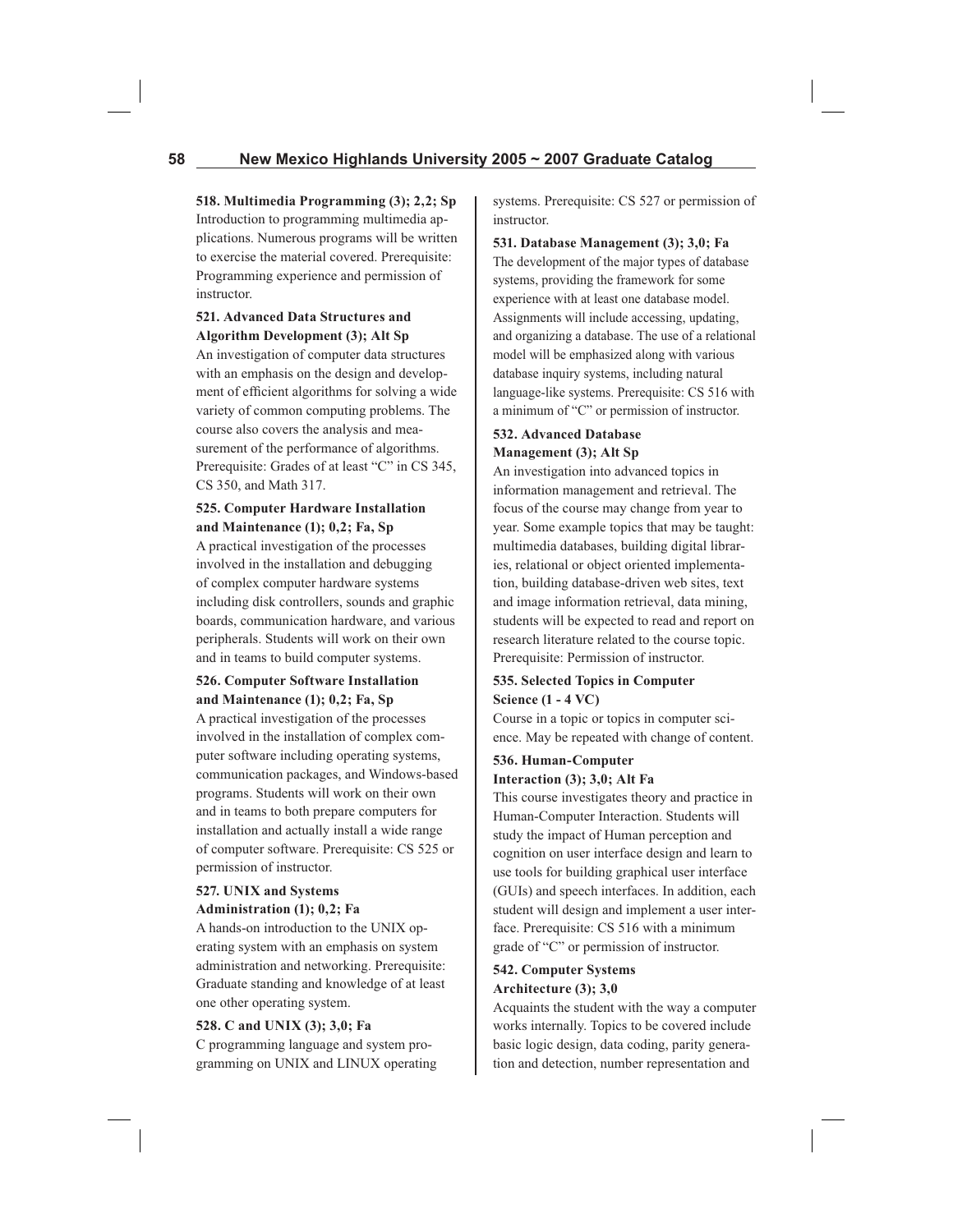arithmetic, and computer architecture. Prerequisites: CS 341 and CS 516 with a minimum grade of "C" or permission of instructor.

#### **543. Operating Systems (3); Alt Fa**

A study of the concepts associated with the modern operating system. Topics will include supervisors, command processors, device drivers, interrupt handlers, queue managers, resource managers, memory allocation schemes, process activation and control, and timesharing or multi-task control. Prerequisite: CS 341.

#### **551. Software Engineering (3); Alt Sp**

A study of the concepts and techniques of software engineering. Emphasis will be objectoriented design principles, the integration of systems analysis methodologies into software engineering, and topics such as formal specifications and proof of program correctness. Prerequisite: CS 350.

#### **555. Computer Graphics (3)**

To provide an introduction to the applications and basic techniques involved in the general field of computer graphics. The course will be a combination of surveying the different hardware and software used in graphic systems and of implementing some basic graphic algorithms. Students will have access to SGI hardware and software. Prerequisite: CS 516, Math 331 or permission of instructor.

#### **556. Internet Services (3); 2,2; Fa**

An introduction to telecommunications and the Internet. This course introduces the use of Internet for both research and problem-solving. Students will be expected to develop tools for enhancing and accessing the Internet.

#### **557. Computer Networks (3); Fa**

A study of the major concepts of computer networks and data communications. Topics discussed will include data communication networking, computer communications architectures and protocols as well as applications including Local Area Networks (LAN) and Wide Area Networks (WAN). Cross-listed as: MIS 520.

**558. Network Management (3); Alt Sp** Application of networking concepts related to the management of LANs. Includes topics related to repair, setup, management and maintenance of LANs. Prerequisite: CS 557, MIS 520 or experience with computer networks, with permission of instructor.

#### **559. Network Security (3); Alt Sp**

This course addresses security issues for TCP/ IP-based and NT networks, access control and communications security. Prerequisite: CS 557, MIS 520, or permission of instructor.

**561. Programming Languages (3); Alt Fa**

A comparative study of programming languages and their features. The course is aimed at developing an understanding of the organization of programming languages, especially the run-time behavior of programs. Students will gain experience with a variety of languages. Prerequisite: CS 245 and one other programming language course.

#### **562. Compiler Design (3)**

Formal treatment of programming language interpreter, translator, and compiler design concepts. Topics include lexical analysis, parsing, code generation, and code optimization. Emphasis will be on the theoretical aspects of parsing context-free languages, translation specifications, and machine-independent code improvement. Programming projects that demonstrate various concepts will be assigned. Prerequisite: CS 561.

**563. Web Programming (3); 2,2; Sp**

Introduction to programming on the Internet. Prerequisite: Permission of instructor.

#### **564. Network Programming (3);**

To extend the students' knowledge and practice in analysis, design, and programming of computer networks. Prerequisites: CS 245 and CS 528

**571.** Artificial Intelligence (3); Alt Sp A general introduction to the theories and problems involved in the development of computer-based intelligence systems with specific emphasis on knowledge representation and search. The focus will be on artificial intelligence research that provides information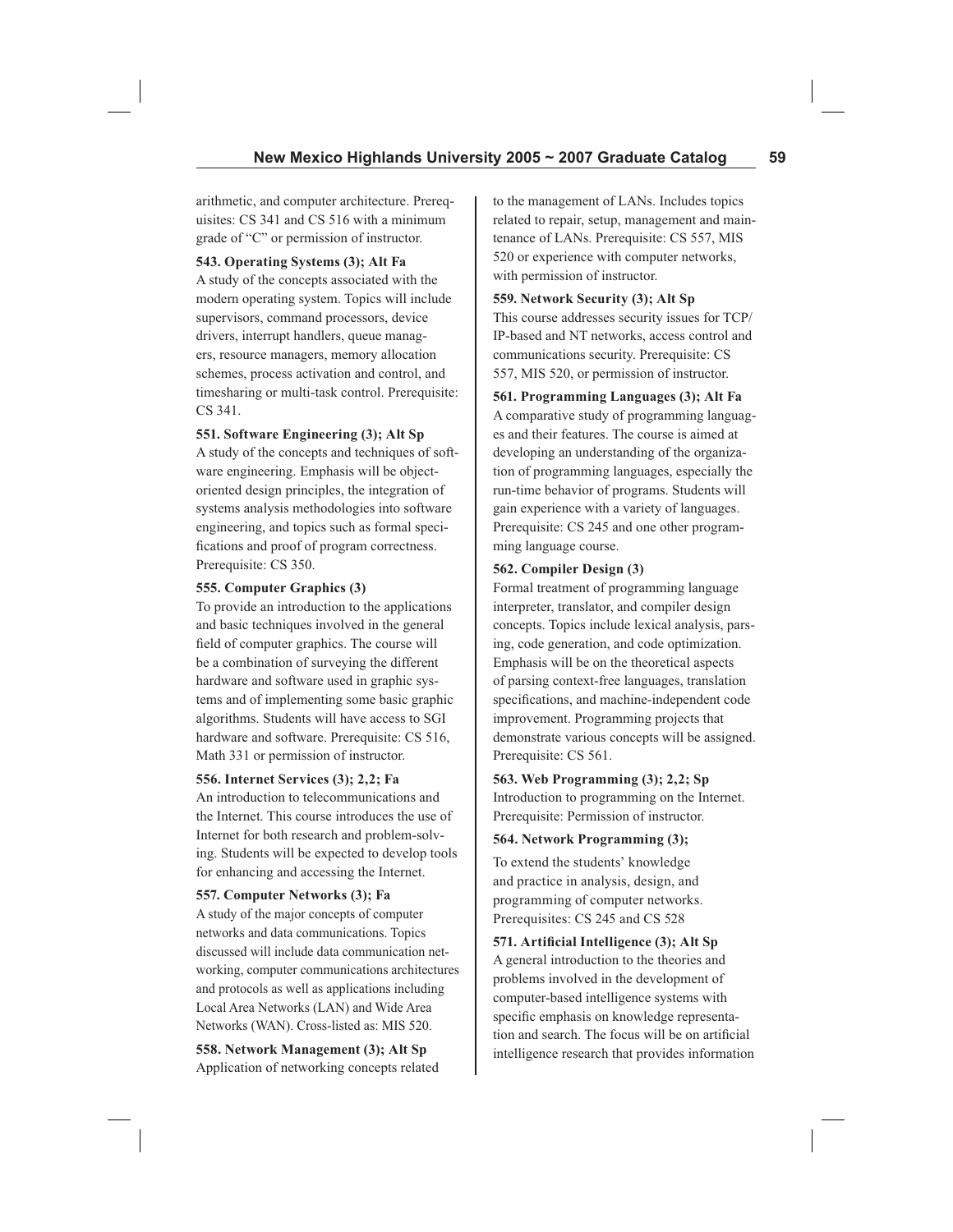for the understanding of human intelligence and on application research in areas such as expert systems, natural language systems, and intelligent computer aided instruction.

#### **572. Cognitive Science (3)**

An interdisciplinary investigation of the foundations of human knowledge representation and understanding, the functioning of the human mind, and how these impact on recent computer technologies. Cross-listed as: Psy 572 and Phil 572.

#### **573. Artificial Neural Networks (3); Fa, Sp**

Basic Neurobiology; Neural Networks; Single Neuron Models; Single Layer Perceptrons; Multi-Layer Perceptrons; Radial Basis Function networks; Committee machines; Kohonen networks; Applications of neural networks. Prerequisites: CS 245 and Math 273

### **574. Machine Learning Algorithms (3); Fa, Sp**

This course studies different machine learning techniques/paradigms, including decision trees, neural networks, genetic algorithms, Bayesian leaning, rule learning, and reinforcement learning. The applications of these techniques to problems in data analysis, knowledge discovery and data mining are discussed. Prerequisites: CS 245, Math 320, Math 345 (Stat) recommended

### **575. Image Processing (3); Fa, Sp**

The course will provide mathematical foundations and practical techniques for digital manipulation of images; preprocessing; segmentation; Fourier domain processing; and compression. Prerequisites: CS 245 and Math 320

#### **576. Animation and Visualization (3); Fa, Sp**

Computer-based graphical representations, or *visualizations*, or scientific processes and phenomena have become commonplace in scientific communities. For example, geologists like to visualize plate tectonics; meteorologists like to visualize weather systems; and computer scientists like to visualize algorithms. After briefly surveying the use of visualization in scientific communities, this course pursues an

in-depth investigation of its theoretical underpinnings, from the three diverse perspectives; the cognitive perspective, the social perspec

tive, and the cultural perspective. Prerequisites: CS 245, Math 320

#### **577. Parallel and Distributed Programming (3); Fa, Sp**

This course introduces algorithms and techniques for programming highly parallel computers. Topics covered include trends in parallel and distributed computing; shared address space and message passing architectures; design issues for parallel algorithms; converting sequential algorithms into equivalent parallel algorithms; synchronization and data sharing; improving performance of parallel algorithms; interconnection network topologies, routing, and flow control; latency limits on speedup of algorithms by parallel implementations. Design, coding, performance analysis, debugging and other aspects of parallel algorithm development will be covered. Prerequisites: CS 245 and CS 421

#### **590. Independent Study (1 - 4 VC)**

Independent study arranged with an instructor. Prerequisite: Permission of instructor.

# **592. Independent Research (1 - 4 VC)**

Independent research arranged with an instructor. Prerequisite: Permission of instructor.

#### **600. Principles of Media Arts and Computer Science (3); Fa**

An interdisciplinary investigation of the terminology, roots, assumptions and principles that underlie the merging disciplines of computer science, mass communications, and design studies. Cross-listed as: MArt 600.

### **610. Synthesis of Media Arts and Computer Science (3); Sp**

An interdisciplinary synthesis of the principles that underlie the merging disciplines of computer science, mass communications, and design studies. Cross-listed as: MArt 610.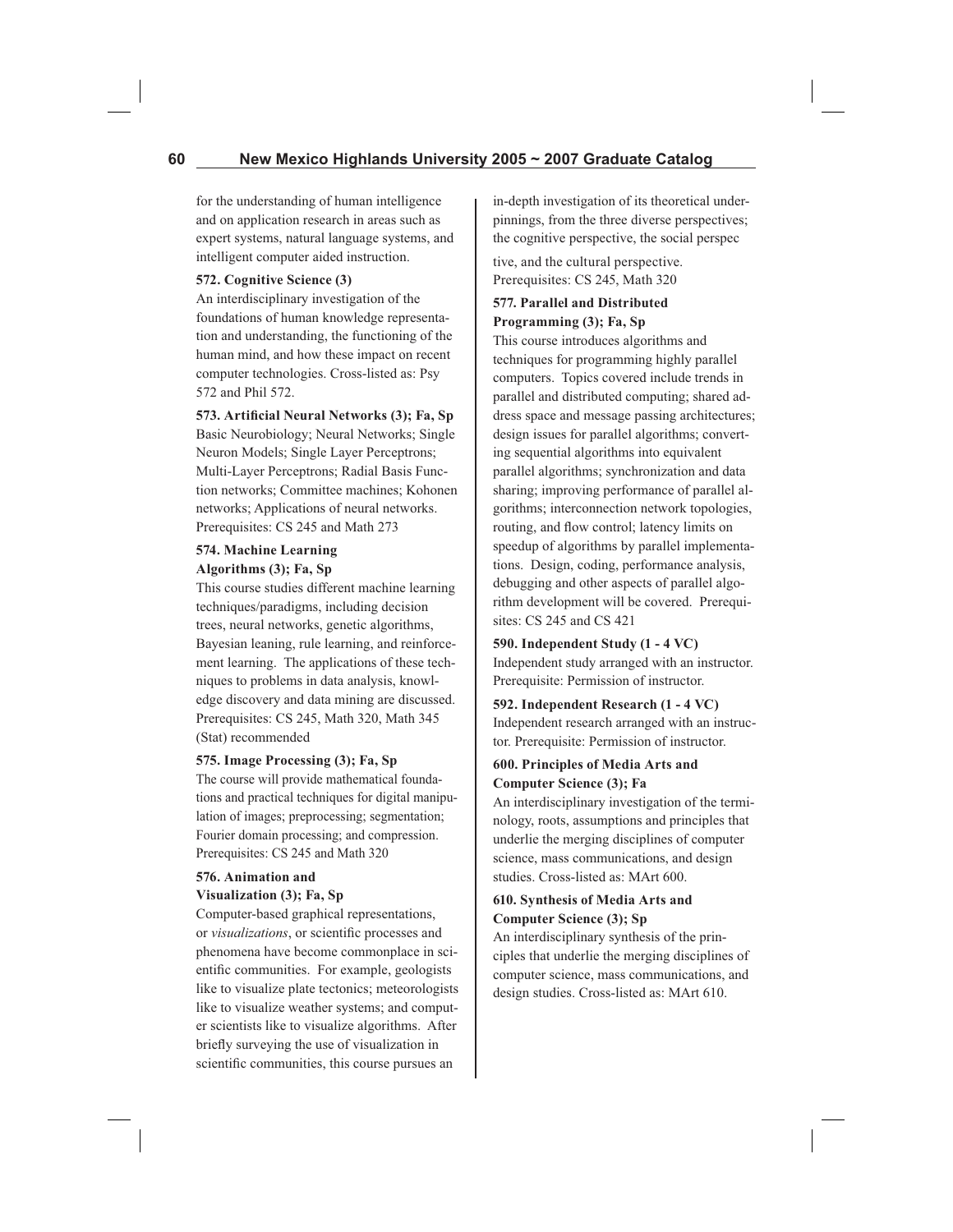#### **620. Multimedia Project Development (3); Fa**

A study of the processes, techniques, and tools used in the development of sophisticated multimedia-based projects. The courses focuses on both the theoretical and practical aspects of multimedia design and programming. A key component of the course is the completion of a project that combines the various tools and techniques discussed in the course. The course will also involve student presentations on the research related to their thesis or project. Prerequisites: CS or MArt 600 or 610

#### **635. Selected Topics in Computer Science (3)**

Course in a topic or topics in computer science. May be repeated with change of content. Prerequisite: CS 535 in the same topic area.

### **650. Seminar: Project Development (1); Fa, Sp**

A seminar that focuses on the process of writing a thesis or project with specific emphasis on literature search. Students will propose a topic and develop an annotated bibliography using as many different search modalities as possible. Cross-listed as: Mart 650.

#### **651. Seminar: Literature Review and Methodology (1); Fa, Sp**

A seminar that focuses on the process of developing a formal thesis/project proposal as well as writing chapters 1 and 2 of a thesis or project. Prerequisite: CS 650, Comm 650, or Des 650. Cross-listed as: Mart 651.

#### **652. Seminar: Interdisciplinary Reports (1); Fa, Sp**

The presentations by students of their process on their thesis or project. The focus will be on interdisciplinary presentations that allow students from one discipline to understand a subject from another discipline and on the development of collaborative efforts. Prerequisite: CS 651, Comm 651, or Des 651. Crosslisted as: Mart 652.

#### **697. Field Project (1 –6 VC)**

Individual field research and writing in preparation of a graduate field project (equivalent to a thesis). Prerequisite: Permission of instructor.

#### **699. Thesis (1 –6 VC)**

Individual research and writing in preparation of a graduate thesis. Prerequisite: Permission of instructor.

### **Courses in Mathematics (Math)**

#### **501. Discrete Chaos and Fractals (3); Fa,Sp**

An introduction to fractal geometry and discrete dynamics in one dimension. Topics include stability of one dimensional maps, periodic points, bifurcations, period three orbis, Sharkovsky's theorem, Schwarzian derivative, chaos in one, metric spaces, transitivity, conjugacy, fractals, fractal dimension, Julia and Mandelbrot sets. Prerequisite: Math 317 and Math 275 with a minimum grade of "C", or permissions of instructor.

#### **502. Discrete Dynamical Sytems and Chaos (3); Fa,Sp**

A continuation of Math 401 in higher dimensions. Topics include discrete linear dynamical systems, orbits, stability, spectral decomposition theorem, affine systems, nonlinear dynamical systems, bounded invariance, global stability of fixed points, sinks, repellers and saddles, bifuraction, attractors, Li-Yorke chaos, hyperbolic Anosov Toral Automorphism, and more on fractal dimension. Prerequisite: Math 320 and Math 501 with a minimum grade of "C".

#### **504. Introduction to Numerical Analysis (3); Alt Fa**

An introduction to numerical methods for determining the roots of nonlinear equations, numerical interpolation and integration, and numerical methods for approximating solutions to ordinary differential equations. Prerequisite: Math 320, and Math 325 and permission of instructor.

**506. College Geometry (4); 3,2; Fa,Sp** A rigorous treatment of the elements of Euclidena geometry and hyperbolic geometry. Prerequisite: Math 317 with a grade of "C" or better, or permission of instructor.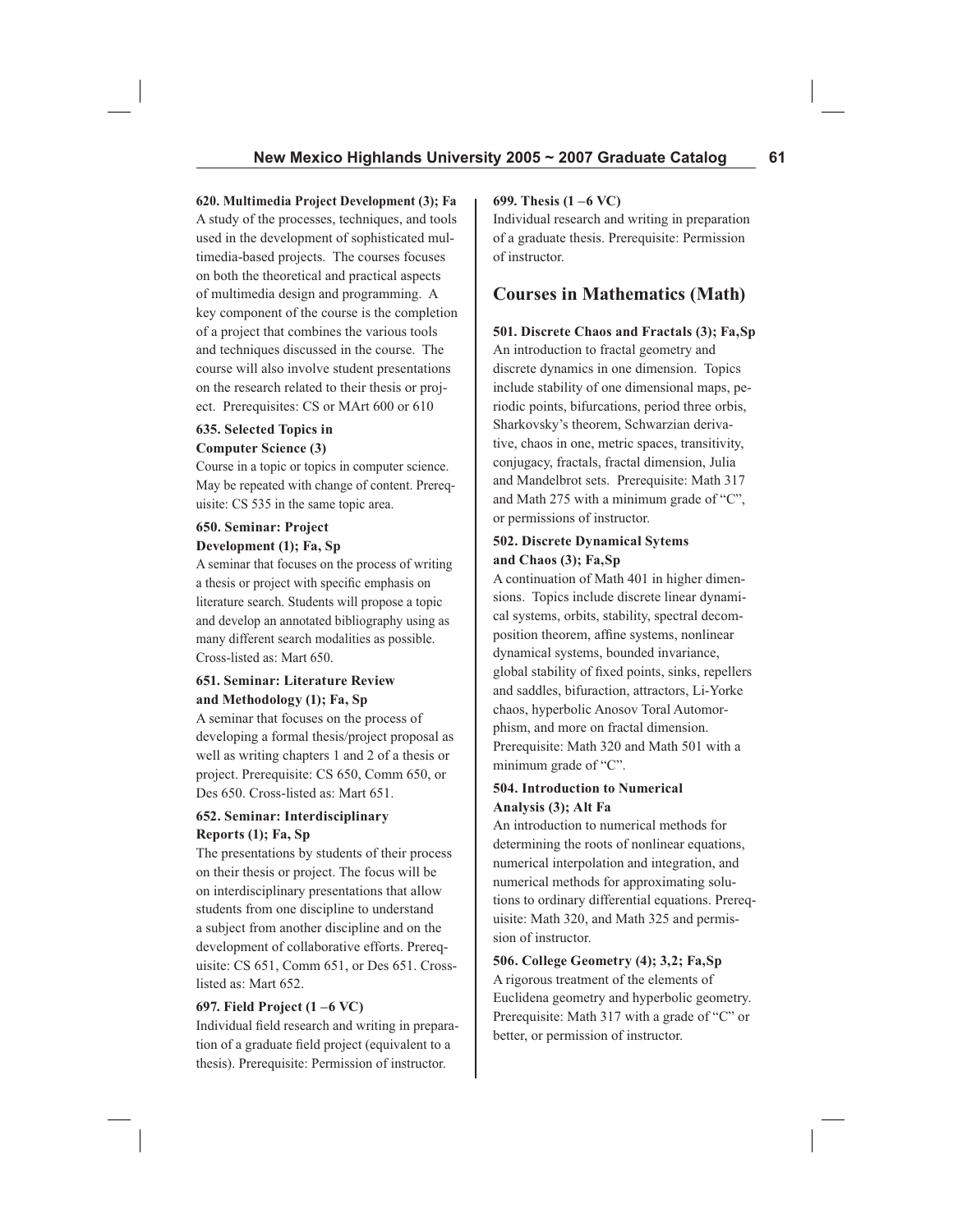#### **507. Mathematical Models (3)**

Overview of model construction with many different examples. The course includes differential equations, Markov chains, linear programming, zero sum games, graphs, and queues, with computer simulations of some of the above. Prerequisite: Math 320 and Math 325 with a grade of "C" or better.

#### **510. Optimization Techniques (3)**

The study of unconstrained and constrained optimization computational algorithms. Prerequisite: Math 320 and Math 343 with a "C" or better.

#### **515. Introduction to**

#### **Cryptography (3); Alt Fa**

An introductory course on the mathematics of cryptography. Topics include column transposition, monoalphabetic and polyalphabetic ciphers, the one-time pad, the Hill cipher, and cipher machines. Prerequisite: Math 317 with a grade of "C" or better.

#### **517. Mathematical Statistics II (3)**

A continuation of Math 345 covering the topics of contingency tables, multiple regression, analysis of variance, and other special topics in mathematical statistics including multivariate topics. Prerequisite: Math 345 with a "C" or better.

#### **519. Modern Methods of Cryptography (3); Fa,Sp**

A study of modern methods of cryptography and their applications. Topics include the Data Encryption Standard, the RSA publickey cryptosystem, Digital Signatures, and Quantum Cryptography. Prerequisite: Math 515 with a grade of "C" or better.

#### **525. Introduction to Real Analysis (3); Fa**

This course is to give students a solid background in theoretical graduate analysis; with the theory and deeper understanding of calculus stressed. Students are introduced to proofs that motivate them toward clear thought and understanding of limits, continuity, differentiation, and series. This provides a rigorous training in mathematical thinking. Prerequisites: Math 301, Math 320, and Math 273 with a minimum grade of "C".

#### **526. Introduction to Complex Variable (3); Fa,Sp**

An introduction to the properties of analytic functions. Topics include mappings, limits, continuity, differentiation, Cauchy-Riemann equations, harmonic functions and branch points, definite integrals and the Cauchy-Goursat theorem, Cauchy integral formula, maximum modulus theorem, Liouville's theorem, fundamental theorm of algebra, Taylor and Laurent series, residues and poles, analytic continuation and Poisson integral. Prerequisite: Math 525 with a minimim grade of "C".

#### **532. Abstract Algebra (3); Sp**

Topics from groups, rings, and field theory. Prerequisite: Math 313 and Math 331.

# **535. Selected Topic in**

**Mathematics (1 –4 VC)**

Course in a topic or topics in mathematics. May be repeated with change of content.

#### **544. Matrix Theory with Applications (3); Fa,Sp**

A study of advanced topics in linear algebra and the theory of matrices with emphasis on computer-based applications. Topics include eigenvalues, eigenvectors, similarity, characteristic and minimal polynomials, diagonalizable matrices, and symmetic matrices, Jordan canonical form, vector and matrix norms, spectral radius , stable matrices, functions of matrices, non-negative matrices and Perron-Frobenius theory, differential equations, stability, location of eigenvalues, Rayleigh quotient and Gersgorin's Theorem, matric polynomials, solvents and analytic matrix functions. Preprequisite: Math 317, Math 320 and Math 325 with a minimum grade of "C".

**550. Seminar in Mathematics (1 –4 VC)** Seminar course in a topic or topics in mathematics.

**560. Applied Multivariate Statistics I (3)** Introductory matrix analysis for statistics, multivariate distributions, multiple regression, multiple analysis of variance and covariance, principal component analysis, and canonical correlations. Prerequisite: Math 320.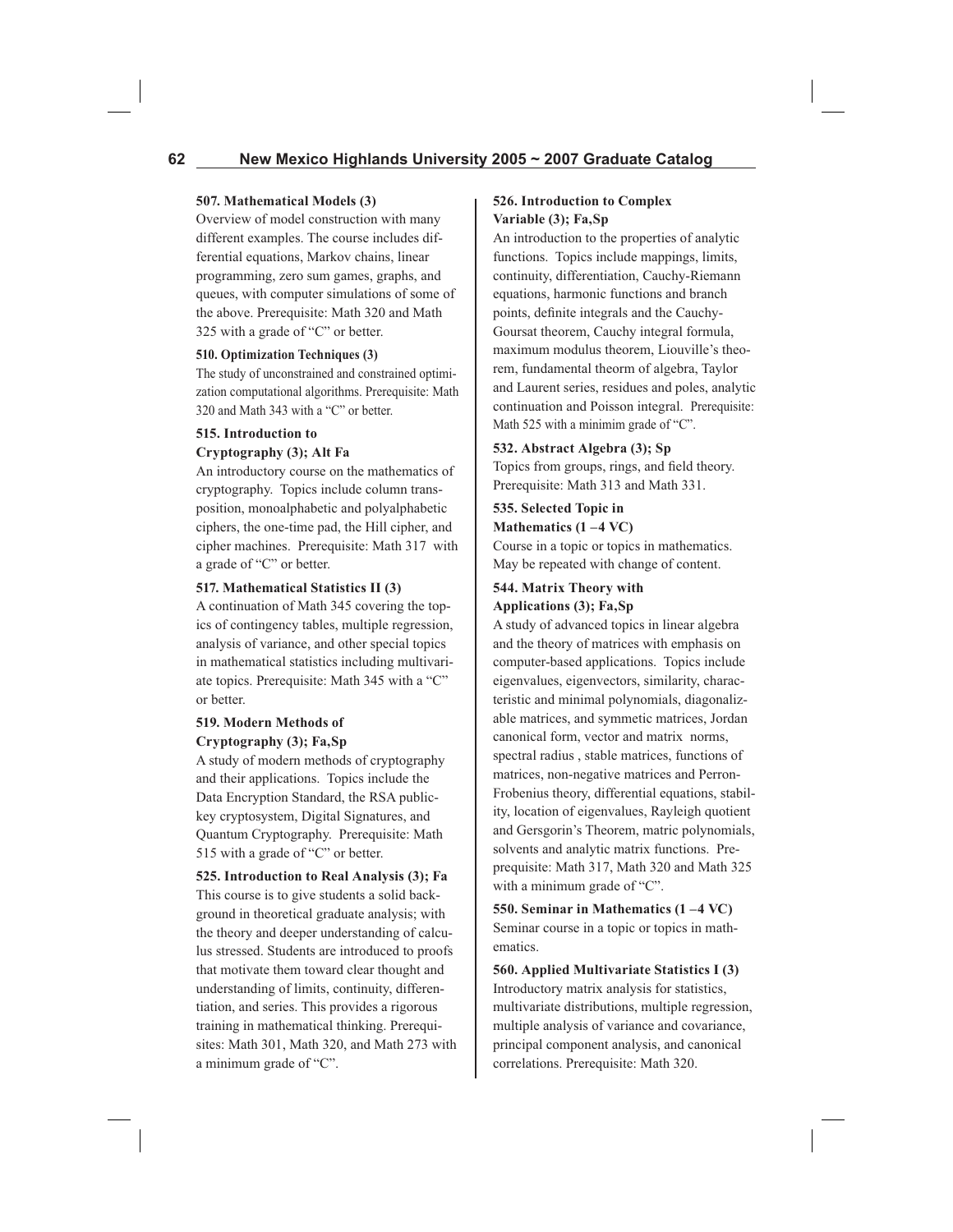#### **561. Applied Multivariate Statistics II (3)**

A continuation of Math 560, including discriminant analysis, factor analysis, categorical techniques, distance concepts, and cluster analysis. Prerequisite: Math 560.

#### **590. Independent Study (1 –4 VC)**

Independent study arranged with an instructor. Prerequisite: Permission of instructor.

**592. Independent Research (1 –4 VC)**

Individual, directed research arranged with an instructor. Prerequisite: Permission of instructor.

# **Courses in Physics (Phys)**

### **502. Statistical Mechanics (3)**

Mechanical theory of the thermodynamics of gases, including ensembles and distributions; connection between statistical and thermodynamic quantities. Quantum statistics will be emphasized. Prerequisite: Phys 292 and Math 325.

#### **521. Electricity and Magnetism I (4); Fa**

Electrostatics, dielectrics, boundary value problems, magnetism, Maxwell's equations, electromagnetic theory of radiation and light, interference, and diffraction scattering. Prerequisite: Phys 292 and Math 325.

### **522. Electricity and Magnetism II (3); Sp**

Continuation of Physics 521, with an emphasis on applications. Prerequisite: Phys 521.

### **535. Selected Topic in Physics (2 – 3 VC)**

Course in a topic or topics in physics. May be repeated with a change in content. 550. Seminar in Physics (1-4 VC) Seminar course in a topic or topics in physics.

#### **561. Quantum Mechanics I (4); 3,1 recitation; Fa**

The algebra of quantum mechanics; the Hamiltonian; examples in a finite basis; the Schroedinger equation; examples in one- and three-dimensions. Prerequisite: Phys 361 and Math 325.

### **562. Quantum Mechanics II (3); Sp**

Continuation of Phys 561, with an emphasis on applications. Prerequisite: Phys 561.

### **568. Solid State Physics (4); 3,1 recitation** Mechanical and thermal properties of solids, the electron theory of metals, and band theory. Prerequisite: Phys 461 or Phys 561.

**590-690. Independent Study (1 – 4 VC)** Independent study arranged with an instructor. Prerequisite: Permission of instructor.

# **592. Independent Research (1 – 4 VC)** Independent research arranged with an instruc-

tor. Prerequisite: Permission of instructor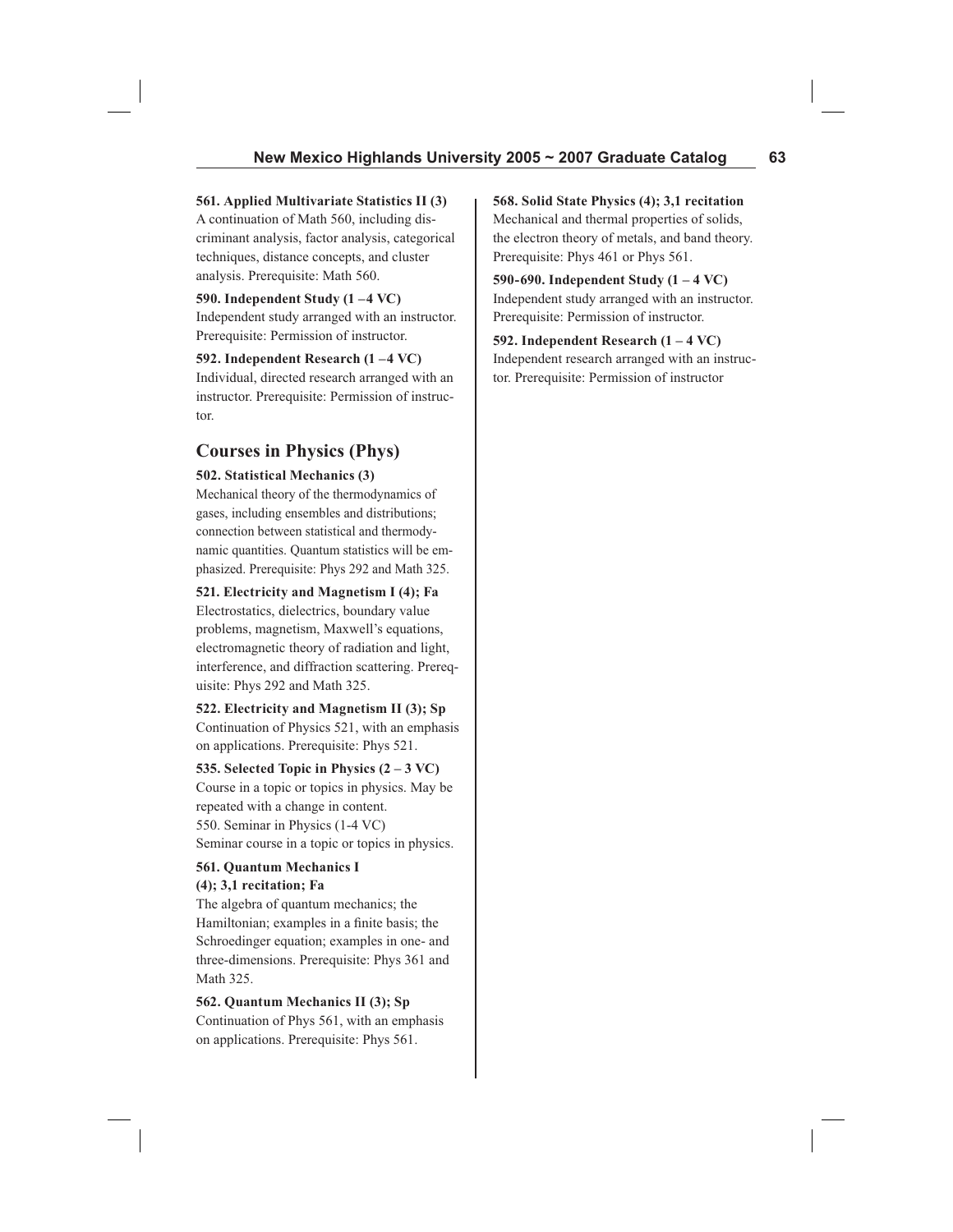### **DEPARTMENT OF HUMANITIES**

**Department Chair Douglas Hall, Room 144 505 454-3414 FAX: 505 454-3389 E-MAIL: N/A**

#### **Mission of the Department of Humanities**

The Department of Humanities includes the disciplines of English, Philosophy, History, Political Science, and Languages. Its mission is to provide quality education leading to intellectual growth and professional success. Majors and/or minors are offered in each area of Humanities.

The English program endeavors to develop fluency in the use of English through critical, creative, and technical writing. The departmental curriculum is designed to meet a variety of interests: literature, creative writing, linguistics, rhetoric, cultural studies, mythology, and professional writing. Study of English prepares students for careers in teaching, publishing, arts, journalism, technical writing, business, law, and government.

Philosophy involves critical and reflective thinking about beliefs, values, and modes of knowledge. Our program offers courses for students of all disciplines in such areas as critical thinking, ethics, art and aesthetics, and philosophy of science.

History and Political Science forms an academic unit serving the undergraduate and graduate student body with a wide range of courses and possibilities for study. Historical and political understanding and awareness are perceived as one of the chief attributes of a functional and involved citizen of the United States. It is the mission of this program to provide services that will contribute to the realization to the general populace and

by training graduates to work in appropriate fields utilizing historical and political skills and knowledge. The program is committed to preserving, interpreting, and promoting the unique multicultural heritage of the region. The success of the university depends upon an appreciation of the region's cultural and linguistics identities. New Mexico Highlands University's graduate program in Languages and Literature is committed to developing broadly literate students educated in analytical and critical thought and promoting a wide understanding of the liberal arts and sciences. Because of its location and student population, NMHU recognizes the importance of Spanish language and culture in the local and global community.

#### **Faculty**

Regina Briefs-Elgin (Composition) Helen Aparicio Blythe (English) Peter Linder (History) Roy Lujan (History, Political Science) A. Manafy (Political Science) Daniel Martinez (English) Barbara Risch (English Linguistics) Veronica Saunero-Ward (Spanish, Italian) Carmen Vidal-Lieberman (Spanish, Portuguese) Alice Lee Stauffer (Philosophy) Eduardo Tafoya (Creative Writing- Fiction, American Lit., New Testament) Steve Williams (History) Donna Woodford (Enlgish)

#### **Resources and Facilities**

English and Philosophy are located in Douglas Hall, a newly renovated building that houses classrooms, the Writing Center, the Language Learning Center, and offices for faculty and graduate assistants in the humanities. The English program provides the services of the Writing Center to students in all university courses as well as in English composition courses. The facility offers individual tutoring and small group work. Teaching assistants in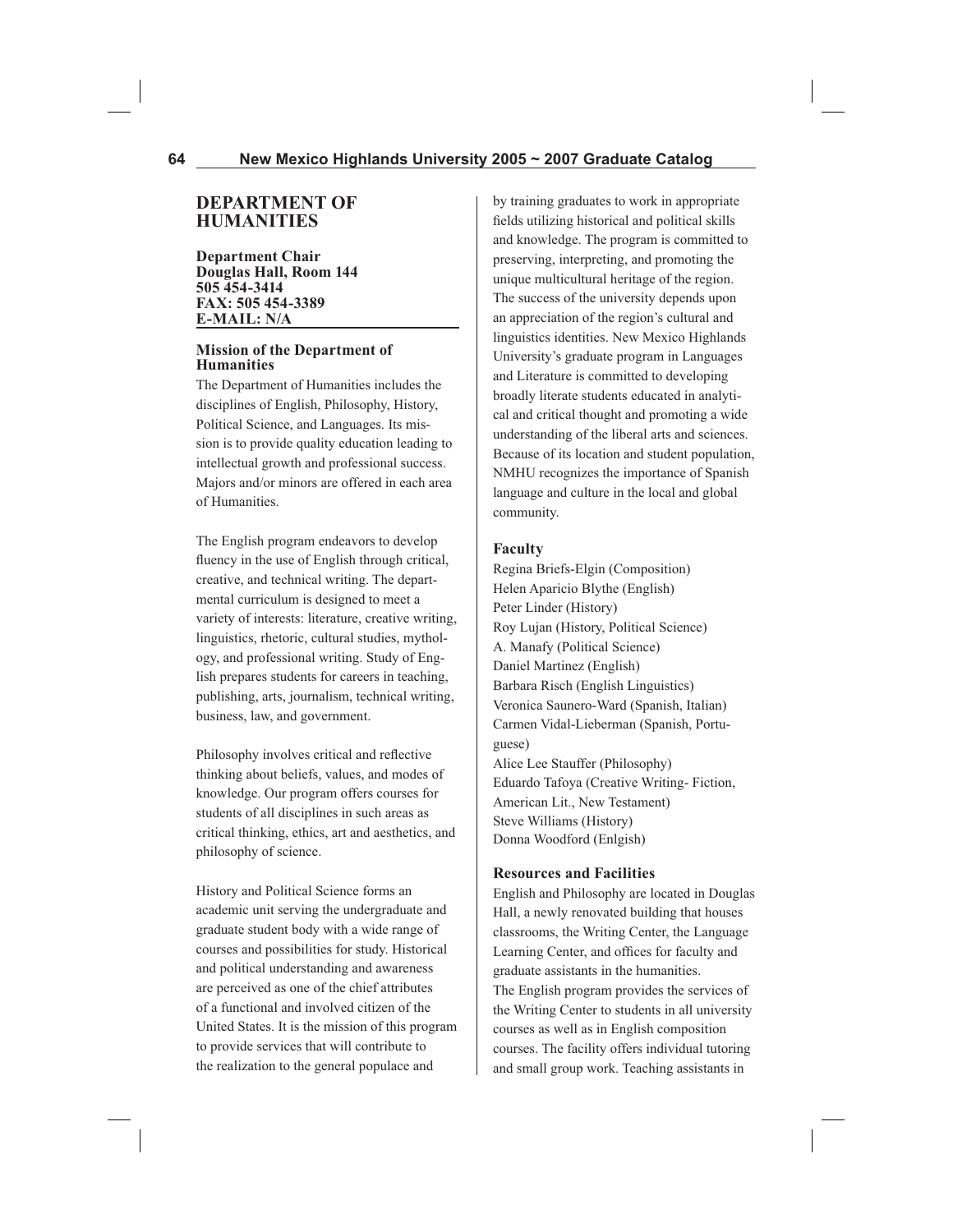the English M.A. program begin learning tutoring pedagogy while working at the Writing Center during their first semester.

The English program houses Sendero, a national humanities journal that publishes poetry, fiction, and essays in Spanish, Navajo, and English. Students earn practicum credit for their work in the production of the journal. The department also sponsors a chapter of the international English honor society, Sigma Tau Delta.

The socio-cultural richness of northern New Mexico provides one context for historical and political studies at New Mexico Highlands University. Las Vegas is one of the outstanding historical communities in the Southwest, making it a living laboratory for studies in regional history and historical preservation. The programs capitalize on the University's proximity to Santa Fe, the state capital, in offering contacts with state policy-makers and research opportunities to both faculty and students in the New Mexico State Archives and State Library.

Research in local history and politics is based in the area's old Hispanic villages, nineteenth century towns, Fort Union and Pecos National Monuments, local churches, and schools. Genealogical and archival studies are conducted through the University library's resources in local journals, the Arrott collection of regional military materials, and microfilms of major county and church records. The history discipline sponsors a chapter of the national honor society in history, Phi Alpha Theta.

Students of language at NMHU hear Spanish spoken in the community and on campus every day. The university's location in northern New Mexico, where 70 percent of the population is Hispanic, offers a richly varied setting for studies in local, regional, and international culture and languages. The program offers beginning and intermediate courses in Spanish language to students across campus. Spanish is the language of instruction, except when noted otherwise in course descriptions. The Spanish major emphasizes skills and knowledge in Spanish language, literary analysis and appreciation, international and cultural contexts, and applied course work in written and oral communication.

Introductory and intermediate-level courses are offered in American Sign Language and other languages to meet the demand for exposure to the important languages of the world. Courses may also be offered in French, Portuguese, Navajo, Italian, and other languages as the department continues to grow.

The program's Language Learning Center (LLC) is equipped with computers, recorders, and a large media collection of audiovisual programs and recordings. Thomas C. Donnelly Library has more than 5,000 titles in Spanish culture and literature, with especially rich holdings in the Golden Age of Spanish literature. International studies are enhanced by the university's International Students' Club, and language students participate in an active Spanish Club.

#### **English**

The English program offers advanced instruction in literature, linguistics, creative writing, rhetoric, and composition. It is designed to provide a strong foundation in advanced research methods for the study of English; a thorough background in the history and development of the English language; current theories in linguistics, literary criticism, aesthetics, and writing; and a variety of electives in the three emphasis areas.

The graduate program serves regional secondary school teachers, prospective community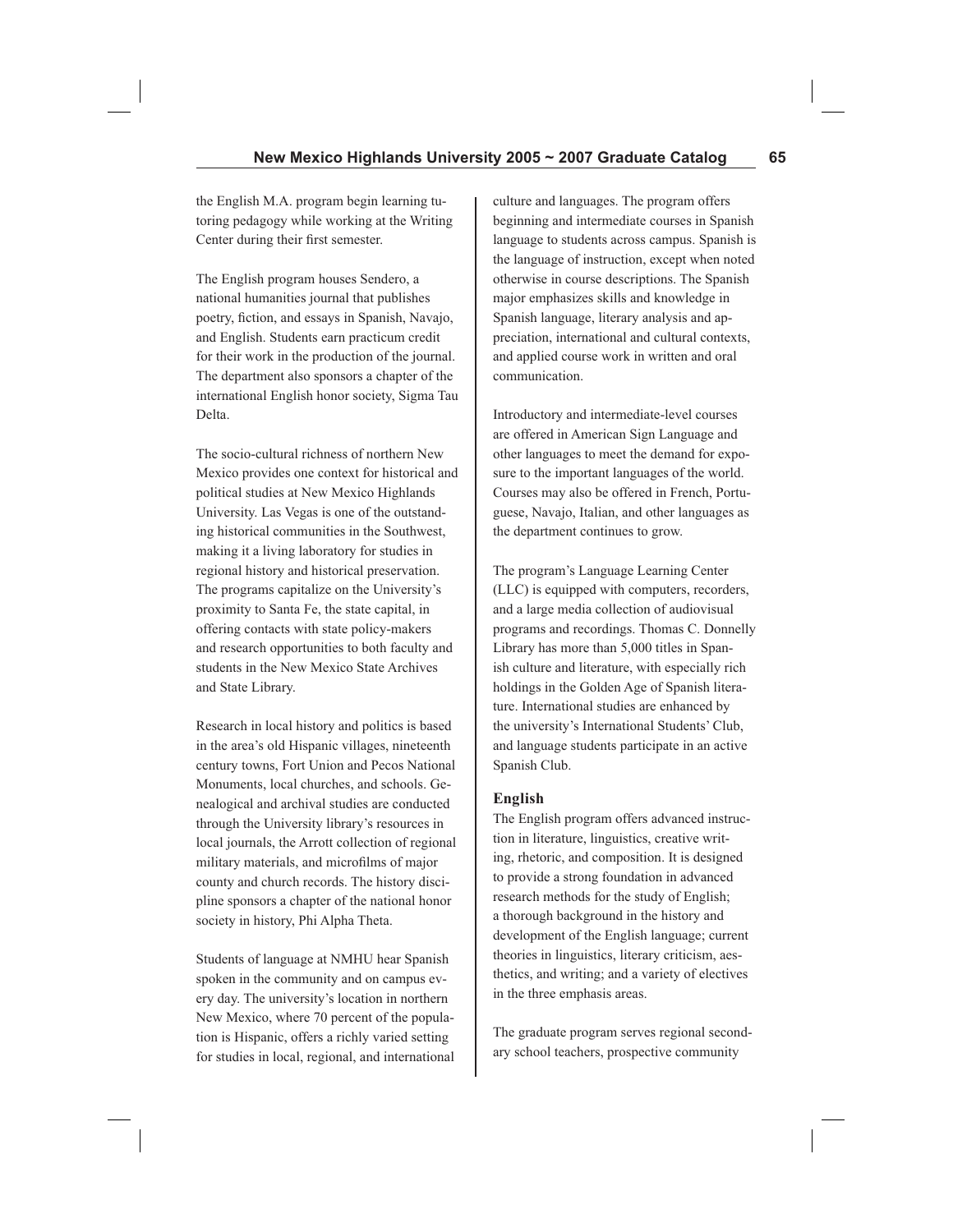college teachers, students who plan to enter Ph.D. programs, and students who seek stronger credentials in English for careers in journalism, publication, and professional writing. Philosophy

Courses in aesthetics and cognitive science serve as electives in the English graduate program.

### **Master of Arts in English (M.A.)**

Students should consult with the director of graduate studies in English prior to registration each term for advisement. During the first meeting, the director and student will develop a long-term plan for completing the program. Required core:

| Engl                  | 502 | Literary Theory (3)                      |
|-----------------------|-----|------------------------------------------|
| Engl                  | 541 | Hist of the Engl                         |
|                       |     | Lang $(3)$                               |
| Engl                  | 601 | Res Meth in Engl (3)                     |
| Engl                  | 699 | Thesis $(6)$                             |
|                       |     | Required course for teaching assistants: |
| Engl                  | 515 | Meth of Tutoring &                       |
|                       |     | Teaching Writing (3)                     |
| <b>Core Total: 15</b> |     |                                          |

Students should take 9 hours of elective in their emphasis area and the remainder from any area. Please note that for Creative Writing Students, 3 of their 9 credits must be in ENGL 671. Electives may also include other facultyapproved courses.

#### **Concentration in Literature**

Choose seven courses from the following:

| Engl | 502 | Literary Theory (3)  |
|------|-----|----------------------|
| Engl | 511 | Major American       |
|      |     | Writers $(3)$        |
| Engl | 512 | Major British        |
|      |     | Writers (3)          |
| Engl | 513 | Major World          |
|      |     | Writers (3)          |
| Engl | 514 | Literary Realism (3) |
| Engl | 521 | Chaucer (3)          |
| Engl | 522 | Shakespeare (3)      |

| Engl                           | 523     | Milton $(3)$                |
|--------------------------------|---------|-----------------------------|
| Engl                           | 535     | Selected Topic in           |
|                                |         | English $(3)$               |
| Engl                           | 545     | Cultural Criticism          |
|                                |         | $&$ Theory $(3)$            |
| Engl                           | 550-650 | Seminar in Engl (1-4)       |
| Engl                           | 582     | Lit of the SW $(3)$         |
| Engl                           | 591     | Arthurian Lit (3)           |
| Engl                           | 610     | Major Amer Poets (3)        |
| Engl                           | 636     | Var of Romanticism (3)      |
| Engl                           | 641     | Hist of Pop Lit $(3)$       |
| Phil                           | 540     | Philosophy of Art           |
|                                |         | & Aesthetics (3)            |
| Span                           | 560     | Survey Hisp Lit             |
|                                |         | of SW $(3)$                 |
| Span                           | 652     | <b>Cont Chicano Writers</b> |
|                                |         | of SW $(3)$                 |
| <b>Concentration Total: 21</b> |         |                             |
|                                |         |                             |

**Program Total: 36**

#### **Concentration in Language, Rhetoric, and Composition**

Choose seven courses from the following:

| Anth | 561     | Comm & Culture (3)    |
|------|---------|-----------------------|
| Comm | 518     | Desktop Pub (3)       |
| Comm | 533     | Feature Writing (3)   |
| Comm | 536     | Scriptwriting (3)     |
| Comm | 545     | Screenwriting (3)     |
| Engl | 500     | Creative Writing: Exp |
|      |         | Fiction (3)           |
| Engl | 501     | Creative Writing: Adv |
|      |         | Poetry $(3)$          |
| Engl | 515     | Meth of Tutoring &    |
|      |         | Teaching Writing (3)  |
| Engl | 535     | Selected Topic in     |
|      |         | English $(3)$         |
| Engl | 543     | Sociolinguistics (3)  |
| Engl | 550-650 | Seminar in Engl (1-4) |
| Engl | 563     | Rhetoric and          |
|      |         | Reality (3)           |
| Engl | 564     | Women &               |
|      |         | Rhetoric (3)          |
| Engl | 565     | Non-Fiction Prose (3) |
| Engl | 585     | Stylistics (3)        |
| Engl | 651     | Images & Words:       |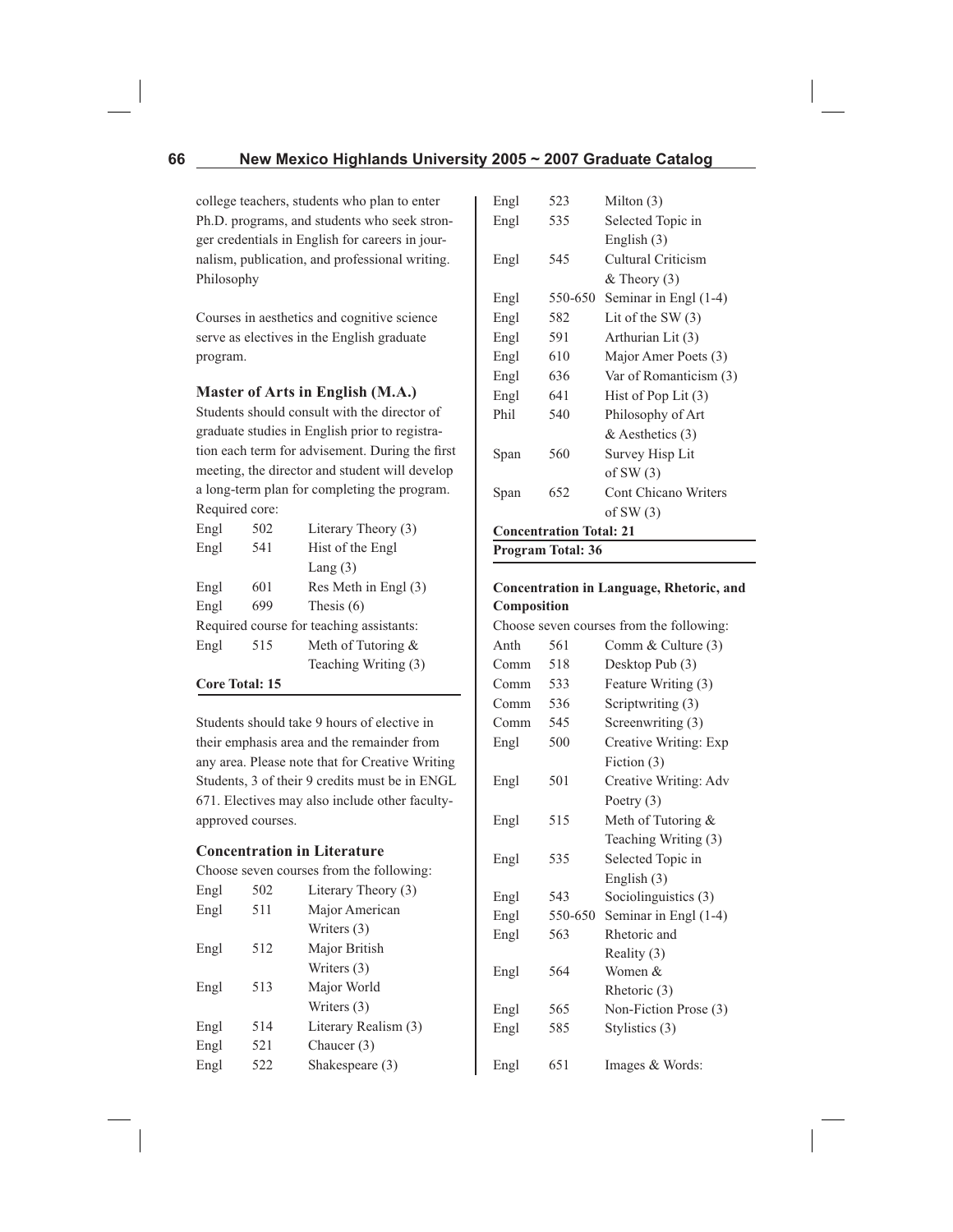| Program Total: 36              |     |                         |  |
|--------------------------------|-----|-------------------------|--|
| <b>Concentration Total: 21</b> |     |                         |  |
| Phil                           | 572 | Cognitive Science (3)   |  |
|                                |     | Workshop (3)            |  |
| Engl                           | 671 | <b>Creative Writing</b> |  |
|                                |     | Orality (3)             |  |
| Engl                           | 661 | Literacy and            |  |
|                                |     | Semiotics (3)           |  |

#### **Concentration in Creative Writing**

Students must take nine credits in creative writing courses, including at least three credits of Engl 671: Creative Writing Workshop. This course may be repeated with a change of content. Creative writers may choose an additional 12 credits of electives from either of the first two emphasis areas.

**Concentration Total: 21 Program Total: 36**

#### **Examinations**

All students must pass a written qualifying examination based on a reading list approved by the Master of Arts Committee.

#### **Language Requirement**

In addition to the 36 credits required for the M.A., students must demonstrate reading knowledge of a language other than English. The language requirement may be fulfilled by:  $(1)$  completing the final course of a four-semester undergraduate sequence in a language with a grade of "B"; (2) completing a 300- or 400- level course with a grade of "B"; (3) passing the Princeton language test; or (4) passing a comparable test administered by the Department of Humanities.

#### **History**

Historians investigate the past so that they can understand the present – "how we came to be, where we are, and what we are." The word "history" derives from the Greek word for "inquiry" or "to know." Historians, broadly speaking, are interested in the social, political, economic, and religious daily affairs of all people. Their methods range from interviewing eyewitnesses of recent events to researching old diaries and letters or in public or private documents and records, to compiling computer-generated data on people and their activities. The history faculty at NMHU encourage students to make connections between their own lives and times and the past.

Students of history may seek careers in teaching or professional applications, and many will continue for an advanced degree or enter law school. Professional applications of history and social science include a variety of careers in public affairs, business, and the private sector, where research, communication, and other liberal arts skills are valued. Some history students obtain positions in museums or archival settings or in historical research and preservation for private and public institutions.

#### **Political Science**

Aristotle characterized politics as the "queen of the sciences." Political Science is, in one sense, an ancient discipline and, in another sense, one of the most recently developed social sciences. The origins of the study of politics reach back to the beginnings of human society, for people have always made observations about the nature of their government. It is also true that political science, as it is taught today, is a very new discipline, as current scholars have attempted to move from observations about politics to scientific observations about politics. Political science, in the broadest sense, is the study of governments, governing procedures and political processes. The political science faculty encourage students to make connections between the theoretical (or textbook) study of government/politics and how government affects their lives in contemporary times. NMHU enables a special focus on the Southwest and minority political studies.

Students in political science may seek careers in government, teaching, or private industry. The political science major serves as excellent preparation for law school or other academic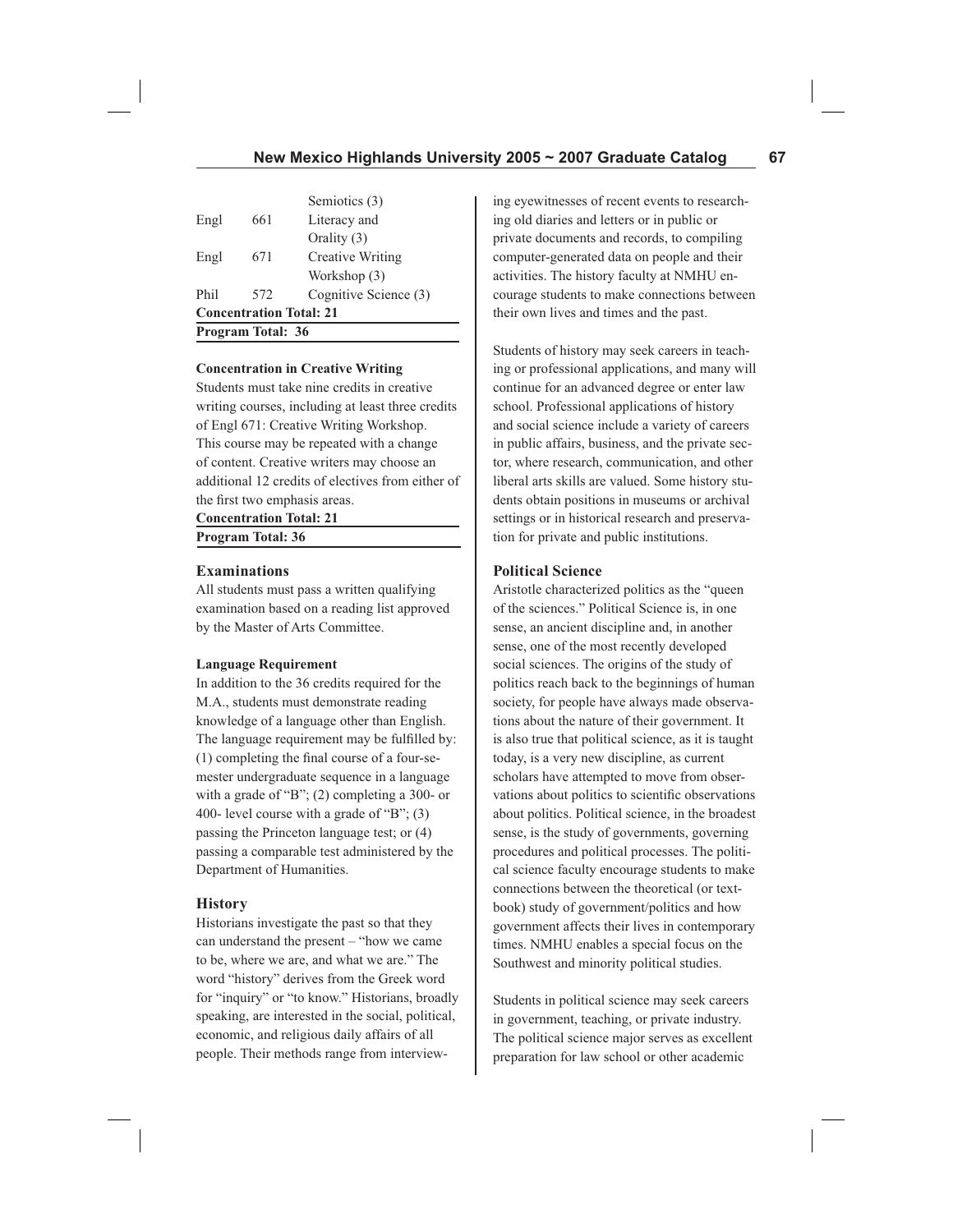pursuits, such as graduate study. It provides pre-professional training for governmental or public sector positions involving policy-making or administration. Representative employers are government agencies at the national, state, or local levels, corporations and research institutions.

### **Master of Arts in Public Affairs (M.A.)**

The Master of Arts in Public Affairs combines studies in sociology, political science, economics, anthropology, literature, and history in an interdisciplinary emphasis. The program gives a comprehensive understanding of the social and cultural environment in the public and private spheres through a core of courses taken by all students in political theory, classical social theory and historical thought, human culture, and economic theory.

Students then select courses from one of the following concentration fields: political and governmental process, applied sociology, economic processes, and historical and cross-cultural perspectives. Each student receives training in appropriate research methodologies and completes a thesis or two professional papers.

This program will prepare students for doctoral studies and may provide enrichment for professionals in public careers such as law, politics, or government service. The program also provides advanced preparation for teachers. The interdisciplinary nature of the program is well suited to such purposes. It combines theory and practice in the following areas: historical and cross-cultural analysis; archival research; personal and participant observation, interview, and survey techniques; statistical analysis, model building, and simulation as applied to analysis of social and cultural trends; political and economic policy at local, regional, national, and international levels; and organizational and institutional processes.

The program's geographic location in a multiethnic region of the Southwest brings unique perspectives. Field and practicum experiences

are available to capitalize on the region's rich social, cultural, and institutional resources. The program's faculty – from sociology, anthropology, history, political science, economics, and literature – are engaged in many kinds of research, with special interests in regional and cultural dimensions.

The program is administered by and through the discipline of History and Political Science. The course listings for this program may be found among the separate discipline listings for anthropology, business, history, political science, sociology, and Spanish.

#### **Required core: Choose 12 to 15 credits from the following:**

| Anth | 650 | Sem: Concepts of      |
|------|-----|-----------------------|
|      |     | Human Culture (3)     |
| Hist | 615 | Cont Hist Thought(3)  |
| PolS | 563 | Political Economy (3) |
| PolS | 654 | Sem: The State (3)    |
| Soc  | 539 | Classical Social      |
|      |     | Theories (3)          |

### **Core Total: 12 – 15**

Choose concentrations from:

**Political & Governmental Processes Historical & Cross-Cultural Perspectives Administration (see Behavioral Sciences) Applied Sociology (see Behavioral Sciences)** Elective substitutions in the following concentration areas may be made with faculty and discipline approval in the concentration area. Concentration in Political and Governmental Processes

### **Complete 12 to 15 credits from the following:**

| PolS | 510 | American Const (3)   |
|------|-----|----------------------|
| PolS | 515 | Govt & Bus $(3)$     |
| PolS | 517 | Legis Process (3)    |
| PolS | 518 | Admin Law & Proc (3) |
| PolS | 519 | Public Admin (3)     |
| PolS | 546 | Govt & Politics in   |
|      |     | Latin Amer (3)       |
| PolS | 551 | Sem: New Mexico      |
|      |     | Govt & Politics (3)  |
|      |     |                      |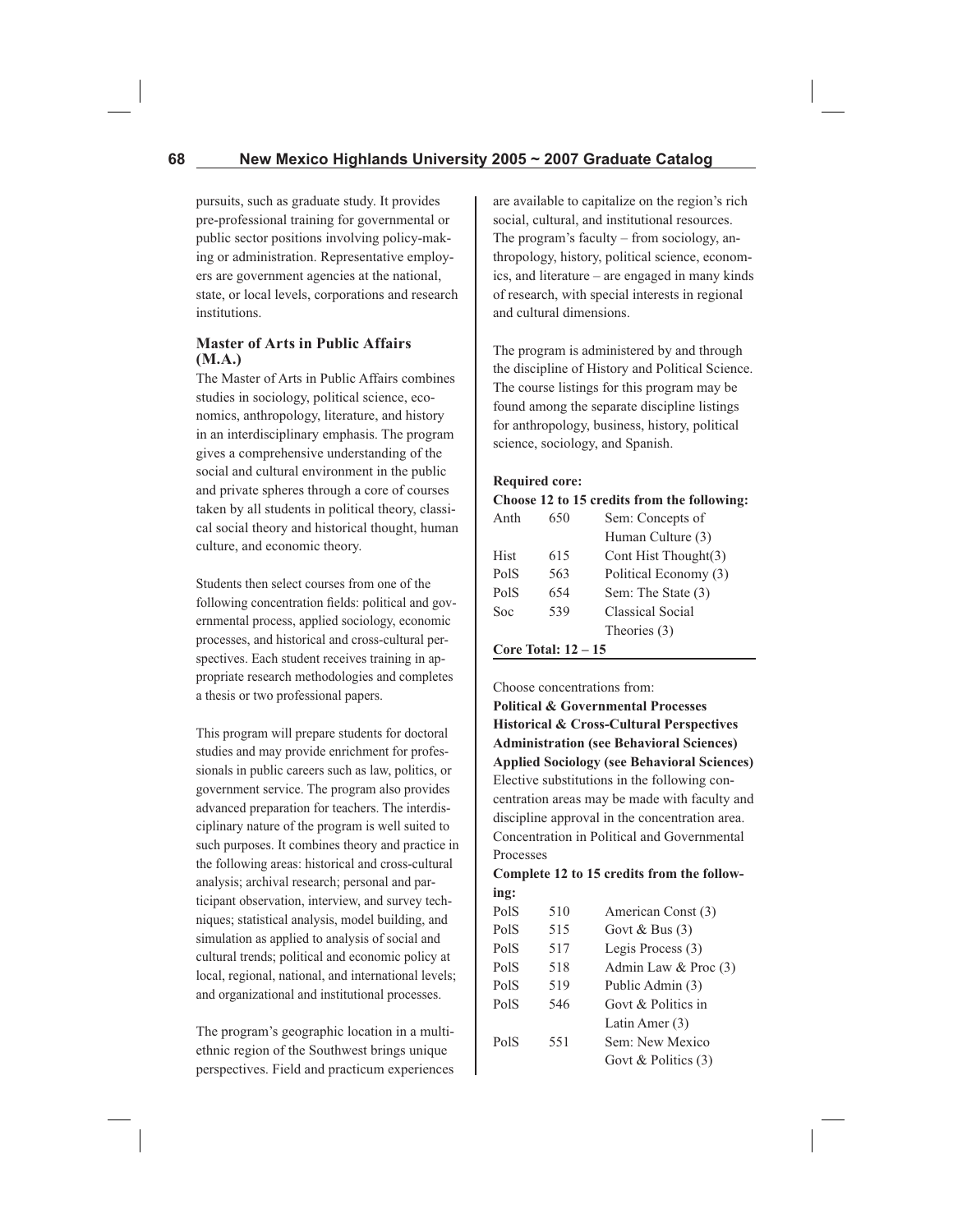| PolS                              | 553 | IR, Human Rights $&$<br>Int'l Law $(3)$ |
|-----------------------------------|-----|-----------------------------------------|
| PolS                              | 558 | Pol Theory & Phil $(3)$                 |
| PolS                              | 560 | The Amer & Soviet                       |
|                                   |     | Systems $(3)$                           |
| PolS                              | 563 | Political Econ (3)                      |
| PolS                              | 611 | Sem: SW Politics (3)                    |
| PolS                              | 614 | Sem: Public                             |
|                                   |     | Policies (3)                            |
| <b>Concentration Total: 12-15</b> |     |                                         |

#### **Concentration in Historical and Cross-Cultural Perspectives Complete 12 to 15 credits from the following:**

| шg.         |                          |                           |
|-------------|--------------------------|---------------------------|
| Anth        | 525                      | Cont Latin American       |
|             |                          | Sociocultural Sys (3)     |
| Anth        | 561                      | Comm and                  |
|             |                          | Culture (3)               |
| Anth        | 573                      | Women, Men, &             |
|             |                          | Cult(3)                   |
| Anth        | 611                      | Dynamics & Chg $(3)$      |
| <b>Hist</b> | 513                      | US Since WW II $(3)$      |
| <b>Hist</b> | 514                      | Amer Presidency (3)       |
| <b>Hist</b> | 640                      | Seminar: Mexico (3)       |
| <b>Hist</b> | 650                      | Sem: The US (3)           |
| Span        | 503                      | Latin American Lit:       |
|             |                          | Short Story (3)           |
| Span        | 504                      | Latin American Lit:       |
|             |                          | Novel $(3)$               |
| Span        | 531                      | Spain: Civilization &     |
|             |                          | Cult(3)                   |
| Span        | 532                      | Latin America:            |
|             |                          | Civilization & Cult $(3)$ |
| Span        | 533                      | <b>NM &amp; SW:</b>       |
|             |                          | Civilization & Cult $(3)$ |
| Span        | 650                      | Sem: Spanish SW (3)       |
|             | <b>Contration Total:</b> | $12 - 15$                 |

#### **Research Requirement: 3**

Hist 620 Res Meth in Hist & Pol Sci (3) Complete six credits in Thesis, in the discipline of the concentration.\*

\* Six additional hours of coursework and two professional papers may be substituted for the six-hour thesis requirement, subject to approval by the student's advisor and committee, and the chair of the Department of Humanities.

#### **Program Total: 36**

#### **Master of Arts In Southwest Studies (M.A.)**

The Master of Arts in Southwest Studies marshals interdisciplinary resources in the study of anthropology, history and political science, and Hispanic language and literature of the Southwest. Students complete a core of courses in Southwestern prehistory and history; social, political, and cultural dynamics, and contemporary writers. In addition, each student selects one of three specialized options: anthropology, with courses in fields such as human geography and Indians of the Southwest; history and political science, including courses in Chicano leadership, the American frontier, legislative process, and New Mexico since statehood; or Hispanic language and literature, including folklore studies, New Mexican and Southwestern Spanish language, and a comprehensive survey of Hispanic traditions. Instruction in appropriate research methodologies then prepares each student for the culminating experience of a thesis.

Because of its multi-ethnic composition, varied traditions, and rich history, the American Southwest lends itself to interesting and important studies. NMHU offers a breadth of faculty experience, well-equipped laboratories, linkages with such regional organizations as the Mexican-American Research Consortium in Higher Education (MARCHE), and opportunities for students to travel through a study-abroad program.

The program is administered by and through the discipline of History and Political Science. The course listings for this program may be found among the separate discipline listings for anthropology, history, political science, sociology, and Spanish.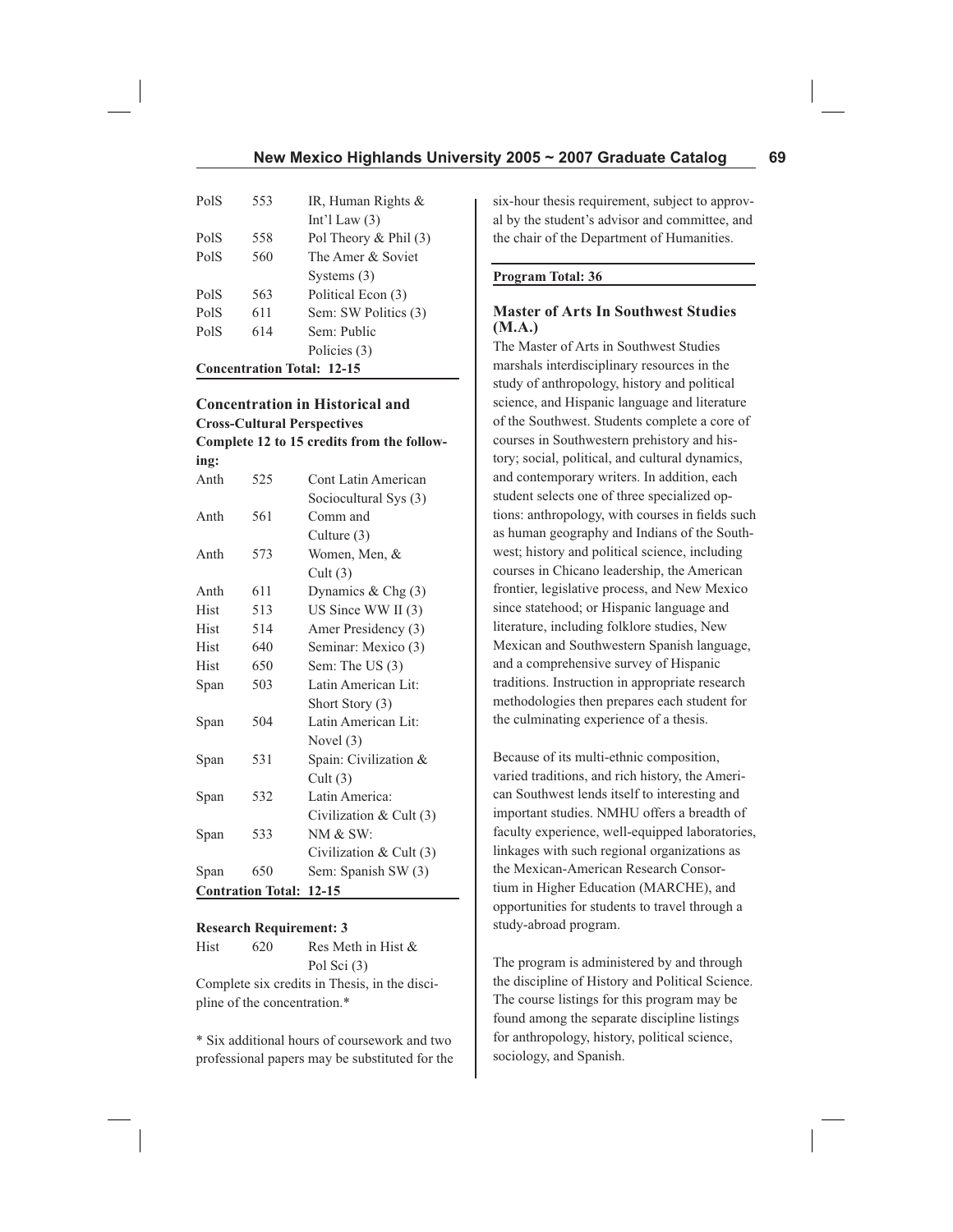#### **Required core:**

#### **Choose 12 to 15 credits from the following list:**

| nst:           |                     |                         |
|----------------|---------------------|-------------------------|
| Anth           | 513                 | Archeology of SW (3)    |
| Hist           | 618                 | Sem: The SW (3)         |
| PolS           | 611                 | Sem: SW Politics (3)    |
| Span           | 652                 | Sem: Cont Hisp          |
|                |                     | Writers of the SW $(3)$ |
| Soc            | 52.4                | Soc & Cult Dyn of       |
|                |                     | the Southwest $(3)$     |
| 0 <sub>R</sub> |                     |                         |
| Anth           | 524                 | Soc & Cult Dyn of       |
|                | the Southwest $(3)$ |                         |
|                |                     |                         |

**Core Total: 12 – 15**

### **Concentration in History/ Political Science**

#### **Complete 12 to 15 credits from the following list:**

| Hist | 501 | The Chicano Exp (3)        |
|------|-----|----------------------------|
| Hist | 503 | Chicano Ldrshp (3)         |
| Hist | 506 | Nrth Amer Frntrs (3)       |
| Hist | 552 | Sem: NM History (3)        |
| Hist | 553 | Hist of the SW $(3)$       |
| Hist | 605 | Sem: The Trans-            |
|      |     | Mississippi West (3)       |
| Hist | 619 | Sem: NM Since              |
|      |     | Statehood (3)              |
| Hist | 640 | Sem: Mexico (3)            |
| PolS | 517 | The Legis Process (3)      |
| PolS | 614 | Sem: Public                |
|      |     | Policies (3)               |
|      |     | Concentration Total: 12-15 |

### **Requirement in Research: 3**

| Hist | 620 | Res Meth in Hist & |
|------|-----|--------------------|
|      |     | Pol Sci $(3)$      |

Complete six credits in Thesis, in the discipline of the concentration.\*

\* Six additional hours of coursework and two professional papers may be substituted for the six-hour thesis requirement, subject to approval by the student's advisor and committee, and the chair of the Department of Humanities.

**Program Total: 36**

### **Spanish**

The Languages and Literature program offers advanced instruction in the Spanish language and in Hispanic literature and culture. While the curriculum emphasizes Hispanic civilization of the American Southwest, students may elect to develop their studies through courses in Peninsular and Latin American civilization.

### **Master of Arts in Southwest Studies (M.A.)**

#### **Required core:**

#### **Choose 12 to 15 credits from the following:**

| Anth | 513  | Archeology of SW (3)  |
|------|------|-----------------------|
| Hist | 618  | Sem: The SW (3)       |
| PolS | 611  | Sem: SW Politics (3)  |
| Span | 652  | Sem: Cont Hisp        |
|      |      | Writers of the SW (3) |
| Soc  | 52.4 | Soc & Cult Dyn of     |
|      |      | the Southwest (3)     |
| OR.  |      |                       |
| Anth | 52.4 | Soc & Cult Dyn of     |
|      |      | the Southwest $(3)$   |

### **Core Total: 12-15**

Elective substitutions in the following concentration area may be made with faculty and discipline approval in the concentration area. The course listings for this program may be found among the separate discipline listings for anthropology, history, political science, sociology, and Spanish.

## **Concentration in Hispanic Language & Literature**

#### **Required courses:**

**Choose 15 credits from the following:** 

| Span | 520 | Chicano Short Story     |
|------|-----|-------------------------|
|      |     | of the SW $(3)$         |
| Span | 531 | Spain: Civil & Cult (3) |
| Span | 532 | Latin Amer: Civil &     |
|      |     | Cult(3)                 |
| Span | 533 | NM & SW Civil &         |
|      |     | Cult(3)                 |
| Span | 536 | Studies in Hisp Lit (3) |
| Span | 546 | NM during the 19th      |
|      |     | & 20th Centuries (3)    |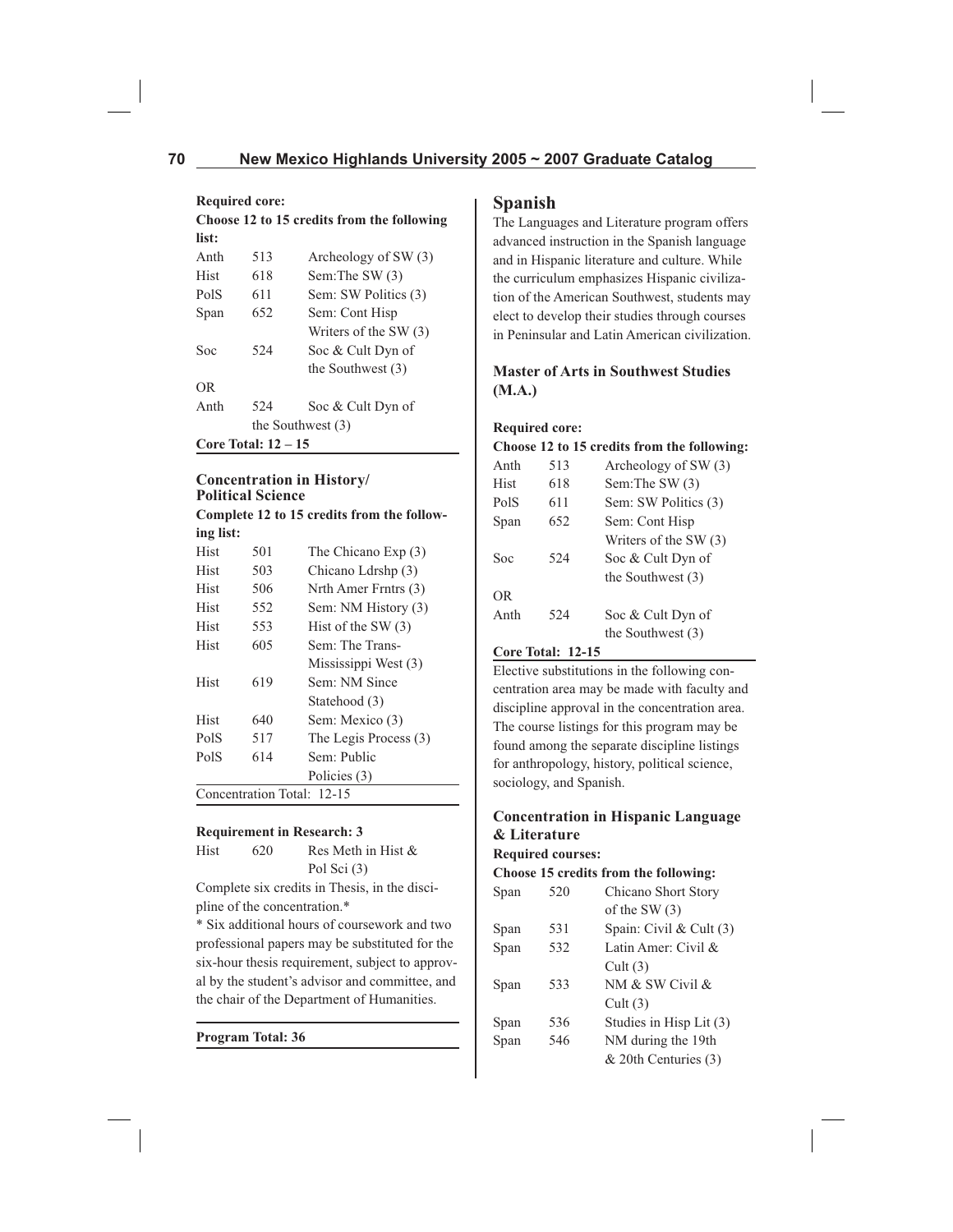| Span | 558 | Colonial Lit of the     |
|------|-----|-------------------------|
|      |     | Americas (3)            |
| Span | 562 | SW Folklore (3)         |
| Span | 567 | Hist of Span Lang (3)   |
| Span | 570 | Chicano Novel of the    |
|      |     | Southwest (3)           |
| Span | 575 | Hisp Women Writings     |
|      |     | of U.S. in Translat (3) |
|      |     |                         |

**Concentration Total: 15** 

#### **Research Requirement: 3**

Span 600 Rsrch Meth in Span/ Modern Lang(3) Complete six credits in Thesis in the discipline of the concentration.\*

\* Thesis, or two publishable papers, must be written in Spanish. Six additional hours of coursework and two publishable papers, may be substituted for the six-hour thesis requirement, subject to approval by the student's advisor and committee, and the chair of the Department of Humanities.

**Program Total: 36**

# **Courses in English (Engl)**

#### **500. Creative Writing: Experimental Fiction (3)**

Advanced fiction writing with an emphasis on experimental techniques, styles, and approaches, including stream-of-consciousness and fictive-autobiography. The reading component of this course will include theoreticak and creative texts.

**501. Creative Writing: Advanced Poetry (3)**

A writing workshop for experienced poets. Students will write original poems and read 20th century poetry and poetics from the United States and around the world. Prerequisite: Permission of the instructor after review of a writing sample.

#### **502. Literary Theory (3)**

Theories of literature from Plato to the present. Application of these theories to various works, ancient and modern.

#### **511. Major American Writers (3)**

In-depth student of a major author or authors, school, genre, tradition in American literature. Possible topics: literature of the American West; American Modernism; American poetry. May be repeated with change of content.

#### **512. Major British Writers (3)**

In-depth study of a major author or authors, school, genre, or tradition of British literature. Possible topics: Byron and the "Satanic School," The British Moderns (Lawrence, Woolf, Joyce). May be repeated with change of content.

#### **513. Major World Writers (3)**

In-depth study of a major author or authors, school, genre, or tradition of world literature, generally excluding British and American works. Possible topics: Kafka and the Kafkaesque, ancient erotic literature, post-colonial African fiction, the epic, Eastern spiritual classics. May be repeated with change of content.

#### **514. Literary Realism (3)**

Covers the international development of the theory and practice of the realist novel.

#### **515. Methods of Tutoring and Teaching Writing (3)**

This course will prepare students to tutor and teach basic readers and writers (college-level). Students will study composition theory and develop a course syllabus and materials for teaching a writing class. Students will also tutor college writers as part of their course work.

#### **521. Chaucer (3)**

Intensive study of The Canterbury Tales and selected minor works.

#### **522. Shakespeare (3)**

Intensive study of a group of Shakespeare's plays, such as comedies, tragedies, Greek plays, English history plays, or late romances. May be repeated with a change of content.

#### **523. Milton (3)**

Intensive study of Paradise Lost and selected minor works.

#### **534-634. Practicum (1 – 4 VC)**

Students gain practical knowledge through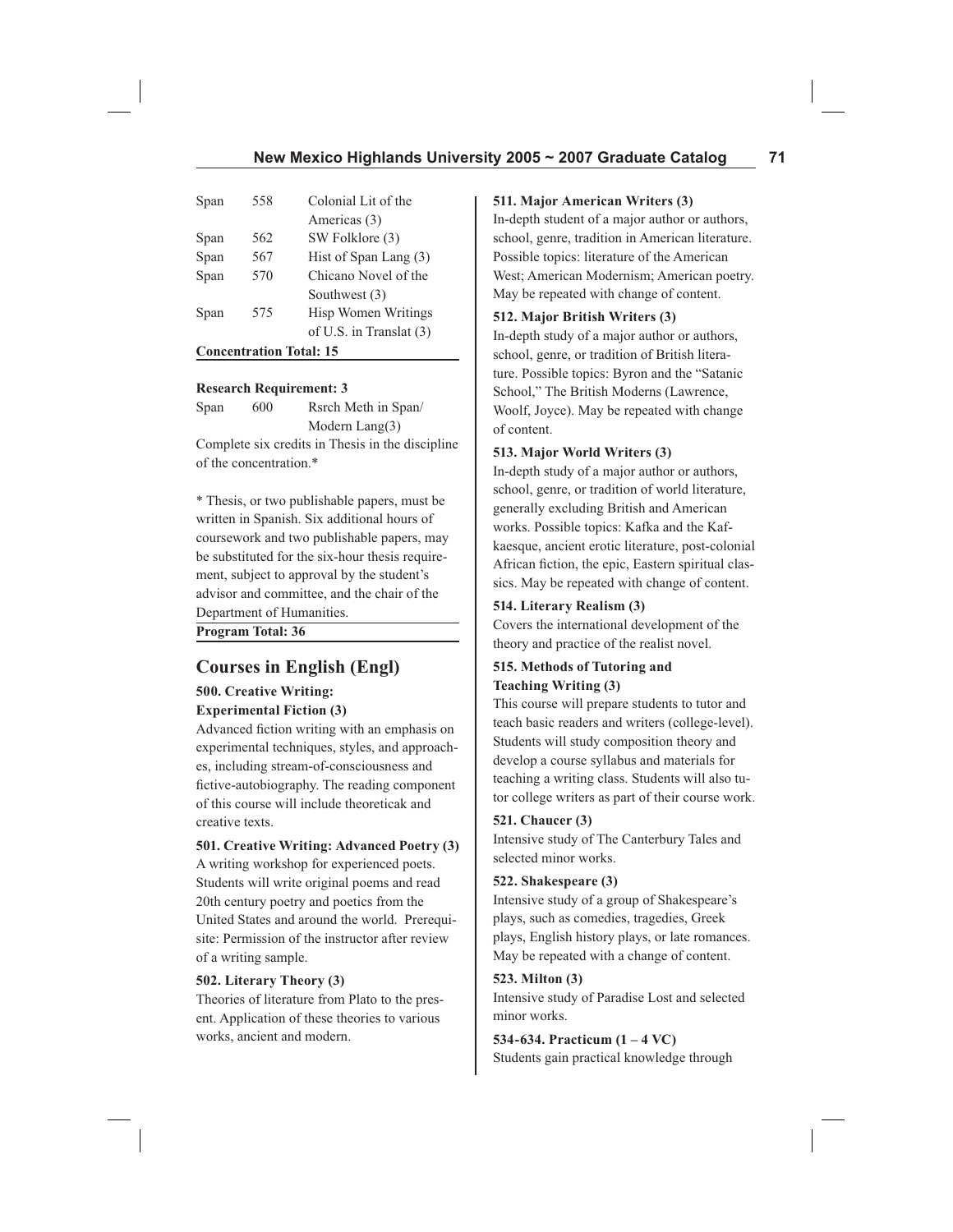internships in such areas as tutoring, editing, public relations, and feature writing.

**535. Selected Topic in English (1 – 4 VC)** Course in a topic or topics in English. May be repeated with change in content.

**541. History of the English Language (3)** Investigation of the origin of modern English, with a study of the evolution of English sounds, inflections, vocabulary, and syntax, from earliest times to the present.

#### **542. Contemporary English Linguistics (3)**

An examination of the structures, processes, and functions of elements of the English language, with particular attention to their description in the theories of cognitive grammar.

#### **543. Sociolinguistics (3)**

A study of dialects, bilingualism, multilingualism, speech communities, and regional and social variations as they relate to linguistic variables. Course includes methodological concern and relationships between Sociolinguistics and related disciplines.

### **545. Cultural Criticism and Theory (3)**

A survey of advanced cultural criticism from the Birmingham School and its contemporary derivatives. Authors to be studied include Foucault, Hall, Hebidge, Barthes and others. Emphasis will be on the study of contemporary culture from a theoretical perspective.

**550-650. Seminar in English (1 – 4 VC)** Seminar course in a topic or topics in English.

### **563. Rhetoric and Reality (3)**

Survey of rhetoric and rhetorical theory from classical Greece to the 20th century.

### **564. Women and Rhetoric (3)**

An overview of women's writings within the masculine rhetorical tradition in addition to historically feminine rhetoric and the new feminist rhetoric.

### **565. Non-Fiction Prose (3)**

An introduction to the reading, analysis, and writing of non-fiction works such as biography, political prose, propaganda, history and the essay. Emphasis on critical reading and thinking, interpretative skills, and writing nonfiction forms. The reading component of this course will include theoretical and creative texts.

### **582. Literature of the Southwest (3)**

An examination of the tri-cultural literary heritage of the southwestern United States. Readings include journals and diaries of the Territorial Period as well as imaginative works by novelists of the Southwest. Emphasis is placed on cultural traditions that shaped the literature.

### **585. Stylistics (3)**

An examination of linguistic principles, specifi cally as they apply to the analysis of written texts. Students will learn to make the kind of textual observations needed to reveal the stylistic traits and tendencies in the language of literature.

**590 – 690. Independent Study (1 – 4 VC)** Independent study of selected author(s) or topic(s) arranged with an instructor. Prerequisite: Permission of instructor.

### **591. Arthurian Literature (3)**

Literature generated by the legends of King Arthur and his court, studied in a variety of European texts from the Middles Ages.

### **592. Independent Research (1 – 4 VC)**

Independent directed research project arranged with an instructor. Prerequisite: Permission of instructor.

### **601. Research Methods in English (3)**

Methods, sources, and tools of research for language, composition, rhetoric, and literature.

### **602. Theories in Writing (3)**

A comprehensive background of the development of writing programs, theory, and research in American education. Attention to the writing process, as well as genres of both academic and non-academic settings.

**603. Contemporary Literary Theories (3)** An in-depth study of a topic or combination of related topics involving current trends in literary theory. Varying subtitles for the course might include literary canon formation, deconstruction, feminist theory, new historicism,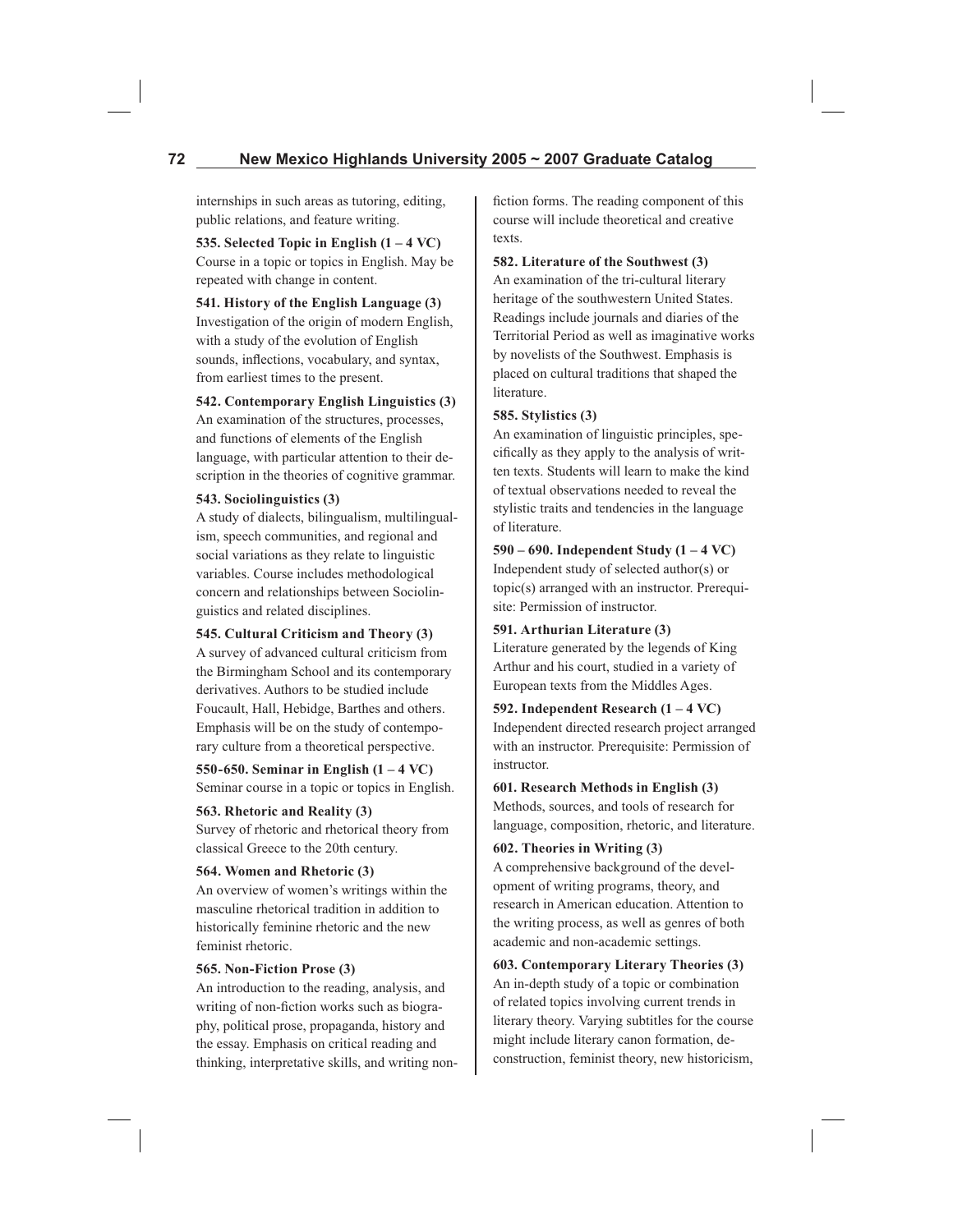psychoanalytic theory, Marxist theory, readerresponse criticism, comparative literature. May be repeated with a change in topic.

#### **610. Major American Poets (3)**

Intensive reading and study of four important American poets of the 20th century. Different poets will be featured each time the course is offered. Class discussion of the poets and their work will be the focus of the course.

#### **636. Varieties of Romanticism (3)**

A consideration of the varieties of Romanticism across time and cultures: contextualization of the British Romantic experience against the background of developments in Germany and France and examination of the heritage of Romanticism in all its postmodern vitality.

#### **641. The History of Popular Literature (3)**

A survey of the development of popular literature, from the "street literature" that emerged in the decades immediately following the invention of movable type, to the genre fiction of today. Readings will include popular literary works in a variety of genres (romance, horror, thrillers).

#### **651. Images and Words: Semiotics (3)**

A semiotic approach to the study of meaning. Various sign systems, as expressed in the visual and verbal representations of cultural practice, myth, and literature will be examined.

#### **661. Literacy and Orality (3)**

A survey of the development of alphabetic writing in the West. Issues covered include writing and cognitive development, conflicting definitions of literacy, politics of literacy, and literary education.

#### **671. Creative Writing Workshop (3)**

An advanced workshop in the writing of fiction, poetry, or drama. Students will read works in the genre and theories of the genre and produce a portfolio of original works. The reading component of this course will include theoretical and creative texts.

#### **699. Thesis (1 – 6 VC)**

Individual research and writing in preparation of graduate thesis. After enrolling for thesis, students must continue to enroll for at least one credit hour of thesis each semester until the thesis is completed. Prerequisite: Permission of instructor.

# **Courses in Philosophy (Phil)**

#### **500. Major Philosophers (3)**

Study of a major philosopher's work. Examples of possible offerings are the Pre-Socratics, Socrates and Plato, Aristotle, Augustine, Aquinas, Descartes, Spinoza, Locke, Hume, Kant, Hegel, Schopenhauer, Nietzsche, Bergson, Kierkegaard, Heidegger, Sartre, Huserl, Wittgenstein, Merleau-Ponty, and others. May be repeated with change of content.

#### **505. Major Philosophical Movements (3)**

Study of a major philosophical movement or philosophy. Examples of possible offerings are analytic philosophy, phenomenology, process philosophy, logical positivism, ethics, epistemology, and philosophy of negation. May be repeated with change of content.

### **525. Reasoning Skills for the Schools (3)** A general introduction to the basic skills involved in reasoning and critical thinking and how they may be incorporated into the curricula of the schools.

#### **530. Scientific Reasoning (3)**

An examination of the general structure of scientific reasoning, including the logic of discovery, explanation, theory building, and decision-making.

### **535. Selected Topic in**  Philosophy  $(1 - 4 \text{ VC})$

Course in a topic or topics in philosophy. May be repeated with change of content.

# **540. Philosophy of Art and Aesthetics (3)** Advanced study of the theoretical grounds

for various philosophic theories of art and their consequences for the world of art and art criticism.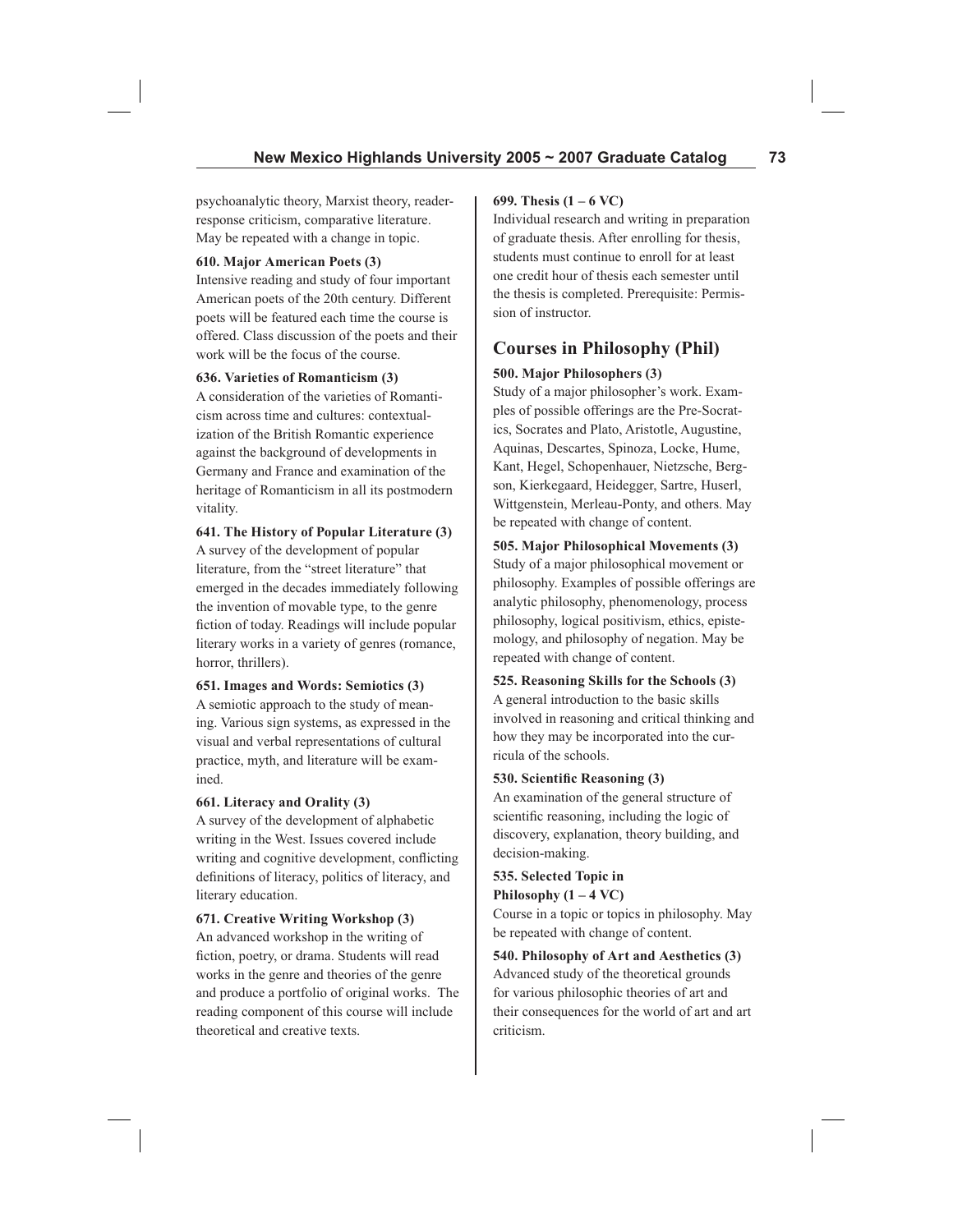**550. Seminar in Philosophy (1 – 4 VC)**

Seminar course in topic or topics in philosophy.

# **572. Cognitive Science (3)**

An interdisciplinary investigation of the foundations of human knowledge, representation and understanding, the functioning of the human brain, and how these impact on recent computer technologies. Cross-listed as: Psy 572 and CS 572.

# **584. Philosophy of History (3)**

A chronological survey of the development of the concept of history and its philosophical foundations. Cross-listed as: Hist 584.

# **590. Independent Study (1 – 4 VC)**

Individual, directed study arranged with an instructor. Prerequisite: Permission of the instructor.

# **Courses in History (Hist)**

**501. The Chicano Experience (3)** Major trends in the historical experience and

development of Chicanos in American society.

# **503. Chicano Leadership (3)**

A study of significant leaders among the Hispanic population in the Southwest during the Mexican territorial and early statehood periods.

# **506. North American Frontiers (3)**

Patterns of settlement in North America, with emphasis on frontier experience in the United States.

# **511. Women in the United States (3)**

A survey of the role of women in the history of the United States, including methodological and conceptual developments.

# **512. The Civil War and Reconstruction (3)**

The Old South, secession, civil conflict, Radical Reconstruction.

# **513. The United States Since World War II (3)**

American society and foreign policy from Pearl Harbor to the present.

**514. The American Presidency (3)** The history, institution, and powers of the chief executive of the United States.

# **535 – 635. Selected Topic in History (1 – 4 VC)**

Course in a topic or topics in history: may be repeated with change of content.

**550 – 650. Seminar in History (1 – 4 VC)** Seminar course in a topic or topics in history.

**552. Seminar: New Mexico History (3)** Seminar course in a topic or topics in New Mexico history.

# **553. History of the Southwest (3)**

An analysis of historic and contemporary issues confronting peoples of the Southwest.

# **590 – 690. Independent Study (1 – 4 VC)**

Independent, directed study arranged with an instructor. Prerequisite: Permission of instructor.

# **605. Seminar: The Trans-Mississippi West (3)**

An analysis of the development of the western regions of the United States. May be taken twice for credit.

# **615. Seminar: Contemporary Historical Thought (3)**

The development of the concept of history in the western world, with an emphasis on recent interpretations of historical theory. May be taken twice for credit.

# **618. Seminar: The Southwest (3)**

Analysis and writing in Chicano, Anglo, and Indian history. May be taken twice for credit.

# **619. Seminar: New Mexico Since Statehood (3)**

Research and writing on topics in New Mexico since 1912. May be taken twice for credit.

# **620. Research Methods in History and Political Science (3)**

Historical method, including sources, criticism, tools, organization, form, and problems. Crosslisted as PolS 620.

**640. Seminar: Mexico (3)** Research and writing on Mexican topics. May be taken twice for credit.

# **650. Seminar: Southwest History (3)** Seminar course in a topic or topics in South-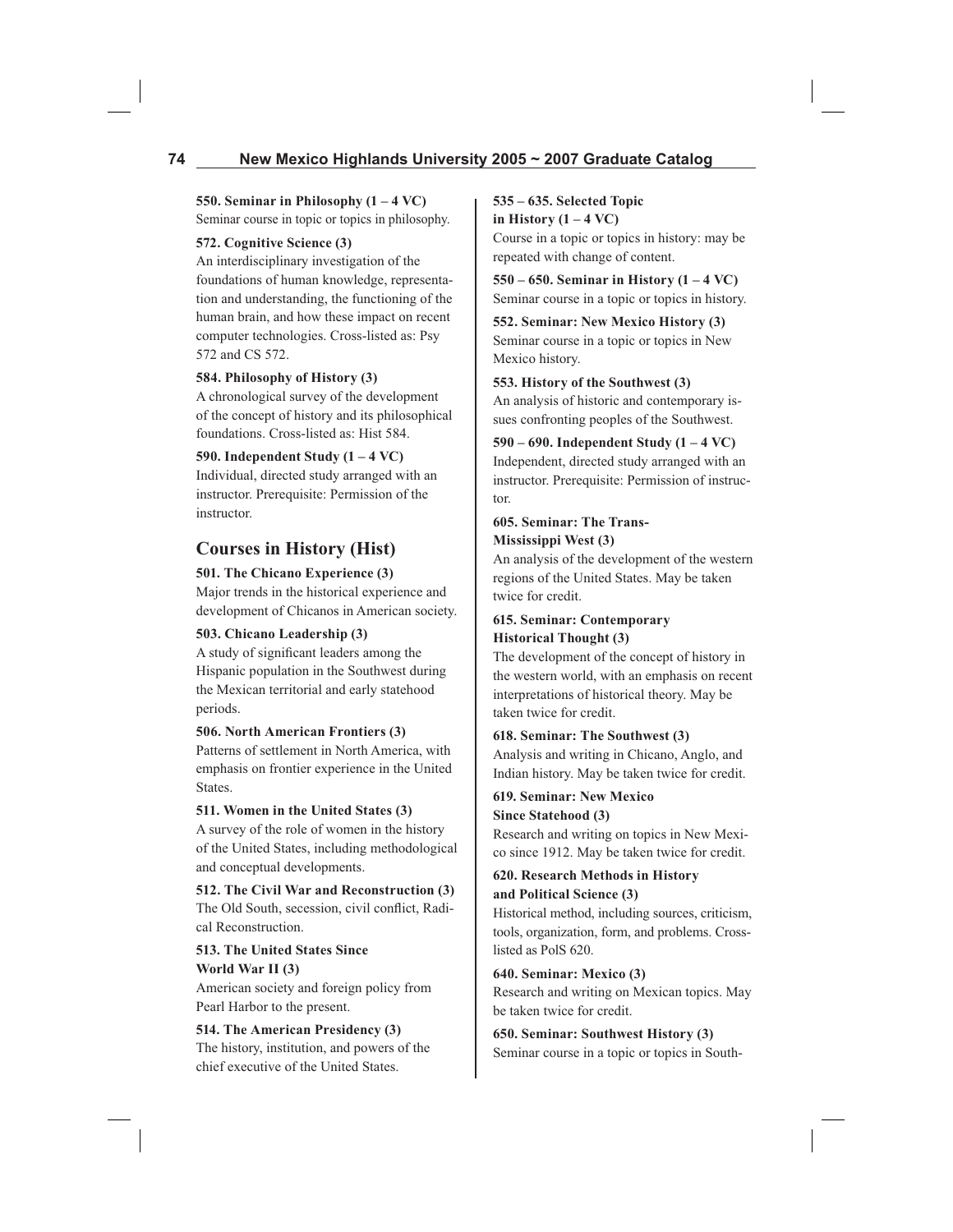west history. May be taken twice for credit.

**690. Independent Study (1 - 4 VC)** Research and writing on Mexican topics. May be taken twice for credit.

# **692. Independent Research (1 – 4 VC)**

Independent, directed study arranged with an instructor. Prerequisite: Permission of instructor.

# **699. Thesis (1 – 8 VC)**

Individual research and writing in preparation for a graduate thesis. Prerequisite: Permission of instructor.

# **Courses in Political Science (PolS)**

# **502. Interests Groups (3)**

The forms, tactics, and influence of interest groups their role in a pluralistic society, and their importance in a democracy.

# **510. The American Constitution (3)**

Origin and establishment of leading constitutional doctrines.

# **515. Government and Business (3)**

Case study of United States government regulations of economic activity with emphasis on the administrative process.

### **517. The Legislative Process (3)**

The process of law-making in the United States, national and state; legislation drafting and legislative procedure.

### **518. Administrative Law and Procedure (3)**

The content of this course will serve to help students become aware of administrative law and its relationship to public administrative programs. Administrative law concerns the powers and procedures of administrative agencies, particularly including the law governing judicial review of administrative action. Political science majors who endeavor to enter the public administration arena often will be involved in the administrative process, which is a complex of methods by which agencies carry out tasks of adjudication, rule-making and related functions.

### **519. Public Administration (3)**

Organization of the administrative structure, problems of internal management, personnel, fiscal management, forms of administrative action, and procedure.

## **533. Chinese Communist Government (3)**

An analysis of the Chinese government with emphasis on the role of the Communist Party; relationship of policies to tradition and world affairs.

# **534. Practicum (1 – 4 VC)**

Experiential study directed by an instructor. Prerequisite: Permission of instructor.

#### **535 - 635. Selected Topic in Political Science (1 – 4 VC)**

Course in a topic or topics in political science: may be repeated with change of content.

# **546 Government and Politics of Latin America**

Analysis of political systems, contemporary mass movements and inter-American relations.

# **550 – 650. Seminar in Political**

**Science (1 – 4 VC)**  Seminar course in a topic or topics in political science.

# **551. Seminar: New Mexico Government and Politics (3)**

Structure, organization, function, and operation of New Mexico state and local government.

# **553. International Relations, Human Rights and International Law (3)**

A theoretical and critical analysis of the meaning and relevancy of the IR politics and its collision with international law and human rights in the age of globalization. Prerequisite: PolS 353, or permission of instructor.

**558. Political Theory and Philosophy (3)** Leading political ideas of the western world.

**560. The American and Soviet Systems (3)** A comparative study of the American and Russian political institutions, cultures, and structures including their underlying belief systems.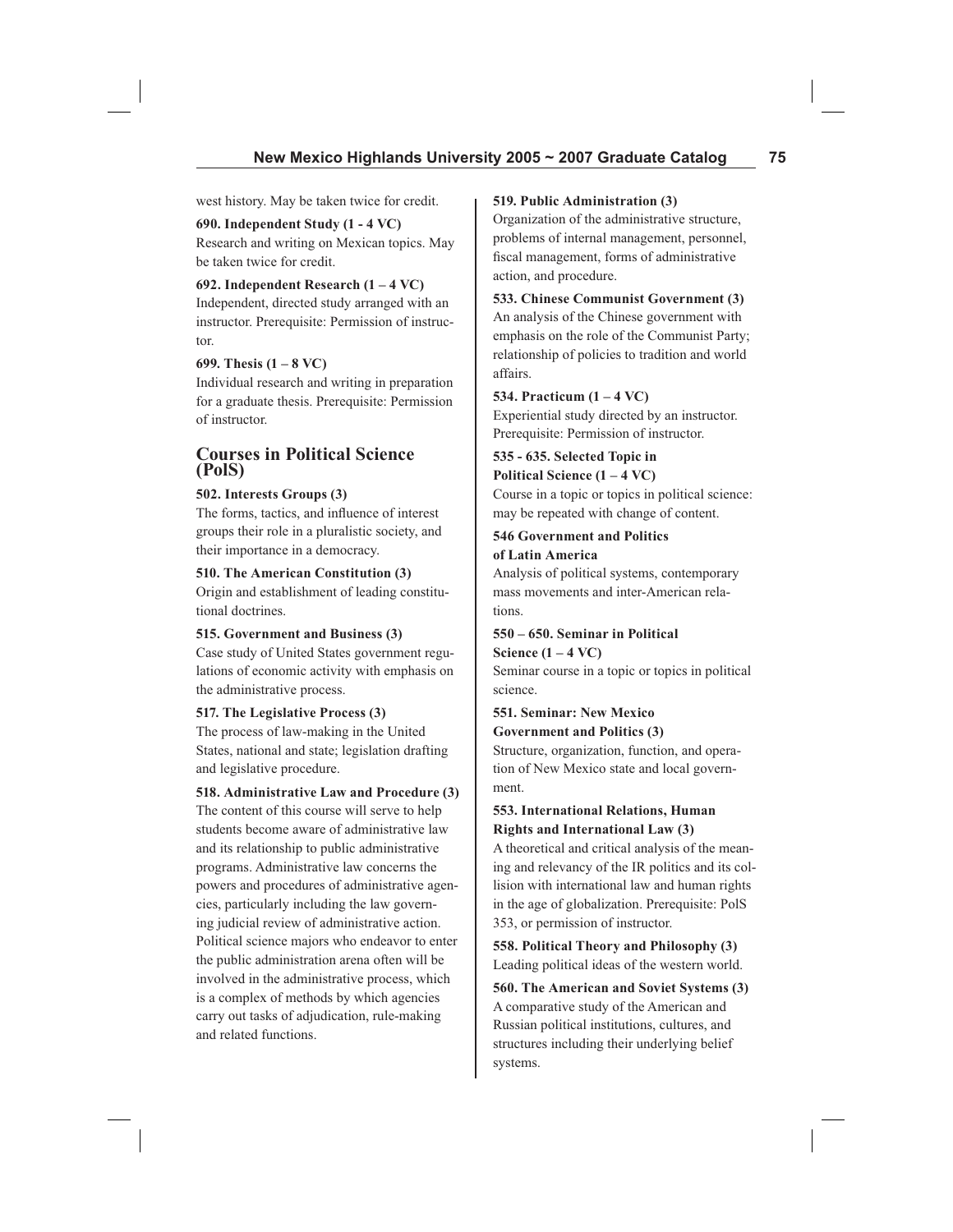# **562. International Monetary Systems (3)**

Examination of the national and international procedural rules which channel the behavior of governments and monetary authorities.

# **563. Political Economy (3)**

The comparative study and analysis of the political economies of the major countries of the world, stressing the interdependence of the study of economics and politics.

# **611. Seminar: Southwest Politics (3)**

Analysis and original research on southwest politics with emphasis on New Mexico and ethnic politics. May be taken twice for credit.

# **614. Seminar: Public Policies (3)**

Past and present governmental attempts in the United States to deal with vital problems in such areas as education, health, poverty, and civil strife. May be taken twice for credit.

# **620. Research Methods in History and Political Science (3)**

Research methods in political science, including sources, criticism, tools, organization, form, and problems. Cross-listed as: Hist 620.

# **654. Seminar: The State (3)**

The essence, origin, justification, and functions of the nation state. May be taken twice for credit.

# **690. Independent Study (1 – 4 VC)**

Independent study arranged with an instructor. Prerequisite: Permission of instructor.

# **692. Independent Research (1 – 4 VC)**

Independent research arranged with an instructor. Prerequisite: Permission of instructor.

# **699. Thesis (1 – 8 VC)**

Individual research and writing in preparation for a graduate thesis. Prerequisite: Permission of instructor.

# **Courses in Spanish (Span)**

# **501. Spanish Literature: Aspects of the Short Story (3)**

Traces the development of the short story from the Middle Ages, Renaissance, and Golden Age to the present.

# **502. Spanish Literature: Aspects of the Novel (3)**

Traces the development of the novel from its origins in prose fiction of the Middle Ages and the Renaissance to the present.

# **503. Latin American Literature: Aspects of the Short Story (3)**

Traces the development of the Latin American short story from the 19th to the 20th century. The different literary movements will be traced via this genre: romanticism, realism, naturalism and modernism. Particular focus will be placed on the more current 20th century short story.

# **504. Latin American Literature: Aspects of the Novel (3)**

Focuses on the Spanish American novel from the Colonial period to the 20th century. It will emphasize different periods within this genre, i.e., the colonial period, the regionalist novel, and the Latin American boom.

# **505. Film in the Hispanic World (3)**

This course introduces the field of visual arts and cinematic technique. The work of major Hispanic film directors will be presented and compared.

# **506. Hispanic Women Authors (3)**

Designed to introduce the student to the women authors in Spanish America, the course covers most genres through the works of Sor Juana Ines de la Cruz, Alfonsina Storni, Domitilia Chungara, Rosario Castellanos, Barbara Delano, and others.

# **520. Chicano Short Story of the Southwest (3)**

A study of major short story writers since the Chicano movement kicked into high gear in the mid-1960's. Master short story writers ringing from Sabine Ulibarri, Tomas Rivera, Rolando Hinojosa Smith, Miguel Mendez and Rosaura Sanchez to more modern prose writers such as Denise Chavez and Alicia Gaspar de Alba, among others, will be included.

**525. Spanish for the Profession - Spanish for Medical Personnel (3)** Spanish for the Professions series is offered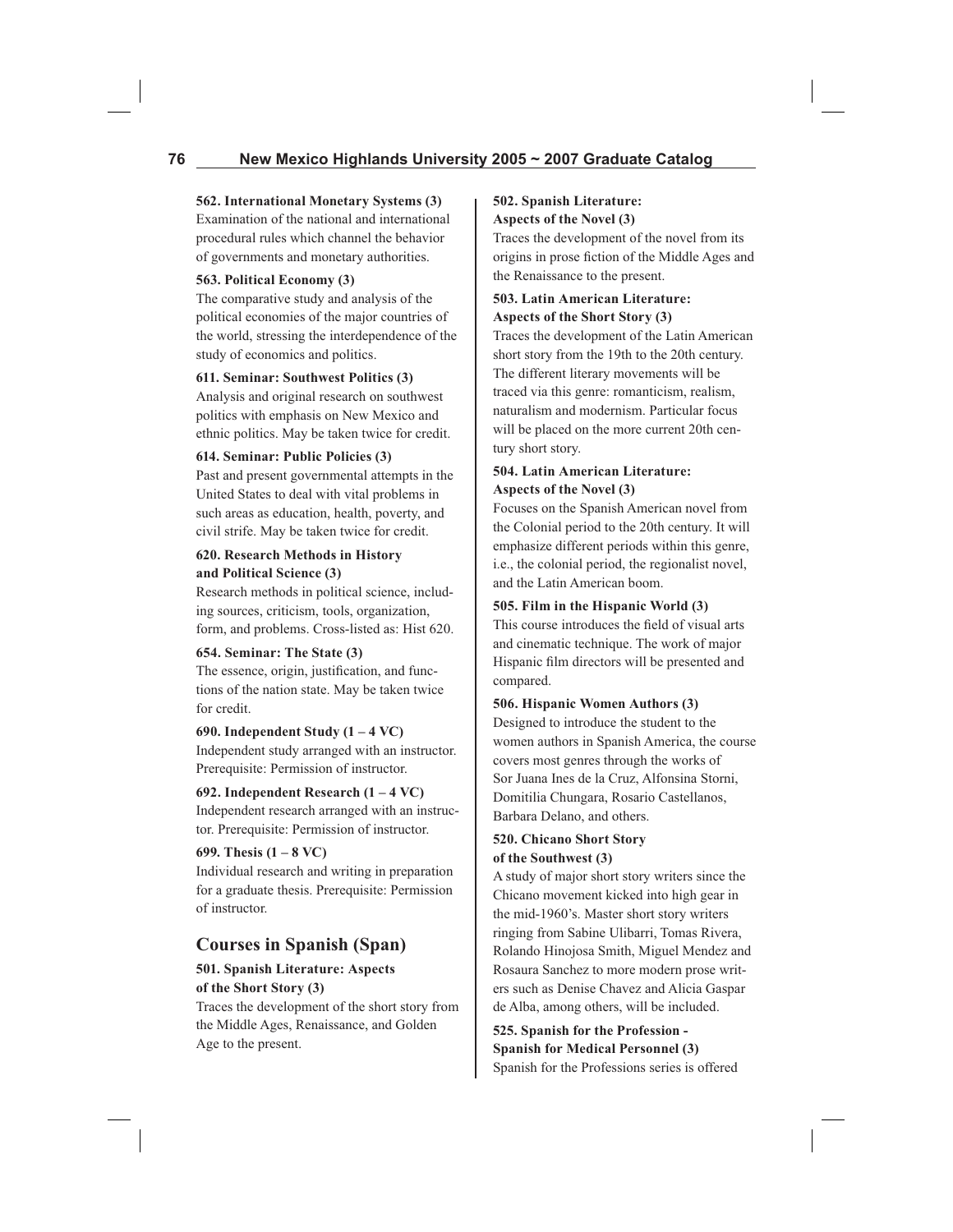as a community and interdisciplinary service to professionals in various fields. Spanish for Medical Personnel and Spanish for Law Enforcement, for example, are designed to teach and train community professionals in the practical applications of Spanish. This will be accomplished by the study of specific vocabulary and terminology pertaining to those professions.

# **526. Spanish for the Profession - Spanish for Law Enforcement (3)**

An advanced course in Spanish for Law Enforcement personnel. The course focuses on situations commonly encountered by professionals in the law enforcement field. 530. Spanish Linguistics and Phonetics (3) Applying linguistics and phonetics to the knowledge and use of Spanish and English in order to provide future teachers with the ability to help students develop their languages. Prerequisite: Span 101, 102 or 103, 104 and 201 and 325.

# **531. Spain: Civilization and Culture (3)**

Provides students with a synthetic and highly accessible overview of Spanish history, literature and culture.

# **532. Latin America: Civilization and Culture (3)**

Presents the Spanish American experience of yesterday and today through the social, historical, political and literary aspects that this experience encompasses.

# **533. New Mexico and the Southwest: Civilization and Culture (3)**

Spanish cultural developments and events that have brought about ethnic, economic, political, social, literary, linguistic and historical changes and typical features in New Mexico and in the southwestern United States. Required for Bilingual Education. Prerequisite: Span 101, 102 or 103, 104, 201 and/or 202 and 325.

# **534. Practicum in Spanish (3)**

Experiential study directed by an instructor. Prerequisite: Permission of instructor.

# **535–635. Selected Topics in Spanish (1–4 VC)**

Course in a topic or topics in Spanish. May be repeated with a change in content.

# **536. Studies in Hispanic Literature (3); 3,0 Alt Sp**

This course attempts to introduce the student to the literary production in Spanish. Works written in the Americans and Spain will be studied. A myriad of authors, genres, and themes will be studied. The content of the course will vary each semester. Prerequisite: Span 325 and Span 400.

# **541. Spanish for the Bilingual Classroom (3)**

This course targets students of Bilingual Education and it presents the Spanish language as it is applied to school and community settings. Use of both vernacular and formal language will be included. Spanish is the language of instruction inclusive of student presentations and participation. Prerequisite: Span 101, 102 or 103, 104, 201 and/or 202 and 325.

# **545. Teaching of Spanish: Theory and Methodology (3)**

This course familiarizes prospective teachers with the philosophy, methodology, and practical techniques of teaching Spanish. Prerequisite: Span 101, 102 or 103, 104, 201 and 325 or the equivalent. May also be taken as a co-requisite with 325.

### **546. New Mexico during the 19th and 20th Centuries: An Intellectual Panorama (3); 3,0**

This course endeavors to study writings created in New Mexico from different sources: personal journals, historical accounts, newspaper cultural articles and literary renditions in all genres. Special attention will be devoted to the poetry of the Penitentes and the Oral Tradition of New Mexico's Religious Theater during the 19th century. This course will be taught in Spanish. Prerequisite: Span 325 and Span 400.

**550. Seminar in Spanish (3)** Topic to be selected by instructor.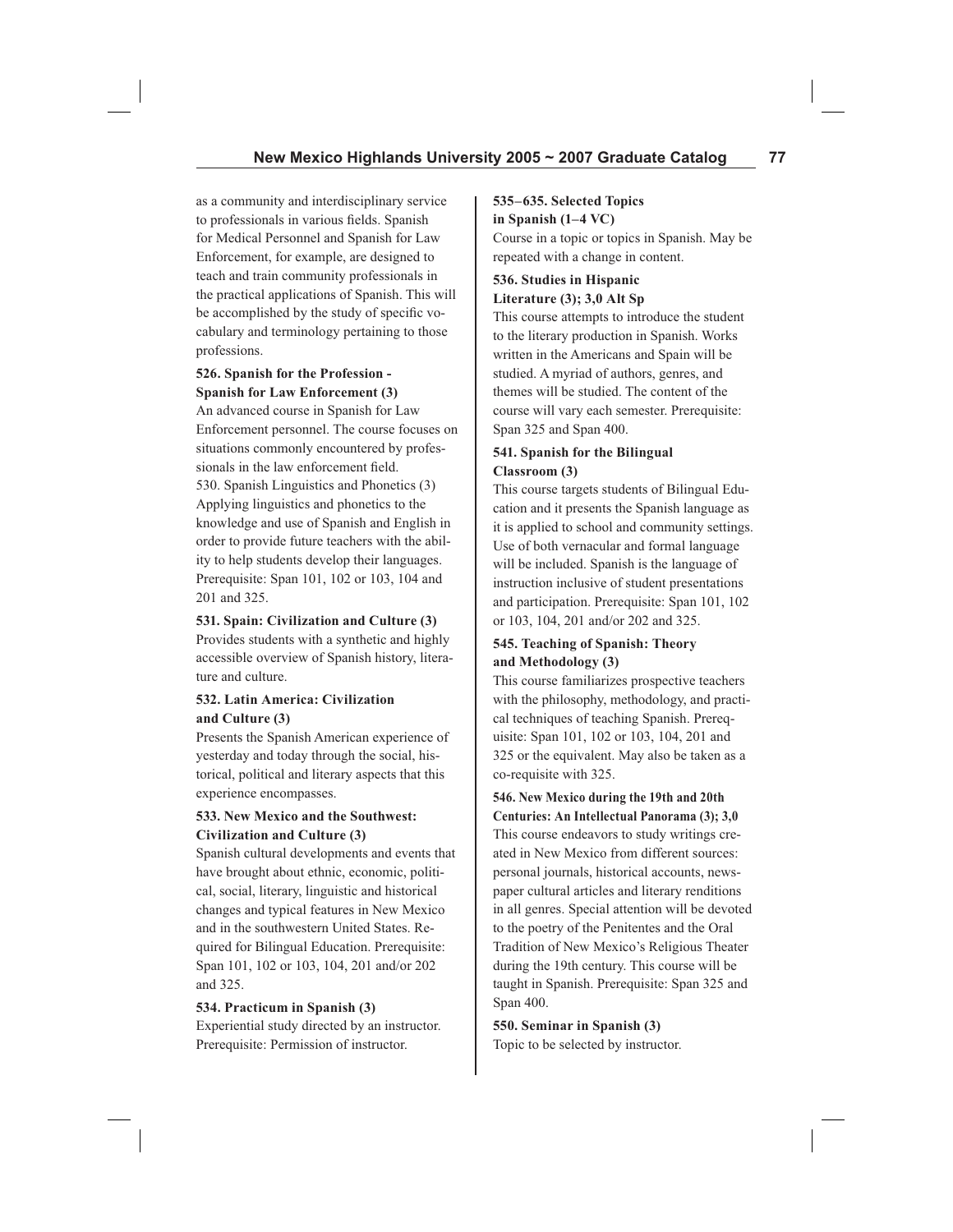# **552. Nobel Prize Laureates in Hispanic Literature (3)**

The principal purpose of the course is to study the Nobel Prize Laureates from Spain and/or Spanish America to ascertain their literary greatness within the genre each one represents in Europe and the Western Hemisphere. May be repeated for credit.

# **558. Colonial Literature of the Americas (3); 3,1 Alt Fa**

This course examines in depth literature written in Spain and in Spanish speaking America prior and during Latin America's colonial period which would, by geographical extension, include the American Southwest. Texts will include historically prior European works which influenced the conquistador's ideology, and poetry, letters, diaries, and historical chronicles of Latin America and the southwest from 1492 until the beginning of the 19th century.Prerequisite: Span 4/533.

# **562. Southwest Folklore (3)**

A study of the different genres of New Mexican and southwestern folklore along with the analysis of their popular, cultural, and literary values. Prerequisite: Span 201, 202, 260 and 325.

# **564. Hispanic Women of New Mexico (3)**

Course traces the role and contributions of the Hispana from colonial times to the present. The common-ordinary woman as well as the well-to-do will be studied from a social, cultural, political, and educational perspective.

### **567. History of the Spanish Language (3); 3,0 Alt Sp**

this course traces the development of the Spanish language from Latin to the present. It analyzes the cultural, literary and historical factors that have contributed to its evolution. The transformations that the language undergoes in a different linguistic setting are studied in a section on sociolinguistics issues of the U.S. southwest Spanish. This course will be taught in Spanish.

**570. Chicano Novel of the Southwest (3)** A study of major novelists who spearheaded this genre. This includes premier novelists ranging from the pioneers Tomas Rivera, Rolando Hinojosa Smith, Rudolfo Anaya, Ron Arias, Raymond Barrio, Nash Candelaria and Orlando Romero to highly acclaimed female novelists, among them Ana Castillo, Sandra Cisneros, Helena Maria Viramontes, Mary Helen Ponce, and Demetria Martinez.

## **575. Latina Writers in Translation (3); 3,0 Alt Sp**

This course examines the literary production of Hispanic women in the U.S. Gender, race, ethnicity, and socioeconomic issues are analyzed. Through their writings these women are active in developing new categories of knowledge and creative expression, which demonstrate how Hispanic women position themselves and are positioned within the context of history, culture, and society.

### **590–690. Independent Study (1–4 VC)** Individual directed study arranged with an in-

structor. Prerequisite: Permission of instructor.

# **600. Research Methods in Spanish/ Modern Languages (3)**

The purpose of this course is to teach graduate students the art of research methods and methodology for the study of Spanish/Modern Languages and Literature. Topics that will be addressed are: the meaning of scholarship, plagiarism, parts of a research paper and composition. There will be an oral presentation of the abstract of the final research paper. Other topics to be discussed are the literary theory and archival research.

# **650. Seminar (1–4 VC)**

Seminar course in a topic or topics in the language or literature of the Spanish Southwest.

# **652. Seminar: Contemporary Chicano Writers of the Southwest (3)**

Literary achievements of Chicano writers of the Southwest, beginning with the Chicano movement of the 1960s. This course will be taught in Spanish and/or English according to the needs of the students.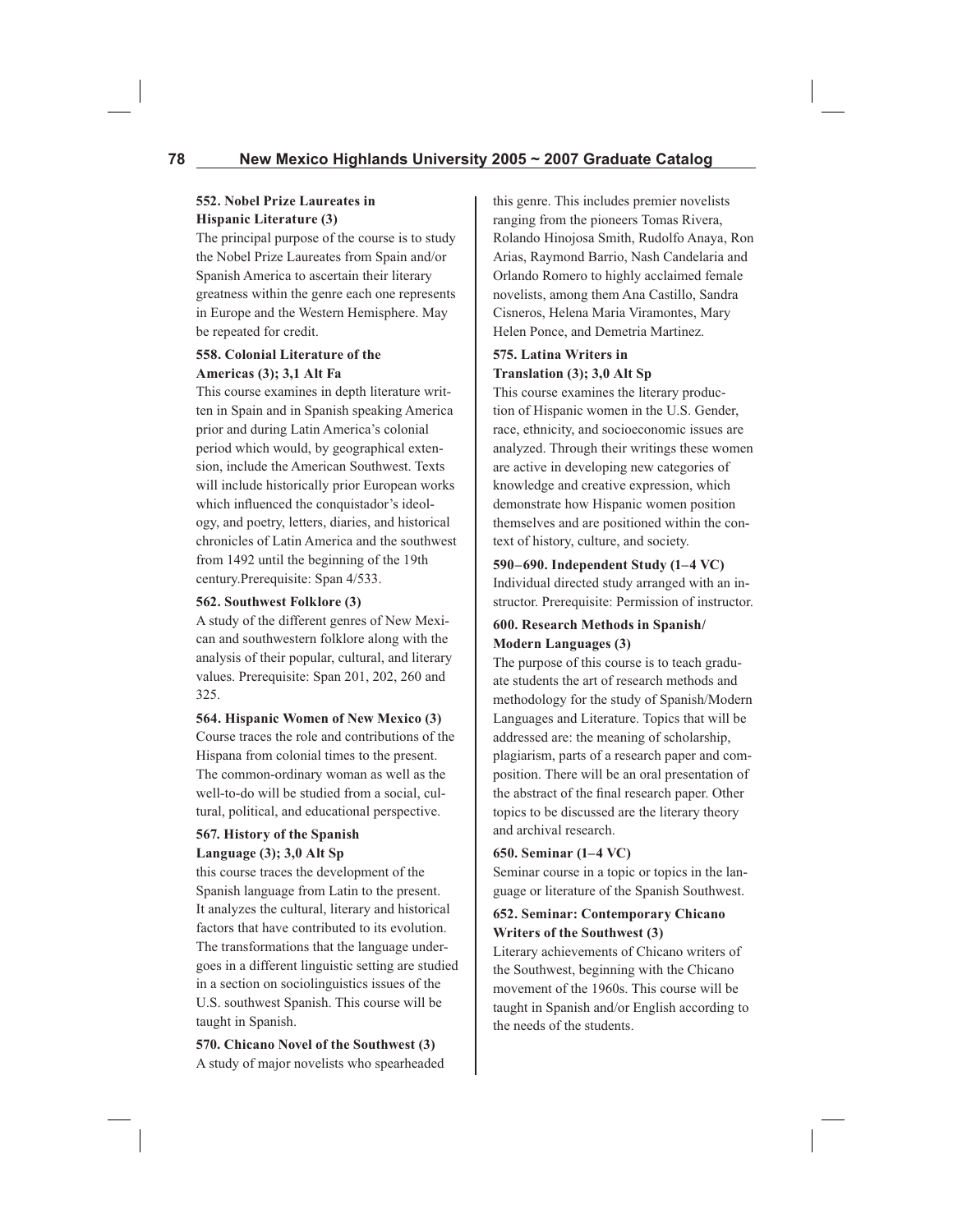#### **692. Independent Research (1–4 VC)**

Independent research arranged with an instructor. Prerequisite: Permission of instructor.

# **699. Thesis (1–6 VC)**

Individual research and writing in preparation of a graduate thesis. Prerequisite: Permission of instructor.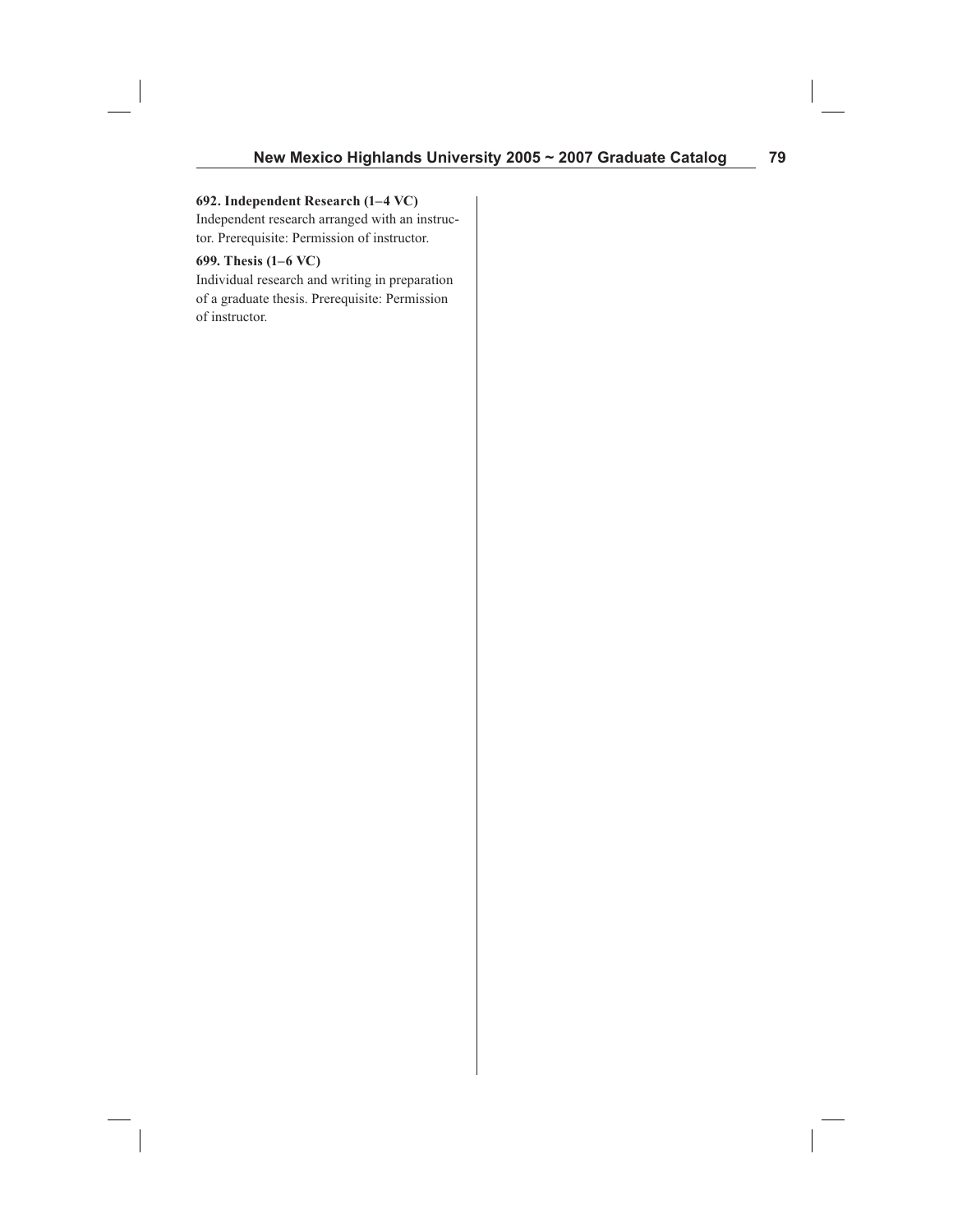# **DEPARTMENT OF NATURAL SCIENCES**

**Dr. Ken Bentson, Department Chair Ivan Hilton Science Center, Room 332 505.454.3501 FAX: 505.454.3063** *E-mail: kbentson@nmhu.edu*

#### **Mission of the Department of Natural Sciences**

The Department includes the disciplines of Biology, Chemistry, and Natural Resources Management (NRM; Geology and Forestry programs). The mission of these programs is to provide students with a high quality science education that includes experience with research and field projects. The programs provide scientific and technical background that empowers students to successfully pursue science and technology careers, or, proceed on to advanced graduate studies. Faculty in the Natural Sciences strive to make each student's educational experience challenging and rewarding.

#### **Faculty**

Kenneth Bentson, Ph.D. (NRM) Dick Greene, Ph.D. (Biology) David Hacker, Ph.D. (NRM) Merritt Helvenston, Ph.D. (Chemistry) Carol Linder, Ph.D. (Biology) Jennifer Lindline, Ph.D. (NRM) John McIntyre, Ph.D. (Chemistry) Michael Meyer, Ph.D. (NRM) Mark Minton, Ph.D. (Chemistry) Ben Nelson, V.M.D. (Biology) Rolando Rael, Ph.D., (Biology) Maureen Romine, Ph.D. (Biology) Rodolfo Martinez (Chemistry) David Sammeth, Ph.D. (Chemistry) Mary Shaw, Ph.D. (Biology) Tatiana Timofeeva, Ph.D. (Chemistry)

# **Resources and Facilities**

The Department of Natural Sciences is housed in the new Ivan Hilton Science Center. New laboratory spaces, with state-of-the-art safety and teaching features provide students with hands-on, student-centered learning environments.

The Biology discipline prides itself on its ability to place students into biomedical careers, and, the success of graduates in medical, dental, and veterinary schools nationwide. The discipline attributes this success to intensive biology laboratory experiences with cutting edge technology, and, instructors committed to individual student progress. Facilities include physiology, microbiology, biomolecular, greenhouse and plant biology laboratories. A computer laboratory is available for classes and student use. Students majoring in Biology are taught the practical use of common scientific instrumentation they will encounter in their careers. All Biology students are required to complete an undergraduate research project that provides students with a realistic perspective of Biology and the conduct of investigations. Many of the faculty have active research programs that hire undergraduate students and provide further training.

Chemistry has modern laboratories for chemistry classes and research. Chemical measurement instrumentation includes a highfield Nuclear Magnetic Resonance device, x-ray diffraction equipment, gas and liquid chromatographs, mass spectrometers, IR, UV, and visible spectrophotometers, and laser spectroscopy facilities. Students who major in Chemistry are expected to become fully competent in the use of the instruments by the time they graduate. Undergraduate students gain a practical perspective on Chemistry through involvement with research projects. Chemistry has been highly successful in placing its graduates in exciting careers in industry and government, while many students proceed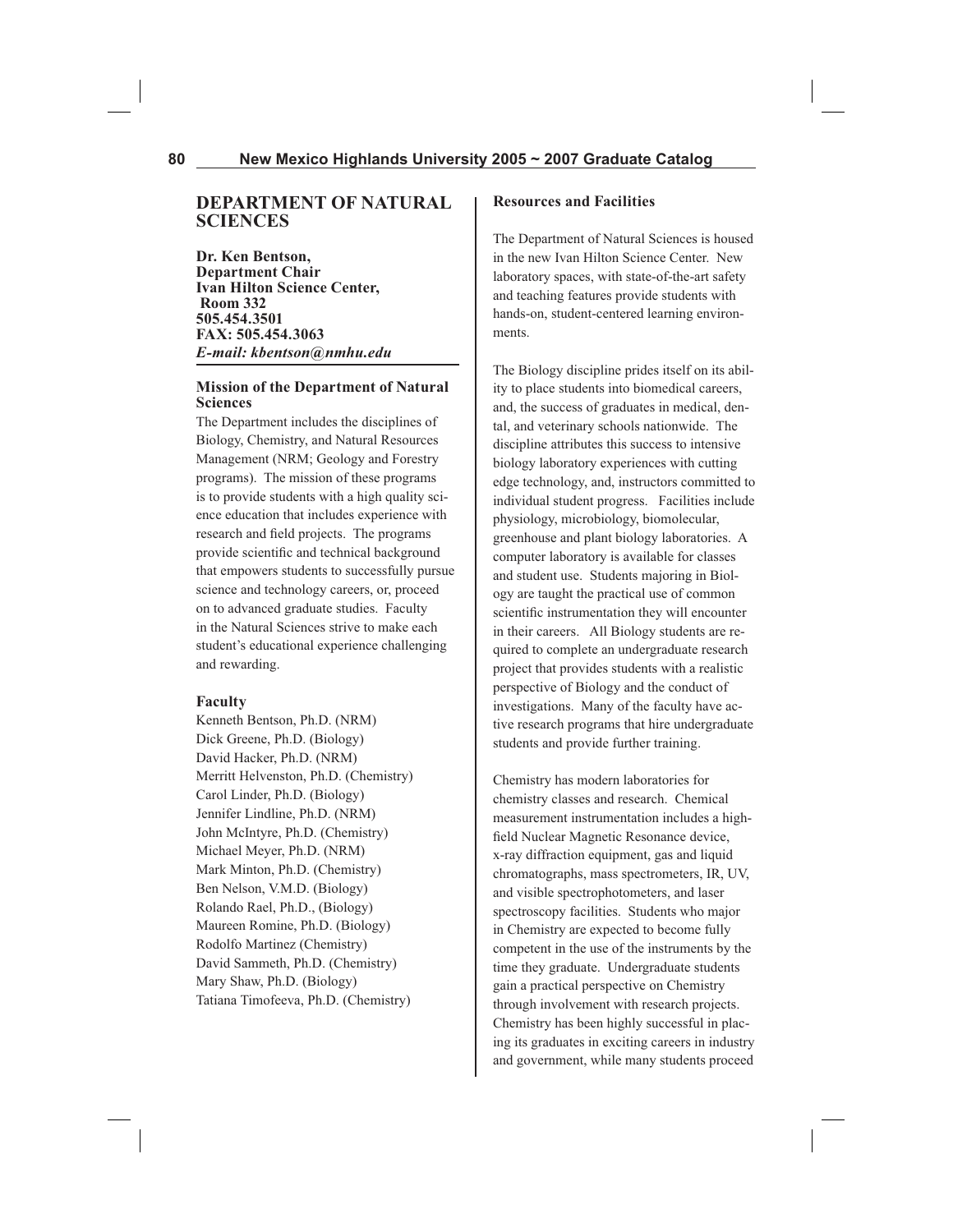to advanced graduate studies in Chemistry at other institutions. Most Chemistry faculty have research grants that can hire undergraduate students.

The Natural Resources Management discipline is comprised of the Environmental Geology and Forestry programs. The Forestry major is the only one accepted by Federal and state agencies in New Mexico. Furthermore, the Watershed Management concentration in Environmental Geology provides a new, cutting-edge program in an emerging technical field of great importance to New Mexico and the western United States. The Environmental Geology major focuses on classic geological principles applied to environmental problems like groundwater pollution, geologic hazards, mine tailings and reclamation, and other topics. Las Vegas is located near to many types of natural resources. Within minutes of campus, students can be in short-grass prairies, forests, lakes, streams, and alpine tundra ecosystems. Consequently, NRM programs are focused on extensive student field experiences. The area is geologically rich in fossils, mineral ores, and geologic hazards, while having many abandoned and active mines. NRM students are in demand by federal and state agencies, which need personnel trained in the unique social, ecological, and geological conditions in the southwest. NMHU is also the home of the New Mexico Ecological Restoration Institute that is leading New Mexico in the restoration of forests, ranges, and stream systems. Numerous opportunities for undergraduate student involvement in research and field projects exist at NMHU

# **Master of Science in Chemistry (M.S.)**

The chemistry concentration includes the study of inorganic, analytical, physical, and organic chemistry and biochemistry, with applied emphases in medicinal and materials chemistry, reaction mechanisms, and environmental chemistry.This program requires a research project culminating in an original thesis for each student. The chemistry concentration prepares candidates for entry into the chemistry profession or for Ph.D. work.

#### **Required courses: 28**

| Chem | 519 | Chem Lab $7(3)$              |
|------|-----|------------------------------|
| Chem | 541 | Reaction Mech (3)            |
| Chem | 621 | Adv Analy Chem (3)           |
| Chem | 671 | Chem Thermodyn (3)           |
| Chem | 672 | Quantum Chem (3)             |
| Chem | 691 | Chem Collog $(1)^*$          |
| Chem | 699 | Thesis $(1-8)$               |
|      |     | Choose one of the following: |
| Chem | 561 | Inorganic Chem I (3)         |
| Chem | 581 | Biochemistry 1(3)            |
|      |     |                              |

#### **Electives: 6**

Choose at least six credits in graduate courses from biology, chemistry, environmental science, geology, physics, or other appropriate disciplines with approval of a graduate advisor.

\* Taken for two semesters to equal a total of two credit hours.

### **Program Total: 34**

# **Master of Science in Life Science (M.S.)**

All graduate students in the biology concentration are required to register for graduate seminar during each semester of enrollment in the graduate program up to four semesters. The master of science in life science with a biology concentration requires the completion of at least 26 credit hours in courses other than Graduate Seminar (LSci650), Independent Study (LSci690), Independent Research (LSci692), and Thesis (LSci699).

### **Concentration in Biology Required courses: 19 – 28**

| LSci  | 600 | Res Meth in LSci (3) |
|-------|-----|----------------------|
| LSci  | 610 | Env Physiology (3)   |
| LSci  | 620 | Adv Top in LSci(2)*  |
| LSci  | 640 | Adv Cell Biology (3) |
| LSci. | 650 | Grd Sem in LSci (1)  |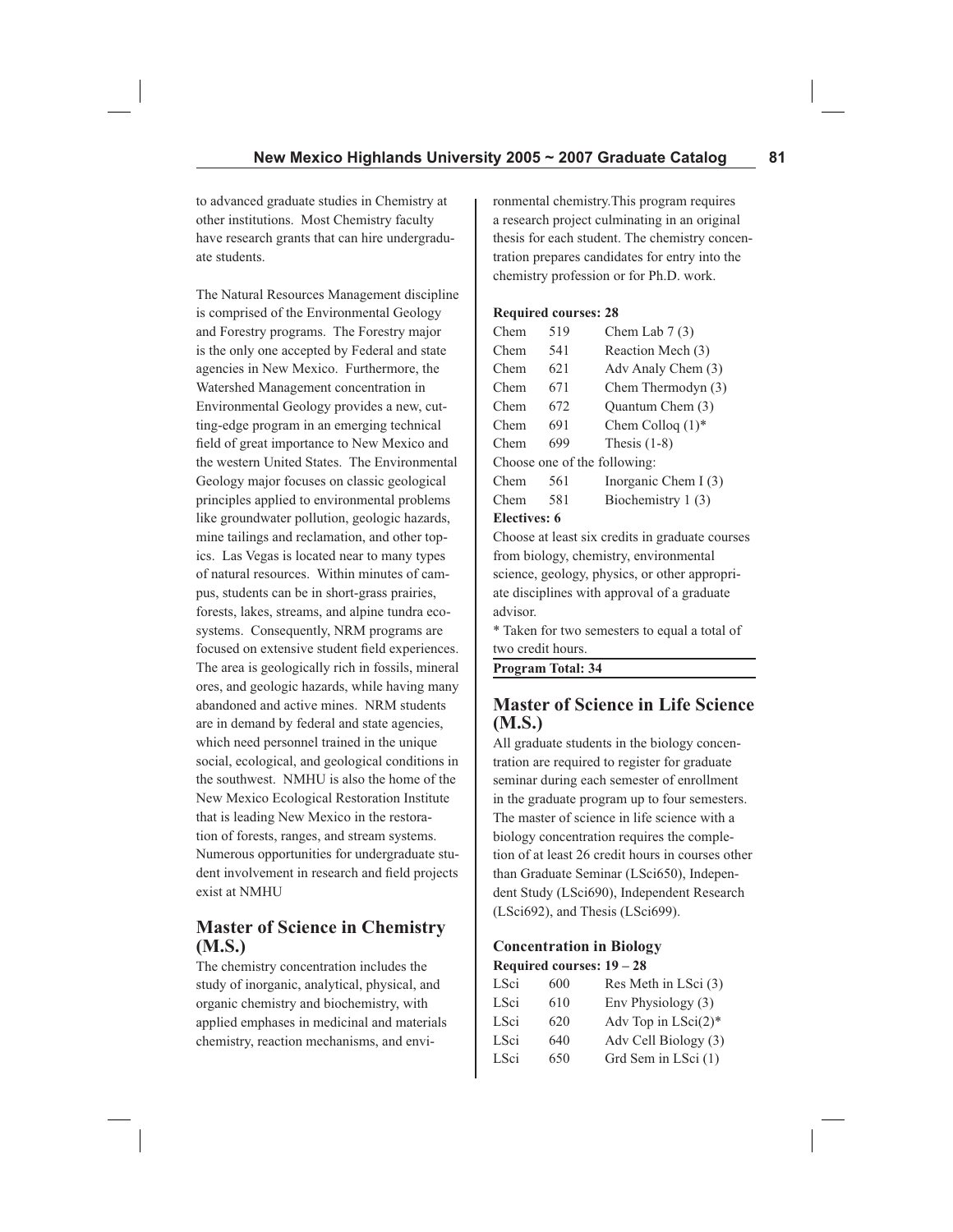LSci 699 Thesis (1-7) \* Repeated for credit with different subject matter for a total of four credit hours.

# **Electives: 6 – 15**

With approval of the life science advisor, choose from 500-level courses offered in biology, chemistry, environmental science, geology, or other appropriate disciplines to bring the total number of credits completed in the program to at least 34.

**Program Total: 34**

#### **Concentration in Natural Resource Management Required Courses (13):**

| LSci        | 615 | Research Met (3)             |
|-------------|-----|------------------------------|
| <b>FOR</b>  | 620 | Adv. Topic in NRM (2)*       |
| <b>FOR</b>  | 625 | <b>Advanced Quantitative</b> |
|             |     | Methods in NRM (3)           |
| <b>LSci</b> | 650 | Graduate Seminar in Life     |
|             |     | Sciences $(1)$ **            |
| Anth        | 581 | <b>Cultural Resource</b>     |
|             |     | Management (3)***            |
|             |     |                              |

\*May be repeated for credit with different subject matter for a total of 4 credit hours. \*\*Taken for four semesters to equal a total of

4 hours.

\*\*\* Prerequisite is waived by the Anthropology discipline.

# **Electives (20-24):**

With the advice and consent of the graduate advisor, choose from 500- and 600-level courses in Life Science, Geology, NRM, Chemistry or other appropriate discipline to bring the total number of credits to at least 33 semester hours. Students will complete approximately 7 hours of thesis in the Natural Resources Management area.

**Program Total: 36-37**

# **Courses in Chemistry (Chem)**

**519. Advanced Instrumental Analysis (3); 0,6**

Chemical instrumentation laboratory uses modern separation, purification, and instrumental analysis techniques including such techniques as NMR, GC-MS, FT-IR, fluorescence, HPLC, capillary electrophoresis (CE), X-ray diffraction (powder and single crystal XRD) and electrochemistry. Prerequisite: Chem 321 or 322 are required, while Chem 318, and Chem 372 are recommended. 535 – 635. Selected Topic in Chemistry (3) Course in topic or topics in chemistry. May be repeated with change of content.

# **541. Reaction Mechanisms (3)**

Theoretical organic chemistry including molecular orbital theory, photochemistry, orbital symmetry, and reaction mechanisms. Prerequisite: Chem 318, Chem 342, and Chem 372.

# **542. Synthetic Chemistry (3)**

An advanced treatment of synthetic organic and inorganic chemistry and reaction mechanisms. Prerequisite: Chem 318, 342, and 372. 550-650. Seminar in Chemistry  $(1 – 3 \text{ VC})$ Seminar course in a topic or topics in chemistry. Prerequisite: Chem 318, Chem 342, and Chem 372.

# **555. Chemistry Research Seminar (1)**

Graduate students participating in a chemical research project will make one or two 30-minute presentations on their project to faculty members and other graduate and undergraduate students registered in the course. In addition the students will participate in the discussion evolving from other students' presentations.

# **559. Fundamental Principles of Laboratory Safety (1)**

Introduction to the principles of laboratory safety including the proper use of emergency safety equipment and personal protective equipment, instructions for the safe handling, labeling, storage and disposal of chemicals, and safety in the biology and physics labs. Emphasis will be placed on preparing science educators in safety procedures. Prerequisite: Permission of instructor.

# **561. Inorganic Chemistry 1 (3)**

Quantum mechanical approach to chemical bonding, crystal and ligand field theory, acid/ base theories, and transition metal chemistry. Prerequisite: Chem 318 and Chem 372.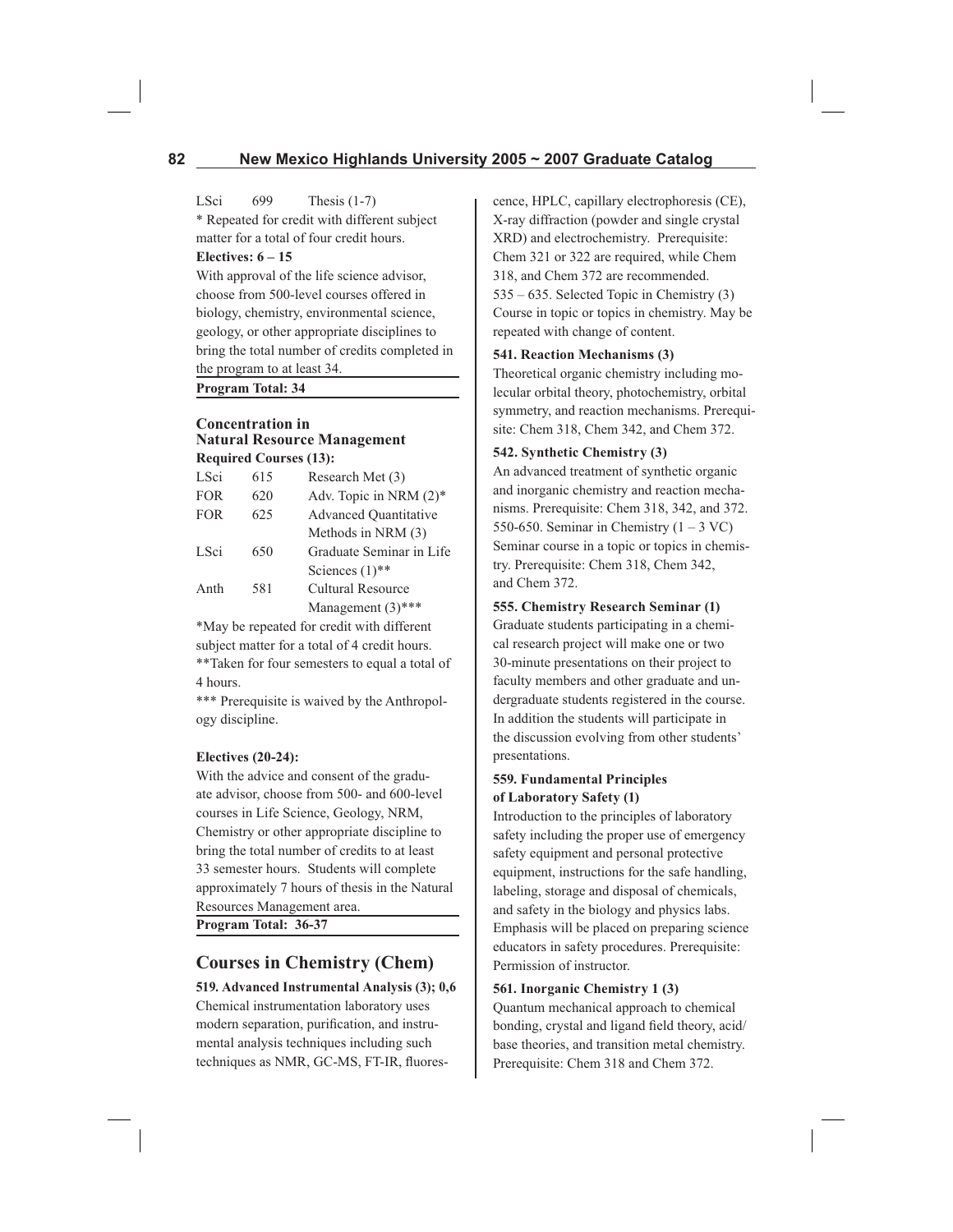# **562. Inorganic Chemistry 2 (3)**

A continuation of Chem 561. Topics include metal, transition metal, and non-metal inorganic topics and symmetry as related to spectroscopy and reaction mechanisms. Prerequisite: Chem 561.

# **573. Chemical Kinetics (3)**

An in-depth study of chemical reaction kinetics. Prerequisite: Chem 318 and Chem 372.

### **581. Biochemistry I (3)**

An introduction to the chemistry of biologically important molecules, including proteins, carbohydrates, lipids, and nucleic acids; physical properties, mechanisms of action, and enzyme kinetics. Prerequisite or co-requisite: Chem 316 and Chem 342.

# **582. Biochemistry II (3)**

A continuation of Chem 581. Prerequisite: Chem 581.

# **621. Advanced Analytical Chemistry (3)**

An in-depth treatment of chemical equilibria involving topics in acid/base, solubility, electro-chemistry, complexation reactions, and the theory of separations.

### **671. Chemical Thermodynamics (3)**

An in-depth study of chemical thermodynamics.

# **672. Quantum Chemistry (3)**

An in-depth study of spectroscopy and quantum mechanics.

# **691. Chemistry Colloquium (1)**

Students and faculty discuss current research problems. May be repeated for credit. Course must be taken twice to fulfill program requirement.

# **699. Thesis (1 – 8 VC)**

Individual research and writing in preparation of a graduate thesis. Prerequisite: Permission of instructor.

# **Courses in Forestry (FOR)**

# **502. Silviculture (3)**

Silviculture is the practice of growing and managing trees. The course focuses on the growth of trees, and the cultural practices

utilized to meet management objectives for forest stands. The ramifications of ecological manipulations are explored.

## **500. Surface Hydrology (3)**

A course designed for graduate students in earth sciences and natural resources management. The course combines (1) a qualitative conceptual understanding of hydrologic process, (2) an introduction to the quantitative representation of those processes, and (3) an understanding of approaches to hydrological measurements and the uncertainties involved in those measurements.

# **505. Wildland Fire Management 3)**

A course on the behavior of wildfires in forest and range ecosystems. The course reviews methods for fuel load assessment, fire weather prediction, fire suppression, and prescribed fire. Contrasts will be made between the costs and benefits of fires on ecosystem and humans.

### **508. Limnology (4; 3, 2)**

A study of the interrelationships among plants, animals, and environmental factors in aquatic ecosystems. The course is field oriented and concentrates on the development of sampling techniques and the analysis of biotic and abiotic components of nearby lakes and streams.

### **510. Forest Management (3)**

This course focuses on the economic and scientific decisions for large tracts of land and multiple types of forest stands. The elements of planning management activities to create the least costs and greatest benefits to a landowner are explored.

### **512. Surveying and GIS (4; 3, 2)**

Surveying is the determination of boundaries and positions on the earth's surface. Geographic information systems are geospatially referenced databases that relate positions of objects to associated data and properties.The course will explore the appolication of these technologies to forestry and geology problems.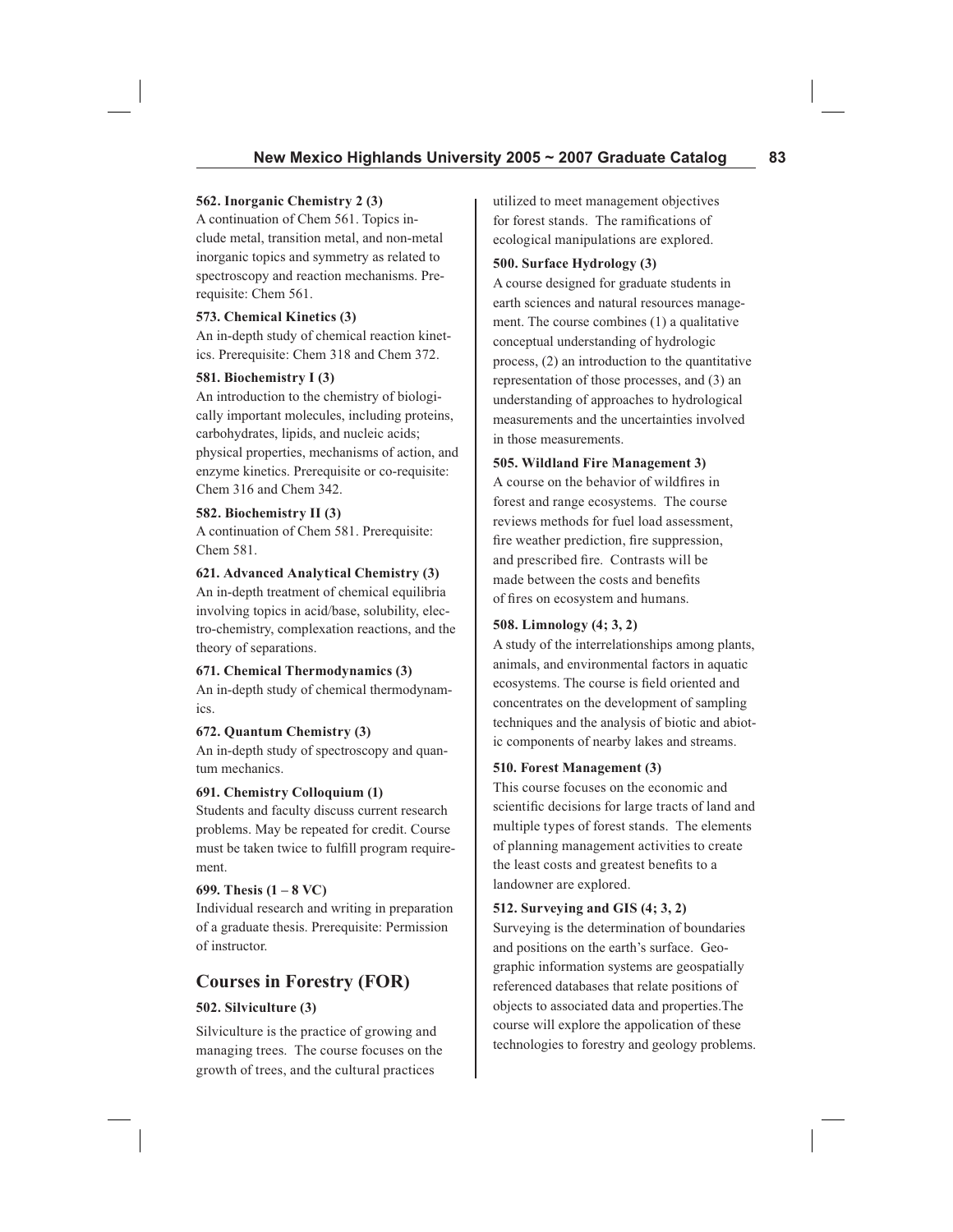# **515. Dendrology (3; 2, 2)**

Dendrology is the study of trees and woody vegetation. The course will first look at tree and shrub identification with associated botanical nomenclature. The second portion of the course examines the structure and function of trees and woody vegetation. A collection of local trees and shrubs is a requirement of the course.

# **517. Watershed Management (4; 3, 2)**

This course will emphasize the interdisciplinary characteristics of watershed management and the need to incorporate physical, chemical, biological and socioeconomic factors when planning and implementing natural resource programs to achieve sustainable, environmentally sound natural resource development.

# **520. Wildlife Habitat Management (3)**

Principles and practice of wildlife management; with emphasis on habitat, distribution, abundance and legal considerations.

### **530. Livestock Management (3)**

This course will address livestock health management, livestock production economics and effects on natural resources. Primary emphasis will be on beef cattle production, but other species of domestic animals and wildlife will be discussed.

# **535-635. Special Topic in Natural Resources Management (1-4 VC)**

Course in topic(s) in Natural Resources Management. May be repeated with change of content.

# **540. Integrated Natural Resources Management (3)**

This course is an introductory course to the broad field of natural resources management for graduate students that do not have a resource management background. The course will cover the ecological and biological underpinnings of agriculture, forestry, range management, watershed management, and ancillary fields, and, the decision making processes that are utilized. Natural resources

management will be placed in the context of broader societal mandates and concerns about natural, environmental, and cultural resources.

## **550. Animal Nutrition (3)**

This course is designed to provide students with an understanding of animal nutrition and appreciation of the importance nutrition in health and economics. Subjects to be covered will include digestive anatomy, physiology, and nutrition of various animal species.

# **555. Wildlife Diseases (3)**

An introduction to viral, bacterial, and fungal diseases found in wildlife species. The diagnosis and management of the diseases is explored.

# **553. Toxicology in Life Science (4; 3, 2)**

Toxicology studies the effects of chemical substances on the health of organisms and ecosystems. Toxic substances from industrial activities have wide ranging effects on natural systems at long distances from sources. Moreover, toxic substances are utilized in health care, agriculture, forestry, wildlife management, and fisheries to manipulate populations of pests. This course explores the basic principles of toxicology, and application of toxicology to Life Science and environmental problems.

# **589. Applied Ecology and Environmental Restoration (3)**

Ecological principles applied to solving environmental problems including pest and biological resource management, conservation biology, environmental planning, impact assessment, remediation, reclamation and ecological restoration.

# **602. Environmental Assessment (NEPA) (2)**

Principles and practice of the science and art of assessing environmental impacts oif various stress agents in the environment. Includes consideration of the legal framework (e.g., National Environmental Policy Act), various approaches to prediction and assessment of environmental impacts, and factors entering environmental decision-making.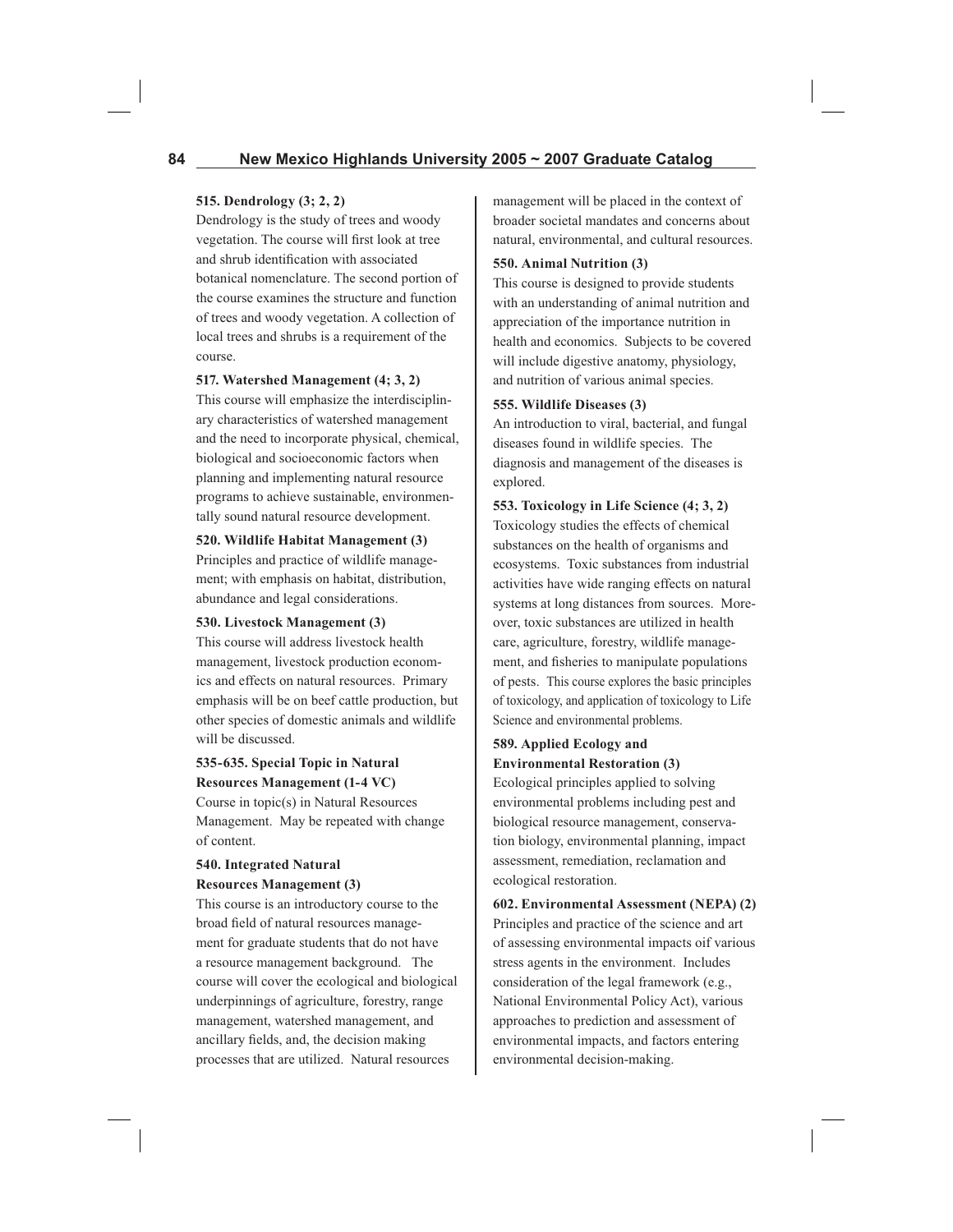# **605. Integrated Biotic Resources Protection (3)**

Integrated biotic resources protection investigates the management of invasive plants and animals, insect pests, plant pathogens, and competing vegetation through sustainable alterations in ecological community structures. The monitoring and manipulation of pest populations by alteration of hosts, environments of pests and population sizes are the most common means to manage losses of valuable natural resources in range management, conservation biology and forestry.

#### **610 Ecosystem Management (2)**

Ecosystem Management is a landscape level approach to the sustained production and conservation of biotic resources. Many federal and state agencies have adopted ecosystem management as their guiding principle. Ecosystem management is utilized to maintain wildlife and vegetation patterns conducive to the healthy function of ecosystems. Moreover, it is an important aspect in conservation biology and the recoveries of threatened and endangered species.

### **620 Adv. Topic in NRM (2)**

In-depth consideration of a specific topic of interest to faculty and graduate students. Subject matter will vary from semester to semester, and, the couse may be repeated for credit.

### **625 Advanced Quantitative Methods in NRM (3)**

The course will provide hands-on experience with the analysis and design of experiments and observational studies. Parametric and non-parametric techniques commonly utilized in the analysis of ecological, biological, and environmental data sets will be explored. Students will gain familiarity with the use of spreadsheets and statistical software programs for data analysis.

## **630 Vegetation Analysis and Management (3)**

Vegetation analysis entails the methods to measure and characterize plant communities and associations. These techniques are useful in habitat typing and the recognition of sensitive systems. The other aspect of the course are the techniques that are commonly utilized to manage vegetation, both desirable and undesirable. Economic and social considerations in vegetation management are also discussed.

### **640 Recreational Resource Management (2)**

This course explores the fundamentals of managing recreation on or near public lands to minimize disruption of natural ecosystems and cultural artifacts. Recreation is currently the greatest social and monetary use of public lands in the United States. Natural resource managers are often involved with teams to analyze and mitigate adverse impacts from pack stock in wilderness areas, off-road vehicles, heavy pedestrian traffic, campgrounds, trails, and unwanted vegetation and animals. People with a background in recreational resource management are involved in local, state, and federal parks and monuments, and public lands with recreational uses.

#### **690. Independent Study (1-4 VC)**

Independent study arranged with an instructor. Prerequisite: Permission of instructor.

### **692. Independent Research (1-4 VC)**

Independent researchy arranged with an instructor. Prerequisite: Permission of instructor.

#### **699. Thesis (1-7 VC)**

Individual research and writing in preparation of a graudate thesis. Prerequisite: Permission of instructor.

# **Courses in Geology (Geol)**

# **521. Environmental Ground Water Hydrology (4); Sp**

Study of the origin, movement, method of entrapment, and removal of subsurface waters. Course includes extensive discussion of prob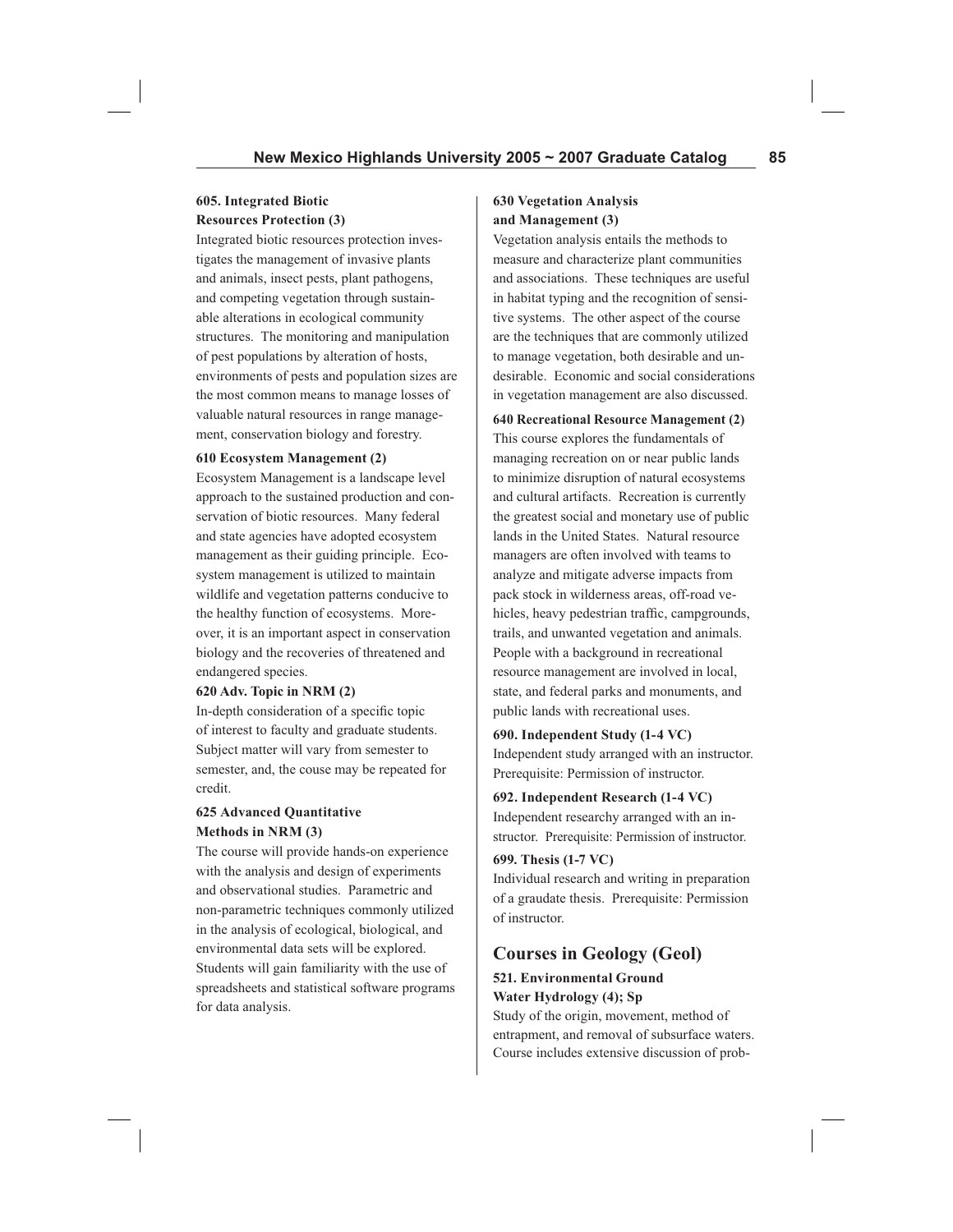lems associated with ground water pollution and remediation. Prerequisite: Geol 101 and Geol 301.

# **522. Genesis and Environmental Impact of the Earth's Resources (3); Sp**

Study of the distribution, mineralogy, classification, modes of occurrence, and economic implications to industry and world affairs of mineral deposits.

**535. Selected Topic in Geology (1 – 4 VC)** Course in topic or topics in geology. May be repeated with change of content.

### **590. Independent Study (1 – 4 VC)**

Individual, directed study arranged with an instructor. Prerequisite: Permission of instructor.

**592. Independent Research (1 – 4 VC)**

Individual, directed research arranged with an instructor. Prerequisite: Permission of instructor.

#### **600. Environmental Mineralogy (3)**

This is an emerging topic that combines the studies of mineralogy and environmental science. The course will cover the physical and chemical properties of minerals and how scientists are applying mineralogy to serious environmental problems caused by human activity. Case studies may include Silicosis and the Hawk's Nest Incident, Gauley Bridge, WV; Asbestos: Mineralogy, Disease and Public Policy; Pollution associated with Western Metal Mining - Summitville, Colorado; and Mineralogical Aspects of Radioactive Waste Disposal - Yucca Mountain, Nevada.

# **610. New Mexico Geological Resources and Environmental Policy (3)**

This course is designed to heighten student awareness about the environmental policies in place to protect public and private lands and rural communities in New Mexico from hard rock mining impacts. The course will briefly cover the nature and origin of the earth's rock and mineral resources; the methods of extraction, usage and disposal of natural resources; and their impacts on the environment. The course will cover at length the major types of regional and federal environmental policies,

discuss the roles of the major players in the public policy process, and review the important policy analysis techniques that are currently used in environmental decisions. The class will study the 1872 Mining Law and the 1993 New Mexico Mining Act that improved regulation of mining at the state level. Case studies may include the Chino Mine Closure, the El Cajete Pumice Mine, and the Molybdenum Mine Case.

### **620. Clay Mineralogy (4; 3, 2)**

A lecture and laboratory course. The lecture will provide an in-depth survey of the structures, classification, genesis, weathering, and importance of clay minerals in controlling nutrient uptake, influencing the plastic properties of earth materials; and retarding the mobilities of contaminants in the environment. Weekly laboratory time will be dedicated to providing x-ray safety training, covering principles of x-ray diffraction, and utilizing a powder x-ray diffractometer for qualitative and quantitative clay analysis.

# **Courses in Life Science (LSci)**

**505. Advanced Bacteriology (4); 3,2; Alt Fa** Ecological, biogeochemical, industrial, and evolutionary properties of bacteria. Prerequisite: Biol 301 and Chem 212.

### **515. Biotechnology (4); 2,4; Alt Sp**

Introduces students to latest techniques in biotechnology including recombinant DNA, tissue culture, and organelle isolation as well as genetic engineering, industrial microbiology, and agricultural biotechnology. Prerequisite: Biol 300, Biol 385, and Chem 341. A special fee is charged.

**522. Plant Physiology (4); 3,2; Alt Sp**

The physiology of germination, growth, flowering, fruiting, and senescence in plants. Prerequisite: Biol 303 and Chem 341 or permission of instructor.

### **523. Cellular Biology (3), Fa**

Cell structure and function, with emphasis on molecular biology. Prerequisite: Biol 301, Biol 302, and Biol 303. Co-requisite: LSci 524.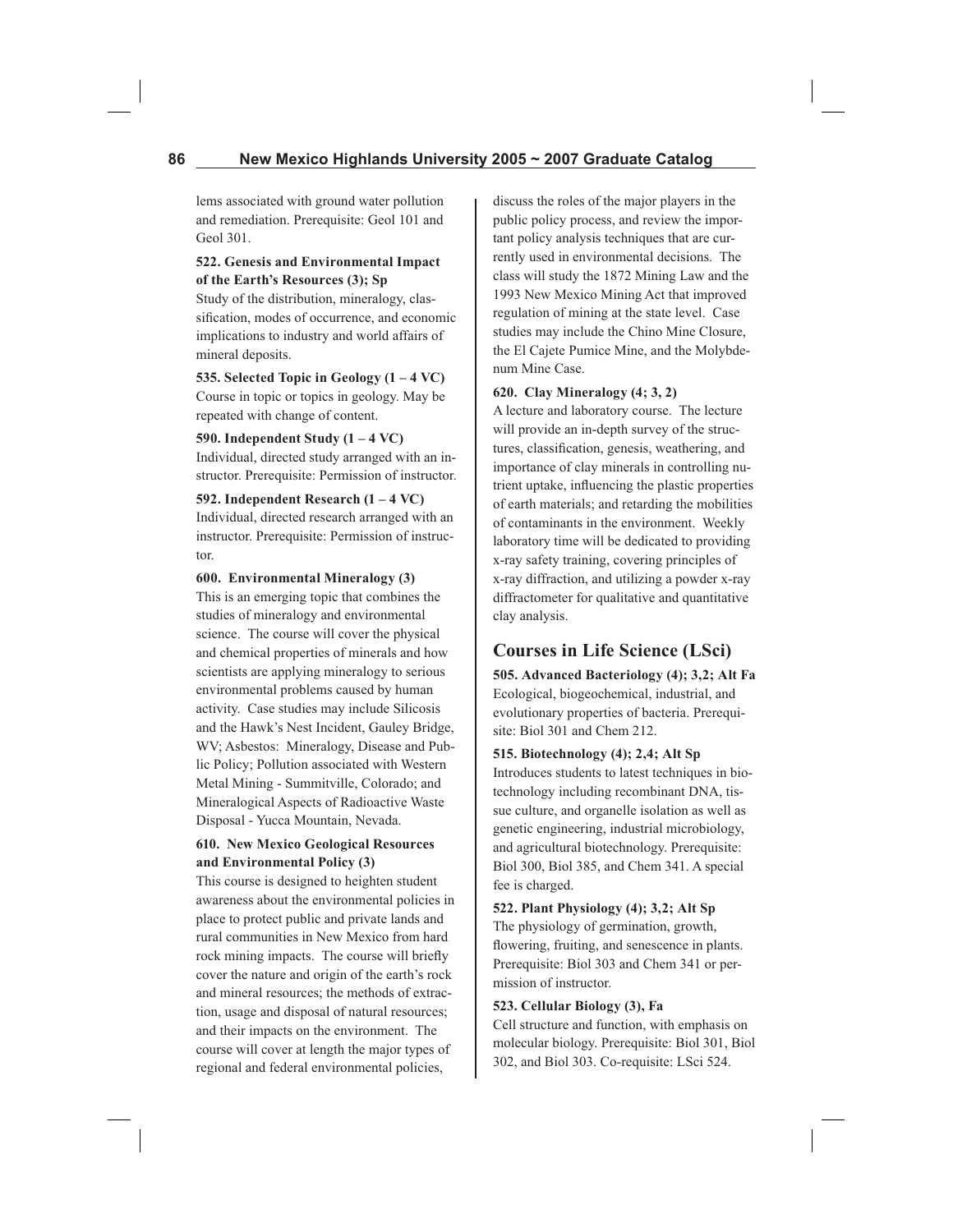524. Cellular Biology Laboratory (1); 0,2, Fa Laboratory course to accompany LSci 523. Co-requisite: LSci 523.

# **525. Marine Biology (2)**

Major groups of marine invertebrates and algae are observed and studied in their natural habitats. In addition to one class session each week during the fall semester, students participate in a 10-day field trip during the winter break (approximately December 13-23), with a transportation charge of approximately \$90 plus living costs. Enrollment limited to 16. Prerequisite: Major in biology/life science, Biol 302 and 303, and permission of the instructor.

# **527. Immunology and Pathogenic Microbiology (3)**

Study of diseases of vertebrates with emphasis on host-parasite interactions. The course includes principles of isolation, characterization, and control of pathogenic organisms as well as principles of vertebrate response to infection, antigen-antibody interaction, hypersensitivity, and auto-immune diseases. Prerequisite: Biol 301.

# **528. Laboratory in Immunology and Pathogenic Microbiology (2); 0,4**

Laboratory isolation and identification of pathogenic microorganisms, antibiotic sensitivity testing, and diagnostic and evaluative testing. Prerequisite: Biol 301. Co-requisite: LSci 527.

**532. Vertebrate Physiology (4); 3,2; Alt Sp** Fundamental life processes in the vertebrates. Prerequisite: Biol 302 and Chem 341.

# **535 – 635. Selected Topics in Life Science (1 – 4 VC)**

Course in topic or topics in life science. May be repeated with change of content.

# **545. Biology of Vertebrates (3)**

Evolution, comparative morphology, classification, and life histories of vertebrates. Prerequisite: Biol 302. Co-requisite: LSci 546.

# **546. Biology of Vertebrates Lab (1)** Description and identification of New Mexico

vertebrates in a lab setting. Emphasis on distribution, identification, and life histories of endangered vertebrate species. Co-requisite: LSci 545.

### **559. Fundamental Principles of Laboratory Safety (1)**

Introduction to the principles of laboratory safety including the proper use of emergency safety equipment and personal protective equipment, instructions for the safe handling, labeling, storage and disposal of chemicals, and safety in the biology and physics labs. Emphasis will be placed on preparing science educators in safety procedures. Prerequisite: Chem 211 and Chem 212 or permission of instructor.

# **561. Electron Microscopy (4); 2,4**

Use of the electron microscope and making of micrographs. Includes development of skills in fixation, dehydration, embedding, sectioning, and staining of the biological materials to be examined.

# **576. Evolution (3)**

Evolution, studied in terms of molecular, Mendelian, and population genetics. Prerequisite: Biol 300 or permission of instructor.

# **580. Parasitology (4); 2,4**

An introduction to the taxonomy and life cycles of vertebrate parasites and pathogenic effects upon their animal hosts; protozoan, trematode, cestode, nematode, and acanthocephalan parasites of domestic animals and humans. Prerequisite: Biol 423, or permission of instructor.

# **584. Hematology (4); 2,4**

Characteristics, formation, function, and destruction of blood, especially in humans. Coagulation, normal blood pictures, and blood pathologies are included. The laboratory includes the techniques for the traditional tests and evaluations of blood. Prerequisite: Biol 423 and Chem 341, or permission of instructor.

# **585. Endocrinology (4); 3,2**

Embryological origin, histological structure, and function of the endocrine glands, correlating cell type with special hormones produced;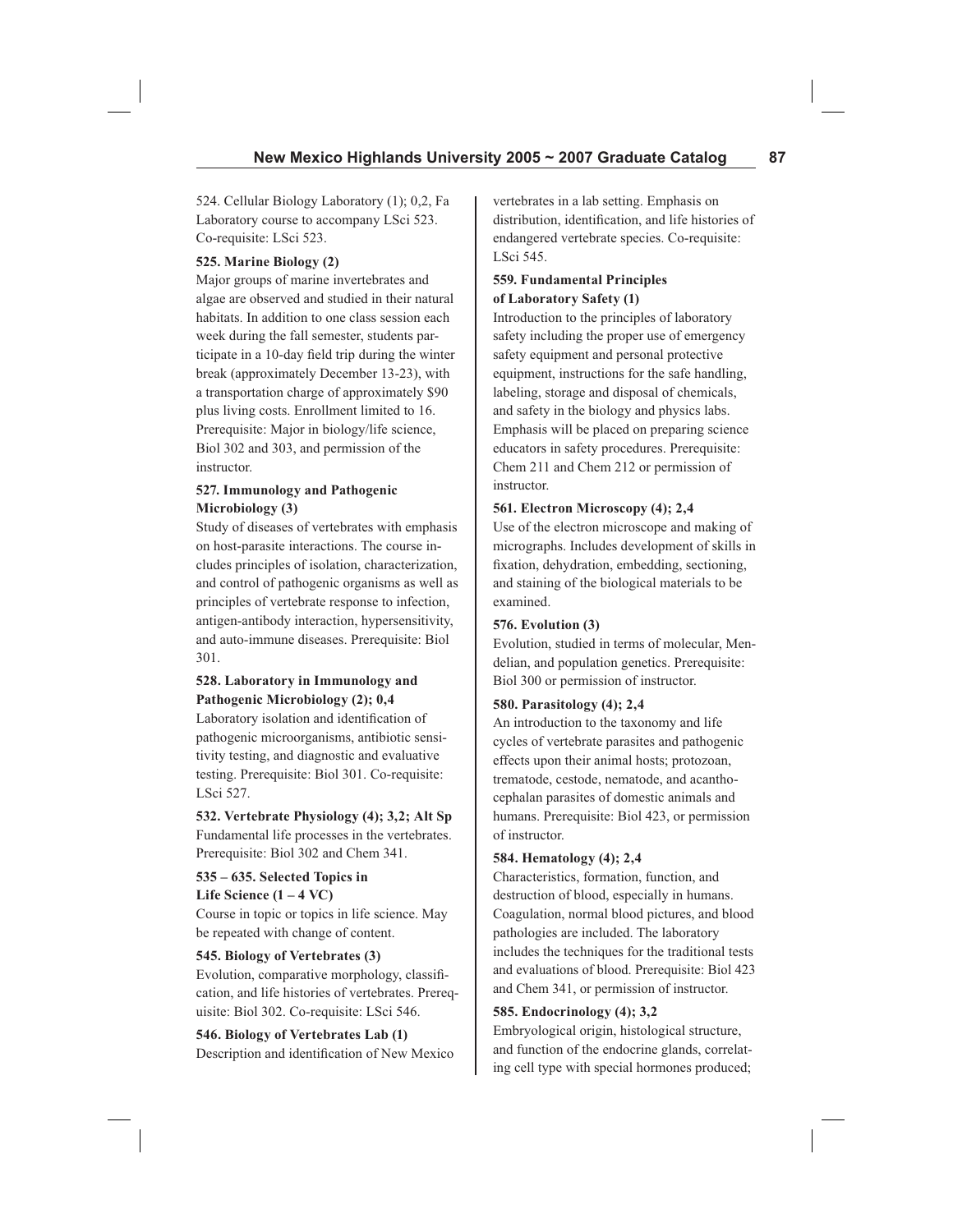and the major physiological actions of the hormones on the major target organs of the body. Prerequisite: Biol 423 or permission of instructor.

#### **587. Histology (4); 2,4**

The microanatomy and functional organization of basic tissues: epithelium, connective tissue, cartilage, bone, muscle, and nerve. The course covers the histology of the blood and lymph vascular systems, glands, and secretion, especially in humans. Prerequisite: Biol 432 or permission of instructor. A special fee is charged.

#### **588. Soil Ecology (4); 3,2**

The soil as a habitat, including physical and chemical properties of soil, classification of soils, soil organisms (emphasis on soil fungi and bacteria), and nutrient cycling.

### **593. Field Botany (2); 1,2**

Qualitative and quantitative techniques of community analysis, including floral sampling techniques estimating population demographic patterns. The taxonomy and natural history of representative groups of land plants will be studied in the field. Prerequisite: Biol 303.

### **594. Field Zoology (2); 1,2**

Qualitative and quantitative techniques of community analysis, including faunal sampling techniques estimating population demographic patterns. The taxonomy and natural history of representative groups of land animals will be studied in the field. Prerequisite: Biol 302.

#### **600. Research Methods in Life Science (3); Fa**

An introduction to research methods in life science. Topics covered include libraries as research tools, introduction to statistical inference and experimental design, the computer as a research tool, structure of journal articles, and audio-visual techniques of data presentation.

## **601. Integrated Environmental Management (3); Alt Fa**

Principles of modern environmental management emphasizing integrated approaches to addressing environmental problems in varied domains, including environmental and other

business operations, natural resources management, and development. Special emphasis on environmental auditing and other emerging environmental risk reduction techniques.

**602. Environmental Assessment (2); Alt Sp** Principles and practice of the science and art of assessing environmental impacts of various stress agents on the environment. Includes consideration of the legal framework (e.g., National Environmental Policy Act), varying approaches to predicting and assessing environ mental impacts, and factors entering environmental decision-making.

**610. Environmental Physiology (3); Alt Sp** An advanced physiology course that integrates functional adaptations of organisms to aquatic and terrestrial environments. Physiological responses of organisms to environmental extremes and contamination will be discussed.

**620. Advanced Topic in Life Science (2)** In-depth consideration of a specific topic of interest to faculty and the graduate student population. Subject matter will vary from semester to semester, and the course may be repeated for credit.

**640. Advanced Cell Biology (3); Alt Fa** Advanced concepts of cellular and molecular biology. The genetics, molecular structure, and functional aspects of eucaryotic cells, both in isolation and as part of multicellular systems, will be discussed.

**650. Graduate Seminar in Life Science (1)** Seminar presentations on current topics in life science. May be repeated for credit.

**690. Independent Study (1 – 4 VC)** Independent study arranged with an instructor. Prerequisite: Permission of instructor.

**692. Independent Research (1 – 4 VC)** Independent research arranged with an instructor. Prerequisite: Permission of instructor.

### **699. Thesis (1 – 7 VC)**

Individual research and writing in preparation of a graduate thesis. Prerequisite: Permission of instructor.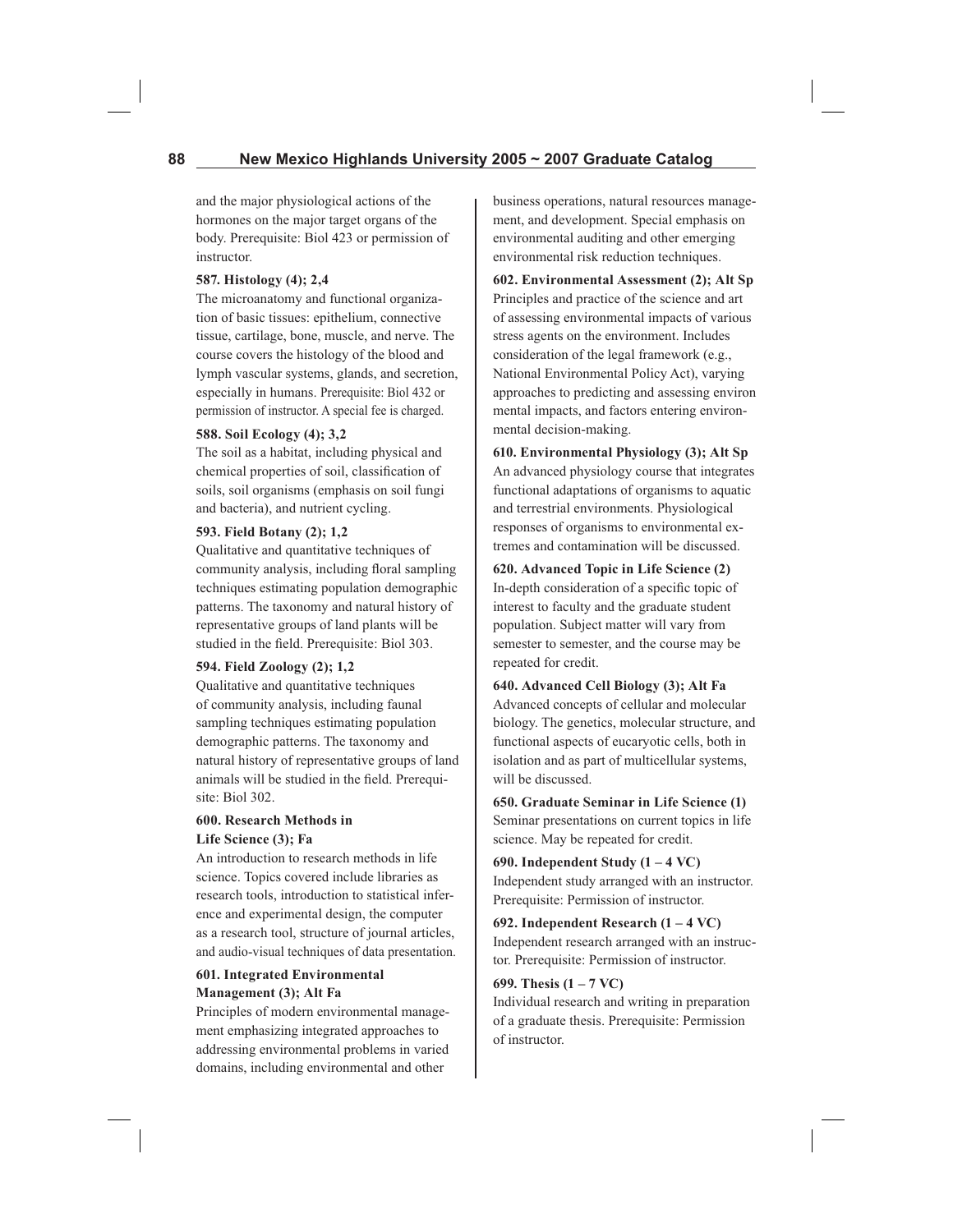# **SCHOOL OF BUSINESS ADMINISTRATION**

**Dr. William Taylor, Dean Sininger Hall, Room 205 505 454-3115 FAX: 505 454-3354**

# **Accreditation**

The School of Business Administration is accredited by the Association of Collegiate Business Schools and Programs (ACBSP) to offer the master of business administration degree.

The School of Business Administration anticipates offering Graduate certificates in the following areas: Human Resources Management, Government and Not-for-Profit Financial Management, Information Technology, and International Business. Please contact the School of Business for information on the availability of these certificates.

#### **Mission of the School of Business Administration**

New Mexico Highlands University's School of Business Administration is committed to be the best small HSI business school in the nation by developing our students to be competitive and ethical professionals with the ability to operate in the global business environment.

### **Excellence in teaching is evidenced by:**

•Faculty recruiting and development that fosters enhancement in the quality of teaching •Scholarly and research activity that supports and enhances classroom teaching

•Faculty service that narrows the gap between classroom theory and the needs of the business community

# **Educational experience is offered through:**

•Small class enrollments to foster interactive and high involvement learning

•Opportunities for students to participate in many real-world scenarios in classroom and internship settings

•Faculty-student relationships that extend from academic advising through career choices, including facilitating employment opportunities

### **Faculty**

Sergio Alsonso (International Business) Charles Becker (Accounting) Patricia Bost (Accounting) John Luhman (Management) Mary Romero (Accounting) Hal Olafson (Finance) Luis Ortiz (Management) Charles Swim (Management/MIS) Hormuzd Rassam (Business) William Taylor (Business) Kent Tucker (Finance) David West (MIS) Margaret Young (Marketing)

# **Resources and Facilities NMHU Campus**

Main campus School of Business Administration facilities are located in Sininger Hall on the NMHU campus directly across the quadrangle from Thomas C. Donnelly Library. Extensive computer facilities are located within the building, including a teaching classroom with 24 systems attached to a local area network which, in turn, is connected to the NMHU network. This provides the students with access to full Internet facilities. In addition, there is an open computer laboratory similarly tied together via a local area network into the NMHU system. This allows students to work on assignments on their own time schedule. A complete array of word processing, spreadsheet, database, and presentation graphic software is maintained on all the systems. Students also have access to several portable computer systems that can be moved into a classroom for class presentations.

### **NMHU Centers**

The M.B.A. is also offered at the New Mexico Highlands University Center at Rio Rancho, NMHU Center in Partnership with San Juan College, and at NMHU center in Santa Fe/Espanola. **Requirements for admission to the M.B.A. Program:**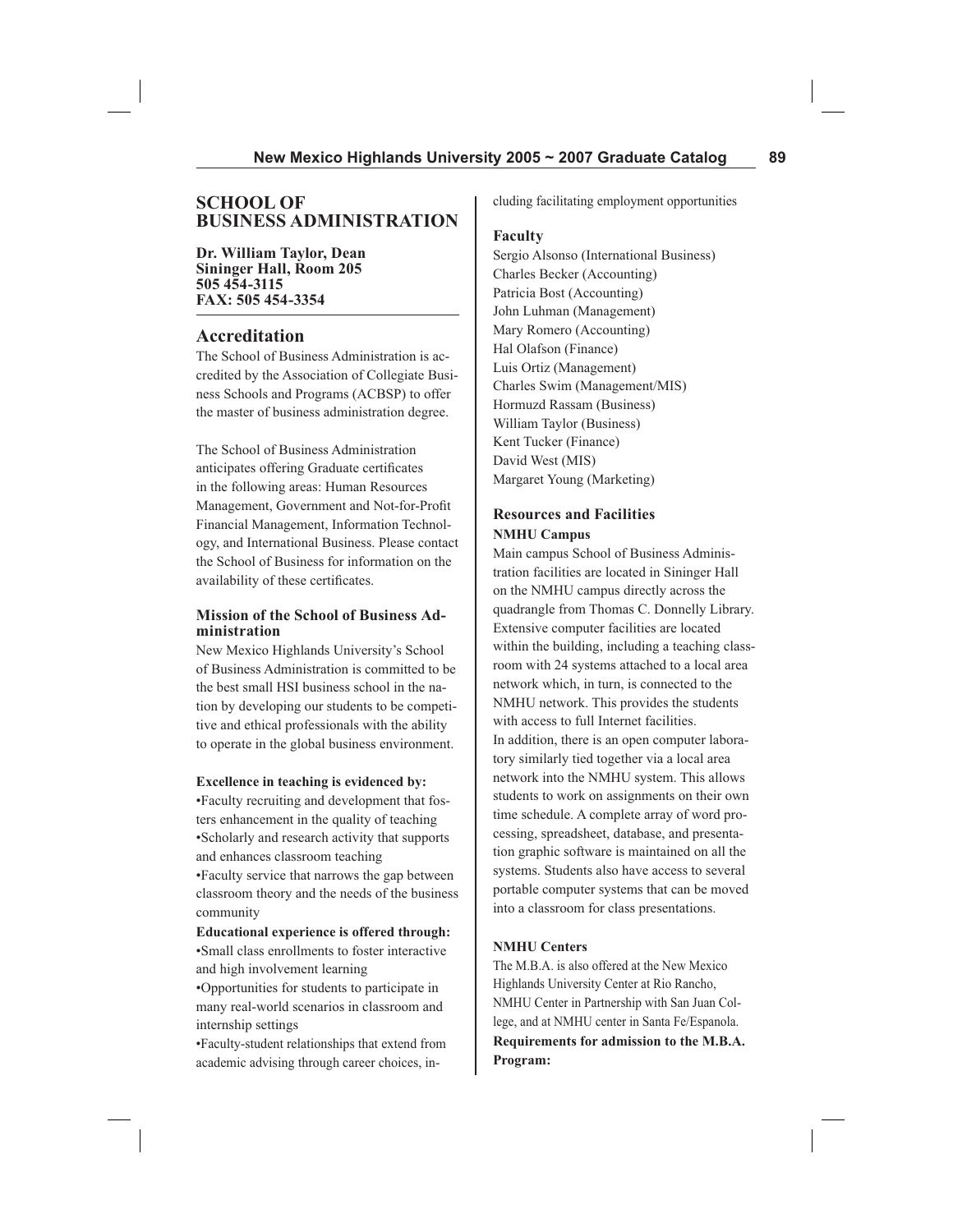- 1. Students must have at least a 3.0 GPA in undergraduate work; however, major courses or only the last 60 hours of credit may also be examined.
- 2. Professional work experience in adminis tration may be considered when reviewing applicants who do not have an undergradu ate degree in business.
- 3. Students who do not have an undergraduate degree in business will be considered based upon the total undergraduate record, with deficiency courses required as needed to establish an appropriate background for graduate work in business administration.
- 4. All students are expected to have computer proficiency and be able to use basic tools of business: word processing and spreadsheets. Students lacking these skills are advised to take classes in these areas prior to request ing admission to the program.

### **Master of Business Administration (M.B.A.)**

The master of business administration is a 37- credit degree that prepares students for leadership positions in business, state and federal government, or non-profit institutions. Building on a foundation of management, accounting, finance, economics, and marketing, the program emphasizes administrative ability, managerial potential, financial decision making, and long-range planning skills.

The program utilizes an intensive problemsolving approach, featuring case studies and simulations across the spectrum of decision areas within business organizations and emphasizing the integrative nature of managerial responsibilities. Use of the computer as a management tool is required for databases, spreadsheets, statistical analysis, and linear programming.

# **Exit Requirements for Completing the M.B.A. Degree**

During the final year of M.B.A. coursework all students must take Mgmt 689, Business

Strategy and Bus 696 Business Case Study. Students should take these courses in the last semester of coursework. Mgmt 689 focuses on strategic business analysis, and each student will prepare and present a final written case analysis that demonstrates their ability to analyze business problems. They will present their case solution formally in an oral examination to a committee of three faculty members; two from the School of Business and one faculty from outside of the School of Business. Students must continue to register for Bus 696 until all requirements are completed.

The written document will follow the APA style format and will comply with the exit requirements of the Office of Graduate Studies at New Mexico Highlands University.

Upon successful completion of any deficiencies, all coursework, the written case analysis and oral examination, the student will be nominated to candidacy for the M.B.A. degree.

### **General MBA Program Required courses:**

| Bus                | 501 | Intro to Bus Analysis (3)     |
|--------------------|-----|-------------------------------|
| Mgmt               | 601 | Bus Rsrch Meth (3)            |
| <b>Bus</b>         | 604 | Ouant Meth (3)                |
| Acct               | 605 | Managerial Acct (3)           |
| Fin                | 607 | Managerial Finance (3)        |
| Econ               | 608 | Managerial Econ (3)           |
| <b>Blaw</b>        | 639 | Legal Environment of          |
|                    |     | Business (3)                  |
| Mgmt               | 622 | Intl Business and Society (3) |
| Mgmt               | 664 | Organizational Theory (3)     |
| Mktg               | 684 | Marketing Mgmt (3)            |
| Mgmt               | 687 | Human Resource Mgmt (3)       |
| Mgmt               | 689 | Business Strategy (3)         |
| Bus                | 696 | Business Case Study (1)       |
| <b>Core Total:</b> |     | 37                            |

\*Bus 500 is only required of students lacking preparation in Marketing, Management, and Information Systems and this course will be assigned if students are admitted provisionally. Students may choose an MBA concentration,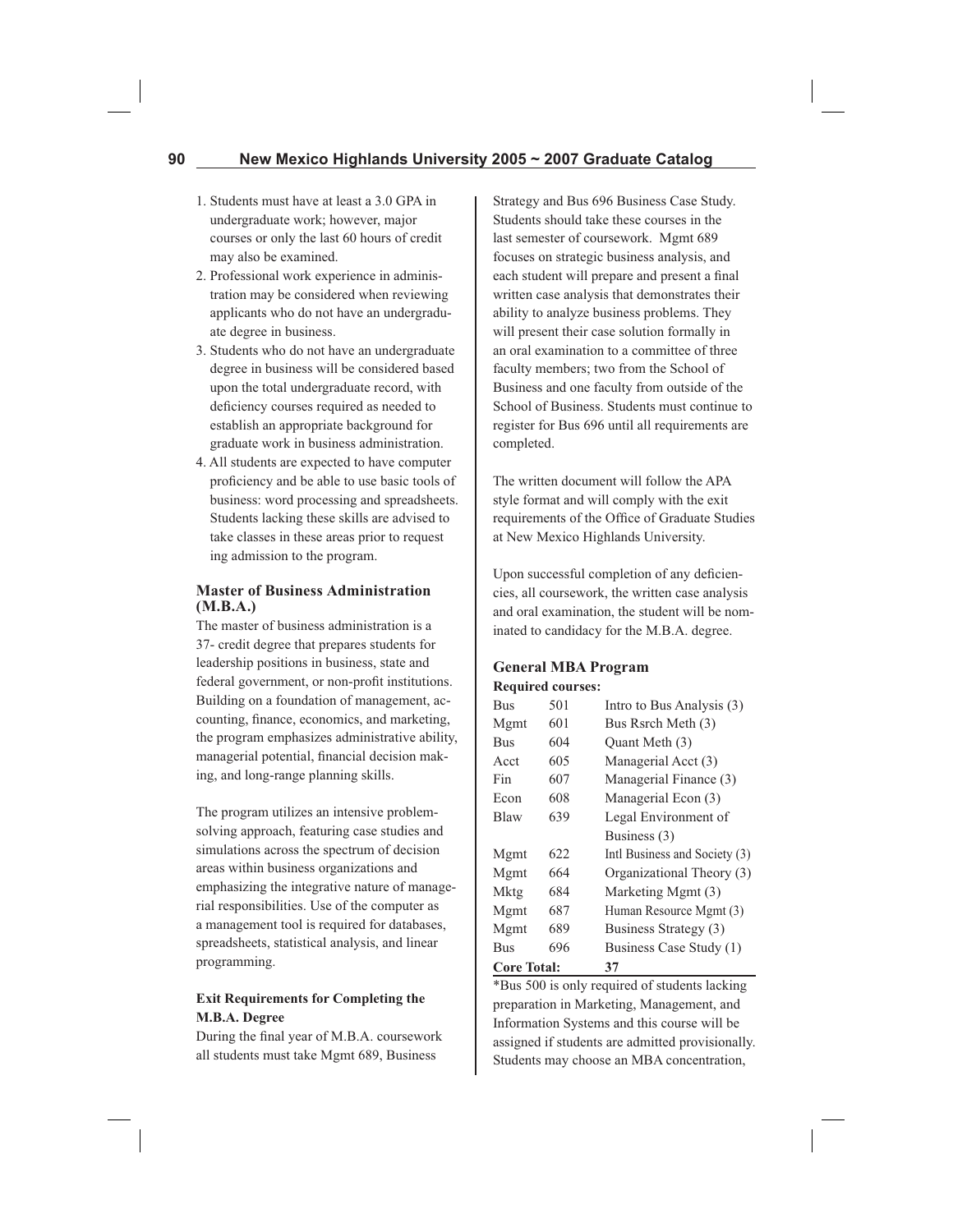in addition to the general program, in one of the following areas:

# **Concentration in Non-Profit Financial Management:**

| Acct                | 589                    | Governmental Acct (3)                           |
|---------------------|------------------------|-------------------------------------------------|
| Acct                | 501                    | Budgeting (3)                                   |
| Econ                | 609                    | Public Economics (3)                            |
| Policy              |                        | Either SW 541, EdAdm 675 or                     |
|                     | PolS 614 (3)           |                                                 |
| Mgmt                | 634                    | Practicum in Not for Profit                     |
|                     |                        | (3)                                             |
| <b>Total hours:</b> |                        | 15                                              |
|                     |                        | <b>Concentration in International Business:</b> |
| Fin                 | 575                    | International Finance (3)                       |
| Mktg                | 574                    | International Mktg (3)                          |
| Acct                | 582                    | International Acct (3)                          |
| <b>Bus</b>          | 654                    | Practicum: Residency in                         |
|                     |                        | Latin America (6)                               |
| Span                | 625                    | Applied Span for the                            |
|                     |                        | Professions (3)                                 |
| IntB                | 530                    | Intl Negotiations (3)                           |
| <b>Total hours:</b> |                        | 21                                              |
|                     |                        | <b>Concentration in Human Resources Mgmt:</b>   |
| Mgmt                | 540                    | Intl Human Resource                             |
|                     |                        | Mgmt(3)                                         |
| Mgmt                | 553                    | Organizational                                  |
|                     |                        | Leadership (3)                                  |
| Mgmt                | 560                    | Training and Develop of                         |
|                     |                        | Human Resourse (3)                              |
| Mgmt                | 565                    | Personnel Practices and                         |
|                     |                        | the Law $(3)$                                   |
| Mgmt                | 566                    | Compensation and                                |
|                     |                        | Benefits (3)                                    |
|                     | <b>Total hours: 15</b> |                                                 |

# **Courses in Accounting (Acct)**

### **501. Budgeting (3)**

A study of comprehensive profit planning and control.

# **510. Accounting Technology (3)**

This course is designed to introduce the student to the practical application and use of computerized accounting applications and technology using an integrated accounting system.

# **522. Corporate, Partnership, and Estate Taxation (3)**

Emphasis on corporation tax, estate tax, and partnership and gift tax.

# **581. Accounting and**

# **Information Systems (3)**

The formal accounting-information system with emphasis on the application of general theory of information to the problem of efficient economic operations. Prerequisite: MIS 233, Acct 301.

# **582. International Accounting (3)**

A study of differences between the United States' and other countries' accounting and reporting procedures and their importance to business.

# **583. Not-for-Profi t Accounting (3)**

This course provides a foundation of Notfor-Profit accounting. Students will compare and contract not-for-profit enterprises with for-profit businesses, apply basic accounting concepts to not-for-profit organizations, and understand and construct basic financial statements.

# **589. Governmental Accounting (3)**

Principles and procedures in governmental and institutional units and fiduciaries. Prerequisite: Acct 288 or permission of instructor.

# **605. Financial Accounting (3); 4,0**

The organization and analysis of financial accounting information for graduate students of business management.

# **606. Managerial Accounting (3); 4,0**

The uses of cost information in evaluating past performance and planning future operations. Prerequisite: Acct 288, Math 106 or Bus 110, and Math 360 or Bus 210 or equivalents.

# **689. Seminar in Tax Planning (3)**

A study of family tax minimization, taking into consideration federal income, gift, and estate taxes.

# **690. Independent Study (1 – 4 VC)**

Individual directed study arranged with an instructor. Prerequisite: Permission of the instructor.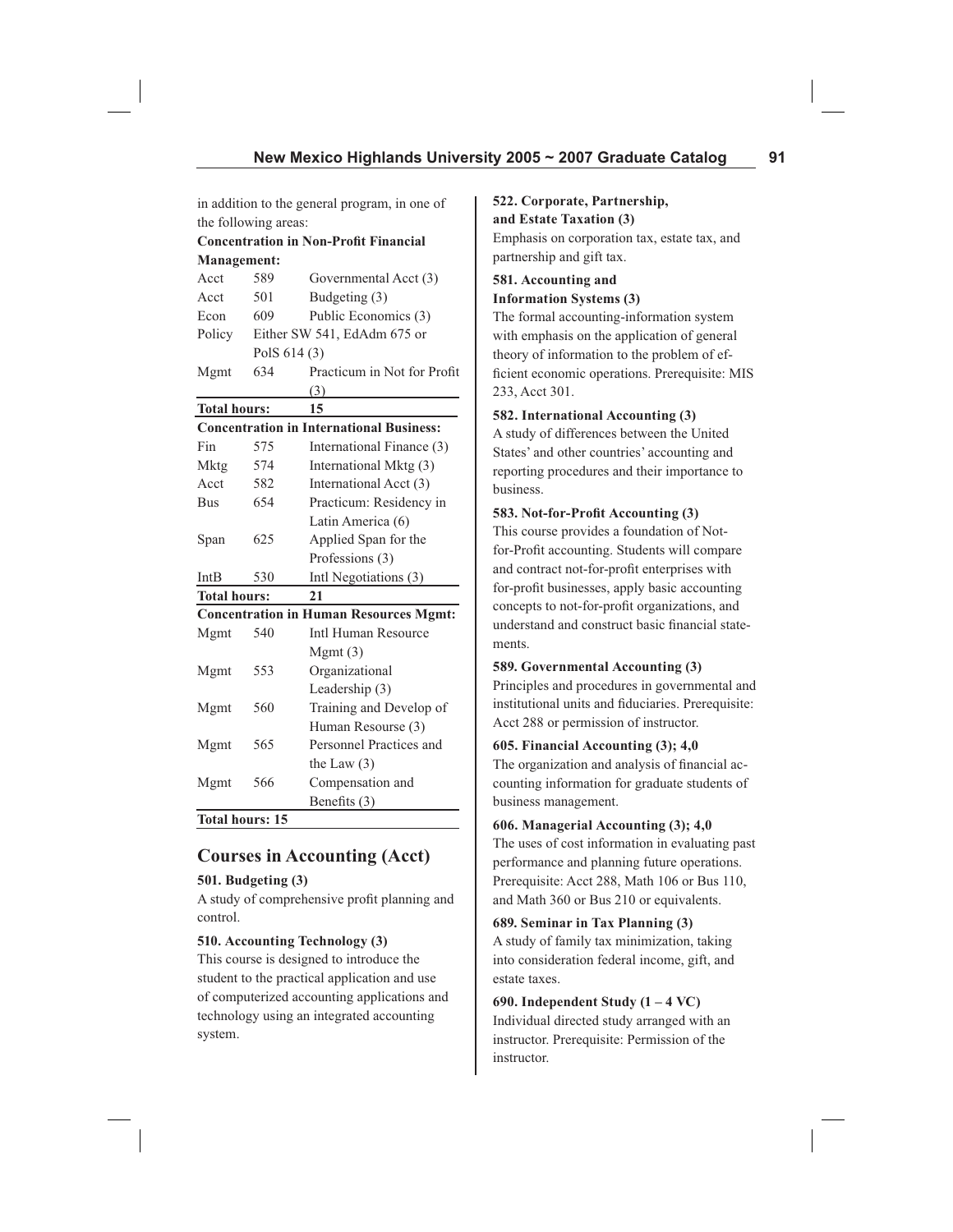# **Course in Business Law (BLaw)**

**639. Legal Environment of Business (3)** A study of U.S. government regulation of economic activity and its effect on various segments of the business community.

# **Course in General Business (Bus)**

# **500. Principles of Business Administration (3)**

This course provides an introduction to principles of Management, Information Systems and Marketing for students who have not taken these course in their undergraduate preparation. Not required for students with undergraduate degrees in business. Prerequisite for all other NMBA classes except Bus 501, Bus 601, and Bus 604.

# **501. Business Analytical Techniques (3)**

Review of business analysis techniques that includes basic accounting and financial analysis and microeconomic analysis.

# **601. Business Research Methods (3)**

A comination of instruction, reading, investigation desgined to develop tools to do practical research. Prequisite: Math 106 or Bus 110 and Math 360 or Bus 210.

# **604. Quantitative Methods in Business (3)**

A study of the most widely used operation-research techniques in business and economics. Prerequisite: Math 106 or Bus 110 and Math 360 or Bus 210 or equivalents.

# **634. Practicum (1–4 VC)**

External firm placement with extensive responsibilities and project, taken once for credit. Graded with "S" or "NP." Prerequisite: Completion of all M.B.A. core requirements and permission of advisor.

# **690. Independent Study (1–4 VC)**

Individual directed study with an instructor. Prerequisite: Permission of instructor.

# **696. Business Case Study (1)**

Individual business case analysis. Students must register for one credit hour of Bus 696 during the semester that they expect to complete their oral examination and receive their degree. Students must continue to register for one credit hour of Bus 696 until the business case analysis has been accepted by the School of Business.

# **Courses in Economics (Econ)**

# **608. Managerial Economics (3)**

Applied theory of the firm, with emphasis on marginalism, cost price, policy, executive decision, and allocation of resources. Prerequisite: Econ 217, Math 106 or Bus 110, and Math 360 or Bus 210.

# **609. Political Economy (3)**

Public economics is the study of government's effect on the economy. The course explains: the political economy of government behavior; how government influences the behavior of private firms and households; and the welfare effect of government intervention on the allocation and distribution of an economy's resources. Prerequisite: Econ 608.

**635. Selected Topics in Economics (1–4 VC)** Course in a topic or topics in economics. May be repeated with change of content.

# **Courses in Finance (Fin)**

# **509. Investments (3)**

An introduction to security markets, including valuation techniques and the tax and regulatory environment with special emphasis on stocks, bonds, and related investments.

# **510. Real Estate Investments (3)**

An examination of the real estate investment process. Techniques of market analysis, assessment of risk, and legal constraints will be explored. Forecasting relevant income, expenses, and cash flows in order to make optimal investment decisions will be discussed.

# **552. Mutual Fund Investing (3); 4,0**

This course introduces the student to mutual funds in the context of today's financial environment. Students will generate their own portfolio of mutual funds that best meet their current needs.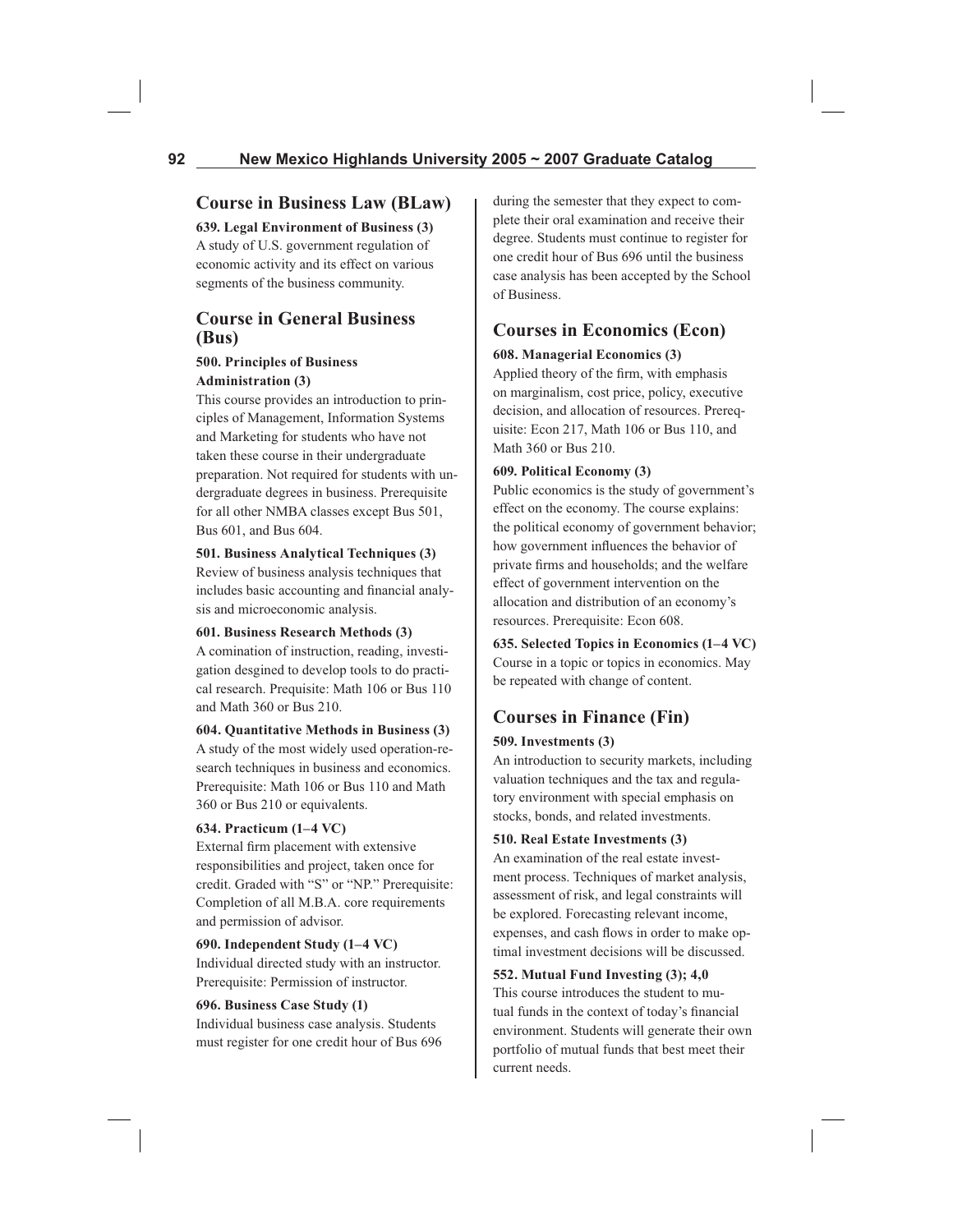#### **560. Portfolio Analysis (3); 4,0**

This course introduces the student to the financial analysis of common stock in the context of today's financial environment. Student will generate their own portfolio of stocks that best meet their current needs.

#### **575. International Financial Management (3)**

An overview of the workings of trade and finance in an international setting. Particular attention is given to handling problems associated with exchange rate movements, sources of funds for overseas operations and investments, and criteria to judge foreign investment opportunities. Prerequisite: Fin 341, or Fin 501, or permission of instructor.

#### **607. Financial Management (3)**

A study of the tools and techniques used in financial management. Analysis of financial needs, acquisition of financial resources, and allocation of funds are covered in readings, case problems, and class discussions. Prerequisite: Fin 341, or Fin 501, or permission of instructor.

#### **690. Independent Study (1 – 4 VC)**

Individual directed study arranged with an instructor. Prerequisite: Permission of the instructor.

# **Courses in International Business (IntB)**

#### **530. International Negotiations (3)**

The main goal os to study the fundamentals of international negotiations and the effect of cultural differences among regions of the work in communication processes. We will review also the importance of cross-cultural communication for international negotiation processes and for the development of human resources inside multinational companies.

## **654. Residency in Hispano America (6); Su**

The goal of this course is to allow the student to have an international experience. The student will register in two courses offered at a participating institution. Supervision from the Major Advisor is required. The courses most

likely are to be taught in Spanish reinforcing the language component of the student. Additionally, visits to local firms and living in a different cultural environment will provide first hand knowledge and experience. If available, teaching or research assistantship will be negotiated with the foreign institution.

# **Courses in Management (Mgmt)**

# **535– 635. Selected Topics (1–4 VC)**

Course in a topic or topics in business. May be repeated with a change of content.

### **540. International Human Resource Management (3)**

The goal of this course is to sensitize students to the complex issues that exist in the international business environment. The topics of HR planning, selection, appraisal, training, cross cultural adaptation, motivation, empowerment, and management style will be studied through case analysis as they apply to international business operations. Prerequisite: Mgmt 303, or Mgmt 501, or permission of instructor.

#### **552. Technological Entrepreneurship (3)**

Problems and issues facing a new firm (or a new product in an existing firm) based on an invention or technological advancement; the excitement of being an entrepreneur; knowledge and elementary skills of appraising and developing a significant new technology-based firm. Prerequisite: Mgmt 303, or Mgmt 501, or permission of instructor.

#### **553. Organizational Leadership (3)**

This course is designed to address the fundamental aspects of leading and motivating people. It includes understanding working with people individually, as well as in groups. Studies high performance organizations and challenges of leading change in organizations. Students identify their own leadership traits.

#### **555. Management History (3)**

This course is designed to examine the evolution of management thought from its earliest days to the present. The emphasis is on various significant contributors to the body of management knowledge and their ideas. The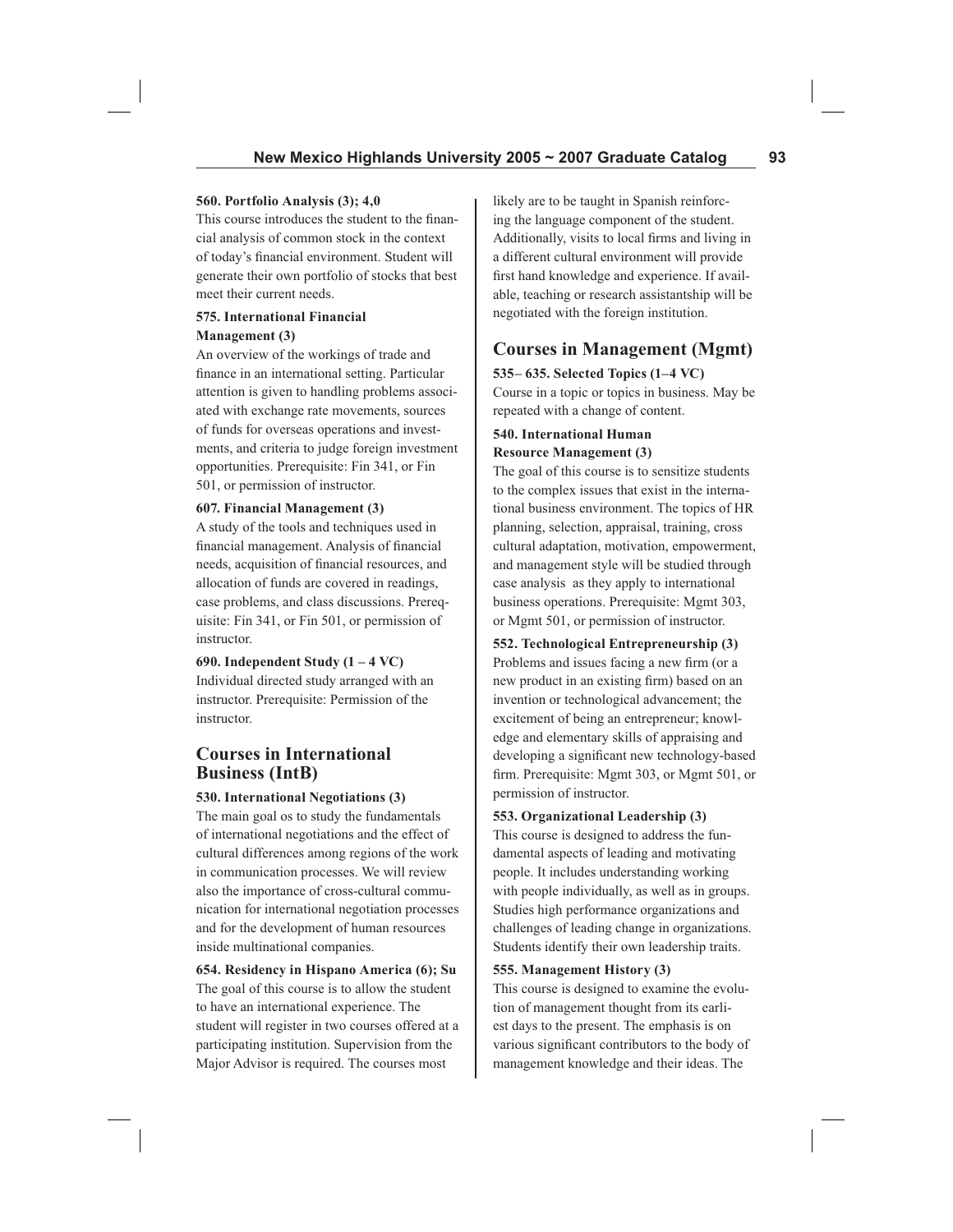history of great ideas in management on motivations, job design, human resource management, ethics, social responsibility, leadership, production/operation management, business policy/strategy, and the management process are explored through the writings of various individuals. Prerequisite: Mgmt 303, or Mgmt 501, or permission of instructor.

# **560. Training and Development of Human Resources (3)**

This course covers the cycle training and development of human resources: needs assessment, training approaches and techniques, and evaluation of training effectiveness.

**565. Personnel Practices and the Law (3)**

This course addresses the increasing intrusion of the law into personnel functions by familiarizing students with the EEO and personnel law. Such topics as the Family Medical Leave Act and the Americans with Disabilities Act will be discussed as they relate to personnel practices.

#### **566. Performance Evaluation and Compensation (3)**

This class focuses on the concepts and theories applicable to the design, development, implementation and maintenance of a pay system that treats all employees fairly and recognizes differences in work related knowledge and skills. The components of total compensation, including base pay, incentives, benefits and work life issues will be discussed. Special attention will be given to measuring and rewarding performance and contribution at the individual, group and organizational level. Cases and problems associated with implementing compensation systems will be analyzed and discussed.

**590–690. Independent Study (1–4 VC)**  Individual directed study arranged with an instructor. Prerequisite: Permission of instructor.

#### **601. Business Research Methods (3)**

A combination of instruction, reading, and investigation designed to develop tools to do practical research. Prerequisite: Math 106 or Bus 110 and Math 360 or Bus 210.

# **620. Total Quality Management (TQM): Tools and Techniques (3)**

This course will profile the leaders of quality movement, examine in-depth six foundational principles of quality (customer, systems, variation, knowledge, planned change, and people), and develop student expertise in quality tools such as statistical control charts, affinity and pareto diagrams.

**622. International Business and Society (3)** This course is a study of opinions of right and wrong" as applied to the institutional behavior of the private sector (i.e. corporations, privately owned business). It is appropriate, and important, to ask "normative" questions about the private sector since it is one of the most powerful forces in out contemporary global society. Yet, the private sector is a fairly new phenomenon for human society and we are just beginning to examine questions of ethics regarding business decisions and actions. The analysis will be done inside the richness of the international business arena. A picture of the issues that create trade among nations and the one that put pressure over firms to become global is included. The student will understand why some countries are willing to attract foreign direct investment, while others rejects the idea. Finally, the student will know about the different levels of economic integration among nations and the actual trends.

# **650. Seminar in Management (1–3 VC)**

Seminar course in a topic or topics in management.

# **664. Organizational Theory (3)**

Analysis of formal organizations and informal relationships among individuals and small groups. This course stresses the study of business organization as a system of authority and status, control and communication, decisionmaking centers, and leadership positions. Use is made of cases and research studies.

**687. Human Resources Management (3)** Applied case study of human resources management issues, focusing on case study, theory, and labor law from the manager's perspective.

**689. Business Strategy (3); 4,0**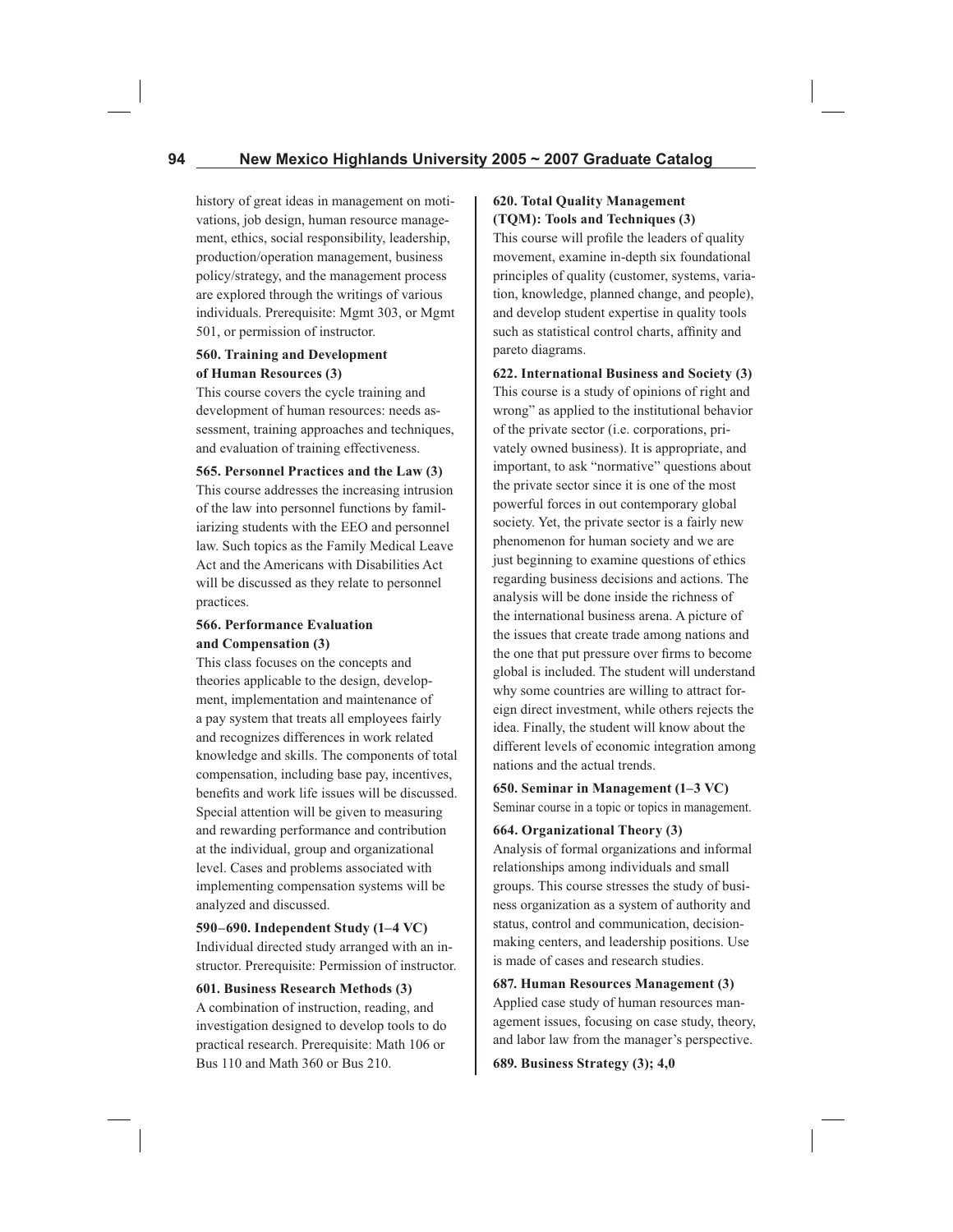A case approach to concepts of corporate strategy and organizational planning. Must be taken in the last semester of the program. Each student must complete an individual case analysis and present it to their orals committee as a final requirement for the degree. Prerequisite: Acct 606, Fin 607, Mktg 684, Mgmt 664, Mgmt 601 or permission of instructor.

#### **692. Independent Research (1–4 VC)**

Independent research arranged with an instructor. Prerequisite: Permission of instructor. 698. Internship in Management (1–6 VC) Provides field experience in selected management environments for the graduate candidate. Prerequisite: Approval by the internship advisor.

# **Courses in Management Information Systems (MIS)**

#### **505. Business Systems Development (3)**

A foundation course that introduces systems concepts and their application to general, business, and information systems. How to develop management information systems that integrate business and MIS and how to manage the process of development is the central focus of this course.

# **520. Networking in the Business Environment (3)**

An introduction into the use and role of LANs in the business environment. The course discusses the function of file servers in the LAN's environment and provides hands-on experience. Cross-listed as: CS 557.

### **526. Managing the Information Systems Organization (3)**

Course covers management of multiple concurrent projects such as assembling development teams, planning, scheduling, monitoring, metrics, and quality issues, with emphasis on technical projects, including software development. More emphasis will be placed on managing IS departments of organizations rather than single projects.

#### **545. Electronic Commerce (3); 4,0**

This course provides an introduction to electronic commerce for business students. This course will focus on the impact of electronic commerce on business, its current state of development, successful electronic business strategies and the future of electronic commerce. Prerequisite: Computer literacy and the ability to use the internet.

**551. Internet Marketing Strategies (3); 4,0** The course focuses on the place of internet marketing in an internet marketing strategy, consumer behavior on the internet, current internet marketing practices, and the future of internet marketing. Prerequisite: Computer literacy and the ability to use the internet.

**560. Development Methodology (3); 4,0** This course will examine the nature and purpose of development methods, compare and contrast different types of method (e.g. formal, informal, light) and specific examples of methods within those types. Students will become familiar with models, procedures, and heuristics common to all methods as well as idiosyncratic features of particular methods.

**561. Technical Communications (3); 4,0** Technical Communications will explore the varied ways in which technical information is expressed, theories of communication and visual representation of information. Students will learn how to effectively create and deliver formal presentations, write user documentation, help systems, proposals and business plans.

#### **585. System and Software Architecture (3)**

A capstone course. Students will extend their understanding of the design of comprehensive systems that integrate business requirements, work flow, organization structure, and information processing. Students will also demonstrate, with a practical application design, their understanding of MIS principles of all courses in the major.

**586. Web Site Authoring and Mgmt (3)** This course covers the basics of web-page design, including interactive and dynamic pages.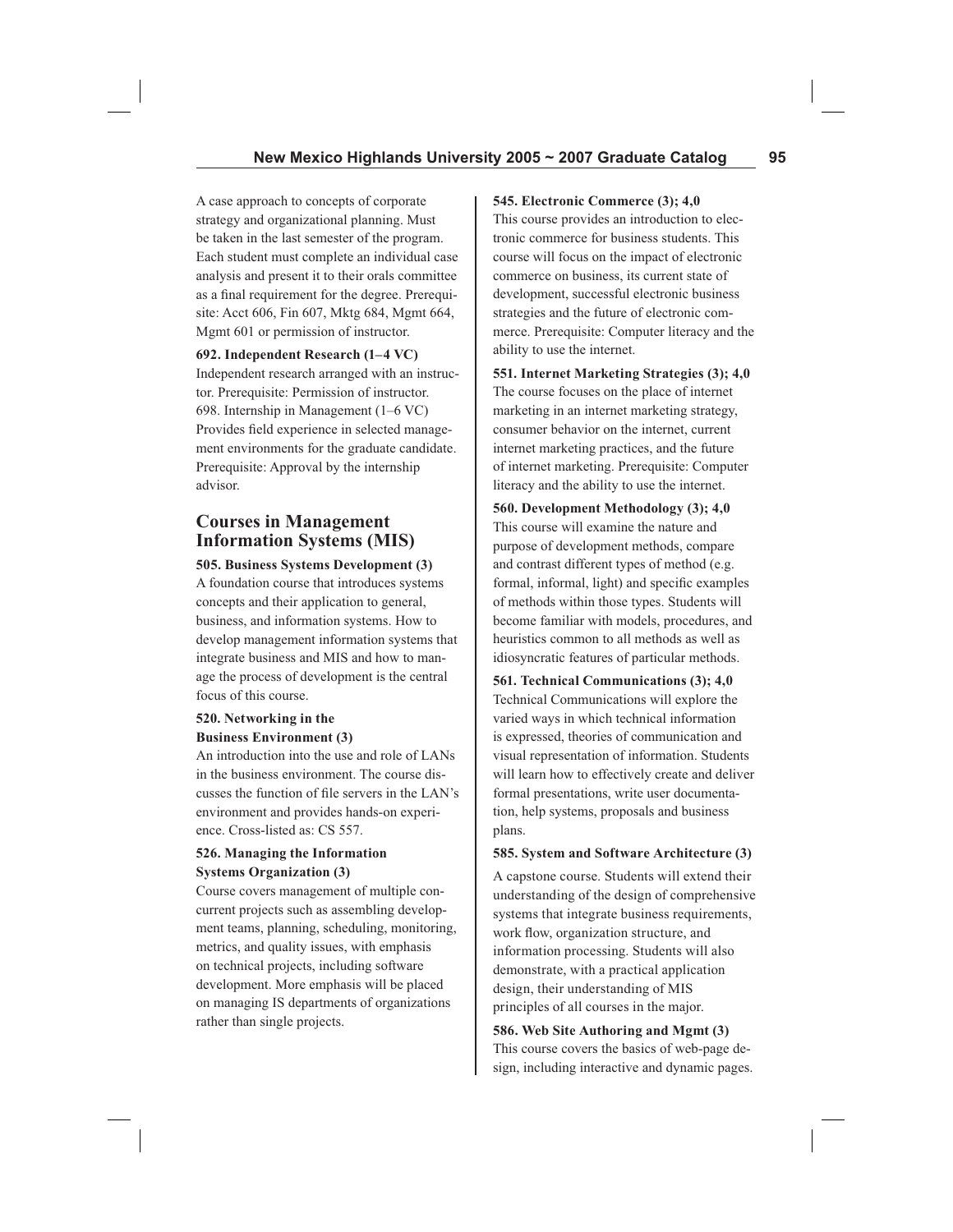Use of basic technology such as HTML, XML, and CGI programming, as well as page creation tools is covered. Site management and maintenance using dedicated web tools is stressed.

# **690. Independent Study (1 – 4 VC)**

Individual directed study arranged with an instructor. Prerequisite: Permission of the instructor.

# **Courses in Marketing (Mktg)**

# **501. An Overview of Principles of Mktg (3)**

This course discusses marketing as a discipline that encompasses a very broad area. and as an essential segment of business activity, which is further broken down into many diverse areas and has one overriding purpose – to help the organization meet the customer's needs.

# **511. Marketing Research (3)**

Gathering, recording, and analyzing data about problems relating to the marketing of goods and services. Prerequisite: Mktg 302, Math 106 or Bus 110 and Math 360 or Bus 210.

### **515. Consumer Behavior (3)**

A seminar studying how individuals make buying decisions. It focuses on the psychological, sociological, behavioral, and cultural aspects of the buying decision, and how firms can use this information to sell more effectively in the marketplace. The course will emphasize current research in the field of consumer behavior.

# **525. Direct Marketing (3)**

An introduction to the study of how business uses direct marketing methods to attract and retain customers.

### **530. International Negotiations (3)**

The main goal is to study the fundamentals of international negotiations and the effect of cultural differences among regions of the world in communication processes. We will review also the importance of cross-cultural communication for international negotiation processes and for the development of human resources multinational companies.

# **535. Selected Topics in Marketing (1–4 VC)**

Course in a topic or topics in marketing. May be repeated with a change of content.

#### **540. Marketing Channels and Marketing Logistics (3)**

Principles, methods, and problems relating to wholesaling, retailing, and physical distribution. Prerequisite: Mktg 302.

# **545. Electronic Commerce (3)**

This course provides an introduction to electronic commerce for business students. The course will focus on the impact of electronic commerce on business, its current state of development, successful electronic business strategies, and the future of electronic commerce. Prerequisite: Computer literacy and ability to use the Internet.

# **551. Internet Marketing Strategies (3)**  The course focuses on the place of Internet

marketing in an integrated marketing strategy, consumer behavior on the Internet, current Internet marketing practices, and the future of Internet marketing. Prerequisite: Computer literacy and ability to use the Internet.

# **574. International Marketing (3)**

Objectives, problems, and challenges facing those who engage in marketing operations in foreign countries. Foreign marketing organizations, cultural dynamics, trade channels, the legal environment, and political considerations are examined. Prerequisite: Mktg 302.

### **684. Marketing Management (3)**

The approaches and problems of marketing decision making, considered from the standpoint of the marketing manager. Prerequisite: Mktg 320, Mktg 373, Mktg 411 or permission of instructor.

### **688. Social Entrepreneurship (3)**

Application of marketing and management theory to not-for-profit institutions. The course promotes the capacity and commitment of business leaders to contribute through social enterprise.

### **690. Independent Study (1 – 4 VC)**

Individual directed study arranged with an instructor. Prerequisite: Permission of the instructor.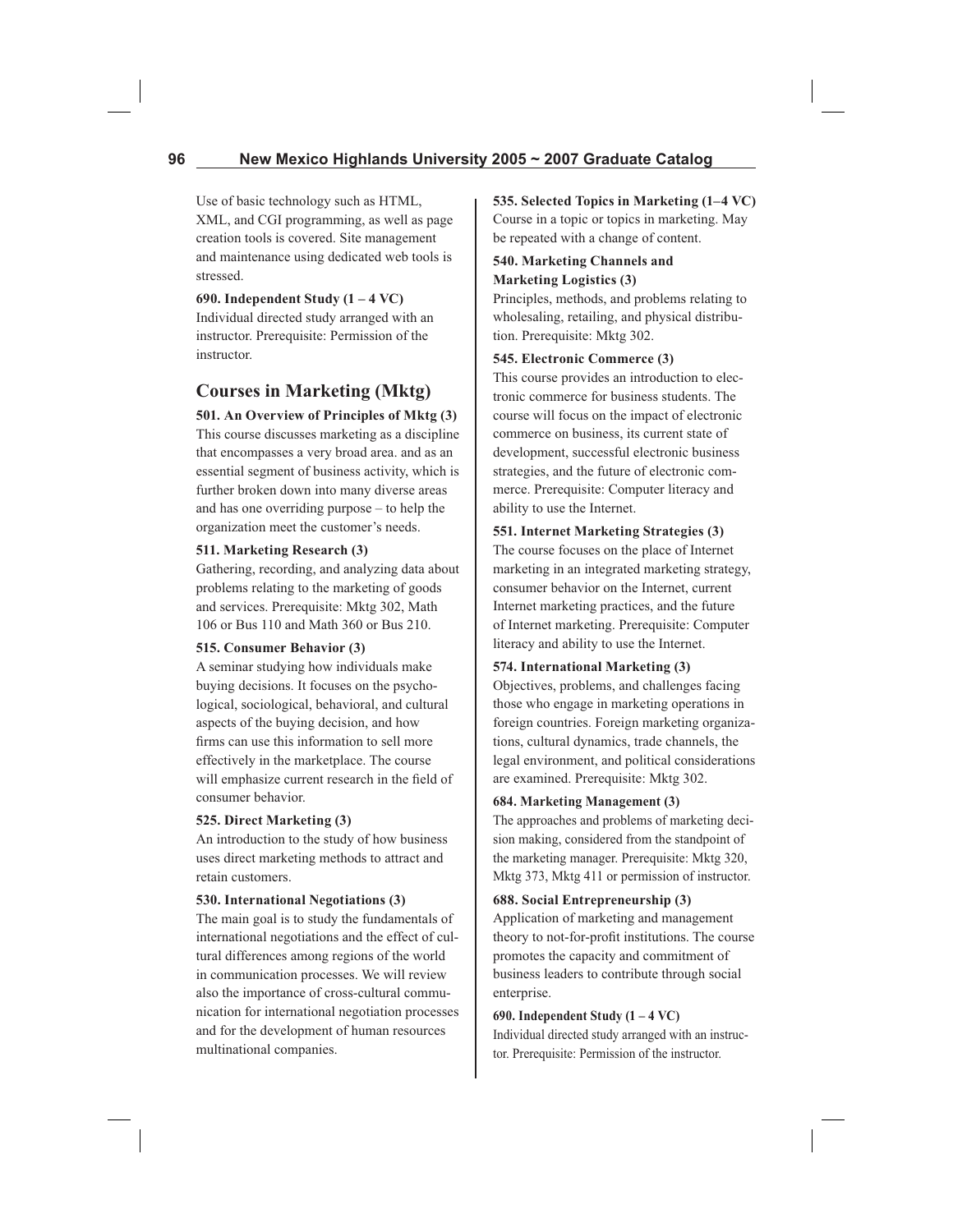# **SCHOOL OF EDUCATION**

**Dr. J. Francisco Hidalgo, Dean Victoria D. de Sanchez Teacher Education Center, Room 114D 505 454-3357 FAX: 505 454-3384**

# **Accreditation**

The School of Education is accredited by the National Council for Accreditation of Teacher Education (NCATE).

# **Mission of the School of Education**

The School of Education at NMHU carries forward a long-standing tradition of teacher education that dates back to 1893. We are committed to providing experiences and knowledge to students seeking a degree or licensure in education. The School of Education also promotes continuous personal and professional scholarly development activities and graduate work to achieve lifelong learning. We subscribe to the philosophy that views optimal living as a function of the personal ability to pursue a meaningful life in work, leisure and home, while respecting, tolerating and valuing all people.

#### **Faculty**

James M. Alarid (Special Education) Jean Farrar (Counseling) Joan Gallini (General Education) J. Francisco Hidalgo (Education) Jose Hurtado (Special Education) Michael Immerman (Clinical Supervisor) George Leone (Counseling) Merryl Kravitz (Secondary Education) Belinda Laumbach (Elementary/Secondary Education) Patricia Manzanares-Gonzales (Educational Leadership) Alice E. Menzor (Elementary/Reading/Curriculum & Instruction) Chris Nelson (Special Education) Carolyn Newman (Early Childhood Multicultural Education) Joseph Sabutis (General Education)

Clarence Sanchez (Education) Nicolas Sanchez (General Education) Leah Wolff (Education Technology)

#### **Resources and Facilities**

The regional collaboration between New Mexico Highlands University and the Northern New Mexico Network for Rural Educators serves as an excellent resource for the School of Education. This collaborative effort identifies professional development needs, seeks to match resources to needs, and provides a forum for school districts to discuss staff development issues. The school also hosts the Northeast Regional Center Cooperative.

The School of Education also has a microteaching laboratory where students in secondary education are videotaped conducting instructional sessions. An after-school reading program utilizes the school reading laboratory for local school children, which provides practical experiences for students in elementary education, reading, and curriculum and instruction programs. In addition, the school has an on-site Child Development Center with educational programs for infants and preschool age children. The Child Development Center provides practicum and field work experience for students in early childhood education, as well as for other university programs.

Also established by the School of Education is the Center for the Education and Study of Diverse Populations. This center, housed at the Rio Rancho Learning Center, studies diverse populations whose needs are unmet and who encounter barriers to services and opportunities, and develops strategies for removing those barriers. The cornerstone for the center is NMHU's Southwest Comprehensive Center for Region IX. This center provides technical assistance to all federal programs under the Improving America's Schools Act.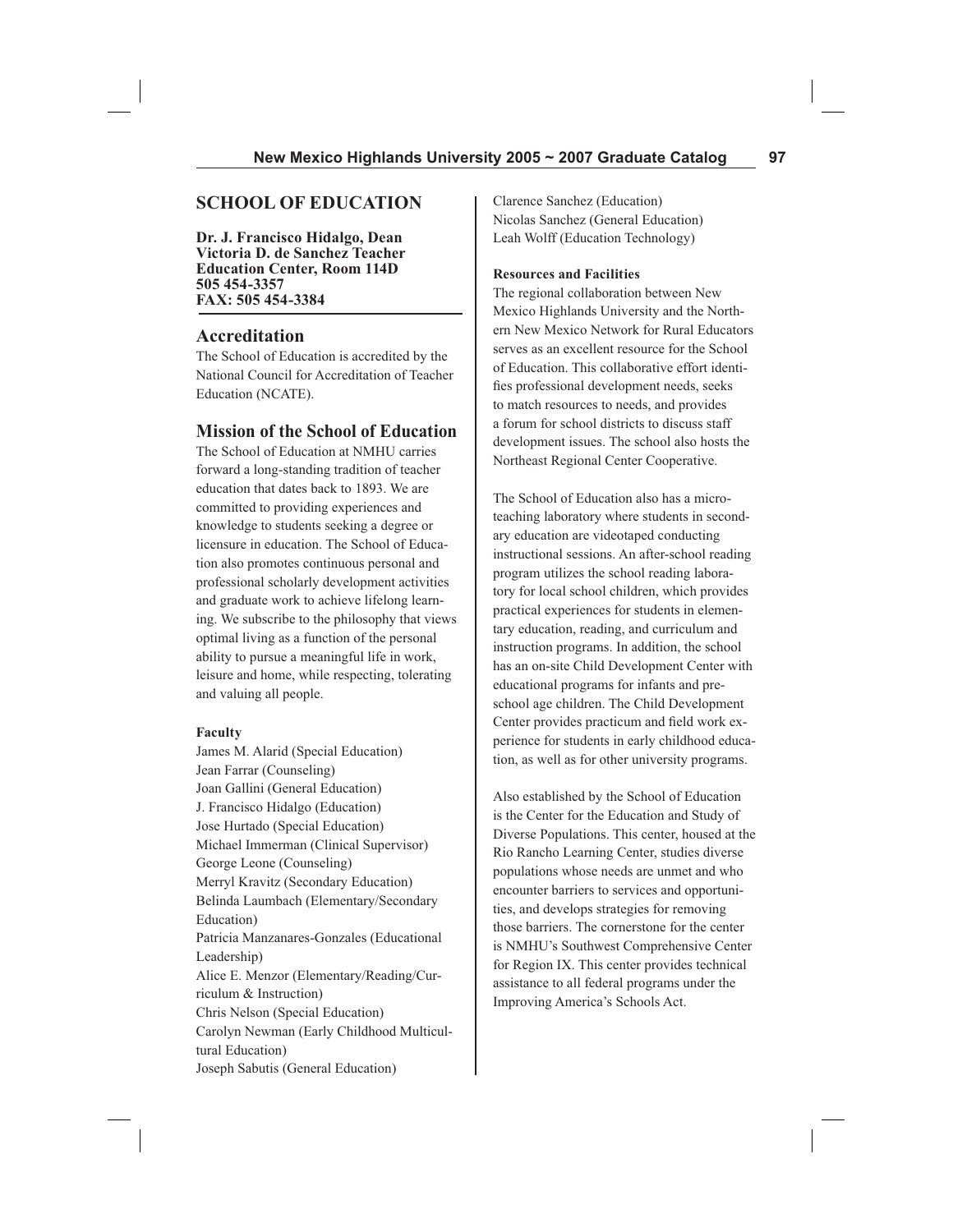The School of Education also has a regional Instructional Materials Evaluation Center, which contains publisher-supplied samples of state-approved texts and materials for review by school district administrators, teachers, parents, and School of Education faculty and students. The center also functions as an institutional curriculum library, providing selected samples of resources for short-term loan. Finally, the school also offers programs to prepare teachers, physical education specialists, school athletic administrators, business sports administrators, coaches, and administrators in the fields of education, human performance and sport, and leisure services.

The master's program in education accepts students with personal commitment to the discipline who also meet the standards of scholarship. With the exception of a degree in counseling, master's candidates complete 12 credits of courses in educational content and 12 credits in a selected emphasis field, as well as 12 credits in appropriate research methodologies. Education leadership requires 15 credits in the content areas and nine credits in a selected emphasis field.

School counseling, rehabilitation counseling, and licensed professional counseling require a 48-semester hour curriculum, inclusive of oral and written exams detailing the student's course work and internship experience.

The master's degree in education offers a variety of concentrations and emphases. The master of arts option in education leadership prepares individuals for licensure in administration. The master of arts option in special education provides the opportunity to specialize in the areas of the mentally disabled, behavior disordered, and learning disabled. An option in counseling and guidance offers a variety of emphases in school counseling, rehabilitation counseling, and professional counseling. The program qualifies students for State of New Mexico Public Education Department professional counselor licensure.

The curriculum and instruction option offers graduate work in a variety of academic content fields, with both elementary and secondary emphases. The emphasis fields available to curriculum and instruction students may include the educational subjects of reading, technology education, early childhood education, and bilingual education; and arts and sciences subjects including music, art, English, Spanish, history, political science, chemistry, life science, mathematics, computer science, business, and human performance and sport.

# **The School of Education "STURDY" Model**

"Student-centered Teaching for Understanding, with Reflection and Diversity for Youth" This model is the foundation for the conceptual framework of the NMHU School of Education.

#### **Teaching for Understanding**

Teaching for understanding means taking students as they arrive in our classroom, building on knowledge, skills, and experience to reach the desired understanding. Teaching for understanding has been expanded to include the notion of "backwards curriculum development." It is necessary to identify the desired outcomes before developing a curriculum (and, in our case, syllabus for a course). We ask ourselves, "What evidence would demonstrate that the student has achieved the desired outcome?" Given that information, the instructor develops a series of lessons, activities, and learning experiences to reach those goals. A student who has achieved true understanding can explain, predict, apply or adapt, justify, critique, judge, make connections, and avoid common misconceptions.

#### **Teaching for Reflection**

Reflective teaching assumes an active role for the instructor  $-$  that of a reflective practitioner. The reflective teacher focuses not only on content, but on such things as the interaction of the learner with that content, on the teaching environment and classroom culture, the teach-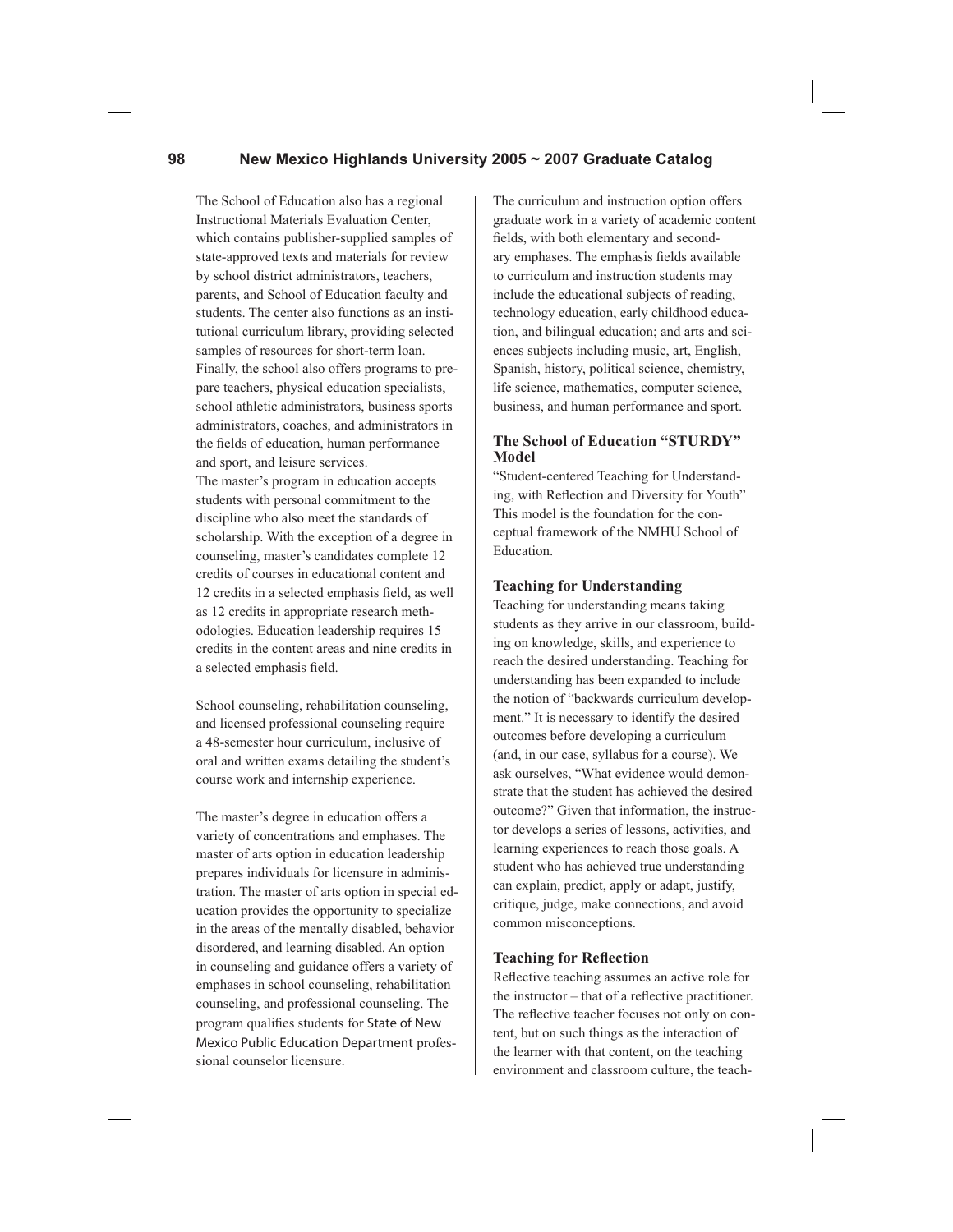er's own behavior and the student's reactions to it, and on the class in the larger context of the school, community. The ultimate goal is continual renewal of the teaching practice.

#### **Teaching for Diversity**

The faculty of the teacher-preparation program at NMHU recognizes that in order to prepare pre-service teachers for successful and effective instruction in our nation's public schools, the issue of equity in education should be addressed. A well-prepared teacher should be able to deliver quality instruction in any diverse setting. Preparation for quality instruction begins with culturally responsive teaching through a comprehensive approach, rather than a particular method to be added to other techniques. The faculty also extends the traditional definition of "culture" to a broader scope so as to include a great number of characteristics in an individual which may result in bias from others. Such characteristics include, but are not limited to race, ethnicity, religion, socioeconomic status, educational level, sexual orientation, age, area of origin, varying ability, gender, or language. The ultimate goal of education for diversity is to provide equity among students through the practice of presenting and giving voice to diverse perspectives in the classroom.

### **Counseling**

The school counseling emphasis area is designed to meet requirements for licensure in school counseling set by the New Mexico State Department of Education. The licensed professional counseling emphasis area is designed to meet requirements set by the New Mexico Counseling and Therapy Practice Board for licensure as a licensed professional counselor (LPC). The rehabilitation counseling emphasis is designed to meet requirements set by the National Commission on Rehabilitation Counselor Certification for certified rehabilitation counselors. Rehabilitation Counseling also meets requirements for Licensed Rehabilitation Counselor in the schools set

by the State Department of Education. An additional 12 hours of course work is available for licensed professional clinical counselor (LPCC) candidates.

Upon completion of the internship, oral and written examinations (Counselor Preparation Comprehensive Examination) are required of all students. The oral examination will report results from the students' case study in relation to course work. The written exam is a comprehensive objective exam covering the course content areas. As required by the American Counseling Association Code of Ethics, students failing to demonstrate personal, professional, and/or ethical behaviors (as these behaviors relate to the ability to function as a counselor), may be denied continuance in the counseling program. If intervention is indicated and completed, the student may petition for readmission.

# **Master of Arts in Education (M.A.) Concentration in Counseling**

The program is structured around three components: core curriculum, research and methodology, and emphasis area.

#### **Required core: 30-33**

| Coun | 601 | Prof Orientation (3)    |
|------|-----|-------------------------|
| Coun | 603 | Theory & Pract of       |
|      |     | Career Develop (3)      |
| Coun | 605 | Pre-Pract in Coun       |
|      |     | Skills (3)              |
| Coun | 606 | Theories & Prin of      |
|      |     | Ind Couns $(3)$         |
| Coun | 607 | Group Tech Coun (3)     |
| Coun | 611 | Multicult Coun (3)      |
| Coun | 634 | Practicum (3)           |
| Coun | 698 | Internship in           |
|      |     | Counseling $(3-6)^*$    |
| GnEd | 605 | Statistics for Educ (3) |
| GnEd | 610 | Educ Res Interpret (3)  |
|      |     |                         |

\* 600 hours over two semesters. Three credits each semester. This can be done in one semester with approval of advisor.

**Core Total: 33**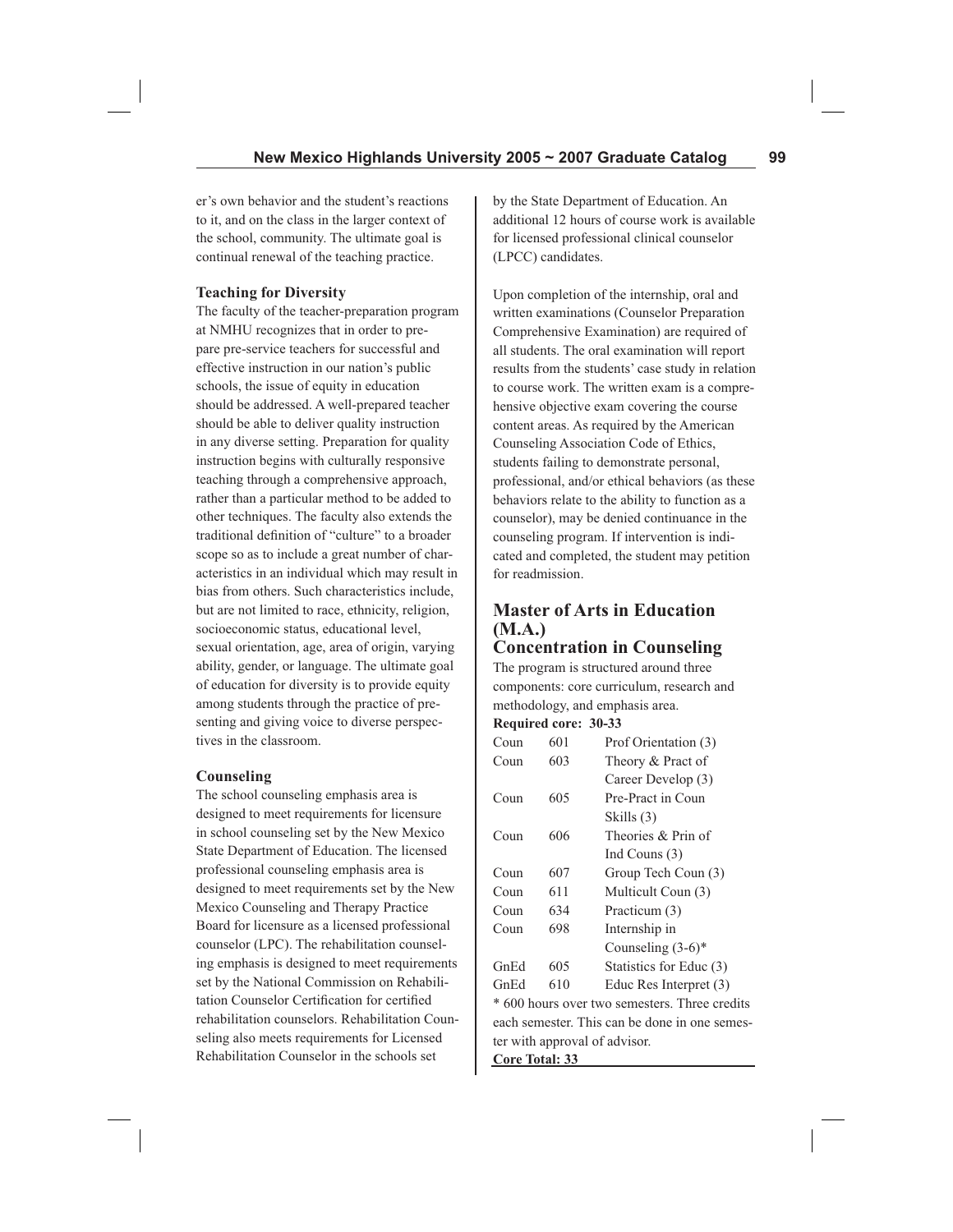# **Emphasis in School Counseling**

### **Required courses: 12**

| Coun | 602 | Coun Child         |
|------|-----|--------------------|
|      |     | $&$ Adol $(3)$     |
| Coun | 608 | Appraisal of Ind,  |
|      |     | Group, & Fam in    |
|      |     | Coun $(3)$         |
| Coun | 615 | Family Coun (3)    |
| Coun | 620 | Org & Admin of Sch |
|      |     | Coun $(3)$         |

# **Electives: 3**

Choose one course in consultation with an advisor.

**Emphasis Total: 15**

# **Emphasis in Professional Counselor Licensure**

#### **Required courses: 12**

| Coun | 608 | Appraisal of Ind,    |
|------|-----|----------------------|
|      |     | Group & Fam in       |
|      |     | Coun $(3)$           |
| Coun | 615 | Family Coun (3)      |
| Coun | 619 | Mgmt of Coun         |
|      |     | Prog $(3)$           |
| Coun | 625 | Couns Individ Across |
|      |     | Lifespan $(3)$       |
|      |     |                      |

### **Elective: 3**

Choose one course in consultation with an advisor. **Emphasis Total: 15**

# **Emphasis in Rehabilitation Counseling**

### **Required courses: 15**

| Coun                      | 608 | Appraisal of Individaul/ |
|---------------------------|-----|--------------------------|
|                           |     | Group/Family (3)         |
| Coun                      | 640 | Rehab Foundations (3)    |
| Coun                      | 642 | Case Mgmt/Job            |
|                           |     | Placement (3)            |
| SpEd                      | 673 | Medical Aspects of       |
|                           |     | Disability (3)           |
| SpEd                      | 674 | Psychocult/Psychosoc     |
|                           |     | Aspects of Disabil (3)   |
| <b>Emphasis Total: 15</b> |     |                          |
| <b>Program Total: 58</b>  |     |                          |

**Concentration in Curriculum and Instruction**

This program is structured around three components: required core, emphasis area, and research methodology.

# **Required core: 12**

| EdLd                     | 675                             | Educ Leadership (3)                  |
|--------------------------|---------------------------------|--------------------------------------|
| GnEd                     | 615                             | Instr Strat $&$ Ment (3)             |
| GnEd                     | 641                             | Adv Educ Psy (3)                     |
| GnEd                     | 663                             | Prin of Curr Const (3)               |
|                          | <b>Research Methodology: 12</b> |                                      |
| GnEd                     | 605                             | Statistics for Educ (3)              |
| GnEd                     | 610                             | Educ Res Interpret (3)               |
|                          |                                 | Choose one of the following courses: |
| GnEd                     | 697                             | Field Project (1-6)                  |
| GnEd                     | 699                             | Thesis $(1-6)$                       |
| <b>Emphasis Area: 12</b> |                                 |                                      |

Students will select an emphasis area in consultation with their education advisor and advisors for the field(s) of study selected. Emphasis area options are available in many of the university's content fields, offering course selections to meet individual needs. Specifically emphasis-area options may be formulated from programs which offer 500 and/or 600-level courses in many disciplines including advanced placement and outside the School of Education, including art, music, Spanish, English, philosophy, history, political science, business, human performance and sport, anthropology, sociology, psychology, computer science, mathematics, life science (in biology and environmental science), chemistry, geology, physics, and also in technology teacher education, reading, early childhood multicultural education, and bilingual education. The advisor for the area of interest should be consulted.

In formulating plans for the emphasis area, students and advisors must consider various limitations: the frequency of offering of the necessary 500- and 600-level courses, both during the fall and spring semesters and in the summer session (the selection may be especially limited for students who rely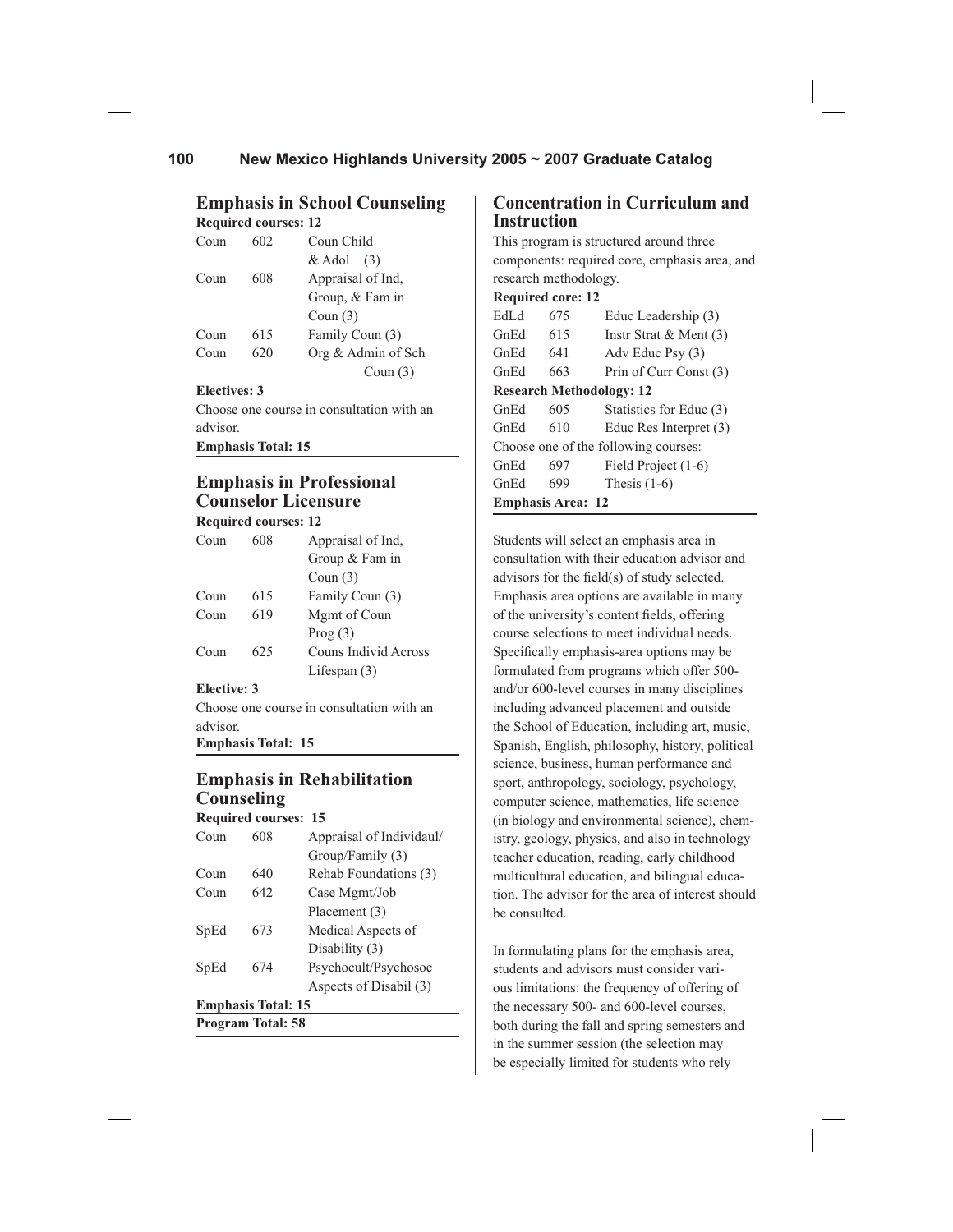totally or principally on classes scheduled in evenings and/or summers); any requirements from the State of New Mexico Public Education Department; having the preparation to undertake advanced studies in the field; and for students whose undergraduate degrees are from NMHU, the availability of appropriate 500-level courses that were not taken already at the 400-level.

#### **Program Total: 36**

*Additional stipulations for admission to the master of arts in education, curriculum and instruction*: Students will have received licensure for teaching in the State of New Mexico or the equivalent. Applications should indicate a desired emphasis area at the time of application.

# **Concentration in Educational Leadership**

This program is structured around three components: required core, emphasis area, and research methodology.

Two options are available for Master's Degree Candidates in Educational Leadership.

**Option One**: is to pursue a Master's Degree with eligibility for a New Mexico K-12 School Administrator License. Stipulations for admission to this option is that candidates will have received licensure for teaching in the state of New Mexico or the equivalent AND have at least one year of licensed K-12 teaching.

**Option Two**: is to pursue a Master's Degree without eligibility for a New Mexico K-12 School Administrator License. This option is tailored for candidates who do not have a teaching license or teaching experience, yet wish the background leadership and administrative knowledge obtained from the program. Candidates who choose this option would take all course requirements except the two semesters (6 credit hours) of Internship. Instead they would take two additional 3-credit elective courses approved by their advisor in the program to meet the 36-hour MA requirements.

**Required courses: 15**

| EdLd | 600 | Leader Exploration (3) |
|------|-----|------------------------|
| EdLd | 625 | EdLd & Principal (3)   |
| EdLd | 680 | Reflective Leader (3)  |
| EdLd | 698 | Internship $I(3)$      |
| EdLd | 698 | Internship II $(3)$    |
|      |     |                        |

#### **Emphasis Area: 12**

Complete four of the six courses from the following list.

| EdLd | 615 | Sch Fin $& Budge(3)$    |
|------|-----|-------------------------|
| EdLd | 620 | School Law (3)          |
| EdLd | 630 | Sch Comm Relat (3)      |
| EdLd | 640 | Supervis & Eval of      |
|      |     | Personnel (3)           |
| EdLd | 660 | Chng Tech $&$ Gov $(3)$ |
| Gned | 663 | Prin of Curriculum      |
|      |     | Const $(3)$             |

#### **Required Research Courses: 9**

| GnEd                         | 605 | Statistics for Educ (3) |  |  |
|------------------------------|-----|-------------------------|--|--|
| GnEd                         | 610 | Educ Res Interpret (3)  |  |  |
| Choose one of the following: |     |                         |  |  |
| EdLd                         | 697 | Field Project (3)       |  |  |
| OR.                          |     |                         |  |  |
| EdLd                         | 699 | Thesis $(3)$            |  |  |
| OR.                          |     |                         |  |  |
| The Portfolio Block:g        |     |                         |  |  |
| EdLd                         | 608 | Res Sem $I(1)$          |  |  |
| EdLd                         | 651 | Res Sem II(1)           |  |  |
| EdLd                         | 697 | Field Project (1)       |  |  |
| <b>Program total 36:</b>     |     |                         |  |  |

# **Concentration in Special Education**

This program is structured around three components: required core, emphasis area, and research methodology.

#### **Required core: 12**

| SpEd | 501 | Diag of Exceptional      |
|------|-----|--------------------------|
|      |     | Child $(3)$              |
| SpEd |     | 550-650 Sem in Sp Ed (3) |
| SpEd | 612 | The Sp Ed Prog $(3)$     |
| SpEd | 675 | Org & Adm Sp Ed (3)      |
|      |     |                          |

#### **Emphasis Area: 12**

Choose twelve credits from the following list or from additional courses approved by the program advisor.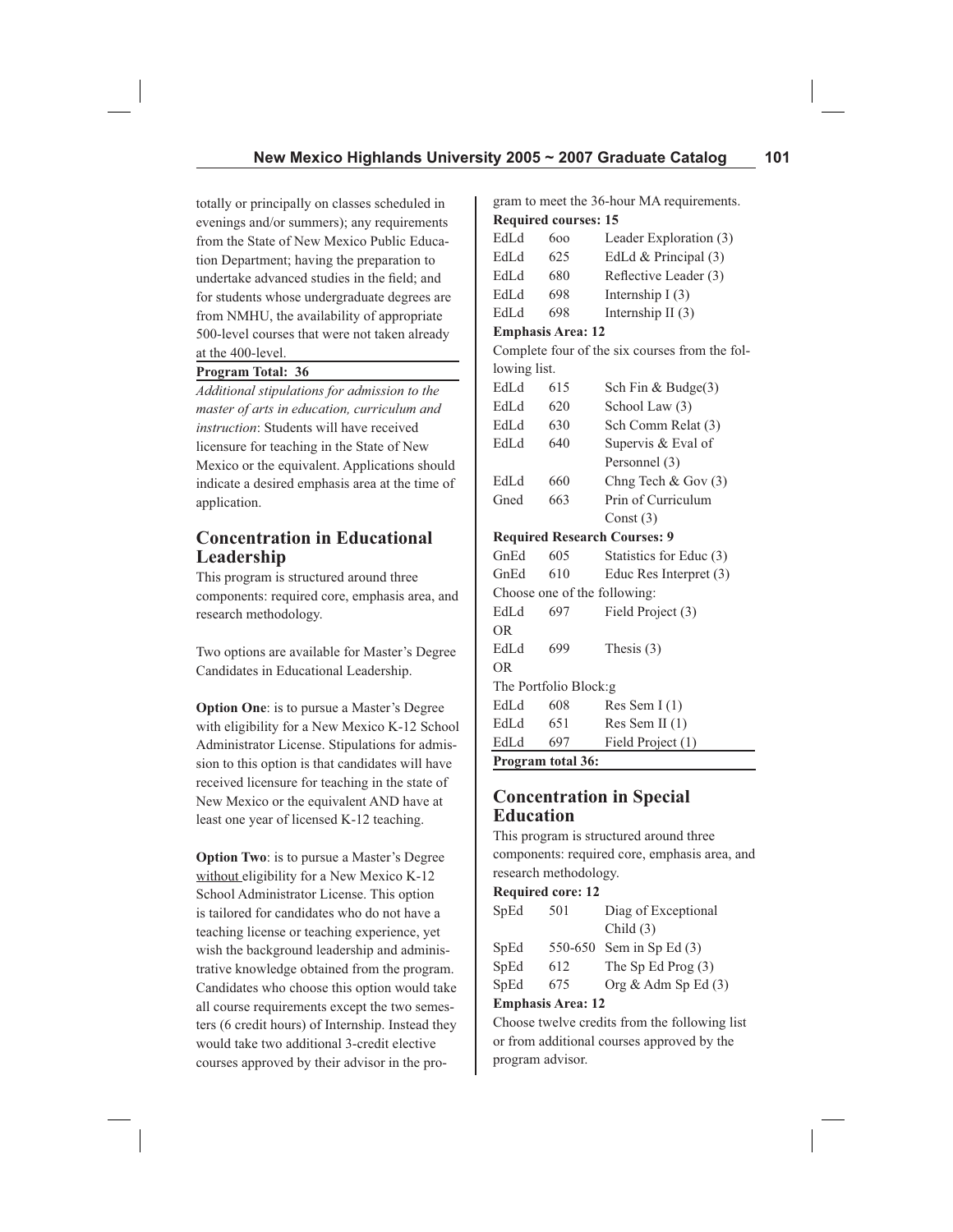| Anth                                 | 524 | Soc & Cult Dynamics        |  |  |
|--------------------------------------|-----|----------------------------|--|--|
|                                      |     | of the SW $(3)$            |  |  |
| Anth                                 | 561 | Comm $&$ Cult $(3)$        |  |  |
| Phil                                 | 525 | Reasoning Skills           |  |  |
|                                      |     | for the Schools (3)        |  |  |
| Psy                                  | 510 | Physiological Psy (3)      |  |  |
| Psy                                  | 519 | Intro to Beh Therapy (3)   |  |  |
| Psy                                  | 522 | Human Sexuality (3)        |  |  |
| Psy                                  | 530 | Psy of Sex Roles (3)       |  |  |
| Psy                                  | 545 | Beh Disorders in Child (2) |  |  |
| Psy                                  | 573 | Psy of Suicide (3)         |  |  |
| Psy                                  | 605 | Memory & Cognition $(3)$   |  |  |
| Psy                                  | 671 | Psychodynamics &           |  |  |
|                                      |     | Psychopathology (3)        |  |  |
| Psy                                  | 674 | Ind Intelligence Test (3)  |  |  |
| Psy                                  | 675 | Personality Assess (3)     |  |  |
| Psy                                  | 679 | Beh Therapy & Assess (3)   |  |  |
| <b>Research Methodology: 12</b>      |     |                            |  |  |
| GnEd                                 | 605 | Statistics for Educ (3)    |  |  |
| GnEd                                 | 610 | Educ Res Interpret (3)     |  |  |
| Choose one of the following courses: |     |                            |  |  |
| SpEd                                 | 697 | Field Project (1-6)        |  |  |
| SpEd                                 | 699 | Thesis $(1-6)$             |  |  |
| <b>Program Total: 36</b>             |     |                            |  |  |

# **Courses in Counseling and Guidance (Coun)**

# **535 – 635. Selected Topic in Counseling and Guidance (1 – 4 VC)**

Course in topic or topics in counseling and guidance. May be repeated with change of content.

### **601. Professional Orientation (3)**

An introduction to the skills essential in the helping relationship as applied to clients in the educational and agency setting. Also, introduces the various settings and modalities of counseling as well as counseling ethics.

#### **602. Counseling Children and Adolescents (3)**

Introduction to the types of problems found among students in the elementary, secondary, and post-secondary settings; appropriate treatment strategies and counseling techniques.

### **603. Theory and Practice of Career Development (3)**

A study of theories and approaches useful in career counseling. Emphasis will be given to career planning models, sources of information, and exposure to the changing world of work.

# **604. Counseling in the Elementary School (3)**

Introduction to the types of problems found among elementary school children; exploration of developmental counseling for use in the elementary school.

### **605. Pre-Practicum in Counseling Skills (3)**

This course serves as the student's first formal exposure to the actual practice of counseling. As such, it will introduce the student, within a safe and controlled setting, to the dynamics and process of the counselor's role. The student learns to focus, reflect, paraphrase, summarize, ask effective question, and use interpretation, confrontation, and immediacy in the counseling relationship. Prerequisite: Coun 601 and Coun 606.

# **606. Theory and Principles of Individual Counseling (3)**

Contemporary theories and principles of individual counseling with emphasis on their application to counseling situations in schools and agencies. Prerequisite: Coun 601.

### **607. Group Techniques of Counseling (3)**

Contemporary theories and principles of group counseling with emphasis on their application to counseling situations in schools and agencies. The student learn the principles of effective group facilitation, leadership styles and techniques, group stages and process, and membership roles and resistances. Prerequisite: Coun 601 and Coun 606.

# **608. Appraisal of the Individual, Group, and Family in Counseling (3)**

The focus of this course is on direct and objective methods of assessment and their practical utility in the practice of counseling. In addition, projective techniques for assessment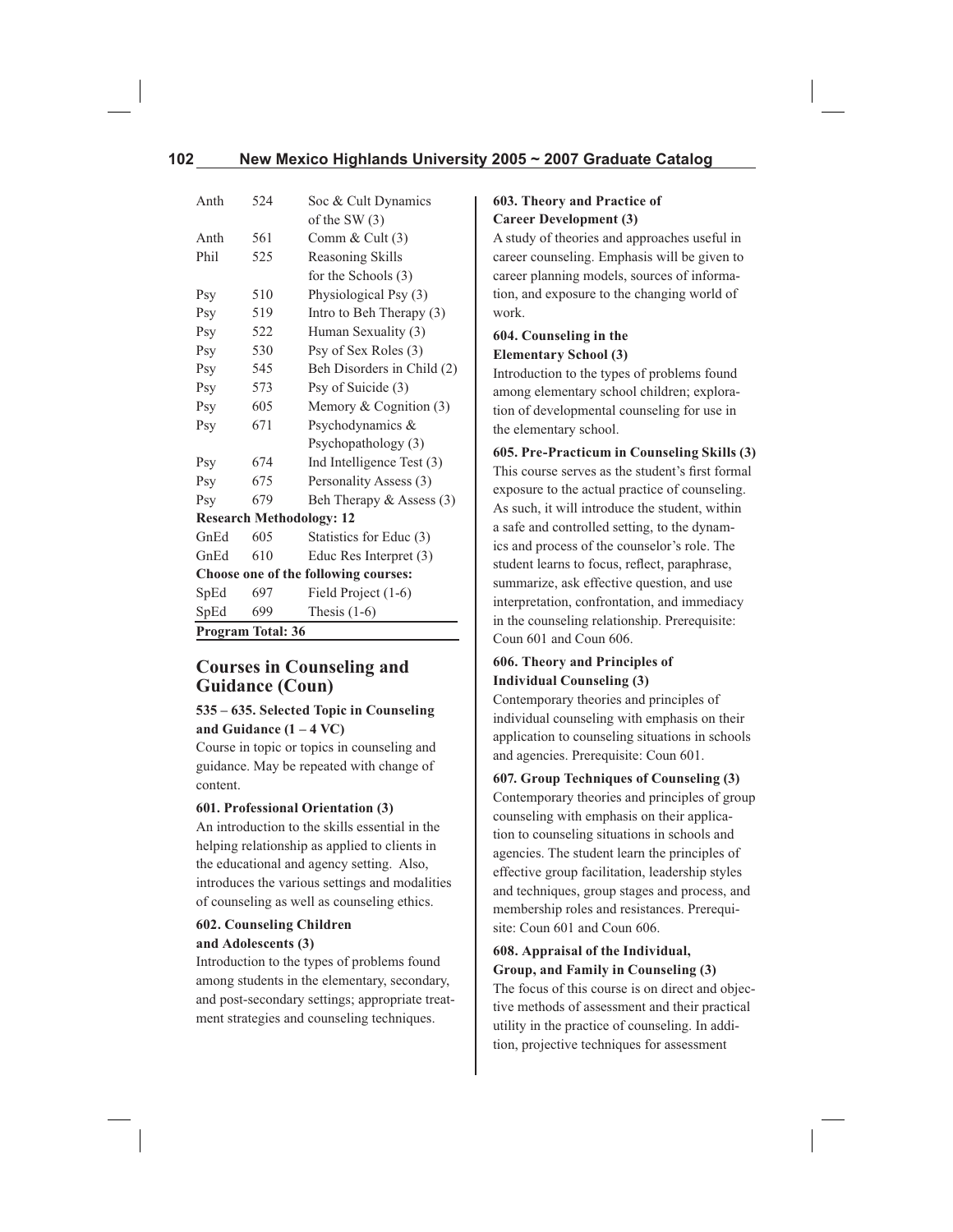are studied as well as counseling strategies for disseminating the results.

# **610. Assessment and Treatment Planning in Counseling (3)**

This course is designed to study the development, assessment, and treatment of abnormal human behavior patterns and characteristics. The major mental, emotional, and personality disorders are covered and studies according to the DSM-IV. Treatment plans based on DSM-IV diagnoses are also studied. Special attention is given to ethnic and cultural considerations in assessment and treatment planning.

# **611. Multicultural Counseling (3)**

Acquaints students with contrast of values, attitudes, and life styles of the predominant ethnic groups in the local region as well as throughout the nation. The students are expected to review emerging cross-cultural counseling approaches as a basis for developing a personal approach.

# **613. Advanced Group Counseling Seminar (3)**

A study of four to six group counseling approaches for practicing counselors. Each student becomes proficient at applying at least one approach. Prerequisite: Coun 607.

# **614. Existential Counseling (3)**

This course is designed to give the student an in-depth understanding of the principles and techniques of existential counseling. An existential counseling is defined as both a theoretical orientation and a practical approach to working with individuals and their problems with everyday living. Attention is given to the application of existential principles to culturally diverse populations. It is also seen how existential counseling responds to current needs for more brief forms of counseling. The overall approach includes the development of understanding through personal reflection.

# **615. Family Counseling (3)**

This course will focus on developing intervention skills for working with family systems. Emphasis will be on a growth model in family counseling providing students with a beginning understanding of applications in working with families. There will be opportunity for in-class application of the skills introduced. Prerequisite: Coun 605 and Coun 606.

# **619. Management of Counseling Program (3)**

This course covers the role, responsibilities, and functions of the licensed professional counselor and settings in which they might be employed. Leadership and management practices will be explored as they relate to the counseling profession and the services provided by professional counselors. Specific needs, challenges, and licensing requirements found in community mental health settings are given attention.

# **620. Organization and Administration of School Counseling (3)**

A study of the organization and administration of school counseling services, with emphasis on practices in New Mexico. Students will learn the various duties, challenges, and modalitites of offering counseling services in the school setting.

# **625. Counseling the Individual Across the Lifespan (3)**

This course is designed to familiarize counseling students with the spectrum of theory and hands-on practice of counseling techniques used with individuals as they develop across the lifespan. The problems and conflicts appearing in different life stages and their treatment through specific counseling skills and strategies are covered. Emphasis is placed on the individual within a family context.

# **634. Practicum in Counseling (3)**

Field experience in counseling and guidance in a planned, recorded, and evaluated project. May be repeated for credit. Prerequisite: Pre-arrangement and permission of instructor, Coun 601, 605, 606, and 607 plus one other counseling course approved by advisor.

**636. Mediation and Counseling Process (3)**  A study of mediation process as a tool for managing conflict in the school, home, and the work environment. The course is designed to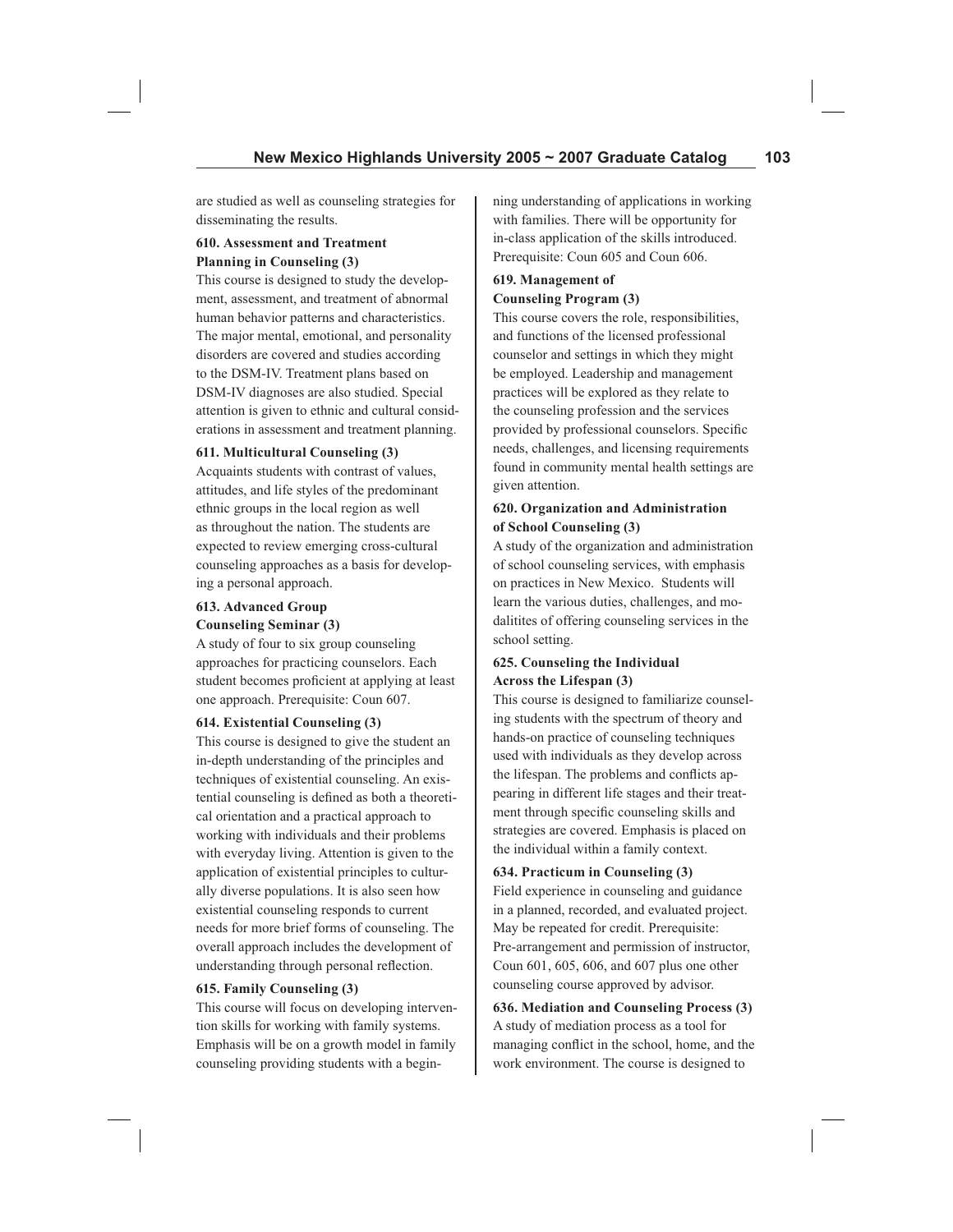provide an alternative way of settling disputes as expediently and constructively as possible. Emphasis will be placed on strategies that will enhance the counseling process.

# **637. Advanced Practicum in Counseling (3)**

This course is an extension of Coun 634, Practicum in Counseling. It is off-campus in local agencies and clinics to give the student an experience in the real working conditions of agency counselors. The student will learn record-keeping, treatment-planning, and related skills.

#### **640. Foundations of Rehabilitation Counseling (3)**

Foundations of Rehabilitation Counseling focuses on the history and philosophy of rehabilitation and rehabilitation counseling, including federal legislation concerning vocational rehabilitation and independent living mandates. The course also focuses on attitudinal, physical and systems barriers to social integration, including the current range of services provided for persons with disabilities, and on informed consumer review, choice, and personal responsibility in the rehabilitation process. The course explores rehabilitation process provided in various setting, noting career alternatives for rehabilitation counselors.

#### **642. Case Management and Job Placement in Rehabilitation (3)**

The goal of Vocational Rehabilitation is most often to assist people with disabilities in job placement, i.e., preparing for employment, and obtaining and maintaining appropriate employment. This course is designed to provide the Rehabilitation Counseling student in overview of the job placement and case management functions of rehabilitation counseling, and to enhance the ability to rehabilitation counseling students to develop and implement successful job placement strategies for person with disability. Case Management is the process through which the rehabilitation counselor helps a single client enter and move through the vocational rehabilitation process, concluding with appropriate employment. The course addresses case management practiced in industry, public, and private settings, and provides knowledge of the managed care system. Practical experiences using a case development model will be provided.

### **644. Counseling Students with Special Needs (3)**

This course is designed to be a study of problems associated with exceptionality and the practical and theoretical aspects of the counseling process in working with exceptional students. It is further designed to acquaint prospective counselors with their role and function in the special education process within a school setting.

#### **650. Seminar in Counseling (1–4 VC)**

Seminar course in a topic or topics in counseling and guidance.

#### **690. Independent Study (1–4 VC)**

Independent study arranged with an instructor. Prerequisite: Permission of instructor.

#### **692. Independent Research (1–4 VC)**

Independent research arranged with an instructor. Prerequisite: Permission of instructor.

#### **696. Case Study (1)**

This course is designed to be a one semester hour course for those students who are finished with all their coursework but still need to do their Case Study and Oral Exam. This will allow the students to be enrolled in the university as they complete their Case Study. A course like this is mandated by the university so that students can be enrolled when all other coursework has been completed. This is not the mandatory course unless the student needs to continue to be enrolled in the university but has no courses remaining to be taken.

#### **697. Field Project (1–6 VC)**

Individual field research and writing in preparation of a graduate field project (equivalent to a thesis). Prerequisite: Permission of instructor.

# **698. Internship/School, Professional, and Rehabilitation Counseling (3–6 VC)**

The internship is the final and most comprehensive professional experience in the coun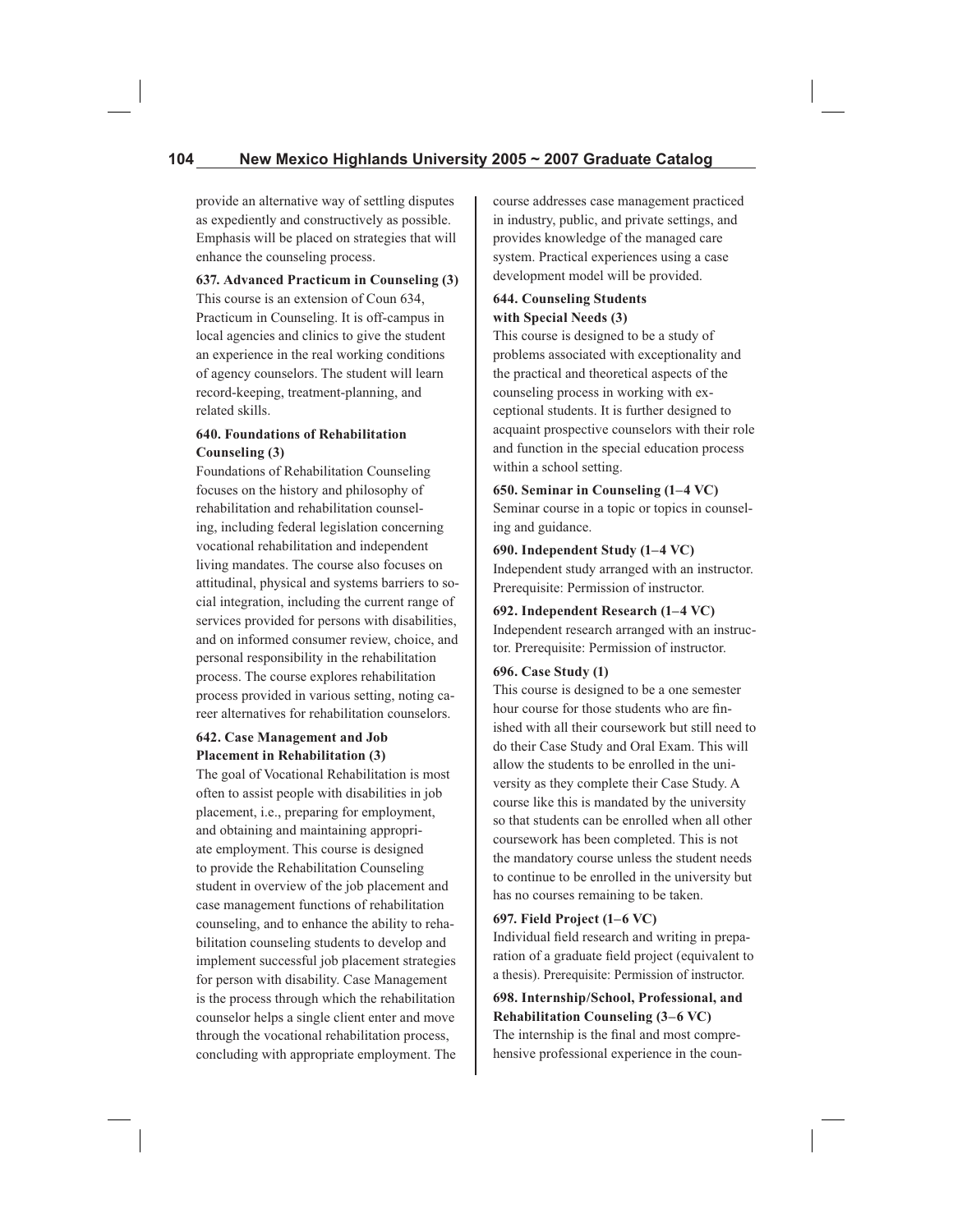seling program. The intent of the internship is to provide the student with closely supervised training at a site outside of the university environment which is congruent to his or her orientation within the counseling program. In order to ensure that the student's individualized career goals are met in the internship experience, arrangements for the internship are negotiated between the student, the on-site supervisor and the student's supervising professor at New Mexico Highlands University. Prerequisite: Coun 601, 604, 605, 607, and 634.

# **699. Thesis (1–6 VC)**

Individual research and writing in preparation of a graduate thesis. Prerequisite: Permission of instructor.

# **Courses in Early Childhood Multicultural Education (ECME)**

# **515. Principles of Early Childhood Multicultural Education (3)**

An in-depth study of the historical, theoretical, and philosophical development of early childhood education and its implications on current issues and problems.

# **524. Curriculum in Early Childhood Multicultural Education Programs (3)**

An in-depth study of various early childhood education curricula and the development and design of a curriculum guide.

# **528. Organizational Designs of Early Childhood Multicultural Education Programs (2)**

Planning early childhood education programs for teachers, supervisors, administrators, and social workers.

### **529. Teaching the Perceptual Skills (2)**

The rationale, the techniques, and the sequence of teaching auditory, oral, visual, and psycho-motor skills prior to reading, writing, and arithmetic.

### **534. Practicum in Early Childhood Multicultural Education (1–4 VC)**

Campus work placement with specific responsibilities over a sustained period of time. Prerequisite: Permission of instructor.

### **535. Selected Topic in Early Childhood Multicultural Education (1–4 VC)**

Course in topic or topics in early childhood education. May be repeated with change of content.

# **582. Early Childhood/ Special Education (3)**

Developing an awareness in educators concerning an understanding of children with or without special needs. Cross-listed as: SpEd 582.

# **590. Independent Study (1–4 VC)**

Individual, directed study arranged with an instructor. Prerequisite: Permission of instructor.

### **592. Independent Research (1–4 VC)**

Individual, directed research arranged with an instructor. Prerequisite: Permission of instructor.

# **Courses in Educational Leadership (EdLd)**

#### **535 – 635. Selected Topic in Educational Leadership (1–4 VC)**

Course in topic or topics in educational leadership. May be repeated with change of content.

### **600. Leadership Exploration (3)**

This introductory course is designed for graduate students who are pursuing a career in K-12 educational leadership. The course focuses on developing skills and perspective necessary to be a transformational leader. The faculty will assist students in developing an individualized professional development plan.

### **608. Research Development I (1)**

The research development course will have two foci: (1) all aspects of thesis development, including statement of purpose, related literature, conceptual frameworks, and organizational frameworks considerations for the thesis/field project/portfolio; and (2) development of the framework for their portfolio.

# **610. School Finance and Budgeting (3)**

The course emphasizes the study of key legislation (federal and state) that finances the public school enterprise. Specific emphasis is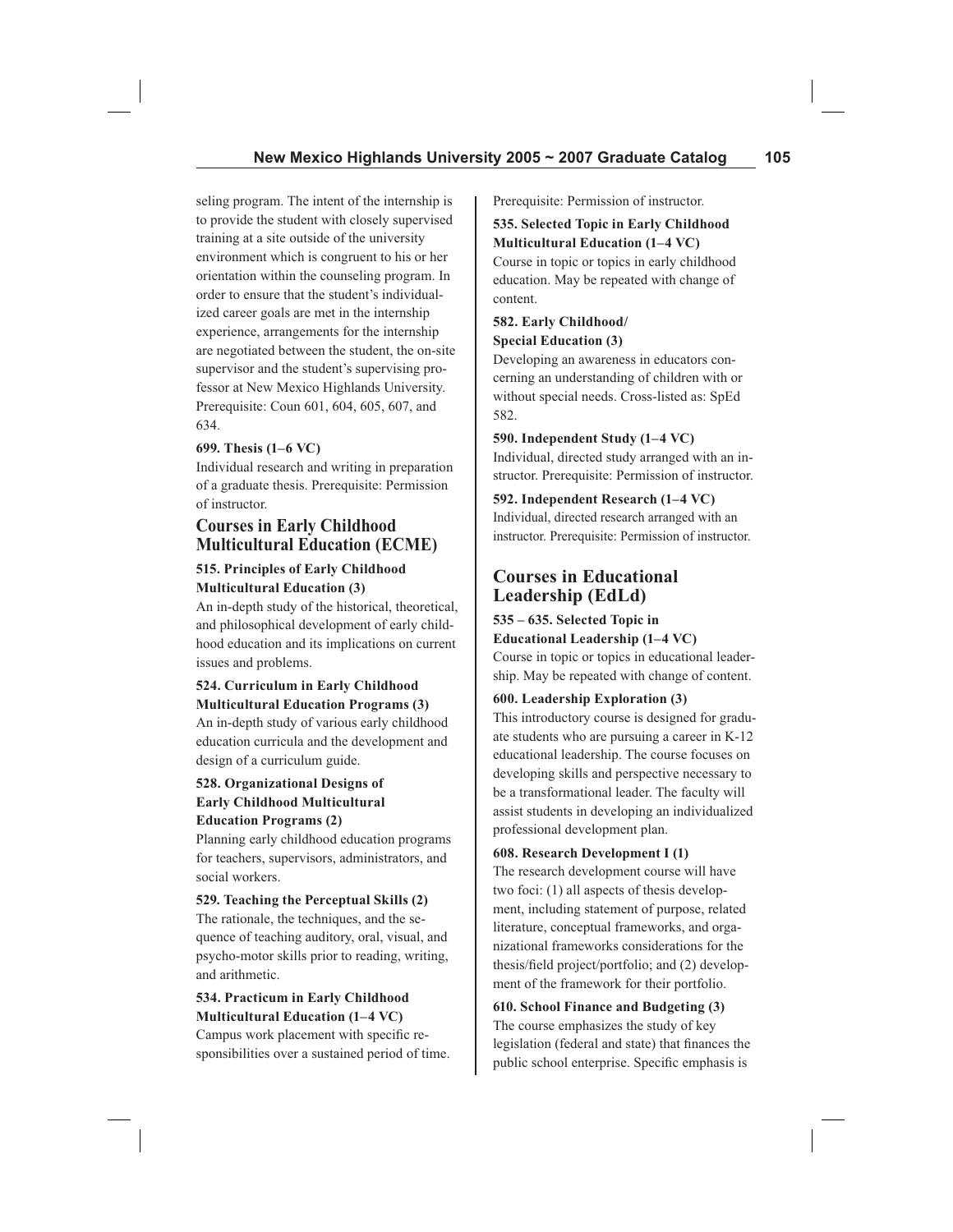given to the financing of public education in New Mexico and the budgeting procedures required by the state, and participation in the budget preparation process at the local district level.

# **620. School Law (3)**

The legal basis of public education will be the focus of this course. Constitutional, federal, state, local, and tort law; policies; and regulations will be studied.

### **625. Educational Leadership and the Principalship (3)**

This course is a study of the nature, processes, and functions of leadership, developing skills in leadership, communication, improving instruction for student learning, and group development.

# **630. School Community Relations (3)**

The course focuses on the relationships that are needed to build strong school and community partnerships. Students will be able to combine theory and practice (praxis) in improving their knowledge and skills related to connecting the schools with a larger community.

# **634. Practicum in Educational Leadership (1–4 VC)**

Campus work placement with specific responsibilities over a sustained period of time. Prerequisite: Permission of instructor.

# **635. Selected Topic in**

### **Educational Leadership (3)**

Course in topic or topics in educational leadership. May be repeated with change of content.

### **640. Supervision and Evaluation of School Personnel (3)**

The course will develop the necessary knowledge and skills for leaders to supervise teachers and staff and to provide appropriate staff development opportunities to meet organizational goals.

### **651. Research Development II (1)**

The research development course will have two foci to continue to develop: (1) all aspects of thesis development, including statement

of purpose, related literature, conceptual frameworks, and organizational frameworks considerations for the thesis/field project/portfolio; and (2) midpoint review of portfolio.

# **660. Change, Technology and Governance (3)**

This course is an introduction to educational change, planning for the implementing technology, with an emphasis on ethical and moral principles of governance.

### **680. Reflective Leadership (3)**

This is the capstone course that provided an opportunity for reflection, application and integration of knowledge acquired in the program.

# **690. Independent Study (1–4 VC)**

Independent study arranged with an instructor. Prerequisite: Permission of instructor.

# **692. Independent Research (1–4 VC)**

Independent research arranged with an instructor. Prerequisite: Permission of instructor.

# **697. Field Project (1–6 VC)**

Individual field research and writing in preparation of a graduate field project (equivalent to a thesis). Prerequisite: GnEd 610 and permission of instructor.

# **698. Internship in Educational Leadership (1–6 VC)**

Provides field experience in selected schools for the school leadership graduate candidate. Prerequisite: Approval by the internship advisor.

# **699. Thesis (1–6 VC)**

Individual research and writing in preparation of a graduate thesis. Prerequisite: GnEd 610 and permission of instructor.

# **Courses in Elementary Education (Elem)**

# **517. English as a Second Language (3)**

A study of English as a second language, conveying methods and procedures of teaching English to children and adults for whom English is not the native tongue. Students will be introduced to second language acquisition theories and basic elements of the sound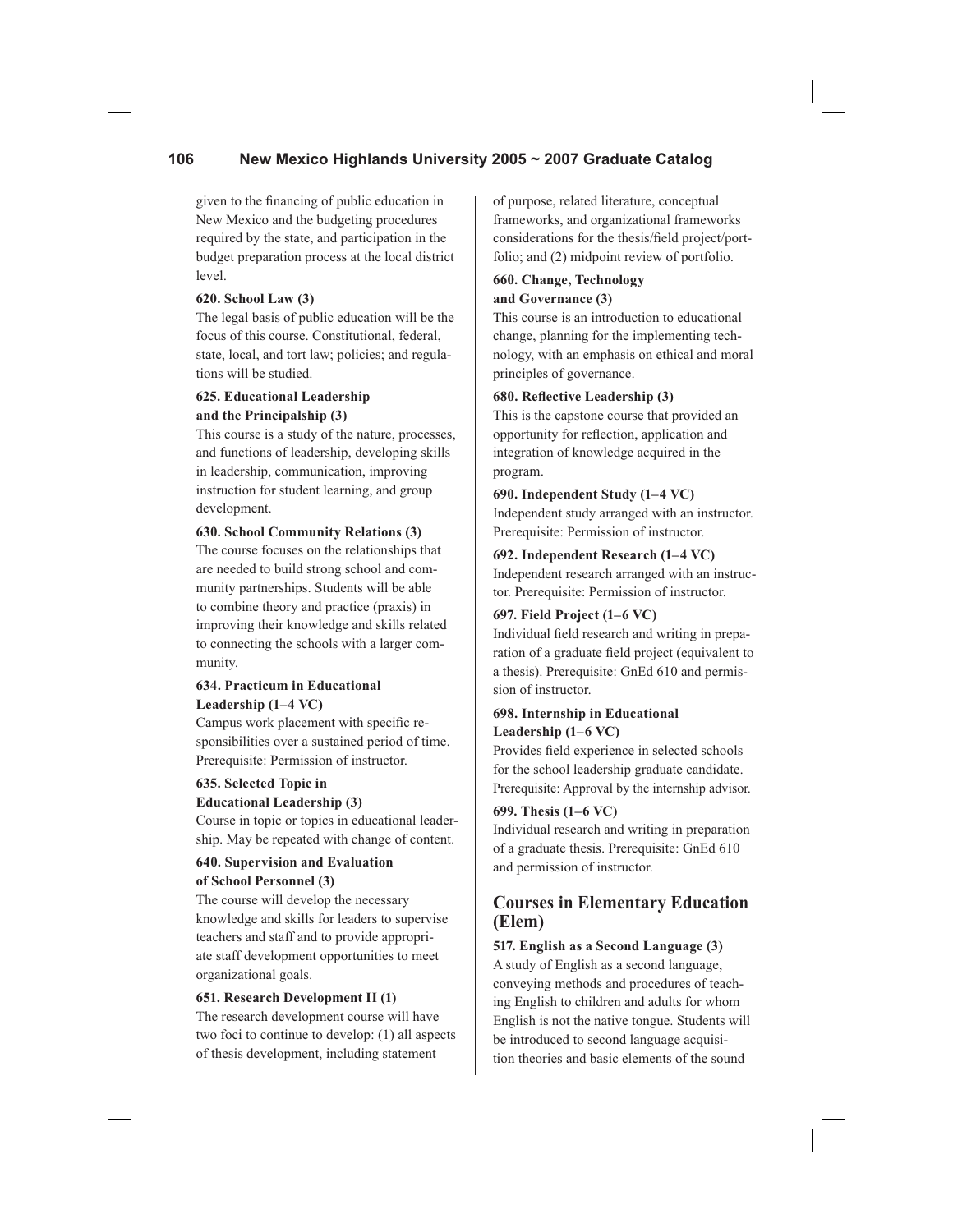system. It is highly recommended that RdEd 411 be taken prior to or concurrently with this class.

# **535-635. Selected Topic in Elementary Education (1–4 VC)**

Course in topic or topics in elementary education. May be repeated with change of content.

# **542. Teaching Elementary School Science and Social Studies (3)**

Development of teaching strategies appropriate to recent innovations in science and social science teaching for multicultural classrooms. Laboratories will be offered in both English and Spanish, when possible, to provide opportunities for Spanish/English bilingual majors and other interested students to develop skills for teaching science and social science in Spanish.

# **590-690. Independent Study (1–4 VC)**

Individual, directed study arranged with an instructor. Prerequisite: Permission of instructor.

### **619. Mathematics in the Elementary School (3)**

A detailed consideration of problems of elementary mathematics–what to teach, the grade placement of content, and the methods and materials of teaching.

# **621. Evaluation of Classroom Performance in Elementary School Mathematics (2)**

The use of teacher-made and standardized instruments to assess performance in elementary mathematics, diagnose areas of difficulty, and prescribe remediation.

# **622. Theory and Practice of Teaching Elementary School Mathematics (3)**

Current classroom practices in elementary mathematics related to the various theories of learning. Emphasis will be placed on current developments.

# **624. Advanced Techniques of Teaching Social Studies in the Elementary School (3)**

Exploration of the modern social studies curriculum with emphasis on research and curriculum development.

## **625. Science Education in the Elementary Grades (3)**

History of science education and methodology in the elementary school, with emphasis on current trends.

# **634. Practicum (1–4 VC)**

Campus work placement with specific responsibilities over a sustained period of time. Prerequisite: Permission of instructor.

# **650. Seminar in Elementary Education (1–4 VC)**

Seminar course in topic or topics in elementary education.

# **692. Independent Research (1–4 VC)**

Independent research arranged with an instructor. Prerequisite: Permission of instructor

# **Courses in General and Secondary Education (GnEd)**

# **510. The Art and Science of Teaching in Secondary Schools (4); 3,2**

Designed to provide an overview of curriculum and organization in the secondary school and to offer actual teaching experience in a "micro-teaching" situation, applying basic teaching strategies and techniques for the purpose of developing teacher competency. A special fee is charged.

# **512. Theories and Principles of Bilingual Education (3)**

Fundamental theories and principles of bilingual education, preparing the prospective teacher to address the issues and concerns intelligently in the classroom.

# **520. Sheltered English for Content Area Instruction (3)**

This course provides pre-service and in-service teachers a set of linguistic, instructional, assessment and classroom-management practices that allows English language learners (ELLs) from the advanced-beginner level on to develop content-area knowledge, operational skills and increased language proficiency.

**525. Reasoning Skills for the Schools (3)**  A general introduction to the basic skills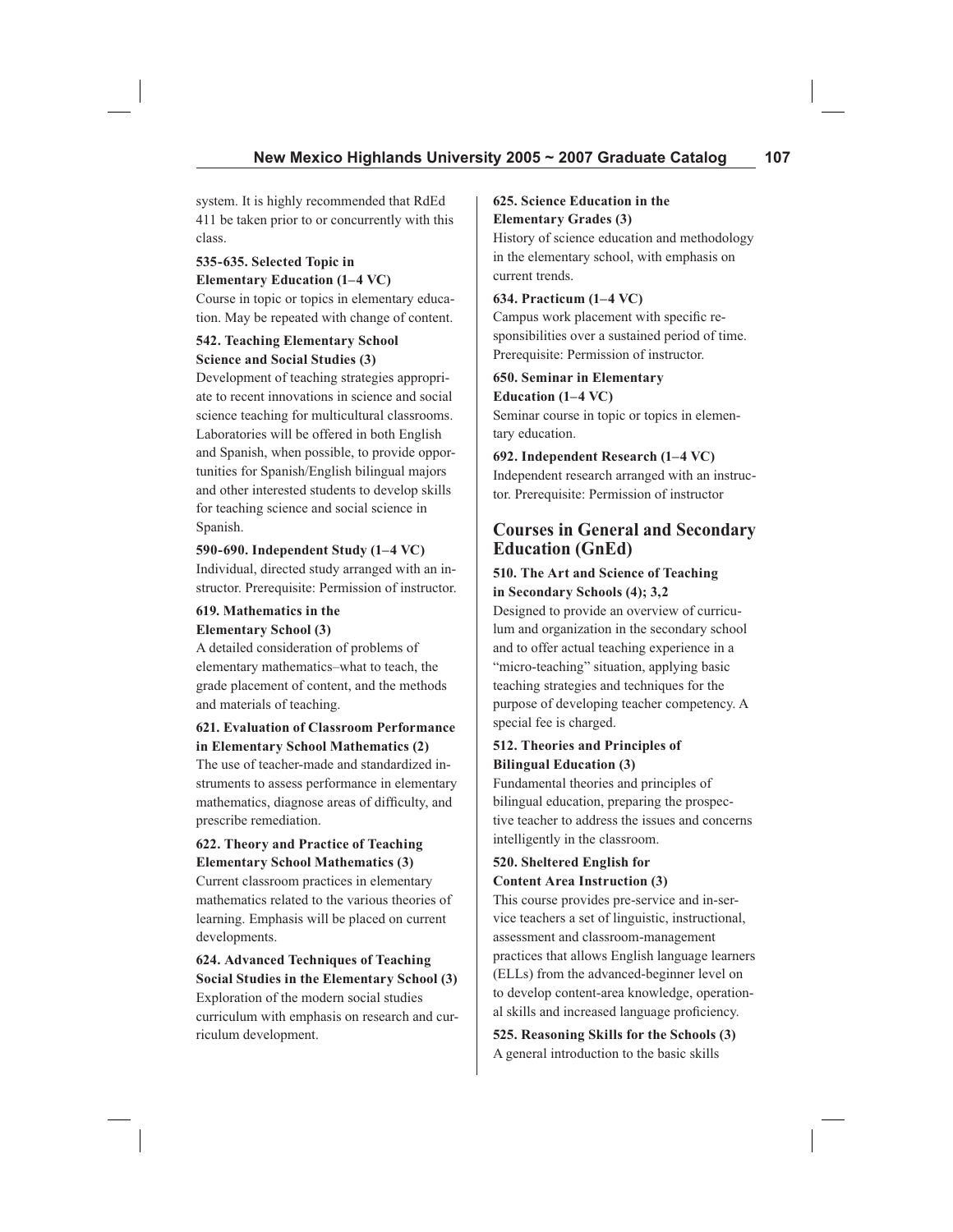involved in reasoning and critical thinking and how they may be incorporated into the curricula of the schools.

**527. Reading in the Content Area (3)**  Survey of techniques for the development of reading/study skills needed at the secondary level as students employ reading as a tool for learning.

# **535–635. Selected Topic in General Education (1–4 VC)**

Course in topic or topics in general education. May be repeated with change of content. 536. Parent and Community Involvement (3) Development in prospective teachers and experienced educators of necessary attitudes and strategies related to involving parents and other community members in the educational process. Students will review the research which demonstrates the positive results from involving parents as partners in the child's learning process.

537. Instructional Methodologies for Use in Spanish/English Bilingual Classrooms (3) Demonstrate knowledge of and use theories, approaches, methods and techniques for teaching literacy, bi-literacy and other academic skills in English and the native language. Spanish is the language of instruction and student participation/presentations. Prerequisite: Span 201 or Span 202.

### **544. Computer Applications in Education (3)**

Provides teachers a working knowledge of the microcomputer and its specific applications in education. A special fee is charged.

# **545. Knowledge of the Profession (3)**

Legal, ethical, career, and organizational issues related to education. Students will be given experiences to assist them in communicating effectively with different individuals involved in the educational process. Prerequisite: Complete all required coursework (major and minor) and admission to student teaching. Co-requisite: Appropriate major Field-Based III experience.

# **550-650. Seminar in General or Secondary Education (1-4 VC)**

Seminar course in a topic or topics in general or secondary education.

#### **555. Classroom Management (3)**

Introduces the student to a variety of techniques for managing behavior in the classroom. Major areas and specific techniques within each will be presented and practiced both in the class and in the student's own teaching situation. Prerequisite: Admission to student teaching and instructor permission.

# **590-690. Independent Study (1-4 VC)**

Individual, directed study arranged with an instructor. Prerequisite: Permission of instructor.

# **605. Statistics for Educators (3)**

Basic statistics essential to the collection, summarization, and interpretation of statistical data that the educator frequently encounters.

# **610. Educational Research Interpretation (3)**

Prepares the potential research consumer to analyze and evaluate research critically, to understand fundamental research principles and techniques, and to design research stratagems for problem areas in education. Prerequisite: GnEd 605.

# **615. Instructional Strategy and Mentoring (3)**

Investigation and development of lessons based on a variety of teaching strategies that are appropriate for different grade levels and subject areas. Peer mentoring skills will be developed through coaching activities while practicing various teaching strategies.

### **630. Advanced Placement Institute (3)**

A summer institute and two day follow up designed to prepare teachers to teach Advanced Placement and Pre AP courses.

### **634. Practicum (1–4 VC)**

Supervised field experiences; planned, recorded, and evaluated. Prerequisite: Pre-arrangement and permission of instructor.

# **636. Workshop in Education (1–4 VC)**

Workshop is a selected topic, which may be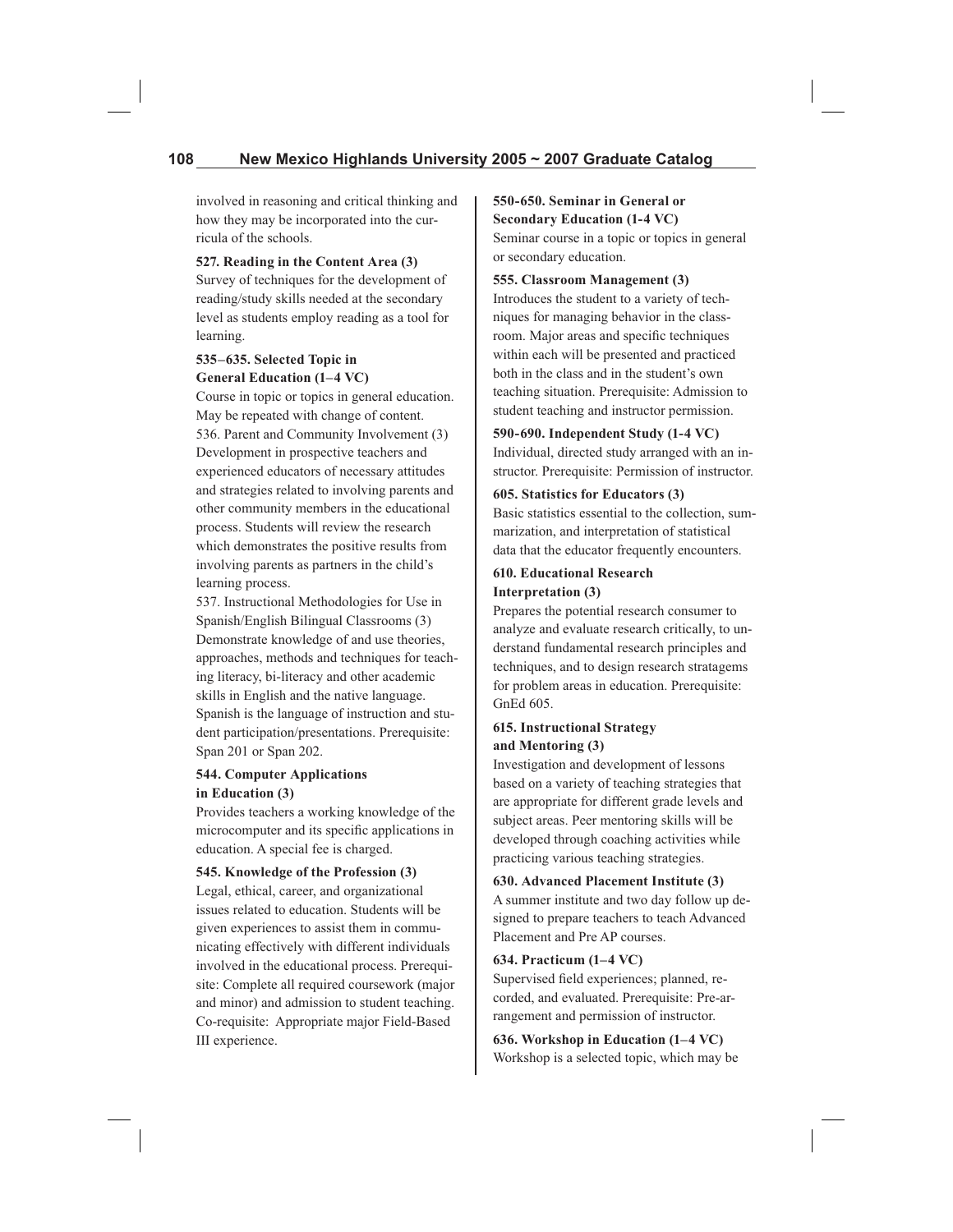offered at the request of a school district or teacher group attempting to solve an educational problem.

# **640. Curriculum Design & Management for Advanced Placement (3)**

This course will provide an in-depth discussion of academic content and methods for delivering instruction in Advanced Placement classrooms.

# **641. Advanced Educational Psychology (3)**

Application of recent learning research to instructional, curricular, and administrative problems.

## **645. Socio-Cultural Factors Affecting Education (3)**

Studies of the social and cultural factors influencing educational practice with emphasis on Hispanic and Native American cultures of the Southwest and identification of local factors of a social/cultural nature that influence educational practice.

# **650. Foundations of the Advanced Placement Program, Leadership Approaches and Vertical Teaming (3)**

This course introduces the foundations of Advanced Placement and Vertical Teaming. In addition, program development and evaluation will be explored.

# **663. Principles of Curriculum Construction (3)**

A study of the social, cultural, psychological, and philosophical bases related to the principles and technical problems of curriculum development. The course assists in the identification of local educational needs through assessment.

# **692. Independent Research (1–4 VC)**

Independent research arranged with an instructor. Prerequisite: Permission of instructor.

# **697. Field Project (1–6 VC)**

Individual field research and writing in preparation of a graduate field project (equivalent to a thesis). Prerequisite: Permission of instructor.

# **99. Thesis (1–6 VC)**

Individual research and writing in preparation of a graduate thesis. Prerequisite: Permission of instructor.

# **Courses in Reading (RdEd)**

# **511. Teaching and Diagnosis of Reading (3); 2,2**

An overview of teaching reading in the primary and intermediate grades and diagnostic tools and corrective instructional techniques in the classroom. Emphasis is placed on developing competencies in the teaching of reading and adopting reading instruction based on a knowledge of reading process, methods, and materials. Two hours of lab are required. Prerequisite: Field Base I & II.

# **516. Teaching Reading and the Language Arts in the Bilingual Classroom (3)**

Methods and materials in the Spanish-English bilingual classroom, with emphasis upon the development of reading and language arts skills in bilingual children.

# **526. Reading and Literature for Children and Young Adults (3)**

Exploration and evaluation of the artistic qualities of folk and fairy tales, myths, legends, fables, epics, hero tales, and realistic stories for children (pre-school to grade 8) and young adults (grades 9 to 12), with emphasis on multicultural literature and on helping teachers to motivate youngsters to develop reading skills while reading relevant literature.

# **535 - 635. Selected Topic in Reading (1–-4 VC)**

Course in topic or topics in reading. May be repeated with change of content.

# **590 - 690. Independent Study (1–-4 VC)**

Individual, directed study arranged with an instructor. Prerequisite: Permission of instructor.

# **616. Psycholinguistics and Reading (3)**  The study of reading as a socio-psycholinguistic process.

**618. Diagnosis and Remedial Reading 1 (3)**  Advanced study of informal tests, assessment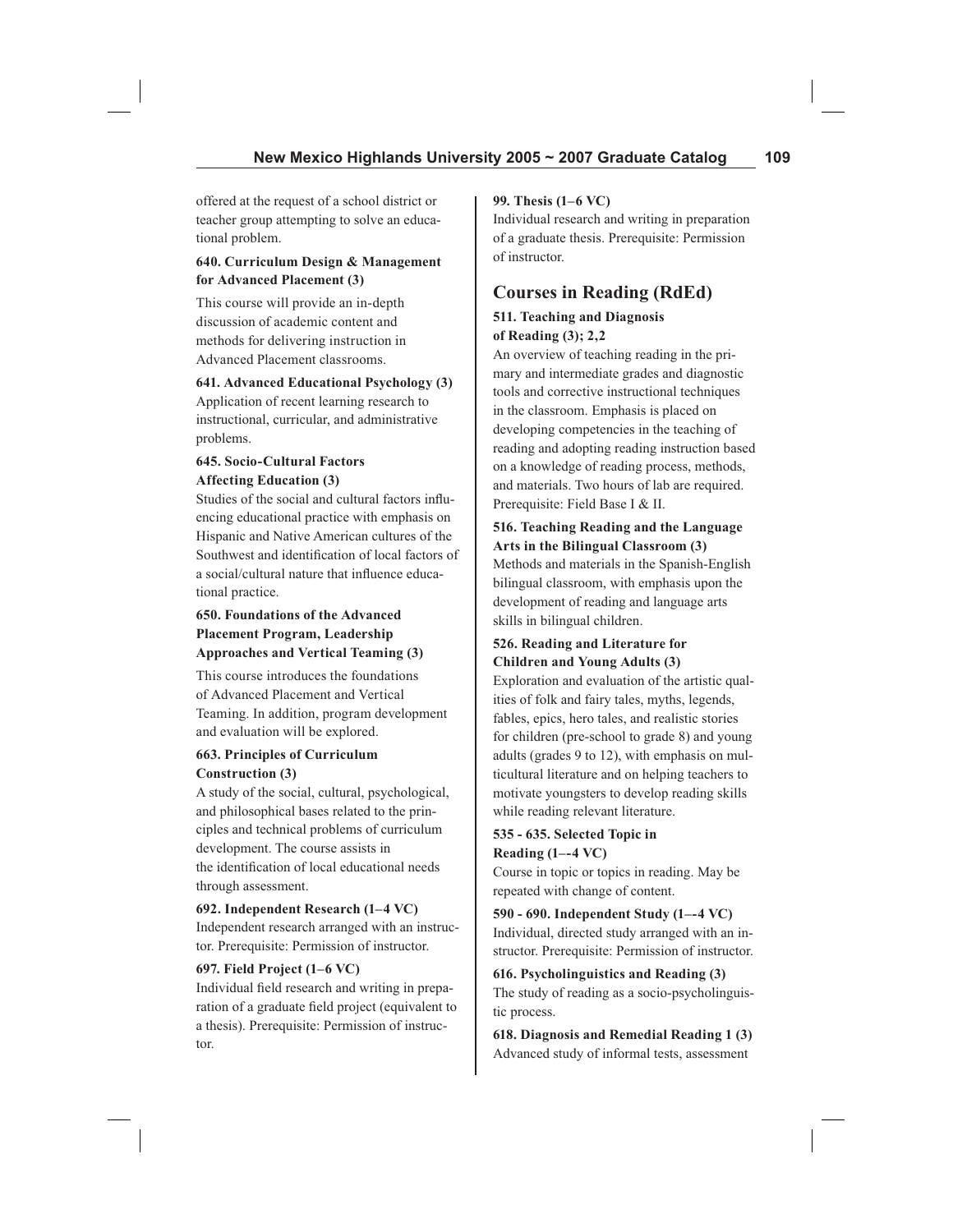tools, the diagnostic process, and the implementation of corrective procedures for reading deficiencies through a case study for either an elementary or secondary student in clinical or classroom setting.

#### **621. Diagnosis and Remedial Reading 2 (3)**

A continuation of RdEd 618. Introduction to formal and standardized tests, with emphasis upon administering, interpreting, and evaluating the results obtained therefrom, drawing conclusions, and making relevant recommendations for correcting the reading deficiencies analyzed.

## **623. Evaluating Reading Materials & Designing Instructional Reading Programs (3)**

Survey of reading resources and development and use of standards in selecting and evaluating appropriate materials for instructional programs in reading.

#### **634. Practicum (1 – 6 VC)**

Campus work placement with specific responsibilities over a sustained period of time. Prerequisite: Permission of instructor.

## **650. Seminar in Reading (3)**

Seminar course in a topic or topics in reading education. Content may vary.

## **692. Independent Research (1 – 4 VC)**

Independent research arranged with an instructor. Prerequisite: Permission of instructor.

# **Courses in Special Education (SpEd)**

#### **501. Diagnosis of the Exceptional Child (3)**

Practice in the use of a variety of data-collection instruments and techniques, as well as procedures for writing up the data collected, making referrals, and developing an instructional program.

#### **534. Practicum in Special Education (1–4 VC)**

Supervised work in a special education program setting.

#### **535 – 635. Selected Topic in Special Education (1–4 VC)**

Course in topic or topics in special education. May be repeated with change of content.

## **540. Methods and Materials in Special Education (3)**

Individualized instruction and selection of appropriate methods and materials to meet educational programming needs for students with mild to moderate disabilities.

## **550-650. Seminar in Special Education (3)**

A seminar course in topic or topics in special education.

# **582. Early Childhood/ Special Education (3)**

Developing an awareness in educators concerning an understanding of children with or without special needs. Cross-listed as: ECME 582.

## **583. Nature and Needs of the Mentally Handicapped (3)**

A comprehensive view of people with intellectual disabilities, with emphasis on their needs and services available to them; history of the field and current trends; the problems caused by intellectual disabilities in a family and society. The course also introduces teaching techniques and methods.

## **584. Curriculum Development in Special Education (3)**

A study of curriculum practices in special education settings.

## **585. Nature and Needs of the Learning Handicapped (3)**

Needs and services for children and youth with mild learning disabilities and behavior disorders; teaching techniques and methods.

**590–690. Independent Study (1–4 VC)** Individual, directed study arranged with an instructor. Prerequisite: Permission of instructor.

**612. The Special Education Program (3)** A study of special education with emphasis on exceptionality and types of program intervention.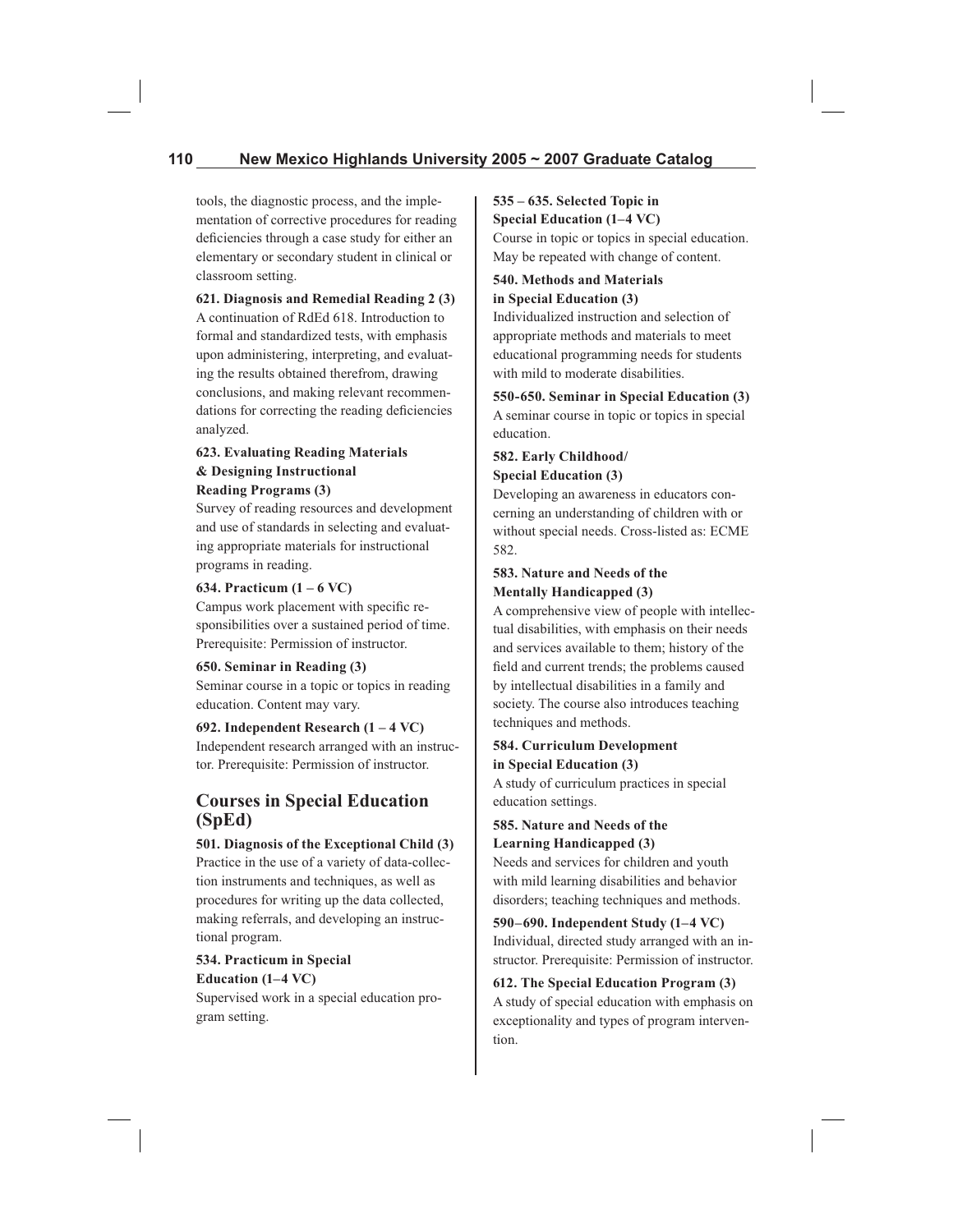## **634. Practicum in Special**  Education  $(1 - 8 \text{ VC})$

Supervised work in a special education program setting, with program options made

available to the course participants. Prerequisite: Permission of instructor.

## **672. Counseling Parents of Exceptional Children (3)**

A study of problems associated with exceptionality and counseling approaches used with parents, with emphasis on resources available to parents.

## **673. Medical Aspects of Disability (3)**

An overview of human disability and medical terminology. Provides a review of human body systems, major disabling conditions and their implications for rehabilitation counseling.

## **674. Psychocultural/Psychosocial Aspects of Disability (3)**

Provides an overview of psychosocial and psychocultural aspects of disability emphasizing emotional issues influencing the adjustment process of persons with disabilities.

## **675. Organization and Administration of Special Education (3)**

A study of the organization and administration of special education services at the federal, state, and local level, with emphasis on New Mexico state guidelines for special education.

## **692. Independent Research (1–4 VC)**

Independent research arranged with an instructor. Prerequisite: Permission of instructor.

## **697. Field Project (1–6 VC)**

Individual field research and writing in preparation of a graduate field project (equivalent to a thesis). Prerequisite: Permission of instructor.

## **699. Thesis (1–6 VC)**

Individual research and writing in preparation of a graduate thesis. Prerequisite: Permission of instructor.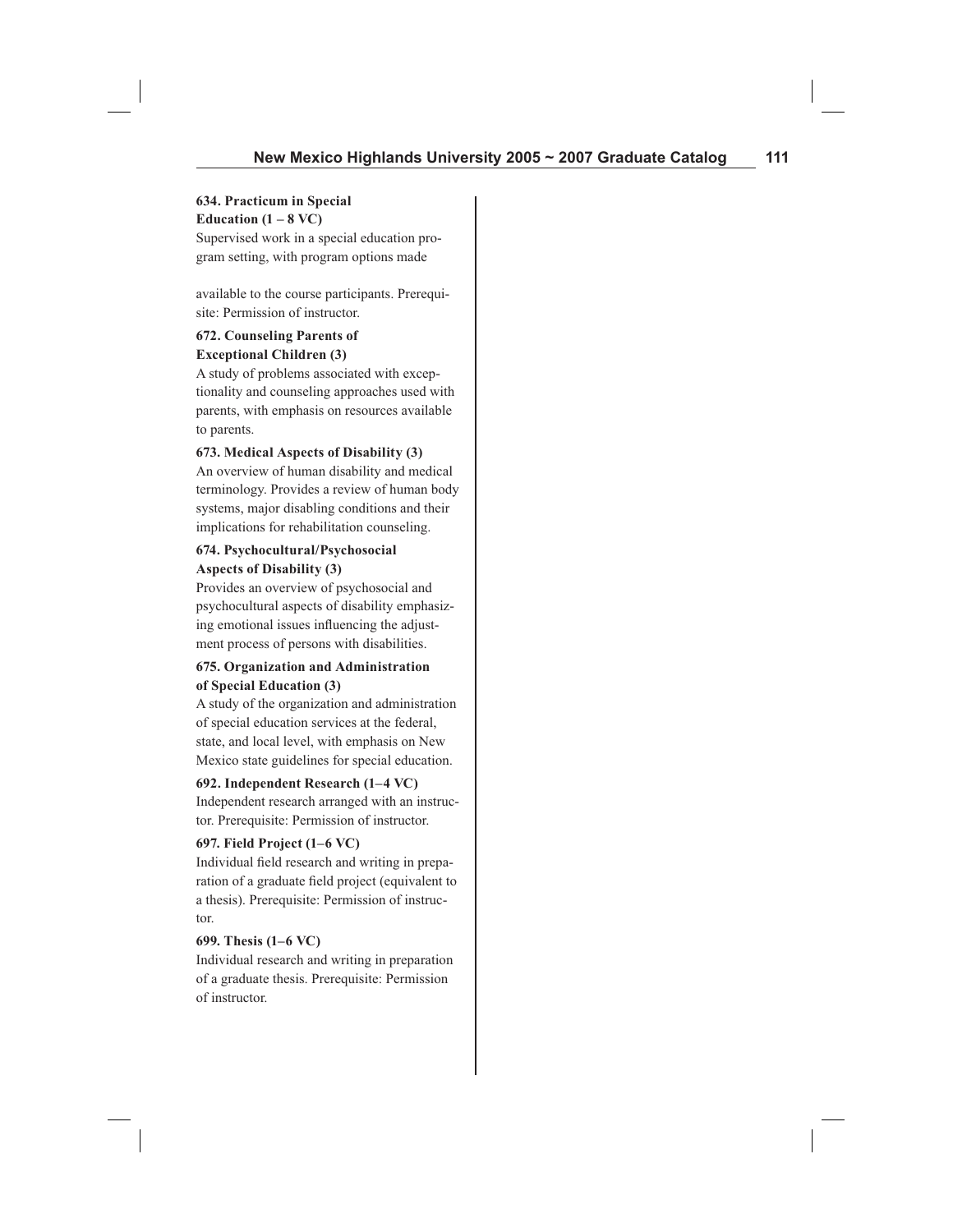## **DEPARTMENT OF EXERCISE AND SPORT SCIENCE**

**Dr. Kathy Jenkins, Department Chair Wilson Physical Education Complex, Room 227 505 454-3479/3287 FAX: 505 454-3001** *E-MAIL: kjenkins@nmhu.edu*

# **Mission Department of Exercise and Sport Sciences**

The mission of the New Mexico Highlands University's exercise and sport sciences graduate program is to develop and strengthen an educational program for a diverse student population with a distinct identity. At the same time, ESS aims to provide students with a comprehensive understanding of liberal arts and science as it pertains to health, physical education, exercise science, sport, and sport administration, by empowering graduate students with research and inquiry skills to solve society's problems relating to health, physical activity, sport, and leisure, the program achieves its major goals.

## **Faculty**

Kathy Jenkins (HPLS/Exercise Science) Dan Houtchens (Health)

# **Master of Arts in Human Performance and Sport (M.A.)**

This program continues the undergraduate program's emphasis on physical education, health, wellness, and sport. The program is flexible in offering a number of course options for school applications; social, legal, and ethical dimensions; advanced exercise physiology; health; and specialized topics such as sports psychology and special physical education. Students in the master's program also receive a foundation in inquiring skills including research methods and assessment as preparation for a comprehensive study. Students may select either a thesis or field project. A total of 36 credit hours is required.

| <b>Required courses: 12</b> |         |                                                |
|-----------------------------|---------|------------------------------------------------|
| <b>HPS</b>                  | 620     | Res Meth in HPLS (3)                           |
| <b>HPS</b>                  | 670     | Assessment & Eval in                           |
|                             |         | HPLS(3)                                        |
| <b>HPS</b>                  | 697     | Field Project (1-6)                            |
| OR                          |         |                                                |
| <b>HPS</b>                  | 699     | Thesis $(1-6)$                                 |
| <b>Electives: 24</b>        |         |                                                |
|                             |         | Choose at least 24 credits from the following: |
| Hlth                        | 521     | Epidemiology (3)                               |
| Hlth                        | 535     | Selected Topic in                              |
|                             |         | Health (3)                                     |
| Hlth                        | 569     | Pub Health & Well (3)                          |
| Hlth                        | 589     | Fitness/Wellness Prog                          |
|                             |         | Leadership (3)                                 |
| Hlth                        | 590     | Indep Study (1-4)                              |
| <b>HPS</b>                  | 508     | Prin, Ethics, & Prob of                        |
|                             |         | Athletic Coach (3)                             |
| <b>HPS</b>                  | 521     | Designs for Fitness (3)                        |
| <b>HPS</b>                  | 534-634 | Practicum in HPS(1-4)                          |
| <b>HPS</b>                  | 535-635 | ST in HPS $(1-4)$                              |
| <b>HPS</b>                  | 561     | Sport Mktg &                                   |
|                             |         | Promotion (3)                                  |
| <b>HPS</b>                  | 565     | Planning Areas &                               |
|                             |         | Facilities (3)                                 |
| <b>HPS</b>                  | 568     | P E for Special Pop (3)                        |
| <b>HPS</b>                  | 576     | Theory & Tech in                               |
|                             |         | Exer Stress Testing (3)                        |
| <b>HPS</b>                  | 578     | Psy of Coaching (3)                            |
| <b>HPS</b>                  | 590-690 | Indep Study (1-4)                              |
| <b>HPS</b>                  | 604     | Curriculum Design (3)                          |
| <b>HPS</b>                  | 612     | Sport in Society (3)                           |
| <b>HPS</b>                  | 613     | PE, Athletics & Law (3)                        |
| <b>HPS</b>                  | 641     | Issues in HPLS (3)                             |
| <b>HPS</b>                  | 650     | Seminar (1)                                    |
| <b>HPS</b>                  | 651     | Admin of Athletics (3)                         |
| <b>HPS</b>                  | 660     | Hist & Phil of P E &                           |
|                             |         | Sport (3)                                      |
| HPS                         | 682     | Phys Basis of Sport                            |
|                             |         | Perf & Cond Prog. (3)                          |
| <b>HPS</b>                  | 687     | Analy of Sport Perf (3)                        |
| <b>HPS</b>                  | 692     | Indep Research (1-4)                           |
| Program Total: 36           |         |                                                |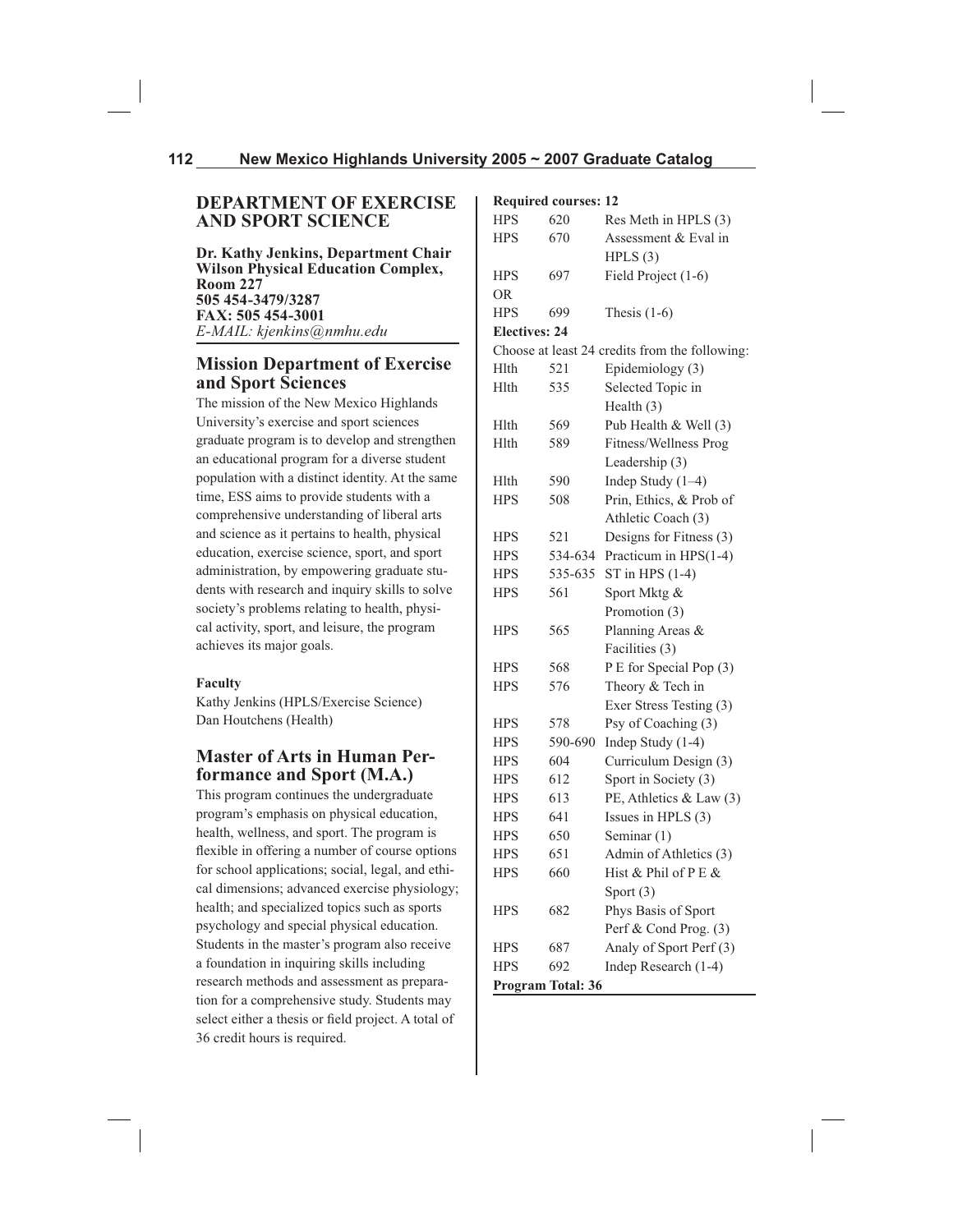# **Concentrations in Teacher Education and Sports Administration**

This program presents an opportunity to focus on careers in teaching in the public or private sector, national or international market, or in the sports and fitness industry. Students may select an area of study that best meets their specific interest in the fields of teacher education and sports administration. The following emphasis areas are flexible and inclusive: Teacher Education and Sports Administration with advisement, students may select an interdisciplinary approach that best satisfies their specific needs. Students may select either a thesis or field project. A total of 36 credit hours is required.

## **Research Methodology: 12**

These courses satisfy the university's research criteria.

| GnEd                  | 610                      | Educ Res Interpret (3)    |
|-----------------------|--------------------------|---------------------------|
|                       |                          | (Education emphasis)      |
| 0R                    |                          |                           |
| <b>HPS</b>            | 620                      | Res Meth HPLS (3)         |
| OR                    |                          |                           |
| Mgmt                  | 601                      | Bus Res Methods (3)       |
|                       |                          | (Business emphasis)       |
| <b>HPS</b>            | 670                      | Assess & Eval $(3)$       |
| <b>HPS</b>            | 697                      | Field Project (1-6)       |
| 0R                    |                          |                           |
| <b>HPS</b>            | 699                      | Thesis $(1-6)$            |
|                       | <b>Required core: 12</b> |                           |
| <b>HPS</b>            | 612                      | Sport in Society (3)      |
| <b>HPS</b>            | 613                      | PE, Athletics, $& Law(3)$ |
| <b>HPS</b>            | 641                      | Issues in HPLS $(3)$      |
| <b>HPS</b>            | 604                      | Curriculum Design (3)     |
|                       |                          | (Education Students Only) |
| OR                    |                          |                           |
| <b>HPS</b>            | 651                      | Admin of Athletics (3)    |
|                       |                          | (Sports Admin Stud Only)  |
| <b>Core Total: 24</b> |                          |                           |

# **Concentration in Teacher Education**

| Select 12 credits from the following: |     |                         |
|---------------------------------------|-----|-------------------------|
| <b>HPS</b>                            | 508 | Prin, Ethics, & Prob.   |
|                                       |     | of Athletic Coach (3)   |
| <b>HPS</b>                            | 521 | Designs for Fitness (3) |

| <b>HPS</b>                     | 535-635 | $ST$ in HPS $(1-4)$     |
|--------------------------------|---------|-------------------------|
| <b>HPS</b>                     | 550-650 | Seminar in HPS (1-4)    |
| <b>HPS</b>                     | 561     | Sport Mktg & Promotion  |
|                                |         | (3)                     |
| <b>HPS</b>                     | 568     | PE for Special Pop (3)  |
| <b>HPS</b>                     | 576     | Theory & Tech in        |
|                                |         | Exer Stress Testing (3) |
| <b>HPS</b>                     | 578     | Psy of Coaching (3)     |
| <b>HPS</b>                     | 590-690 | Indep Study $(3)$       |
| <b>HPS</b>                     | 660     | Hist & Phil of P E $\&$ |
|                                |         | Sport $(3)$             |
| EdLd                           | 673     | Public School           |
|                                |         | Admin $(3)$             |
| <b>HPS</b>                     | 682     | Physi Basis of Sport    |
|                                |         | Perf $& Cond(3)$        |
| <b>HPS</b>                     | 687     | Analy of Sport          |
|                                |         | Perf $(3)$              |
| <b>Concentration Total: 12</b> |         |                         |

# **Concentration in Sports Administration**

| Select 12 credits from the following: |         |                               |  |
|---------------------------------------|---------|-------------------------------|--|
| EdLd                                  | 673     | Public School                 |  |
|                                       |         | Admin $(3)$                   |  |
| Acct                                  | 606     | Managerial Acct (3)           |  |
| Fin                                   | 607     | Financial Mgmt (3)            |  |
| Mgmt                                  | 664     | Organizational                |  |
|                                       |         | Behavior (3)                  |  |
| <b>MIS</b>                            | 525     | Info Sys: Mgmt Issues         |  |
|                                       |         | $&$ Tech $(3)$                |  |
| Mktg                                  | 511     | Marketing Res (3)             |  |
| <b>HPS</b>                            | 508     | Prin, Ethics, & Prob          |  |
|                                       |         | of Athletic Coach (3)         |  |
| <b>HPS</b>                            | 534-634 | HPS Practicum (1-4)           |  |
| <b>HPS</b>                            | 535-635 | $ST$ in HPS $(1-4)$           |  |
| <b>HPS</b>                            | 550-650 | Seminar in HPS (1-4)          |  |
| <b>HPS</b>                            | 509     | Econ & Fin in Sport $(3)$     |  |
| <b>HPS</b>                            | 512     | Public Relations in Sport (3) |  |
| <b>HPS</b>                            | 561     | Sport Marketing &             |  |
|                                       |         | Promotion (3)                 |  |
| <b>HPS</b>                            | 565     | Planning Areas &              |  |
|                                       |         | Facilities (3)                |  |
| <b>HPS</b>                            | 578     | Psy of Coaching (3)           |  |
| <b>HPS</b>                            | 590-690 | Indep Study (1-4)             |  |
| <b>HPS</b>                            | 604     | Curriculum Design (3)         |  |
| <b>HPS</b>                            | 660     | Hist & Phil of Sport          |  |
|                                       |         | $&$ PE $(3)$                  |  |
|                                       |         |                               |  |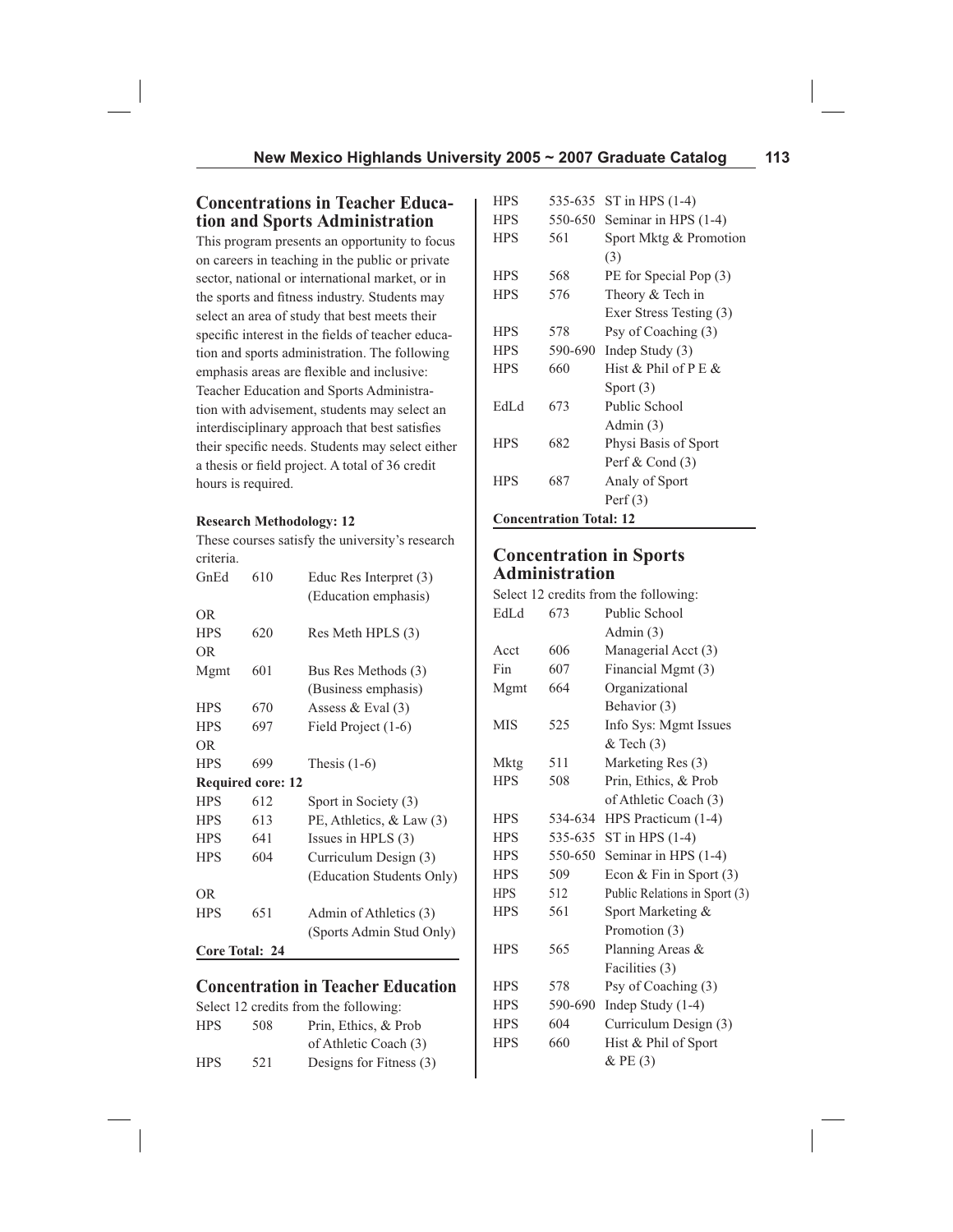HPS 598-698 Internship (1-9) (See additional licensure requirements for New Mexico's State certification.)

# **Courses in Health (Hlth)**

## **521. Epidemiology (3)**

Epidemiology, the study of "all around," is the science behind public health statistics. Epidemiological concepts and skills involving interpretation and use of health related data in populations or groups are studied. The course enables the understanding of causes and transmission of disease, tracking community health problems, and identifying trends related to public health problems. Critical judgement in assessing health related data is developed. Prerequisite: Hlth 321 or the equivalent.

## **535. Selected Topic in Health (3)**

Course in topic or topics in health. May be repeated with change of content.

## **569. Public Health and Wellness (3)**

This course includes advanced public health concepts and development of critical thinking about the role of public health in the community. With interactive discussions, the course reviews community health promotion objectives and epidemiologically derived statistical information. Comprehensive focus is on three major areas: community health promotion, environmental health protection, and health resources and services. Prerequisite: Hlth 321 or the equivalent.

**589. Fitness/Wellness Program Leadership (3)** Practical field experience and supportive lecture in the fitness and wellness program management aspects of health promotion. Leadership skills include administration, health education, nutrition strategy, and applied exercise science/technology. Students assist in the operation of the New Mexico Highlands University Wellness (HU-Well) Program. Students may want to choose another work site to gain valuable field experience upon approval from the professor.

## **590. Independent Study (1 – 4 VC)**

Individual, directed study arranged with an instructor. Prerequisite: Permission of instructor.

## **Courses in Human Performance and Sport (HPS)**

## **508. Principles, Ethics, and Problems of Athletic Coaching (3)**

Seminar approach to non-technical, "off-field" aspects of athletic coaching, including education implications, equipment, financing, liability, and coach-athlete rapport. Prerequisite: Human performance major/minor, coaching minor, athletic training minor, or consent of instructor.

**509. Economics and Finance of Sport (3); 3,0**  This course will explore the principles of financial management and economics of the sport industry. Budgeting practices, fundraising methods, economic impact analyses, methods of financing, and computer applications in financial management will be analyzed in the context of sport.

## **512. Public Relations in Sport (3); 3,0**

This course will provide both theoretical and practical applications of public relations with regard to the sport industry. Specific managerial functions relating to effective communication with various publics will be analyzed, including employee relations, community relations, media relations, customer relations, and image enhancement.

## **521. Designs for Fitness (3); 3,0**

This course teaches the comprehensive approaches to writing exercise prescriptions for cardiorespiratory and muscular fitness, and weight management programs. Additionally, graduate students must analyze current exercise prescription research.

## **534 – 634. Practicum in Human Performance and Sport (1 – 4 VC)**

Field experience work placement with specific responsibility over a sustained period of time. Includes on-campus seminars with supervisor. Credit hours for each experience are approved separately by program area. May be repeated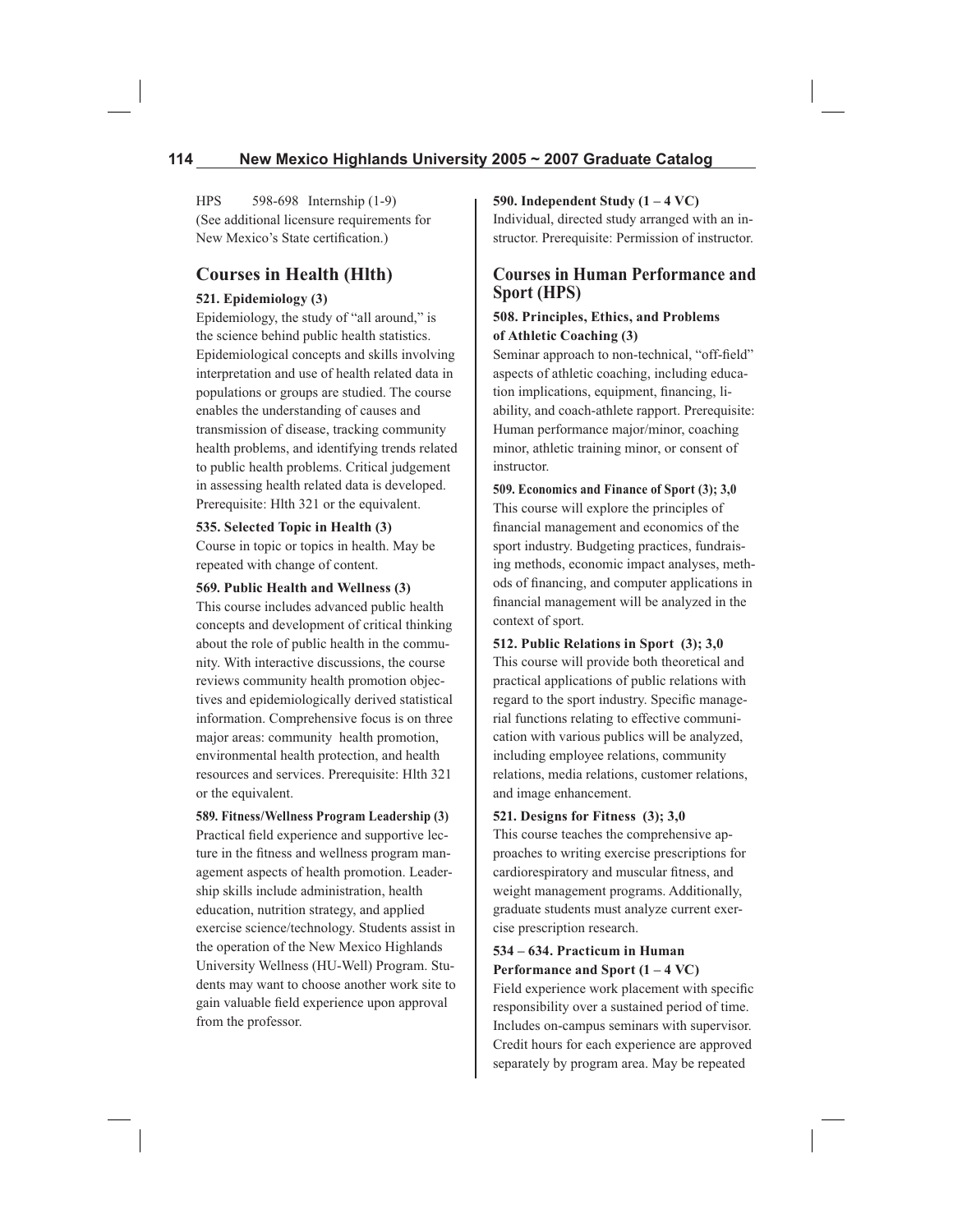for a maximum of four credit hours. Practicum areas may be offered in aquatics, adapted physical education, athletic coaching, athletic training, health education, and physical education. Prerequisite: Pre-approval by petition and permission of instructor.

## **535 – 635. Selected Topics in Human Performance and Sport (1 – 4 VC)**

Course in topic or topics in human performance and sport. May be repeated with change of content.

## **540. Experiential Activities (3)**

Developing a repertoire of activities to promote self esteem, improve communication skills, promote group cohesion and trust among individuals, and to expand problemsolving skills.

#### **550-650. Seminar in Human Performance and Sport (1 – 4 VC)**

Seminar investigations in physical education and/or the related areas of health education, recreation, and athletics.

## **561. Sport Marketing and Promotion (3); 3,0**

Course will cover elements and salient issues in management of sport marketing and promotion including segmentation and targeting, marketing mix, research and analysis.

## **565. Planning Areas and Facilities (3)**

Planning, financing, and managing physical education and athletic grounds and facilities, health and fitness centers, private and commercial facilities, and campsites–course is designed for professional personnel.

## **568. Physical Education for Special Populations (3)**

Investigations of the historical aspects and current issues of providing adapted/special physical education programs for special populations. The course covers implications of federal legislation, practice in preparing Individual Education Programs (IEPs), and program assessment, planning, and evaluation.

## **576. Theory and Techniques in Exercise Stress Testing (3); 2,2**

Theory and practice of graded exercise testing for analysis of safe functional capacity and for prescription of exercise training programs. Prerequisite: HPS 370 and HPS 376. Special lab fee.

## **578. Psychology of Coaching (3)**

This course is a practical survey of sport psychology that is grounded in science. Attitudes, feelings, and behaviors that affect athletic performance and coaching effectiveness are dealt with from the standpoint of description, explanation, and prediction. Students develop the ability to interpret research results. Major topical areas include review of psychological needs of athletes and coaches, and development of mental skills and control with applied techniques.

## **590 – 690. Independent Study (1 – 4 VC)** Individual, directed study arranged with an instructor. Prerequisite: Permission of instructor. **598 – 698. Internship (1 – 9 VC)**

External work placement with substantial responsibilities. May be repeated for credit. Prerequisite: Pre-arrangement and permission of instructor.

## **604. Curriculum Design (3)**

A critical evaluation of curriculum patterns in physical education, past and present, including development of a curriculum in physical education based on the recommendations of the National Association for Sport and Physical Education Task Force for accreditation to meet the needs of today's society.

## **612. Sport in Society (3)**

An investigation of the influence sports have had in American society, including Little League, interscholastic, intercollegiate, and professional sports. The course will include a critical analysis of such trends as violence in sports.

## **613. Physical Education, Athletics, and the Law (3)**

A study of the areas of negligence, supervision, and administrative issues related to school settings.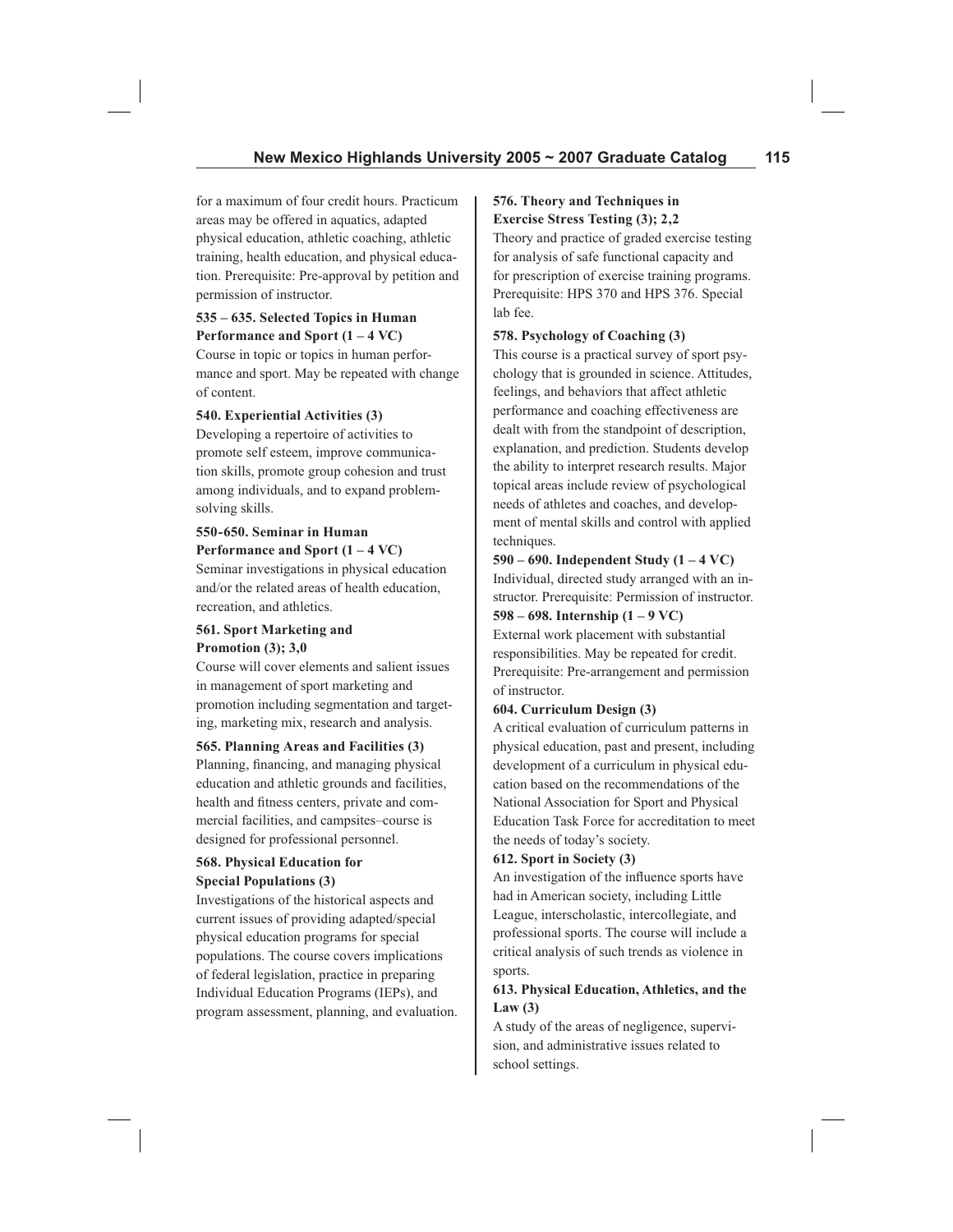## **620. Research Methods in Human Performance, Leisure, and Sport (3)**

Topics include descriptive methods, experimental design, and historical research; formal writing procedures; measurements; the research process; library techniques. The composition of a manuscript is a major part of the course.

## **641. Issues in Human Performance, Leisure, and Sport (3)**

A seminar on issues in the human performance, leisure, and sport fields studied, analyzed, written formally, and presented orally. The composition of a manuscript comprises a prominent portion of the course.

## **650. Seminar (1)**

The development and exchange of scholarly information and/or secondary research in physical education. The exchange of ideas may involve written papers and critiques as well as oral presentations.

## **651. The Administration of Athletics (3)**

The relationship of interscholastic and intercollegiate athletics to education; implementation of athletic programs for men and women; eligibility; finance; trends and development in management; public relations.

## **660. History and Philosophy of Physical Education and Sport (3)**

A seminar approach to the historical and contemporary foundations, philosophies, and future of physical education and sport.

**670. Assessment and Evaluation in Human**  Performance, Leisure, and Sport (3) An interpretation of practical statistical data utilized in the assessment and evaluation of athletic and physical education performance. **682. Physiological Basis of Sport Performance** and Conditioning Programs (3) Review of current scientific literature on the functioning of body systems during training and competition, with specific emphasis on the development of strength, power, flexibility, cardiovascular endurance, agility, and speed. Factors affecting performance such as nutrition, altitude, and thermal stress will also be covered.

## **687. Analysis of Sport Performance: Separat**ing Fact from Fiction (3)

Analysis of sport techniques using the principles of biomechanics, including linear/angular kinematics and kinetics, and fluid mechanics.

## **692. Independent Research (1 – 4 VC)**

Independent research arranged with an instructor. Prerequisite: Permission of instructor.

## **697. Field Project (1 – 6 VC)**

Individual field research and writing in preparation of a graduate field project (equivalent to a thesis). Prerequisite: Permission of instructor.

## **699. Thesis (1 – 6 VC)**

Individual research and writing in preparation of a graduate thesis. Prerequisite: HPS 620 and HPS 670 and permission of instructor.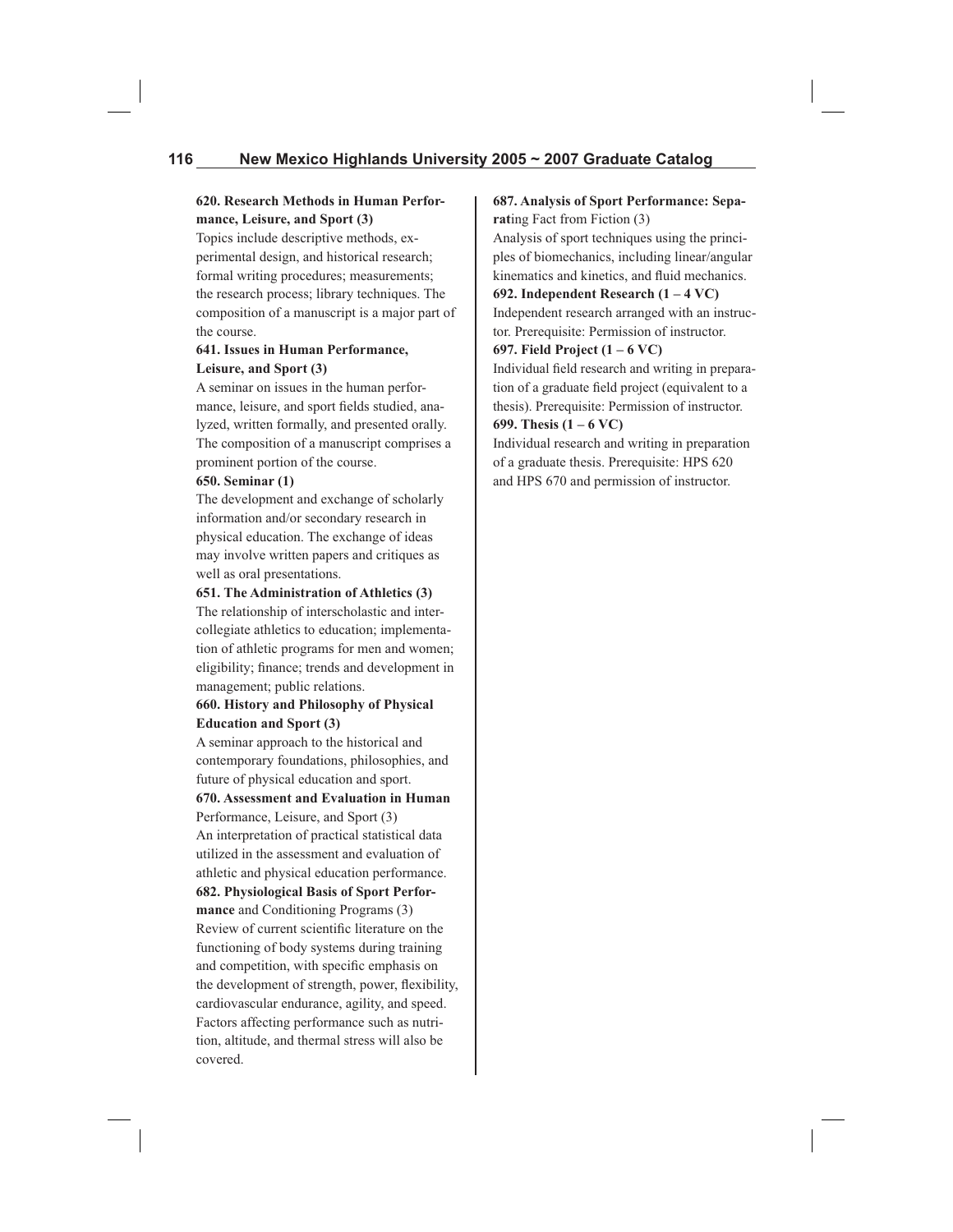# **SCHOOL OF SOCIAL WORK**

**Alfredo Garcia, Ph.D, Interim Director Mortimer Hall 505 454-3310 or 505 454-3563 FAX: 505 454-3290** *E-MAIL: eestrada@nmhu.edu Web Address: www.nmhu.edu/socialwork*

## **Accreditation**

The School of Social Work and all of its program locations are accredited by the Council on Social Work Education.

## **Mission of the School of Social Work**

The Mission of the School of Social Work is to educate students to practice social work sensitively and competently with the diverse, multi-cultural populations of New Mexico and the Southwest. The school has a primary commitment to Hispanic and American Indian peoples. Its curriculum grounds students in social work skills, values, ethical principles and awareness of and respect for cultural and gender differences. The school prepares undergraduate students for entry-level generalist practice and graduate students for advanced practice through the integration of classroom and field practicum instruction.

The School of Social Work offers the MSW program at the main campus, Las Vegas, New Mexico and also at the following three (3) off campus locations: NMHU @ Rio Rancho, New Mexico NMHU @ Farmington, New Mexico NMHU @ Roswell, New Mexico

## **Faculty (NMHU - Las Vegas, New Mexico)** David Arguello, Ph.D. Jill Baker, Ph.D. Evelyn Estrada, Director, Field Education Hugo Gonzales, M.D. (Adjunct Faculty) Jane Gorman, Ph.D. Andrew Israel, J.D., (LMSW) Julia Lucero, LISW (Visiting Faculty)

Rey Martinez, Ph.D. Katie McDonough, Ph.D. Dolores Ortega, Ph.D. LouAnn Romero, Director, Admissions/Recruitment

**Adjunct Faculty**: Adjunct faculty are utilized at all of the program locations to complement the full-time faculty.. These faculty offer students the benefit of their professional experience and enhance the Social Work curriculum by assisting students integrate classroom knowledge with Social Work practice.

#### **Off Campus Programs/Locations**

NMHU Center @ Rio Rancho 1700 Grande Court, Rio Rancho, NM 87124 505 891-9053 FAX: 505 891-2905

#### **Faculty**

Cristina Duran, LMSW Mark Dyke, Psy.D. (Visiting Faculty) Alfredo Garcia, Ph.D. Shirley Hall, Ph.D. Julius Harrington, Ph.D. Mario Rodriguez, Ph.D. George Mercer, LISW (Visiting Faculty) Avi Krishman, M.D. (Adjunct Faculty) Jessie "Rocky" Romero, LMSW, (Field Education Coordinator) NMHU in partnership with San Juan College 4601 College Boulevard Farmington, NM 87402 Joan Lucero, LMSW, Program Coordinator 505 566-3552 FAX: 505 566-3584 *E-mail: sisnerosj@sjc.cc.nm.us*

#### **Faculty (NMHU - San Juan)**

Gordon Nielson LMSW Jennie Russell, LMSW NMHU @ Eastern New Mexico University (ENMU-R) P.O. Box 6000 Roswell, NM 88202-6000 505 624-7458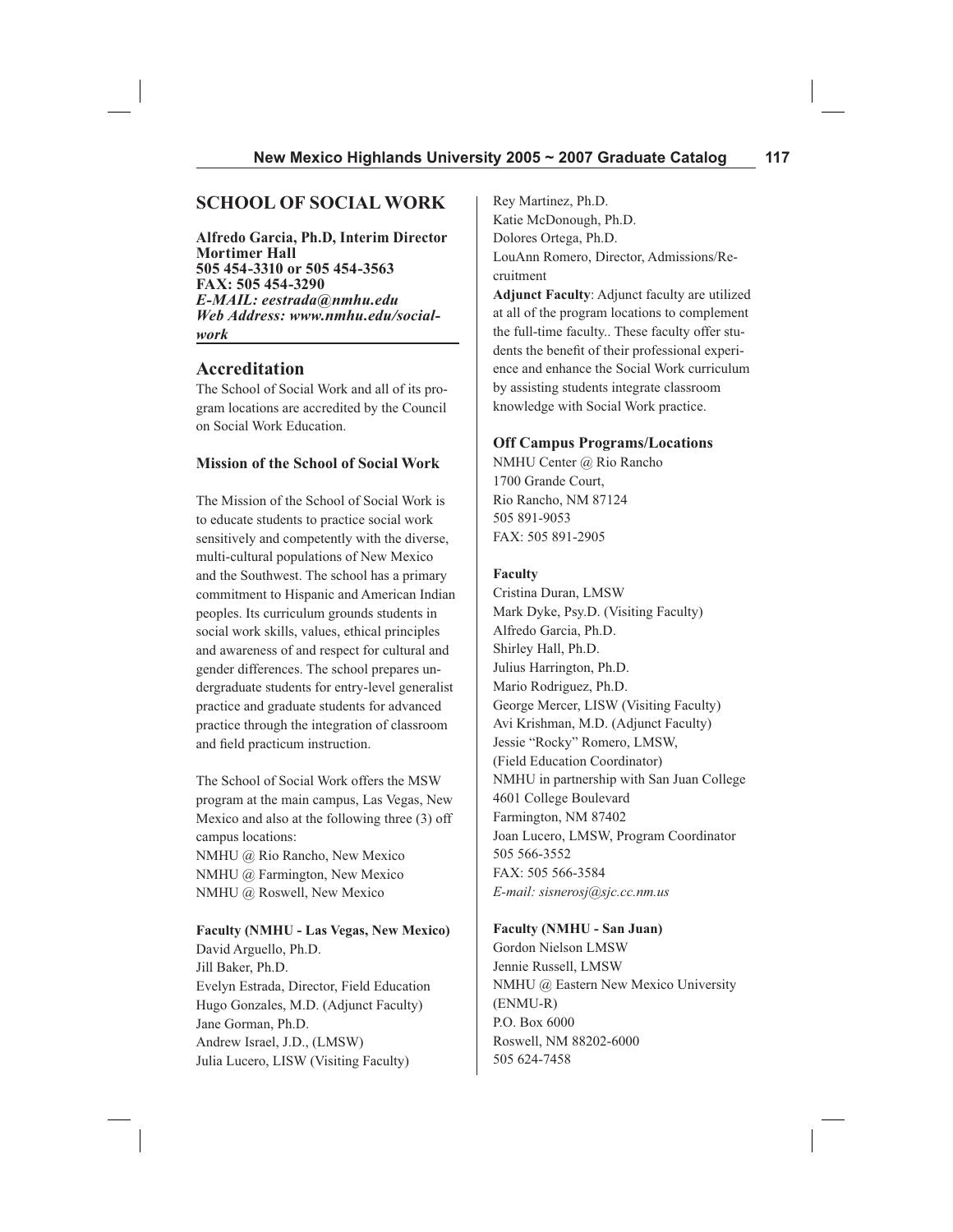FAX: 505 624-7457 **Faculty** Robert Villa, Ph.D.

## **Master of Social Work Program (M.S.W.)**

During the first year of the program, students are required to take a total of 31 credit units of generalist social work practice courses. The first year curriculum and courses provide students with an overview of the social work professions historical evolution, including an introduction to the body of social work knowledge, values, and ethical principles. In addition, the curriculum addresses the areas of research, policy, and practice knowledge, and skills required of all practicing social workers. Working with a diverse, Hispanic and American Indian population has particular emphasis throughout the curriculum.

During the first year. students apply generalist social work knowledge in a field practicum setting under the supervision of a licensed M.S.W. social work professional. The social work courses, combined with field practicum, afford students the opportunity to apply classroom knowledge in working with individuals, families, groups and communities within a specific agency setting.

## **Area of Concentration/Specialization**

During the second year, students take courses in an area of concentration. The required courses build upon the first year foundation courses, providing students with specific course content and depth in a specific area of social work practice. The three areas of concentration offered include, Clinical Practice, Community Organization, and Bilingual/Bicultural Practice..

NMHU-Las Vegas Campus is the only graduate social work program that offers all three program concentrations. NMHU-Rio Rancho offers two concentrations:

Clinical Practice and Community Practice.

NMHU@ San Juan College and NMHU @ ENMU-R only offer the Clinical Practice concentration.

Students admitted to a specific program location that does not offer their preferred area of concentration may request to transfer during their second year to one of the NMHU program locations.

Students admitted to the M.S.W. program are admitted into one of the three areas of concentration and take courses outlined in the social work program of study. All social work courses at all program locations use the same course syllabus and textbooks, which ensures the same quality in course content. Programs of Study

The Master of Social Work program prepares students for advanced social work practice in an area of concentration with the knowledge, skills, values and ethical principles necessary to practice with Hispanic, American Indian, and other diverse populations of New Mexico and the Southwest. The program prepares students at an advanced level to analyze and evaluate the role of the social work practitioner in the delivery of human services.

The School offers three types of programs to meet each student's academic and personal needs. The three Programs of Study include: Advanced Standing, Full-Time, and Part-Time. In accordance with University policy, the completion of the M.S.W. program must be within five years from the date of admission.

**I.** Advanced Standing (Limited to B.S.W. students) NMHU Campus, Las Vegas only.

The program is limited to individuals who have completed a Bachelor of Social Work degree from an accredited School of Social Work within five years from the date of enrollment. Students begin taking second year courses,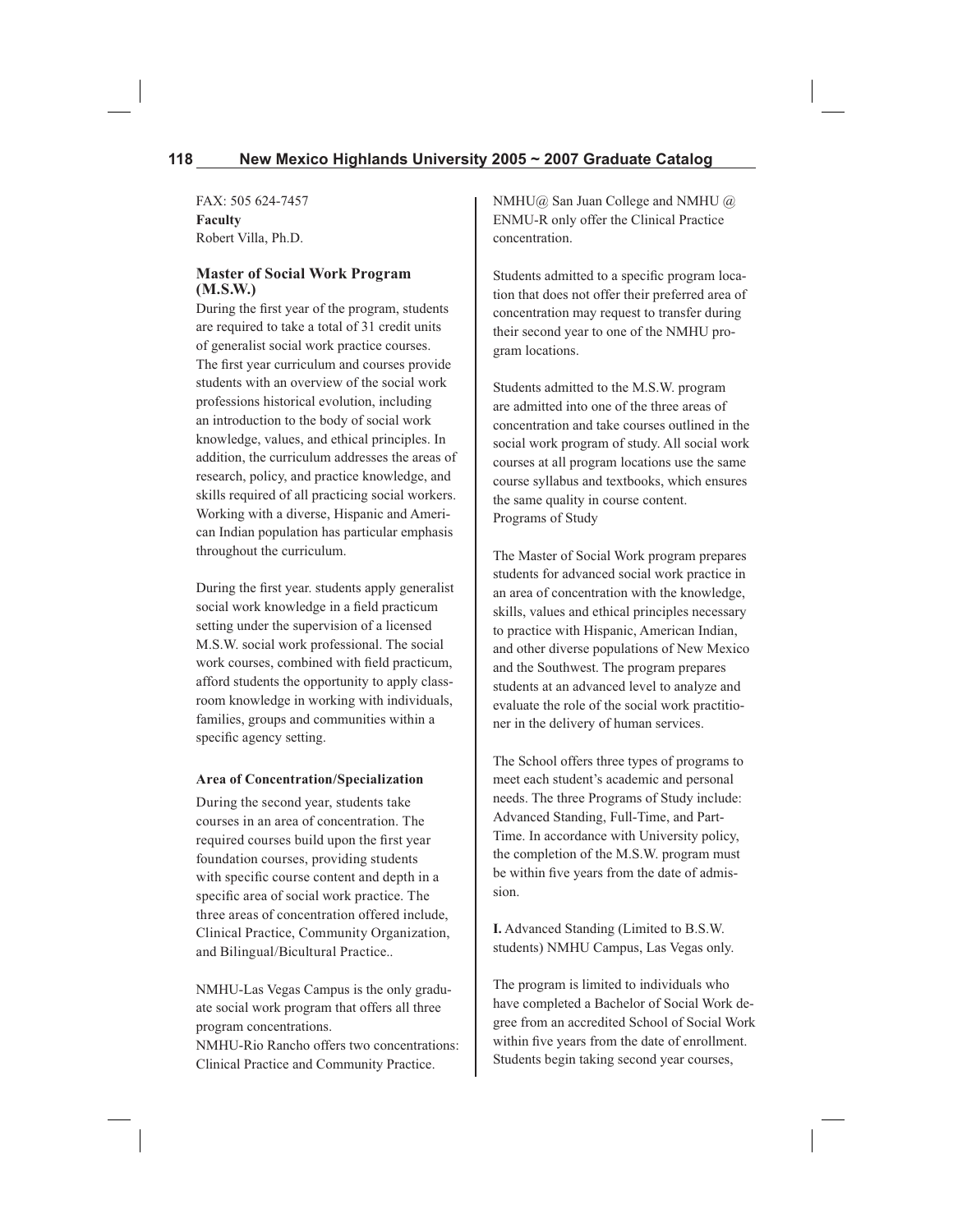within an area of concentration. The program is only offered at the NMHU Campus, Las Vegas and Rio Rancho, New Mexico. Students must attend full-time and take of the their course work at the main campus.

**II**. Full-Time Program (4 Semesters) NMHU Las Vegas Campus, Las Vegas, New Mexico

NMHU Rio Rancho Center, Rio Rancho, New Mexico

The Full-Time Program is intended for students who can attend the M.S.W. program on a full-time basis. Students at the NMHU-Las Vegas Campus and at the NMHU-Center at Rio Rancho attend daytime classes on Monday and Tuesday and Field Practicum on Thursday and Friday.

**III**. Part-Time Program (7-8 Semesters) Students may attend part-time at any of the four program locations. NMHU Las Vegas Campus, Las Vegas, New Mexico NMHU Rio Rancho Center, Rio Rancho, New Mexico NMHU @ San Juan College, Farmington, New Mexico NMHU @ Eastern New Mexico University, Roswell, New Mexico

The Part-Time Program affords students to attend classes during the late afternoon, evening, and/or weekend. The program can be completed in seven consecutive semesters.

#### **Admission Requirements**

New Mexico Highlands University School of Social Work seeks to admit candidates to its graduate programs who demonstrate a personal and professional commitment to a career in social work, a readiness to pursue graduate education and a willingness to make a positive contribution in the lives of others. Candidates best suited for a career in social work must be

motivated to work in the human services field, have demonstrated past academic potential, have good oral and writing skills, and have the interpersonal qualities to work with multicultural and diverse populations regardless of differences in social class, economic status, gender, age, physical disabilities, ethnicity, and culture.

All applicants must apply for admission to the School of Social Work.

The requirements for admission to the Graduate Program and the School of Social Work include:

\* Bachelor's degree from an accredited United States institution or proof of equivalent training at an institution outside the United States. \* Grade point average of 3.0 in the student's major or upper division courses (junior and senior-level courses) and in any graduate work completed.

\* Demonstrate a Liberal Arts education as part of the bachelor's degree.

\* Successful completion of a course in statistics with a grade of "C" or higher within five years of applying for admission. Courses from other educational institutions and Junior Colleges may be acceptable as meeting this criteria. SW 330 Research Methods offered in the NMHU B.S.W. program meets this requirement.

#### **Application Information**

All applicants seeking admission to the Master of Social Work Program must complete the following information in order for the application to be considered complete and eligible for review and consideration. Information regarding the M.S.W. program may be obtained from the Social Work Department at NMHU-Las Vegas, NMHU-Rio Rancho, NMHU-San Juan College, and NMHU-ENMU-Roswell campus.

- 1. School of Social Work Graduate Application for Admission
- 2. Official transcripts from each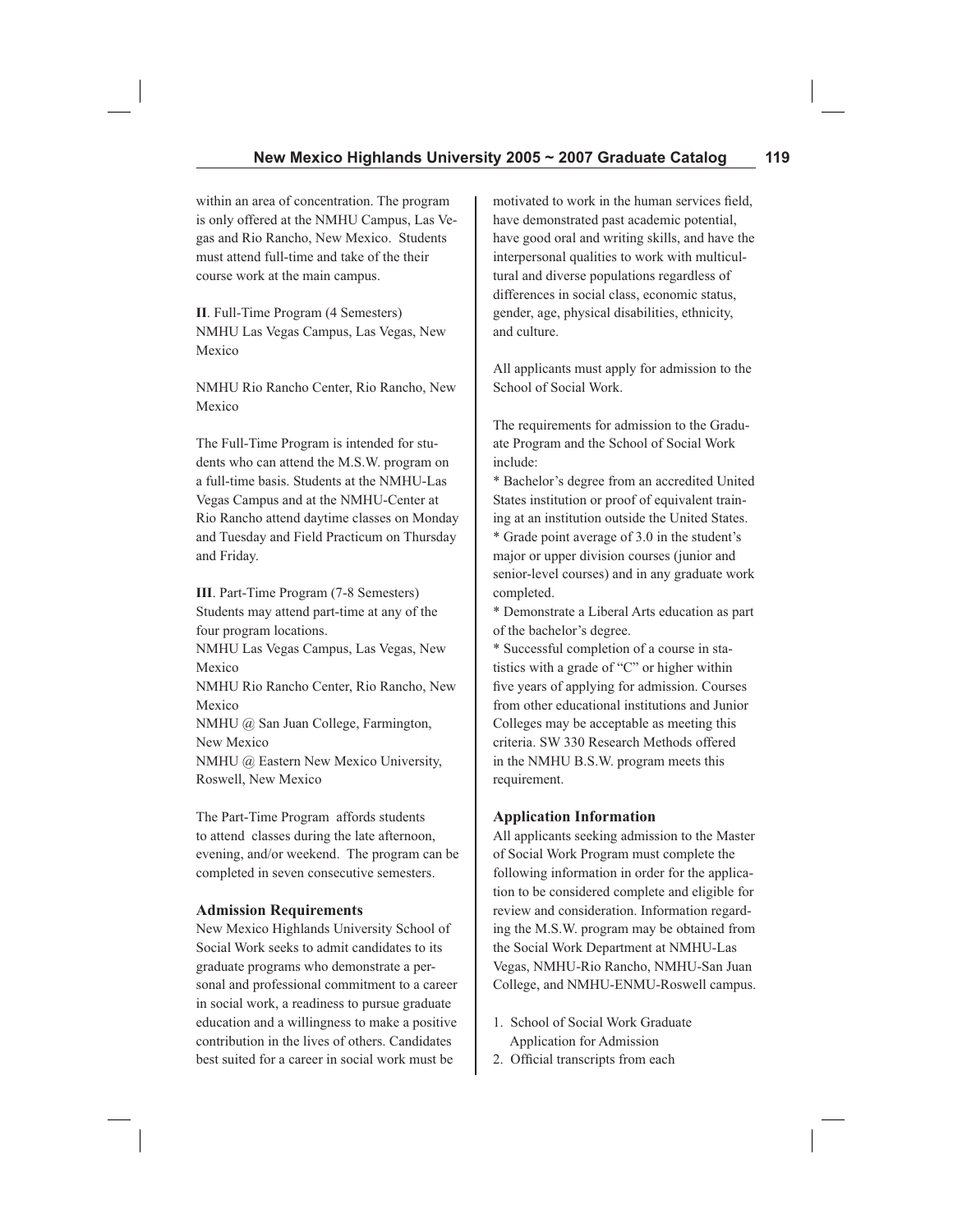post-secondary institution

- 3. Three reference forms (included in M.S.W. application packet)
- 4. A statistics course completed with a grade of "C" or higher within five years of application
- 5. Completion of Liberal Arts course requirements
- 6. Employment history
- 7. Volunteer service experience
- 8. Personal narrative statement
- 9. Application Fee

\*A \$50 non-refundable application fee is required from applicants who will be enrolling at NMHU for the first time.

\*A \$35 non-refundable application fee is required from applicants currently or formerly enrolled at NMHU.

\*A \$35 non-refundable application fee is required from students submitting a second application, if previously denied admission.

\*A \$50 non-refundable holding fee from students accepted into the program. Upon registration, the holding fee will be applied toward tuition.

Application Deadlines

February15 is the priority deadline for submitting application materials. The School will accept applications after this date but is not obligated to review applicant files which are not submitted by the January 15 deadline. Applicant files are not reviewed until all materials have been received. Early application is strongly encouraged.

Review and Admissions Process Applications are reviewed by the School's Director of Admissions, the Schools' Admissions Committee, and faculty. Recommendations for admission are made to the Director and forwarded to the University Office of Graduate Affairs. Applications are competitively reviewed based on GPA, human services work and volunteer experience, references, academic and disciplinary history and the quality of the responses to the questions in the Social Work application.

#### **Admissions Status**

Students who have a minimum of a 3.0 GPA are admitted as "Regular Status". Students may be admitted with less than a 3.0 GPA are admitted on "Provisional Status" with the requirement that the student must maintain a 3.0 GPA during the first semester (12 hours) of study. All applicants who apply by February 15 and are admitted will be notified in writing no later than April 30. If a student's application is complete and has met the February 15 deadline, earlier notification may be made. (Decisions on admission are not given by phone.)

Applicants admitted into the program must notify the School in writing by June 1 of their intent to accept admission and submit a nonrefundable \$50.00 holding fee, which is applied to the student's tuition upon enrollment. Without notification from the student by the date, an alternate candidate will be selected by the School of Social Work.

All graduate students must complete the Master of Social Work program within five academic years from the beginning of the first semester of the first year. Students who do not complete the program within the required time may request a one-year extension. An additional extension of time will require the following:

\*Complete testing-out exams on all work complete prior to the last five years. \*Obtain approval from the Dean, School of Social Work.

\*Obtain approval from the University Academic Affairs Committee.

Denied Applicants - All Applicants not admitted may reapply for admission. Submission of a new application is required

#### **Admission to Advanced Standing Status**

To be eligible for Advanced Standing status, applicants must have a Bachelor of Social Work degree from a CSWE accredited program and must have completed the B.S.W.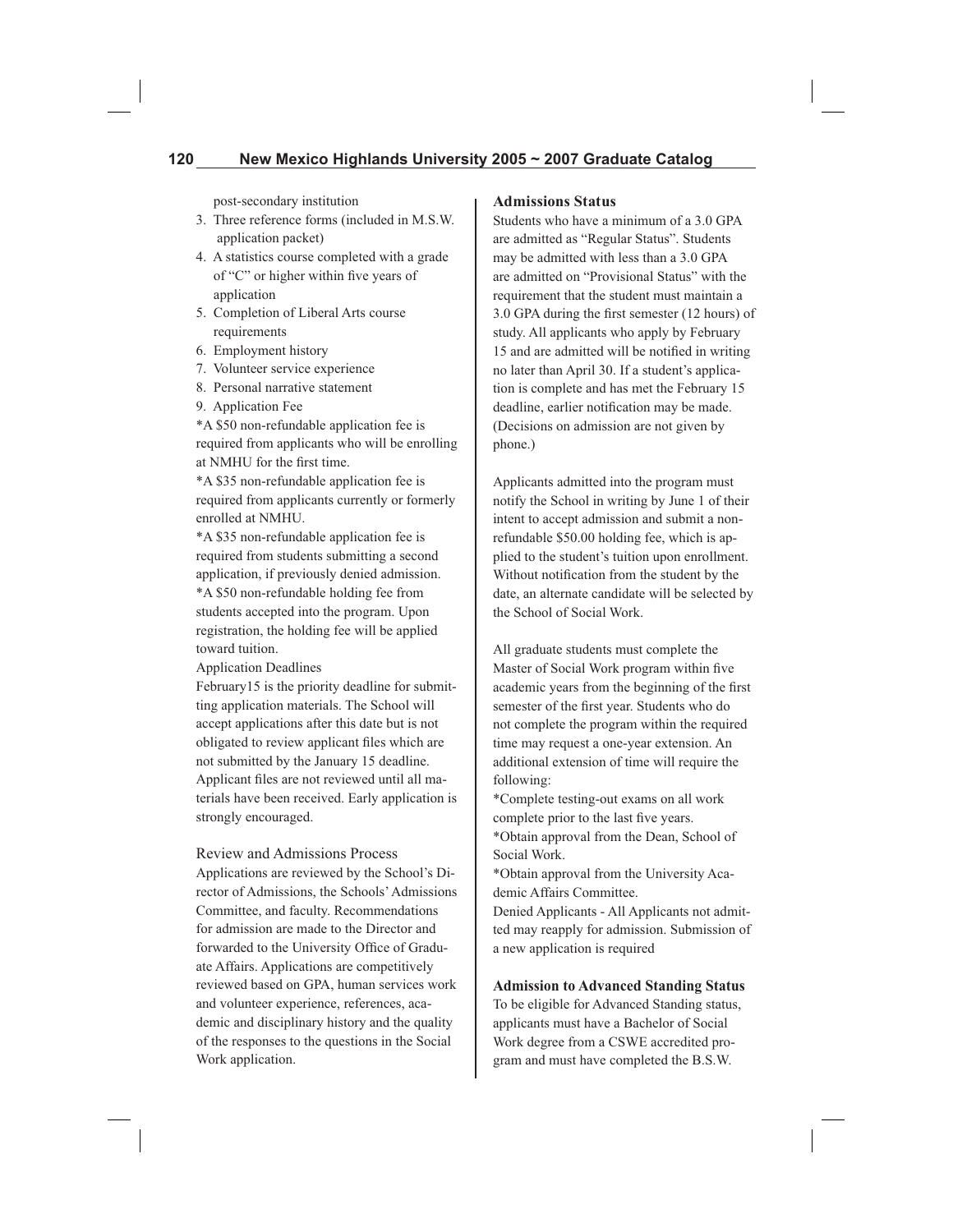within five years from the date of anticipated enrollment in the M.S.W. program. The number of students admitted into Advanced Standing status is limited and restricted to students who can attend full-time. Advanced Standing is only offered at the Las Vegas campus. (A minimum of a 3.0 GPA is required for admission into Advanced Standing)

## **Admission of Transfer Students**

Students wishing to transfer into the School of Social Work must meet all the admission requirements and must be transferring from a CSWE accredited program. The School accepts no more than one full academic year of acceptable course credit from another institution towards the M.S.W. degree. Transfer students must complete at least the equivalent of one academic year at NMHU.

## **Admission Changes**

Requirements for admission into the M.S.W. program are subject to change. Please contact the school for application information. For information call (505) 454-3310 or write to : *NMHU School of Social Work* **Office of Admissions** *Box 9000 Las Vegas, NM 87701*

## **Student Association**

Graduate Social Work Student Association, represents all graduate social work students.

## **Student Stipends**

The School in partnership with the Children Youth and Families Department (CYFD) offers stipends to students who wish to pursue a career in child protective services under the Title IV-E stipend program. Some stipends are also available through Indian Tribal Social Services that are part of the Joint Powers Agreement with CYFD. All graduate level students are eligible to apply for the stipends. Students must conduct their field practicum with a CYFD office or with a pre-approved Indian Tribal Social Services office for one

full academic year. CYFD stipend recipients are required to take SW 691 Child Welfare Practice and Service The average stipend amount awarded to students is \$10,000 per academic year. The amount is pro-rated for Part-Time students.

Upon completion of the M.S.W. program, stipend recipients must work for CYFD for a period of 18 months for each academic year a stipend is received. Students receiving a Tribal Stipend must be preselected to work with a tribal agency upon completion of their degree. Stipend application information is provided to all students at the time of admission notification.

## **Request for Change of Area of Concentration**

Students admitted into the Advanced Standing Program cannot request a change of concentration once admitted into the program. Full time and part time students are strongly encouraged to remain in the area of concentration they are admitted into. However, under special circumstances, a student may request a change of concentration. A change of major concentration form must be submitted to the Dean of the School of Social Work prior to the completion of first year of study. The student will be notified in writing on the decision of this request.

## **Advisement**

A faculty advisor is assigned to students at the time they enroll in the program. Students must develop a program of study with the assistance of their advisor.

## **Field Practicum/Internship**

The M.S.W. program requires all students to be enrolled in field practicum throughout their program of study. A total of 12 credit units are required during the two years of the program. The field practicum provides instruction and experience in applying classroom knowledge in working with client groups within an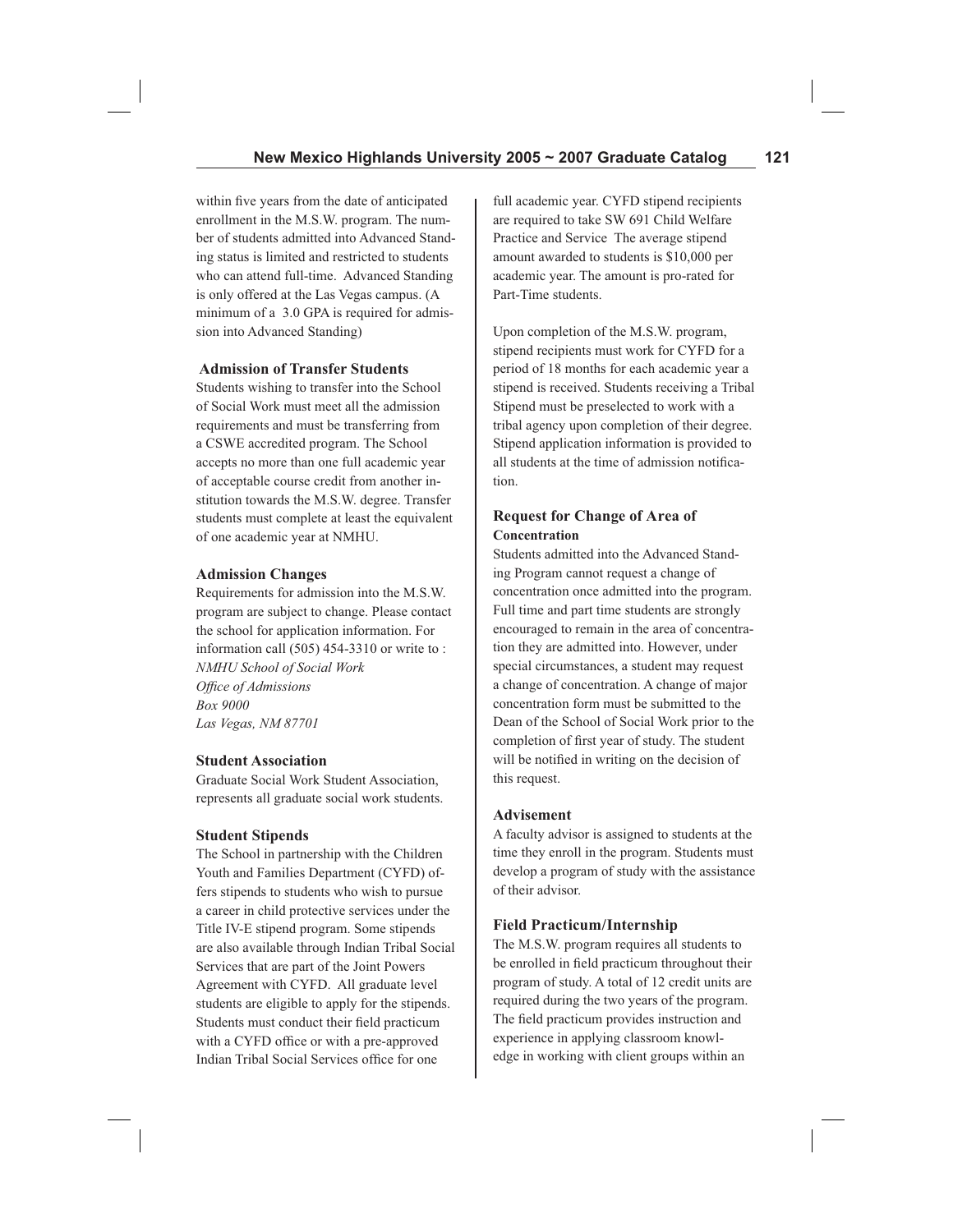agency setting. A field instructor, a licensed M.S.W. practitioner, supervises students. The field instructor and field consultant, a member of the social work faculty, monitors the students performance.

In the first year field practicum, students are placed in a social service agency where they learn generalist practice methods working with individuals, groups, families, organizations, and communities. Students are required to develop specific learning objectives in consultation with their field instructor and field consultant that incorporate and apply classroom knowledge to working with specific client groups or organizations. In addition, during the first semester students are required to take a Field Seminar course, intended to provide students with an opportunity to integrate classroom knowledge with their field practicum. Students are placed with an agency two full days each week (16 hours per week per academic year).

Full-Time and Advanced Standing program students begin their field practicum in the Fall Semester and are in practicum during Fall and Spring Semesters. Part-time students begin their first year practicum during the second year.

The second year field practicum must be completed in the student's chosen area of concentration. Students must be approved for practicum prior to the beginning of the second year.

## **Incomplete Grades**

Incomplete grades in prerequisite courses must be completed prior to registering for the following semester. Students will not be permitted to continue until the Incomplete "I" is removed from the official transcript.

#### **Grade Point Average**

A student earning a grade of "C" in a semester is considered passing if the student earns a cumulative grade point average of 3.0 or higher. Course Sequence Offerings: Courses are only offered once per academic year, Fall and Spring Semesters. During the Summer semester, students may take elective course requirements and/or register for Summer Block Practicum with prior approval.

## **First Year Required Courses**

#### **First Year: Foundation Curriculum**

Students must complete all required 500 level courses before proceeding to take second year 600 level courses

#### **Required courses:**

Courses must be completed within the first year of the program.

| <b>SW</b> | 530 | Evaluative Research (3)     |
|-----------|-----|-----------------------------|
| <b>SW</b> | 532 | Field Practicum I (3)       |
| <b>SW</b> | 533 | Law & Ethics in SW          |
|           |     | Practice (3)                |
| SW        | 534 | Field Practicum II (3)      |
| <b>SW</b> | 541 | Soc Policy & Services I (3) |
| <b>SW</b> | 546 | SW Practice w/ Diverse      |
|           |     | Populations (3)             |
| <b>SW</b> | 551 | Field Seminar I (1)         |
| <b>SW</b> | 565 | SW Practice I (3)           |
| <b>SW</b> | 566 | SW Practice II (3)          |
| <b>SW</b> | 585 | HBSE $I(3)$                 |
| <b>SW</b> | 586 | HBSE II $(3)$               |
|           |     |                             |

#### **Core Total: 31**

The first year required courses must be completed before proceeding into the area of concentration/second year course requirements Areas of Concentration - 2nd Year

# **Concentration in Clinical Practice**

The primary objective of the Clinical Practice concentration is to prepare students to work as direct service practitioners with individuals, families, groups in New Mexico and the Southwest. The concentration permits students to develop effective practice skills through the integration of social work knowledge and theory. The curriculum builds upon the first year foundation through courses in advanced practice methods. A multiple theoretical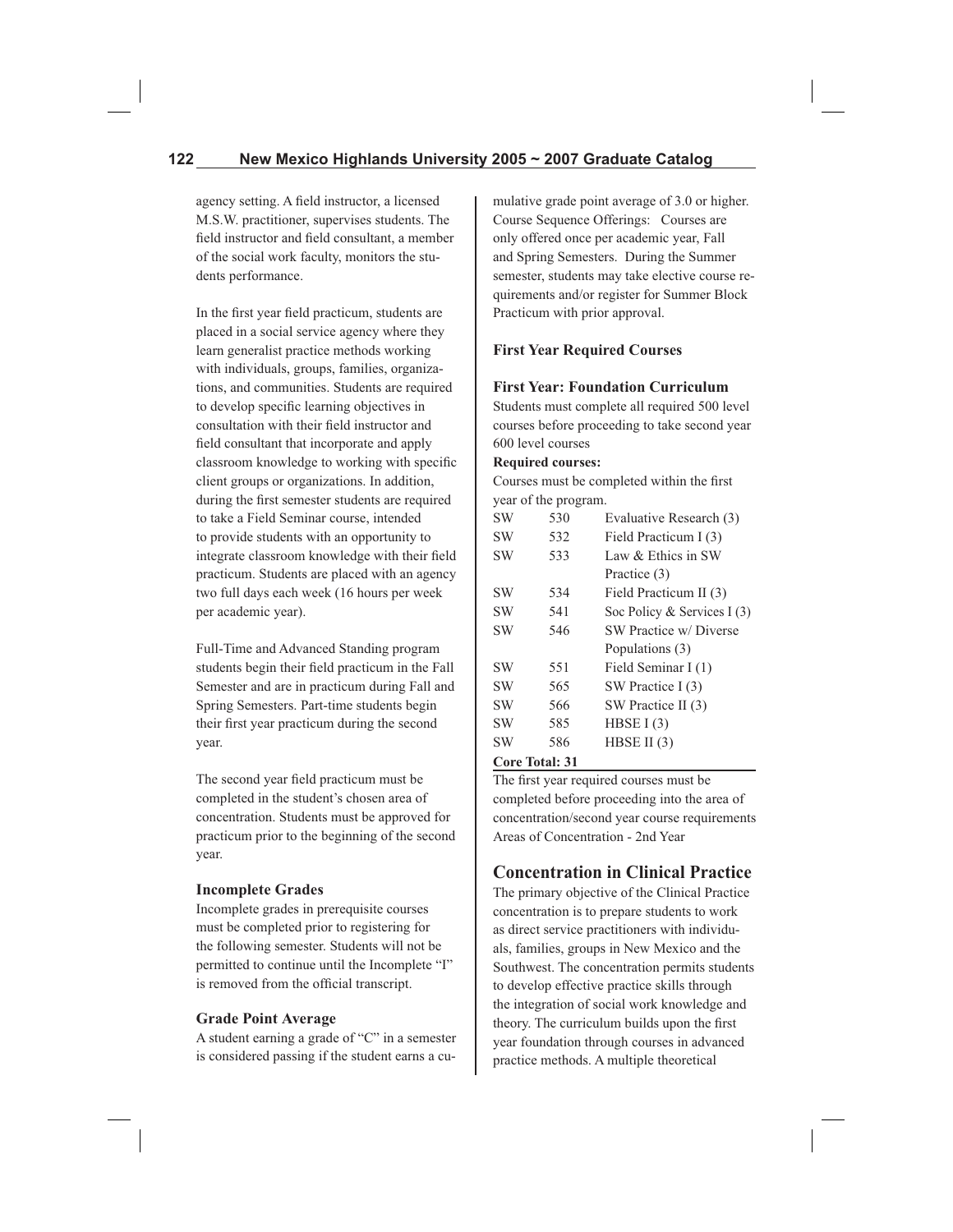orientation is relied upon which recognizes the inter-relatedness of human problems, life situations and social conditions within multiethnic and multicultural populations of New Mexico and the Southwest.

The curriculum focuses on the analysis and synthesis of direct practice theories and interventions determined to be the most effective in improving the lives of ethnic minorities and other culturally diverse populations. Clinical practice services include intervening in crisis, identifying available community resources, short and long-term therapy and working as part of an in a inter-disciplinary team other professionals. Students will be provided a broad awareness of social, cultural, and environmental conditions affecting clients. The skills developed in this concentration are clear communication, listening and interviewing skills, psychosocial assessment, formulation of treatment plans, and self evaluation and research methods. The clinical practice concentration is offered at all program locations.

#### **Required courses:**

| <b>SW</b> | 630 | Adv Research Methods (3)       |
|-----------|-----|--------------------------------|
| <b>SW</b> | 632 | Field Practicum III (3)        |
| <b>SW</b> | 634 | Field Practicum IV (3)         |
| <b>SW</b> | 642 | Advanced Soc Policy (3)        |
| <b>SW</b> | 644 | Group Work (3)                 |
| <b>SW</b> | 651 | Leadership & Supervision $(3)$ |
| <b>SW</b> | 665 | <b>Advanced Multicultural</b>  |
|           |     | Practice I $(3)$               |
| <b>SW</b> | 666 | <b>Advanced Multicultural</b>  |
|           |     | Practice II (3)                |

#### **Elective Courses : 8 credit units**

Students are required to take 8 credit units of electives which affords students to enhance their area of clinical knowledge and skills.

**Concentration Total: 32**

**Program Total: 63**

## **Concentration in Bilingual/Bicultural Social Work Practice**

The Bilingual/Bicultural concentration prepares students to be culturally and linguistically competent social workers to work directly with Spanish speaking populations of New Mexico and the Southwest. The curriculum immerses students in the Spanish language in order to obtain the necessary social work skills, values and ethical principles and develop an awareness and respect for the cultural and gender differences. The concentration prepares students for advanced practice through a unique bilingual/bicultural classroom setting and practicum placement whereby students are engaged in Spanish language application and interaction with peers, families and individuals. The focus is to obtain competency in the delivery of Spanish speaking clinical practice.

#### **Required Courses:**

615 Bilingual/Bicultural Immersion for SW I (4) 616 Bilingual/Bicultural Immersion for SW II (3) 631 Advanced Qualitative Research (3) 632 Bilingual/Bicultural Practicum III (3) 634 Bilingual/Bicultural Practicum IV (3) 654 The Latino Family (3) 656 Addictions & Treatments w/in Latino Communities (3) 657 Beliefs & Healing Traditions w/in Latino Communities (3) 667 Advanced Bilingual Practice I (3) 668 Advanced Bilingual Practice II (3) **Concentration Total: 31 Program Total: 62**

# **Concentration in Community Organization**

The Community Organization concentration prepares students for a range of professional, administrative and community development positions in public, private and non-profit social welfare organizations. Courses focus on the use of organizational, administrative and community organization practice theory in the design, initiation, improvement and modification of human service programs and policies. Students can expect to acquire skills in executive leadership, management, planning, policy analysis, research program development, fiscal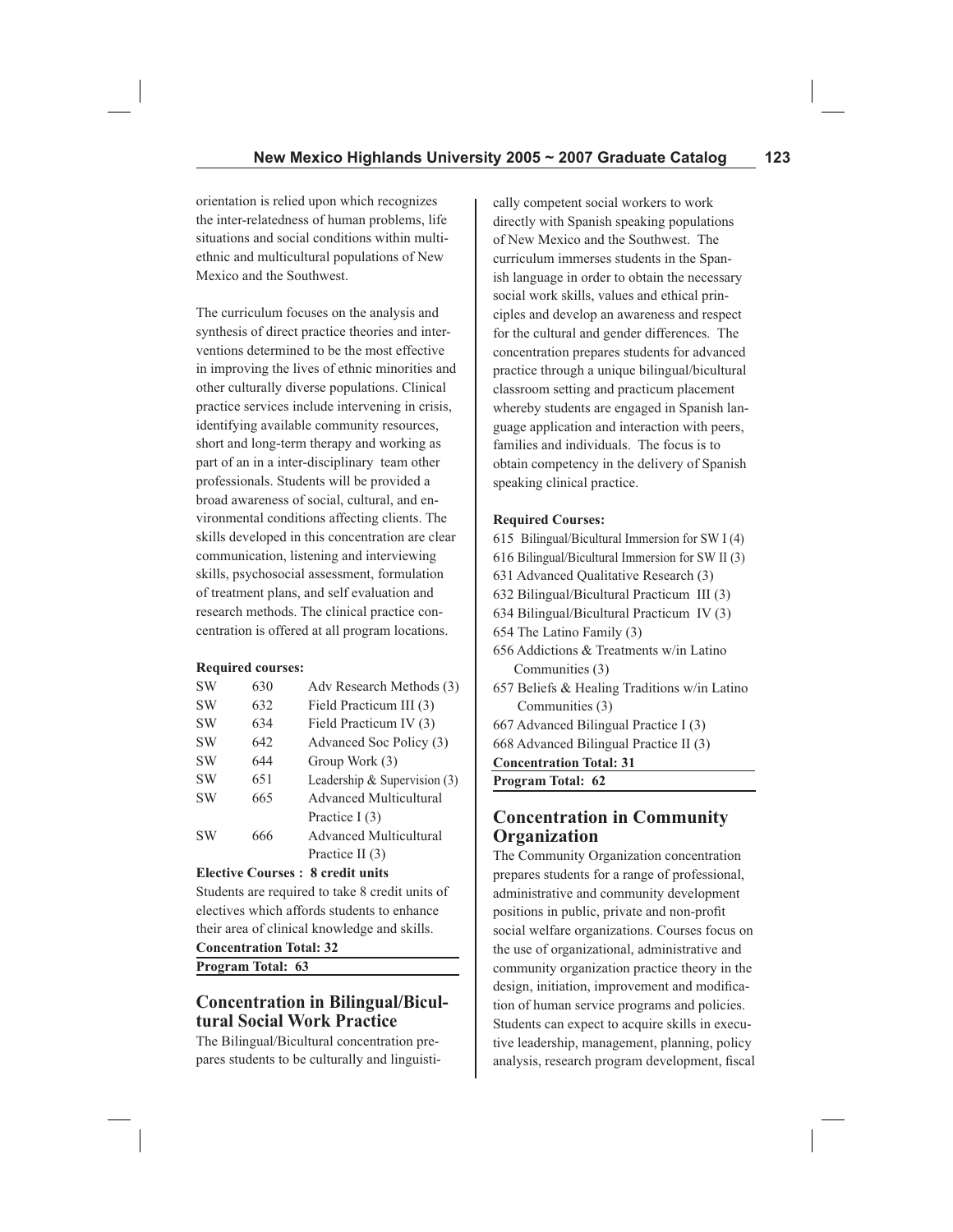management, supervision, community organization, and all relevant knowledge bases necessary in effective social work administration. Community Practice prepares graduates for a career combining direct work with clients and the responsibilities of administering a service organization. The administration concentration covers a broad base of personal skills and client groups. Student in this concentration are trained to bring administration and direct service into closer contact. Students will become familiarized with organizational dynamics, personnel, budget policies, and program organization. Specialized content focuses on such macro practice areas as community development, advocacy, social policy, and program organization. They are also provided with the ability to empower individuals to articulate their own needs and find resources to meet those specific needs. Specific skills students will learn are, working with individuals and groups, interdisciplinary collaboration, community assessment and organization, problem solving, strategies, decision making, performing needs assessments, budgeting and personnel administration, legislative and demonstrative lobbying, program and policy analysis, marketing, grants development, and program evaluation.

## **Required courses: 32**

| <b>SW</b> | 630  | Advanced Research I (3)        |
|-----------|------|--------------------------------|
| <b>SW</b> | 632  | Field Practicum III (3)        |
| <b>SW</b> | 634  | Field Practicum IV (3)         |
| <b>SW</b> | 642. | Adv Social Policy (3)          |
| <b>SW</b> | 644  | Group Work (3)                 |
| <b>SW</b> | 651  | Leadership & Supervision $(3)$ |
| <b>SW</b> | 687  | Community Organization (3)     |
| <b>SW</b> | 688  | Agency Practice &              |
|           |      | Administration (3)             |

#### **Elective Courses : 8 credit units**

Students are required to take 8 credit units of electives which affords students to enhance their area of clinical knowledge and skills.

#### **Concentration Total: 32**

**Program Total: 63**

# **Courses in Social Work (SW)**

Social Work courses are offered only once during the academic year. With the exception of social work graduate electives, all other courses are reserved solely for matriculating M.S.W. students.

#### **529. Family Violence (2); Elective**

The course surveys major sociological and psychological theories of family violence throughout the life span. Social and interpersonal factors contributing to family violence are explored in an ethnocultural context, with special emphasis on the Hispanic and Native American populations of New Mexico and the Southwest.

## **530. Evaluative Research (3); Sp**

The foundation research course introduces students to concepts of research for application in various human service contexts. The course covers elements of the research process, research design, statistical analysis, and the ethical issues in conducting research. Both qualitative and quantitative methods are presented, and issues relevant to research focusing on culturally diverse populations. Prerequisite: Evidence of having completed a statistics course within the past five years. SW 330 Research Methods meets this prerequisite requirement.

## **532. Field Practicum I (3); Fa**

This foundation practicum sequence is designed to help students apply foundation knowledge of social work skills, values and ethics in practice. By providing a series of supervised assignments and tasks, the practicum experience will expose students to a variety of social work roles. Students will apply generalist social work knowledge, skills and values to practice with individuals, couples, families, groups and communities. Co-requisite: SW 565 and SW 566.

#### **533. Law and Ethics in Social Work Practice (3); Fa**

This course examines areas of the law in which social work and the legal system intertwine. Major emphasis is placed on the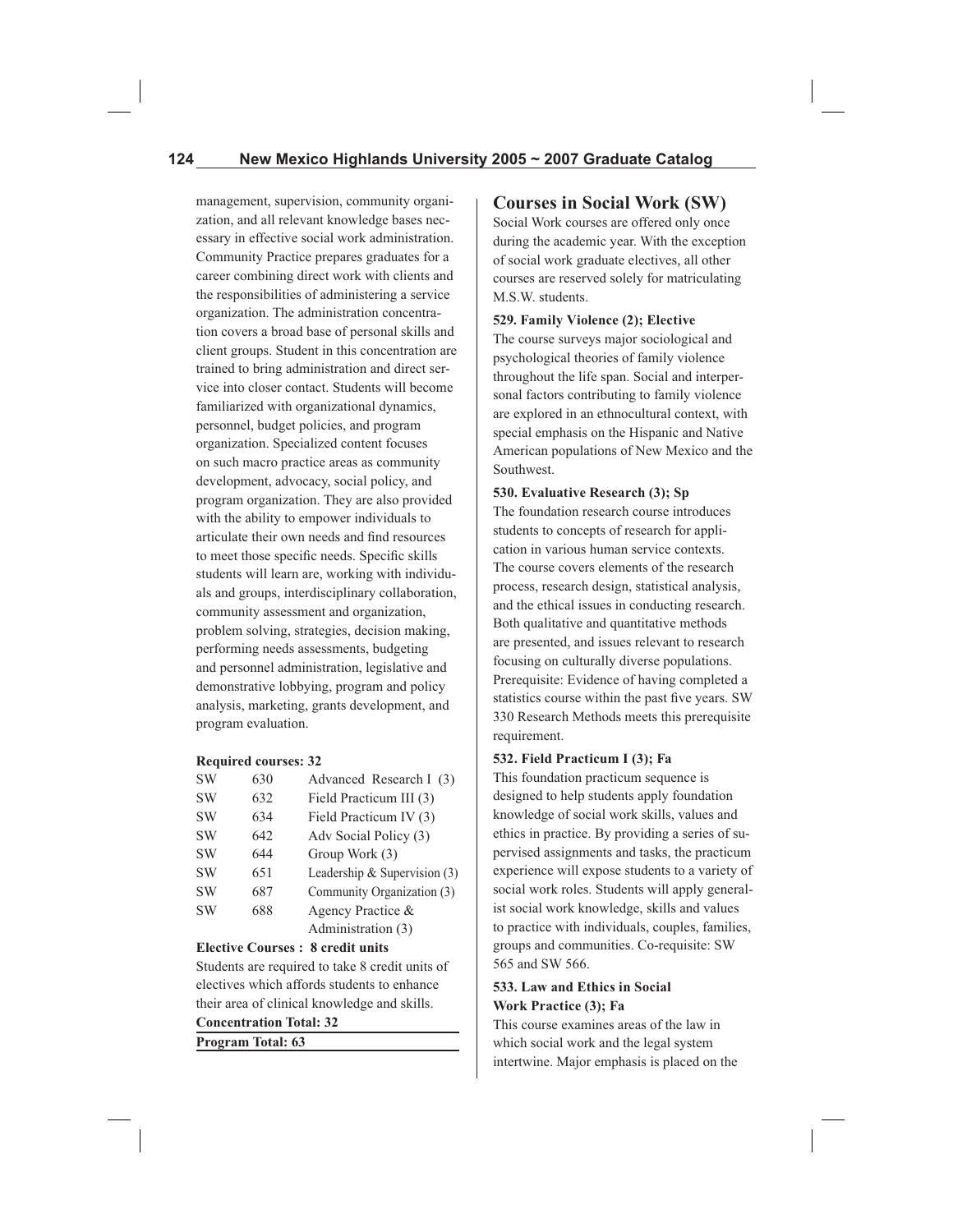operation of the legal system in New Mexico and the Southwest and introduces students to critical principles, guidelines, reasoning strategies and legal concepts necessary to make informed ethical practice decisions.

#### **534. Field Practicum II (3); Sp**

This foundation practicum sequence is designed to help students apply foundation knowledge of social work skills, values and ethics in practice. By providing a series of supervised assignments and tasks, the practicum experience will expose students to a variety of social work roles. Students will apply generalist social work knowledge, skills and values to practice with individuals, couples, families, groups and communities. Co-requisite: SW 565 and SW 566.

#### **535 – 635. Selected Topic in Social Work (1-3);**

One or more elective courses may be offered relating to advanced topics in social work practice.

#### **540 – 640. Social Work in Health Care Settings (2); Sp**

The course provides an overview of social work within the health care delivery system. Topics covered include the psychosocial dimensions of chronic illness, the treatment role of the social worker, and the funding of contemporary health care. Special emphasis is placed on health care delivery in the rural and urban settings of New Mexico and the Southwest, particularly with Hispanic and Native American populations.

#### **541. Social Policy and Services (3); Fa**

This foundational policy course outlines the history of social welfare policy and the manner in which social services have been provided before and after the European conquest of New Mexico and the Southwest. It surveys contemporary social problems, and evaluates social legislation, policies, programs and political and social manifestations of racism, sexism and oppression and analyzes the impact of these on the diverse, historically vulnerable populations of the Southwest. It introduces

students to advanced policy analysis and advocacy strategies that promote social justice..

**546. Social Work with Diverse Populations: Issues of Race, Class, Age, Gender (3); Sp** This course surveys theoretical approaches and outlines practice techniques and interventions useful for competent social work with diverse clientele. Special emphasis is placed on practice with the diverse populations of New Mexico and the Southwest, especially among Hispanic and American Indian populations. This course provides a framework for understanding issues of diversity, oppressions and social justice within the context of race, ethnicity, culture, gender, class, age, sexual orientation, spirituality and religion, and physical and mental disability.

#### **547 – 647. Resource Acquisition and Grant Writing in Human Services (2); Elective**

The course teaches systematic resource acquisition skills for human services. Special emphasis is placed upon resource acquisition within New Mexico and the Southwest, especially on behalf of Hispanic and Native American populations.

#### **551. Field Seminar (1); Fa**

This seminar is required during the first semester. It provides students with an opportunity to integrate practice theory with field practicum experience. Instructors will assist students with their understanding and application of social work knowledge to specific programs, issues, and concerns that arise in the provision of social work services. Co-requisite: SW 532 and SW 565.

#### **565. Social Work Practice I (3); Fa**

This course presents the foundation skills necessary for the provision of generalist social work services to individuals. The course develops the direct practice knowledge and skills necessary for ethical and competent engagement, problem identification, assessment, intervention design, implementation, and termination with diverse, vulnerable, and atrisk clients. Emphasis is placed on generalist social work practice with Hispanic, American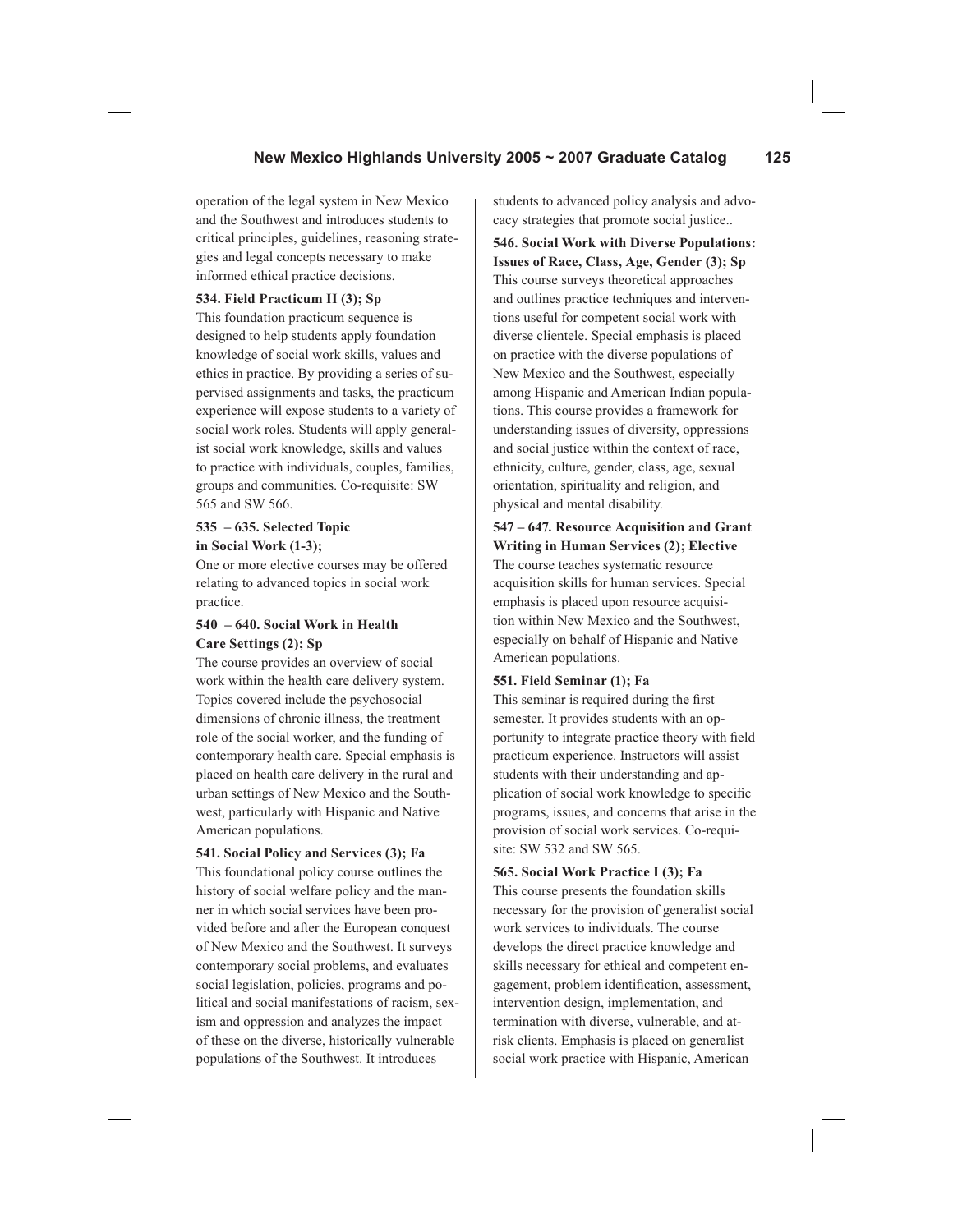Indian and other oppressed groups of the New Mexico and the Southwest. Co-requisites: SW 532 and SW 551..

**566. Social Work Practice II (3); Sp** This course focuses on a critical and comparative analysis of frameworks, theories and models of social work practice. The course examines the four forces in psychology as the building blocks of an integrative, multicultural, ecosystems approach to social work practice. Implications of each practice approach for work at the micro, mezzo, and macro level are examined. Emphasis is placed on the evaluation of the practice approaches for work with diverse populations, with emphasis on the Native American, Hispanic and other oppressed populations of New Mexico and the Southwest. Prerequisite: SW 565. Corequisite: SW 534.

#### **585. Human Behavior and the Social Environment I (3); Fa**

This two-semester course sequence critically examines traditional and alternative theoretical perspectives of human life course development and the environmental contexts within which development occurs. The sequence explores the interactions among individuals and between individuals and families, groups, organizations, and communities. Particular emphasis is placed on the influence of culture, race and ethnicity on human development and on the effects that oppression and social and economic injustice have on human behavior, with special consideration given to the diverse populations of New Mexico and the Southwest.

## **586. Human Behavior and the Social Environment II; Sp**

This two-semester course sequence critically examines traditional and alternative theoretical perspectives of human life course development and the environmental contexts within which development occurs. The sequence explores the interactions among individuals and between individuals and families, groups, organizations, and communities. Particular

emphasis is placed on the influence of culture, race and ethnicity on human development and on the effects that oppression and social and economic injustice have on human behavior, with special consideration given to the diverse populations of New Mexico and the Southwest. This is the second course of a two semester sequence described above. Prerequisite: SW 585.

## **590 – 690. Independent Study (1 – 4 VC); Fa, Sp**

Independent study arranged with an instructor. Prerequisite: Permission of instructor. **613. Psychopharmacology for Social Workers (2)**

This course will provide an overview of psychologically active (psychotropic) drugs commonly used in clinical practice and diagnostic conditions for which they are targeted. The focus will be on information relevant to mental health professionals whose clients are taking or may be prescribed psychotropic meidcaiton. Guidelines for referring clients for medication evaluations, communicating with prescribing physicians, and evaluating client repsonse to psychotropic medications will be provided. Larger-system issues regarding the use and misuse of drugs prescribed for mental health disorders will be reviewed, including changes in the doctor-patient relationship, insurance reimbursement and the influence of the pharmaceeutical industry. The class will utilize lectures and discussions to emphasize multimodal mental health treatment that integrates psychological, systemic, social, biological and medical models of mental health.

## **615 Bilingual/Bicultural Immersion I (Inmersion Bilingue I), (4) Sum**

This cultural and language immersion course is the first of two classes which focus on Spanish language skill development within a bilingual/bicultural social services work setting. It is designed to build on and strengthen the student's prior academic and/or native Spanish language preparation. (Please see the prerequisite stated below.) The course emphasizes the practical oral use of Spanish through a variety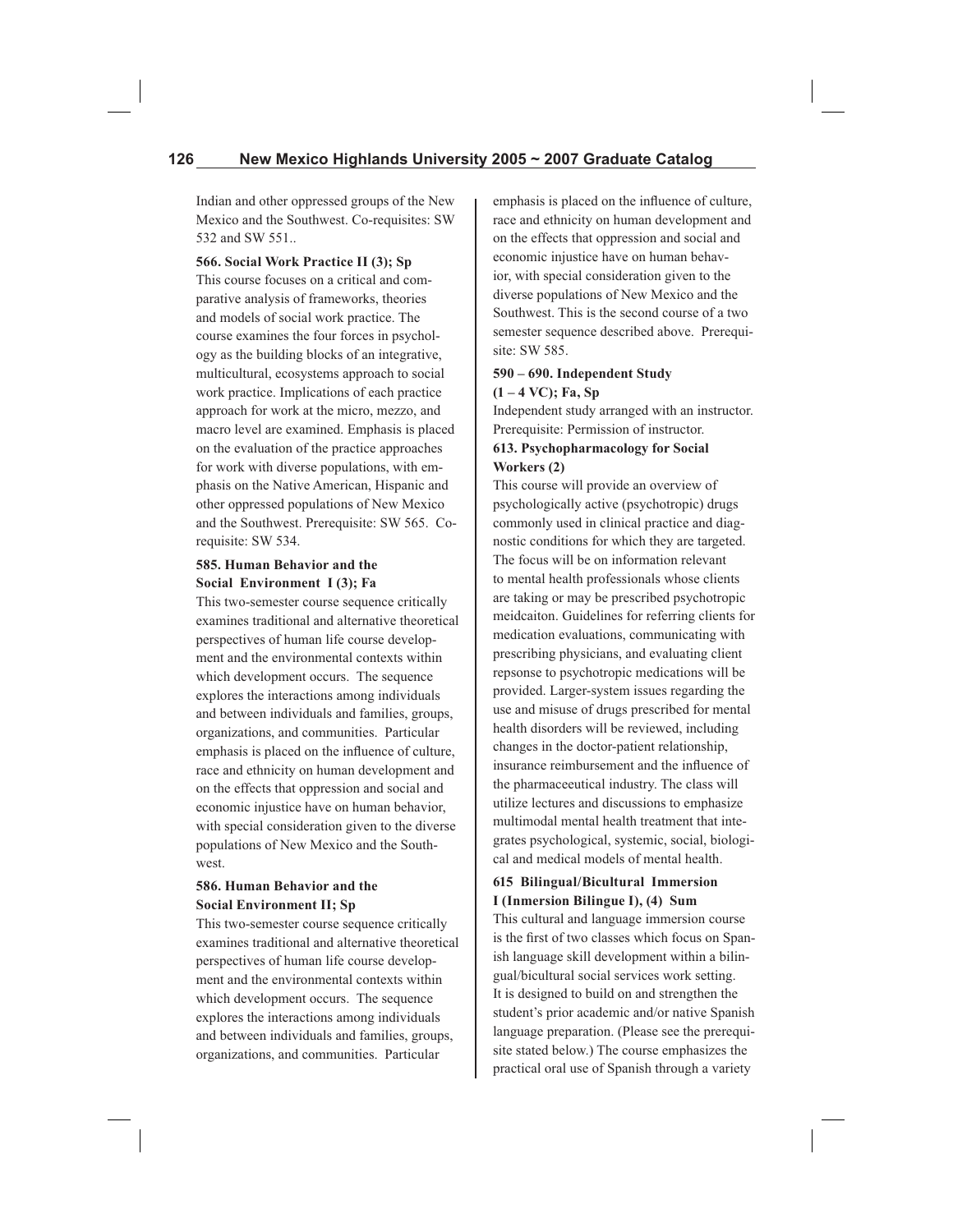of interactive role play situations pertinent to the field of Social Work. In addition, students will be given the opportunity to expand their views of bilingual/bicultural supervision in a diverse workplace. Language skills will be grammatically based, but embedded within functional/notional social work situations. Cultural nuances and regional New Mexican Spanish vocabulary will be included as integral parts of the class.

## **616 Bilingual/Bicultural Immersion II (Inmersion Bilingue II) , (3) Fa**

This language and cultural immersion course is the second of two classes which focus on Spanish language skill development within a bilingual/bicultural social services work setting. It is designed to further build on and strengthen the student's prior academic Spanish language preparation in SW 671 in addition to complementing the additional courses required during the Fall. The course emphasizes the practical oral use of Spanish through a variety of interactive role play situations pertinent to the field of Social Work and correlates directly to the required Fall core courses. Practice, interviewing, and assessment with local Hispanic/Latino and immigrant families will be emphasized. Language skills will be grammatically based, but embedded within functional/notional social work situations which further correlate to the Fall core classes. Cultural nuances and regional New Mexican Spanish vocabulary will be included as integral parts of the class.

**623. Marriage & Family Therapy (2); Elective** This course presents a theoretical analysis of family functioning and integrates this analysis with social work practice. Definitions of "family" are considered including extended families, unmarried couples, single parent families, gay or lesbian couples, adult siblings, "fictive" kin", and other inclusive definitions. This course covers all stages of the helping process with families (i.e., engagement, assessment, planning, evaluation, intervention, and termination).XXX Applied DSM IV (2), Elective

#### **630. Advanced Research (3); Fa**

This course teaches advanced research skills necessary for program evaluation. Topics covered include qualitative and quantitative research methods, research design, analysis of research reports, the use of statistical packages for data analysis for practice and program evaluation.

#### **631 Advanced Qualitative Research, (3) Fa** (Investigacion Culalitativa)

This course is designed to introduce bilingual social work students to important issues in the mental health treatment of Hispanic and Latinos. Students will be immersed into the Hispano culture by working in, and conducting research on behalf of a bilingual/bicultural field agency in Northern New Mexico. This course will enhance the skills needed to conduct a culturally competent psychosocial assessment; treatment issues with Hispanic/Latino families; and an investigation of the lived experience by way of the cuento, story, of Hispanic/Latino Populations. Students will be exposed to this regional historical storytelling used by Hispanic/Latino families to communicate symptomology, illness, and, wellness.

#### **632. Field Practicum III (3); Fa**

This advanced field practicum sequence is designed to help students continue to develop a professional identity as a social work practitioner as well as improve upon practice skills through experiential learning and supervision, supplemental readings, case conferences, team meetings, and other learning opportunities within the bilingual/bicultural practicum setting. This course will build on advanced practice skills learned in the Bilingual/Bicultural practice courses.

#### **634. Field Practicum IV (3); Sp**

This advanced field practicum sequence is designed to help students continue to develop a professional identity as a social work practitioner as well as improve upon practice skills through experiential learning and supervision, supplemental readings, case conferences, team meetings, and other learning opportuni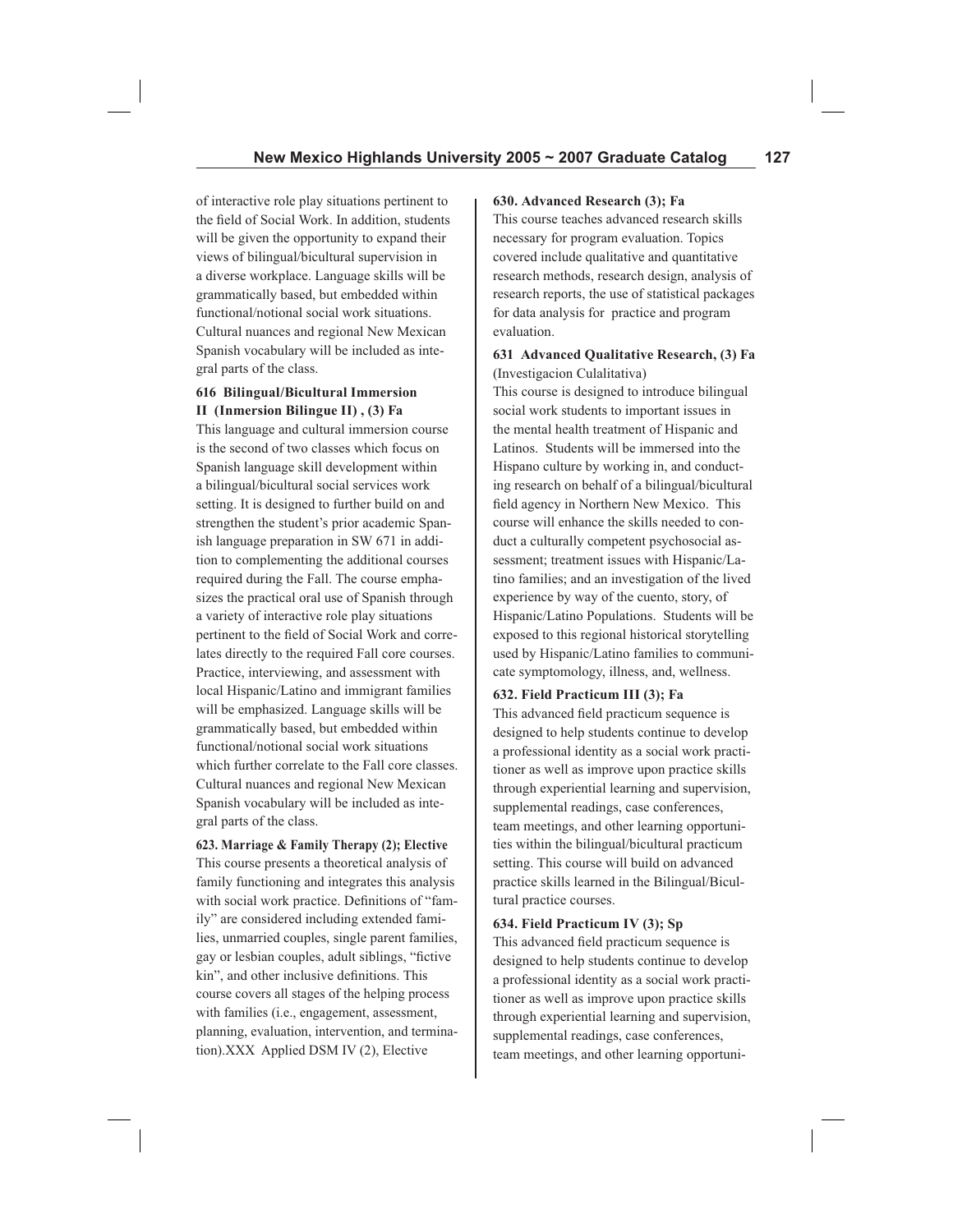ties within the bilingual/bicultural practicum setting. This course will build on advanced practice skills learned in the Bilingual/Bicultural Practice Concentration practice courses.

**642. Advanced Social Policy (3); Fa, Sp** This course examines the social policy planning, advocacy, and implementation process, as well as the professional social worker's policy role. Frameworkds for policy analysis at the agency, community, political, and legislative levels are applied. Strategies and techniques for skillful social change interventions in the policy arena are taught. The influences of such factors as oppression, racism, ageism, and homphobia on policy planning at the administrative and agency levels (and in both urban and rural areas) is also examined. Emphasis is placed on the impact of social policy and planning on Hispanics, Native Americans, and othe diverse populations of New Mexico and the Southwest.

#### **644. Group Work (3); Fa, Sp**

This course examines a range of groups found in historical and contemporary social work practice, and explores group stages and dynamics in the context of various theoretical approaches. Within a social justice framework, special emphasis is placed on ethical and practical issues of group work with historically oppressed populations.

#### **645. Grief and Loss (2); Elective**

The course surveys relevant theory pertaining to the grieving process. Multiple types of loss, including death, divorce, health problems and career transitions, are discussed in an ethnocultural context. The course also educates students in the design and implementation of grief interventions with individuals and families. Specific emphasis is placed on the design of grief interventions with the diverse populations of New Mexico and the Southwest, including Hispanic and Native American peoples.

## **648. Addictions & Substance Abuse (2); Fa, Sp Elective**

This course examines both asbstinence-orient-

ed and harm reduction interventions related to the prevention and treatment of addictive disorders, substance abuse and other compulsive behaviors. Approaches relevant to work with individuals, families, groups, and communities are presented, with special emphasis on the Hispanic and Native American populations of New Mexico and the Southwest. The influences of culture, race, ethnicity, gender, age, sexual orientation and disability in relation to addiction, as well as the effects of oppression and social economic injustice will be explored.

#### **651. Leadership & Supervision (3); Fa, Sp**

This course examines relevant theory pertaining to the purpose, function and role of the social worker as administrator and manager. Management theory, leadership styles, and working within a diverse workforce are presented with special emphasis on working within administrative environments in New Mexico and the Southwest.

#### **654 The Latino Family (3), Fa** (La Familia Latina)

This group work course focuses on working within the historical context of Latino, Hispano, and immigrant groups. Student's will strengthen their language skills and build their knowledge of bilingual group facilitation, group dynamics, and cultural and social consciousness. Students will also strengthen their skills in creating new thematic support groups, which emphasize Latino(a) participation.

## **656 Addictions and Substance Abuse (3), Sp.**

(Addiciones y Tratamientos de la Comunidad Latina)

This course is designed for bilingual social workers to learn how to incorporate appropriate cultural approaches and strategies in working in practice, intervention, and treatment with substance abusing and addicted Latino populations. A panoramic perspective of Latino addiction and violence will be explored. Psychotherapeutic, chemotherapeutic, inpatient, outpatient, and self-help approaches to working with Latino Individuals, families,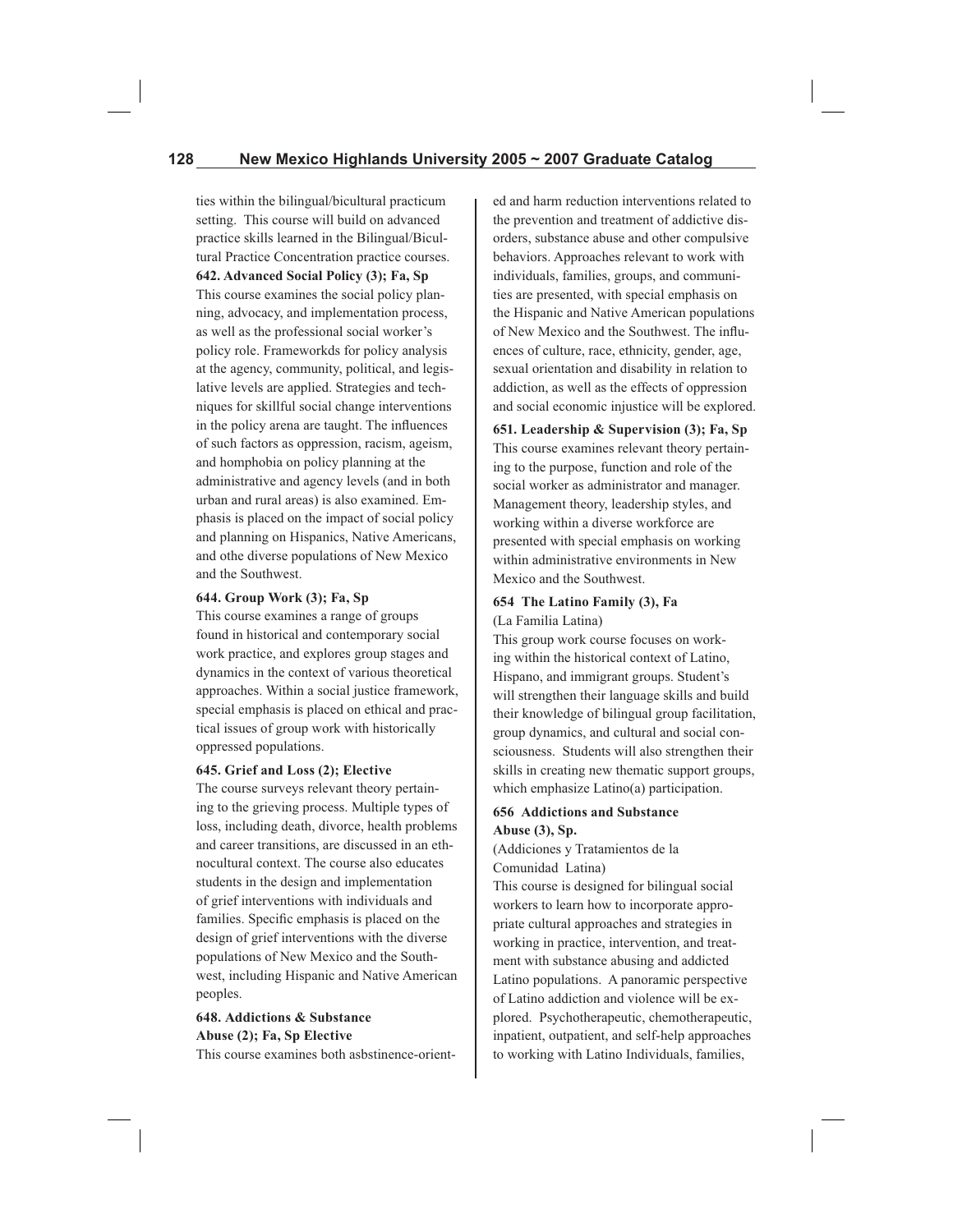and groups will be presented. The impact and consequences of poverty, social and economic justice will also be examined.

## **657 Beliefs & Healing Traditions w/in Latino Communities (3), Sp.**

(Creencias y Tradiciones de Salud dentro La Comunidad Latina)

Designed for bilingual social workers, this course explores Latino culture with a specific emphasis in Northern New Mexican Hispanic culture related to healing and illness. Students will learn about alternative cultural healing practices such as Northern New Mexican spirituality, Curanderismo and Curandisimo Total: Partera, Yerbera, y la Sobadora. Students will be introduced to the cultural teaching stories, songs, invocations, and terminology related to illness and healing. Traditional alternative medications will be examined. Regional belief systems will also be explored, i.e., susto, el mál ojo, enpacho, maléficio (brujeria), ventosas, etc.

**665. Advanced Multicultural Practice I (3); Fa** 

This is the first of two practice courses offered during the concentration year. This clas offer sstudent s preparation in skills necessary for advanced social work practice with individuals, including interviewing, assessment, diagnosis, and treatment planning. The western, scientific approach to diagnosis and treatment using the DSM IV is examined as well as alternative approaches used by diverse clients. Emphasis is place on practice with Hispanic, American Indian and other oppressed populations of New Mexico and the Southwest. Prerequisite or Co-requisite: SW 632.

**666. Advanced Multicultural Practice II (3); Sp** This course prepares students with the knowledge and skills necessary for advanced social work practice with children, adolescents and families. Interviewing, assessment, diagnosis treatment planning with families and children are addressed. A social justice perspective on advanced practice with Hispanics, Native Americans and other oppressed populations is emphasized. Prerequisite: SW 665 and SW 632. Co-requisite: SW 634.

#### **667 Advanced Bilingual Practice I (3), Fa. (Practica Bilingue Avanzada I )**

This is a two-semester practice course in which students are introduced to the Hispano culture of Northern New Mexico and to the diversity within this culture. This course strengthens the Spanish language skills of Spanish-speaking social workers. In addition, it trains them in a culturally competent approach to symptomotolgy in treatment and equips them with interviewing, assessment, and diagnosis skills from a bilingual, bicultural perspective using DSM IV. These treatment approaches will focus on Spanish-speaking rural Northern New Mexican clients who live in poverty and are vulnerable and marginalized. Gay and Lesbian issues in a Latino community will also be explored.

## **668 Advanced Bilingual Practice II (3), Sp.(Practica Bilingue Avanzada II)**

This is the second in a sequence of courses in advanced practice, with a particular focus on the Hispano populations of Northern New Mexico. The course focuses on the development of clinical competency in social work with Hispanic families, children, and adolescents. The emphasis is on work with vulnerable populations in crisis, trauma intervention, and special issues in practice with children and adolescents in a variety of clinical settings. The course integrates bilingual/bicultural, multicultural, diversity, social justice, and social change content, particularly as it relates to Hispanic and indigenous communities of New Mexico and the Southwest.

#### **671. Applied DSM (2)**

This course focuses on a pragmatic approach to the assessment and diagnosis of common psychiatric disorders within a multicultural perspective. The role of the social owrker as an integral member of the interdisciplinary treatment team is emphasized. After discussion about interviewing techniques, the focus will be on the Diagnostic and Statistical Manual of Mental Disorders (DSM) and modifications of the interviewing process with various types of patients.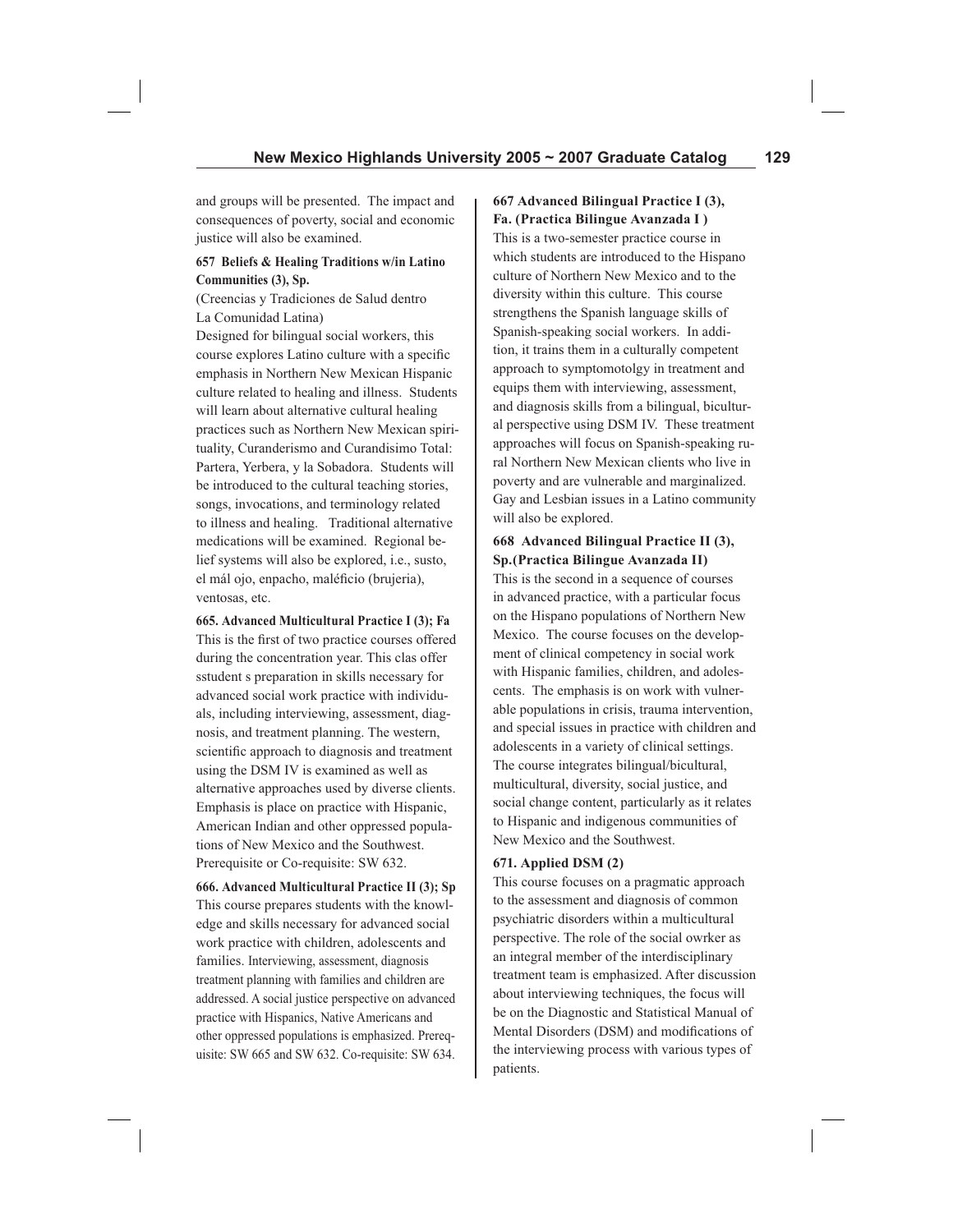#### **687. Community Organization (3); Fa**

This is the first of a two-part sequence of courses for Community and Administration Practice. It teaches culturally responsive skills and strategies useful for the design and implementation of agency and community based interventions in New Mexico and the Southwest. Specific topics addressed include community planning and assessment of social problems, political theory and advocacy, community organizing and economic development. Prerequisite or Co-requisite : SW 632 and SW 634.

## **688. Agency Practice and Admin (3); Sp**

This is the second of a two-part sequence of courses for Community and Administration Practice. It builds upon community assessment strategies introduced in SW 687 and focuses on program design and planning, administration, organizational theory, resource and personnel management, and the role of the agency in servicing the community. Prerequisite or Co-requisite : SW 632 and SW 634.

## **689. Multicultural Social Work Practice and Services in School Settings (2); Sp**

The course examines the social worker's roles, responsibilities, and services in school settings, particularly with the school systems of New Mexico and the Southwest.

## **691. Child Welfare Practice and Services (2); Fa, Elective**

The course provides an overview of practice and policy issues, problems, and opportunities in the provision of child welfare services in New Mexico and the Southwest.

**692. Independent Research (1 – 4 VC); Fa, Sp** Individual directed research arranged with an instructor. Prerequisite: Permission of instructor.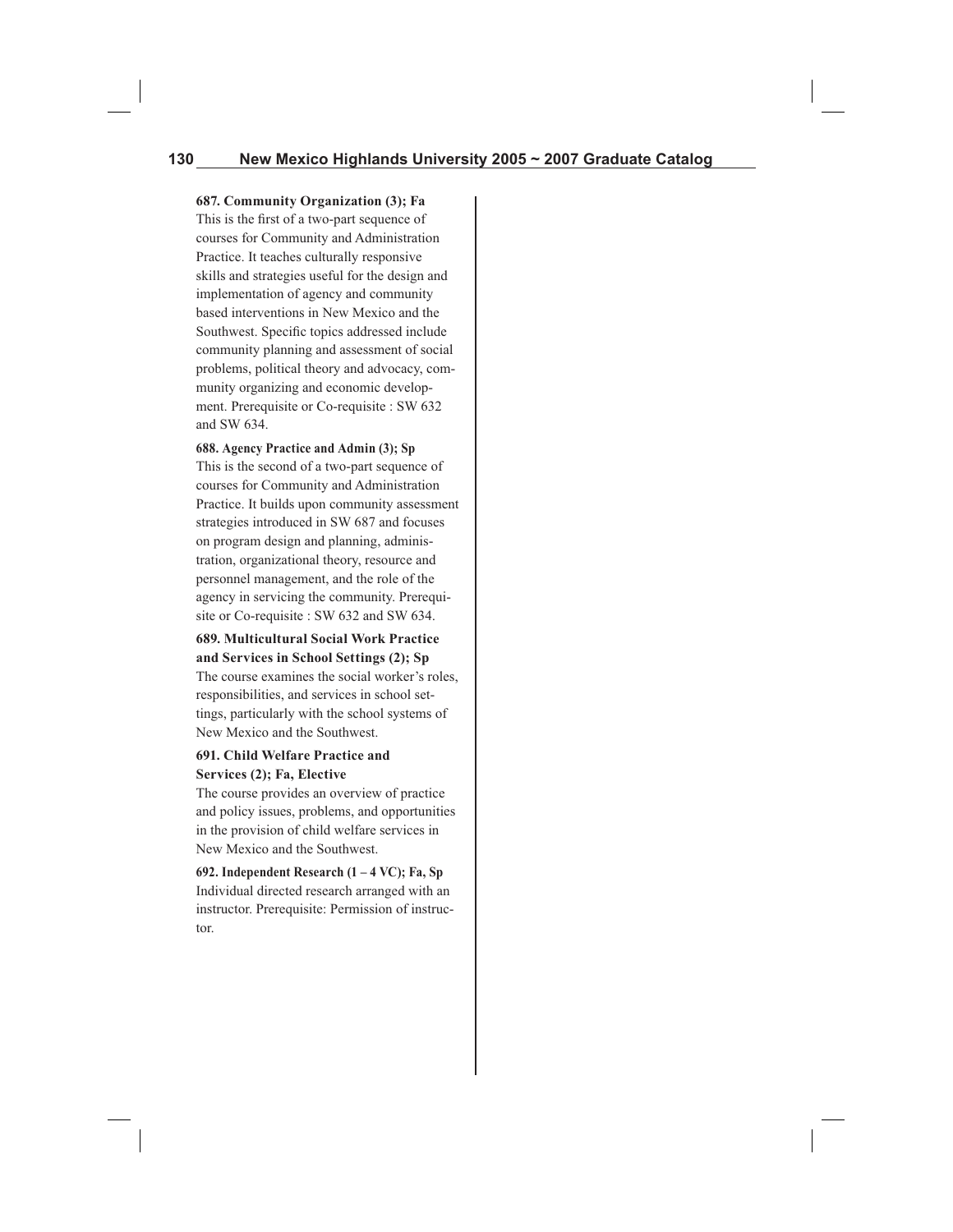# **ADMINISTRATION AND FACULTY**

| Administration              |                                                                    |
|-----------------------------|--------------------------------------------------------------------|
| Manny M. Aragon             | President                                                          |
| <b>Andrew Isreal</b>        | Assistant to the President                                         |
| Janice Chavez, Ph.D.        | Interim Provost                                                    |
| Manu Patel                  | Interim Vice President for Finance and Administration              |
| Clarence Sanchez, Ph. D.    | Vice President for Research Development & Institutional Planning/  |
|                             | <b>Graduate Studies</b>                                            |
|                             | C. G. "Tino" Mendez, Ph.D. Dean, College of Arts and Sciences      |
| William Tayor, Ph.D.        | Dean, School of Business                                           |
| J. Francisco Hidalgo, Ph.D. | Dean, School of Education                                          |
| Alfredo Garcia, Ph. D.      | Dean, School of Social Work                                        |
| Judy Cordova                | Dean of Students/Life and Support Services                         |
| Isaac Apodaca               | Director of University Relations                                   |
| Ruben Aragon                | Director of Library Services                                       |
| Thomas Atcitty              | Director, NMHU Center in Partnership with San Juan College         |
| Max Baca                    | Interim Director, Institutional Technological Service              |
| Jill Baskerville            | Program Administrator/Instructor of Academic Center for Excellence |
| Geraldine Chavez            | Director of Purchasing                                             |
| Ernestine Clayton           | Director, International Education                                  |
| John Coca                   | Registrar/Director of Admissions                                   |
| George DuFour               | Director of Facilities Management                                  |
| Lew Granados                | Director, NMHU Center at Rio Rancho                                |
| Carlos Lovato               | Director, Upward Bound                                             |
| Stephen Martinez            | Director, NMHU Center in Partnership with Santa Fe Community       |
|                             | College and Northern New Mexico Community College                  |
| John Olguin                 | Director, College Assistance Migrant Program (CAMP)                |
| Tino Pestalozzi             | Controller                                                         |
| Bazan Romero                | Director, Recruitment                                              |
| Ivy Romero                  | Director, Institutional Research                                   |
| Evonne Roybal-Tafoya        | Director, Educational Outreach Services                            |
| Roland Salas                | Director, Support Services                                         |
| Ben Santistevan             | Director, Athletics                                                |
| Eillen Sedillo              | Director, Financial Assistance/Scholarships                        |
| Paul Sena                   | Interim Chief of Campus Police                                     |
| Andy Vasquez                | Director, Human Resources                                          |
| Phillip Uzdawinis, Ph.D.    | Director, Development and Foundation                               |
|                             |                                                                    |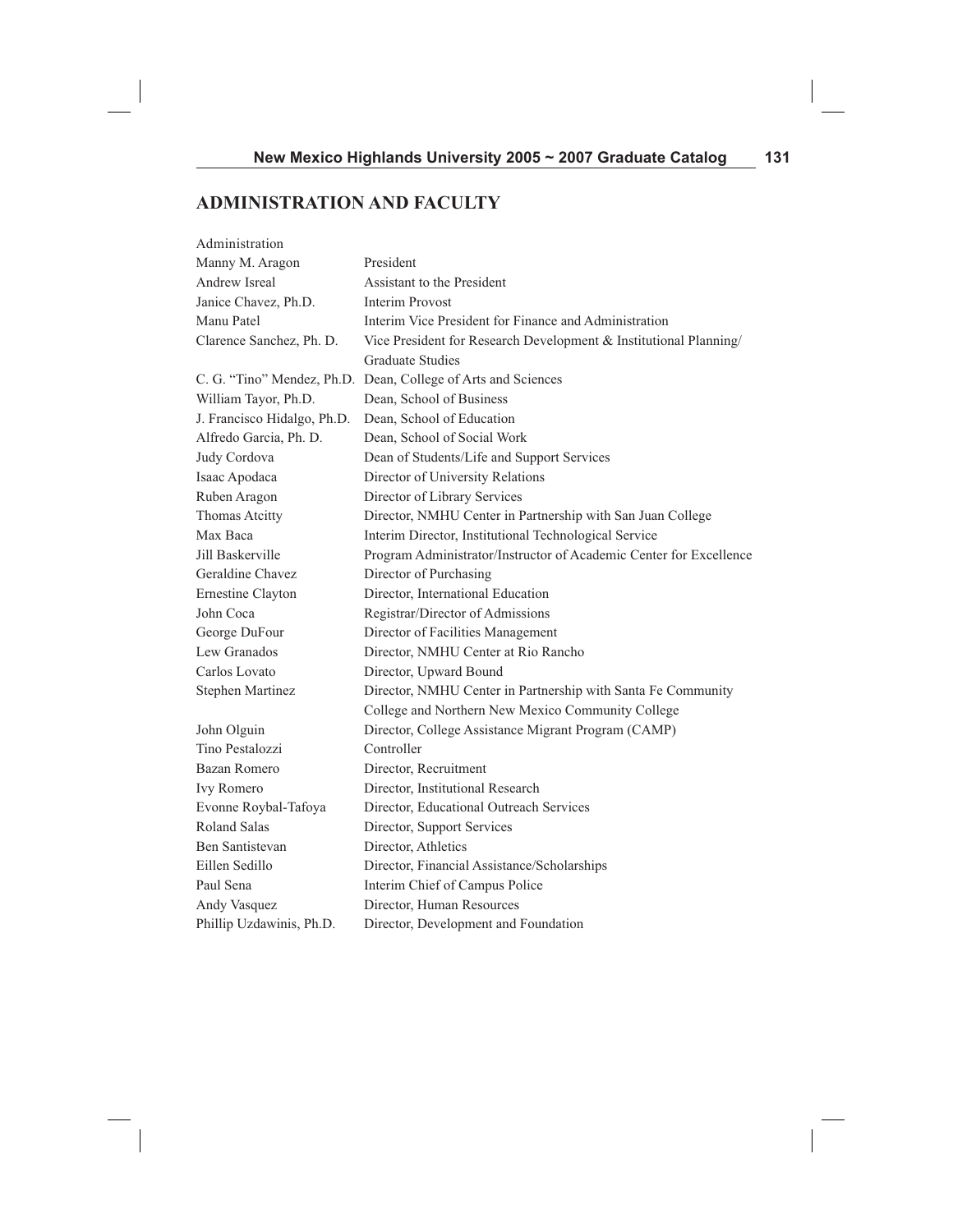#### **Faculty**

- *James Alarid*. B.S., M.S., Ph.D., University of New Mexico. Professor of Education.
- *Sergio Alonso*. Financial Administration Dipolma, Universidad Anahuac, Mexico; MBA Tec de Monterrey; Ph.D., International Business and Marketing, University of Texas-Pan American.
- *David Arguello*. B.A., University of New Mexico; M.S.W., Ph.D., University of Washington. Associate Professor of Social Work.
- *Jill Baker.* B.A., University of Texas, Austin; M.S.W., University of Hawaii. Associate Professor of Social Work.
- *Charles Becker*. CPA. B.A., Virginia Military Institute; M.A., University of Virginia. Associate Professor of Business (Accounting).
- *Kenneth P. Bentson.* B.S., University of California, Berkeley; M.S., Ph.D., Oregon State University. Associate Professor of Environmental Science.
- *Drake Bingham*. B.A., Northwestern State College; M.A., University of Oklahoma; Ph.D., Southern Illinois University. Associate Professor of Mass Communications.
- *Helen Aparicio Blythe.* B.A., M.A., Auckland University; Ph.D. Stanford University. Assistant Professor of English.
- *Patricia Bost*. B.S., Washington University; M.B.A., Southern Illinois University; Ph.D., George Washington University. Associate Professor of Business (Accounting).
- *Regina Briefs-Elgin*. B.A., Georgetown University and University of Aix Marseille; Ph.D., University of Virginia. Associate Professor of English.
- *Jean H. Farrar.* NCC., B.A.E., M.Ed., Ed.D., University of Mississippi. Professor of Guidance and Counseling.
- **Joan Gallini.** B.S., University of Missouri at Columbia; M.A., Ph.D., Florida State University. Associate Professor of Education and Assessment.
- *Alfredo Garcia*. B.A., New Mexico Highlands University; M.A., University of Michigan; Ph.D., University of Denver. Associate Professor of Social Work.
- *Andre Garcia-Nuthmann*. B.M., Southwestern University; M.M., University of New Mexico. Assistant Professor of Music; Ph.D., University of Arizona.
- *Jane Gorman*. B.A., DePaul University; M.A., Ph.D., University of Chicago. Assistant Professor of Social Work.
- *E. R. Greene*. B.A., M.S., Rice University; Ph.D., Colorado State University. Professor of Biology.
- *W. David Hacker*. B.S., Sul Ross State University; M.S., East Texas State University; Ph.D., Stephen F. Austin State University. Associate Professor of Environmental Science.
- *Shirley Hall*. B.A., Milton College; M.S.S.W., University of Wisconsin, Madison; M.A., Northern Illinois University; Ph.D., University of Florida. Associate Professor of Social Work.
- *Julius Harrington*. B.A., Le Moyne Queen College; M.A., M.P.A., D.S.W., University of Utah. Associate Professor of Social Work.
- *Merritt Helvenston*. B.A., M.S., Ph.D., University of Nevada-Reno. Professor of Chemistry.
- *Jean Hill*. B.A., Douglass College, M.A., Rutgers University; Ph.D., DePaul University; Professor of Psychology.
- *J. Francisco Hidalgo.* B.A., University of Los Angeles; M.A., University of Southern California; Ph.D., University of Southern California.
- *Jose Leonardo Hurtado*. B.S., M.A., University of New Mexico; Ph.D., University of North Carolina, Chapel Hill. Professor of Special Education.
- *Michael Immerman*. B.A., Utica College of Syracuse University; M.A.E., University of Akron; Ph.D., University of New Mexico. Associate Professor of Education.
- *Andrew Israel*. B.A., Manhattan College; M.S.W., New Mexico Highlands University; J.D., Syracuse University College of Law. Associate Professor of Social Work.
- *John J. Jeffries*. B.A., University of California, Los Angeles; M.A., Ph.D., University of California, San Diego. Assistant Professor of Mathematics.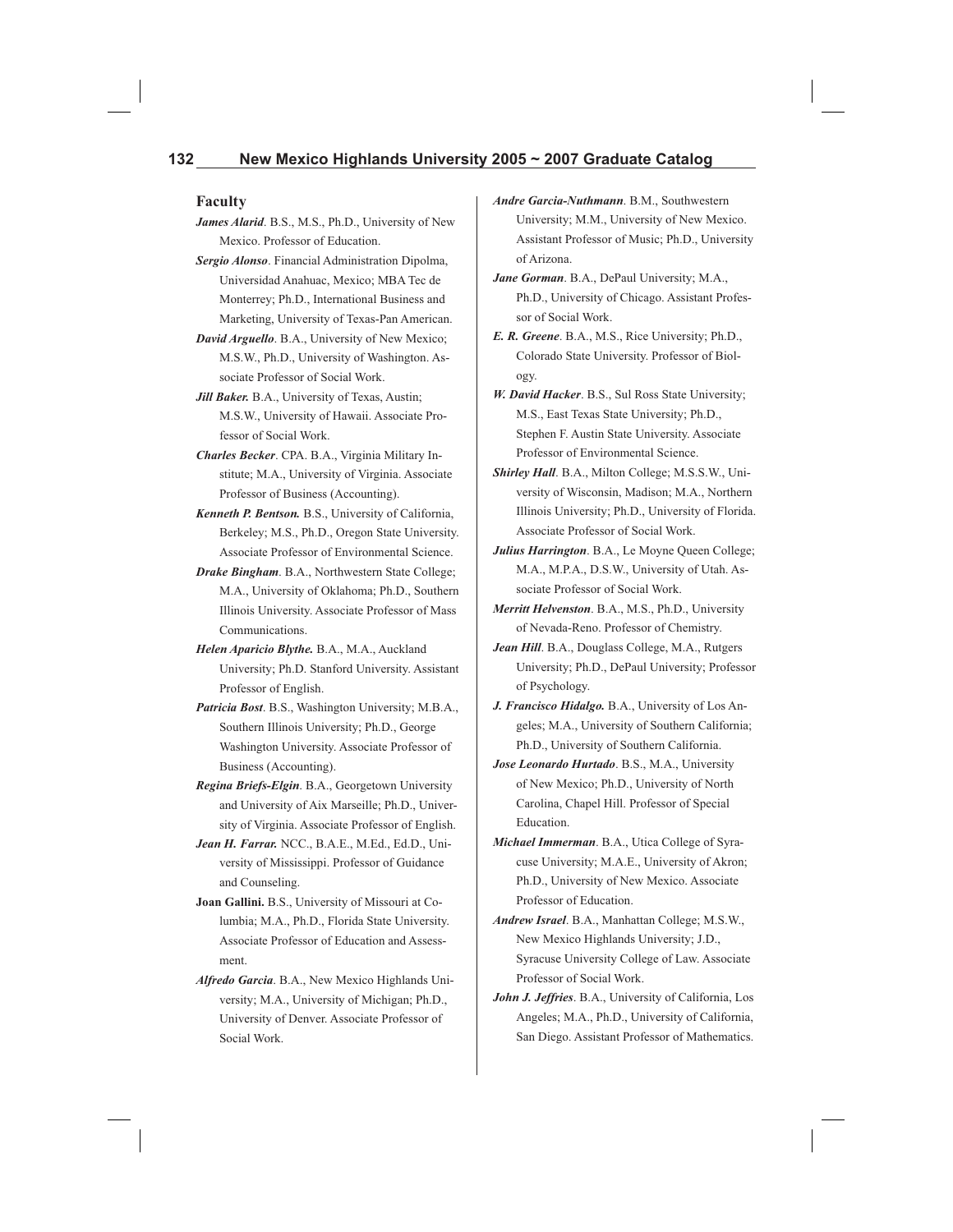- *Kathy Jenkins*. B.A., M.S., Ph.D., University of New Mexico. Assistant Professor of Exercise Physiology and Anatmical Kinesiology.
- *Merryl Kravitz*. B.A., State University of New York; M.A., Ph.D., University of New Mexico. Associate Professor of Secondary Education.
- *Joan Krohn*. LISW. B.S.E., Northern Illinois University; M.S.W., University of Urbana-Champaign. Associate Professor of Social Work.
- *Linda LaGrange*. B.A., University of Alaska; M.S., New Mexico Highlands University; Ph.D., University of Alberta. Professor of Psychology.
- *Miriam Langer*. B.A, B.F.A., Cornell University; M.F.A., Tisch School of Fine Arts, New York University. Assistant Professor of Media Arts and Fine Arts.
- *James K. Leger*. B.A., M.A., New Mexico Highlands University. Assistant Professor of Music.
- *George Leone*. B.A., Memphis State University; M.A., New Mexico State University; Ph.D., St. Louis University. Assistant Professor of Education.

#### *Carol Linder*.

- *Peter Linder.* B.A., University of New Mexico; M.A., University of New Mexico; Ph.D., University of Texas, Austin. Associate Professor of History.
- *Jennifer Lindline*. B.S., Temple University; M.A., Ph.D., Bryn Mawr College. Assistant Professor of Natural Resources Management.
- *David M. Lobdell*. B.F.A., University of Southwestern Louisiana; M.F.A., University of Notre Dame. Associate Professor of Art.
- *John Luhman*. B.A., M.A., American University; Ph.D. New Mexico State University. Assistant Professor of Management.
- *Roy Lujan*. B.A., M.A., New Mexico Highlands University; Ph.D., University of New Mexico. Professor of History.
- *Abbas Manafy*. B.A., The University of Azerbaijan; B.A., M.A., The University of Kansas, Lawrence; Ph.D., The University of Texas, Austin. Professor of Political Science.
- *Patricia Manzanares-Gonzales*. B.A., M.A., Ed.D., Northern Arizona University. Associate Profes-

sor of Educational Leadership.

*Daniel Martinez*. B.A., M.A., New Mexico Highlands University; Ph.D., University of Nebraska-Lincoln. Assistant Professor of English.

*Edward A. Martinez.* 

*Rey Martinez*. B.A., University of Hawaii; M.S.W., Boston University; Ph.D. Florida State University. Associate Professor of Social Work.

#### *Rudolfo Martinez*.

*Katie McDonough*. R.N., St. Elizabeth's Hospital School of Nursing; M.S., West Texas State University; Ph.D., University of Texas, Arlington. Professor of Social Work.

*C. G. "Tino" Mendez*. B.A., Benedictine College; M.A., Ph. D., University of Colorado.

- *Alice E. Menzor*. B.A., M.A., New Mexico Highlands University; Ph.D., University of New Mexico. Professor of Elementary Education.
- *Michael Meyer*. B.S., University of WI-Stevens Point; M.S., University of WI-Madison; M.S., Ph.D., University of MN-St. Paul. Assistant Professor of Natural Resource Management.
- *Robert E. Mishler*. B.A., Manchester College; M.A., University of Colorado. Associate Professor of Anthropology.
- *Ben Nelson*. B.A., D.D.M., Texas A&M University. Assistant Professor of Biology.
- *Chris Nelson.* B.A., Augustana College; M.S.Ed., Ph.D., University of Kansas. Associate Professor of Special Education.
- *Carolyn Newman*. B.A., M.A., George Mason University; Ph.D., University of Texas, Austin. Associate Professor of Early Childhood Multicultural Education.
- *Harold Olafson*. CFP/CREA/ASA/GAA. B.A., M.B.A., University of California, Los Angeles. Professor of Finance.
- *Luis Ortiz.* B.B.A., M.B.A., New Mexico Highlands University; Ph.D., University of Texas. Assistant Professor of Management.
- *Belinda Pacheco-Laumbach*. B.A., M.A., New Mexico Highlands University; Ph.D., University of New Mexico. Assistant Professor of Education.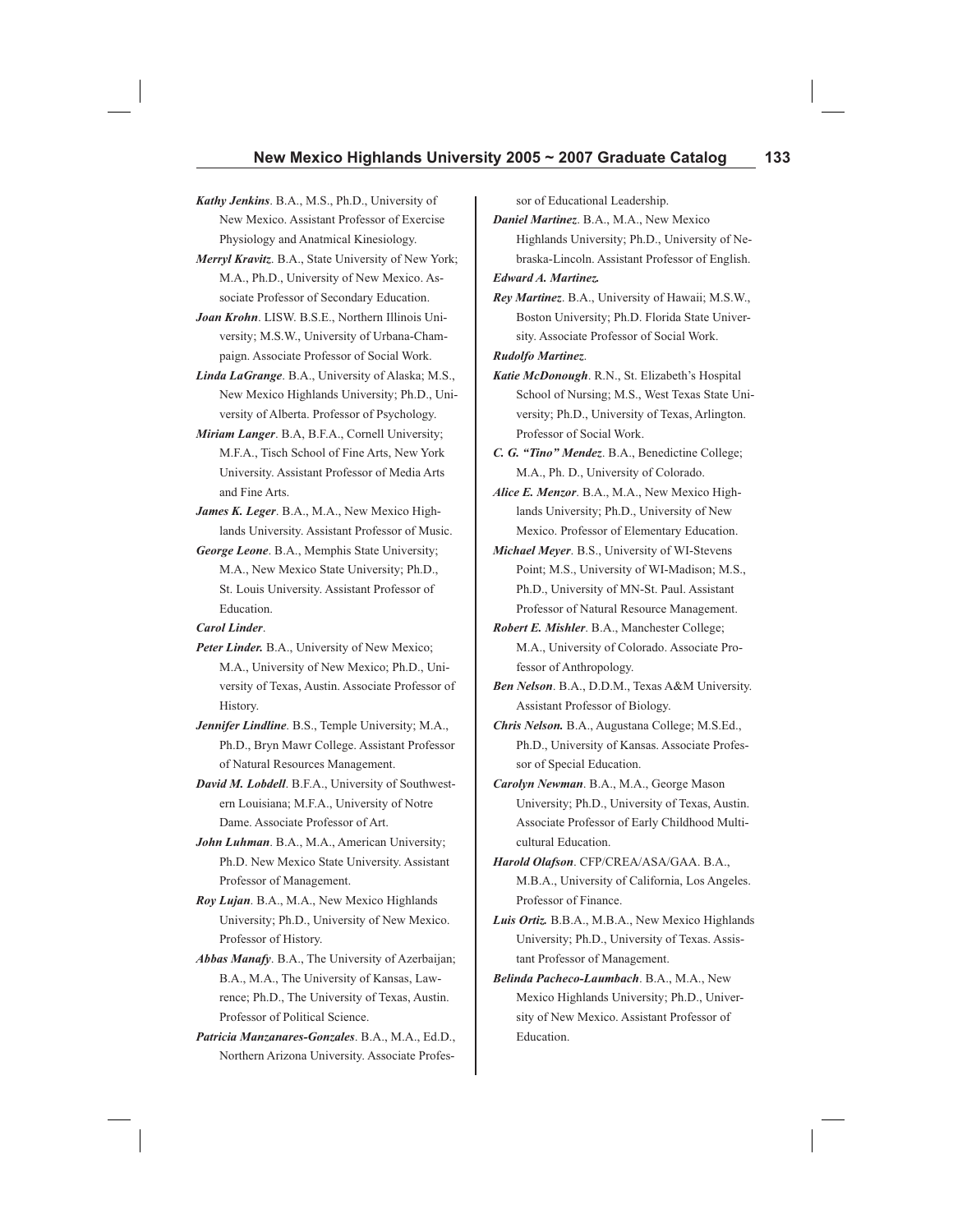- *Rolando Rael*. B.S., M.S., New Mexico Highlands University; Ph.D., University of California. Associate Professor of Biology.
- *Barbara Risch*. B.A., Thomas More College; M.A., Ph.D., University of Cincinnati. Professor of English.
- *Maureen Romine*. B.S., M.S., Ph.D., Colorado State University. Professor of Biology.
- *Joseph Sabutis*. B.A., University of Nebraska, Omaha; M.S., University of California, Los Angeles; M.S., Ph.D., University of Pittsburgh. Associate Professor of Physics and Education.
- *David Sammeth*. B.S., Ph.D., Montana State University. Associate Professor of Chemistry.
- *Clarence Sanchez*. B.A., M.A., New Mexico Highlands University; Ph.D., Washington State University. Associate Professor of Education. Vice President for Research Development & Institutional Planning/Graduate Studies.
- *Nicolas T. Sanchez*. B.A., New Mexico Highlands University; M.A., Ph.D., University of New Mexico. Professor of Secondary Education.
- *Veronica Saunero-Ward*. B.A., Colby College; M.A., Ph.D., Pennsylvania State University. Assistant Professor of Spanish.
- *Jon A. Schlosser.* B.S., Ph.D., University of Texas, Austin. Professor of Mathematics.
- *Mary Shaw*. B.A., Lone Mountain College; M.S., Ph.D., University of California. Associate Professor of Biology.
- *C. Sollohub*. B.A., Oblate College; M.S., California State University; M.S., San Francisco State University. Associate Professor of Computer Science.
- *Alice Lee Stauffer*. B.A., M.A., University of Oklahoma; Ph.D., University of New Mexico. Associate Professor of Philosophy.
- *Charles Swim*. B.A., M.S., Eastern Montana College; M.B.A., University of Nevada, Las Vegas; D.B.A., United States International University. Associate Professor of Management and Management Information Systems.
- *Eddie Tafoya*. B.A., M.A., University of New Mexico; Ph.D., Binghamton University. Assistant Professor of English.
- *Hossein Tahani.* M.S., St. Louis University; M.S., Ph.D., University of Missouri, Columbia. Assistant Professor of Computer Science.
- *Orit Tamir*. B.A., University of Haifa, Israel; M.A., Ph.D., Arizona State University. Assistant Professor of Anthropology.
- *William Taylor*, B.A., University of California; M.A., University of Chicago; Ph.D., University of New Mexico.
- *Kent Tucker*. B.A., California State University, Fullerton; M.B.A., D.B.A., United States International University. Associate Professor of Finance.
- *Carmen Vidal-Lieberman*. B.A., University of Maryland; M.A., George Mason University; Ph.D., The Catholic University of America. Associate Professor of Spanish.
- *Robert Villa*. B.A., M.S.W., Ph.D., University of Utah. Associate Professor of Social Work.
- *Thomas Ward.* B.S., Northern Arizona University; M.S., Ph.D., Iowa State University. Associate Professor of Sociology.
- *David West*. B.A., M.A., M.S., Ph.D., University of Wisconsin. Professor of Management Information Systems.
- *Steven Williams*. B.A., Rutgers College; Ph.D., Northwestern University. Associate Professor of History.
- *Leah Wolff.* B.A., M.A., New Mexico Highlands University.
- *Donna Woodford*. B.A., California State University; M.A., Ph.D., Washington University
- *Margaret Young*. B.B.A., University of Texas, El Paso; M.A., Ph.D., New Mexico State University. Associate Professor of Business Administration/Marketing.
- *Djuro G. Zrilic*. B.S., University of Banja; M.S., University of Ljubljana; Ph.D., University of Belgrade. Professor of Engineering.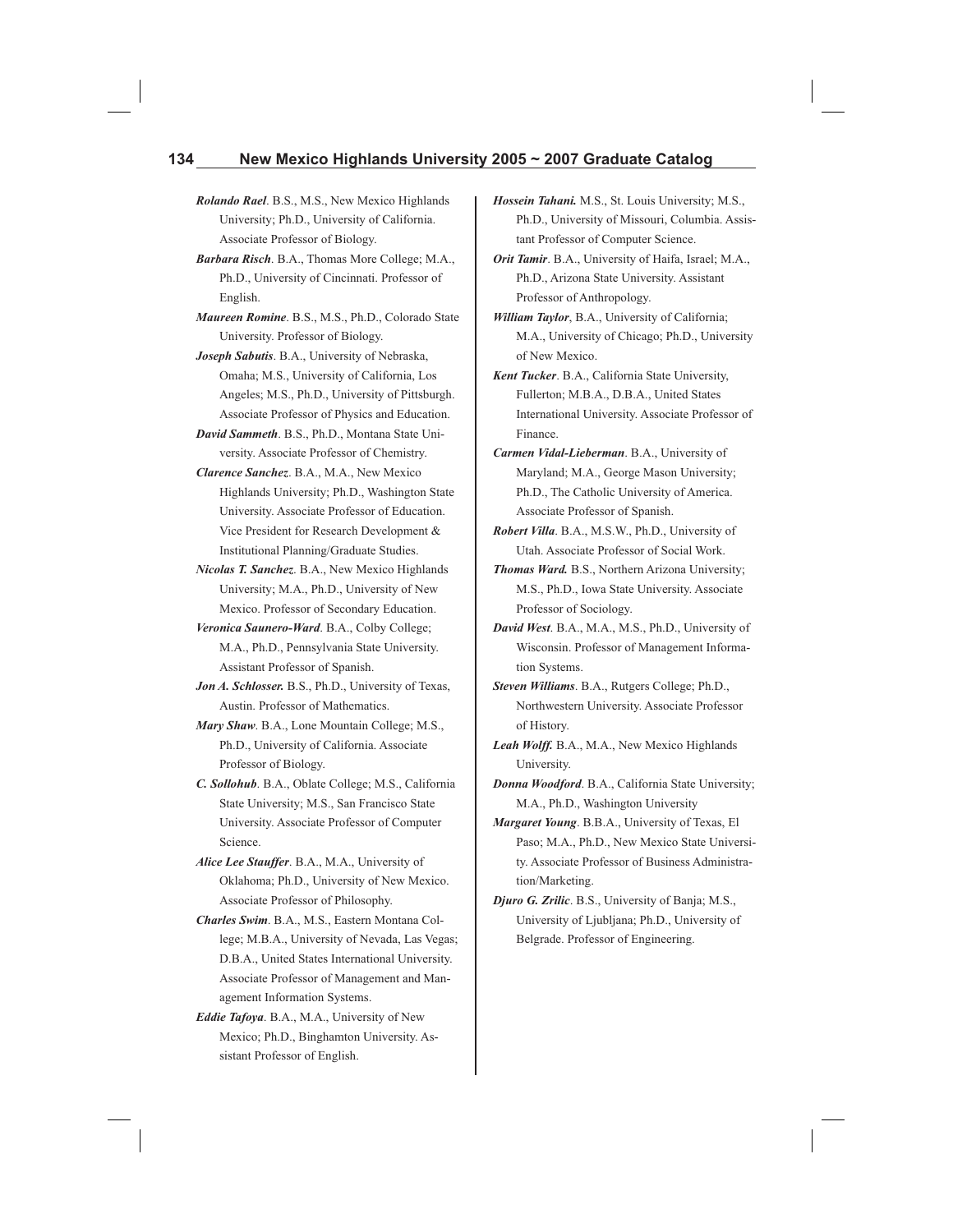#### **Emeriti**

- *John Adams.* B.A., Bethany College; M.A., Ph.D., University of Kansas. Professor Emeritus of English.
- *Ursel Albers*. CPA/CMA, B.A., Hunter College; M.A., Michigan State University, Professor Emeritus of Accounting.
- *Robert L. S. Amai*. B.A., M.S., University of Hawaii; Ph.D., University of Kansas. Professor Emeritus of Chemistry.
- *Frank Angel*. B.S., M.S., University of New Mexico; Ph.D., University of California at Berkeley. Past President of the University and Professor Emeritus of Education.
- *John Aragon*. Past President of the University. (deceased)
- *Gilbert M. Baca*. B.A., M.S.W., Loyola University of Chicago; Ph.D., University of Denver. Professor Emeritus of Social Work.
- *John Barrett*. B.A., M.A., Teachers College, Columbia University; Ph.D., University of New Mexico. Professor Emeritus of Education.
- *James A. Beatson*. (deceased)
- *Waldemere Bejnar*. B.S., M.A., University of Michigan; Ph.D., University of Arizona. Professor Emeritus of Earth Science.
- *Ralph Bowyer*. B.A., M.A., University of New Mexico; Associate Professor Emeritus of Physical Education.
- *Walter F. Brunet.* (deceased)
- *Luis Casaus*. B.A., New Mexico Highlands University; M.A., University of New Mexico; Ed.D., Texas Tech University. Professor Emeritus of Education.
- *Samuel Cheng.* B.A., University of China; M.S., Kansas State University, Manhattan; Ed.D., University of Northern Colorado. Associate Professor Emeritus of Business.
- *John Clark*. B.A., Earlham College; M.S., Ph.D., Purdue University. Professor Emeritus of Psychology.
- *Geraldo Coca*. B.A., M.A., New Mexico Highlands University; Ph.D., University of New Mexico. Associate Professor Emeritus of Education.

*James E. Connor*. (deceased)

- *Jose E. Cordova.* B.A., M.A., New Mexico Highlands University; Ph.D., University of New Mexico. Professor Emeritus of Education.
- *John A. Donnelly*. (deceased)

*Ray Farmer*. (deceased)

- *Wilma Fitch*. B.S., M.S., Iowa State University. Associate Professor Emeritus of Education.
- *Jose-Pablo Garcia*. B.A., M.A., University of Texas at El Paso; Ph.D., University of New Mexico. Professor Emeritus of Modern Foreign Languages.
- *Lillian H. Gleason*. (deceased)
- *Grady Greene*. B.S.E., University of Arkansas; M.S., Kansas State University; Ed.D., University of Northern Colorado. Professor Emeritus of Music.
- *Donald G. Guerin*. B.S., M.A., New Mexico Highlands University. Associate Professor Emeritus of Industrial Technology.
- *Albert Gutierrez*. B.A., M.A., New Mexico Highlands University. Assistant Professor Emeritus of Business.
- *Calvin Hager*. B.A., University of Washington; M.Ed., Ed.D.,University of Nebraska. Professor Emeritus of Education.
- *Sara Harris*. B.A., M.A., New Mexico Highlands University; Ph.D., University of New Mexico. Professor Emeritus of Languages.

*Melvin Hill*. (deceased)

- *Stanley J. Hipwood*. (deceased)
- *Fred A. Hopper*. B.S., M.S., Ph.D., University of Oklahoma. Professor Emeritus of Biology.
- *Orval D. Hughes.* B.A., Colgate University; M.S., Syracuse University; Ph.D., University of New Mexico. Associate Professor Emeritus of Education.
- *Evelyn I. Ivanoff*. B.S., Northern State College of South Dakota; M.A. in L.S., George Peabody College. Professor Emeritus of Library Science.
- *Gerald Jacobi*. B.S., M.S., Colorado State University; Ph.D., University of Utah. Professor Emeritus of Environmental Science.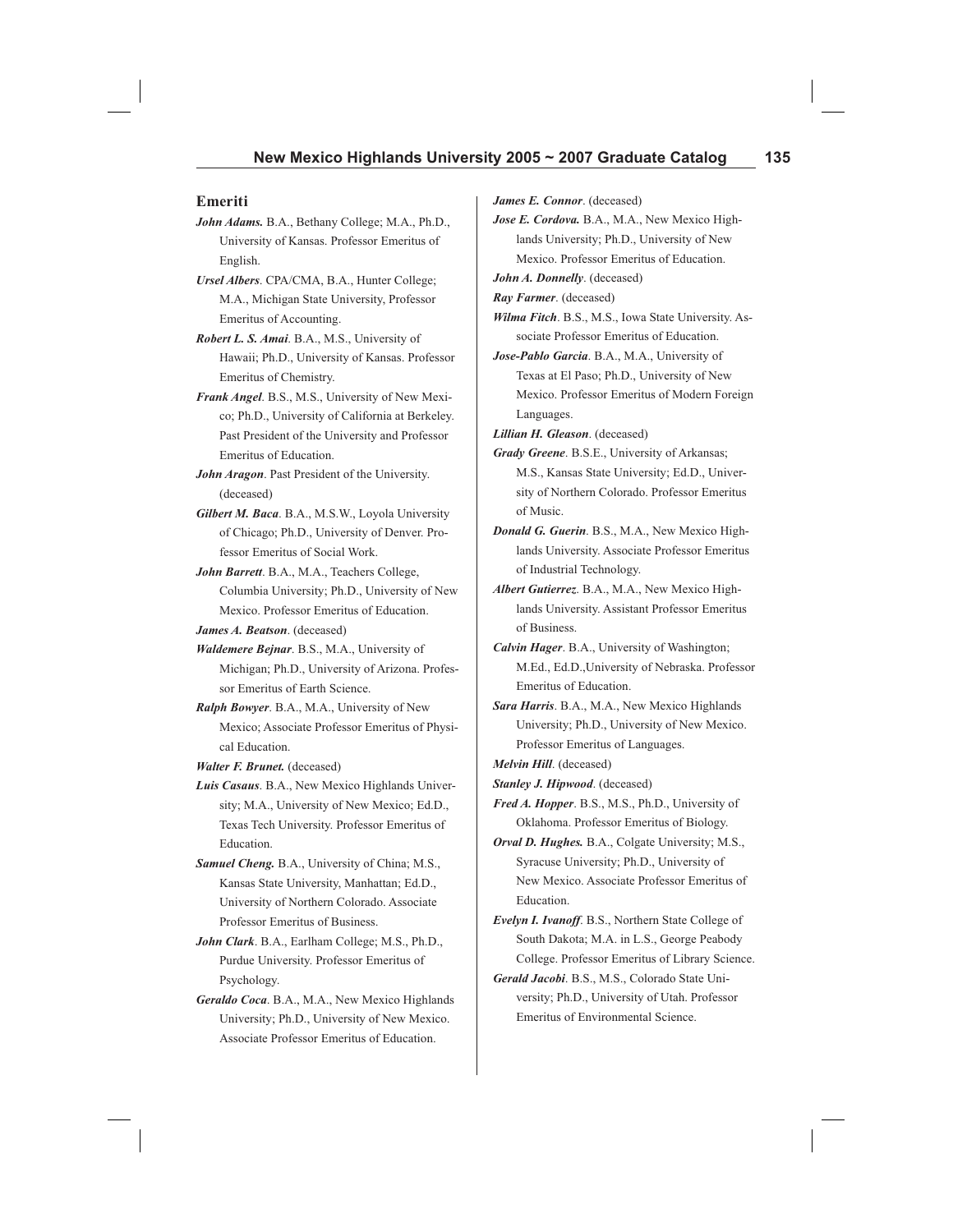- *Jean Lee Johnson*. B.A., University of Western Ontario; M.A., Ph.D., University of North Carolina. Professor Emeritus of Modern Foreign Languages.
- *Bill L. Johnson*. B.A., M.A., New Mexico Highlands University; Ed.D., University of New Mexico. Associate Professor Emeritus of Education.

*John Spencer Johnson*. (deceased )

*Kim Kirkpatrick*. A.B., M.S., San Diego State College; Ph.D., New Mexico State University. Professor Emeritus of Physics and Computer Science.

*William H. Knell*. (deceased)

*Harry M. Leippe.* B.A., Calvin College; M.A., University of California at Berkeley. Professor Emeritus of Art.

*Robert G. Lindeborg*. (deceased)

- *Vicente J. Llamas*. B.S., M.S., University of Los Angeles; M.S., Ph.D., University of Missouri at Rolla. Professor Emeritus of Physics.
- *Anne Lohrli.* B.A., M.A., Occidental College; M.A., Columbia University; Ph.D., University of Southern California. Professor Emeritus of English.
- *William Lux*. B.A., University of New Mexico; M.A., Stanford University; M.A., Ph.D., University of Southern California. Professor Emeritus of History.
- *Albert R. Maez*. B.A., M.A., New Mexico Highlands University. Assistant Professor Emeritus of Engineering Technology.

*Thomas Oliver Mallory*. B.A., M.A., Southwest Texas State College; Ph.D., University of Illinois. Professor Emeritus of English.

- *James H. Marshall*. B.S., University of Kansas; M.A., New Mexico Highlands University. Associate Professor Emeritus of Human Performance, Leisure, and Sport.
- *C. Leo Martinez*. B.A., M.A., Eastern New Mexico University; Ed.D., Utah State University. Associate Professor Emeritus of Industrial Arts Education.

*Ruth Matilla.* (deceased)

*Elaine M. McDowel*l. B.S., University of New Mex-

ico; M.S., Colorado State University. Professor Emeritus of Home Economics.

*Merritt W. McGahan*. (deceased)

- *Jack W. Mears*. B.S., M.A., Ed.D., University of Texas at Austin. Professor Emeritus of Education.
- *Luis Medina*. B.S., Adams State College; M.S.W., St. Louis University; D.S.W., University of Utah. Professor Emeritus of Social Work.
- *Ira B. Mosley*. B.S., M.S., Kansas State Teachers College; Ed.D., Stanford University. Professor Emeritus of Education.
- *Juanita Montoya*. B.A., M.A., New Mexico Highlands University; Ph.D., University of New Mexico. Professor Emeritus of Education.

*Opal Snitker Moore*. (deceased)

*Werner Muller*. B.A., Haverford College; M.A., Ph.D., Teachers College, Columbia University. Professor Emeritus of Education.

*Annelise Nanninga.* (deceased)

- *Tito E. Narango*. B.A., New Mexico Highlands University; M.S.W., University of Utah. Associate Emeritus Professor of Social Work.
- *Alfonso Ortiz*, Jr. B.A., M.A., New Mexico Highlands University; Ed.S., University of New Mexico. Associate Professor Emeritus of Education.
- *John M. Pacheco*. B.A., M.S., New Mexico Highlands University; Ph.D., University of New Mexico. Past Vice President for Academic Affairs and Professor Emeritus of Education.

*Seth H. Parsons*. (deceased)

*Lynn I. Perrigo*. (deceased)

*Edith Clement Rackley*. (deceased)

*Gabino Rendon*. B.A., M.A., Ph.D., University of Colorado. Professor Emeritus of Sociology.

- *Gilbert D. Rivera.* B.A., M.S., New Mexico Highlands University; Ph.D., University of North Texas. Past Vice President for Academic Affairs and Professor Emeritus of Mathematics.
- *James V. Rocca*. B.B.A., Gonzaga University; Ph.D., University of Vienna. Professor Emeritus of Political Science.

*Lillian Rogers*. (deceased)

*Louise L. Roloff.* B.S., University of Colorado;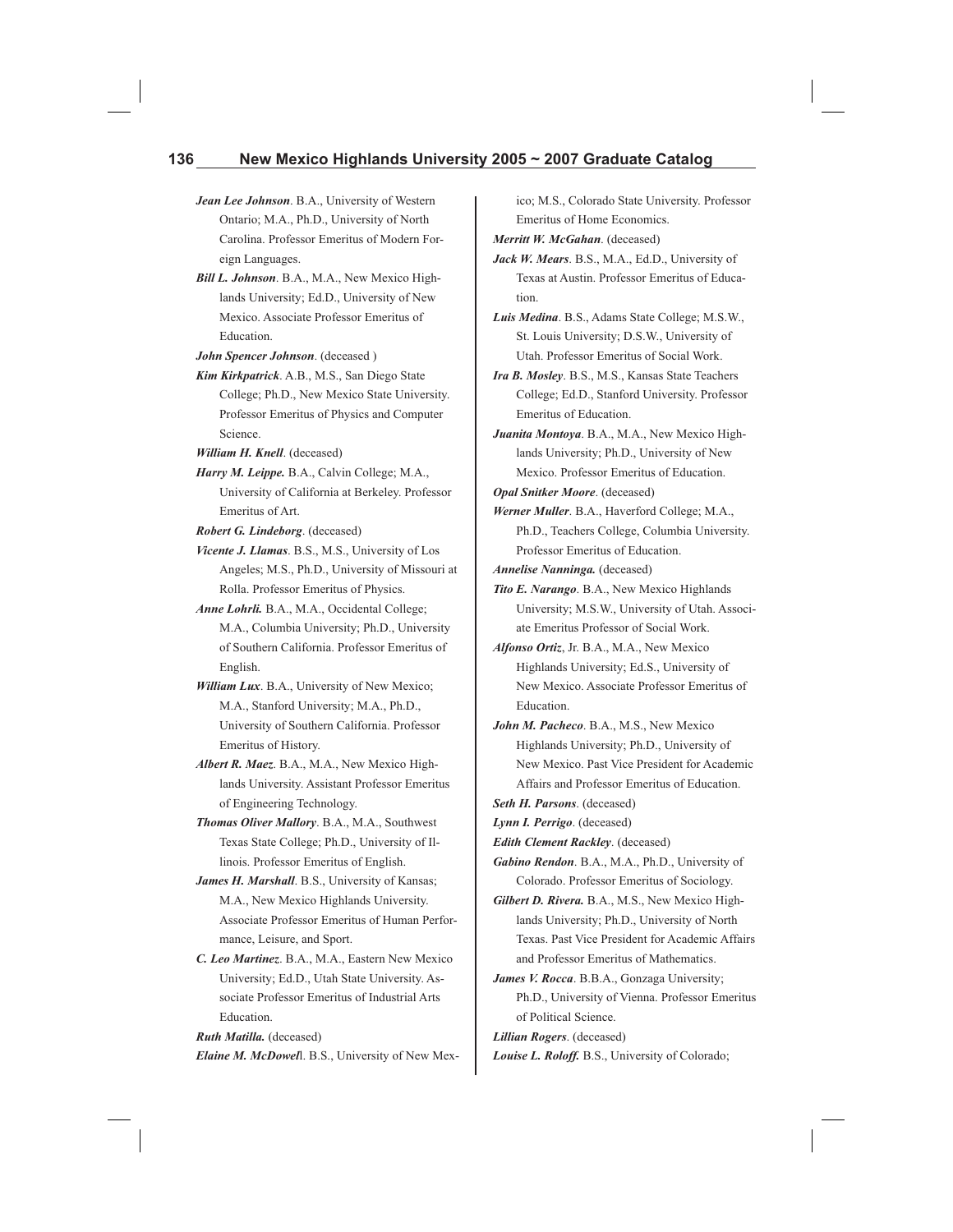M.A., New York University; Ph.D., State University of Iowa. Professor Emeritus of Health and Physical Education.

- *James D. Russell*. B.A., M.A., New Mexico Highlands University; Ph.D., University of New Mexico. Associate Professor Emeritus of History.
- *Loretta Salazar*. B.A., M.A.T.S, Ph.D. University of New Mexico. Professor Emeritus of Education.
- *Tomas Salazar.* B.A., New Mexico Highlands University; M.A., University of Montana; Ph.D., University of New Mexico.
- *Lucille Sampson.* B.A., M.A., New Mexico Highlands University; C.P.S. Associate Professor Emeritus of Business Administration.
- *Willie Sanchez*. B.A., M.A., New Mexico Highlands University; Ed.D.,University of New Mexico. Professor Emeritus of Education.
- *Alice Sandoval*. B.A., M.A., New Mexico Highlands University; Ph.D., University of New Mexico. Professor Emeritus of Education.
- *Elmer Schooley*. B.F.A., University of Colorado; M.A., State University of Iowa. Professor Emeritus of Arts and Crafts.
- Joseph A. Schufle. (deceased)
- *Charles J. Searcy*. B.S., Panhandle A&M College; M.S., Ed.D., Oklahoma State University. Professor Emeritus of Mathematics.

*Lora Mangum Shields*. (deceased)

- *Joe M. Shockley*. B.S., North Carolina State University; M.A., East Carolina University; Ed.D., University of Georgia. Professor of Human Performance, Leisure, and Sport.
- *Erma Schuster.* (deceased)
- *Virginia Sloan*. (deceased)
- *Albert L. Soderblom*. (deceased)
- *John W. Spencer*. B.S., M.S., Washington State University; Ph.D., University of Arizona. Professor Emeritus of Biology.
- *George H. Sprenger*. B.S., Winona State College; M.S.T., University of North Dakota; Ph.D., University of Idaho. Professor Emeritus of Chemistry.

*John Uribe*. (deceased)

*Art Trujillo*. B.A., New Mexico Highlands Uni-

versity; M.A., University of Virginia; M.A., University of Missouri. Professor Emeritus of Journalism.

- *Alfonso Urtiaga*. B.A., M.L., Universidad de Madrid; M.A., Facultad Filosofica de la Compania de Jesus, Madrid; M.C.L., Columbia University; Ph.D., Louisiana State University. Professor Emeritus of Languages.
- *Facundo Valdez*. B.A., New Mexico Highlands University; M.S.W., University of Denver. Professor Emeritus of Social Work.
- *Margaret Vasquesz-Geffroy.* B.A., M.A., University of New York; Ph.D., University of New Mexico. Professor Emeritus of Anthropology.
- *Bernice E. Waggoner.* B.S., Abilene Christian College; M.S., University of Colorado; Ph.D., Texas Woman's University. Professor Emeritus of Human Performance, Leisure, and Sport.
- *Loren E. Wise*. B.M.E., University of Evansville; M.M., D.M.A., University of Arizona. Professor Emeritus of Music.
- *Frederick L. Yarger*. B.S., Capital University; M.S., Ph.D., Ohio State University. Professor Emeritus of Physics.
- *Roberta Henderson Zohn.* B.A., M.A., New Mexico Highlands University. Assistant Professor Emeritus of Music.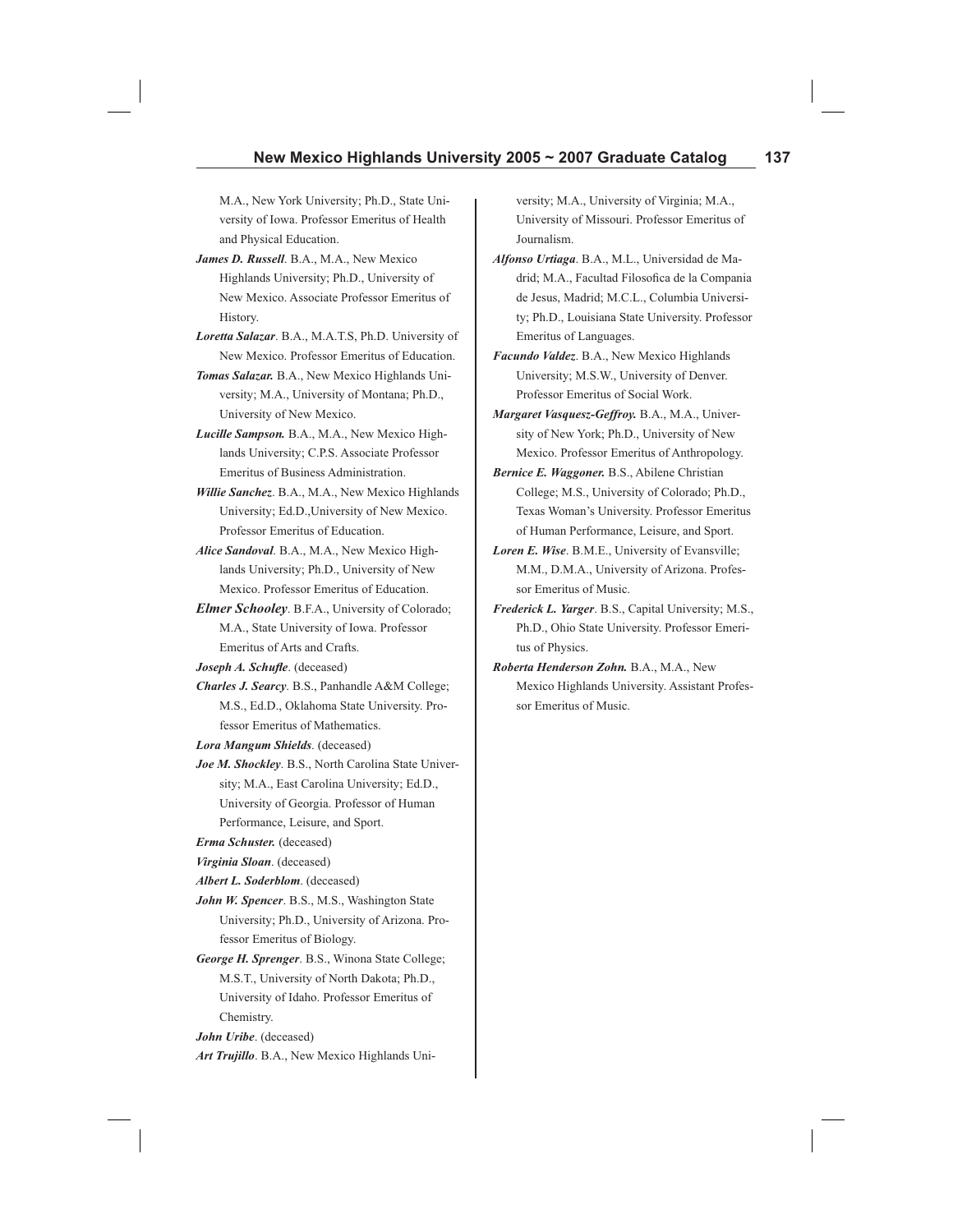#### Index

Abbreviations, course symbols, 34 Academic advising, 32; for Social Work, 117 Academic dishonesty, 23 Academic dismissal, 23 Academic loads, 20, 31 Academic policies, general, 21 Academic probation, 22, 28 Academic programs and courses, 34 Academic programs of study, 8 Academic progress, 8, 22 ACBSP, 88 Account balances, 16 Accounting, courses in, 92 Accreditation, School of Business, 88; School of Education, 97; School of Social Work, 117; University, 4 Adding and dropping classes, 33 Administration (university), 131 Administration concentration, Behavioral Sciences degree in, 39 Admission, 11 degree seeking, 11, non-degree, 13 Advanced standing, 11 Anthropology, academic program, 36; courses in, 38-41; concentration in, 35 Appeals, 18 financial aid, 17; grade, 21 Applied Sociology, concentration in, 39 Art, 50; courses in, 50 Art History, courses in, 51 Arts and Sciences, College of, 35; mission 35 Assistance, see: Financial Aid, Disability Services, Vocational Rehabilitation, Student **Services** Auditing class or classes, 15, 33 Behavioral Sciences, Department of, 36; faculty, 36; mission, 36; resources and facilities, 36 Bilingual/Bicultural, Social Work, 123; courses in, 124 Biology (Life Science), academic program, 80; concentration in, 81, courses in, 103- 107 Bureau of Indian Affairs (BIA), 19

Business, academic program, 89; business core, 89; courses in, 90; degree in, 89; exit requirements, 111-112 Business, School of, 89; accreditation, 89; admission, 89; faculty, 89; mission, 89; resources and facilities, 89, 90 Business Law, courses in, 92 Calendar, inside back cover Catalog purpose, 7 Catalog of record, 27 Changes, in schedule, 33 Chemistry, academic program, 81; courses in, 82; degree in, 81 Class attendance, 23 Class meetings, 23 Clinical Social Work Practice, concentration in, 122 Colorado students, non-resident tuition waiver, 20 Commencement, 27 Communication and Fine Arts, Department of, 47; faculty, 47; mission, 47; resources and facilities, 47, 48 Community Organization, concentration in, 124 Computer Science, courses in, 57 Computer and Mathematical Sciences, Department of, 55; faculty, 55; resources and facilities, 55 Counseling, academic program, 99; concentration in, 99; courses in, 102 Counselor Licensure, Professional, emphasis in, 100 Course listings, format, 34 Creative Writing, concentration in, 67 CSWE, 117 Curriculum and Instruction, concentration in, 100 Degree check, 27 Degree programs, 8 Degree requirements, 27 Directed study, 24 Directory information, 25 Disability Services, 9, 10 Distance Education Program, tuition, 15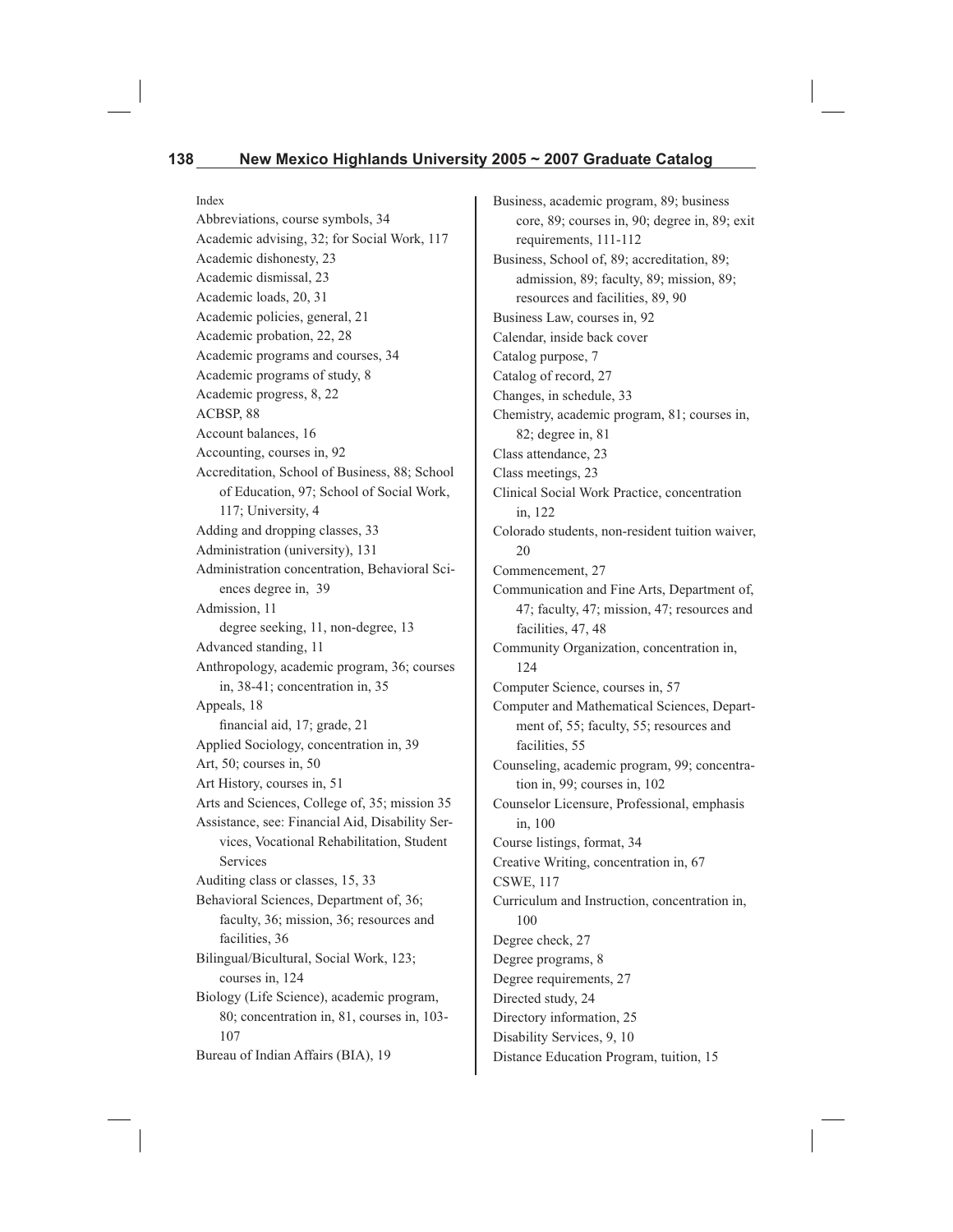Early Childhood Multicultural Education, courses in, 105 Economics, courses in, 92 Education, General and Secondary, courses in, 107 Education, School of, 97; accreditation, 97; faculty, 97; mission, 97; resources and facilities, 97; 'STURDY' model, 98 Educational Leadership, concentration in, 101; courses in, 105 Educational Outreach Services, distance education, tuition, 15; international education, 12 Educational records, access, see transcripts Elementary Education, courses in, 106 English, academic program, 65; courses in, 71; degree in, 66 Exercise, Sport and Science, Department of, 112; faculty, 112; mission, 112 ESS, Human Performance and Sport, academic programs, 112; courses in, 114; degree in, 112 Faculty, 132; emeriti 135 Field project courses, 24 Final degree check, 26 Final examinations, 24 Finance, courses in, 92 Financial aid, 17 appeals, 19; application, 17; deferments, 19; enrollment certifications, 19; time limits, 18, verification policy, 18 Geology, courses in, 85 Grade point average, 18, 22 Grades and grading policies, 21 Graduation, 27 Graphic Design, see Design Studies Health, courses in, 114 Hispanic Languages and Literature, concentration in, 70 Historical and Cross-Cultural Perspectives, concentration in, 68 History, academic program, 67; courses in, 74 History and Political Science, concentration in, 70 Honors list, 22

Humanities, Department of, 64; faculty, 64; mission, 64; resources and facilities, 64 Human Resources, concentration, 91, courses in, 93 Incompletes ("I" grade), 21 Independent study or research, 24 International Business, cencentration, 91, courses in, 93 International students, admission, 12 Internships, and cooperative education, 23 Job Training Partnership Act (JTPA), see Workforce Investment Act (WIA) Language, Rhetoric, and Composition, concentration in, 66 Licensure, 101; in Counseling, 100 Life Sci, courses in, 86, degree in, 81 Literature, concentration in, 66 Map, of campus, 5 Management, courses in, 93 Management Information Systems, courses in, 95 Marketing, courses in, 96 Mathematics, 55; courses in, 61 Mathematical Sciences, Department of Computer and, 55; faculty, 55; resources and facilities, 55 Media Arts and Computer Science, Communication and Fine Arts degree in, 48; Math and Computer Science degree in, 55 Mid-term grades, 22 Military Education, credit, 25 Music, 49; courses in, 54 Name, change of, 26 Native Americans, students, 14; Navajo residency, 14 Natural Sciences, Department of, 80; faculty, 80; mission, 80; resources and facilities, 80 New Mexico Highlands University, history, 9; mission statement, 7 Officers of the University, inside front cover Petitions, exceptions to refund policy, 17; hardship, 26; residency 14 Philosophy, courses in, 73 Phone numbers, inside front cover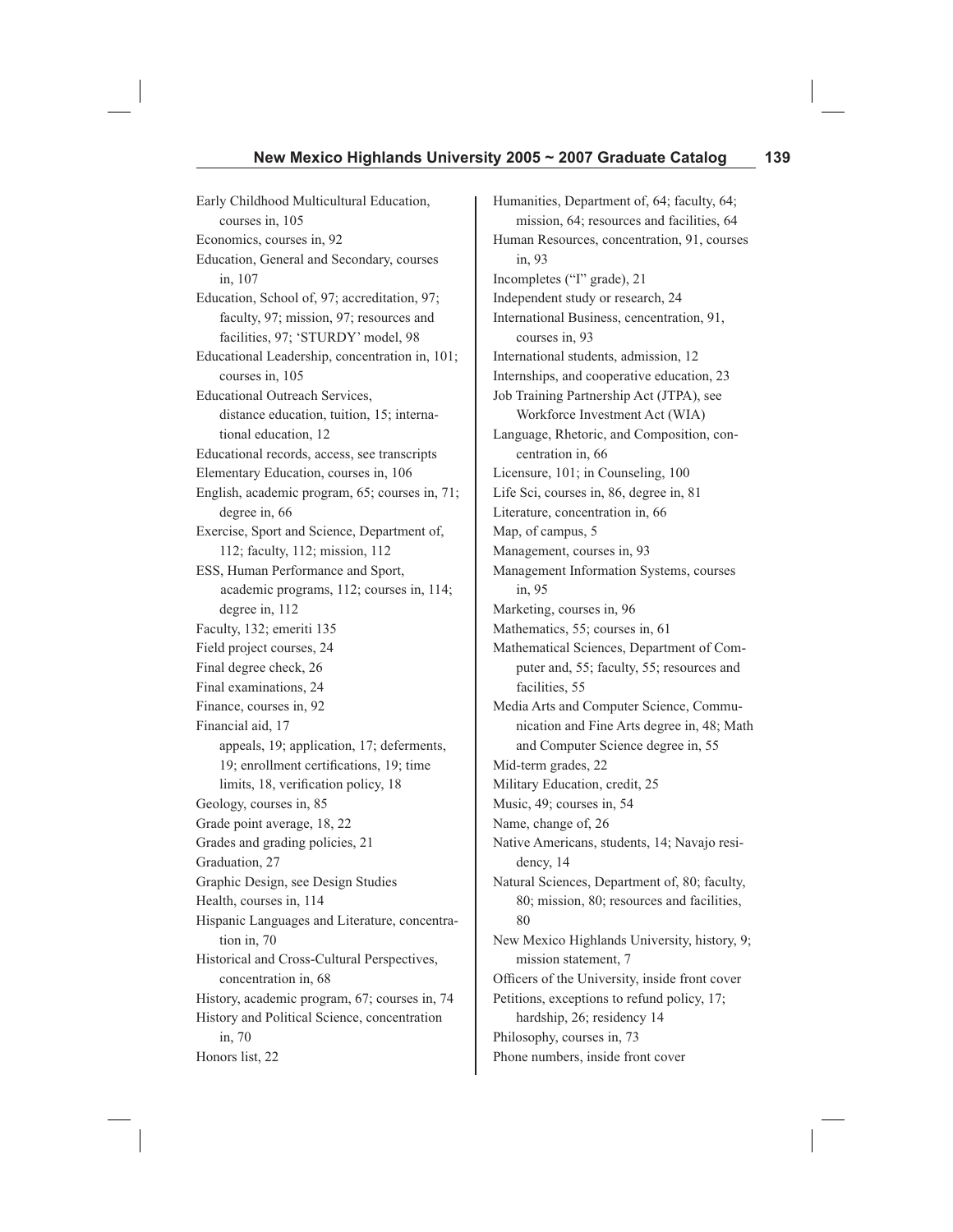Physics, courses in, 63 Political and Governmental Processes, concentration in, 68 Political Science, academic program, 67; concentration in, 70; courses in, 75 Posting of degrees, 57 Practicum courses, 24 Psychology, academic program, 37; courses in, 41; clinical track, 38; general track, 37; degree in, 37 Public Affairs, Behavioral Sciences degree in, 38; History and Political Science degree in, 68 Reading, courses in, 110 Refund, tuition and fees, 14 Regents, Board of, inside front cover Registration, 32 continuous, 32; late, 32; web, 32 Rehabilitation Counseling, emphasis in, 100 Repetition of courses, 22 Residency for tuition purposes, 14; Navajo, 20 Satisfactory academic progress, 22 Scheduled class meetings, 23 Scholarships, 17; cancellation and reinstatement, 19; other programs and benefits, 19 School Counseling, emphasis in, 100 Social Work, academic program, 122; courses in, 125; degree in, 122 Social Work, School of, 117; admission requirements, 119; faculty, 117, 118; mission, 117; program locations, 117; student stipends, 121 Sociology, academic program, 38; concentrations, 39; courses in, 45 Southwest Studies, Behavioral Sciences degree in, 37; History and Political Science degree in, 67; Languages and Literature degree in, 70 Spanish, concentrations in, 70; courses in, 76 Special Education, concentration in, 101; courses in, 110 Special exams, 24 Special fees, 15, 16 Sports Administration, concentration, 113

Stud athletes, nonresident tuition waiver, 21 Student services, 9, 10 Summer session loads, 19 Suspension, academic, 28 Table of Contents, 5 Teacher Education, concentration in, 113 Teacher Education and Sports Administration, academic program, 113; concentrations in, 113 Testing services, TOEFL, 13 Transcripts, holds, 26 Transfer students, Social Work, 121 Tuition and fees, 14 payment plans, 16; refund schedule, 17; special fees, 15; special policies, 16; tuition rates, 15 Verifications, 18 Veteran's Admin educational benefits, 21 Vocational rehabilitation, 21 Worforce Investment Act (WIA), 21 Withdrawal policies, 16 Withdrawing from classes, 34; from school, 34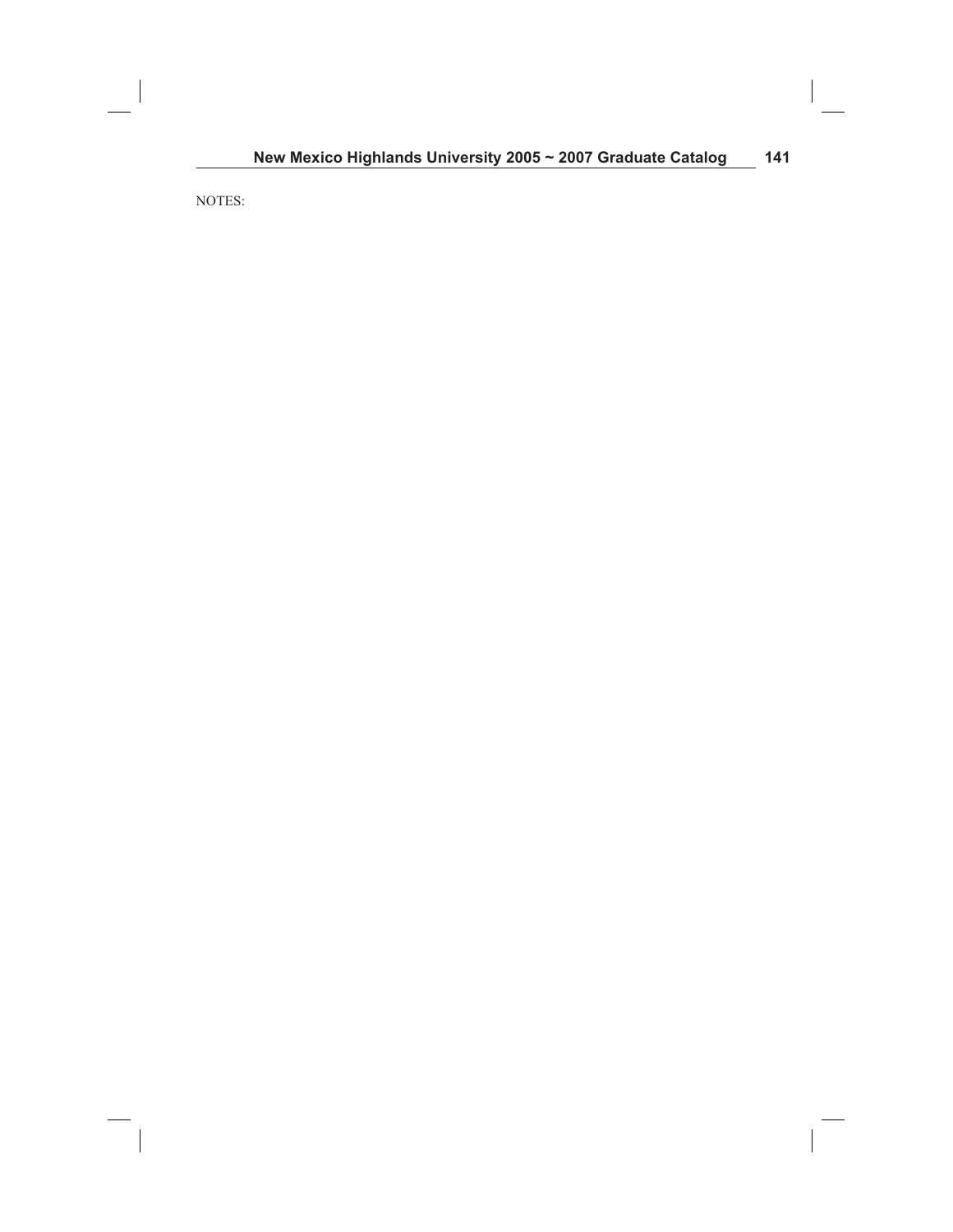# **142 New Mexico Highlands University 2005 ~ 2007 Graduate Catalog**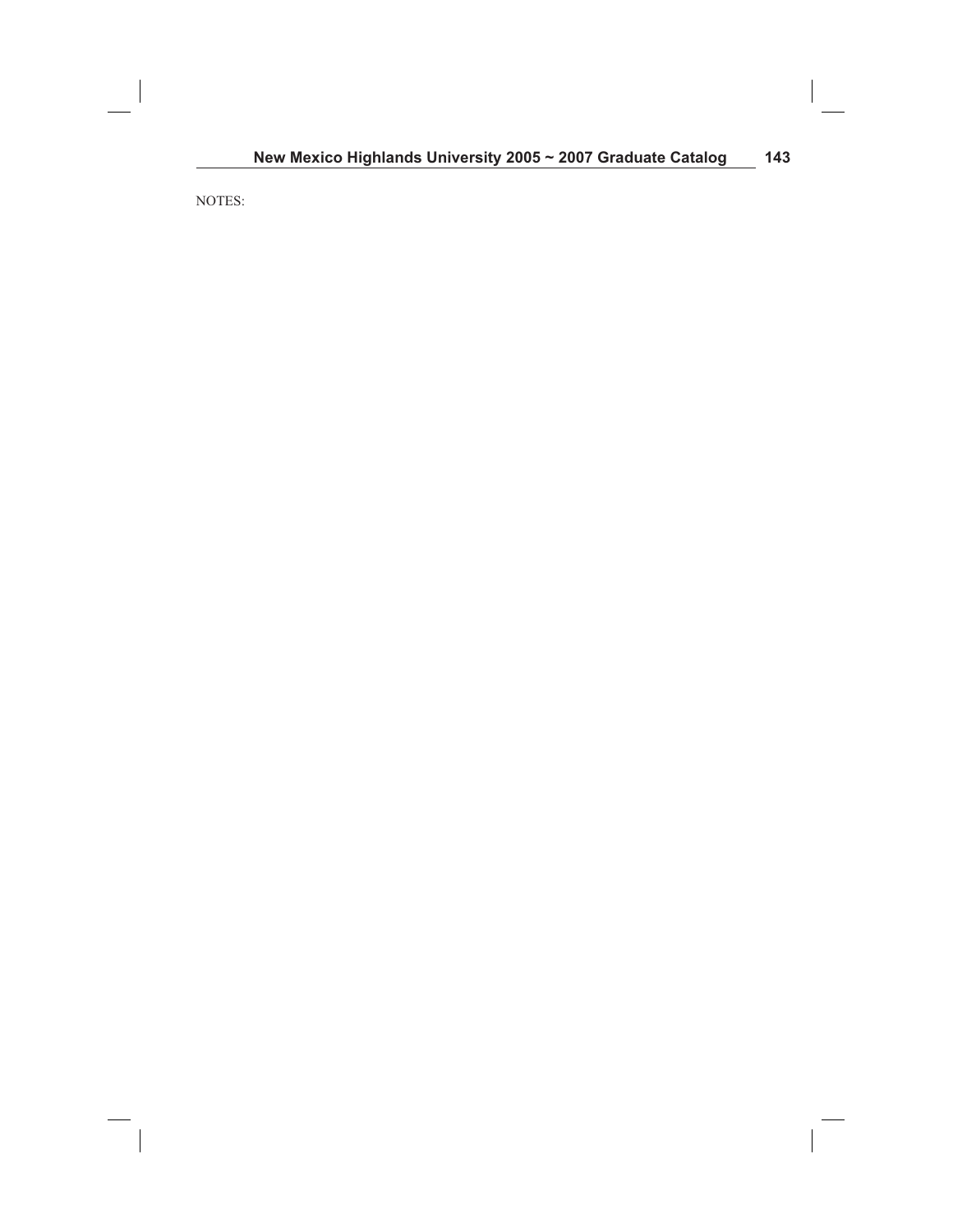# 144 New Mexico Highlands University 2005 ~ 2007 Graduate Catalog